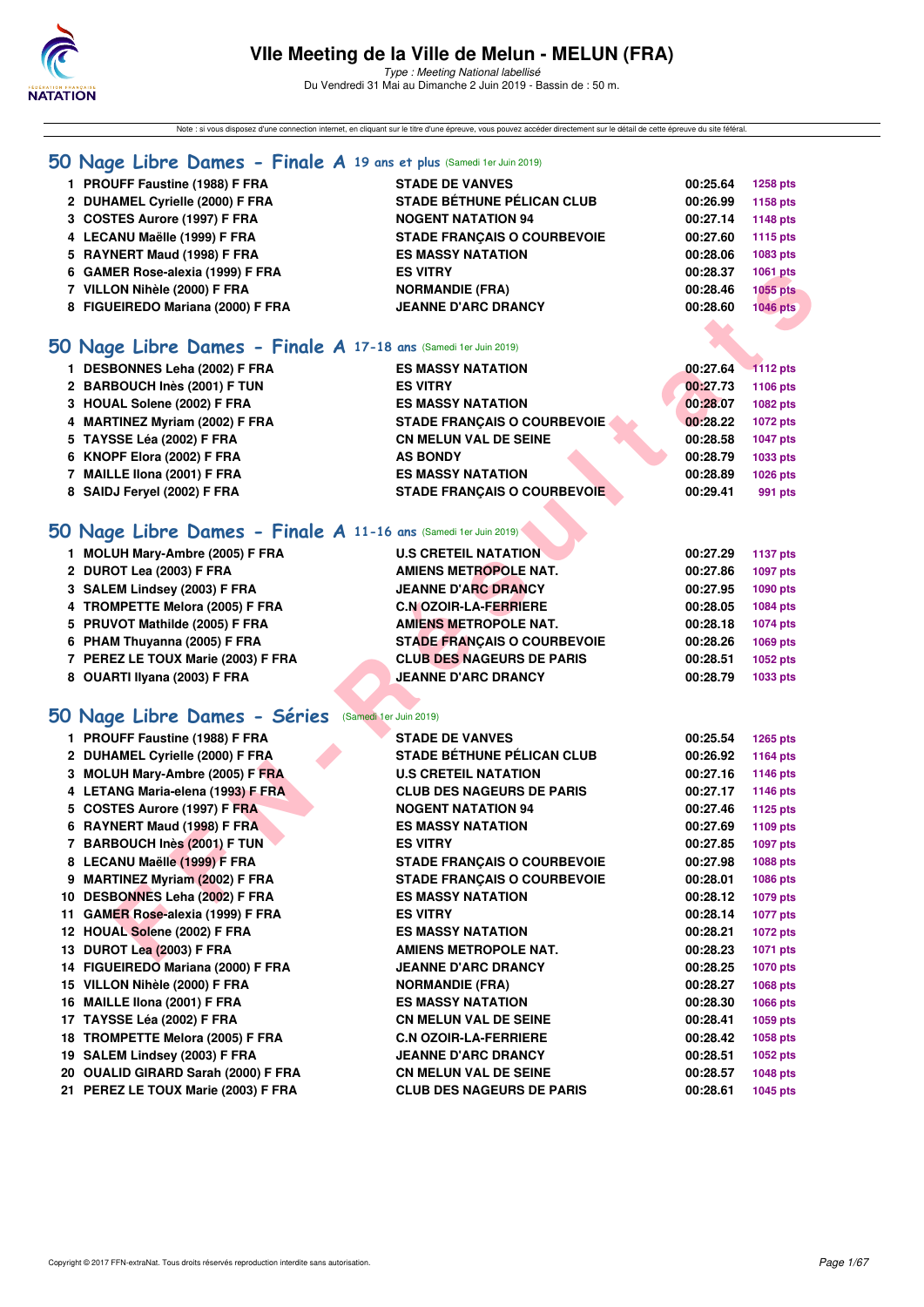

**50 Nage Libre Dames - Séries (suite)**

Type : Meeting National labellisé Du Vendredi 31 Mai au Dimanche 2 Juin 2019 - Bassin de : 50 m.

| 22 | PERNOT Ophélie (2000) F FRA             |
|----|-----------------------------------------|
| 23 | PHAM Thuyanna (2005) F FRA              |
| 24 | PRUVOT Mathilde (2005) F FRA            |
| 25 | KNOPF Elora (2002) F FRA                |
| 26 | SAIDJ Feryel (2002) F FRA               |
|    | 27 OUARTI Ilyana (2003) F FRA           |
| 28 | <b>TABIASCO Gabrielle (2004) F FRA</b>  |
| 28 | LAPORTE Noémie (2004) F FRA             |
| 30 | RODRIGUES Chloé (2003) F FRA            |
| 31 | PELLETIER Alizée (2003) F FRA           |
| 32 | ALLEMAN Manon (2005) F FRA              |
| 33 | DGAIMESH Yasmine (2003) F LBA           |
| 34 |                                         |
|    | <b>MAUGET Sarah (2004) F FRA</b>        |
| 35 | PAGNON Clara (2005) F FRA               |
| 36 | LEPRIEUR Pauline (2004) F FRA           |
| 37 | <b>LOUWAGIE Pauline (2003) F FRA</b>    |
| 38 | DUMAS Salome (2002) F FRA               |
| 39 | <b>CASTEL Margaux (2000) F FRA</b>      |
| 40 | <b>ERMEL Charlotte (2002) F FRA</b>     |
| 41 | CAINAUD Lucie (2003) F FRA              |
| 41 | <b>BOUCKAERT Yara (1999) F BEL</b>      |
| 43 | POUILLY Élisa (2002) F FRA              |
| 44 | THIERRY Victoire (2003) F FRA           |
| 45 | <b>BRIVERT Kate-Lye (2004) F FRA</b>    |
| 46 | GOMES Célia (2003) F FRA                |
| 47 | <b>BARRIER Clara (2001) F FRA</b>       |
| 48 | <b>BINGUE SIDIBE Odhia (2005) F FRA</b> |
| 48 | SUTEAU Soraya (2003) F FRA              |
| 50 | GIRAUDEAU Clara (2004) F FRA            |
| 51 | RAZAFY Elodie (1998) F FRA              |
| 52 | PARISI Mathilde (1999) F FRA            |
| 53 | SUMEIRE Alizé (2001) F FRA              |
| 54 | LESUEUR Ania (2004) F FRA               |
| 54 | <b>BINGUE SIDIBE Lena (2006) F FRA</b>  |
| 56 | COLLINS Naira (2002) F FRA              |
| 57 | QUINT Chloé (2002) F FRA                |
| 58 | <b>GUITON Lou-Anne (2003) F FRA</b>     |
| 59 | LAZIER Oceane (2003) F FRA              |
| 60 | VAN DER BIEST Eugenie (2006) F FR/      |
| 61 | PROUTEAU Noemie (2004) F FRA            |
| 62 | ELIWA Kamila (2004) F FRA               |
| 63 | LE GUEN Ambre (2004) F FRA              |
| 64 | <b>HUMBLOT Anaïs (2003) F FRA</b>       |
| 64 |                                         |
| 66 | LAFORGE Juliette (2004) F FRA           |
|    | FOURMY Marina (2003) F FRA              |
| 66 | <b>GRANDJEAN Helene (2004) F FRA</b>    |
| 68 | <b>ABDALLAH Anfiya (2003) F FRA</b>     |
| 69 | <b>GUILBAUD Charlotte (2004) F FRA</b>  |
| 70 | <b>BILLABERT Mathilde (2003) F FRA</b>  |
| 71 | <b>ALLIONE Clémence (2004) F FRA</b>    |
| 72 | ZERROUK Eva (2001) F FRA                |
| 73 | MASSE Eve (2003) F FRA                  |
| 74 | FOURMY Maëlys (2003) F FRA              |
|    |                                         |

| 22 PERNOT Ophélie (2000) F FRA        | <b>AQUA CLUB PONTAULT-ROISSY</b>     | 00:28.64 | <b>1043 pts</b> |
|---------------------------------------|--------------------------------------|----------|-----------------|
| 23 PHAM Thuyanna (2005) F FRA         | <b>STADE FRANÇAIS O COURBEVOIE</b>   | 00:28.68 | <b>1040 pts</b> |
| 24 PRUVOT Mathilde (2005) F FRA       | <b>AMIENS METROPOLE NAT.</b>         | 00:28.69 | 1039 pts        |
| 25 KNOPF Elora (2002) F FRA           | <b>AS BONDY</b>                      | 00:28.71 | <b>1038 pts</b> |
| 26 SAIDJ Feryel (2002) F FRA          | <b>STADE FRANÇAIS O COURBEVOIE</b>   | 00:28.72 | <b>1037 pts</b> |
| 27 OUARTI Ilyana (2003) F FRA         | <b>JEANNE D'ARC DRANCY</b>           | 00:28.78 | 1033 pts        |
| 28 TABIASCO Gabrielle (2004) F FRA    | <b>STADE FRANÇAIS O COURBEVOIE</b>   | 00:28.84 | 1029 pts        |
| 28 LAPORTE Noémie (2004) F FRA        | <b>AS EMERAINVILLE</b>               | 00:28.84 | <b>1029 pts</b> |
| 30 RODRIGUES Chloé (2003) F FRA       | <b>ES VITRY</b>                      | 00:28.91 | $1025$ pts      |
| 31 PELLETIER Alizée (2003) F FRA      | <b>CHARTRES METROPOLE NAT</b>        | 00:28.92 | <b>1024 pts</b> |
| 32 ALLEMAN Manon (2005) F FRA         | <b>CNO ST-GERMAIN-EN-LAYE</b>        | 00:28.97 | 1020 pts        |
| 33 DGAIMESH Yasmine (2003) F LBA      | <b>STADE FRANÇAIS O COURBEVOIE</b>   | 00:28.98 | <b>1020 pts</b> |
| 34 MAUGET Sarah (2004) F FRA          | <b>CN BREST</b>                      | 00:28.99 | <b>1019 pts</b> |
| 35 PAGNON Clara (2005) F FRA          | <b>FC LAON</b>                       | 00:29.05 | <b>1015 pts</b> |
| 36 LEPRIEUR Pauline (2004) F FRA      | <b>ALLIANCE ORLEANS NATATION</b>     | 00:29.12 | <b>1010 pts</b> |
| 37 LOUWAGIE Pauline (2003) F FRA      | <b>TREMBLAY AC</b>                   | 00:29.16 | <b>1008 pts</b> |
| 38 DUMAS Salome (2002) F FRA          | <b>MOUETTES DE PARIS</b>             | 00:29.20 | <b>1005 pts</b> |
| 39 CASTEL Margaux (2000) F FRA        | <b>S.M MONTROUGE</b>                 | 00:29.27 | <b>1000 pts</b> |
| 40 ERMEL Charlotte (2002) F FRA       | <b>NORMANDIE (FRA)</b>               | 00:29.32 | 997 pts         |
| 41 CAINAUD Lucie (2003) F FRA         | <b>STADE FRANÇAIS O COURBEVOIE</b>   | 00:29.33 | 996 pts         |
| 41 BOUCKAERT Yara (1999) F BEL        | <b>BELGIQUE (BEL)</b>                | 00:29.33 | 996 pts         |
| 43 POUILLY Élisa (2002) F FRA         | AMIENS METROPOLE NAT.                | 00:29.47 | 987 pts         |
| 44 THIERRY Victoire (2003) F FRA      | <b>CN MELUN VAL DE SEINE</b>         | 00:29.50 | 985 pts         |
| 45 BRIVERT Kate-Lye (2004) F FRA      | <b>ES MASSY NATATION</b>             | 00:29.51 | <b>984 pts</b>  |
| 46 GOMES Célia (2003) F FRA           | <b>CN MELUN VAL DE SEINE</b>         | 00:29.55 | 982 pts         |
| 47 BARRIER Clara (2001) F FRA         | <b>BOIS-COLOMBES SPORT</b>           | 00:29.56 | 981 pts         |
| 48 BINGUE SIDIBE Odhia (2005) F FRA   | <b>JEANNE D'ARC DRANCY</b>           | 00:29.60 | 978 pts         |
| 48 SUTEAU Soraya (2003) F FRA         | <b>CLUB DES NAGEURS DE PARIS</b>     | 00:29.60 | 978 pts         |
| 50 GIRAUDEAU Clara (2004) F FRA       | <b>CN BREST</b>                      | 00:29.61 | 978 pts         |
| 51 RAZAFY Elodie (1998) F FRA         | <b>CN MELUN VAL DE SEINE</b>         | 00:29.62 | 977 pts         |
| 52 PARISI Mathilde (1999) F FRA       | <b>NEPTUNE CLUB DE FRANCE</b>        | 00:29.63 | 976 pts         |
| 53 SUMEIRE Alizé (2001) F FRA         | <b>CA ORSAY</b>                      | 00:29.65 | 975 pts         |
| 54 LESUEUR Ania (2004) F FRA          | <b>NORMANDIE (FRA)</b>               | 00:29.67 | 974 pts         |
| 54 BINGUE SIDIBE Lena (2006) F FRA    | <b>JEANNE D'ARC DRANCY</b>           | 00:29.67 | 974 pts         |
| 56 COLLINS Naira (2002) F FRA         | <b>RACING CLUB DE FRANCE</b>         | 00:29.70 | 972 pts         |
| 57 QUINT Chloé (2002) F FRA           | <b>AMIENS METROPOLE NAT.</b>         | 00:29.71 | 971 pts         |
| 58 GUITON Lou-Anne (2003) F FRA       | <b>BOURGOGNE-FRANCHE-COMTÉ (FRA)</b> | 00:29.74 | 969 pts         |
| 59 LAZIER Oceane (2003) F FRA         | <b>CLUB DES NAGEURS DE PARIS</b>     | 00:29.75 | 968 pts         |
| 60 VAN DER BIEST Eugenie (2006) F FRA | ETOILE SAINT-LEU NATATION            | 00:29.76 | 968 pts         |
| 61 PROUTEAU Noemie (2004) F FRA       | <b>LANNION NATATION</b>              | 00:29.82 | 964 pts         |
| 62 ELIWA Kamila (2004) F FRA          | ES MASSY NATATION                    | 00:29.86 | 961 pts         |
| 63 LE GUEN Ambre (2004) F FRA         | <b>CANETON CLUB DE BEAUMONT</b>      | 00:29.93 | 957 pts         |
| 64 HUMBLOT Anaïs (2003) F FRA         | <b>CN LE PLESSIS-ROBINSON</b>        | 00:30.02 | 951 pts         |
| 64 LAFORGE Juliette (2004) F FRA      | <b>US JEUNESSE MITRY-MORY</b>        | 00:30.02 | 951 pts         |
| 66 FOURMY Marina (2003) F FRA         | <b>ES MASSY NATATION</b>             | 00:30.06 | 948 pts         |
| 66 GRANDJEAN Helene (2004) F FRA      | <b>RACING CLUB DE FRANCE</b>         | 00:30.06 | 948 pts         |
| 68 ABDALLAH Anfiya (2003) F FRA       | <b>CN ASNIÈRES</b>                   | 00:30.11 | 945 pts         |
| 69 GUILBAUD Charlotte (2004) F FRA    | <b>CA ORSAY</b>                      | 00:30.15 | 942 pts         |
| 70 BILLABERT Mathilde (2003) F FRA    | <b>CLUB DES NAGEURS DE PARIS</b>     | 00:30.18 | 940 pts         |
| 71 ALLIONE Clémence (2004) F FRA      | <b>NOGENT NATATION 94</b>            | 00:30.23 | 937 pts         |
| 72 ZERROUK Eva (2001) F FRA           | <b>NEPTUNE CLUB DE FRANCE</b>        | 00:30.24 | 937 pts         |
| 73 MASSE Eve (2003) F FRA             | <b>LANNION NATATION</b>              | 00:30.25 | 936 pts         |
| 74 FOURMY Maëlys (2003) F FRA         | <b>ES MASSY NATATION</b>             | 00:30.27 | 935 pts         |
| 75 SERNA Elisa (2002) F FRA           | <b>CN MELUN VAL DE SEINE</b>         | 00:30.29 | 933 pts         |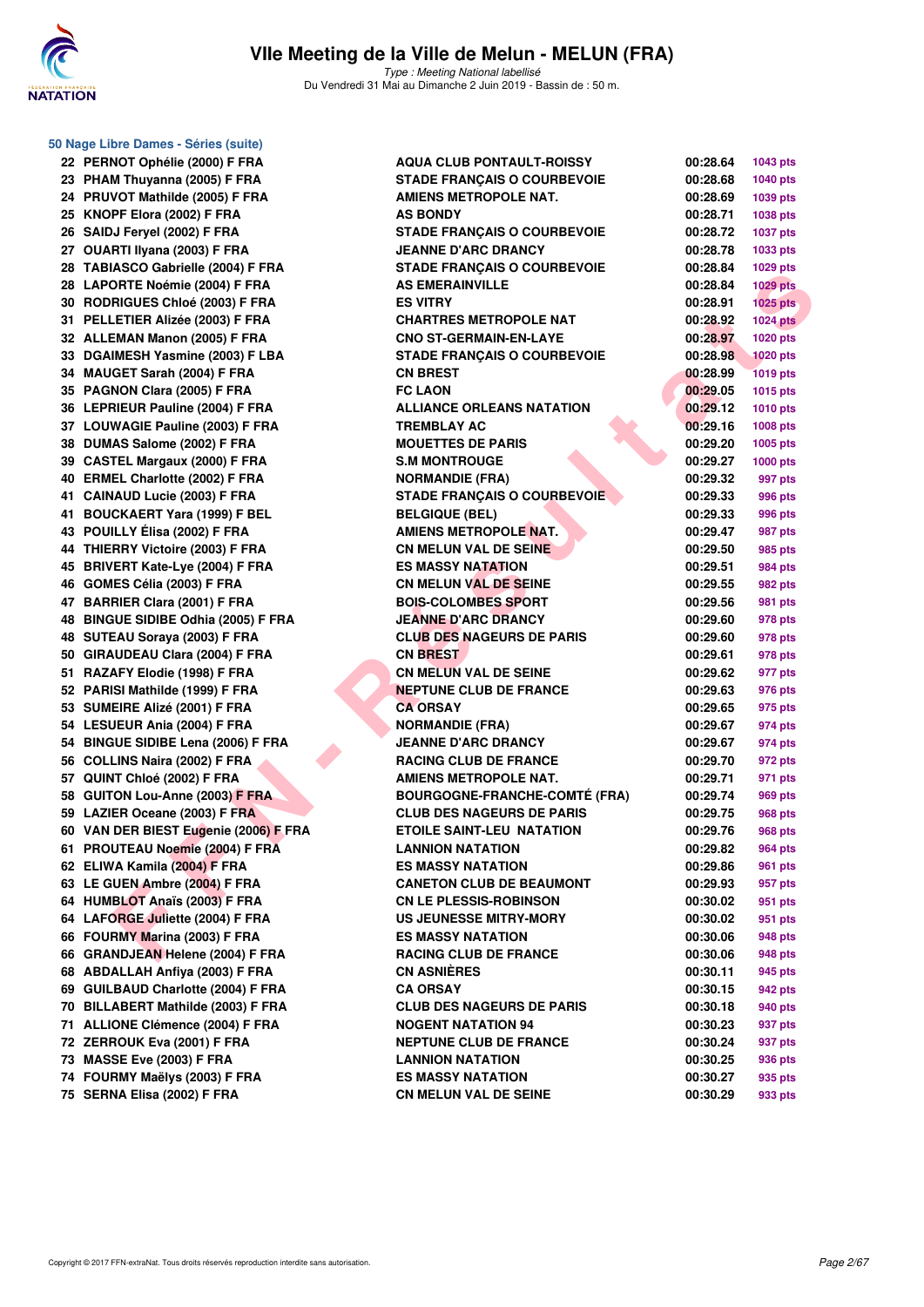

**50 Nage Libre Dames - Séries (suite)**

Type : Meeting National labellisé Du Vendredi 31 Mai au Dimanche 2 Juin 2019 - Bassin de : 50 m.

| 76 POURAGEAUX Agatha (2002) F FRA                                     | <b>AQUA CLUB PONTAULT-ROISSY</b> | 00:30.30       | 933 pts             |
|-----------------------------------------------------------------------|----------------------------------|----------------|---------------------|
| 76 JARDIN Coraline (2004) F FRA                                       | <b>AQUA CLUB PONTAULT-ROISSY</b> | 00:30.30       | 933 pts             |
| 78 THOLEY Aurelie (2005) F FRA                                        | <b>C.N OZOIR-LA-FERRIERE</b>     | 00:30.33       | 931 pts             |
| 79 FAULCON Clara (2006) F FRA                                         | <b>LA SAINT MANDEENNE</b>        | 00:30.34       | 930 pts             |
| 80 FROISSARD Antia (2004) F FRA                                       | <b>CN MAISONS-ALFORT</b>         | 00:30.35       | 929 pts             |
| 80 BESNIER Sarah (2003) F FRA                                         | PROVINS NATATION                 | 00:30.35       | 929 pts             |
| 82 GAULTIER Eva (2003) F FRA                                          | <b>US JEUNESSE MITRY-MORY</b>    | 00:30.38       | 928 pts             |
| 83 KLIKAS Laure (2004) F FRA                                          | <b>LAGNY-SUR-MARNE NATATION</b>  | 00:30.41       | <b>926 pts</b>      |
| 84 LEGLAIVE Victoire (2002) F FRA                                     | <b>BOIS-COLOMBES SPORT</b>       | 00:30.42       | 925 pts             |
| 85 CHEDRI Melissa (2001) F FRA                                        | <b>CN MELUN VAL DE SEINE</b>     | 00:30.43       | <b>924 pts</b>      |
| 86 CUSSY Eva (2002) F FRA                                             | <b>CN MELUN VAL DE SEINE</b>     | 00:30.47       | 922 pts             |
| 86 GAILLARD Clémence (1998) F FRA                                     | <b>CN MELUN VAL DE SEINE</b>     | 00:30.47       | 922 pts             |
| 86 CHERIFI Emma (2001) F FRA                                          | <b>CN MELUN VAL DE SEINE</b>     | 00:30.47       | 922 pts             |
| 89 AIGOUY Léa (2004) F FRA                                            | <b>CANETON CLUB DE BEAUMONT</b>  | 00:30.49       | 920 pts             |
| 90 VISGUEIRO Julia (2005) F FRA                                       | <b>MOUETTES DE PARIS</b>         | 00:30.50       | 920 pts             |
| 91 BRETON Emma (2003) F FRA                                           | <b>ETOILE SAINT-LEU NATATION</b> | 00:30.56       | <b>916 pts</b>      |
| 92 HUMBERT Celia (2005) F FRA                                         | <b>BOIS-COLOMBES SPORT</b>       | 00:30.57       | 915 pts             |
| 93 WAUQUIER Loicia (2002) F FRA                                       | <b>CANETON CLUB DE BEAUMONT</b>  | 00:30.59       | 914 pts             |
| 94 BARBE Lea (2002) F FRA                                             | <b>US JEUNESSE MITRY-MORY</b>    | 00:30.62       | 912 pts             |
| 95 ABDELHAFIDH Emma (1999) F FRA                                      | <b>ANTONY NATATION</b>           | 00:30.65       | 910 pts             |
| 95 LE DEVEHAT Ines (2004) F FRA                                       | <b>CN LAMBALLE</b>               | 00:30.65       | 910 pts             |
| 97 BILLON-PIERRON Lisa (2000) F FRA                                   | <b>RACING CLUB DE FRANCE</b>     | 00:30.67       | 909 pts             |
| 98 MIGNE Mathilde (2006) F FRA                                        | <b>AS HERBLAY NATATION</b>       | 00:30.74       | <b>904 pts</b>      |
| 99 PACAUD Océane (2002) F FRA                                         | <b>SENS NATATION</b>             | 00:30.82       | 899 pts             |
| 100 LE COGUIC Miya (2004) F FRA                                       | <b>CN MAISONS-ALFORT</b>         | 00:30.83       | 899 pts             |
| 101 MARQUES Justine (2005) F FRA                                      | <b>CA ORSAY</b>                  | 00:30.85       | 898 pts             |
| 102 GAUTIER Daphnee (2005) F FRA                                      | <b>LANNION NATATION</b>          | 00:31.00       | <b>888 pts</b>      |
| 103 DUMAY Lyna (2003) F FRA                                           | <b>AQUA CLUB PONTAULT-ROISSY</b> | 00:31.03       | <b>886 pts</b>      |
| 104 GARCIA Inès (2000) F FRA                                          | <b>US JEUNESSE MITRY-MORY</b>    | 00:31.04       | <b>886 pts</b>      |
| 105 LARGILLIER Iliana (2001) F FRA                                    | <b>CN MELUN VAL DE SEINE</b>     | 00:31.10       | 882 pts             |
| 106 LECOMTE Camille (2004) F FRA                                      | <b>LANNION NATATION</b>          | 00:31.18       | 877 pts             |
| 107 JEAN BAPTISTE Ambre (2005) F FRA                                  | <b>CN ST-MICHEL-SUR-ORGE</b>     | 00:31.32       | <b>868 pts</b>      |
| 108 LEBEGUE Elona (2005) F FRA                                        | <b>US JEUNESSE MITRY-MORY</b>    | 00:31.41       | <b>862 pts</b>      |
| 109 CHABI Naelle (2003) F FRA                                         | <b>TREMBLAY AC</b>               | 00:31.60       | 851 pts             |
| 110 MELONI Mathilda (2005) F FRA                                      | <b>CERGY PONTOISE NATATION</b>   | 00:31.77       | 840 pts             |
| 111 MIGNE Marie (2004) F FRA                                          | <b>AS HERBLAY NATATION</b>       | 00:31.98       | 827 pts             |
| 112 WOZNIAK Rima (2002) F FRA                                         | <b>CN MELUN VAL DE SEINE</b>     | 00:32.02       | 825 pts             |
| 113 RENAULT Lilou (2005) F FRA                                        | <b>C.N OZOIR-LA-FERRIERE</b>     | 00:32.25       | 811 pts             |
| 114 BIRONNEAU Clarisse (1999) F FRA                                   | <b>USO BEZONS</b>                | 00:32.64       | <b>788 pts</b>      |
| 115 ANDRIEUX-DOFFIN Lou (2005) F FRA                                  | <b>CN ASNIÈRES</b>               | 00:32.79       | 779 pts             |
| 115 GOSNET Manon (2003) F FRA                                         | <b>USO BEZONS</b>                | 00:32.79       | 779 pts             |
| --- LE CORGUILLE Ambre (2001) F FRA                                   | <b>CA ORSAY</b>                  | <b>DNS dec</b> |                     |
| --- PORTECOP Naële (2003) F FRA                                       | <b>AMIENS METROPOLE NAT.</b>     | <b>DSQ</b>     |                     |
|                                                                       |                                  |                |                     |
| 100 Nage Libre Dames - Finale A 19 ans et plus (Dimanche 2 Juin 2019) |                                  |                |                     |
| $\blacksquare$ DDOUEF Favoring (4000) F FDA                           | CTABE BE VANUES                  | 00.550         | $A$ $A$ $B$ $A$ $A$ |

# **[100 Nage Libre Dames - Finale A](http://www.ffnatation.fr/webffn/resultats.php?idact=nat&go=epr&idcpt=57771&idepr=2) 19 ans et plus** (Dimanche 2 Juin 2019)

| 1 PROUFF Faustine (1988) F FRA    | <b>STADE DE VANVES</b>             | 00:55.96                                                         | <b>1254 pts</b> |
|-----------------------------------|------------------------------------|------------------------------------------------------------------|-----------------|
|                                   |                                    | 50 m : 00:27.09 (00:27.09100 m : 00:55.96 (00:28.87)             |                 |
| 2 COSTES Aurore (1997) F FRA      | <b>NOGENT NATATION 94</b>          | 00:58.91<br>50 m : 00:28.30 (00:28.30100 m : 00:58.91 (00:30.61) | 1147 pts        |
| 3 GAMER Rose-alexia (1999) F FRA  | <b>ES VITRY</b>                    | 00:59.50                                                         | 1126 $pts$      |
| 4 LETANG Maria-elena (1993) F FRA | <b>CLUB DES NAGEURS DE PARIS</b>   | 50 m : 00:28.89 (00:28.89100 m : 00:59.50 (00:30.61)<br>01:00.27 | 1100 $pts$      |
|                                   |                                    | 50 m : 00:29.62 (00:29.62100 m : 01:00.27 (00:30.65)             |                 |
| 5 LECANU Maëlle (1999) F FRA      | <b>STADE FRANCAIS O COURBEVOIE</b> | 01:00.64                                                         | <b>1087 pts</b> |
| 6 PACAUD Pauline (1993) F FRA     | <b>SENS NATATION</b>               | 50 m : 00:28.97 (00:28.97100 m : 01:00.64 (00:31.67)<br>01:01.33 | $1063$ pts      |
|                                   |                                    | 50 m : 00:29.13 (00:29.13100 m : 01:01.33 (00:32.20)             |                 |
|                                   |                                    |                                                                  |                 |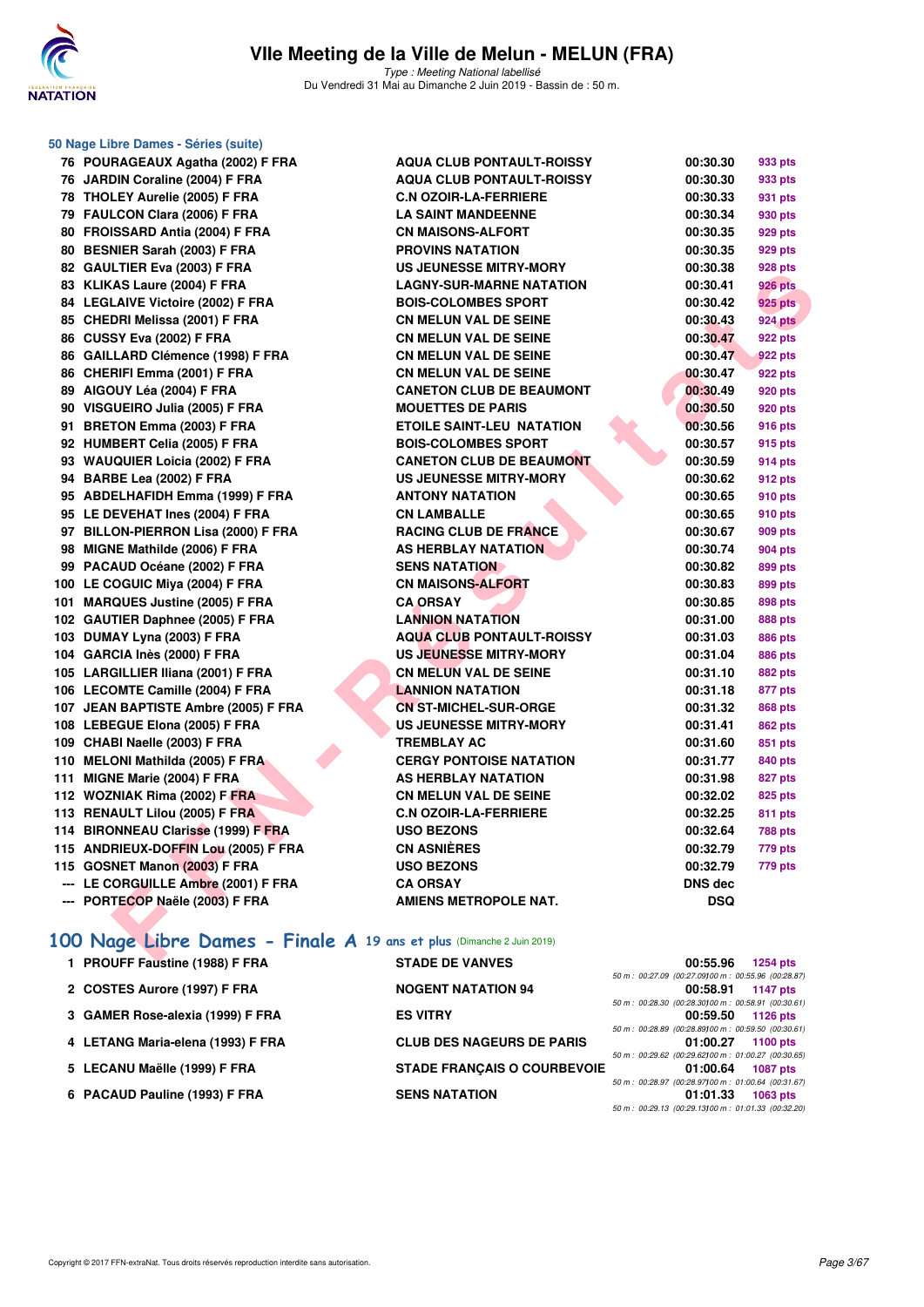

Du Vendredi 31 Mai au Dimanche 2 Juin 2019 - Bassin de : 50 m.

- **100 Nage Libre Dames Finale A (suite)**
	-
	- **--- DESBORDES Joana (2000) F FRA STADE FRANÇAIS O COURBEVOIE DSQ**

# **7 VILLON Nihèle (2000) F FRA NORMANDIE (FRA) 01:01.50 1058 pts**

50 m : 00:29.08 (00:29.08)100 m : 01:01.50 (00:32.42)

50 m : 00:28.68 (00:28.68)100 m : 00:59.04 (00:30.36)

50 m : 00:29.40 (00:29.40)100 m : 00:59.25 (00:29.85)

50 m : 00:29.30 (00:29.30)100 m : 00:59.52 (00:30.22)

50 m : 00:29.31 (00:29.31100 m : 01:01.04 (00:31.73)<br>**01:01.20** 1068 pts

50 m : 00:29.92 (00:29.92)100 m : 01:01.20 (00:31.28)

50 m : 00:29.52 (00:29.52)100 m : 01:01.35 (00:31.83)

50 m : 00:29.70 (00:29.70)100 m : 01:02.05 (00:32.35)

- **[100 Nage Libre Dames Finale A](http://www.ffnatation.fr/webffn/resultats.php?idact=nat&go=epr&idcpt=57771&idepr=2) 17-18 ans** (Dimanche 2 Juin 2019)
	- **1 HOUAL Solene (2002) F FRA ES MASSY NATATION 00:59.04 1143 pts**
	- **2 DESNOYERS Chloé (2001) F FRA JEANNE D'ARC DRANCY 00:59.25 1135 pts**
	- **3 BARBOUCH Inès (2001) F TUN ES VITRY 00:59.52 1126 pts**
	- **4 MARTINEZ Myriam (2002) F FRA STADE FRANÇAIS O COURBEVOIE 01:01.04 1073 pts**
	- 5 BOURNONVILLE Laura (2001) F FRA ES MASSY NATATION
	- **6 MAILLE Ilona (2001) F FRA ES MASSY NATATION 01:01.35 1063 pts**
	- **7 DUMAS Salome (2002) F FRA MOUETTES DE PARIS 01:02.05 1039 pts**
	-

#### **[100 Nage Libre Dames - Finale A](http://www.ffnatation.fr/webffn/resultats.php?idact=nat&go=epr&idcpt=57771&idepr=2) 11-16 ans** (Dimanche 2 Juin 2019)

- 
- 
- 
- **4 PRUVOT Mathilde (2005) F FRA AMIENS METROPOLE NAT. 01:01.42 1060 pts**
- **5 TANGUY Marie-Lys (2004) F FRA CN BREST 01:01.79 1048 pts**
- 6 OUARTI Ilyana (2003) F FRA JEANNE D'ARC DRANCY
- 
- **8 PEREZ LE TOUX Marie (2003) F FRA CLUB DES NAGEURS DE PARIS 01:02.47 1025 pts**

#### **[100 Nage Libre Dames - Séries](http://www.ffnatation.fr/webffn/resultats.php?idact=nat&go=epr&idcpt=57771&idepr=2)** (Dimanche 2 Juin 2019)

- **1 PROUFF Faustine (1988) F FRA STADE DE VANVES 00:56.90 1219 pts**
- 
- **3 DUHAMEL Cyrielle (2000) F FRA STADE BÉTHUNE PÉLICAN CLUB**
- 4 HOUAL Solene (2002) F FRA ES MASSY NATATION
- 
- **6 COSTES Aurore (1997) F FRA NOGENT NATATION 94**
- **7 GAMER Rose-alexia (1999) F FRA ES VITRY 00:59.77 1117 pts**
- 8 DESNOYERS Chloé (2001) F FRA JEANNE D'ARC DRANCY
- **9 BARBOUCH Inès (2001) F TUN ES VITRY**
- 10 TROMPETTE Melora (2005) F FRA **C.N OZOIR-LA-FERRIERE**
- 11 MAILLE IIona (2001) F FRA ES MASSY NATATION
- 
- 
- 14 SALEM Lindsey (2003) F FRA JEANNE D'ARC DRANCY

**1 TROMPETTE Melora (2005) F FRA C.N OZOIR-LA-FERRIERE 00:59.41 1130 pts 2 SALEM Lindsey (2003) F FRA JEANNE D'ARC DRANCY 01:00.50 1092 pts 3 DUROT Lea (2003) F FRA AMIENS METROPOLE NAT.** 01:01.22 1067 pts **7 DGAIMESH Yasmine (2003) F LBA STADE FRANÇAIS O COURBEVOIE 01:02.34 1029 pts**

**FIRIS CHOTI FRANCIS OCOUPRES DE PRANCIS OCOUPRES DE TISBUE DE SANS VANTATION<br>
FROM CHORACH SOUPRES DE PRANCIS OCOUPREVOIE SUR CONSISTENT (SOUPRES DE PRANCIS DE PRANCIS DE PRANCIS DE PRANCIS DE PRANCIS DE PRANCIS DE PRANCI** 2 DESBORDES Joana (2000) F FRA STADE FRANÇAIS O COURBEVOIE 5 LETANG Maria-elena (1993) F FRA CLUB DES NAGEURS DE PARIS **12 LECANU Maëlle (1999) F FRA STADE FRANÇAIS O COURBEVOIE 01:00.76 1083 pts** 13 MARTINEZ Myriam (2002) F FRA STADE FRANÇAIS O COURBEVOIE

# **8 ALMEIDA Léana (2001) F FRA ES MASSY NATATION 01:04.54 957 pts** 50 m : 00:30.40 (00:30.40)100 m : 01:04.54 (00:34.14) 50 m : 00:28.98 (00:28.98)00 m : 00:59.41 (00:30.43)<br>**01:00.50** 1092 pts 50 m : 00:29.43 (00:29.43)100 m : 01:00.50 (00:31.07) 50 m : 00:29.67 (00:29.67)100 m : 01:01.22 (00:31.55)

50 m : 00:29.50 (00:29.50)00 m : 01:01.42 (00:31.92)<br>**01:01.79** 1048 pts 50 m : 00:29.46 (00:29.46)00 m : 01:01.79 (00:32.33)<br>**01:01.99** 1041 pts 50 m : 00:29.63 (00:29.63)100 m : 01:01.99 (00:32.36) 50 m : 00:29.93 (00:29.93)00 m : 01:02.34 (00:32.41)<br>**01:02.47** 1025 pts 50 m : 00:29.69 (00:29.69)100 m : 01:02.47 (00:32.78)

|  | 50 m : 00:27.60 (00:27.60) 00 m : 00:56.90 (00:29.30) |
|--|-------------------------------------------------------|
|  | 00:57.59 1194 pts                                     |
|  | 50 m : 00:27.99 (00:27.99100 m : 00:57.59 (00:29.60)  |
|  | 00:58.36 1167 pts                                     |
|  | 50 m : 00:28.39 (00:28.39) 00 m : 00:58.36 (00:29.97) |
|  | 00:59.14 1139 pts                                     |
|  | 50 m : 00:28.78 (00:28.78100 m : 00:59.14 (00:30.36)  |
|  | 00:59.60 1123 pts                                     |
|  | 50 m : 00:29.84 (00:29.84100 m : 00:59.60 (00:29.76)  |
|  | 00:59.65 1121 pts                                     |
|  | 50 m : 00:29.16 (00:29.16)00 m : 00:59.65 (00:30.49)  |
|  | 00:59.77 1117 pts                                     |
|  | 50 m : 00:28.98 (00:28.98100 m : 00:59.77 (00:30.79)  |
|  | 01:00.33 1098 pts                                     |
|  | 50 m : 00:29.89 (00:29.89) 00 m : 01:00.33 (00:30.44) |
|  | 01:00.34 1097 pts                                     |
|  | 50 m : 00:29.42 (00:29.42) 00 m : 01:00.34 (00:30.92) |
|  | 01:00.40 1095 pts                                     |
|  | 50 m: 00:29.24 (00:29.24)00 m: 01:00.40 (00:31.16)    |
|  | 01:00.51 1091 pts                                     |
|  | 50 m: 00:29.07 (00:29.07)00 m: 01:00.51 (00:31.44)    |
|  | 01:00.76 1083 pts                                     |
|  | 50 m : 00:29.83 (00:29.83) 00 m : 01:00.76 (00:30.93) |
|  | 01:00.85 1080 pts                                     |
|  | 50 m : 00:29.38 (00:29.38) 00 m : 01:00.85 (00:31.47) |
|  | 01:01.07 1072 pts                                     |
|  | 50 m : 00:29.32 (00:29.32) 00 m : 01:01.07 (00:31.75) |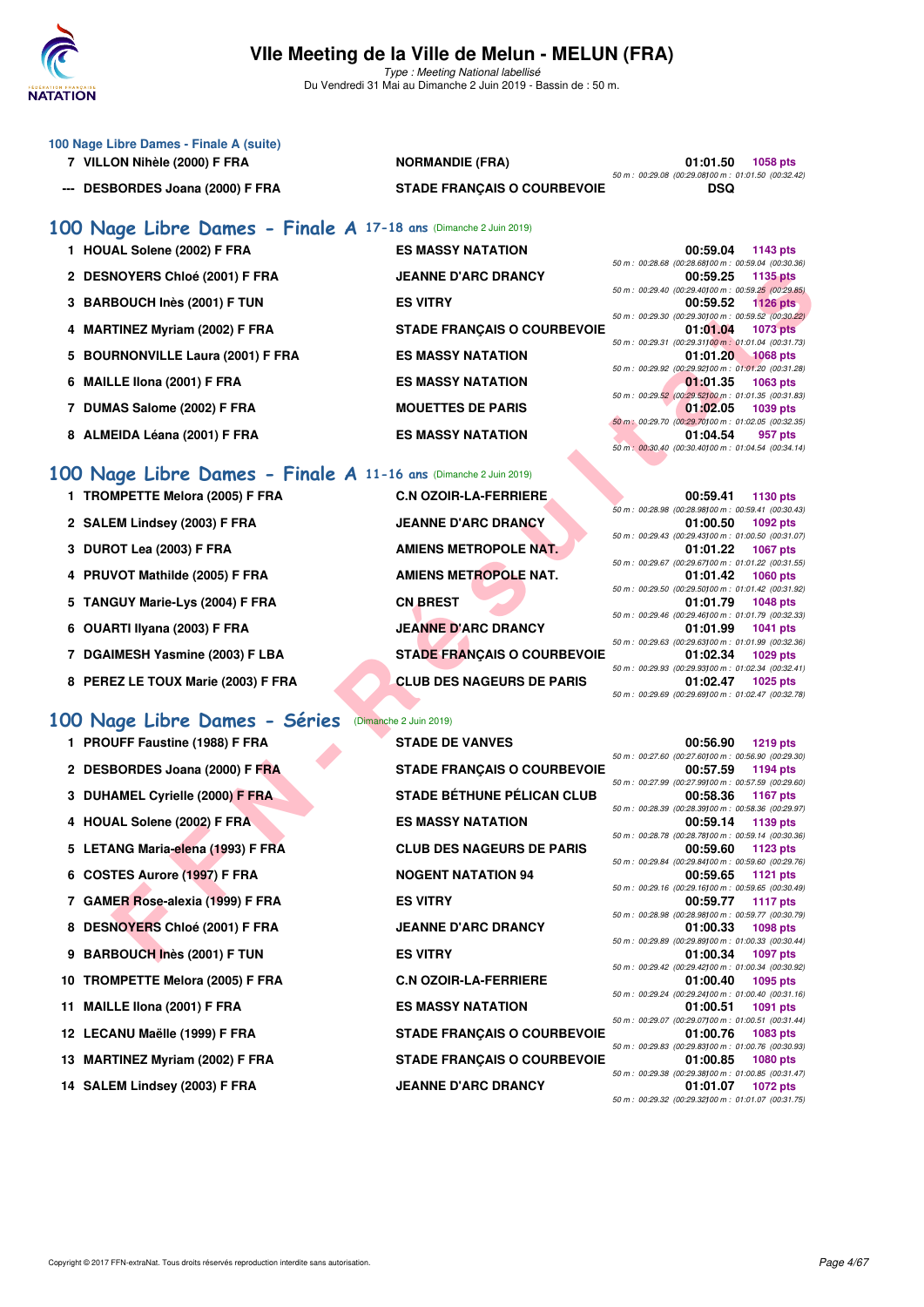

**100 Nage Libre Dames - Séries (suite)**

#### **VIIe Meeting de la Ville de Melun - MELUN (FRA)** Type : Meeting National labellisé

Du Vendredi 31 Mai au Dimanche 2 Juin 2019 - Bassin de : 50 m.

**EN COLUME (2003) F FRANCIS CHORAGE AND CONNECTED AND CONNECTED AND CONNECTED AND CONNECTED AND CONNECTED AND CONNECTED AND CONNECTED AND CONNECTED AND CONNECTED AND CONNECTED AND CONNECTED AND CONNECTED AND CONNECTED AND 15 PACAUD Pauline (1993) F FRA SENS NATATION 01:01.08 1072 pts 16 DUROT Lea (2003) F FRA AMIENS METROPOLE NAT.** 01:01.10 **1071** pts 17 ALMEIDA Léana (2001) F FRA ES MASSY NATATION **18 VILLON Nihèle (2000) F FRA NORMANDIE (FRA) 19 DUMAS Salome (2002) F FRA MOUETTES DE PARIS 01:01.59 1055 pts 20 CASTEL Margaux (2000) F FRA S.M MONTROUGE 01:01.72 1050 pts 21 TANGUY Marie-Lys (2004) F FRA CN BREST 01:01.75 1049 pts 22 OUARTI Ilyana (2003) F FRA JEANNE D'ARC DRANCY 01:01.89 1044 pts 23 BOURNONVILLE Laura (2001) F FRA ES MASSY NATATION 01:02.09 1038 pts 24 PRUVOT Mathilde (2005) F FRA AMIENS METROPOLE NAT. 1036 pts 1036 pts 25 KNOPF Elora (2002) F FRA AS BONDY 01:02.14 1036 pts 26 SAIDJ Feryel (2002) F FRA STADE FRANÇAIS O COURBEVOIE 01:02.19 1034 pts 27 DGAIMESH Yasmine (2003) F LBA STADE FRANÇAIS O COURBEVOIE 01:02.41 1027 pts 28 TAYSSE Léa (2002) F FRA CN MELUN VAL DE SEINE 01:02.46 1025 pts 29 PEREZ LE TOUX Marie (2003) F FRA CLUB DES NAGEURS DE PARIS 01:02.53 1023 pts 30 PAGNON Clara (2005) F FRA FC LAON 01:02.58 1021 pts 31 ZAID KERMORGANT Lise (2003) F FRA CLUB DES NAGEURS DE PARIS 01:02.65 1019 pts 32 GOMES Célia (2003) F FRA CN MELUN VAL DE SEINE 01:02.70 1017 pts 33 RODRIGUES Chloé (2003) F FRA ES VITRY 01:02.73 1016 pts 34 FRANCO Carla (2004) F FRA AQUA CLUB PONTAULT-ROISSY 01:02.74 1016 pts 35 PHAM Thuyanna (2005) F FRA STADE FRANÇAIS O COURBEVOIE 01:02.76 1015 pts 36 PELLETIER Alizée (2003) F FRA CHARTRES METROPOLE NAT 01:02.88 1011 pts 37 ELIWA Kamila (2004) F FRA ES MASSY NATATION 01:02.90 1011 pts 38 GUILBAUD Charlotte (2004) F FRA CA ORSAY 01:03.05 1006 pts 39 ALLEMAN Manon (2005) F FRA CNO ST-GERMAIN-EN-LAYE 01:03.15 1002 pts 40 ROUSSEAU Elsa (2003) F FRA ES MASSY NATATION 01:03.16 1002 pts 41 MAUGET Sarah (2004) F FRA CN BREST 01:03.18 1001 pts 42 SIMOENS Lucille (2005) F FRA ES MASSY NATATION 01:03.26 999 pts 43 PERNOT Ophélie (2000) F FRA AQUA CLUB PONTAULT-ROISSY 01:03.29 998 pts 44 CAINAUD Lucie (2003) F FRA STADE FRANÇAIS O COURBEVOIE 01:03.37 995 pts 45 SERNA Elisa (2002) F FRA CN MELUN VAL DE SEINE 01:03.39 995 pts 46 QUINT Chloé (2002) F FRA AMIENS METROPOLE NAT. 46 ERMEL Charlotte (2002) F FRA NORMANDIE (FRA) 01:03.46 992 pts 48 COLLINS Naira (2002) F FRA RACING CLUB DE FRANCE 01:03.47 992 pts 49 THIERRY Victoire (2003) F FRA CN MELUN VAL DE SEINE 01:03.57 989 pts 50 LEPRIEUR Pauline (2004) F FRA ALLIANCE ORLEANS NATATION 01:03.59 988 pts**

50 m : 00:29.55 (00:29.55)100 m : 01:01.08 (00:31.53) 50 m : 00:29.49 (00:29.49)00 m : 01:01.10 (00:31.61)<br>**01:01.32** 1064 pts 50 m : 00:29.77 (00:29.77)00 m : 01:01.32 (00:31.55)<br>**01:01.54** 1056 pts 50 m : 00:29.51 (00:29.51)100 m : 01:01.54 (00:32.03) 50 m : 00:29.22 (00:29.22)100 m : 01:01.59 (00:32.37) 50 m : 00:30.02 (00:30.02)00 m : 01:01.72 (00:31.70)<br>**01:01.75** 1049 pts 50 m : 00:30.13 (00:30.13)100 m : 01:01.75 (00:31.62) 50 m : 00:29.68 (00:29.68)100 m : 01:01.89 (00:32.21) 50 m : 00:30.31 (00:30.31)100 m : 01:02.09 (00:31.78) 50 m : 00:29.64 (00:29.64)100 m : 01:02.13 (00:32.49) 50 m : 00:30.30 (00:30.30)100 m : 01:02.14 (00:31.84) 50 m : 00:29.70 (00:29.70)100 m : 01:02.19 (00:32.49) 50 m : 00:30.04 (00:30.04)00 m : 01:02.41 (00:32.37)<br>**01:02.46** 1025 pts 50 m : 00:29.20 (00:29.20)100 m : 01:02.46 (00:33.26) 50 m : 00:30.01 (00:30.01)100 m : 01:02.53 (00:32.52) 50 m : 00:30.45 (00:30.45)00 m : 01:02.58 (00:32.13)<br>**01:02.65** 1019 pts 50 m : 00:30.19 (00:30.19)100 m : 01:02.65 (00:32.46) 50 m : 00:30.09 (00:30.09)00 m : 01:02.70 (00:32.61)<br>**01:02.73** 1016 pts 50 m : 00:29.97 (00:29.97)100 m : 01:02.73 (00:32.76) 50 m : 00:29.81 (00:29.81)100 m : 01:02.74 (00:32.93) 50 m : 00:30.06 (00:30.06)100 m : 01:02.76 (00:32.70) 50 m : 00:30.21 (00:30.21)100 m : 01:02.88 (00:32.67) 50 m : 00:30.20 (00:30.20)100 m : 01:02.90 (00:32.70) 50 m : 00:30.40 (00:30.40)100 m : 01:03.05 (00:32.65) 50 m : 00:30.51 (00:30.51)100 m : 01:03.15 (00:32.64) 50 m : 00:30.86 (00:30.86)100 m : 01:03.16 (00:32.30) 50 m : 00:30.17 (00:30.17)100 m : 01:03.18 (00:33.01) 50 m : 00:30.32 (00:30.32)100 m : 01:03.26 (00:32.94) 50 m : 00:30.15 (00:30.15)00 m : 01:03.29 (00:33.14)<br>01:03.37 995 pts 50 m : 00:30.58 (00:30.58)100 m : 01:03.37 (00:32.79) 50 m : 00:30.80 (00:30.80)00 m : 01:03.39 (00:32.59)<br>**01:03.46** 992 pts 50 m : 00:30.71 (00:30.71)100 m : 01:03.46 (00:32.75) 50 m : 00:29.73 (00:29.73)00 m : 01:03.46 (00:33.73)<br>**01:03.47** 992 pts 50 m : 00:30.56 (00:30.56)00 m : 01:03.47 (00:32.91)<br>**01:03.57** 989 pts 50 m : 00:30.83 (00:30.83) 00 m : 01:03.57 (00:32.74)<br>**01:03.59** 988 pts 50 m : 00:30.04 (00:30.04)100 m : 01:03.59 (00:33.55)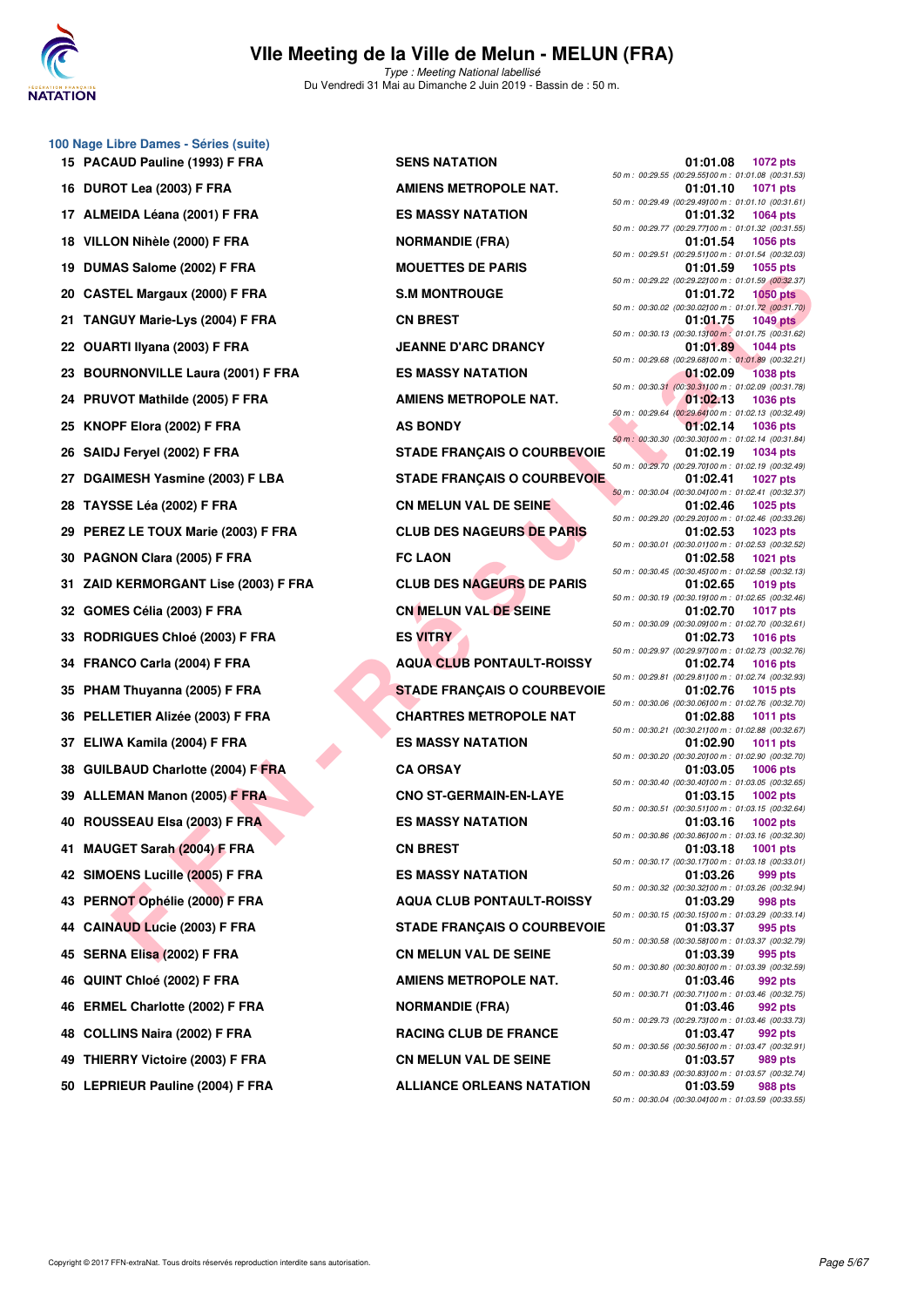

#### **VIIe Meeting de la Ville de Melun - MELUN (FRA)** Type : Meeting National labellisé

Du Vendredi 31 Mai au Dimanche 2 Juin 2019 - Bassin de : 50 m.

|     | 100 Nage Libre Dames - Séries (suite) |                                      |                                                                |                |
|-----|---------------------------------------|--------------------------------------|----------------------------------------------------------------|----------------|
|     | 51 BRIVERT Kate-Lye (2004) F FRA      | <b>ES MASSY NATATION</b>             | 01:03.61                                                       | 987 pts        |
|     | 51 TABIASCO Gabrielle (2004) F FRA    | <b>STADE FRANÇAIS O COURBEVOIE</b>   | 50 m : 00:30.41 (00:30.41100 m : 01:03.61 (00:33.<br>01:03.61  | 987 pts        |
|     | 53 DESBONNES Leha (2002) F FRA        | <b>ES MASSY NATATION</b>             | 50 m : 00:29.97 (00:29.97) 00 m : 01:03.61 (00:33.<br>01:03.68 | 985 pts        |
|     | 54 LOUWAGIE Pauline (2003) F FRA      | <b>TREMBLAY AC</b>                   | 50 m : 00:30.39 (00:30.39)00 m : 01:03.68 (00:33.<br>01:03.74  | 983 pts        |
|     | 55 PELLIER Claire (2000) F FRA        | <b>CN MELUN VAL DE SEINE</b>         | 50 m : 00:31.29 (00:31.29)00 m : 01:03.74 (00:32.<br>01:03.79  | 981 pts        |
|     | 56 SUTEAU Soraya (2003) F FRA         | <b>CLUB DES NAGEURS DE PARIS</b>     | 50 m : 00:30.94 (00:30.94100 m : 01:03.79 (00:32.<br>01:03.83  | <b>980 pts</b> |
|     | 57 LE GUEN Ambre (2004) F FRA         | <b>CANETON CLUB DE BEAUMONT</b>      | 50 m : 00:30.40 (00:30.40) 00 m : 01:03.83 (00:33.<br>01:03.93 | 977 pts        |
|     | 58 GUITON Lou-Anne (2003) F FRA       | <b>BOURGOGNE-FRANCHE-COMTÉ (FRA)</b> | 50 m : 00:30.50 (00:30.50) 00 m : 01:03.93 (00:33.<br>01:04.09 | 972 pts        |
|     | 59 PROUTEAU Noemie (2004) F FRA       | <b>LANNION NATATION</b>              | 50 m : 00:30.60 (00:30.60) 00 m : 01:04.09 (00:33.<br>01:04.44 | 960 pts        |
|     | 60 SUMEIRE Alizé (2001) F FRA         | <b>CA ORSAY</b>                      | 50 m : 00:31.24 (00:31.24100 m : 01:04.44 (00:33.<br>01:04.55  | 957 pts        |
|     | 61 LAZIER Oceane (2003) F FRA         | <b>CLUB DES NAGEURS DE PARIS</b>     | 50 m : 00:30.68 (00:30.68) 00 m : 01:04.55 (00:33.<br>01:04.58 | 956 pts        |
|     | 62 VISGUEIRO Julia (2005) F FRA       | <b>MOUETTES DE PARIS</b>             | 50 m : 00:30.90 (00:30.90)00 m : 01:04.58 (00:33.<br>01:04.65  | 954 pts        |
|     | 63 LAFORGE Juliette (2004) F FRA      | US JEUNESSE MITRY-MORY               | 50 m : 00:31.78 (00:31.78) 00 m : 01:04.65 (00:32.<br>01:04.68 | 953 pts        |
|     | 64 FOURMY Maëlys (2003) F FRA         | <b>ES MASSY NATATION</b>             | 50 m : 00:30.38 (00:30.38)00 m : 01:04.68 (00:34.<br>01:04.81  | 948 pts        |
|     | 65 BALMER Romane (2004) F FRA         | <b>CN VIRY-CHÂTILLON</b>             | 50 m: 00:31.17 (00:31.17)00 m: 01:04.81 (00:33.<br>01:04.86    | 947 pts        |
|     | 66 CHIRON Flavy (2003) F FRA          | <b>NORMANDIE (FRA)</b>               | 50 m : 00:31.27 (00:31.27) 00 m : 01:04.86 (00:33.<br>01:04.94 | 944 pts        |
|     | 67 LANGLAIS Lila (2000) F FRA         | <b>ES MASSY NATATION</b>             | 50 m: 00:31.31 (00:31.31100 m: 01:04.94 (00:33.<br>01:04.99    | 943 pts        |
|     | 68 GAILLARD Clémence (1998) F FRA     | <b>CN MELUN VAL DE SEINE</b>         | 50 m : 00:31.03 (00:31.03)00 m : 01:04.99 (00:33.<br>01:05.10  | 939 pts        |
|     |                                       | <b>JEANNE D'ARC DRANCY</b>           | 50 m: 00:31.58 (00:31.58)00 m: 01:05.10 (00:33.                |                |
|     | 69 BINGUE SIDIBE Lena (2006) F FRA    |                                      | 01:05.32<br>50 m: 00:31.48 (00:31.48)00 m: 01:05.32 (00:33.    | 932 pts        |
|     | 70 BOUCHER Camille (2006) F FRA       | <b>AS BONDY</b>                      | 01:05.33<br>50 m : 00:31.65 (00:31.65) 00 m : 01:05.33 (00:33. | 932 pts        |
|     | 71 LOHEZIC Célia (2003) F FRA         | <b>CN MELUN VAL DE SEINE</b>         | 01:05.43<br>50 m: 00:31.69 (00:31.69) 00 m: 01:05.43 (00:33.   | 929 pts        |
|     | 72 HUANG Lucie (2001) F FRA           | <b>NEPTUNE CLUB DE FRANCE</b>        | 01:05.44<br>50 m : 00:31.15 (00:31.15)00 m : 01:05.44 (00:34.  | 928 pts        |
|     | 72 DUBOIS Léa (2003) F FRA            | <b>CHARTRES METROPOLE NAT</b>        | 01:05.44<br>50 m: 00:31.13 (00:31.13)00 m: 01:05.44 (00:34.    | 928 pts        |
|     | 74 THOLEY Aurelie (2005) F FRA        | <b>C.N OZOIR-LA-FERRIERE</b>         | 01:05.45<br>50 m : 00:31.49 (00:31.49)00 m : 01:05.45 (00:33.  | 928 pts        |
|     | 75 LE COGUIC Miya (2004) F FRA        | <b>CN MAISONS-ALFORT</b>             | 01:05.46<br>50 m : 00:30.83 (00:30.83)00 m : 01:05.46 (00:34.  | 928 pts        |
|     | 76 PACAUD Océane (2002) F FRA         | <b>SENS NATATION</b>                 | 01:05.49<br>50 m : 00:31.23 (00:31.23)00 m : 01:05.49 (00:34.  | 927 pts        |
|     | 77 FROISSARD Antia (2004) F FRA       | <b>CN MAISONS-ALFORT</b>             | 01:05.75<br>50 m : 00:31.46 (00:31.46) 00 m : 01:05.75 (00:34. | 919 pts        |
|     | 78 ABDALLAH Anfiya (2003) F FRA       | <b>CN ASNIÈRES</b>                   | 01:05.77<br>50 m: 00:31.31 (00:31.31100 m: 01:05.77 (00:34.    | 918 pts        |
|     | 79 BARBE Lea (2002) F FRA             | <b>US JEUNESSE MITRY-MORY</b>        | 01:05.78<br>50 m: 00:31.64 (00:31.64)00 m: 01:05.78 (00:34.    | 918 pts        |
|     | 80 MARQUES Justine (2005) F FRA       | <b>CA ORSAY</b>                      | 01:05.94<br>50 m: 00:31.51 (00:31.51100 m: 01:05.94 (00:34.    | 913 pts        |
| 81. | <b>GRANDJEAN Helene (2004) F FRA</b>  | <b>RACING CLUB DE FRANCE</b>         | 01:05.96<br>50 m : 00:31.79 (00:31.79)00 m : 01:05.96 (00:34.  | 912 pts        |
|     | 82 FOURMY Marina (2003) F FRA         | <b>ES MASSY NATATION</b>             | 01:05.98<br>50 m: 00:31.67 (00:31.67) 00 m: 01:05.98 (00:34.   | 911 pts        |
|     | 83 MUNKHTUR Altaina (2002) F FRA      | <b>STADE FRANÇAIS O COURBEVOIE</b>   | 01:05.99<br>50 m : 00:31.30 (00:31.30)00 m : 01:05.99 (00:34.  | 911 pts        |
|     | 84 WAUQUIER Loicia (2002) F FRA       | <b>CANETON CLUB DE BEAUMONT</b>      | 01:06.06<br>50 m : 00:31.71 (00:31.71100 m : 01:06.06 (00:34.  | 909 pts        |
|     | 85 COGNAC Eglantine (2004) F FRA      | <b>CNO ST-GERMAIN-EN-LAYE</b>        | 01:06.24<br>50 m : 00:31.35 (00:31.35)00 m : 01:06.24 (00:34.  | 903 pts        |
|     | 86 COËZ Lucie (2001) F FRA            | <b>FC LAON</b>                       | 01:06.27                                                       | 902 pts        |

| <b>ES MASSY NATATION</b>           |
|------------------------------------|
| <b>STADE FRANÇAIS O COURBEVOIE</b> |
| <b>ES MASSY NATATION</b>           |
| <b>TREMBLAY AC</b>                 |
| <b>CN MELUN VAL DE SEINE</b>       |
| <b>CLUB DES NAGEURS DE PARIS</b>   |
| <b>CANETON CLUB DE BEAUMONT</b>    |
| <b>BOURGOGNE-FRANCHE-COMTÉ (F</b>  |
| <b>LANNION NATATION</b>            |
| <b>CA ORSAY</b>                    |
| <b>CLUB DES NAGEURS DE PARIS</b>   |
| <b>MOUETTES DE PARIS</b>           |
| <b>US JEUNESSE MITRY-MORY</b>      |
| <b>ES MASSY NATATION</b>           |
| <b>CN VIRY-CHÂTILLON</b>           |
| <b>NORMANDIE (FRA)</b>             |
| <b>ES MASSY NATATION</b>           |
| <b>CN MELUN VAL DE SEINE</b>       |
| <b>JEANNE D'ARC DRANCY</b>         |
| <b>AS BONDY</b>                    |
| <b>CN MELUN VAL DE SEINE</b>       |
| <b>NEPTUNE CLUB DE FRANCE</b>      |
| <b>CHARTRES METROPOLE NAT</b>      |
| <b>C.N OZOIR-LA-FERRIERE</b>       |
| <b>CN MAISONS-ALFORT</b>           |
| <b>SENS NATATION</b>               |
| <b>CN MAISONS-ALFORT</b>           |
| <b>CN ASNIÈRES</b>                 |
| <b>US JEUNESSE MITRY-MORY</b>      |
| <b>CA ORSAY</b>                    |
| <b>RACING CLUB DE FRANCE</b>       |
| <b>ES MASSY NATATION</b>           |
| <b>STADE FRANÇAIS O COURBEVOIE</b> |
| <b>CANETON CLUB DE BEAUMONT</b>    |
| <b>CNO ST-GERMAIN-EN-LAYE</b>      |
|                                    |

| <b>'ERT Kate-Lye (2004) F FRA</b>   | <b>ES MASSY NATATION</b>             | 01:03.61                                                          | <b>987 pts</b> |
|-------------------------------------|--------------------------------------|-------------------------------------------------------------------|----------------|
| <b>IASCO Gabrielle (2004) F FRA</b> | <b>STADE FRANÇAIS O COURBEVOIE</b>   | 50 m : 00:30.41 (00:30.41100 m : 01:03.61 (00:33.20)<br>01:03.61  | 987 pts        |
| <b>BONNES Leha (2002) F FRA</b>     | <b>ES MASSY NATATION</b>             | 50 m : 00:29.97 (00:29.97)00 m : 01:03.61 (00:33.64)<br>01:03.68  | 985 pts        |
| WAGIE Pauline (2003) F FRA          | <b>TREMBLAY AC</b>                   | 50 m : 00:30.39 (00:30.39) 00 m : 01:03.68 (00:33.29)<br>01:03.74 | 983 pts        |
| LIER Claire (2000) F FRA            | <b>CN MELUN VAL DE SEINE</b>         | 50 m : 00:31.29 (00:31.29) 00 m : 01:03.74 (00:32.45)<br>01:03.79 | 981 pts        |
| EAU Soraya (2003) F FRA             | <b>CLUB DES NAGEURS DE PARIS</b>     | 50 m : 00:30.94 (00:30.94100 m : 01:03.79 (00:32.85)<br>01:03.83  | <b>980 pts</b> |
| <b>IUEN Ambre (2004) F FRA</b>      | <b>CANETON CLUB DE BEAUMONT</b>      | 50 m : 00:30.40 (00:30.40) 00 m : 01:03.83 (00:33.43)<br>01:03.93 | 977 pts        |
| ON Lou-Anne (2003) F FRA            | <b>BOURGOGNE-FRANCHE-COMTÉ (FRA)</b> | 50 m : 00:30.50 (00:30.50) 00 m : 01:03.93 (00:33.43)<br>01:04.09 | 972 pts        |
|                                     | <b>LANNION NATATION</b>              | 50 m : 00:30.60 (00:30.60) 00 m : 01:04.09 (00:33.49)             |                |
| UTEAU Noemie (2004) F FRA           |                                      | 01:04.44<br>50 m : 00:31.24 (00:31.24)00 m : 01:04.44 (00:33.20)  | 960 pts        |
| EIRE Alizé (2001) F FRA             | <b>CA ORSAY</b>                      | 01:04.55<br>50 m : 00:30.68 (00:30.68) 00 m : 01:04.55 (00:33.87) | 957 pts        |
| ER Oceane (2003) F FRA              | <b>CLUB DES NAGEURS DE PARIS</b>     | 01:04.58<br>50 m : 00:30.90 (00:30.90) 00 m : 01:04.58 (00:33.68) | 956 pts        |
| <b>iUEIRO Julia (2005) F FRA</b>    | <b>MOUETTES DE PARIS</b>             | 01:04.65<br>50 m: 00:31.78 (00:31.78) 00 m: 01:04.65 (00:32.87)   | 954 pts        |
| ORGE Juliette (2004) F FRA          | <b>US JEUNESSE MITRY-MORY</b>        | 01:04.68<br>50 m : 00:30.38 (00:30.38) 00 m : 01:04.68 (00:34.30) | 953 pts        |
| RMY Maëlys (2003) F FRA             | <b>ES MASSY NATATION</b>             | 01:04.81<br>50 m: 00:31.17 (00:31.17) 00 m: 01:04.81 (00:33.64)   | 948 pts        |
| MER Romane (2004) F FRA             | <b>CN VIRY-CHÂTILLON</b>             | 01:04.86<br>50 m : 00:31.27 (00:31.27) 00 m : 01:04.86 (00:33.59) | 947 pts        |
| <b>RON Flavy (2003) F FRA</b>       | <b>NORMANDIE (FRA)</b>               | 01:04.94<br>50 m: 00:31.31 (00:31.31100 m: 01:04.94 (00:33.63)    | 944 pts        |
| GLAIS Lila (2000) F FRA             | <b>ES MASSY NATATION</b>             | 01:04.99                                                          | 943 pts        |
| LARD Clémence (1998) F FRA          | <b>CN MELUN VAL DE SEINE</b>         | 50 m : 00:31.03 (00:31.03) 00 m : 01:04.99 (00:33.96)<br>01:05.10 | 939 pts        |
| <b>iUE SIDIBE Lena (2006) F FRA</b> | <b>JEANNE D'ARC DRANCY</b>           | 50 m : 00:31.58 (00:31.58) 00 m : 01:05.10 (00:33.52)<br>01:05.32 | 932 pts        |
| CHER Camille (2006) F FRA           | <b>AS BONDY</b>                      | 50 m: 00:31.48 (00:31.48) 00 m: 01:05.32 (00:33.84)<br>01:05.33   | 932 pts        |
| EZIC Célia (2003) F FRA             | <b>CN MELUN VAL DE SEINE</b>         | 50 m: 00:31.65 (00:31.65) 00 m: 01:05.33 (00:33.68)<br>01:05.43   | 929 pts        |
| NG Lucie (2001) F FRA               | <b>NEPTUNE CLUB DE FRANCE</b>        | 50 m: 00:31.69 (00:31.69) 00 m: 01:05.43 (00:33.74)<br>01:05.44   | 928 pts        |
| OIS Léa (2003) F FRA                | <b>CHARTRES METROPOLE NAT</b>        | 50 m: 00:31.15 (00:31.15) 00 m: 01:05.44 (00:34.29)<br>01:05.44   | 928 pts        |
| LEY Aurelie (2005) F FRA            | <b>C.N OZOIR-LA-FERRIERE</b>         | 50 m: 00:31.13 (00:31.13) 00 m: 01:05.44 (00:34.31)<br>01:05.45   | 928 pts        |
| OGUIC Miya (2004) F FRA             | <b>CN MAISONS-ALFORT</b>             | 50 m: 00:31.49 (00:31.49) 00 m: 01:05.45 (00:33.96)<br>01:05.46   | 928 pts        |
| AUD Océane (2002) F FRA `           | <b>SENS NATATION</b>                 | 50 m : 00:30.83 (00:30.83) 00 m : 01:05.46 (00:34.63)<br>01:05.49 | 927 pts        |
| ISSARD Antia (2004) F FRA           | <b>CN MAISONS-ALFORT</b>             | 50 m : 00:31.23 (00:31.23) 00 m : 01:05.49 (00:34.26)<br>01:05.75 | 919 pts        |
|                                     | <b>CN ASNIÈRES</b>                   | 50 m: 00:31.46 (00:31.46) 00 m: 01:05.75 (00:34.29)               |                |
| ALLAH Anfiya (2003) F FRA           |                                      | 01:05.77<br>50 m: 00:31.31 (00:31.31100 m: 01:05.77 (00:34.46)    | 918 pts        |
| <b>BE Lea (2002) F FRA</b>          | <b>US JEUNESSE MITRY-MORY</b>        | 01:05.78<br>50 m : 00:31.64 (00:31.64)00 m : 01:05.78 (00:34.14)  | 918 pts        |
| QUES Justine (2005) F FRA           | <b>CA ORSAY</b>                      | 01:05.94<br>50 m: 00:31.51 (00:31.51100 m: 01:05.94 (00:34.43)    | 913 pts        |
| NDJEAN Helene (2004) F FRA          | <b>RACING CLUB DE FRANCE</b>         | 01:05.96<br>50 m : 00:31.79 (00:31.79) 00 m : 01:05.96 (00:34.17) | 912 pts        |
| RMY Marina (2003) F FRA             | <b>ES MASSY NATATION</b>             | 01:05.98<br>50 m: 00:31.67 (00:31.67) 00 m: 01:05.98 (00:34.31)   | 911 pts        |
| KHTUR Altaina (2002) F FRA          | <b>STADE FRANÇAIS O COURBEVOIE</b>   | 01:05.99<br>50 m: 00:31.30 (00:31.30) 00 m: 01:05.99 (00:34.69)   | 911 pts        |
| <b>QUIER Loicia (2002) F FRA</b>    | <b>CANETON CLUB DE BEAUMONT</b>      | 01:06.06<br>50 m : 00:31.71 (00:31.71100 m : 01:06.06 (00:34.35)  | 909 pts        |
| <b>NAC Eglantine (2004) F FRA</b>   | <b>CNO ST-GERMAIN-EN-LAYE</b>        | 01:06.24<br>50 m: 00:31.35 (00:31.35) 00 m: 01:06.24 (00:34.89)   | 903 pts        |
| Z Lucie (2001) F FRA                | <b>FC LAON</b>                       | 01:06.27                                                          | 902 pts        |
|                                     |                                      | 50 m: 00:31.86 (00:31.86) 00 m: 01:06.27 (00:34.41)               |                |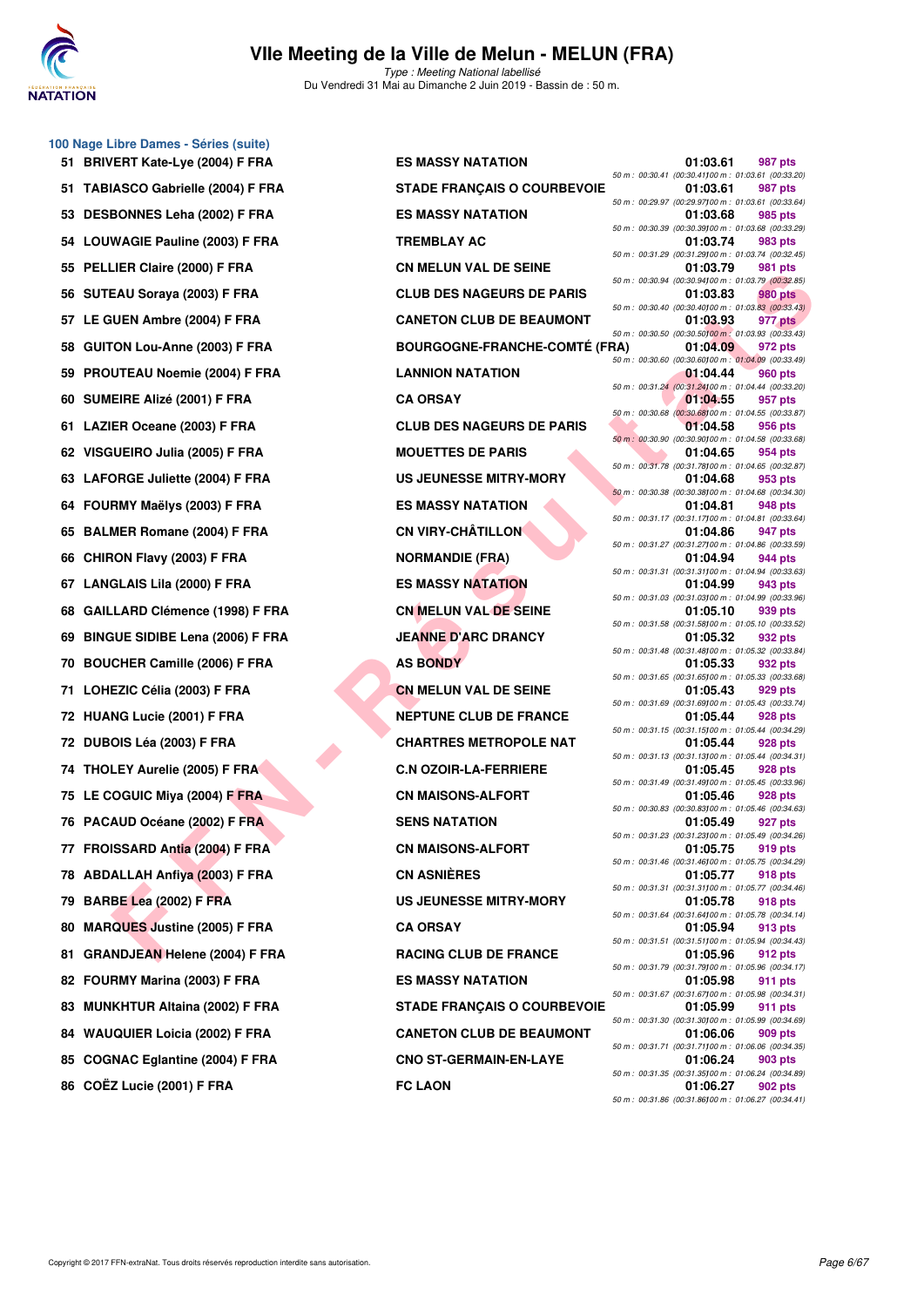

#### **VIIe Meeting de la Ville de Melun - MELUN (FRA)** Type : Meeting National labellisé

Du Vendredi 31 Mai au Dimanche 2 Juin 2019 - Bassin de : 50 m.

# **100 Nage Libre Dames - Séries (suite)**

| 87 KLIKAS Laure (2004) F FRA         | <b>LAGNY-SUR-MARNE NATATION</b>  | 01:06.32<br>901 pts                                                              |
|--------------------------------------|----------------------------------|----------------------------------------------------------------------------------|
|                                      |                                  | 50 m : 00:32.22 (00:32.22) 00 m : 01:06.32 (00:34.                               |
| 88 BINGUE SIDIBE Odhia (2005) F FRA  | <b>JEANNE D'ARC DRANCY</b>       | 900 pts<br>01:06.34<br>50 m: 00:30.68 (00:30.68) 00 m: 01:06.34 (00:35.          |
| 89 GAULTIER Eva (2003) F FRA         | <b>US JEUNESSE MITRY-MORY</b>    | 896 pts<br>01:06.48                                                              |
|                                      |                                  | 50 m: 00:32.25 (00:32.25) 00 m: 01:06.48 (00:34.                                 |
| 90 DUMAY Lyna (2003) F FRA           | <b>AQUA CLUB PONTAULT-ROISSY</b> | 01:06.66<br>890 pts                                                              |
| 91 MIGNE Mathilde (2006) F FRA       | <b>AS HERBLAY NATATION</b>       | 50 m : 00:32.42 (00:32.42) 00 m : 01:06.66 (00:34.<br><b>886 pts</b><br>01:06.80 |
|                                      |                                  | 50 m : 00:32.14 (00:32.14) 00 m : 01:06.80 (00:34.                               |
| 92 LECOMTE Camille (2004) F FRA      | <b>LANNION NATATION</b>          | 01:06.95<br><b>881 pts</b>                                                       |
|                                      |                                  | 50 m : 00:32.01 (00:32.01100 m : 01:06.95 (00:34.                                |
| 93 GARCIA Inès (2000) F FRA          | <b>US JEUNESSE MITRY-MORY</b>    | 01:07.33<br><b>869 pts</b>                                                       |
|                                      |                                  | 50 m: 00:31.55 (00:31.55) 00 m: 01:07.33 (00:35.                                 |
| 94 FAULCON Clara (2006) F FRA        | <b>LA SAINT MANDEENNE</b>        | 01:07.39<br><b>868 pts</b><br>50 m : 00:31.73 (00:31.73)00 m : 01:07.39 (00:35.  |
| 95 BOUILLIE Ellynn (2005) F FRA      | <b>LANNION NATATION</b>          | 849 pts<br>01:08.01                                                              |
|                                      |                                  | 50 m : 00:32.76 (00:32.76) 00 m : 01:08.01 (00:35.                               |
| 96 GAUTIER Daphnee (2005) F FRA      | <b>LANNION NATATION</b>          | 01:08.04<br>848 pts                                                              |
|                                      |                                  | 50 m : 00:32.39 (00:32.39) 00 m : 01:08.04 (00:35.                               |
| 97 AIGOUY Léa (2004) F FRA           | <b>CANETON CLUB DE BEAUMONT</b>  | 01:08.31<br>840 pts                                                              |
| 98 QUANTIN Eva (2004) F FRA          | <b>CA ORSAY</b>                  | 50 m: 00:32.15 (00:32.15) 00 m: 01:08.31 (00:36.<br>01:08.32<br>839 pts          |
|                                      |                                  | 50 m: 00:32.93 (00:32.93)00 m: 01:08.32 (00:35.                                  |
| 99 HAROUTEL Ines (2004) F FRA        | <b>LANNION NATATION</b>          | 01:08.43<br>836 pts                                                              |
|                                      |                                  | 50 m : 00:32.50 (00:32.50) 00 m : 01:08.43 (00:35.                               |
| 100 POURAGEAUX Agatha (2002) F FRA   | <b>AQUA CLUB PONTAULT-ROISSY</b> | 01:08.67<br>829 pts                                                              |
| 101 ANDRIEUX-DOFFIN Lou (2005) F FRA | <b>CN ASNIÈRES</b>               | 50 m: 00:32.55 (00:32.55) 00 m: 01:08.67 (00:36.<br>01:08.87<br>823 pts          |
|                                      |                                  | 50 m : 00:33.37 (00:33.37) 00 m : 01:08.87 (00:35.                               |
| 102 LE GUERN Elina (2005) F FRA      | <b>S.M MONTROUGE</b>             | 819 pts<br>01:09.01                                                              |
|                                      |                                  | 50 m: 00:32.82 (00:32.82) 00 m: 01:09.01 (00:36.                                 |
| 103 PEREZ-MATEUS Clara (2003) F FRA  | <b>S.M MONTROUGE</b>             | 01:09.54<br>803 pts                                                              |
|                                      |                                  | 50 m : 00:33.64 (00:33.64)00 m : 01:09.54 (00:35.                                |
| 104 LARGILLIER Iliana (2001) F FRA   | CN MELUN VAL DE SEINE            | 01:09.60<br>801 pts<br>50 m : 00:32.48 (00:32.48) 00 m : 01:09.60 (00:37.        |
| 105 LORIC Azilys (2004) F FRA        | <b>C.S MONTERELAIS NATATION</b>  | 01:09.78<br><b>796 pts</b>                                                       |
|                                      |                                  | 50 m: 00:33.41 (00:33.41100 m: 01:09.78 (00:36.                                  |
| 106 LEBEGUE Elona (2005) F FRA       | US JEUNESSE MITRY-MORY           | 01:09.86<br><b>793 pts</b>                                                       |
|                                      |                                  | 50 m : 00:32.80 (00:32.80) 00 m : 01:09.86 (00:37.                               |
| 107 RENAULT Lilou (2005) F FRA       | <b>C.N OZOIR-LA-FERRIERE</b>     | <b>782 pts</b><br>01:10.26<br>50 m: 00:33.08 (00:33.08) 00 m: 01:10.26 (00:37.   |
| 108 MIGNE Marie (2004) F FRA         | AS HERBLAY NATATION              | 01:11.12<br>757 pts                                                              |
|                                      |                                  | 50 m: 00:34.31 (00:34.31100 m: 01:11.12 (00:36.                                  |
| 109 BONNET Agathe (2004) F FRA       | <b>LAGNY-SUR-MARNE NATATION</b>  | 01:12.89<br>707 pts                                                              |
|                                      |                                  | 50 m: 00:35.02 (00:35.02) 00 m: 01:12.89 (00:37.                                 |
| --- LE CORGUILLE Ambre (2001) F FRA  | <b>CA ORSAY</b>                  | <b>DNS dec</b>                                                                   |

| .AS Laure (2004) F FRA                                                                                                                                                                                          | <b>LAGNY-SUR-MARNE NATATION</b>      | 01:06.32<br>901 pts                                                                                                                |
|-----------------------------------------------------------------------------------------------------------------------------------------------------------------------------------------------------------------|--------------------------------------|------------------------------------------------------------------------------------------------------------------------------------|
| <b>SUE SIDIBE Odhia (2005) F FRA</b>                                                                                                                                                                            | <b>JEANNE D'ARC DRANCY</b>           | 50 m : 00:32.22 (00:32.22) 00 m : 01:06.32 (00:34.10)<br>01:06.34<br><b>900 pts</b>                                                |
| LTIER Eva (2003) F FRA                                                                                                                                                                                          | <b>US JEUNESSE MITRY-MORY</b>        | 50 m : 00:30.68 (00:30.68) 00 m : 01:06.34 (00:35.66)<br>01:06.48<br>896 pts                                                       |
| IAY Lyna (2003) F FRA                                                                                                                                                                                           | <b>AQUA CLUB PONTAULT-ROISSY</b>     | 50 m : 00:32.25 (00:32.25) 00 m : 01:06.48 (00:34.23)<br>01:06.66<br>890 pts                                                       |
|                                                                                                                                                                                                                 |                                      | 50 m : 00:32.42 (00:32.42) 00 m : 01:06.66 (00:34.24)                                                                              |
| <b>NE Mathilde (2006) F FRA</b>                                                                                                                                                                                 | AS HERBLAY NATATION                  | 01:06.80<br>886 pts<br>50 m : 00:32.14 (00:32.14100 m : 01:06.80 (00:34.66)                                                        |
| OMTE Camille (2004) F FRA                                                                                                                                                                                       | <b>LANNION NATATION</b>              | 01:06.95<br>881 pts                                                                                                                |
| <b>CIA Inès (2000) F FRA</b>                                                                                                                                                                                    | <b>US JEUNESSE MITRY-MORY</b>        | 50 m : 00:32.01 (00:32.01100 m : 01:06.95 (00:34.94)<br>01:07.33<br><b>869 pts</b>                                                 |
| LCON Clara (2006) F FRA                                                                                                                                                                                         | <b>LA SAINT MANDEENNE</b>            | 50 m : 00:31.55 (00:31.55) 00 m : 01:07.33 (00:35.78)<br>01:07.39<br><b>868 pts</b>                                                |
| ILLIE Ellynn (2005) F FRA                                                                                                                                                                                       | <b>LANNION NATATION</b>              | 50 m : 00:31.73 (00:31.73)00 m : 01:07.39 (00:35.66)<br>01:08.01<br>849 pts                                                        |
|                                                                                                                                                                                                                 | <b>LANNION NATATION</b>              | 50 m : 00:32.76 (00:32.76) 00 m : 01:08.01 (00:35.25)                                                                              |
| TIER Daphnee (2005) F FRA                                                                                                                                                                                       |                                      | 01:08.04<br><b>848 pts</b><br>50 m : 00:32.39 (00:32.39) 00 m : 01:08.04 (00:35.65)                                                |
| <b>)UY Léa (2004) F FRA</b>                                                                                                                                                                                     | <b>CANETON CLUB DE BEAUMONT</b>      | 01:08.31<br>840 pts<br>50 m: 00:32.15 (00:32.15100 m: 01:08.31 (00:36.16)                                                          |
| NTIN Eva (2004) F FRA                                                                                                                                                                                           | <b>CA ORSAY</b>                      | 01:08.32<br>839 pts                                                                                                                |
| <b>OUTEL Ines (2004) F FRA</b>                                                                                                                                                                                  | <b>LANNION NATATION</b>              | 50 m : 00:32.93 (00:32.93) 00 m : 01:08.32 (00:35.39)<br>01:08.43                                                                  |
|                                                                                                                                                                                                                 |                                      | 836 pts<br>50 m : 00:32.50 (00:32.50) 00 m : 01:08.43 (00:35.93)                                                                   |
| RAGEAUX Agatha (2002) F FRA                                                                                                                                                                                     | <b>AQUA CLUB PONTAULT-ROISSY</b>     | 01:08.67<br>829 pts<br>50 m : 00:32.55 (00:32.55) 00 m : 01:08.67 (00:36.12)                                                       |
| RIEUX-DOFFIN Lou (2005) F FRA                                                                                                                                                                                   | <b>CN ASNIÈRES</b>                   | 01:08.87<br>823 pts                                                                                                                |
| UERN Elina (2005) F FRA                                                                                                                                                                                         | <b>S.M MONTROUGE</b>                 | 50 m : 00:33.37 (00:33.37) 00 m : 01:08.87 (00:35.50)<br>01:09.01<br>819 pts                                                       |
|                                                                                                                                                                                                                 |                                      | 50 m : 00:32.82 (00:32.82) 00 m : 01:09.01 (00:36.19)                                                                              |
| EZ-MATEUS Clara (2003) F FRA                                                                                                                                                                                    | <b>S.M MONTROUGE</b>                 | 01:09.54<br>803 pts<br>50 m : 00:33.64 (00:33.64)00 m : 01:09.54 (00:35.90)                                                        |
| GILLIER Iliana (2001) F FRA                                                                                                                                                                                     | <b>CN MELUN VAL DE SEINE</b>         | 01:09.60<br>801 pts<br>50 m : 00:32.48 (00:32.48) 00 m : 01:09.60 (00:37.12)                                                       |
| IC Azilys (2004) F FRA                                                                                                                                                                                          | <b>C.S MONTERELAIS NATATION</b>      | 01:09.78<br>796 pts                                                                                                                |
| EGUE Elona (2005) F FRA                                                                                                                                                                                         | US JEUNESSE MITRY-MORY               | 50 m : 00:33.41 (00:33.41100 m : 01:09.78 (00:36.37)<br>01:09.86<br>793 pts                                                        |
|                                                                                                                                                                                                                 |                                      | 50 m : 00:32.80 (00:32.80) 00 m : 01:09.86 (00:37.06)                                                                              |
| <b>AULT Lilou (2005) F FRA</b>                                                                                                                                                                                  | <b>C.N OZOIR-LA-FERRIERE</b>         | 01:10.26<br><b>782 pts</b><br>50 m : 00:33.08 (00:33.08) 00 m : 01:10.26 (00:37.18)                                                |
| <b>NE Marie (2004) F FRA</b>                                                                                                                                                                                    | <b>AS HERBLAY NATATION</b>           | 01:11.12<br>757 pts                                                                                                                |
| NET Agathe (2004) F FRA                                                                                                                                                                                         | <b>LAGNY-SUR-MARNE NATATION</b>      | 50 m: 00:34.31 (00:34.31100 m: 01:11.12 (00:36.81)<br>01:12.89<br><b>707 pts</b>                                                   |
| ORGUILLE Ambre (2001) F FRA                                                                                                                                                                                     | <b>CA ORSAY</b>                      | 50 m : 00:35.02 (00:35.02) 00 m : 01:12.89 (00:37.87)<br><b>DNS</b> dec                                                            |
|                                                                                                                                                                                                                 |                                      |                                                                                                                                    |
| age Libre Dames - Série rapide                                                                                                                                                                                  | (Samedi 1er Juin 2019)               |                                                                                                                                    |
| BORDES Joana (2000) F FRA                                                                                                                                                                                       | <b>STADE FRANCAIS O COURBEVOIE</b>   | 02:01.79<br><b>1260 pts</b>                                                                                                        |
| CHESE Julie (2000) F FRA                                                                                                                                                                                        | <b>CA ORSAY</b>                      | 50 m : 00:28.88 (00:28.88) 00 m : 01:00.00 (00:31.12) 50 m : 01:31.55 (00:31.55200 m : 02:01.79 (00:30.24)<br>02:08.36<br>1155 pts |
| NNICHE Rim (1999) F TUN                                                                                                                                                                                         | <b>U.S CRETEIL NATATION</b>          | 50 m : 00:30.61 (00:30.61)00 m : 01:02.90 (00:32.29)50 m : 01:36.43 (00:33.53200 m : 02:08.36 (00:31.93)<br>02:09.33<br>1139 pts   |
|                                                                                                                                                                                                                 |                                      | 50 m : 00:29.95 (00:29.95)00 m : 01:02.20 (00:32.25)50 m : 01:35.77 (00:33.57)00 m : 02:09.33 (00:33.56)                           |
| AL Solene (2002) F FRA                                                                                                                                                                                          | <b>ES MASSY NATATION</b>             | 02:10.53<br>1121 $pts$<br>50 m : 00:30.06 (00:30.06)00 m : 01:02.93 (00:32.87)50 m : 01:36.90 (00:33.97200 m : 02:10.53 (00:33.63) |
| IIERES Séphora (2002) F FRA                                                                                                                                                                                     | <b>CN BREST</b>                      | 02:11.34<br><b>1108 pts</b>                                                                                                        |
| $\mathbf{H}$ $\mathbf{F}$ $\mathbf{F}$ $\mathbf{F}$ $\mathbf{F}$ $\mathbf{H}$ $\mathbf{H}$ $\mathbf{H}$ $\mathbf{H}$ $\mathbf{H}$ $\mathbf{H}$ $\mathbf{H}$ $\mathbf{H}$ $\mathbf{H}$ $\mathbf{H}$ $\mathbf{H}$ | $CTAPF FDANORORORORORUORF$ $0.40.54$ | 50 m : 00:30.83 (00:30.83) 00 m : 01:04.55 (00:33.72) 50 m : 01:38.30 (00:33.75200 m : 02:11.34 (00:33.04)                         |

|  |                                                       |                                     | 01:06.32       | 901 pts        |  |
|--|-------------------------------------------------------|-------------------------------------|----------------|----------------|--|
|  | 50 m : 00:32.22 (00:32.22) 00 m : 01:06.32 (00:34.10) |                                     |                |                |  |
|  |                                                       |                                     | 01:06.34       | <b>900 pts</b> |  |
|  | 50 m : 00:30.68 (00:30.68) 00 m : 01:06.34 (00:35.66) |                                     |                |                |  |
|  |                                                       |                                     | 01:06.48       | <b>896 pts</b> |  |
|  | 50 m : 00:32.25 (00:32.25)00 m : 01:06.48 (00:34.23)  |                                     |                |                |  |
|  |                                                       |                                     | 01:06.66       | <b>890 pts</b> |  |
|  | 50 m : 00:32.42 (00:32.42) 00 m : 01:06.66 (00:34.24) |                                     |                |                |  |
|  |                                                       |                                     | 01:06.80       | <b>886 pts</b> |  |
|  | 50 m : 00:32.14 (00:32.14)00 m : 01:06.80 (00:34.66)  |                                     |                |                |  |
|  |                                                       |                                     | 01:06.95       | <b>881 pts</b> |  |
|  |                                                       |                                     |                |                |  |
|  | 50 m : 00:32.01                                       | (00:32.01100 m: 01:06.95 (00:34.94) |                |                |  |
|  |                                                       |                                     | 01:07.33       | <b>869 pts</b> |  |
|  | 50 m : 00:31.55 (00:31.55) 00 m : 01:07.33 (00:35.78) |                                     |                |                |  |
|  |                                                       |                                     | 01:07.39       | <b>868 pts</b> |  |
|  | 50 m: 00:31.73 (00:31.73) 00 m: 01:07.39 (00:35.66)   |                                     |                |                |  |
|  |                                                       |                                     | 01:08.01       | 849 pts        |  |
|  | 50 m : 00:32.76 (00:32.76100 m : 01:08.01 (00:35.25)  |                                     |                |                |  |
|  |                                                       |                                     | 01:08.04       | <b>848 pts</b> |  |
|  | 50 m : 00:32.39 (00:32.39) 00 m : 01:08.04 (00:35.65) |                                     |                |                |  |
|  |                                                       |                                     | 01:08.31       | <b>840 pts</b> |  |
|  | 50 m : 00:32.15 (00:32.15) 00 m : 01:08.31 (00:36.16) |                                     |                |                |  |
|  |                                                       |                                     | 01:08.32       | <b>839 pts</b> |  |
|  | 50 m : 00:32.93 (00:32.93) 00 m : 01:08.32 (00:35.39) |                                     |                |                |  |
|  |                                                       |                                     | 01:08.43       | <b>836 pts</b> |  |
|  | 50 m : 00:32.50 (00:32.50) 00 m : 01:08.43 (00:35.93) |                                     |                |                |  |
|  |                                                       |                                     | 01:08.67       | 829 pts        |  |
|  | 50 m : 00:32.55 (00:32.55) 00 m : 01:08.67 (00:36.12) |                                     |                |                |  |
|  |                                                       |                                     | 01:08.87       | <b>823 pts</b> |  |
|  | 50 m : 00:33.37 (00:33.37) 00 m : 01:08.87 (00:35.50) |                                     |                |                |  |
|  |                                                       |                                     |                |                |  |
|  |                                                       |                                     | 01:09.01       | 819 pts        |  |
|  | 50 m : 00:32.82 (00:32.82) 00 m : 01:09.01 (00:36.19) |                                     |                |                |  |
|  |                                                       |                                     | 01:09.54       | <b>803 pts</b> |  |
|  | 50 m : 00:33.64 (00:33.64) 00 m : 01:09.54 (00:35.90) |                                     |                |                |  |
|  |                                                       |                                     | 01:09.60       | <b>801 pts</b> |  |
|  | 50 m: 00:32.48 (00:32.48) 00 m: 01:09.60 (00:37.12)   |                                     |                |                |  |
|  |                                                       |                                     | 01:09.78       | <b>796 pts</b> |  |
|  | 50 m : 00:33.41                                       | (00:33.41100 m: 01:09.78 (00:36.37) |                |                |  |
|  |                                                       |                                     | 01:09.86       | <b>793 pts</b> |  |
|  | 50 m : 00:32.80 (00:32.80) 00 m : 01:09.86 (00:37.06) |                                     |                |                |  |
|  |                                                       |                                     | 01:10.26       | <b>782 pts</b> |  |
|  | 50 m : 00:33.08 (00:33.08) 00 m : 01:10.26 (00:37.18) |                                     |                |                |  |
|  |                                                       |                                     | 01:11.12       | 757 pts        |  |
|  | 50 m : 00:34.31                                       | (00:34.31100 m: 01:11.12 (00:36.81) |                |                |  |
|  |                                                       |                                     | 01:12.89       | <b>707 pts</b> |  |
|  | 50 m : 00:35.02 (00:35.02) 00 m : 01:12.89 (00:37.87) |                                     |                |                |  |
|  |                                                       |                                     | <b>DNS</b> dec |                |  |
|  |                                                       |                                     |                |                |  |

# **[200 Nage Libre Dames - Série rapide](http://www.ffnatation.fr/webffn/resultats.php?idact=nat&go=epr&idcpt=57771&idepr=3)** (Samedi 1er Juin 2019)

| 1 DESBORDES Joana (2000) F FRA                             | <b>STADE FRANCAIS O COURBEVOIE</b>                                                                                     | 02:01.79 | $1260$ pts |
|------------------------------------------------------------|------------------------------------------------------------------------------------------------------------------------|----------|------------|
|                                                            | 50 m : 00:28.88 (00:28.88) 00 m : 01:00.00 (00:31.12) 50 m : 01:31.55 (00:31.55200 m : 02:01.79 (00:30.24)             |          |            |
| 2 MARCHESE Julie (2000) F FRA                              | <b>CA ORSAY</b><br>50 m: 00:30.61 (00:30.61100 m: 01:02.90 (00:32.29150 m: 01:36.43 (00:33.53200 m: 02:08.36 (00:31.93 | 02:08.36 | 1155 pts   |
| 3 OUENNICHE Rim (1999) F TUN                               | <b>U.S CRETEIL NATATION</b>                                                                                            | 02:09.33 | $1139$ pts |
|                                                            | 50 m : 00:29.95 (00:29.95) 00 m : 01:02.20 (00:32.25) 50 m : 01:35.77 (00:33.57200 m : 02:09.33 (00:33.56              |          |            |
| 4 HOUAL Solene (2002) F FRA                                | <b>ES MASSY NATATION</b>                                                                                               | 02:10.53 | 1121 $pts$ |
|                                                            | 50 m: 00:30.06 (00:30.06100 m: 01:02.93 (00:32.87150 m: 01:36.90 (00:33.97200 m: 02:10.53 (00:33.63                    |          |            |
| 6 ORMIERES Séphora (2002) F FRA                            | <b>CN BREST</b>                                                                                                        | 02:11.34 | 1108 pts   |
|                                                            | 50 m : 00:30.83 (00:30.83) 00 m : 01:04.55 (00:33.72) 50 m : 01:38.30 (00:33.75200 m : 02:11.34 (00:33.04              |          |            |
| 9 SAIDJ Feryel (2002) F FRA                                | <b>STADE FRANCAIS O COURBEVOIE</b>                                                                                     | 02:12.54 | $1090$ pts |
|                                                            | 50 m : 00:30.65 (00:30.65) 00 m : 01:04.50 (00:33.85) 50 m : 01:38.82 (00:34.32200 m : 02:12.54 (00:33.72)             |          |            |
| 18 ALMEIDA Léana (2001) F FRA                              | <b>ES MASSY NATATION</b>                                                                                               | 02:14.29 | 1064 pts   |
|                                                            | 50 m: 00:30.64 (00:30.64100 m: 01:05.15 (00:34.51150 m: 01:40.25 (00:35.10200 m: 02:14.29 (00:34.04                    |          |            |
| 30 QUINT Chloé (2002) F FRA                                | AMIENS METROPOLE NAT.                                                                                                  | 02:16.75 | 1027 pts   |
|                                                            | 50 m: 00:31.54 (00:31.54) 00 m: 01:05.61 (00:34.07) 50 m: 01:41.20 (00:35.59200 m: 02:16.75 (00:35.55                  |          |            |
|                                                            |                                                                                                                        |          |            |
| 00 Nage Libre Dames - Séries lentes (Samedi 1er Juin 2019) |                                                                                                                        |          |            |

|  |  |  |  |  |  |  | 200 Nage Libre Dames - Séries lentes (Samedi 1er Juin 2019) |
|--|--|--|--|--|--|--|-------------------------------------------------------------|
|--|--|--|--|--|--|--|-------------------------------------------------------------|

- **5 MOLUH Mary-Ambre (2005) F FRA**
- 7 PERIGUEUX Elea (2002) F FRA

| <b>U.S CRETEIL NATATION</b>                                                                                | 02:10.94 1115 pts |
|------------------------------------------------------------------------------------------------------------|-------------------|
| 50 m : 00:29.78 (00:29.78100 m : 01:02.88 (00:33.10150 m : 01:36.92 (00:34.04200 m : 02:10.94 (00:34.02)   |                   |
| <b>CHARTRES METROPOLE NAT</b>                                                                              | 02:11.87 1100 pts |
| 50 m : 00:31.60 (00:31.60) 00 m : 01:05.14 (00:33.54) 50 m : 01:39.36 (00:34.22200 m : 02:11.87 (00:32.51) |                   |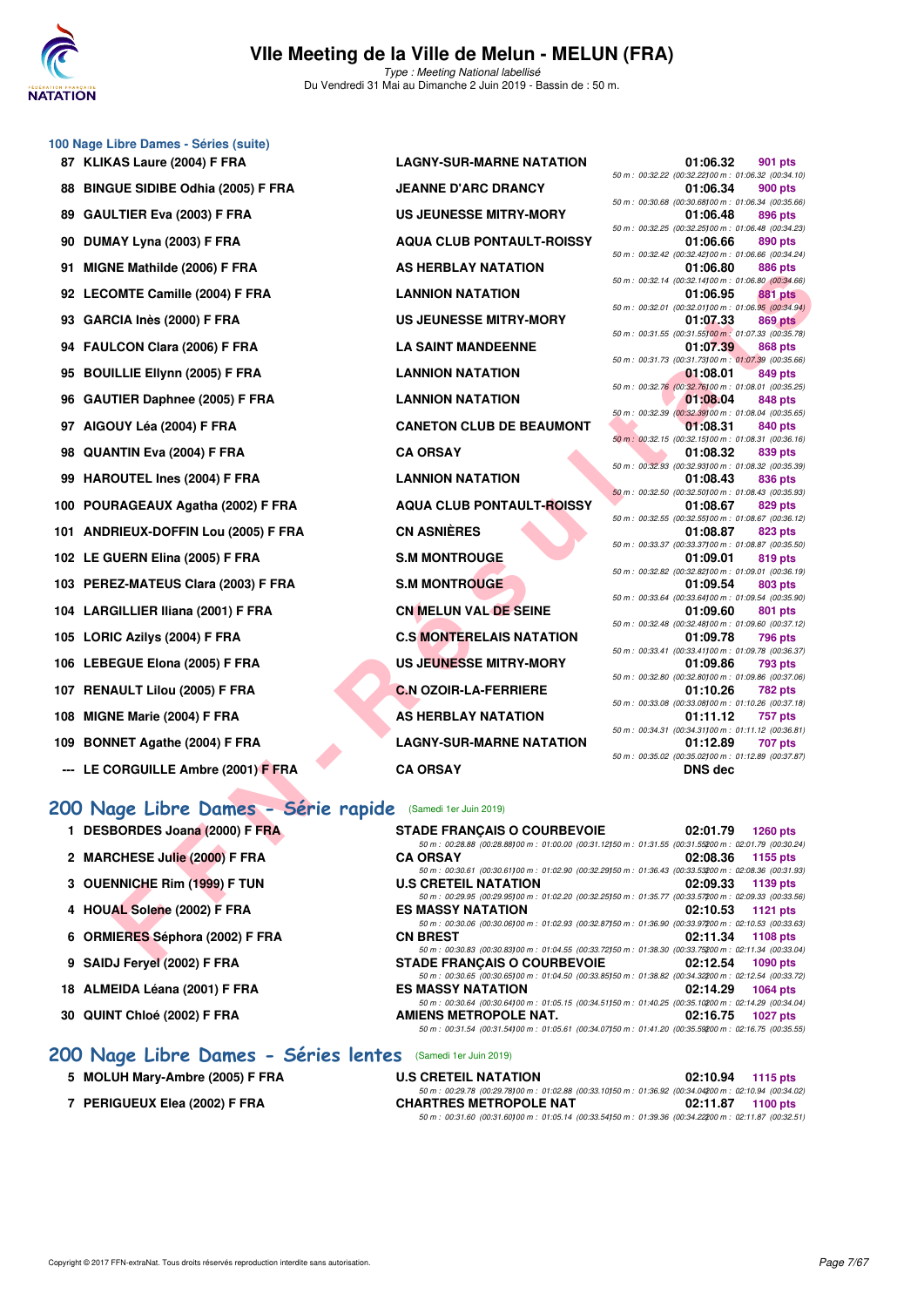

Type : Meeting National labellisé Du Vendredi 31 Mai au Dimanche 2 Juin 2019 - Bassin de : 50 m.

| 200 Nage Libre Dames - Séries lentes (suite) |  |  |  |  |  |
|----------------------------------------------|--|--|--|--|--|
|----------------------------------------------|--|--|--|--|--|

- **7 DESBORDES Mila (2003) F FRA**
- **10 GOMES Célia (2003) F FRA**
- **11 SALEM Lindsey (2003) F FRA**
- **12 TROMPETTE Melora (2005) F FRA**
- **13 SERNA Elisa (2002) F FRA**
- 14 GUILBAUD Charlotte (2004) F FRA
- **15 ELIWA Kamila (2004) F FRA**
- 16 HELLARD Emeline (2002) F FRA
- 17 BONDOUY Noah (2004) F FRA
- 19 **MARTINEZ Myriam (2002) F FRA**
- **20 JENVRIN Malia (2004) F FRA**
- 21 PELLETIER Alizée (2003) F FRA
- 22 SIMOENS Lucille (2005) F FRA
- **23 ABBADI Soraya (2003) F FRA**
- **24 CAINAUD Lucie (2003) F FRA**
- **25 MIALOT Maud (2003) F FRA**
- 26 ERMEL Charlotte (2002) F FRA
- 27 BRIVERT Kate-Lye (2004) F FRA
- **28 DALLE Aliénor (2002) F FRA**
- **29 ROUSSEAU Elsa (2003) F FRA**
- **31 HERMEL Lou (2005) F FRA**
- **32 LOUWAGIE Pauline (2003) F FRA**
- **33 ZAID KERMORGANT Lise (2003) F FRA**
- 34 TABIASCO Gabrielle (2004) F FRA
- 35 PHAM Thuyanna (2005) F FRA
- 36 LOHEZIC Célia (2003) F FRA
- **37 FOULON Noellia (2001) F FRA**
- **38 PARISI Mathilde (1999) F FRA**
- **39 BOURNONVILLE Laura (2001) F FRA**
- **40 POUILLY Élisa (2002) F FRA AMIENS METROPOLE NAT. 02:20.18 977 pts**
- **41 DUBOIS Léa (2003) F FRA CHARTRES METROPOLE NAT 02:20.31 975 pts**
- **42 THIERRY Victoire (2003) F FRA**
- **43 GERHAHER Alyssa (2006) F FRA**
- **43 PEITEADO Victoria (2002) F FRA**
- **45 ZIESENISS Milena (2004) F FRA**
- **45 DRUART Morgane (2003) F FRA**

| lbre Dames - Series lentes (suite).<br><b>BORDES Mila (2003) F FRA</b> | <b>STADE FRANÇAIS O COURBEVOIE</b>                                                                                                                                            | 02:11.87<br>1100 $pts$         |
|------------------------------------------------------------------------|-------------------------------------------------------------------------------------------------------------------------------------------------------------------------------|--------------------------------|
| IES Célia (2003) F FRA                                                 | 50 m : 00:31.19 (00:31.19) 00 m : 01:04.82 (00:33.63) 50 m : 01:39.01 (00:34.19200 m : 02:11.87 (00:32.86)<br><b>CN MELUN VAL DE SEINE</b>                                    | 02:12.62<br>1089 pts           |
|                                                                        | 50 m : 00:31.63 (00:31.63)00 m : 01:05.14 (00:33.51)50 m : 01:39.36 (00:34.22200 m : 02:12.62 (00:33.26)                                                                      | 02:12.67                       |
| EM Lindsey (2003) F FRA                                                | <b>JEANNE D'ARC DRANCY</b><br>50 m : 00:31.48 (00:31.48) 00 m : 01:05.43 (00:33.95) 50 m : 01:39.62 (00:34.19200 m : 02:12.67 (00:33.05)                                      | 1088 pts                       |
| MPETTE Melora (2005) F FRA                                             | <b>C.N OZOIR-LA-FERRIERE</b><br>50 m : 00:31.53 (00:31.53)00 m : 01:05.40 (00:33.87)50 m : 01:40.74 (00:35.34200 m : 02:13.35 (00:32.61)                                      | 02:13.35<br><b>1078 pts</b>    |
| NA Elisa (2002) F FRA                                                  | <b>CN MELUN VAL DE SEINE</b><br>50 m : 00:31.22 (00:31.22)00 m : 01:04.72 (00:33.50)50 m : 01:39.62 (00:34.90200 m : 02:13.43 (00:33.81)                                      | 02:13.43<br>1077 pts           |
| BAUD Charlotte (2004) F FRA.                                           | <b>CA ORSAY</b><br>50 m : 00:31.43 (00:31.43)00 m : 01:05.57 (00:34.14)50 m : 01:39.59 (00:34.02200 m : 02:13.46 (00:33.87)                                                   | 02:13.46<br><b>1076 pts</b>    |
| /A Kamila (2004) F FRA                                                 | <b>ES MASSY NATATION</b><br>50 m : 00:30.75 (00:30.75)00 m : 01:03.71 (00:32.96)50 m : 01:38.74 (00:35.03200 m : 02:13.53 (00:34.79)                                          | 02:13.53<br><b>1075 pts</b>    |
| LARD Emeline (2002) F FRA                                              | <b>COTES-D'ARMOR (FRA)</b>                                                                                                                                                    | $02:13.71$ 1072 pts            |
| DOUY Noah (2004) F FRA                                                 | 50 m : 00:31.28 (00:31.28) 00 m : 01:04.79 (00:33.51) 50 m : 01:39.26 (00:34.47200 m : 02:13.71 (00:34.45)<br><b>ES MASSY NATATION ESTATION</b>                               | $-02:14.13$<br><b>1066 pts</b> |
| TINEZ Myriam (2002) F FRA                                              | 50 m : 00:31.10 (00:31.10)00 m : 01:04.98 (00:33.88)50 m : 01:39.67 (00:34.69200 m : 02:14.13 (00:34.46)<br>STADE FRANÇAIS O COURBEVOIE 202:15.21                             | 1050 $pts$                     |
| /RIN Malia (2004) F FRA                                                | 50 m : 00:31.49 (00:31.49) 00 m : 01:05.46 (00:33.97) 50 m : 01:40.61 (00:35.15200 m : 02:15.21 (00:34.60)<br><b>CSN GUYANCOURT</b>                                           | 02:15.53<br><b>1045 pts</b>    |
| <b>LETIER Alizée (2003) F FRA</b>                                      | 50 m : 00:32.03 (00:32.03) 00 m : 01:05.92 (00:33.89) 50 m : 01:40.72 (00:34.80200 m : 02:15.53 (00:34.81)<br>CHARTRES METROPOLE NAT                                          | 02:15.65<br>1043 $pts$         |
| <b>DENS Lucille (2005) F FRA</b>                                       | 50 m : 00:31.87 (00:31.87)00 m : 01:06.10 (00:34.23)50 m : 01:41.92 (00:35.82200 m : 02:15.65 (00:33.73)<br><b>The Community of the Community</b><br><b>ES MASSY NATATION</b> | 02:15.82<br><b>1041 pts</b>    |
|                                                                        | 50 m : 00:31.73 (00:31.73)00 m : 01:06.03 (00:34.30)50 m : 01:41.33 (00:35.30200 m : 02:15.82 (00:34.49)<br>MONTIGNY NATATION <b>AND AN ALCOHOLY AND ALCOHOLY</b>             | 02:15.87                       |
| ADI Sorava (2003) F FRA                                                | 50 m: 00:31.95 (00:31.95)00 m: 01:06.20 (00:34.25)50 m: 01:41.32 (00:35.12200 m: 02:15.87 (00:34.55)                                                                          | 1040 pts                       |
| <b>IAUD Lucie (2003) F FRA</b>                                         | <b>STADE FRANÇAIS O COURBEVOIE</b><br>50 m : 00:31.96 (00:31.96) 00 m : 01:06.67 (00:34.71) 50 m : 01:41.53 (00:34.86200 m : 02:15.91 (00:34.38)                              | 02:15.91<br>1039 pts           |
| .OT Maud (2003) F FRA                                                  | <b>CA ORSAY</b><br>50 m : 00:31.81 (00:31.81)00 m : 01:06.01 (00:34.20)50 m : 01:41.03 (00:35.02200 m : 02:15.96 (00:34.93)                                                   | 02:15.96<br>1039 pts           |
| EL Charlotte (2002) F FRA                                              | <b>NORMANDIE (FRA)</b><br>50 m : 00:32.79 (00:32.79) 00 m : 01:07.00 (00:34.21) 50 m : 01:42.18 (00:35.18200 m : 02:16.22 (00:34.04)                                          | 02:16.22<br>1035 pts           |
| <b>/ERT Kate-Lye (2004) F FRA</b>                                      | <b>ES MASSY NATATION</b>                                                                                                                                                      | 02:16.32<br>1033 pts           |
| LE Aliénor (2002) F FRA                                                | 50 m: 00:31.30 (00:31.30) 00 m: 01:06.25 (00:34.95) 50 m: 01:41.55 (00:35.30200 m: 02:16.32 (00:34.77)<br><b>S.M MONTROUGE</b>                                                | 02:16.37<br>1033 pts           |
| SSEAU Elsa (2003) F FRA                                                | 50 m : 00:31.81 (00:31.81)00 m : 01:06.28 (00:34.47)50 m : 01:42.11 (00:35.83200 m : 02:16.37 (00:34.26)<br><b>ES MASSY NATATION</b>                                          | 02:16.70<br><b>1028 pts</b>    |
| <b>MEL Lou (2005) F FRA</b>                                            | 50 m : 00:31.49 (00:31.49) 00 m : 01:05.71 (00:34.22) 50 m : 01:41.75 (00:36.04200 m : 02:16.70 (00:34.95)<br><b>AMIENS METROPOLE NAT.</b>                                    | 02:17.01<br>1023 pts           |
| WAGIE Pauline (2003) F FRA                                             | 50 m : 00:31.93 (00:31.93)00 m : 01:06.50 (00:34.57)50 m : 01:42.18 (00:35.68200 m : 02:17.01 (00:34.83)<br><b>TREMBLAY AC</b>                                                | 02:17.38<br>1018 pts           |
| KERMORGANT Lise (2003) F FRA                                           | 50 m : 00:31.92 (00:31.92)00 m : 01:06.79 (00:34.87)50 m : 01:43.06 (00:36.27200 m : 02:17.38 (00:34.32)<br><b>CLUB DES NAGEURS DE PARIS</b>                                  | 02:17.46<br><b>1017 pts</b>    |
| IASCO Gabrielle (2004) F FRA                                           | 50 m : 00:31.50 (00:31.50) 00 m : 01:06.23 (00:34.73) 50 m : 01:41.78 (00:35.55200 m : 02:17.46 (00:35.68)<br><b>STADE FRANÇAIS O COURBEVOIE</b>                              | 02:18.35<br>1004 $pts$         |
|                                                                        | 50 m : 00:32.50 (00:32.50) 00 m : 01:06.86 (00:34.36) 50 m : 01:42.91 (00:36.05200 m : 02:18.35 (00:35.44)                                                                    |                                |
| M Thuyanna (2005) F FRA                                                | <b>STADE FRANÇAIS O COURBEVOIE</b><br>50 m : 00:32.62 (00:32.62) 00 m : 01:07.78 (00:35.16) 50 m : 01:43.96 (00:36.18200 m : 02:18.68 (00:34.72)                              | 02:18.68<br>999 pts            |
| EZIC Célia (2003) F FRA                                                | <b>CN MELUN VAL DE SEINE</b><br>50 m : 00:32.62 (00:32.62) 00 m : 01:08.19 (00:35.57) 50 m : 01:44.33 (00:36.14200 m : 02:19.24 (00:34.91)                                    | 02:19.24<br>991 pts            |
| LON Noellia (2001) F FRA                                               | <b>SCUF PARIS</b><br>50 m : 00:32.57 (00:32.57) 00 m : 01:08.45 (00:35.88) 50 m : 01:44.25 (00:35.80200 m : 02:19.67 (00:35.42)                                               | 02:19.67<br>984 pts            |
| ISI Mathilde (1999) F FRA                                              | <b>NEPTUNE CLUB DE FRANCE</b><br>50 m : 00:32.27 (00:32.27) 00 m : 01:08.10 (00:35.83) 50 m : 01:44.50 (00:36.40200 m : 02:19.82 (00:35.32)                                   | 02:19.82<br>982 pts            |
| RNONVILLE Laura (2001) F FRA                                           | <b>ES MASSY NATATION</b>                                                                                                                                                      | 02:19.93<br>981 pts            |
| ILLY Élisa (2002) F FRA                                                | 50 m : 00:32.58 (00:32.58)00 m : 01:07.99 (00:35.41)50 m : 01:44.13 (00:36.14200 m : 02:19.93 (00:35.80)<br>AMIENS METROPOLE NAT.                                             | 02:20.18<br>977 pts            |
| OIS Léa (2003) F FRA                                                   | 50 m : 00:33.01 (00:33.01) 00 m : 01:08.91 (00:35.90) 50 m : 01:44.83 (00:35.92200 m : 02:20.18 (00:35.35)<br><b>CHARTRES METROPOLE NAT</b>                                   | 02:20.31<br>975 pts            |
| RRY Victoire (2003) F FRA                                              | 50 m : 00:32.58 (00:32.58) 00 m : 01:08.21 (00:35.63) 50 m : 01:44.75 (00:36.54200 m : 02:20.31 (00:35.56)<br><b>CN MELUN VAL DE SEINE</b>                                    | 02:20.45<br>973 pts            |
| HAHER Alyssa (2006) F FRA                                              | 50 m : 00:32.55 (00:32.55)00 m : 01:07.97 (00:35.42)50 m : 01:44.78 (00:36.81200 m : 02:20.45 (00:35.67)<br><b>CN SARREGUEMINES</b>                                           | 02:20.88<br>967 pts            |
| EADO Victoria (2002) F FRA                                             | 50 m : 00:32.25 (00:32.25)00 m : 01:08.02 (00:35.77)50 m : 01:45.72 (00:37.70200 m : 02:20.88 (00:35.16)<br><b>CN MAISONS-ALFORT</b>                                          | 02:20.88<br>967 pts            |
|                                                                        | 50 m : 00:32.54 (00:32.54)00 m : 01:08.92 (00:36.38)50 m : 01:45.02 (00:36.10200 m : 02:20.88 (00:35.86)                                                                      |                                |
| ENISS Milena (2004) F FRA                                              | <b>S.M MONTROUGE</b><br>50 m : 00:32.92 (00:32.92) 00 m : 01:08.10 (00:35.18) 50 m : 01:44.93 (00:36.83200 m : 02:20.92 (00:35.99)                                            | 02:20.92<br>966 pts            |
| ART Morgane (2003) F FRA                                               | <b>AQUA CLUB PONTAULT-ROISSY</b><br>50 m : 00:33.01 (00:33.01) 00 m : 01:09.06 (00:36.05) 50 m : 01:45.69 (00:36.63200 m : 02:20.92 (00:35.23)                                | 02:20.92<br>966 pts            |
|                                                                        |                                                                                                                                                                               |                                |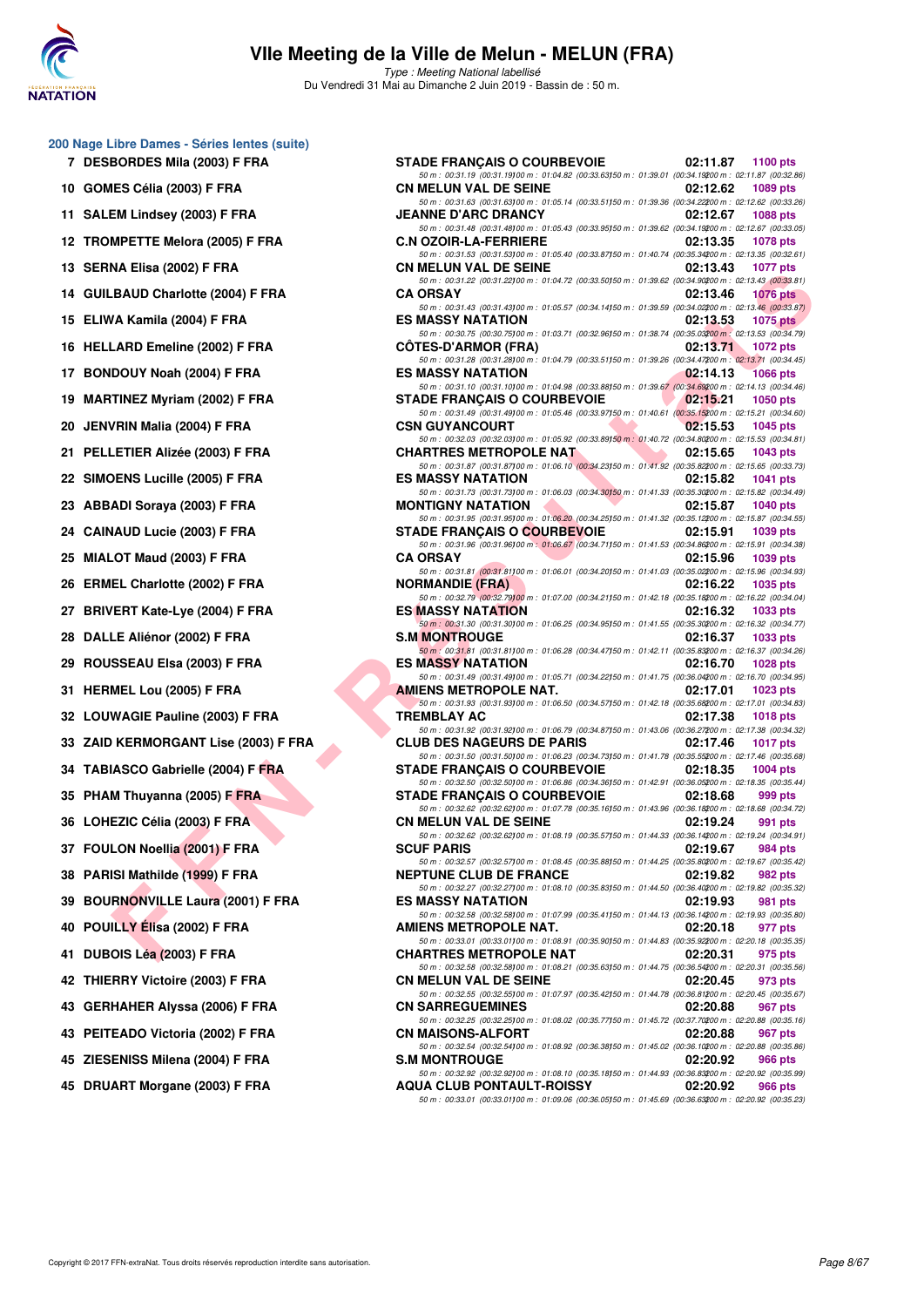

Type : Meeting National labellisé Du Vendredi 31 Mai au Dimanche 2 Juin 2019 - Bassin de : 50 m.

#### **200 Nage Libre Dames - Séries lentes (suite)**

- **47 WAUQUIER Loicia (2002) F FRA CANETON CLUB DE BEAUMONT 02:20.94 966 pts**
- **48 BARRIER Clara (2001) F FRA BOIS-COLOMBES SPORT 02:21.13 963 pts**
- **49 MARQUES Justine (2005) F FRA**
- 50 ABDALLAH Anfiya (2003) F FRA
- 51 HUMBERT Celia (2005) F FRA
- 52 COGNAC Eglantine (2004) F FRA
- 53 PELLIER Claire (2000) F FRA
- 54 MARCHESE Aurelie (2005) F FRA
- **55 BARBE Lea (2002) F FRA**
- **56 SUMEIRE Alizé (2001) F FRA**
- 57 LEGLAIVE Victoire (2002) F FRA
- 58 THOLEY Aurelie (2005) F FRA
- 59 LE GUEN Ambre (2004) F FRA
- **60 BOUCHER Camille (2006) F FRA**
- **61 LE COGUIC Miya (2004) F FRA**
- **62 CUSSY Eva (2002) F FRA**
- **63 RENAULT Lilou (2005) F FRA**
- **64 COËZ Lucie (2001) F FRA FC LAON 02:26.40 890 pts**
- **65 QUANTIN Eva (2004) F FRA**
- 66 SELMI Meryam (2004) F FRA
- **67 LE GUERN Elina (2005) F FRA**
- **68 RICHARD Clemence (2008) F FRA**
- **69 PEREZ-MATEUS Clara (2003) F FRA**
- **70 ANDRIEUX-DOFFIN Lou (2005) F FRA**
- **71 ROSE Emilie (2002) F FRA**
- **--- GUENEUGUES Flora (2005) F FRA**
- **--- LE CORGUILLE Ambre (2001) F FRA**

### **[400 Nage Libre Dames - Série rapide](http://www.ffnatation.fr/webffn/resultats.php?idact=nat&go=epr&idcpt=57771&idepr=4)** (Dimanche 2 Juin 2019)

| 1 MAILLE IIona (2001) F FRA                                                                                                                                                                                                 | <b>ES MASSY NATATION</b>      | 04:26.27 | 1180 pts        |
|-----------------------------------------------------------------------------------------------------------------------------------------------------------------------------------------------------------------------------|-------------------------------|----------|-----------------|
| 50 m : 00:30.51 (00:30.51100 m : 01:03.52 (00:33.01150 m : 01:37.38 (00:33.86200 m : 02:10.92 (00:33.54250 m : 02:44.97 (00:34.05300 m : 03:18.90 (00:33.93350 m : 03:53.10 (00:34.20400 m : 04:26.27 (00:33.17)            |                               |          |                 |
| 2 ORMIERES Séphora (2002) F FRA                                                                                                                                                                                             | <b>CN BREST</b>               | 04:29.96 | 1152 pts        |
| 50 m : 00:31.40 (00:31.40100 m : 01:05.33 (00:33.93150 m : 01:40.20 (00:34.87200 m : 02:14.65 (00:34.45250 m : 02:49.13 (00:34.46300 m : 03:23.59 (00:34.46350 m : 03:57.12 (00:33.53400 m : 04:29.96 (00:32.84)            |                               |          |                 |
| 3 MARCHESE Julie (2000) F FRA                                                                                                                                                                                               | <b>CA ORSAY</b>               | 04:32.20 | 1134 pts        |
| 50 m : 00:31.12 (00:31.12 100:01.12 00 m : 01:04.38 (00:33.26150 m : 01:38.80 (00:34.42200 m : 02:13.43 (00:34.63250 m : 02:48.21 (00:34.78300 m : 03:23.08 (00:34.87350 m : 03:57.95 (00:34.87400 m : 04:32.20 (00:34.875) |                               |          |                 |
| 4 PERIGUEUX Elea (2002) F FRA                                                                                                                                                                                               | <b>CHARTRES METROPOLE NAT</b> | 04:35.10 | 1112 pts        |
| 50 m : 00:31.75 (00:31.75)00 m : 01:06.48 (00:34.73)50 m : 01:40.90 (00:34.42200 m : 02:16.31 (00:35.41250 m : 02:50.95 (00:34.64)00 m : 03:26.45 (00:35.50)50 m : 04:00.84 (00:34.39400 m : 04:35.10 (00:34.26)            |                               |          |                 |
| 5 RODRIGUES Chloé (2003) F FRA                                                                                                                                                                                              | <b>ES VITRY</b>               | 04:37.64 | 1093 pts        |
| 50 m : 00:31.55 (00:31.55100 m : 01:05.28 (00:33.73150 m : 01:40.01 (00:34.73200 m : 02:15.32 (00:35.31250 m : 02:51.02 (00:35.7000 m : 03:26.90 (00:35.88850 m : 04:02.61 (00:35.71400 m : 04:37.64 (00:35.31)             |                               |          |                 |
| 6 GOMES Célia (2003) F FRA                                                                                                                                                                                                  | <b>CN MELUN VAL DE SEINE</b>  | 04:38.50 | <b>1087 pts</b> |
| 50 m : 00:31.82 (00:31.82) 00 m : 01:05.74 (00:33.92) 50 m : 01:40.54 (00:34.80200 m : 02:15.47 (00:34.90250 m : 02:51.27 (00:35.80300 m : 03:26.83 (00:35.56350 m : 04:03.10 (00:36.27400 m : 04:38.50 (00:35.40)          |                               |          |                 |
| 10 BONDOUY Noah (2004) F FRA                                                                                                                                                                                                | <b>ES MASSY NATATION</b>      | 04:39.65 | 1078 pts        |
| 50 m : 00:31.17 (00:31.17 00:31.17 00 m : 01:05.59 (00:34.42150 m : 01:40.59 (00:35.00200 m : 02:16.05 (00:35.46250 m : 02:51.68 (00:35.63300 m : 03:27.59 (00:35.91350 m : 04:03.72 (00:36.13400 m : 04:39.65 (00:35.93)   |                               |          |                 |
| --- SIX Claire (2002) F FRA                                                                                                                                                                                                 | AAS SARCELLES NATATION 95     | DNS dec  |                 |

#### **[400 Nage Libre Dames - Séries lentes](http://www.ffnatation.fr/webffn/resultats.php?idact=nat&go=epr&idcpt=57771&idepr=4)** (Dimanche 2 Juin 2019)

#### **7 HELLARD Emeline (2002) F FRA CÔTES-D'ARMOR (FRA) 04:38.56 1086 pts**

50 m : 00:31.54 (00:31.54)100 m : 01:05.47 (00:33.93)150 m : 01:40.82 (00:35.35)200 m : 02:16.33 (00:35.51)250 m : 02:51.76 (00:35.43)300 m : 03:27.45 (00:35.69)350 m : 04:03.29 (00:35.84)400 m : 04:38.56 (00:35.27)

| <b>QUES Justine (2005) F FRA</b>                      | 50 m : 00:32.77 (00:32.77) 00 m : 01:08.30 (00:35.53) 50 m : 01:44.81 (00:36.51) 00 m : 02:21.13 (00:36.32)<br><b>CA ORSAY</b>                                                                                                                             | 02:21.28<br>961 pts  |
|-------------------------------------------------------|------------------------------------------------------------------------------------------------------------------------------------------------------------------------------------------------------------------------------------------------------------|----------------------|
| ALLAH Anfiya (2003) F FRA                             | 50 m: 00:33.00 (00:33.00) 00 m: 01:07.49 (00:34.49) 50 m: 01:44.85 (00:37.36200 m: 02:21.28 (00:36.43)<br><b>CN ASNIERES</b>                                                                                                                               | 02:21.76<br>954 pts  |
| IBERT Celia (2005) F FRA                              | 50 m : 00:32.29 (00:32.29) 00 m : 01:07.78 (00:35.49) 50 m : 01:45.08 (00:37.30200 m : 02:21.76 (00:36.68)<br><b>BOIS-COLOMBES SPORT</b>                                                                                                                   | 02:21.90<br>952 pts  |
|                                                       | 50 m : 00:33.63 (00:33.63) 00 m : 01:09.40 (00:35.77) 50 m : 01:46.07 (00:36.67200 m : 02:21.90 (00:35.83)                                                                                                                                                 |                      |
| <b>NAC Eglantine (2004) F FRA</b>                     | <b>CNO ST-GERMAIN-EN-LAYE</b>                                                                                                                                                                                                                              | 02:22.23<br>948 pts  |
| LIER Claire (2000) F FRA                              | 50 m : 00:31.38 (00:31.38) 00 m : 01:07.54 (00:36.16) 50 m : 01:45.06 (00:37.52200 m : 02:22.23 (00:37.17)<br><b>CN MELUN VAL DE SEINE</b>                                                                                                                 | 02:22.27<br>947 pts  |
| <b>CHESE Aurelie (2005) F FRA</b>                     | 50 m: 00:34.43 (00:34.43) 00 m: 01:10.67 (00:36.24) 50 m: 01:47.00 (00:36.33200 m: 02:22.27 (00:35.27)<br><b>CN MELUN VAL DE SEINE</b>                                                                                                                     | 02:22.36<br>946 pts  |
| BE Lea (2002) F FRA                                   | 50 m : 00:33.18 (00:33.18)00 m : 01:09.90 (00:36.72)50 m : 01:46.31 (00:36.41200 m : 02:22.36 (00:36.05)<br>US JEUNESSE MITRY-MORY                                                                                                                         | 02:22.39<br>946 pts  |
|                                                       | 50 m : 00:32.50 (00:32.50) 00 m : 01:07.16 (00:34.66) 50 m : 01:44.86 (00:37.70200 m : 02:22.39 (00:37.53)                                                                                                                                                 |                      |
| EIRE Alizé (2001) F FRA                               | <b>CA ORSAY</b><br>50 m : 00:31.16 (00:31.16) 00 m : 01:07.12 (00:35.96) 50 m : 01:44.39 (00:37.27200 m : 02:22.40 (00:38.01)                                                                                                                              | 02:22.40<br>945 pts  |
| <b>LAIVE Victoire (2002) F FRA</b>                    | <b>BOIS-COLOMBES SPORT</b><br><b>Service Construction Construction</b>                                                                                                                                                                                     | 02:22.54<br>943 pts  |
| LEY Aurelie (2005) F FRA                              | 50 m : 00:32.58 (00:32.58)00 m : 01:08.18 (00:35.60)50 m : 01:45.09 (00:36.91200 m : 02:22.54 (00:37.45)<br><b>C.N OZOIR-LA-FERRIERE</b><br><b>The Contract of Street</b>                                                                                  | 02:22.91<br>938 pts  |
|                                                       | 50 m: 00:32.67 (00:32.67) 00 m: 01:09.59 (00:36.92) 50 m: 01:47.26 (00:37.67200 m: 02:22.91 (00:35.65)                                                                                                                                                     |                      |
| iUEN Ambre (2004) F FRA                               | <b>CANETON CLUB DE BEAUMONT</b>                                                                                                                                                                                                                            | 02:23.30<br>933 pts  |
|                                                       | 50 m : 00:33.79 (00:33.79) 00 m : 01:10.70 (00:36.91) 50 m : 01:47.84 (00:37.14200 m : 02:23.30 (00:35.46)                                                                                                                                                 |                      |
| CHER Camille (2006) F FRA                             | <b>AS BONDY</b><br>50 m : 00:32.53 (00:32.53)00 m : 01:09.47 (00:36.94)50 m : 01:47.09 (00:37.62200 m : 02:23.67 (00:36.58)                                                                                                                                | 02:23.67<br>928 pts  |
| OGUIC Miya (2004) F FRA                               | <b>CN MAISONS-ALFORT</b>                                                                                                                                                                                                                                   | 02:24.47<br>916 pts  |
| SY Eva (2002) F FRA                                   | 50 m : 00:31.59 (00:31.59) 00 m : 01:07.30 (00:35.71) 50 m : 01:45.60 (00:38.30200 m : 02:24.47 (00:38.87)<br><b>CN MELUN VAL DE SEINE</b>                                                                                                                 | 02:25.48<br>902 pts  |
|                                                       | 50 m : 00:32.65 (00:32.65) 00 m : 01:09.47 (00:36.82) 50 m : 01:48.22 (00:38.75200 m : 02:25.48 (00:37.26)                                                                                                                                                 |                      |
| AULT Lilou (2005) F FRA                               | C.N OZOIR-LA-FERRIERE<br>50 m : 00:33.21 (00:33.21100 m : 01:10.17 (00:36.96) 50 m : 01:48.31 (00:38.14200 m : 02:25.57 (00:37.26)                                                                                                                         | 02:25.57<br>901 pts  |
| Z Lucie (2001) F FRA                                  | <b>FC LAON</b>                                                                                                                                                                                                                                             | 02:26.40<br>890 pts  |
| NTIN Eva (2004) F FRA                                 | 50 m : 00:33.12 (00:33.12) 00 m : 01:10.26 (00:37.14) 50 m : 01:48.35 (00:38.09200 m : 02:26.40 (00:38.05)<br><b>CA ORSAY</b>                                                                                                                              | 02:26.63<br>886 pts  |
| VII Meryam (2004) F FRA                               | 50 m : 00:35.51 (00:35.51) 00 m : 01:12.35 (00:36.84) 50 m : 01:50.27 (00:37.92200 m : 02:26.63 (00:36.36)<br><b>CERGY PONTOISE NATATION</b>                                                                                                               | 02:27.04<br>881 pts  |
|                                                       | 50 m : 00:34.33 (00:34.33)00 m : 01:11.90 (00:37.57)50 m : 01:49.96 (00:38.06200 m : 02:27.04 (00:37.08)                                                                                                                                                   |                      |
| <b>IUERN Elina (2005) F FRA</b>                       | <b>S.M MONTROUGE</b><br>50 m : 00:34.04 (00:34.04)00 m : 01:10.35 (00:36.31)50 m : 01:49.65 (00:39.30200 m : 02:27.21 (00:37.56)                                                                                                                           | 02:27.21<br>879 pts  |
| IARD Clemence (2008) F FRA                            | <b>AAS SARCELLES NATATION 95</b>                                                                                                                                                                                                                           | 02:29.22<br>851 pts  |
|                                                       | 50 m : 00:34.78 (00:34.78) 00 m : 01:12.23 (00:37.45) 50 m : 01:51.77 (00:39.54200 m : 02:29.22 (00:37.45)                                                                                                                                                 |                      |
| EZ-MATEUS Clara (2003) F FRA                          | <b>S.M MONTROUGE</b>                                                                                                                                                                                                                                       | 02:30.68<br>832 pts  |
|                                                       | 50 m : 00:34.86 (00:34.86) 00 m : 01:13.19 (00:38.33) 50 m : 01:52.35 (00:39.16200 m : 02:30.68 (00:38.33)                                                                                                                                                 |                      |
| RIEUX-DOFFIN Lou (2005) F FRA                         | <b>CN ASNIERES</b>                                                                                                                                                                                                                                         | 02:32.14<br>813 pts  |
| E Emilie (2002) F FRA                                 | 50 m : 00:35.61 (00:35.61) 00 m : 01:13.64 (00:38.03) 50 m : 01:52.91 (00:39.27200 m : 02:32.14 (00:39.23)<br><b>CN MELUN VAL DE SEINE</b>                                                                                                                 | 02:38.25             |
|                                                       | 50 m : 00:35.48 (00:35.48) 00 m : 01:14.00 (00:38.52) 50 m : 01:56.57 (00:42.57200 m : 02:38.25 (00:41.68)                                                                                                                                                 | 734 pts              |
| <b>NEUGUES Flora (2005) F FRA</b>                     | <b>CN BREST</b>                                                                                                                                                                                                                                            | <b>DNS</b> dec       |
| <b>ORGUILLE Ambre (2001) F FRA</b>                    | <b>CA ORSAY</b>                                                                                                                                                                                                                                            | <b>DNS dec</b>       |
|                                                       |                                                                                                                                                                                                                                                            |                      |
|                                                       |                                                                                                                                                                                                                                                            |                      |
| age Libre Dames - Série rapide (Dimanche 2 Juin 2019) |                                                                                                                                                                                                                                                            |                      |
| LE Ilona (2001) F FRA                                 | <b>ES MASSY NATATION</b>                                                                                                                                                                                                                                   | 04:26.27<br>1180 pts |
|                                                       | :30.51 (00:30.51100 m : 01:03.52 (00:33.01150 m : 01:37.38 (00:33.86200 m : 02:10.92 (00:33.54250 m : 02:44.97 (00:34.0500 m : 03:18.90 (00:33.93350 m : 03:53.10 (00:34.20400 m : 04:26.27 (00:3                                                          |                      |
| IIERES Séphora (2002) F FRA                           | <b>CN BREST</b>                                                                                                                                                                                                                                            | 04:29.96<br>1152 pts |
|                                                       | $231.40 (00.31.40100\ m\cdot 01.05.33 (00.33.93150\ m\cdot 01.40.20 (00.34.87200\ m\cdot 02.14.65 (00.34.45250\ m\cdot 02.49.13 (00.34.48300\ m\cdot 03.23.59 (00.34.46350\ m\cdot 03.57.12 (00.33.53400\ m\cdot 04.29.96 (00.34.46350\ m\cdot 04.463.57)$ |                      |
| <b>CHESE Julie (2000) F FRA</b>                       | <b>CA ORSAY</b>                                                                                                                                                                                                                                            | 04:32.20<br>1134 pts |

50 m : 00:33.22 (00:33.22)100 m : 01:08.72 (00:35.50)150 m : 01:45.76 (00:37.04)200 m : 02:20.94 (00:35.18)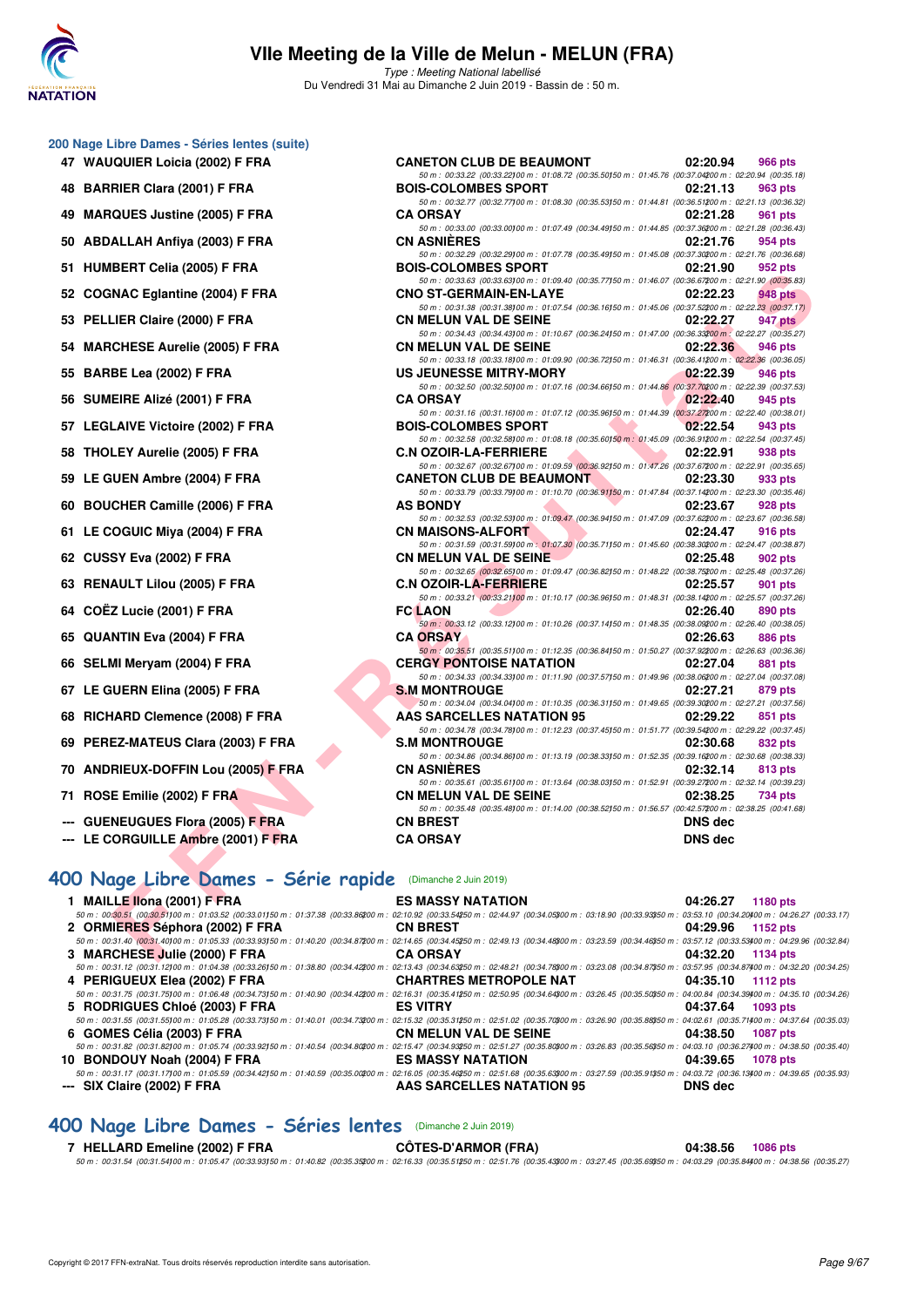

Type : Meeting National labellisé Du Vendredi 31 Mai au Dimanche 2 Juin 2019 - Bassin de : 50 m.

| 400 Nage Libre Dames - Séries lentes (suite)                                                                                                                                                                                                                                                                                                                 |                                                                                                                                                                                                                                                                        |                             |
|--------------------------------------------------------------------------------------------------------------------------------------------------------------------------------------------------------------------------------------------------------------------------------------------------------------------------------------------------------------|------------------------------------------------------------------------------------------------------------------------------------------------------------------------------------------------------------------------------------------------------------------------|-----------------------------|
| 8 BOURNONVILLE Laura (2001) F FRA                                                                                                                                                                                                                                                                                                                            | <b>ES MASSY NATATION</b>                                                                                                                                                                                                                                               | 04:38.93<br>1083 pts        |
| 50 m : 00:31.92 (00:31.92)00 m : 01:06.59 (00:34.67)50 m : 01:42.06 (00:35.47200 m : 02:17.83 (00:35.77250 m : 02:53.45 (00:35.62300 m : 03:29.77 (00:36.32350 m : 04:04.97 (00:35.5230400 m : 04:04.97 (00:35.20400 m : 04:38<br>9 SAIDJ Feryel (2002) F FRA                                                                                                | <b>STADE FRANÇAIS O COURBEVOIE</b>                                                                                                                                                                                                                                     | 04:39.27<br><b>1081 pts</b> |
| 50 m : 00:31.76 (00:31.76)00 m : 01:07.02 (00:35.26)50 m : 01:42.86 (00:35.84200 m : 02:18.76 (00:35.90250 m : 02:54.03 (00:35.2700 m : 03:29.71 (00:35.88350 m : 04:05.10 (00:35.59360 m : 04:39.27 (00:34.17)                                                                                                                                              |                                                                                                                                                                                                                                                                        |                             |
| 11 ELIWA Kamila (2004) F FRA<br>50 m : 00:31.15 (00:31.15)00 m : 01:05.21 (00:34.06)50 m : 01:40.86 (00:35.6200 m : 02:16.39 (00:35.53250 m : 02:52.14 (00:35.75200 m : 03:27.58 (00:35.44350 m : 04:03.83 (00:36.25/00 m : 04:39.71 (00:35.88)                                                                                                              | <b>ES MASSY NATATION</b>                                                                                                                                                                                                                                               | 04:39.71<br><b>1078 pts</b> |
| 12 LETANG Maria-elena (1993) F FRA                                                                                                                                                                                                                                                                                                                           | <b>CLUB DES NAGEURS DE PARIS</b>                                                                                                                                                                                                                                       | 04:40.40<br>1072 pts        |
| 50 m : 00:30.89 (00:30.89)00 m : 01:05.34 (00:34.45)50 m : 01:40.05 (00:34.71200 m : 02:15.28 (00:35.23250 m : 02:51.09 (00:35.81300 m : 03:27.34 (00:36.25350 m : 04:04.32 (00:36.89300 m : 04:04.04 (00:36.08)<br>13 MIALOT Maud (2003) F FRA                                                                                                              | <b>CA ORSAY</b>                                                                                                                                                                                                                                                        | 04:40.59<br><b>1071 pts</b> |
| $50\,m:\,00.32.24\,\,(00.32.24\,00\,m:\,01.07.27\,\,(00.35.03)\\ 50\,m:\,01.43.22\,\,(00.35.95200\,m:\,02.18.93\,\,(00.35.74250\,m:\,02.55.22\,\,(00.36.23900\,m:\,03.30.87\,\,(00.35.65350\,m:\,04.06.85\,\,(00.35.98400\,m:\,04.40.59\,\,(00.35.74)\,\$                                                                                                    |                                                                                                                                                                                                                                                                        |                             |
| 14 SERNA Elisa (2002) F FRA<br>$50\,m:\,00.32.30\,\,(00.32.30)\,00\,m:\,01.07.11\,\,(00.34.81)\,50\,m:\,01.42.90\,\,(00.35.79200\,m:\,02.18.55\,\,(00.35.6550\,m:\,02.54.40\,\,(00.35.85900\,m:\,03.30.31\,\,(00.35.91350\,m:\,04.05.97\,\,(00.35.66400\,m:\,04.40.64\,\,(00.34.67)\,$                                                                       | CN MELUN VAL DE SEINE                                                                                                                                                                                                                                                  | 04:40.64<br><b>1071 pts</b> |
| 15 DESBORDES Mila (2003) F FRA                                                                                                                                                                                                                                                                                                                               | <b>STADE FRANÇAIS O COURBEVOIE</b>                                                                                                                                                                                                                                     | 04:44.12<br>1045 $p$ ts     |
| 50 m : 00:32.34 (00:32.34100 m : 01:07.86 (00:35.52150 m : 01:43.69 (00:35.83200 m : 02:19.98 (00:36.29250 m : 02:56.51 (00:36.5300 m : 03:32.58 (00:36.07350 m : 04:08.84 (00:36.26)00 m : 04:44.12 (00:35.28)                                                                                                                                              |                                                                                                                                                                                                                                                                        | 04:44.45                    |
| 16 LECOMTE Marine (2003) F FRA<br>50 m : 00:32.29 (00:32.29 00 m : 01:07.15 (00:34.86)50 m : 01:41.85 (00:34.7000 m : 02:18.05 (00:36.2050 m : 02:53.98 (00:35.93900 m : 03:31.62 (00:37.64350 m : 04:08.68 (00:37.06400 m : 04:44.45 (00:35.77)                                                                                                             | <b>COTES-D'ARMOR (FRA)</b>                                                                                                                                                                                                                                             | 1042 pts                    |
| 17 ERMEL Charlotte (2002) F FRA                                                                                                                                                                                                                                                                                                                              | <b>NORMANDIE (FRA)</b>                                                                                                                                                                                                                                                 | 04:44.51<br><b>1042 pts</b> |
| 50 m : 00:33.21 (00:33.21100 m : 01:08.79 (00:35.58)50 m : 01:44.76 (00:35.97200 m : 02:20.75 (00:35.99250 m : 02:56.73 (00:35.98300 m : 03:32.89 (00:36.16350 m : 04:09.43 (00:36.54400 m : 04:44.51 (00:35.08)<br>18 CAINAUD Lucie (2003) F FRA                                                                                                            | STADE FRANÇAIS O COURBEVOIE                                                                                                                                                                                                                                            | 04:44.94<br>1039 pts        |
| 50 m : 00:33.42 (00:33.42100 m : 01:09.81 (00:36.39150 m : 01:46.51 (00:36.70200 m : 02:22.72 (00:36.21250 m : 02:58.71 (00:35.9900 m : 03:34.49 (00:35.78950 m : 04:10.16 (00:35.67300 m : 04:44.94 (00:35.78)                                                                                                                                              |                                                                                                                                                                                                                                                                        |                             |
| 19 DALLE Aliénor (2002) F FRA<br>50 m : 00:33.03 (00:33.03)00 m : 01:08.25 (00:35.22)50 m : 01:44.73 (00:36.48200 m : 02:21.28 (00:36.55\$50 m : 02:57.99 (00:36.71300 m : 03:34.43 (00:36.44350 m : 04:10.91 (00:36.48400 m : 04:45.24 (00:34.33)                                                                                                           | <b>Service Contract Contract Contract Contract</b><br><b>S.M MONTROUGE</b>                                                                                                                                                                                             | 04:45.24<br><b>1037 pts</b> |
| 20 HOUAL Solene (2002) F FRA                                                                                                                                                                                                                                                                                                                                 | <b><i>Contract Contract Contract Contract Contract Contract Contract Contract Contract Contract Contract Contract Contract Contract Contract Contract Contract Contract Contract Contract Contract Contract Contract Contract Cont</i></b><br><b>ES MASSY NATATION</b> | 04:45.67<br>1033 pts        |
| $50\,m:\,00.31.19\,(00.31.19) \,00\,m:\,01.05.78\,\,(00.34.59) \,50\,m:\,01.41.74\,\,(00.35.96200\,m:\,02.17.74\,\,(00.36.00250\,m:\,02.54.42\,\,(00.36.68900\,m:\,03.31.36\,\,(00.36.94950\,m:\,04.08.79\,\,(00.37.43400\,m:\,04.45.67\,\,(00.36.89)\,$<br>21 GUILBAUD Charlotte (2004) F FRA                                                               | <b>CA ORSAY</b>                                                                                                                                                                                                                                                        | 04:46.13<br><b>1030 pts</b> |
| $50\,m:\,00.32.43\,\,(00.32.43\,00\,m:\,01.08.24\,\,(00.35.81\,50\,m:\,01.44.40\,\,(00.36.16200\,m:\,02.21.13\,\,(00.36.73250\,m:\,02.57.61\,\,(00.36.48300\,m:\,03.34.51\,\,(00.36.90350\,m:\,04.10.79\,\,(00.36.28400\,m:\,04.46.13\,\,(00.35.34)\,$                                                                                                       |                                                                                                                                                                                                                                                                        |                             |
| 22 SIMOENS Lucille (2005) F FRA<br>$50\,m:\,00.32.50\,(00.32.50)\,00\,m:\,01.08.31\,(00.35.81)\,50\,m:\,01.44.83\,(00.36.52200\,m:\,02.20.88\,(00.36.05250\,m:\,02.57.16\,(00.36.28200\,m:\,03.33.83\,(00.36.67350\,m:\,04.10.65\,(00.36.82400\,m:\,04.46.44\,(00.35.79)\,00.36.67)\$                                                                        | $\blacktriangle$ and $\blacktriangledown$<br><b>ES MASSY NATATION</b>                                                                                                                                                                                                  | 04:46.44<br><b>1028 pts</b> |
| 23 BARREAU Laure (2002) F FRA                                                                                                                                                                                                                                                                                                                                | <b>CHARTRES METROPOLE NAT</b>                                                                                                                                                                                                                                          | 04:47.90<br>1017 pts        |
| $50\,m:\,00.33.42\,\,(00.33.42100\,m:\,01.08.85\,\,(00.35.43)\\ 50\,m:\,01.45.27\,\,(00.36.42200\,m:\,02.21.61\,\,(00.36.34250\,m:\,02.58.26\,\,(00.36.65200\,m:\,03.35.02\,\,(00.36.76350\,m:\,04.11.92\,\,(00.36.90400\,m:\,04.47.90\,\,(00.35.98)\,)\$<br>24 BRIVERT Kate-Lye (2004) F FRA                                                                | <b>ES MASSY NATATION</b>                                                                                                                                                                                                                                               | 04:48.31<br><b>1014 pts</b> |
| 50 m : 00:32.33 (00:32.33) 00 m : 01:07.13 (00:34.80) 50 m : 01:43.48 (00:36.35200 m : 02:20.36 (00:36.85250 m : 02:57.91 (00:37.55300 m : 03:35.33 (00:37.42350 m : 04:12.41 (00:37.08400 m : 04:48.31 (00:35.90)                                                                                                                                           |                                                                                                                                                                                                                                                                        |                             |
| a sa salah sahiji désa di kacamatan Sulawesi.<br>Kacamatan Sulawesi<br>25 FOURMY Maëlys (2003) F FRA<br>$50\,m:\,00.32.86\,\, (00.32.86\,00\,m:\,01.08.64\,\, (00.35.78\,50\,m:\,01.45.28\,\, (00.36.64200\,m:\,02.22.48\,\, (00.37.20450\,m:\,02.59.69\,\, (00.37.21\,900\,m:\,03.36.00\,\, (00.36.31\,950\,m:\,04.13.09\,\, (00.37.09\,000\,m:\,04.49.44\$ | <b>ES MASSY NATATION</b>                                                                                                                                                                                                                                               | 04:49.44<br><b>1006 pts</b> |
| 26 ZIESENISS Milena (2004) F FRA                                                                                                                                                                                                                                                                                                                             | <b>S.M MONTROUGE</b>                                                                                                                                                                                                                                                   | 04:49.51<br><b>1006 pts</b> |
| 50 m : 00:33.29 (00:33.29)00 m : 01:09.19 (00:35.90)50 m : 01:45.61 (00:36.42200 m : 02:22.53 (00:36.92250 m : 03:59.31 (00:36.76300 m : 03:36.83 (00:37.52350 m : 04:13.82 (00:36.99400 m : 04:49.51 (00:35.69)<br>27 POUILLY Elisa (2002) F FRA                                                                                                            | <b>AMIENS METROPOLE NAT.</b>                                                                                                                                                                                                                                           | 04:50.07<br>1001 pts        |
| $50\,m:\,00.33.76\,(00.33.76) \,00\,m:\,01.09.80\,(00.36.04) \,50\,m:\,01.46.44\,(00.36.64200\,m:\,02.23.15\,(00.36.74250\,m:\,03.00.34\,(00.37.19800\,m:\,03.37.12\,(00.36.78950\,m:\,04.14.20\,(00.37.08400\,m:\,04.50.07\,(00.35.87)$                                                                                                                     |                                                                                                                                                                                                                                                                        |                             |
| 28 LANGLAIS Lila (2000) F FRA<br>$50\,m:\,00.32.57\,(00.32.57) \,00\,m:\,01.07.97\,(00.35.40150\,m:\,01.44.17\,(00.36.20200\,m:\,02.20.89\,(00.36.72350\,m:\,02.57.64\,(00.36.75300\,m:\,03.34.98\,(00.37.34350\,m:\,04.12.57\,(00.37.59300\,m:\,04.50.26\,(00.37.69)\,m:\,04.50.$                                                                           | ES MASSY NATATION                                                                                                                                                                                                                                                      | 04:50.26<br><b>1000 pts</b> |
| <b><i>Committee Committee States</i></b><br>29 DUBOIS Léa (2003) F FRA                                                                                                                                                                                                                                                                                       | <b>CHARTRES METROPOLE NAT</b>                                                                                                                                                                                                                                          | 04:50.52<br>998 pts         |
| 50 m : 00:32.78 (00:32.78)00 m : 01:09.07 (00:36.29)50 m : 01:46.05 (00:36.98200 m : 02:23.11 (00:37.06250 m : 02:59.85 (00:36.74800 m : 03:36.99 (00:37.14850 m : 04:13.95 (00:36.6400 m : 04:50.52 (00:36.57)<br>29 VANLIERDE Victoria (2004) F FRA                                                                                                        | <b>FC LAON</b>                                                                                                                                                                                                                                                         | 04:50.52<br>998 pts         |
| $50\,m:\,00.33.53\,\,(00.33.53)\,00\,m:\,01.10.24\,\,(00.36.71)\,50\,m:\,01.47.29\,\,(00.37.058\,00\,m:\,02.24.38\,\,(00.37.09850\,m:\,03.01.63\,\,(00.37.25900\,m:\,03.38.89\,\,(00.37.26950\,m:\,04.15.74\,\,(00.36.85400\,m:\,04.50.52\,\,(00.34.78)\$                                                                                                    |                                                                                                                                                                                                                                                                        |                             |
| <b>Contract Contract Contract</b><br>31 TABIASCO Gabrielle (2004) F FRA<br>50 m : 00:32.92 (00:32.92)00 m : 01:08.73 (00:35.81150 m : 01:45.43 (00:36.70200 m : 02:22.28 (00:36.85250 m : 03:00.01 (00:37.7300 m : 03:7.50 (00:37.49350 m : 04:15.25 (00:37.75400 m : 04:15.25 (00:37.75400 m : 04:51.54                                                     | <b>STADE FRANÇAIS O COURBEVOIE</b>                                                                                                                                                                                                                                     | 04:51.54<br>991 pts         |
| 32 MARCHESE Aurelie (2005) F FRA                                                                                                                                                                                                                                                                                                                             | <b>CN MELUN VAL DE SEINE</b>                                                                                                                                                                                                                                           | 04:52.06<br>987 pts         |
| $50\,m:\,\,00.33.99\,\,(00.33.99100\,m:\,\,01.10.48\,\,(00.36.49150\,m:\,\,01.47.70\,\,(00.37.22200\,m:\,\,02.24.41\,\,(00.36.71250\,m:\,\,03.01.83\,\,(00.37.42300\,m:\,\,03.39.08\,\,(00.37.25350\,m:\,\,04.15.94\,\,(00.36.86400\,m:\,\,04.52.06\,\,(00.36$<br>33 PRUVOT Mathilde (2005) F FRA                                                            | AMIENS METROPOLE NAT.                                                                                                                                                                                                                                                  | 04:52.60<br>983 pts         |
| 50 m : 00:34.81 (00:34.81100 m : 01:12.53 (00:37.72150 m : 01:49.80 (00:37.27200 m : 02:26.64 (00:36.84250 m : 03:03.61 (00:36.97300 m : 03:40.92 (00:37.31350 m : 04:17.52 (00:36.60)00 m : 04:52.60 (00:35.08)                                                                                                                                             |                                                                                                                                                                                                                                                                        |                             |
| 34 THIERRY Victoire (2003) F FRA                                                                                                                                                                                                                                                                                                                             | <b>CN MELUN VAL DE SEINE</b>                                                                                                                                                                                                                                           | 04:53.08<br>980 pts         |
| 50 m : 00:32.27 (00:32.27)00 m : 01:07.91 (00:35.64150 m : 01:44.49 (00:36.58200 m : 02:22.05 (00:37.56250 m : 03:00.05 (00:38.00000 m : 03:38.12 (00:38.07350 m : 04:16.24 (00:38.12400 m : 04:53.08 (00:36.84)<br>35 MARQUES Justine (2005) F FRA                                                                                                          | <b>CA ORSAY</b>                                                                                                                                                                                                                                                        | 04:54.28<br>971 pts         |
| $50\,m:\,00:34.50\,(00:34.50)\,00\,m:\,01:11.52\,\,(00:37.02)\\ 50\,m:\,01:48.58\,\,(00:37.06200\,m:\,02:25.64\,\,(00:37.06250\,m:\,03:02.99\,\,(00:37.35900\,m:\,03:40.34\,\,(00:37.35950\,m:\,04:18.04\,\,(00:37.70400\,m:\,04:54.28\,\,(00:36.24)\,\,($                                                                                                   | <b>CN MELUN VAL DE SEINE</b>                                                                                                                                                                                                                                           | 04:54.63                    |
| 36 PELLIER Claire (2000) F FRA<br>$50\,m:\,00.33.09\,\,00.33.09100\,m:\,01.08.29\,\,(00.35.20150\,m:\,01.44.99\,\,(00.36.70200\,m:\,02.21.94\,\,(00.36.95250\,m:\,03.00.24\,\,(00.38.30300\,m:\,03.38.66\,\,(00.38.42350\,m:\,04.17.38\,\,(00.38.72400\,m:\,04.54.63\,\,(00.37.25)$                                                                          |                                                                                                                                                                                                                                                                        | 969 pts                     |
| 37 DRUART Morgane (2003) F FRA                                                                                                                                                                                                                                                                                                                               | <b>AQUA CLUB PONTAULT-ROISSY</b>                                                                                                                                                                                                                                       | 04:55.18<br>965 pts         |
| 50 m : 00:32.88 (00:32.88)00 m : 01:08.97 (00:36.09)50 m : 01:46.12 (00:37.15200 m : 02:23.32 (00:37.20250 m : 03:01.68 (00:38.36200 m : 03:39.16 (00:37.48350 m : 04:17.24 (00:38.08400 m : 04:55.18 (00:37.94)<br>38 GERHAHER Alyssa (2006) F FRA                                                                                                          | <b>CN SARREGUEMINES</b>                                                                                                                                                                                                                                                | 04:56.14<br>958 pts         |
| $50\,m:\,00.32.30\,\,(00.32.30\,00\,m:\,01.08.54\,\,(00.36.24\,50\,m:\,01.46.43\,\,(00.37.89200\,m:\,02.24.27\,\,(00.37.84250\,m:\,03.03.22\,\,(00.38.95300\,m:\,03.41.72\,\,(00.38.50350\,m:\,04.19.62\,\,(00.37.90400\,m:\,04.56.14\,\,(00.36.52)\,$                                                                                                       |                                                                                                                                                                                                                                                                        |                             |
| 39 MIGNE Mathilde (2006) F FRA<br>50 m : 00:34.07 (00:34.07)00 m : 01:11.06 (00:36.99)50 m : 01:49.61 (00:38.55200 m : 02:28.08 (00:38.47250 m : 03:06.34 (00:38.26300 m : 03:44.41 (00:38.07350 m : 04:22.27 (00:37.06400 m : 04:58.96 (00:36.69)                                                                                                           | AS HERBLAY NATATION                                                                                                                                                                                                                                                    | 04:58.96<br>938 pts         |
| 40 MASSE Eve (2003) F FRA                                                                                                                                                                                                                                                                                                                                    | <b>LANNION NATATION</b>                                                                                                                                                                                                                                                | 04:59.18<br>937 pts         |
| 50 m : 00:32.99 (00:32.99)00 m : 01:09.84 (00:36.85)50 m : 01:48.17 (00:38.33200 m : 02:26.36 (00:38.19250 m : 03:5.18 (00:38.82)00 m : 03:44.64 (00:39.46350 m : 04:23.19 (00:38.55400 m : 04:59.18 (00:35.590)<br>41 CIMKAUSKAS Shana (2004) F FRA                                                                                                         | <b>STADE FRANÇAIS O COURBEVOIE</b>                                                                                                                                                                                                                                     | 04:59.43<br>935 pts         |
| 50 m : 00:32.37 (00:32.37) 00 m : 01:09.57 (00:37.20)50 m : 01:47.54 (00:37.97200 m : 02:26.05 (00:38.51250 m : 03:04.73 (00:38.68800 m : 03:43.60 (00:38.87350 m : 04:22.31 (00:38.51400 m : 04:59.43 (00:37.12)                                                                                                                                            |                                                                                                                                                                                                                                                                        |                             |
| 42 PHAM Thuyanna (2005) F FRA<br>$50\,m:\,00.34.34\,(00.34.34\,000\,m:\,01:11.91\,(00.37.57)\\50\,m:\,01.49.73\,(00.37.82200\,m:\,02.27.78\,(00.38.05250\,m:\,03.06.10\,(00.38.32300\,m:\,03.45.08\,(00.38.98350\,m:\,04.23.79\,(00.38.71400\,m:\,05.00.64\,(00.36.85)\\70.38.98$                                                                            | <b>STADE FRANÇAIS O COURBEVOIE</b>                                                                                                                                                                                                                                     | 05:00.64<br>927 pts         |
| 43 LOUWAGIE Pauline (2003) F FRA                                                                                                                                                                                                                                                                                                                             | <b>TREMBLAY AC</b>                                                                                                                                                                                                                                                     | 05:01.08<br>924 pts         |
| 50 m : 00:33.24 (00:33.24)00 m : 01:10.36 (00:37.12150 m : 01:48.47 (00:38.11200 m : 02:27.56 (00:39.09250 m : 03:06.66 (00:39.10300 m : 03:45.99 (00:39.33350 m : 04:24.10 (00:38.11300 m : 05:01.08 (00:36.98)<br>44 RENAULT Lilou (2005) F FRA                                                                                                            | <b>C.N OZOIR-LA-FERRIERE</b>                                                                                                                                                                                                                                           | 05:01.38<br>922 pts         |
| 50 m : 00:33.93 (00:33.93)00 m : 01:11.26 (00:37.33)50 m : 01:50.58 (00:39.32200 m : 02:29.39 (00:38.81250 m : 03:07.89 (00:38.6300 m : 03:46.58 (00:38.63050 m : 04:25.26 (00:38.6800 m : 05:01.38 (00:36.12)                                                                                                                                               |                                                                                                                                                                                                                                                                        |                             |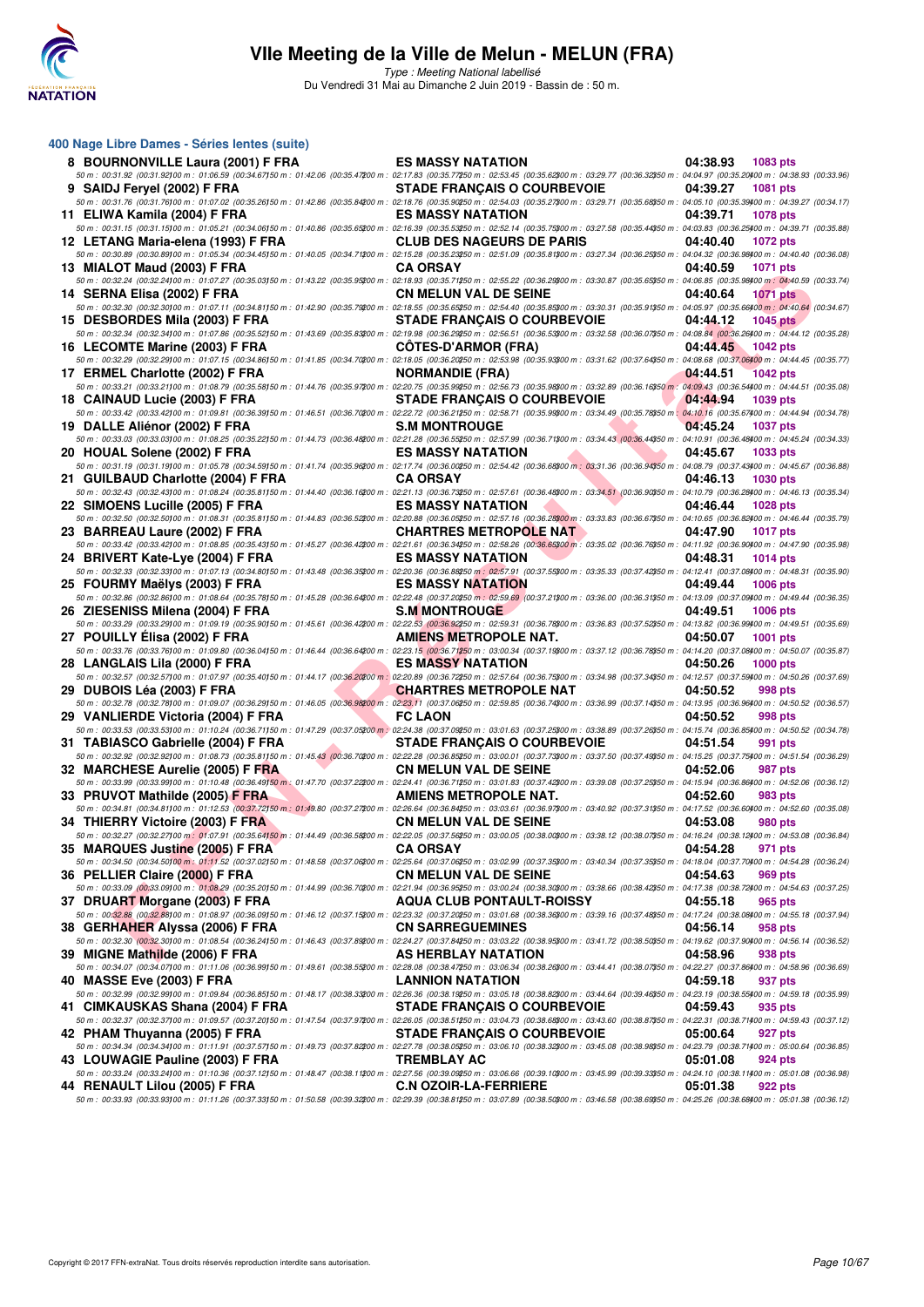

Type : Meeting National labellisé Du Vendredi 31 Mai au Dimanche 2 Juin 2019 - Bassin de : 50 m.

| 400 Nage Libre Dames - Séries lentes (suite)                                                                                                                                                                                                                                                                                                                                                                                                       |                                  |                             |
|----------------------------------------------------------------------------------------------------------------------------------------------------------------------------------------------------------------------------------------------------------------------------------------------------------------------------------------------------------------------------------------------------------------------------------------------------|----------------------------------|-----------------------------|
| 45 ALLIONE Clémence (2004) F FRA                                                                                                                                                                                                                                                                                                                                                                                                                   | <b>NOGENT NATATION 94</b>        | 05:02.94<br>911 pts         |
| 50 m : 00:33.31 (00:33.31100 m : 01:10.34 (00:37.03150 m : 01:48.03 (00:37.69200 m : 02:27.03 (00:39.00250 m : 03:05.57 (00:38.54300 m : 03:45.13 (00:39.56350 m : 04:24.12 (00:38.99400 m : 05:02.94 (00:38.82)                                                                                                                                                                                                                                   |                                  |                             |
| 46 HERVAULT Estelle (2003) F FRA<br>50 m : 00:34.46 (00:34.46)00 m : 01:11.79 (00:37.33)50 m : 01:50.92 (00:39.13200 m : 02:29.32 (00:38.40250 m : 03:09.11 (00:39.7900 m : 03:47.67 (00:38.56350 m : 04:27.42 (00:38.7500 m : 05:03.83 (00:36.41)                                                                                                                                                                                                 | <b>CNO ST-GERMAIN-EN-LAYE</b>    | 05:03.83<br>905 pts         |
| 47 COEZ Lucie (2001) F FRA                                                                                                                                                                                                                                                                                                                                                                                                                         | <b>FC LAON</b>                   | 05:04.27<br>902 pts         |
| 50 m : 00:34.77 (00:34.77)00 m : 01:12.65 (00:37.88)50 m : 01:51.46 (00:38.81200 m : 02:30.21 (00:38.75250 m : 03:09.83 (00:39.62300 m : 03:48.78 (00:38.95550 m : 04:27.98 (00:39.20400 m : 05:04.27 (00:36.29)                                                                                                                                                                                                                                   |                                  |                             |
| 48   WAUQUIER Loicia (2002) F FRA                                                                                                                                                                                                                                                                                                                                                                                                                  | <b>CANETON CLUB DE BEAUMONT</b>  | 05:05.77<br>892 pts         |
| 50 m : 00:35.31 (00:35.31100 m : 01:12.15 (00:36.84150 m : 01:51.71 (00:39.56200 m : 02:30.54 (00:38.83250 m : 03:09.90 (00:39.36300 m : 03:48.89 (00:38.93850 m : 04:28.27 (00:39.38400 m : 05:05.77 (00:37.50)                                                                                                                                                                                                                                   |                                  |                             |
| 49 MOZAR IIona (2003) F FRA<br>50 m : 00:34.28 (00:34.28)00 m : 01:13.80 (00:39.52)50 m : 01:52.96 (00:39.16200 m : 02:31.46 (00:38.50250 m : 03:09.88 (00:38.42300 m : 03:48.21 (00:38.33350 m : 04:26.97 (00:38.76400 m : 05:06.07 (00:39.10)                                                                                                                                                                                                    | <b>CHARTRES METROPOLE NAT</b>    | 05:06.07<br>890 pts         |
| 50 ABDALLAH Anfiya (2003) F FRA                                                                                                                                                                                                                                                                                                                                                                                                                    | <b>CN ASNIERES</b>               | 05:09.71<br>865 pts         |
| $50\,m:\ 00.34.18\,\ (00.34.18\,000\,m:\ 01:11.74\,\ (00.37.56\,50\,m:\ 01:50.76\,\ (00.39.02200\,m:\ 02:29.87\,\ (00.39.11250\,m:\ 03:09.31\,\ (00.39.44300\,m:\ 03:49.02\,\ (00.39.71350\,m:\ 04:30.09\,\ (00.41.07400\,m:\ 05:09.71\,\ (00.39.62)\,$                                                                                                                                                                                            |                                  |                             |
| 51 SELMI Meryam (2004) F FRA                                                                                                                                                                                                                                                                                                                                                                                                                       | <b>CERGY PONTOISE NATATION</b>   | 05:10.17<br>862 pts         |
| 50 m : 00:33.99 (00:33.99)00 m : 01:10.58 (00:36.59)50 m : 01:49.69 (00:39.11200 m : 02:29.48 (00:39.79250 m : 03:10.26 (00:40.78300 m : 03:50.48 (00:40.22350 m : 04:31.01 (00:40.53400 m : 05:10.17 (00:39.16)                                                                                                                                                                                                                                   |                                  |                             |
| 52 ANDRIEUX-DOFFIN Lou (2005) F FRA<br>50 m : 00:35.15 (00:35.15)00 m : 01:13.71 (00:38.56)50 m : 01:53.51 (00:39.80200 m : 02:33.26 (00:39.75250 m : 03:12.71 (00:39.45300 m : 03:52.11 (00:39.40350 m : 04:32.21 (00:40.1000 m : 05:10.26 (00:38.05)                                                                                                                                                                                             | <b>CN ASNIERES</b>               | 05:10.26<br>861 pts         |
| 53 HAROUTEL Ines (2004) F FRA                                                                                                                                                                                                                                                                                                                                                                                                                      | <b>LANNION NATATION</b>          | 05:10.33<br>861 pts         |
| 50 m : 00:34.89 (00:34.89)00 m : 01:13.04 (00:38.15150 m : 01:52.69 (00:39.65200 m : 02:32.94 (00:40.25250 m : 03:12.90 (00:39.96300 m : 03:52.96 (00:40.06350 m : 04:32.71 (00:39.75400 m : 05:10.33 (00:37.62)                                                                                                                                                                                                                                   |                                  |                             |
| 54 BROUILLARD Margaux (2005) F FRA                                                                                                                                                                                                                                                                                                                                                                                                                 | <b>AQUA CLUB PONTAULT-ROISSY</b> | 05:22.20<br>783 pts         |
| 50 m : 00:36.16 (00:36.16)00 m : 01:15.31 (00:39.15150 m : 01:56.63 (00:41.32200 m : 02:38.02 (00:41.39250 m : 03:19.47 (00:41.4500 m : 04:01.47 (00:42.00350 m : 04:43.31 (00:41.8400 m : 05:22.20 (00:38.89)<br>55 LORIC Azilys (2004) F FRA                                                                                                                                                                                                     | <b>C.S MONTERELAIS NATATION</b>  | 05:26.67<br>755 pts         |
| 50 m : 00:35.38 (00:35.38)00 m : 01:15.38 (00:40.00)50 m : 01:56.02 (00:40.64200 m : 02:38.05 (00:42.03250 m : 03:19.76 (00:41.71300 m : 04:02.78 (00:43.02350 m : 04:45.01 (00:42.23400 m : 05:26.67 (00:41.66)                                                                                                                                                                                                                                   |                                  |                             |
| 56 ROSE Emilie (2002) F FRA                                                                                                                                                                                                                                                                                                                                                                                                                        | <b>CN MELUN VAL DE SEINE</b>     | 05:35.13<br><b>703 pts</b>  |
| 50 m : 00:36.59 (00:36.59)00 m : 01:16.97 (00:40.38)50 m : 01:59.93 (00:42.96200 m : 02:42.15 (00:42.22250 m : 03:25.80 (00:43.65000 m : 04:09.17 (00:43.37350 m : 04:52.98 (00:43.81400 m : 05:35.13 (00:42.15)                                                                                                                                                                                                                                   |                                  |                             |
| <b>OUARTI Ilyana (2003) F FRA</b>                                                                                                                                                                                                                                                                                                                                                                                                                  | <b>JEANNE D'ARC DRANCY</b>       | <b>DNS</b> dec              |
| <b>BESNARD Auriane (2001) F FRA</b>                                                                                                                                                                                                                                                                                                                                                                                                                | <b>CHARTRES METROPOLE NAT</b>    | <b>DNS</b> dec              |
| PEITEADO Victoria (2002) F FRA                                                                                                                                                                                                                                                                                                                                                                                                                     | <b>CN MAISONS-ALFORT</b>         | DNS dec                     |
| SALEM Lindsey (2003) F FRA                                                                                                                                                                                                                                                                                                                                                                                                                         | <b>JEANNE D'ARC DRANCY</b>       | DNS dec                     |
|                                                                                                                                                                                                                                                                                                                                                                                                                                                    | AAS SARCELLES NATATION 95        | DNS dec                     |
| <b>GUILLEMIN Maina (2003) F FRA</b>                                                                                                                                                                                                                                                                                                                                                                                                                |                                  |                             |
|                                                                                                                                                                                                                                                                                                                                                                                                                                                    |                                  |                             |
| 800 Nage Libre Dames - Série rapide (Vendredi 31 Mai 2019)                                                                                                                                                                                                                                                                                                                                                                                         |                                  |                             |
| 1 MARCHESE Julie (2000) F FRA                                                                                                                                                                                                                                                                                                                                                                                                                      | <b>CA ORSAY</b>                  | 09:17.40<br>1133 pts        |
| $50\,m:\,00.31.90\,\,(00.31.90100\,m:\,01.06.12\,\,(00.34.22150\,m:\,01.40.35\,\,(00.34.23200\,m:\,02.14.80\,\,(00.34.45250\,m:\,02.49.77\,\,(00.34.97300\,m:\,03.24.87\,(00.35.10350\,m:\,04.00.98\,\,(00.36.11400\,m:\,04.36.03\,00.36.05)\,$                                                                                                                                                                                                    |                                  |                             |
| 450 m : 05:11.96 (00:35.93500 m : 05:47.38 (00:35.42550 m : 06:22.86 (00:35.48500 m : 06:57.60 (00:34.74550 m : 07:33.52 (00:35.92700 m : 08:08.47 (00:34.95750 m : 08:43.58 (00:35.11\$00 m : 09:17.40 (00:33.82)                                                                                                                                                                                                                                 |                                  |                             |
| 2 PERIGUEUX Elea (2002) F FRA<br>$50\,m:\,00.31.95\,\,(00.31.95)\,00\,m:\,01.05.95\,\,(00.34.00)\,50\,m:\,01.40.80\,\,(00.34.82200\,m:\,02.15.62\,\,(00.34.82250\,m:\,02.50.73\,\,(00.35.11300\,m:\,03.25.55\,\,(00.34.82350\,m:\,04.01.12\,\,(00.35.57400\,m:\,04.36.24\,\,(00.35.12350$                                                                                                                                                          | <b>CHARTRES METROPOLE NAT</b>    | 09:22.90<br><b>1112 pts</b> |
| 450 m : 05:12.03 (00:35.79500 m : 05:47.40 (00:35.3750 m : 06:23.44 (00:36.04600 m : 06:59.28 (00:35.84650 m : 07:35.78 (00:36.60700 m : 08:12.25 (00:36.47750 m : 08:49.09 (00:36.84600 m : 09:22.90 (00:33.81)                                                                                                                                                                                                                                   |                                  |                             |
| 3 SIX Claire (2002) F FRA                                                                                                                                                                                                                                                                                                                                                                                                                          | AAS SARCELLES NATATION 95        | 09:22.94<br>1112 pts        |
| $50\,m:\,00:33.41\,(00:33.41100\,m:\,01:09.12\,(00:35.71150\,m:\,01:45.23\,(00:36.11200\,m:\,02:21.04\,(00:35.81250\,m:\,02:5.692\,(00:35.78560\,m:\,03:32.66\,(00:35.84560\,m:\,04:40.692\,m:\,04:44.29\,(00:35.78560\,m:\,04:44.29\,00:35.7$                                                                                                                                                                                                     |                                  |                             |
| 4 RODRIGUES Chloé (2003) F FRA                                                                                                                                                                                                                                                                                                                                                                                                                     | <b>ES VITRY</b>                  | 09:30.14<br><b>1085 pts</b> |
| 50 m : 00:31.96 (00:31.96100 m : 01:06.43 (00:34.47150 m : 01:41.11 (00:34.68200 m : 02:16.31 (00:35.20250 m : 02:51.58 (00:35.27300 m : 03:27.39 (00:35.81350 m : 04:03.10 (00:35.71400 m : 04:39.38 (00:36.28)<br>450 m : 05:15.79 (00:36.41500 m : 05:52.25 (00:36.4650 m : 06:28.64 (00:36.3900 m : 07:05.53 (00:36.8950 m : 07:42.00 (00:36.47700 m : 08:18.63 (00:36.63750 m : 08:54.31 (00:35.6800 m : 09:01.14 (00:35.83)                  |                                  |                             |
| 5 GOMES Célia (2003) F FRA                                                                                                                                                                                                                                                                                                                                                                                                                         | <b>CN MELUN VAL DE SEINE</b>     | 09:31.87<br>1079 pts        |
| $50\,m:\,00:32.27\,(00:32.27)00\,m:\,01:06.78\,(00:34.51)50\,m:\,01:41.98\,(00:35.20200\,m:\,02:17.08\,(00:35.10250\,m:\,02:52.86\,(00:35.78)500\,m:\,03:28.65\,(00:35.78)500\,m:\,04:40.79\,(00:36.59)500\,m:\,04:40.98\,(00:36.59)500\,m:\,0$                                                                                                                                                                                                    |                                  |                             |
| 9 ROUSSEAU Elsa (2003) F FRA                                                                                                                                                                                                                                                                                                                                                                                                                       | <b>ES MASSY NATATION</b>         | 09:48.87<br><b>1016 pts</b> |
|                                                                                                                                                                                                                                                                                                                                                                                                                                                    |                                  |                             |
| $\emph{50 m: 00:32.08~(00:32.08)00 m: 01:07.60~(00:35.52)50 m: 01:43.87~(00:36.27200 m: 02:20.78~(00:36.91250 m: 02:56.31~(00:37.53)00 m: 03:57.72~(00:37.41250 m: 04:12.79~(00:37.02)00 m: 05:47.79~(00:37.41250 m: 05:47.79~(00:37.412$<br>11 ZIESENISS Milena (2004) F FRA                                                                                                                                                                      | <b>S.M MONTROUGE</b>             | 09:50.26<br><b>1011 pts</b> |
| 50 m : 00:34.16 (00:34.16)00 m : 01:10.26 (00:36.10)50 m : 01:47.09 (00:36.83200 m : 02:24.10 (00:37.01250 m : 03:00.78 (00:36.68300 m : 03:38.18 (00:37.40350 m : 04:15.53 (00:37.35400 m : 04:53.20 (00:37.67)                                                                                                                                                                                                                                   |                                  |                             |
| 450 m : 05:30.83 (00:37.63500 m : 06:08.76 (00:37.93550 m : 06:45.75 (00:36.99600 m : 07:23.62 (00:37.87650 m : 08:01.16 (00:37.54700 m : 08:39.05 (00:37.99750 m : 09:15.20 (00:36.15600 m : 09:50.26 (00:35.06)                                                                                                                                                                                                                                  |                                  |                             |
| 14 DESBONNES Leha (2002) F FRA<br>$50\,m:\ 00:32.36\,\ (00:32.36\,000\,m:\ 01:08.10\,\ (00:35.74\,50\,m:\ 01:44.53\,\ (00:36.432\,00\,m:\ 02:20.91\,\ (00:36.362\,50\,m:\ 02:57.90\,\ (00:36.99\,000\,m:\ 03:34.55\,\ (00:36.65\,50\,m:\ 04:12.21\,\ (00:37.66\,000\,m:\ 04:49.39\,\ (0$                                                                                                                                                           | <b>ES MASSY NATATION</b>         | 10:00.36<br>975 pts         |
| 450 m : 05:27.38 (00:37.99500 m : 06:05.54 (00:38.16550 m : 06:44.31 (00:38.77500 m : 07:23.52 (00:39.21550 m : 08:039.33 (00:39.17600 m : 08:42.51 (00:39.18750 m : 09:21.91 (00:39.40500 m : 10:00:36 (00:38.45)                                                                                                                                                                                                                                 |                                  |                             |
| 800 Nage Libre Dames - Séries lentes (Vendredi 31 Mai 2019)                                                                                                                                                                                                                                                                                                                                                                                        |                                  |                             |
| 6 GAMER Rose-alexia (1999) F FRA                                                                                                                                                                                                                                                                                                                                                                                                                   | <b>ES VITRY</b>                  | 09:42.71<br><b>1038 pts</b> |
| 50 m : 00:32.57 (00:32.57)00 m : 01:08.28 (00:35.71150 m : 01:44.92 (00:36.64200 m : 02:21.72 (00:36.80250 m : 02:58.13 (00:36.41300 m : 03:34.97 (00:36.84350 m : 04:11.56 (00:36.59400 m : 04:48.28 (00:36.72)<br>450 m : 05:25.30 (00:37.02500 m : 06:02.16 (00:36.86550 m : 06:39.34 (00:37.18600 m : 07:16.08 (00:36.74650 m : 07:53.34 (00:37.26700 m : 08:30.32 (00:36.98750 m : 09:07.33 (00:37.01800 m : 09:07.33 (00:37.01800 m : 03:42. |                                  |                             |

# **[800 Nage Libre Dames - Série rapide](http://www.ffnatation.fr/webffn/resultats.php?idact=nat&go=epr&idcpt=57771&idepr=5)** (Vendredi 31 Mai 2019)

| 1 MARCHESE Julie (2000) F FRA    | <b>CA ORSAY</b>                                                                                                                                                                                                                                                                                                                                                                                                                                     | 09:17.40<br>1133 pts        |
|----------------------------------|-----------------------------------------------------------------------------------------------------------------------------------------------------------------------------------------------------------------------------------------------------------------------------------------------------------------------------------------------------------------------------------------------------------------------------------------------------|-----------------------------|
|                                  | 50 m : 00:31.90 (00:31.90100 m : 01:06.12 (00:34.22150 m : 01:40.35 (00:34.23200 m : 02:14.80 (00:34.45250 m : 02:49.77 (00:34.97300 m : 03:24.87 (00:35.10350 m : 04:00.98 (00:36.11400 m : 04:36.03 (00:35.103.61)<br>450 m : 05:11.96 (00:35.93500 m : 05:47.38 (00:35.42550 m : 06:22.86 (00:35.48500 m : 06:57.60 (00:34.74650 m : 07:33.52 (00:35.92700 m : 08:08.47 (00:34.95750 m : 08:43.58 (00:35.11800 m : 09:17.40 (00:33.82)           |                             |
| 2 PERIGUEUX Elea (2002) F FRA    | <b>CHARTRES METROPOLE NAT</b>                                                                                                                                                                                                                                                                                                                                                                                                                       | 09:22.90<br>1112 pts        |
|                                  | 50 m : 00:31.95 (00:31.95100 m : 01:05.95 (00:34.00150 m : 01:40.80 (00:34.85200 m : 02:15.62 (00:34.82250 m : 02:50.73 (00:35.11300 m : 03:25.55 (00:34.82350 m : 04:01.12 (00:35.57400 m : 04:36.24 (00:35.57400 m : 04:36.2<br>450 m : 05:12.03 (00:35.79500 m : 05:47.40 (00:35.37550 m : 06:23.44 (00:36.04600 m : 06:59.28 (00:35.84650 m : 07:35.78 (00:36.50700 m : 08:12.25 (00:36.47750 m : 08:49.09 (00:36.84800 m : 09:22.90 (00:33.81) |                             |
| 3 SIX Claire (2002) F FRA        | AAS SARCELLES NATATION 95                                                                                                                                                                                                                                                                                                                                                                                                                           | 09:22.94<br>1112 pts        |
|                                  | 50 m : 00:33.41 (00:33.41100 m : 01:09.12 (00:35.71150 m : 01:45.23 (00:36.11200 m : 02:21.04 (00:35.81250 m : 02:56.82 (00:35.78)00 m : 03:32.66 (00:35.84)50 m : 04:08.51 (00:35.85400 m : 04:44.29 (00:35.78)<br>450 m : 05:20.39 (00:36.10500 m : 05:25.70 (00:35.31550 m : 06:31.12 (00:35.42600 m : 07:05.97 (00:34.85650 m : 07:41.04 (00:35.07700 m : 08:15.95 (00:34.91750 m : 08:51.15 (00:35.20800 m : 09:22.94 (00:31.79)               |                             |
| 4 RODRIGUES Chloé (2003) F FRA   | <b>ES VITRY</b>                                                                                                                                                                                                                                                                                                                                                                                                                                     | 09:30.14<br><b>1085 pts</b> |
|                                  | 50 m : 00:31.96 (00:31.96100 m : 01:06.43 (00:34.47150 m : 01:41.11 (00:34.68200 m : 02:16.31 (00:35.20250 m : 02:51.58 (00:35.27300 m : 03:27.39 (00:35.81350 m : 04:03.10 (00:35.71400 m : 04:39.38 (00:36.28)<br>450 m : 05:15.79 (00:36.41500 m : 05:52.25 (00:36.46550 m : 06:28.64 (00:36.39600 m : 07:05.53 (00:36.89650 m : 07:42.00 (00:36.47700 m : 08:18.63 (00:36.63750 m : 08:54.31 (00:35.68800 m : 09:30.14 (00:35.83)               |                             |
|                                  |                                                                                                                                                                                                                                                                                                                                                                                                                                                     |                             |
| 5 GOMES Célia (2003) F FRA       | <b>CN MELUN VAL DE SEINE</b>                                                                                                                                                                                                                                                                                                                                                                                                                        | 09:31.87<br>1079 pts        |
|                                  | 50 m : 00:32.27 (00:32.27)00 m : 01:06.78 (00:34.51150 m : 01:41.98 (00:35.20200 m : 02:17.08 (00:35.10250 m : 02:52.86 (00:35.78300 m : 03:28.65 (00:35.79350 m : 04:04.79 (00:36.14400 m : 04:40.98 (00:36.19)<br>450 m : 05:17.44 (00:36.46500 m : 05:53.47 (00:36.0350 m : 06:30.06 (00:36.59600 m : 07:06.39 (00:36.33650 m : 07:43.27 (00:36.88700 m : 08:19.86 (00:36.59750 m : 08:56.23 (00:36.37800 m : 03:31.87 (00:36.37800 m) 08:56.23  |                             |
| 9 ROUSSEAU Elsa (2003) F FRA     | <b>ES MASSY NATATION</b>                                                                                                                                                                                                                                                                                                                                                                                                                            | 09:48.87<br><b>1016 pts</b> |
|                                  | 50 m : 00:32.08 (00:32.08100 m : 01:07.60 (00:35.52150 m : 01:43.87 (00:36.27200 m : 02:20.78 (00:36.91250 m : 02:58.31 (00:37.53300 m : 03:35.72 (00:37.41350 m : 04:12.79 (00:37.07400 m : 04:50.36 (00:37.57)<br>450 m : 05:27.31 (00:36.95500 m : 06:04.57 (00:37.26550 m : 06:41.79 (00:37.22600 m : 07:19.61 (00:37.82650 m : 07:57.02 (00:37.41700 m : 08:34.73 (00:37.71750 m : 09:12.05 (00:37.32800 m : 09:48.87 (00:36.82)               |                             |
| 11 ZIESENISS Milena (2004) F FRA | <b>S.M MONTROUGE</b>                                                                                                                                                                                                                                                                                                                                                                                                                                | 09:50.26<br><b>1011 pts</b> |
|                                  | 50 m : 00:34.16 (00:34.16100 m : 01:10.26 (00:36.10150 m : 01:47.09 (00:36.83200 m : 02:24.10 (00:37.01250 m : 03:00.78 (00:36.68300 m : 03:38.18 (00:37.40350 m : 04:15.53 (00:37.35400 m : 04:53.20 (00:37.67)<br>450 m : 05:30.83 (00:37.63500 m : 06:08.76 (00:37.9350 m : 06:45.75 (00:36.99600 m : 07:23.62 (00:37.87650 m : 08:01.16 (00:37.54700 m : 08:39.05 (00:37.89750 m : 09:15.20 (00:36.15800 m : 09:50.26 (00:35.86)                |                             |
| 14 DESBONNES Leha (2002) F FRA   | <b>ES MASSY NATATION</b>                                                                                                                                                                                                                                                                                                                                                                                                                            | 10:00.36<br>975 pts         |

## **[800 Nage Libre Dames - Séries lentes](http://www.ffnatation.fr/webffn/resultats.php?idact=nat&go=epr&idcpt=57771&idepr=5)** (Vendredi 31 Mai 2019)

| 6 GAMER Rose-alexia (1999) F FRA  | <b>ES VITRY</b>                                                                                                                                                                                                                                                                                                                                                                                                                                    | 09:42.71 1038 pts |            |
|-----------------------------------|----------------------------------------------------------------------------------------------------------------------------------------------------------------------------------------------------------------------------------------------------------------------------------------------------------------------------------------------------------------------------------------------------------------------------------------------------|-------------------|------------|
|                                   | 50 m : 00:32.57 (00:32.57100 m : 01:08.28 (00:35.71150 m : 01:44.92 (00:36.64200 m : 02:21.72 (00:36.80250 m : 02:58.13 (00:36.41300 m : 03:34.97 (00:36.84350 m : 04:11.56 (00:36.59400 m : 04:48.28 (00:36.72)<br>450 m : 05:25.30 (00:37.02500 m : 06:02.16 (00:36.86550 m : 06:39.34 (00:37.18600 m : 07:16.08 (00:36.74550 m : 07:53.34 (00:37.26700 m : 08:30.32 (00:36.98750 m : 09:07.33 (00:37.01800 m : 09:42.71 (00:35.38)              |                   |            |
| 7 BOURNONVILLE Laura (2001) F FRA | <b>ES MASSY NATATION</b>                                                                                                                                                                                                                                                                                                                                                                                                                           | 09:44.91 1030 pts |            |
|                                   | 50 m : 00:33.10 (00:33.10100 m : 01:09.56 (00:36.46150 m : 01:46.49 (00:36.93200 m : 02:22.92 (00:36.43250 m : 02:59.84 (00:36.92300 m : 03:36.73 (00:36.89350 m : 04:14.09 (00:37.36400 m : 04:51.11 (00:37.02)<br>450 m : 05:28.64 (00:37.53500 m : 06:05.95 (00:37.31550 m : 06:43.24 (00:37.29600 m : 07:20.33 (00:37.09650 m : 07:57.66 (00:37.33700 m : 08:34.20 (00:36.54750 m : 09:10.23 (00:36.03800 m : 09:44.91 (00:34.68)              |                   |            |
| 8 BARBOUCH Inès (2001) F TUN      | <b>ES VITRY</b>                                                                                                                                                                                                                                                                                                                                                                                                                                    | 09:46.02 1026 pts |            |
|                                   | 50 m : 00:32.78 (00:32.78100 m : 01:08.10 (00:35.32150 m : 01:44.46 (00:36.36200 m : 02:21.32 (00:36.86250 m : 02:57.75 (00:36.43300 m : 03:34.35 (00:36.60350 m : 04:10.95 (00:36.60300 m : 04:47.86 (00:36.91)<br>450 m : 05:24.95 (00:37.09500 m : 06:02.33 (00:37.3850 m : 06:40.13 (00:37.80600 m : 07:17.83 (00:37.70650 m : 07:55.09 (00:37.26700 m : 08:32.70 (00:37.61750 m : 09:09.36 (00:36.66800 m : 09:46.02 (00:36.66)               |                   |            |
|                                   |                                                                                                                                                                                                                                                                                                                                                                                                                                                    |                   |            |
| 10 LESUEUR Ania (2004) F FRA      | <b>NORMANDIE (FRA)</b>                                                                                                                                                                                                                                                                                                                                                                                                                             | 09:49.37 1014 pts |            |
|                                   | 50 m : 00:34.39 (00:34.39100 m : 01:11.55 (00:37.16150 m : 01:49.34 (00:37.79200 m : 02:27.17 (00:37.83250 m : 03:04.43 (00:37.26300 m : 03:41.92 (00:37.49350 m : 04:19.40 (00:37.48400 m : 04:56.81 (00:37.41)<br>450 m : 05:33.67 (00:36.86500 m : 06:10.65 (00:36.9850 m : 06:47.61 (00:36.9650 m : 07:24.41 (00:36.80650 m : 08:01.01 (00:36.60700 m : 08:37.63 (00:36.62750 m : 09:13.45 (00:35.82800 m : 09:49.37 (00:35.82800 m : 09:49.37 |                   |            |
| 12 VILLON Nihèle (2000) F FRA     | <b>NORMANDIE (FRA)</b>                                                                                                                                                                                                                                                                                                                                                                                                                             | 09:52.60 1002 pts |            |
|                                   | 50 m : 00:33.58 (00:33.58100 m : 01:09.88 (00:36.30150 m : 01:46.65 (00:36.77200 m : 02:22.96 (00:36.31250 m : 02:59.72 (00:36.76300 m : 03:36.25 (00:36.53350 m : 04:13.08 (00:36.83400 m : 04:49.72 (00:36.64)<br>450 m : 05:27.01 (00:37.29500 m : 06:04.47 (00:37.46550 m : 06:42.35 (00:37.88600 m : 07:20.59 (00:38.24650 m : 07:59.37 (00:38.78700 m : 08:37.45 (00:38.08750 m : 09:15.91 (00:38.46800 m : 09:52.60 (00:36.69)              |                   |            |
| 13 POUILLY Elisa (2002) F FRA     | <b>AMIENS METROPOLE NAT.</b>                                                                                                                                                                                                                                                                                                                                                                                                                       | 09:53.19          | $1000$ pts |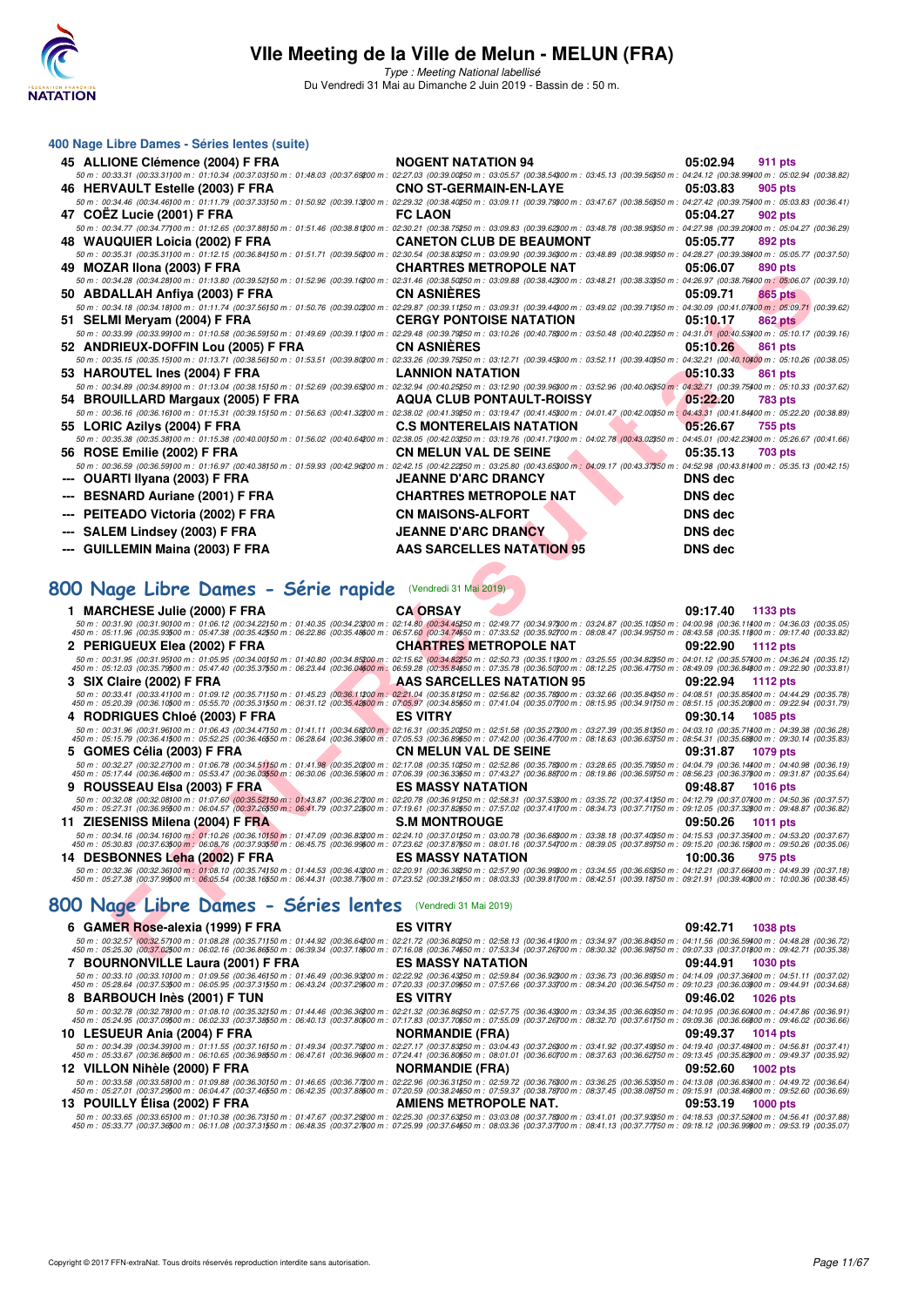

Type : Meeting National labellisé Du Vendredi 31 Mai au Dimanche 2 Juin 2019 - Bassin de : 50 m.

| 800 Nage Libre Dames - Séries lentes (suite)                                                                                                                                                                                                                                                                                                                                                                                                                                                                                                                                                                                                      |                                                                                                                                                                                                                  |                             |
|---------------------------------------------------------------------------------------------------------------------------------------------------------------------------------------------------------------------------------------------------------------------------------------------------------------------------------------------------------------------------------------------------------------------------------------------------------------------------------------------------------------------------------------------------------------------------------------------------------------------------------------------------|------------------------------------------------------------------------------------------------------------------------------------------------------------------------------------------------------------------|-----------------------------|
| 15 THIERRY Victoire (2003) F FRA                                                                                                                                                                                                                                                                                                                                                                                                                                                                                                                                                                                                                  | <b>CN MELUN VAL DE SEINE</b>                                                                                                                                                                                     | 10:06.99<br>951 pts         |
| 50 m : 00:33.59 (00:33.59)00 m : 01:10.68 (00:37.09)50 m : 01:48.42 (00:37.74200 m : 02:26.51 (00:38.09250 m : 03:05.17 (00:38.6600 m : 03:43.36 (00:38.19350 m : 04:21.80 (00:38.44400 m : 05:00.17 (00:38.37)<br>450 m : 05:38.42 (00:38.2500 m : 06:17.58 (00:39.1650 m : 06:56.02 (00:38.44600 m : 07:35.19 (00:39.17650 m : 08:13.40 (00:38.21700 m : 08:51.88 (00:38.45750 m : 09:29.85 (00:37.97600 m : 10:06.99 (00:37.14)                                                                                                                                                                                                                |                                                                                                                                                                                                                  |                             |
| 16 GUILLEMIN Maina (2003) F FRA                                                                                                                                                                                                                                                                                                                                                                                                                                                                                                                                                                                                                   | AAS SARCELLES NATATION 95                                                                                                                                                                                        | 10:10.39<br>939 pts         |
| 17 GERHAHER Alyssa (2006) F FRA                                                                                                                                                                                                                                                                                                                                                                                                                                                                                                                                                                                                                   | <b>CN SARREGUEMINES</b>                                                                                                                                                                                          | 10:12.41<br>932 pts         |
| 50 m : 00:33.35 (00:33.35)00 m : 01:10.59 (00:37.24)50 m : 01:48.76 (00:38.17200 m : 02:27.00 (00:38.24250 m : 03:05.71 (00:38.71300 m : 03:44.30 (00:38.58350 m : 04:23.46 (00:39.16400 m : 05:02.79 (00:39.33)<br>450 m : 05:41.47 (00:38.68500 m : 06:20.56 (00:39.0950 m : 06:59.31 (00:38.75600 m : 07:38.59 (00:39.28550 m : 08:18.20 (00:39.61700 m : 08:57.10 (00:38.90750 m : 09:35.52 (00:38.42600 m : 10:12.41 (00:36.89)                                                                                                                                                                                                              |                                                                                                                                                                                                                  |                             |
| 18 PROUTEAU Noemie (2004) F FRA                                                                                                                                                                                                                                                                                                                                                                                                                                                                                                                                                                                                                   | <b>LANNION NATATION</b>                                                                                                                                                                                          | 10.25.68<br>887 pts         |
| 19 ALLIONE Clémence (2004) F FRA                                                                                                                                                                                                                                                                                                                                                                                                                                                                                                                                                                                                                  | <b>NOGENT NATATION 94</b>                                                                                                                                                                                        | 10:28.17<br>878 pts         |
| 50 m : 00:34.51 (00:34.51)<br>150 m: 01:52.24 (01:17.73)<br>100 m : ---<br>450 m : 05:49.46 (00:39.56500 m : 06:29.63 (00:40.17550 m : 07:08.80 (00:39.17600 m : 07:49.18 (00:40.39650 m : 08:28.81 (00:39.63700 m : 09:09.64 (00:40.83750 m : 09:48.94 (00:39.30600 m : 10:28.17 (00:39.23)                                                                                                                                                                                                                                                                                                                                                      | $200 m : -$<br>250 m : 03:10.59 (01:18.35)00 m : 03:50.66 (00:40.07)50 m : 04:29.67 (00:39.01400 m : 05:09.90 (00:40.23)                                                                                         |                             |
| 20 MASSE Eve (2003) F FRA                                                                                                                                                                                                                                                                                                                                                                                                                                                                                                                                                                                                                         | LANNION NATATION                                                                                                                                                                                                 | 10:35.49<br>854 pts         |
| 50 m : 00:35.52 (00:35.52)00 m : 01:14.53 (00:39.01150 m : 01:53.73 (00:39.20200 m : 02:33.48 (00:39.75250 m : 03:12.78 (00:39.30000 m : 03:52.16 (00:39.38850 m : 04:31.89 (00:39.73400 m : 05:12.57 (00:40.68)<br>450 m : 05:53.59 (00:41.02)00 m : 06:34.33 (00:40.74)50 m : 07:15.59 (00:41.26)00 m : 07:56.18 (00:40.59)50 m : 08:37.44 (00:41.26)00 m : 09:17.91 (00:40.47)50 m : 09:57.71 (00:39.80)00 m : 10:35.49 (00:37.78)                                                                                                                                                                                                             |                                                                                                                                                                                                                  |                             |
| 21 LECOMTE Camille (2004) F FRA                                                                                                                                                                                                                                                                                                                                                                                                                                                                                                                                                                                                                   | LANNION NATATION                                                                                                                                                                                                 | 10:55.93<br>787 pts         |
| 50 m : 00:34.56 (00:34.56)00 m : 01:13.19 (00:38.63)50 m : 01:53.80 (00:40.61200 m : 02:34.74 (00:40.94250 m : 03:15.78 (00:41.04300 m : 03:57.15 (00:41.37350 m : 04:38.82 (00:41.67400 m : 05:20.96 (00:42.14)<br>450 m : 06:04.31 (00:43.35500 m : 06:46.28 (00:41.97550 m : 07:28.28 (00:42.00600 m : 08:10.73 (00:42.45650 m : 08:51.99 (00:41.26700 m : 09:33.75 (00:41.76750 m : 10:15.36 (00:41.61600 m : 10:55.93 (00:40.57)                                                                                                                                                                                                             |                                                                                                                                                                                                                  |                             |
|                                                                                                                                                                                                                                                                                                                                                                                                                                                                                                                                                                                                                                                   |                                                                                                                                                                                                                  |                             |
| 1500 Nage Libre Dames - Série rapide (Vendredi 31 Mai 2019)                                                                                                                                                                                                                                                                                                                                                                                                                                                                                                                                                                                       |                                                                                                                                                                                                                  |                             |
| 1 SIX Claire (2002) F FRA<br>50 m : 00:33.47 (00:33.47)00 m : 01:09.34 (00:35.87)50 m : 01:45.35 (00:36.01200 m : 02:20.91 (00:35.56250 m : 02:56.64 (00:35.52300 m : 03:32.16 (00:35.52350 m : 04:08.00 (00:35.54400 m : 04:43.87 (00:35.87)                                                                                                                                                                                                                                                                                                                                                                                                     | AAS SARCELLES NATATION 95                                                                                                                                                                                        | 17:53.37<br>1143 pts        |
| 450 m : 05:19.87 (00:36.00500 m : 05:55.45 (00:35.58550 m : 06:31.64 (00:36.19600 m : 07:07.54 (00:35.90550 m : 07:43.41 (00:35.87700 m : 08:19.30 (00:35.9750 m : 08:55.27 (00:35.9750 m : 09:35.97 (00:36.97)<br>850 m : 10:07.69 (00:36.38900 m : 10:43.64 (00:35.95950 m : 11:19.87 (00:36.28000 m : 11:56.05 (00:36.18050 m : 12:32.43 (00:36.38)00 m : 13:08.44 (00:36.01150 m : 13:44.18 (00:35.74200 m : 14:19.90 (00:35.72)                                                                                                                                                                                                              |                                                                                                                                                                                                                  |                             |
| 1250 m : 14:55.91 (00:36.01300 m : 15:31.65 (00:35.74350 m : 16:07.56 (00:35.91400 m : 16:43.21 (00:35.65450 m : 17:19.36 (00:36.15500 m : 17:53.37 (00:34.01)                                                                                                                                                                                                                                                                                                                                                                                                                                                                                    |                                                                                                                                                                                                                  |                             |
| 2 PERIGUEUX Elea (2002) F FRA<br>50 m : 00:30.90 (00:33.90)00 m : 01:09.65 (00:36.75)50 m : 01:45.93 (00:36.2000 m : 02:22.05 (00:36.12250 m : 02:58.64 (00:36.59300 m : 03:35.04 (00:36.40350 m : 04:11.58 (00:36.54400 m : 04:47.68 (00:36.10)                                                                                                                                                                                                                                                                                                                                                                                                  | <b>CHARTRES METROPOLE NAT</b>                                                                                                                                                                                    | 18:04.80<br>1121 pts        |
| 450 m : 05:24.31 (00:36.63500 m : 06:00.65 (00:36.34550 m : 06:37.48 (00:36.83500 m : 07:13.43 (00:36.955650 m : 07:49.93 (00:36.50700 m : 08:26.12 (00:36.19750 m : 09:02.77 (00:36.65600 m : 09:38.65 (00:35.88)<br>850 m : 10:15.19 (00:36.54000 m : 10:50.96 (00:35.77950 m : 11:27.34 (00:36.8000 m : 12:03.02 (00:36.56050 m : 12:39.76 (00:36.74)00 m : 13:15.65 (00:35.89)50 m : 13:52.10 (00:36.46200 m : 14:28.27 (00:36.17)                                                                                                                                                                                                            |                                                                                                                                                                                                                  |                             |
| 1250 m : 15:05.24 (00:36.97300 m : 15:41.09 (00:35.85350 m : 16:18.19 (00:37.10400 m : 16:54.45 (00:36.26450 m : 17:30.29 (00:35.84500 m : 18:04.80 (00:34.51)                                                                                                                                                                                                                                                                                                                                                                                                                                                                                    |                                                                                                                                                                                                                  |                             |
| 3 FOURMY Maëlys (2003) F FRA                                                                                                                                                                                                                                                                                                                                                                                                                                                                                                                                                                                                                      | <b>ES MASSY NATATION</b>                                                                                                                                                                                         | 18:19.15<br>1093 pts        |
| 50 m : 00:33.16 (00:33.16)00 m : 01:09.97 (00:36.81150 m : 01:46.33 (00:36.36200 m : 02:23.35 (00:37.02250 m : 02:59.65 (00:36.30000 m : 03:36.38 (00:36.73350 m : 04:12.82 (00:36.44400 m : 04:49.87 (00:37.05)<br>$450\,m:\ 05:26.01\ (00:36.14500\,m:\ 06:02.80\ (00:36.79550\,m:\ 06:38.80\ (00:36.00500\,m:\ 07:15.92\ (00:37.12550\,m:\ 07:52.13\ (00:36.21700\,m:\ 08:29.25\ (00:37.12750\,m:\ 04:00:36.57900\,m:\ 04:37.00)\ (00:37.12750\,m:\ 04:00:37.12$                                                                                                                                                                               |                                                                                                                                                                                                                  |                             |
| 1250 m : 15:14.00 (00:36.96) 00 m : 15:51.54 (00:37.54)50 m : 16:28.46 (00:36.92)00 m : 17:05.82 (00:37.36)50 m : 17:43.30 (00:37.46)50 m : 18:19.15 (00:35.85)                                                                                                                                                                                                                                                                                                                                                                                                                                                                                   |                                                                                                                                                                                                                  |                             |
| 4 MIALOT Maud (2003) F FRA                                                                                                                                                                                                                                                                                                                                                                                                                                                                                                                                                                                                                        | <b>CA ORSAY</b>                                                                                                                                                                                                  | 18:25.20<br>1081 pts        |
| 50 m : 00:33.36 (00:33.36)00 m : 01:09.86 (00:36.50)50 m : 01:46.59 (00:36.73200 m : 02:22.80 (00:36.21250 m : 02:59.64 (00:36.84300 m : 03:36.20 (00:36.56350 m : 04:12.96 (00:36.76400 m : 04:49.99 (00:37.03)<br>450 m : 05:26.74 (00:36.75500 m : 06:03.53 (00:36.7950 m : 06:39.99 (00:36.46600 m : 07:16.72 (00:36.7950 m : 07:53.65 (00:36.93700 m : 08:30.44 (00:36.79750 m : 09:07.51 (00:37.07500 m : 09:44.66 (00:37.15)                                                                                                                                                                                                               |                                                                                                                                                                                                                  |                             |
| 850 m : 10:21.49 (00:36.83900 m : 10:58.53 (00:37.04950 m : 11:35.82 (00:37.20000 m : 12:13.34 (00:37.52050 m : 12:50.05 (00:36.71)00 m : 13:27.29 (00:37.24)50 m : 14:04.32 (00:37.08200 m : 14:41.65 (00:37.33)<br>1250 m : 15:18.95 (00:37.3000 m : 15:56.34 (00:37.38050 m : 16:33.97 (00:37.68400 m : 17:11.47 (00:37.50450 m : 17:49.02 (00:37.56500 m : 18:25.20 (00:36.18)                                                                                                                                                                                                                                                                |                                                                                                                                                                                                                  |                             |
| 5 SERNA Elisa (2002) F FRA                                                                                                                                                                                                                                                                                                                                                                                                                                                                                                                                                                                                                        | <b>CN MELUN VAL DE SEINE</b>                                                                                                                                                                                     | 18:33.84<br>1064 pts        |
|                                                                                                                                                                                                                                                                                                                                                                                                                                                                                                                                                                                                                                                   | 50 m : 00:33.55 (00:33.55)00 m : 01:09.53 (00:35.98)50 m : 01:45.94 (00:36.41200 m : 02:22.46 (00:36.52250 m : 02:59.15 (00:36.69200 m : 03:35.63 (00:36.48350 m : 04:12.34 (00:36.71400 m : 04:48.77 (00:36.43) |                             |
| 450 m : 05:25.72 (00:36.95500 m : 06:02.33 (00:36.61550 m : 06:39.17 (00:36.84600 m : 07:16.28 (00:37.11550 m : 07:53.39 (00:37.11700 m : 08:30.62 (00:37.23750 m : 09:08.08 (00:37.45600 m : 09:08.08 (00:37.45600 m : 09:08.                                                                                                                                                                                                                                                                                                                                                                                                                    |                                                                                                                                                                                                                  |                             |
| 850 m : 10:23.83 (00:38.12)00 m : 11:01.31 (00:37.48)50 m : 11:39.05 (00:37.74)00 m : 12:16.91 (00:37.86)50 m : 12:54.56 (00:37.65)00 m : 13:32.52 (00:37.96)50 m : 14:10.31 (00:37.78)00 m : 14:48.27 (00:37.96)<br>1250 m : 15:26.24 (00:37.91%00 m : 16:04.34 (00:38.10050 m : 16:42.22 (00:37.88400 m : 17:19.96 (00:37.74450 m : 17:57.80 (00:37.84500 m : 18:33.84 (00:36.04)                                                                                                                                                                                                                                                               |                                                                                                                                                                                                                  |                             |
| 7 ERMEL Charlotte (2002) F FRA                                                                                                                                                                                                                                                                                                                                                                                                                                                                                                                                                                                                                    | <b>NORMANDIE (FRA)</b>                                                                                                                                                                                           | 18:44.87<br>1043 pts        |
| 50 m : 00:34.16 (00:34.16)00 m : 01:10.47 (00:36.31150 m : 01:47.52 (00:37.05200 m : 02:24.61 (00:37.09250 m : 03:01.55 (00:36.94300 m : 03:38.10 (00:36.55350 m : 04:15.10 (00:37.00400 m : 04:52.15 (00:37.05)<br>$450\,m:\ 05.29.14\,\ (00.36.99500\,m:\ 06.06.35\,\ (00.37.21550\,m:\ 06.43.18\,\ (00.36.83500\,m:\ 07.20.74\,\ (00.37.56650\,m:\ 07.57.90\,\ (00.37.16700\,m:\ 08.35.38\,\ (00.37.48750\,m:\ 09.13.00\,\ (00.37.62800\,m:\ 08.35.39.48750\,m:\ 09.3$                                                                                                                                                                         |                                                                                                                                                                                                                  |                             |
| 850 m : 10:27.88 (00:37.21900 m : 11:05.43 (00:37.55950 m : 11:43.23 (00:37.80000 m : 12:21.58 (00:38.35050 m : 13:00.14 (00:38.56)00 m : 13:38.64 (00:38.56)50 m : 14:17.14 (00:38.56)200 m : 14:56.03 (00:38.89)<br>1250 m : 15:34.75 (00:38.72300 m : 16:13.67 (00:38.92350 m : 16:51.95 (00:38.22400 m : 17:30.80 (00:38.85450 m : 18:08.49 (00:37.69500 m : 18:44.87 (00:36.38)                                                                                                                                                                                                                                                              |                                                                                                                                                                                                                  |                             |
| 8 JENVRIN Malia (2004) F FRA                                                                                                                                                                                                                                                                                                                                                                                                                                                                                                                                                                                                                      | <b>CSN GUYANCOURT</b>                                                                                                                                                                                            | 18:48.71<br><b>1036 pts</b> |
| 50 50 50 50 50 600 57.47400 m : 01:11.89 (00:37.24)50 m : 01:49.42 (00:37.53200 m : 02:26.69 (00:37.27250 m : 03:04.11 (00:37.42300 m : 03:41.62 (00:37.51350 m : 04:19.09 (00:37.47400 m : 04:56.85 (00:37.76)<br>450 m : 05:34.74 (00:37.89500 m : 06:12.34 (00:37.60550 m : 06:50.33 (00:37.99600 m : 07:27.72 (00:37.39550 m : 08:05.59 (00:37.87700 m : 08:43.19 (00:37.60750 m : 09:21.00 (00:37.81\$00 m : 09:58.83 (00:37.83)                                                                                                                                                                                                             |                                                                                                                                                                                                                  |                             |
| 850 m : 10:36.82 (00:37.99900 m : 11:14.92 (00:38.10950 m : 11:53.08 (00:38.1000 m : 12:30.93 (00:37.85050 m : 13:08.98 (00:38.05100 m : 13:47.16 (00:38.16)50 m : 14:25.43 (00:38.27200 m : 15:03.39 (00:37.96)<br>1250 m : 15:41.53 (00:38.14300 m : 16:19.48 (00:37.96350 m : 16:57.87 (00:38.39400 m : 17:35.85 (00:37.98450 m : 18:12.90 (00:37.06500 m : 18:48.71 (00:35.81)                                                                                                                                                                                                                                                                |                                                                                                                                                                                                                  |                             |
| 11 LECOMTE Marine (2003) F FRA                                                                                                                                                                                                                                                                                                                                                                                                                                                                                                                                                                                                                    | <b>CÔTES-D'ARMOR (FRA)</b>                                                                                                                                                                                       | 19:09.11<br>998 pts         |
| 50 m : 00:32.74 (00:32.74)00 m : 01:08.30 (00:35.56)50 m : 01:44.27 (00:35.97200 m : 02:21.01 (00:36.74250 m : 02:57.37 (00:36.86)00 m : 03:34.87 (00:37.50)50 m : 04:12.40 (00:37.53)00 m : 04:12.40 (00:37.53)00 m : 04:12.4<br>450 m : 05:30.94 (00:39.51500 m : 06:09.50 (00:38.56550 m : 06:48.54 (00:39.04600 m : 07:26.84 (00:38.30650 m : 08:05.40 (00:38.56700 m : 08:43.91 (00:38.51750 m : 09:22.64 (00:38.7750 m : 09:22.64 (00:38.7750 m : 09:22.64                                                                                                                                                                                  |                                                                                                                                                                                                                  |                             |
| 850 m : 10:41.66 (00:39.48900 m : 11:21.04 (00:39.38950 m : 12:00.48 (00:39.44000 m : 12:40.00 (00:39.52050 m : 13:19.25 (00:39.52000 m : 13:58.36 (00:39.11)50 m : 14:38.02 (00:39.66200 m : 15:17.29 (00:39.27)<br>1250 m : 15:56.64 (00:39.35300 m : 16:36.14 (00:39.50350 m : 17:15.32 (00:39.18400 m : 17:53.94 (00:38.62450 m : 18:32.50 (00:38.56500 m : 19:09.11 (00:36.61)                                                                                                                                                                                                                                                               |                                                                                                                                                                                                                  |                             |
|                                                                                                                                                                                                                                                                                                                                                                                                                                                                                                                                                                                                                                                   |                                                                                                                                                                                                                  |                             |
| 1500 Nage Libre Dames - Séries lentes (Vendredi 31 Mai 2019)                                                                                                                                                                                                                                                                                                                                                                                                                                                                                                                                                                                      |                                                                                                                                                                                                                  |                             |
| 6 DALLE Aliénor (2002) F FRA                                                                                                                                                                                                                                                                                                                                                                                                                                                                                                                                                                                                                      | <b>S.M MONTROUGE</b>                                                                                                                                                                                             | 18:38.62<br>1055 pts        |
| 50 m : 00:33.23 (00:33.23)00 m : 01:08.80 (00:35.57)50 m : 01:44.61 (00:35.81200 m : 02:20.84 (00:36.23250 m : 02:57.99 (00:37.15300 m : 03:34.91 (00:36.92350 m : 04:11.75 (00:36.84400 m : 04:49.02 (00:37.27)<br>450 m : 05:25.92 (00:36.90500 m : 06:03.23 (00:37.31550 m : 06:40.39 (00:37.16500 m : 07:18.22 (00:37.3650 m : 07:55.80 (00:37.58700 m : 08:33.78 (00:37.98750 m : 09:11.55 (00:37.77800 m : 09:49.59 (00:38.04)                                                                                                                                                                                                              |                                                                                                                                                                                                                  |                             |
| 850 m : 10:27.44 (00:37.85900 m : 11:05.69 (00:38.25950 m : 11:43.57 (00:37.88000 m : 12:22.06 (00:38.49050 m : 12:59.90 (00:37.84)00 m : 13:38.74 (00:38.84)50 m : 14:16.35 (00:37.8100 m : 14:16.35 (00:37.84)050 m : 14:54.5<br>1250 m : 15:32.67 (00:38.15300 m : 16:10.66 (00:37.99350 m : 16:48.14 (00:37.48400 m : 17:25.93 (00:37.79450 m : 18:02.46 (00:36.52500 m : 18:38.62 (00:36.16)                                                                                                                                                                                                                                                 |                                                                                                                                                                                                                  |                             |
| 9 DUBOIS Léa (2003) F FRA                                                                                                                                                                                                                                                                                                                                                                                                                                                                                                                                                                                                                         | <b>CHARTRES METROPOLE NAT</b>                                                                                                                                                                                    | 18:54.62<br>1025 pts        |
| $\emph{50 m: 00:34.10 (00.34.10) 00 m: 01:11.50 (00.37.40) 50 m: 01:50.03 (00.38.5200 m: 02:27.97 (00.37.94) 50 m: 03:06.33 (00.38.35) 00:38.35) 00:38.480 m: 05:40.37.68) 00:37.490 m: 05:40.37.59 (00.37.67) 00:47.490 m: 05:41.50 (00.37.68$                                                                                                                                                                                                                                                                                                                                                                                                   |                                                                                                                                                                                                                  |                             |
| 850 m : 10:42.95 (00:37.81900 m : 11:20.37 (00:37.42950 m : 11:57.88 (00:37.51000 m : 12:35.13 (00:37.25050 m : 13:12.91 (00:37.78)00 m : 13:50.63 (00:37.72)50 m : 14:28.80 (00:37.8100 m : 14:28.80 (00:37.8100 m : 14:28.80<br>1250 m : 15:44.90 (00:38,42300 m : 16:22.91 (00:38.01350 m : 17:01.52 (00:38.61400 m : 17:39.82 (00:38.30450 m : 18:17.54 (00:37.72500 m : 18:54.62 (00:37.08)                                                                                                                                                                                                                                                  |                                                                                                                                                                                                                  |                             |
| 10 LE FALHER Asma (2005) F FRA                                                                                                                                                                                                                                                                                                                                                                                                                                                                                                                                                                                                                    | <b>CNO ST-GERMAIN-EN-LAYE</b>                                                                                                                                                                                    | 18:59.46<br>1016 pts        |
| 50 m : 00:32.49 (00:32.49100 m : 01:09.78 (00:37.29150 m : 01:48.16 (00:38.38200 m : 02:25.98 (00:37.82250 m : 03:04.19 (00:38.21300 m : 03:42.51 (00:38.32350 m : 04:21.20 (00:38.69400 m : 04:59.45 (00:38.25)<br>450 m : 05:37.64 (00:38.19500 m : 06:15.69 (00:38.0550 m : 06:54.07 (00:38.38600 m : 07:32.07 (00:38.00650 m : 08:10.31 (00:38.24700 m : 08:48.25 (00:37.94750 m : 09:26.56 (00:38.31600 m : 10:04.56 (00:38.00)                                                                                                                                                                                                              |                                                                                                                                                                                                                  |                             |
| 850 m : 10:42.79 (00:38.23)00 m : 11:20.70 (00:37.91950 m : 11:58.76 (00:38.06)00 m : 12:36.96 (00:38.20)50 m : 13:15.66 (00:38.70)00 m : 13:54.07 (00:38.41)50 m : 14:32.33 (00:38.26)20 m : 15:10.81 (00:38.48)<br>1250 m : 15:49.56 (00:38.7500 m : 16:27.92 (00:38.35050 m : 17:06.64 (00:38.72400 m : 17:44.80 (00:38.16450 m : 18:22.56 (00:37.76500 m : 18:59.46 (00:36.90)                                                                                                                                                                                                                                                                |                                                                                                                                                                                                                  |                             |
| 12 VANLIERDE Victoria (2004) F FRA                                                                                                                                                                                                                                                                                                                                                                                                                                                                                                                                                                                                                | <b>FC LAON</b>                                                                                                                                                                                                   | 19:14.13<br>989 pts         |
| 50 m : 00:33.58 (00:33.58)00 m : 01:11.48 (00:37.90150 m : 01:49.94 (00:38.46200 m : 02:28.28 (00:38.4420 m : 03:06.79 (00:38.51300 m : 03:45.20 (00:38.41350 m : 04:24.28 (00:39.08/00 m : 05:03.33 (00:39.05)<br>450 m : 05:42.68 (00:39.35500 m : 06:22.06 (00:39.3650 m : 07:01.29 (00:39.2500 m : 07:40.13 (00:38.8450 m : 08:18.79 (00:38.66700 m : 08:57.46 (00:38.67750 m : 09:36.23 (00:38.77800 m : 10:15.23 (00:39.00)                                                                                                                                                                                                                 |                                                                                                                                                                                                                  |                             |
| 850 m : 10:54.30 (00:39.07000 m : 11:33.22 (00:38.92950 m : 12:12.05 (00:38.82000 m : 12:50.76 (00:38.71050 m : 13:29.79 (00:39.03100 m : 14:08.90 (00:39.11150 m : 14:48.05 (00:39.11520 m : 15:27.30 (00:39.25)<br>1250 m : 16:05.80 (00:38.5000 m : 16:44.81 (00:39.01350 m : 17:23.08 (00:38.27400 m : 18:01.24 (00:38.16450 m : 18:38.08 (00:36.84500 m : 19:14.13 (00:36.05)                                                                                                                                                                                                                                                                |                                                                                                                                                                                                                  |                             |
| 13 GUILLEMIN Maina (2003) F FRA                                                                                                                                                                                                                                                                                                                                                                                                                                                                                                                                                                                                                   | AAS SARCELLES NATATION 95                                                                                                                                                                                        | 19:50.83<br>922 pts         |
| 50 m : 00:36.35 (00:36.35)00 m : 01:14.87 (00:38.52)50 m : 01:54.40 (00:39.53200 m : 02:33.67 (00:39.27250 m : 03:13.94 (00:40.27300 m : 03:53.23 (00:39.23350 m : 04:33.32 (00:40.09400 m : 05:13.05 (00:39.73)<br>450 m : 05:53.52 (00:40.47500 m : 06:32.85 (00:39.3350 m : 07:13.21 (00:40.36600 m : 07:52.78 (00:39.57650 m : 08:33.17 (00:40.39700 m : 09:12.67 (00:39.50750 m : 09:52.56 (00:39.89800 m : 10:32.22 (00:39.66)<br>850 m: 11:12.38 (00:40.16900 m: 11:52.81 (00:40.43950 m: 12:33.51 (00:40.70000 m: 13:13.98 (00:40.47050 m: 13:54.37 (00:40.30)00 m: 14:34.57 (00:40.20)50 m: 15:15.25 (00:40.68200 m: 15:54.81 (00:39.56) |                                                                                                                                                                                                                  |                             |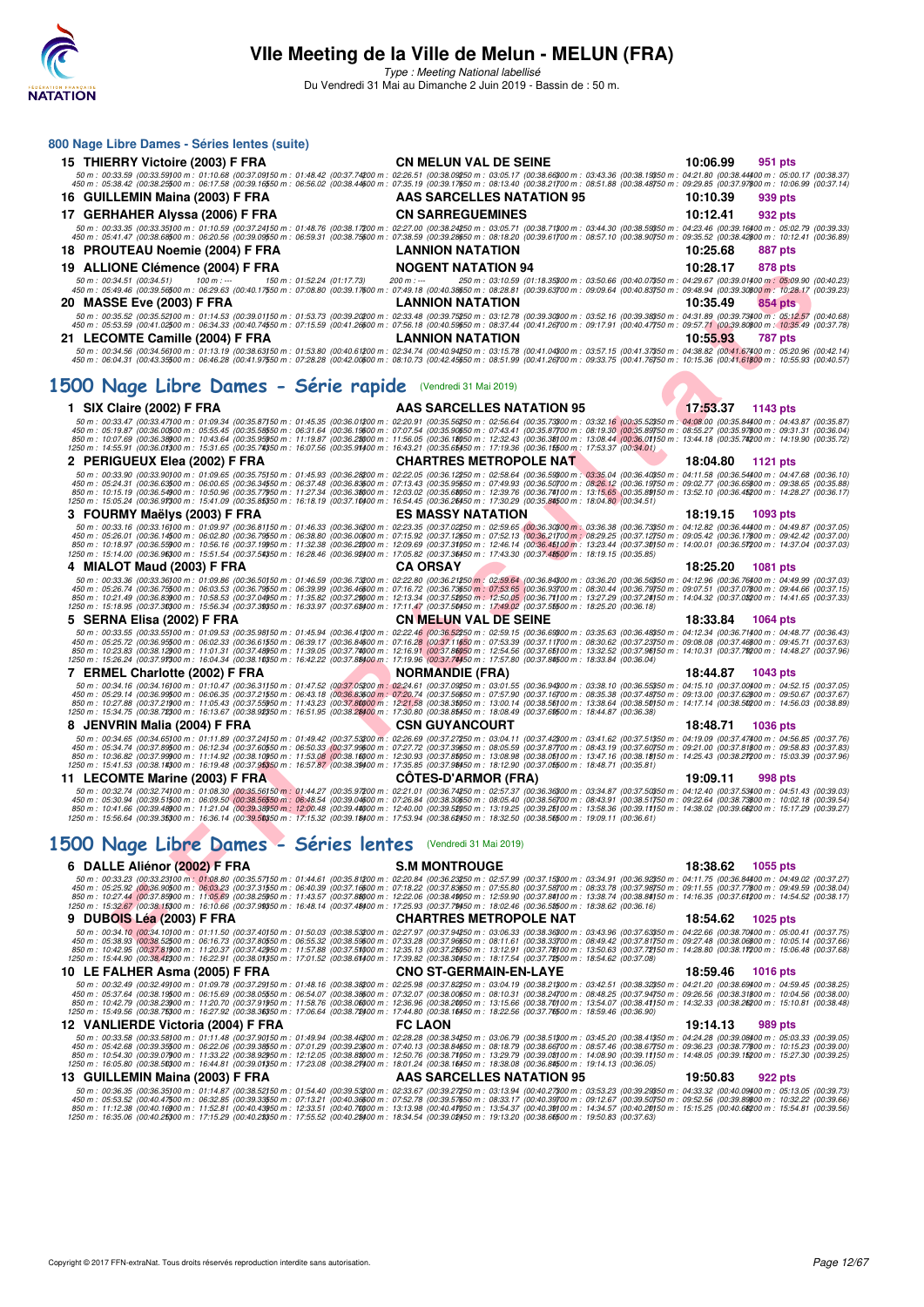

Type : Meeting National labellisé Du Vendredi 31 Mai au Dimanche 2 Juin 2019 - Bassin de : 50 m.

## **[50 Dos Dames - Finale A](http://www.ffnatation.fr/webffn/resultats.php?idact=nat&go=epr&idcpt=57771&idepr=11) 19 ans et plus** (Samedi 1er Juin 2019)

| 1 DUHAMEL Cyrielle (2000) F FRA   | <b>STADE BÉTHUNE PÉLICAN CLUB</b>  | 00:30.14 | 1180 pts        |
|-----------------------------------|------------------------------------|----------|-----------------|
| 2 LECANU Maëlle (1999) F FRA      | <b>STADE FRANCAIS O COURBEVOIE</b> | 00:30.79 | 1143 pts        |
| 3 OUENNICHE Rim (1999) F TUN      | <b>U.S CRETEIL NATATION</b>        | 00:30.97 | 1133 pts        |
| 4 FIGUEIREDO Mariana (2000) F FRA | <b>JEANNE D'ARC DRANCY</b>         | 00:31.00 | 1132 pts        |
| 5 RAZAFY Elodie (1998) F FRA      | <b>CN MELUN VAL DE SEINE</b>       | 00:31.79 | <b>1088 pts</b> |
| 6 PACAUD Pauline (1993) F FRA     | <b>SENS NATATION</b>               | 00:32.09 | <b>1072 pts</b> |
| 7 KNOPF Ornella (1999) F FRA      | <b>AS BONDY</b>                    | 00:32.79 | <b>1035 pts</b> |
| --- SIMOËNS Celia (1999) F FRA    | <b>NEPTUNE CLUB DE FRANCE</b>      | DNS dec  |                 |
|                                   |                                    |          |                 |

#### **[50 Dos Dames - Finale A](http://www.ffnatation.fr/webffn/resultats.php?idact=nat&go=epr&idcpt=57771&idepr=11) 17-18 ans** (Samedi 1er Juin 2019)

| 1 BARBOUCH Inès (2001) F TUN                            | <b>ES VITRY</b>                    | 00:31.32 | <b>1114 pts</b> |
|---------------------------------------------------------|------------------------------------|----------|-----------------|
| 2 FROUIN Meghan (2001) F FRA                            | <b>STADE FRANCAIS O COURBEVOIE</b> | 00:31.34 | <b>1113 pts</b> |
| 3 MAILLE IIona (2001) F FRA                             | <b>ES MASSY NATATION</b>           | 00:31.76 | 1090 pts        |
| 4 QUELENNEC Erin (2001) F FRA                           | <b>CN BREST</b>                    | 00:31.81 | <b>1087 pts</b> |
| 5 GAUTIER Klervi (2002) F FRA                           | <b>CÔTES-D'ARMOR (FRA)</b>         | 00:31.85 | 1085 pts        |
| 6 ALMEIDA Léana (2001) F FRA                            | <b>ES MASSY NATATION</b>           | 00:32.12 | 1071 pts        |
| 7 HOCQUARD Margaux (2002) F FRA                         | <b>RED STAR CLUB CHAMPIGNY</b>     | 00:32.35 | 1058 pts        |
| 8 BESNARD Auriane (2001) F FRA                          | <b>CHARTRES METROPOLE NAT</b>      | 00:33.77 | <b>984 pts</b>  |
| O Dos Dames - Finale A 11-16 ans (Samedi 1er Juin 2019) |                                    |          |                 |

### **[50 Dos Dames - Finale A](http://www.ffnatation.fr/webffn/resultats.php?idact=nat&go=epr&idcpt=57771&idepr=11) 11-16 ans** (Samedi 1er Juin 2019)

|     | 7 KNOPF Ornella (1999) F FRA                             | <b>AS BONDY</b>                      | 00:32.79       | 1035 pts        |
|-----|----------------------------------------------------------|--------------------------------------|----------------|-----------------|
| --- | SIMOËNS Celia (1999) F FRA                               | <b>NEPTUNE CLUB DE FRANCE</b>        | <b>DNS</b> dec |                 |
|     |                                                          |                                      |                |                 |
| 50  | Dos Dames - Finale A 17-18 ans (Samedi 1er Juin 2019)    |                                      |                |                 |
|     | 1 BARBOUCH Inès (2001) F TUN                             | <b>ES VITRY</b>                      | 00:31.32       | <b>1114 pts</b> |
|     | 2 FROUIN Meghan (2001) F FRA                             | <b>STADE FRANCAIS O COURBEVOIE</b>   | 00:31.34       | <b>1113 pts</b> |
|     | 3 MAILLE IIona (2001) F FRA                              | <b>ES MASSY NATATION</b>             | 00:31.76       | 1090 pts        |
|     | 4 QUELENNEC Erin (2001) F FRA                            | <b>CN BREST</b>                      | 00:31.81       | 1087 pts        |
|     | 5 GAUTIER Klervi (2002) F FRA                            | <b>CÔTES-D'ARMOR (FRA)</b>           | 00:31.85       | 1085 pts        |
|     | 6 ALMEIDA Léana (2001) F FRA                             | <b>ES MASSY NATATION</b>             | 00:32.12       | 1071 pts        |
|     | 7 HOCQUARD Margaux (2002) F FRA                          | <b>RED STAR CLUB CHAMPIGNY</b>       | 00:32.35       | 1058 pts        |
|     | 8 BESNARD Auriane (2001) F FRA                           | <b>CHARTRES METROPOLE NAT</b>        | 00:33.77       | 984 pts         |
|     |                                                          |                                      |                |                 |
|     | 50 Dos Dames - Finale A 11-16 ans (Samedi 1er Juin 2019) |                                      |                |                 |
|     | 1 PORTECOP Naële (2003) F FRA                            | <b>AMIENS METROPOLE NAT.</b>         | 00:30.76       | 1145 pts        |
|     | 2 GIRAUDEAU Clara (2004) F FRA                           | <b>CN BREST</b>                      | 00:31.11       | <b>1126 pts</b> |
|     | 3 CARLOS-BROC Zoé (2006) F FRA                           | <b>MORSANG ESSONNE NATATION</b>      | 00:31.58       | 1100 pts        |
|     | 4 TROMPETTE Melora (2005) F FRA                          | <b>C.N OZOIR-LA-FERRIERE</b>         | 00:31.66       | 1095 pts        |
|     | 5 GUITON Lou-Anne (2003) F FRA                           | <b>BOURGOGNE-FRANCHE-COMTÉ (FRA)</b> | 00:31.75       | 1091 pts        |
|     | 6 RODRIGUES Chloé (2003) F FRA                           | <b>ES VITRY</b>                      | 00:31.85       | 1085 pts        |
|     | 7 LECOMTE Marine (2003) F FRA                            | <b>CÔTES-D'ARMOR (FRA)</b>           | 00:32.25       | 1064 pts        |
|     | 8 LAFORGE Juliette (2004) F FRA                          | <b>US JEUNESSE MITRY-MORY</b>        | 00:33.08       | 1020 pts        |
|     |                                                          |                                      |                |                 |
|     | 50 Dos Dames - Séries (Samedi 1er Juin 2019)             |                                      |                |                 |
|     | 1 DUHAMEL Cyrielle (2000) F FRA                          | <b>STADE BÉTHUNE PÉLICAN CLUB</b>    | 00:30.04       | 1185 pts        |
|     | 2 FIGUEIREDO Mariana (2000) F FRA                        | <b>JEANNE D'ARC DRANCY</b>           | 00:30.87       | 1139 pts        |
|     | 3 FROUIN Meghan (2001) F FRA                             | <b>STADE FRANÇAIS O COURBEVOIE</b>   | 00:30.92       | 1136 pts        |
|     | 4 LECANU Maëlle (1999) F FRA                             | <b>STADE FRANÇAIS O COURBEVOIE</b>   | 00:31.08       | <b>1127 pts</b> |
|     | 5 GIRAUDEAU Clara (2004) F FRA                           | <b>CN BREST</b>                      | 00:31.29       | <b>1116 pts</b> |
|     | 6 OUENNICHE Rim (1999) F TUN                             | <b>U.S CRETEIL NATATION</b>          | 00:31.58       | <b>1100 pts</b> |
|     | 7 CARLOS-BROC Zoé (2006) F FRA                           | <b>MORSANG ESSONNE NATATION</b>      | 00:31.64       | 1097 pts        |
|     | 8 PORTECOP Naële (2003) F FRA                            | <b>AMIENS METROPOLE NAT.</b>         | 00:31.78       | 1089 pts        |
|     | 9 BARBOUCH Inès (2001) F TUN                             | <b>ES VITRY</b>                      | 00:31.84       | 1086 pts        |
|     | 10 MAILLE Ilona (2001) F FRA                             | <b>ES MASSY NATATION</b>             | 00:31.92       | 1081 pts        |
|     | 11 RAZAFY Elodie (1998) F FRA                            | <b>CN MELUN VAL DE SEINE</b>         | 00:31.94       | 1080 pts        |
|     | 12 PACAUD Pauline (1993) F FRA                           | <b>SENS NATATION</b>                 | 00:31.99       | 1078 pts        |
|     | 13 GUITON Lou-Anne (2003) F FRA                          | <b>BOURGOGNE-FRANCHE-COMTÉ (FRA)</b> | 00:32.02       | 1076 pts        |
|     | 14 GAUTIER Klervi (2002) F FRA                           | <b>CÔTES-D'ARMOR (FRA)</b>           | 00:32.05       | 1074 pts        |
|     | 14 ALMEIDA Léana (2001) F FRA                            | <b>ES MASSY NATATION</b>             | 00:32.05       | 1074 pts        |
|     | 16 QUELENNEC Erin (2001) F FRA                           | <b>CN BREST</b>                      | 00:32.06       | 1074 pts        |
|     | 17 TROMPETTE Melora (2005) F FRA                         | <b>C.N OZOIR-LA-FERRIERE</b>         | 00:32.19       | 1067 pts        |
|     | 18 LAFORGE Juliette (2004) F FRA                         | <b>US JEUNESSE MITRY-MORY</b>        | 00:32.35       | 1058 pts        |
|     | 19 HOCQUARD Margaux (2002) F FRA                         | <b>RED STAR CLUB CHAMPIGNY</b>       | 00:32.62       | <b>1044 pts</b> |
|     | 20 RODRIGUES Chloé (2003) F FRA                          | <b>ES VITRY</b>                      | 00:32.66       | <b>1042 pts</b> |
|     | 21 LECOMTE Marine (2003) F FRA                           | <b>CÖTES-D'ARMOR (FRA)</b>           | 00:32.77       | 1036 pts        |
|     | 22 BONDOUY Noah (2004) F FRA                             | <b>ES MASSY NATATION</b>             | 00:32.81       | 1034 pts        |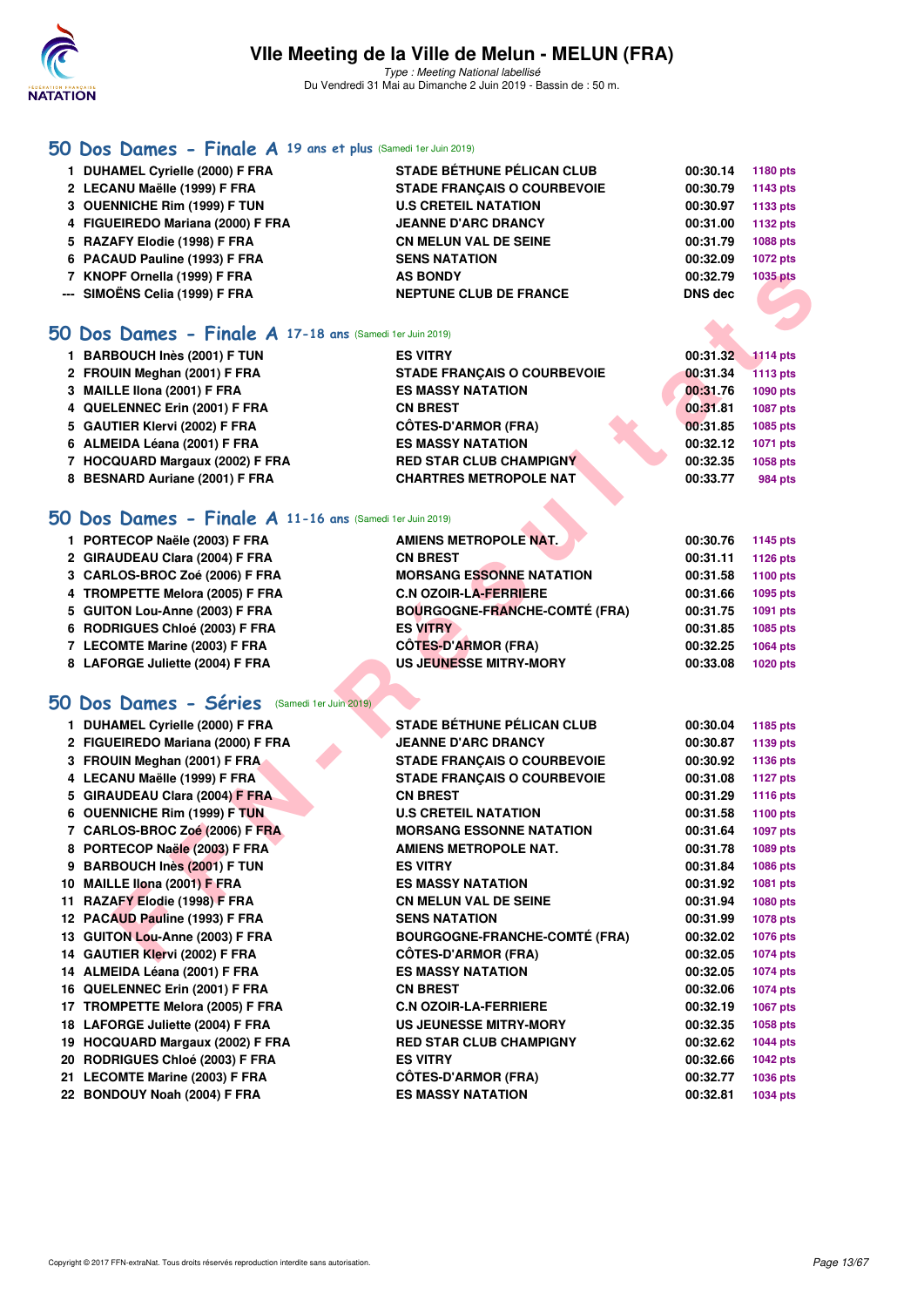

Type : Meeting National labellisé Du Vendredi 31 Mai au Dimanche 2 Juin 2019 - Bassin de : 50 m.

| 50 Dos Dames - Séries (suite)                                  |                                      |                                                                |                 |
|----------------------------------------------------------------|--------------------------------------|----------------------------------------------------------------|-----------------|
| 23 DGAIMESH Yasmine (2003) F LBA                               | <b>STADE FRANÇAIS O COURBEVOIE</b>   | 00:32.85                                                       | 1032 pts        |
| 24 MAUGET Sarah (2004) F FRA                                   | <b>CN BREST</b>                      | 00:32.86                                                       | 1031 pts        |
| 25 KNOPF Ornella (1999) F FRA                                  | <b>AS BONDY</b>                      | 00:32.95                                                       | <b>1027 pts</b> |
| 26 LEPRIEUR Pauline (2004) F FRA                               | <b>ALLIANCE ORLEANS NATATION</b>     | 00:33.16                                                       | 1016 pts        |
| 27 MOUNIER IIona (2004) F FRA                                  | <b>ES MASSY NATATION</b>             | 00:33.18                                                       | 1014 pts        |
| 28 DUROT Lea (2003) F FRA                                      | <b>AMIENS METROPOLE NAT.</b>         | 00:33.24                                                       | 1011 pts        |
| 29 BINGUE SIDIBE Lena (2006) F FRA                             | <b>JEANNE D'ARC DRANCY</b>           | 00:33.32                                                       | <b>1007 pts</b> |
| 30 GOEFFON-GONDOUIN Andréa (2003) F FRA                        | <b>AAS SARCELLES NATATION 95</b>     | 00:33.37                                                       | <b>1005 pts</b> |
| 30 BESNARD Auriane (2001) F FRA                                | <b>CHARTRES METROPOLE NAT</b>        | 00:33.37                                                       | $1005$ pts      |
| 32 BERGER Paoline (2002) F FRA                                 | <b>CN ST-MICHEL-SUR-ORGE</b>         | 00:33.39                                                       | <b>1004 pts</b> |
| 33 PARKER Lena (2001) F FRA                                    | <b>STADE FRANÇAIS O COURBEVOIE</b>   | 00:33.43                                                       | 1001 pts        |
| 34 SIRLONGE Eva (2002) F FRA                                   | <b>BOURGOGNE-FRANCHE-COMTÉ (FRA)</b> | 00:33.58                                                       | 994 pts         |
| 35 VEYSSET Sophie (2002) F FRA                                 | <b>ETOILE SAINT-LEU NATATION</b>     | 00:33.60                                                       | 993 pts         |
| 36 JOLY Morgane (2004) F FRA                                   | <b>ES MASSY NATATION</b>             | 00:33.69                                                       | 988 pts         |
| 37 BARBE Lea (2002) F FRA                                      | <b>US JEUNESSE MITRY-MORY</b>        | 00:33.73                                                       | 986 pts         |
| 38 FOINY Audrenn (2003) F FRA                                  | <b>CN LE PLESSIS-ROBINSON</b>        | 00:33.75                                                       | 985 pts         |
| 39 HAROUTEL Ines (2004) F FRA                                  | <b>LANNION NATATION</b>              | 00:33.76                                                       | <b>984 pts</b>  |
| 40 PHAM Thuyanna (2005) F FRA                                  | STADE FRANÇAIS O COURBEVOIE          | 00:33.81                                                       | 982 pts         |
| 41 SIMOËNS Celia (1999) F FRA                                  | <b>NEPTUNE CLUB DE FRANCE</b>        | 00:34.13                                                       | 965 pts         |
| 42 BRETON Emma (2003) F FRA                                    | <b>ETOILE SAINT-LEU NATATION</b>     | 00:34.26                                                       | 959 pts         |
| 43 GAULTIER Eva (2003) F FRA                                   | US JEUNESSE MITRY-MORY               | 00:34.32                                                       | 956 pts         |
| 44 CIMKAUSKAS Shana (2004) F FRA                               | <b>STADE FRANÇAIS O COURBEVOIE</b>   | 00:34.33                                                       | 955 pts         |
| 45 CHIRON Flavy (2003) F FRA                                   | <b>NORMANDIE (FRA)</b>               | 00:34.51                                                       | 946 pts         |
| 46 LOHEZIC Célia (2003) F FRA                                  | <b>CN MELUN VAL DE SEINE</b>         | 00:34.66                                                       | 939 pts         |
| 47 BEBOULENE Camille (2002) F FRA                              | <b>CHARTRES METROPOLE NAT</b>        | 00:34.87                                                       | 928 pts         |
| 48 HUMBERT Celia (2005) F FRA                                  | <b>BOIS-COLOMBES SPORT</b>           | 00:34.89                                                       | 927 pts         |
| 49 BOUILLIE Ellynn (2005) F FRA                                | <b>LANNION NATATION</b>              | 00:34.95                                                       | 924 pts         |
| 50 TABIASCO Gabrielle (2004) F FRA                             | <b>STADE FRANÇAIS O COURBEVOIE</b>   | 00:35.04                                                       | 920 pts         |
| 51 BILLON-PIERRON Lisa (2000) F FRA                            | <b>RACING CLUB DE FRANCE</b>         | 00:35.34                                                       | 905 pts         |
| 52 LE GUERN Elina (2005) F FRA                                 | <b>S.M MONTROUGE</b>                 | 00:35.44                                                       | <b>900 pts</b>  |
| 53 FROISSARD Antia (2004) F FRA                                | <b>CN MAISONS-ALFORT</b>             | 00:35.58                                                       | 893 pts         |
| 54 VAN DER BIEST Eugenie (2006) F FRA                          | <b>ETOILE SAINT-LEU NATATION</b>     | 00:35.59                                                       | 892 pts         |
| 55 FOURMY Marina (2003) F FRA                                  | <b>ES MASSY NATATION</b>             | 00:35.64                                                       | 890 pts         |
| 56 MASSE Eve (2003) F FRA                                      | <b>LANNION NATATION</b>              | 00:36.08                                                       | 869 pts         |
| 57 GARNIER Marilou (2005) F FRA                                | <b>CERGY PONTOISE NATATION</b>       | 00:36.26                                                       | 860 pts         |
| 58 RICHARD Clemence (2008) F FRA                               | <b>AAS SARCELLES NATATION 95</b>     | 00:36.53                                                       | 847 pts         |
| 59 LECOMTE Camille (2004) F FRA                                | <b>LANNION NATATION</b>              | 00:36.77                                                       | 836 pts         |
| 60 JEAN BAPTISTE Ambre (2005) F FRA                            | <b>CN ST-MICHEL-SUR-ORGE</b>         | 00:36.78                                                       | 835 pts         |
| 61 ANDRIEUX-DOFFIN Lou (2005) F FRA                            | <b>CN ASNIÈRES</b>                   | 00:36.80                                                       | 834 pts         |
| 62 MELONI Mathilda (2005) F FRA                                | <b>CERGY PONTOISE NATATION</b>       | 00:37.28                                                       | <b>812 pts</b>  |
| 63 ROSE Emilie (2002) F FRA                                    | <b>CN MELUN VAL DE SEINE</b>         | 00:38.78                                                       | 743 pts         |
| 64 RENAULT Lilou (2005) F FRA                                  | <b>C.N OZOIR-LA-FERRIERE</b>         | 00:38.88                                                       | <b>738 pts</b>  |
| 100 Dos Dames - Finale A 19 ans et plus (Dimanche 2 Juin 2019) |                                      |                                                                |                 |
| 1 LECANU Maëlle (1999) F FRA                                   | <b>STADE FRANÇAIS O COURBEVOIE</b>   | 01:06.48<br>50 m: 00:32.33 (00:32.33100 m: 01:06.48 (00:34.15) | 1120 pts        |

| 1 LECANU Maëlle (1999) F FRA      | <b>STADE FRANCAIS O COURBEVOIE</b> | 01:06.48<br>1120 $pts$                               |
|-----------------------------------|------------------------------------|------------------------------------------------------|
|                                   |                                    | 50 m : 00:32.33 (00:32.33100 m : 01:06.48 (00:34.15) |
| 2 PACAUD Pauline (1993) F FRA     | <b>SENS NATATION</b>               | 01:07.09<br>1104 pts                                 |
|                                   |                                    | 50 m : 00:33.09 (00:33.09100 m : 01:07.09 (00:34.00) |
| 3 FIGUEIREDO Mariana (2000) F FRA | <b>JEANNE D'ARC DRANCY</b>         | 01:07.99<br><b>1080 pts</b>                          |
|                                   |                                    | 50 m : 00:33.35 (00:33.35100 m : 01:07.99 (00:34.64) |
| 4 KNOPF Ornella (1999) F FRA      | <b>AS BONDY</b>                    | 01:08.81<br>1058 pts                                 |
|                                   |                                    | 50 m: 00:33.91 (00:33.91100 m: 01:08.81 (00:34.90)   |
| 5 RAZAFY Elodie (1998) F FRA      | <b>CN MELUN VAL DE SEINE</b>       | 01:12.63<br>961 pts                                  |
|                                   |                                    | 50 m : 00:32.88 (00:32.88100 m : 01:12.63 (00:39.75) |

**[100 Dos Dames - Finale A](http://www.ffnatation.fr/webffn/resultats.php?idact=nat&go=epr&idcpt=57771&idepr=12) 17-18 ans** (Dimanche 2 Juin 2019)

1 BARBOUCH Inès (2001) F TUN ES VITRY

**01:07.62** 1090 pts<br>50 m : 00:32.85 (00:32.85)00 m : 01:07.62 (00:34.77)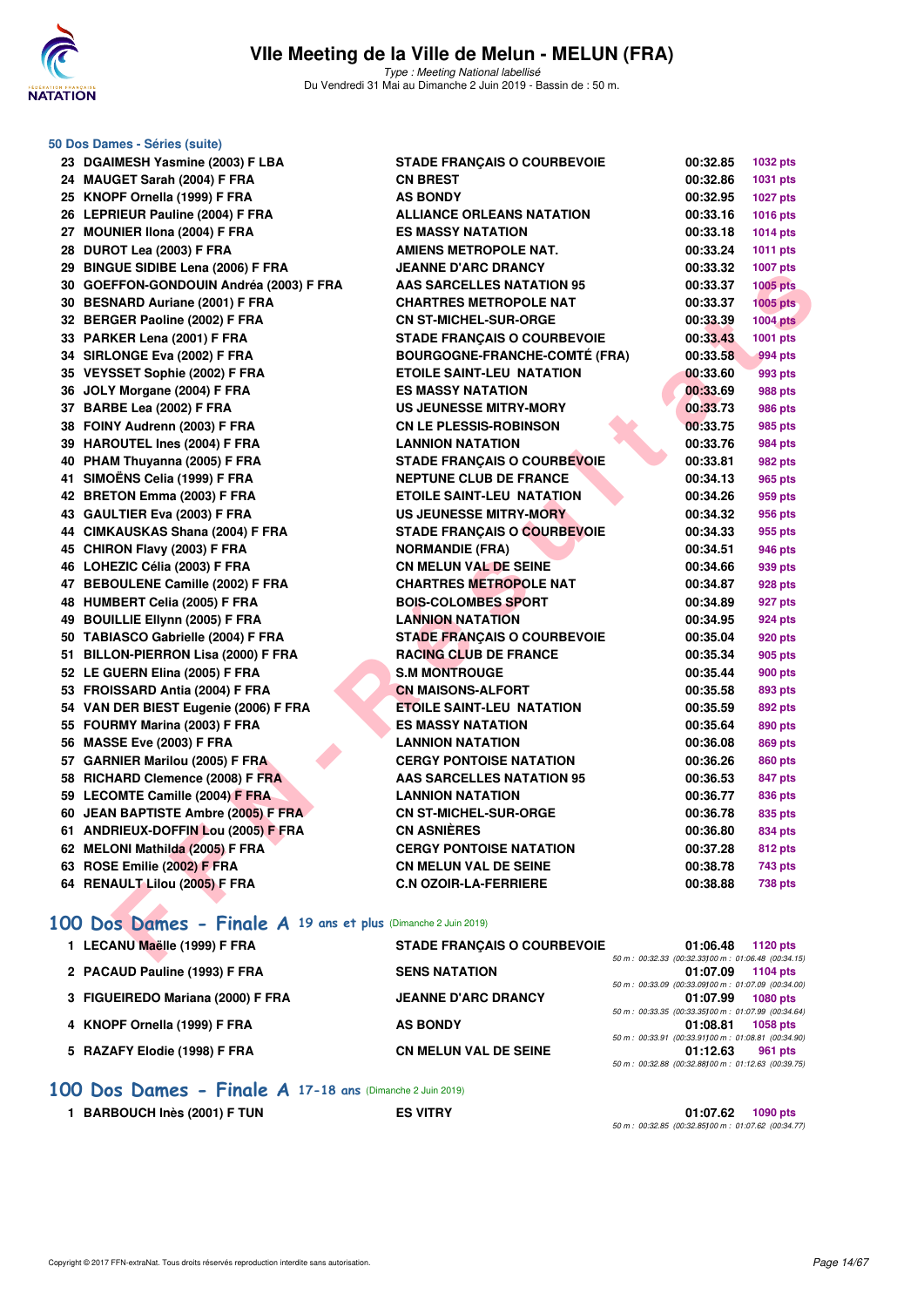

**100 Dos Dames - Finale A (suite)**

# **VIIe Meeting de la Ville de Melun - MELUN (FRA)**

Type : Meeting National labellisé Du Vendredi 31 Mai au Dimanche 2 Juin 2019 - Bassin de : 50 m.

| 2 GAUTIER Klervi (2002) F FRA   | <b>CÔTES-D'ARMOR (FRA)</b>           | 01:08.16                                                        | <b>1075 pts</b> |
|---------------------------------|--------------------------------------|-----------------------------------------------------------------|-----------------|
|                                 |                                      | 50 m : 00:33.73 (00:33.73100 m : 01:08.16 (00:34.43             |                 |
| 3 ALMEIDA Léana (2001) F FRA    | <b>ES MASSY NATATION</b>             | 01:08.49                                                        | <b>1067 pts</b> |
| 4 HOCQUARD Margaux (2002) F FRA | <b>RED STAR CLUB CHAMPIGNY</b>       | 50 m : 00:33.25 (00:33.25100 m : 01:08.49 (00:35.24<br>01:08.50 | <b>1066 pts</b> |
|                                 |                                      | 50 m : 00:32.99 (00:32.99100 m : 01:08.50 (00:35.51             |                 |
| 5 SIRLONGE Eva (2002) F FRA     | <b>BOURGOGNE-FRANCHE-COMTÉ (FRA)</b> | 01:10.07                                                        | $1026$ pts      |
|                                 |                                      | 50 m : 00:34.06 (00:34.06100 m : 01:10.07 (00:36.01             |                 |
| 6 BESNARD Auriane (2001) F FRA  | <b>CHARTRES METROPOLE NAT</b>        | 01:10.65                                                        | 1011 $pts$      |
|                                 |                                      | 50 m : 00:34.17 (00:34.17100 m : 01:10.65 (00:36.48             |                 |
| 7 BERGER Paoline (2002) F FRA   | <b>CN ST-MICHEL-SUR-ORGE</b>         | 01:11.25                                                        | <b>996 pts</b>  |
|                                 |                                      | 50 m : 00:34.35 (00:34.35) 00 m : 01:11.25 (00:36.90)           |                 |
| 8 ORMIERES Séphora (2002) F FRA | <b>CN BREST</b>                      | 01:11.63                                                        | 986 pts         |
|                                 |                                      | 50 m : 00:34.92 (00:34.92100 m : 01:11.63 (00:36.71             |                 |

#### **[100 Dos Dames - Finale A](http://www.ffnatation.fr/webffn/resultats.php?idact=nat&go=epr&idcpt=57771&idepr=12) 11-16 ans** (Dimanche 2 Juin 2019)

| <b>U DESIVAND AUTIQUE (ZUVI) F FRA</b>                     | CIIANINES METNOFOLE NAT              | <b>UI.IU.UJ</b>                                                   | ່ານາານເວ        |
|------------------------------------------------------------|--------------------------------------|-------------------------------------------------------------------|-----------------|
| 7 BERGER Paoline (2002) F FRA                              | <b>CN ST-MICHEL-SUR-ORGE</b>         | 50 m: 00:34.17 (00:34.17) 00 m: 01:10.65 (00:36.48)<br>01:11.25   | <b>996 pts</b>  |
|                                                            |                                      | 50 m : 00:34.35 (00:34.35) 00 m : 01:11.25 (00:36.90)             |                 |
| 8 ORMIERES Séphora (2002) F FRA                            | <b>CN BREST</b>                      | 01:11.63                                                          | 986 pts         |
|                                                            |                                      | 50 m : 00:34.92 (00:34.92) 00 m : 01:11.63 (00:36.71)             |                 |
| 00 Dos Dames - Finale $A$ 11-16 ans (Dimanche 2 Juin 2019) |                                      |                                                                   |                 |
| 1 GUITON Lou-Anne (2003) F FRA                             | <b>BOURGOGNE-FRANCHE-COMTÉ (FRA)</b> | 01:06.43                                                          | <b>1121 pts</b> |
| 2 GIRAUDEAU Clara (2004) F FRA                             | <b>CN BREST</b>                      | 50 m : 00:32.74 (00:32.74100 m : 01:06.43 (00:33.69)<br>01:06.77  | <b>1112 pts</b> |
| 3 CAINAUD Lucie (2003) F FRA                               | <b>STADE FRANÇAIS O COURBEVOIE</b>   | 50 m : 00:32.71 (00:32.71100 m : 01:06.77 (00:34.06)<br>01:07.63  | <b>1089 pts</b> |
|                                                            |                                      | 50 m: 00:33.57 (00:33.57) 00 m: 01:07.63 (00:34.06)               |                 |
| 4 RODRIGUES Chloé (2003) F FRA                             | <b>ES VITRY</b>                      | 01:08.49                                                          | <b>1067 pts</b> |
| 5 BONDOUY Noah (2004) F FRA                                | <b>ES MASSY NATATION</b>             | 50 m : 00:33.90 (00:33.90) 00 m : 01:08.49 (00:34.59)<br>01:08.91 | <b>1056 pts</b> |
|                                                            |                                      | 50 m: 00:33.79 (00:33.79) 00 m: 01:08.91 (00:35.12)               |                 |
| 6 MAUGET Sarah (2004) F FRA                                | <b>CN BREST</b>                      | 01:09.74                                                          | <b>1034 pts</b> |
| 7 DGAIMESH Yasmine (2003) F LBA                            | <b>STADE FRANÇAIS O COURBEVOIE</b>   | 50 m : 00:34.34 (00:34.34)00 m : 01:09.74 (00:35.40)<br>01:10.19  | <b>1023 pts</b> |
|                                                            |                                      | 50 m: 00:34.21 (00:34.21100 m: 01:10.19 (00:35.98)                |                 |
| 8 DUROT Lea (2003) F FRA                                   | <b>AMIENS METROPOLE NAT.</b>         | 01:10.49                                                          | 1015 pts        |
|                                                            |                                      | 50 m : 00:34.12 (00:34.12) 00 m : 01:10.49 (00:36.37)             |                 |
|                                                            |                                      |                                                                   |                 |
| 00 Dos Dames - Séries<br>(Dimanche 2 Juin 2019)            |                                      |                                                                   |                 |
| 1 DUHAMEL Cyrielle (2000) F FRA                            | <b>STADE BÉTHUNE PÉLICAN CLUB</b>    | 01:05.79<br>50 m : 00:31.71 (00:31.71100 m : 01:05.79 (00:34.08)  | 1138 pts        |
| 2 BARBOUCH Inès (2001) F TUN                               | <b>ES VITRY</b>                      | 01:07.05                                                          | 1105 pts        |
|                                                            |                                      | 50 m: 00:32.94 (00:32.94100 m: 01:07.05 (00:34.11)                |                 |
| 3 GUITON Lou-Anne (2003) F FRA                             | <b>BOURGOGNE-FRANCHE-COMTÉ (FRA)</b> | 01:07.44                                                          | <b>1094 pts</b> |
|                                                            |                                      | 50 m : 00:33.09 (00:33.09) 00 m : 01:07.44 (00:34.35)             |                 |
| 4 LECANU Maëlle (1999) F FRA                               | <b>STADE FRANÇAIS O COURBEVOIE</b>   | 01:07.57                                                          | 1091 pts        |
| 5 GIRAUDEAU Clara (2004) F FRA                             | <b>CN BREST</b>                      | 50 m : 00:32.86 (00:32.86) 00 m : 01:07.57 (00:34.71)<br>01:08.31 | <b>1071 pts</b> |
|                                                            |                                      | 50 m : 00:32.88 (00:32.88) 00 m : 01:08.31 (00:35.43)             |                 |
| 6 PACAUD Pauline (1993) F FRA                              | <b>SENS NATATION</b>                 | 01:08.38                                                          | <b>1070 pts</b> |
|                                                            |                                      | 50 m: 00:33.37 (00:33.37) 00 m: 01:08.38 (00:35.01)               |                 |
| 7 FIGUEIREDO Mariana (2000) F FRA                          | <b>JEANNE D'ARC DRANCY</b>           | 01:08.45<br>50 m: 00:33.54 (00:33.54)00 m: 01:08.45 (00:34.91)    | <b>1068 pts</b> |
| 8 KNOPF Ornella (1999) F FRA                               | <b>AS BONDY</b>                      | 01:08.59                                                          | <b>1064 pts</b> |
|                                                            |                                      | 50 m : 00:33.47 (00:33.47) 00 m : 01:08.59 (00:35.12)             |                 |
| 9 BONDOUY Noah (2004) F FRA                                | <b>ES MASSY NATATION</b>             | 01:08.66                                                          | <b>1062 pts</b> |
|                                                            |                                      | 50 m : 00:33.29 (00:33.29) 00 m : 01:08.66 (00:35.37)             |                 |
| 9 GAUTIER Klervi (2002) F FRA                              | <b>CÔTES-D'ARMOR (FRA)</b>           | 01:08.66<br>50 m : 00:33.28 (00:33.28)00 m : 01:08.66 (00:35.38)  | <b>1062 pts</b> |
| 11 CAINAUD Lucie (2003) F FRA                              | <b>STADE FRANÇAIS O COURBEVOIE</b>   | 01:08.71                                                          | <b>1061 pts</b> |
|                                                            |                                      | 50 m : 00:33.23 (00:33.23)00 m : 01:08.71 (00:35.48)              |                 |
| 12 ALMEIDA Léana (2001) F FRA                              | <b>ES MASSY NATATION</b>             | 01:08.99                                                          | <b>1054 pts</b> |
| 13 ORMIERES Séphora (2002) F FRA                           | <b>CN BREST</b>                      | 50 m : 00:33.21 (00:33.21100 m : 01:08.99 (00:35.78)<br>01:09.10  | 1051 pts        |
|                                                            |                                      | 50 m : 00:34.41 (00:34.41100 m : 01:09.10 (00:34.69)              |                 |

#### **[100 Dos Dames - Séries](http://www.ffnatation.fr/webffn/resultats.php?idact=nat&go=epr&idcpt=57771&idepr=12)** (Dimanche 2 Juin 2019)

|  | 1 DUHAMEL Cyrielle (2000) F FRA |  |  |  |  |
|--|---------------------------------|--|--|--|--|
|--|---------------------------------|--|--|--|--|

- 
- 
- 
- 
- 
- 
- 
- 
- 
- 
- 
- 
- 
- 
- 
- 
- 
- **19 LAFORGE Juliette (2004) F FRA US JEUNESSE MITRY-MORY 01:10.06 1026 pts**

**1138 pt FRANK STADE BÉTHUNE PÉLICAN CLUB** 01:05.79 **1138** pts 50 m : 00:31.71 (00:31.71)100 m : 01:05.79 (00:34.08) **2 BARBOUCH Inès (2001) F TUN ES VITRY 01:07.05 1105 pts** 50 m : 00:32.94 (00:32.94)100 m : 01:07.05 (00:34.11) **3 GUITON Lou-Anne (2003) F FRA BOURGOGNE-FRANCHE-COMTÉ (FRA) 01:07.44 1094 pts** 50 m : 00:33.09 (00:33.09)100 m : 01:07.44 (00:34.35) **4 LECANU Maëlle (1999) F FRA STADE FRANÇAIS O COURBEVOIE 01:07.57 1091 pts** 50 m : 00:32.86 (00:32.86)100 m : 01:07.57 (00:34.71) **5 GIRAUDEAU Clara (2004) F FRA CN BREST 01:08.31 1071 pts** 50 m : 00:32.88 (00:32.88)100 m : 01:08.31 (00:35.43) **6 PACAUD Pauline (1993) F FRA SENS NATATION 01:08.38 1070 pts** 50 m : 00:33.37 (00:33.37)100 m : 01:08.38 (00:35.01) **7 FIGUEIREDO Mariana (2000) F FRA JEANNE D'ARC DRANCY 01:08.45 1068 pts** 50 m : 00:33.54 (00:33.54)100 m : 01:08.45 (00:34.91) **8 KNOPF Ornella (1999) F FRA AS BONDY 01:08.59 01:08.59 1064 pts** 50 m : 00:33.47 (00:33.47)100 m : 01:08.59 (00:35.12) **9 BONDOUY Noah (2004) F FRA ES MASSY NATATION 01:08.66 1062 pts** 50 m : 00:33.29 (00:33.29)100 m : 01:08.66 (00:35.37) **9 GAUTIER Klervi (2002) F FRA CÔTES-D'ARMOR (FRA) 01:08.66 1062 pts** 50 m : 00:33.28 (00:33.28)100 m : 01:08.66 (00:35.38) **11 CAINAUD Lucie (2003) F FRA STADE FRANÇAIS O COURBEVOIE 01:08.71 1061 pts** 50 m : 00:33.23 (00:33.23)100 m : 01:08.71 (00:35.48) **12 ALMEIDA Léana (2001) F FRA ES MASSY NATATION 01:08.99 1054 pts** 50 m : 00:33.21 (00:33.21100 m : 01:08.99 (00:35.78)<br>**01:09.10** 1051 pts **13 ORMIERES Séphora (2002) F FRA CN BREST 01:09.10 1051 pts** 50 m : 00:34.41 (00:34.41)100 m : 01:09.10 (00:34.69) **14 RODRIGUES Chloé (2003) F FRA ES VITRY 01:09.23 1047 pts** 50 m : 00:33.29 (00:33.29)100 m : 01:09.23 (00:35.94) **15 HOCQUARD Margaux (2002) F FRA RED STAR CLUB CHAMPIGNY 01:09.58 1038 pts** 50 m : 00:33.65 (00:33.65)100 m : 01:09.58 (00:35.93) **16 DGAIMESH Yasmine (2003) F LBA STADE FRANÇAIS O COURBEVOIE 01:09.74 1034 pts** 50 m : 00:33.74 (00:33.74)100 m : 01:09.74 (00:36.00) **17 DUROT Lea (2003) F FRA AMIENS METROPOLE NAT.** 01:09.77 1033 pts 50 m : 00:34.09 (00:34.09)100 m : 01:09.77 (00:35.68) **18 MAUGET Sarah (2004) F FRA CN BREST 01:09.95 1029 pts** 50 m : 00:34.23  $(00:34.23)00$  m : 01:09.95  $(00:35.72)$ <br>**01:10.06** 1026 pts

50 m : 00:33.02 (00:33.02)100 m : 01:10.06 (00:37.04)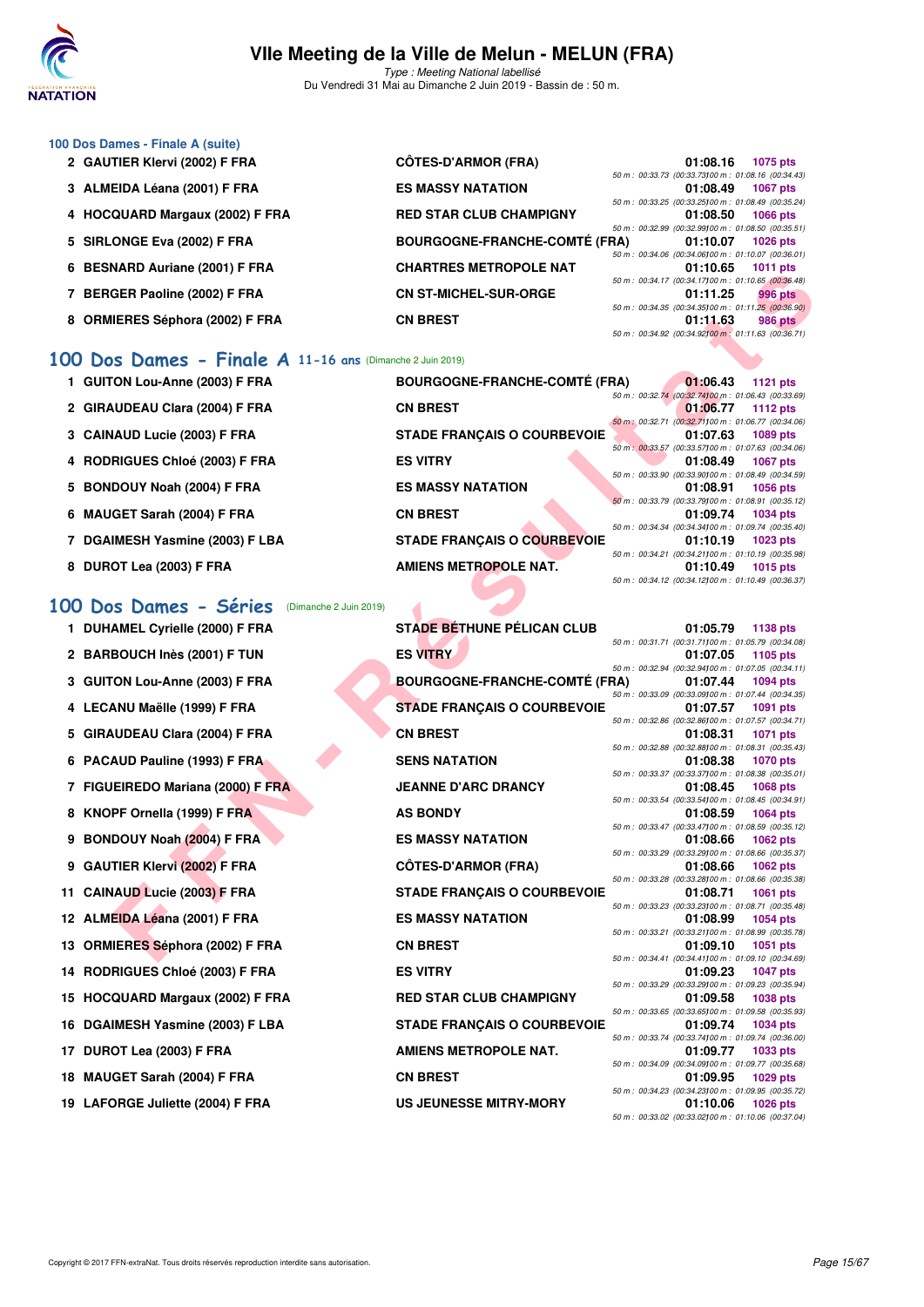

Type : Meeting National labellisé Du Vendredi 31 Mai au Dimanche 2 Juin 2019 - Bassin de : 50 m.

#### **100 Dos Dames - Séries (suite)**

| 20 | <b>GUENEUGUES Flora (2005) F FRA</b>   |
|----|----------------------------------------|
| 21 | SIRLONGE Eva (2002) F FRA              |
| 22 | <b>BESNARD Auriane (2001) F FRA</b>    |
| 23 | BERGER Paoline (2002) F FRA            |
| 24 | RAZAFY Elodie (1998) F FRA             |
| 25 | <b>LEPRIEUR Pauline (2004) F FRA</b>   |
| 26 | QUELENNEC Erin (2001) F FRA            |
| 27 | MOUNIER IIona (2004) F FRA             |
| 28 | <b>MAUPOUX Nina (2004) F FRA</b>       |
| 29 | FOINY Audrenn (2003) F FRA             |
| 30 | GOEFFON-GONDOUIN Andréa (200           |
| 31 | VEYSSET Sophie (2002) F FRA            |
| 32 | PHAM Thuyanna (2005) F FRA             |
| 33 | JOLY Morgane (2004) F FRA              |
| 34 | GUY Alexandrine (2004) F FRA           |
| 35 | <b>DRUART Morgane (2003) F FRA</b>     |
| 36 | CIMKAUSKAS Shana (2004) F FRA          |
| 37 | TSAI Eileen (2005) F FRA               |
| 38 | BARBE Lea (2002) F FRA                 |
| 39 | CHIRON Flavy (2003) F FRA              |
| 40 | MIGNE Mathilde (2006) F FRA            |
| 41 | <b>BEBOULENE Camille (2002) F FRA</b>  |
| 42 | <b>BRETON Emma (2003) F FRA</b>        |
| 43 | <b>HAROUTEL Ines (2004) F FRA</b>      |
| 44 | <b>TABIASCO Gabrielle (2004) F FRA</b> |
| 45 | THIERRY Victoire (2003) F FRA          |
| 46 | RICHARD Clemence (2008) F FRA          |
| 47 | HIRRIEN Tifenn (2004) F FRA            |
| 48 | SALEM Sara (2005) F FRA                |
| 49 | <b>BINGUE SIDIBE Lena (2006) F FRA</b> |
| 50 | <b>BOUILLIE Ellynn (2005) F FRA</b>    |
| 50 | <b>HERVAULT Estelle (2003) F FRA</b>   |
| 52 | LOHEZIC Célia (2003) F FRA             |
|    | 53 PACAUD Océane (2002) F FRA          |
|    | 54 GARNIER Marilou (2005) F FRA        |
|    | 55 LE GUERN Elina (2005) F FRA         |

| 20 GUENEUGUES Flora (2005) F FRA                                     | <b>CN BREST</b>                      | 01:10.45                                                          | <b>1016 pts</b> |
|----------------------------------------------------------------------|--------------------------------------|-------------------------------------------------------------------|-----------------|
| 21 SIRLONGE Eva (2002) F FRA                                         | <b>BOURGOGNE-FRANCHE-COMTÉ (FRA)</b> | 50 m : 00:34.70 (00:34.70) 00 m : 01:10.45 (00:35.75)<br>01:10.47 | <b>1015 pts</b> |
| 22 BESNARD Auriane (2001) F FRA                                      | <b>CHARTRES METROPOLE NAT</b>        | 50 m: 00:33.96 (00:33.96) 00 m: 01:10.47 (00:36.51)<br>01:10.54   | 1014 pts        |
| 23 BERGER Paoline (2002) F FRA                                       | <b>CN ST-MICHEL-SUR-ORGE</b>         | 50 m: 00:34.66 (00:34.66100 m: 01:10.54 (00:35.88)<br>01:10.85    | <b>1006 pts</b> |
| 24 RAZAFY Elodie (1998) F FRA                                        | <b>CN MELUN VAL DE SEINE</b>         | 50 m : 00:34.28 (00:34.28) 00 m : 01:10.85 (00:36.57)<br>01:10.88 | 1005 pts        |
| 25 LEPRIEUR Pauline (2004) F FRA                                     | <b>ALLIANCE ORLEANS NATATION</b>     | 50 m : 00:33.76 (00:33.76) 00 m : 01:10.88 (00:37.12)<br>01:10.96 | $1003$ pts      |
| 26 QUELENNEC Erin (2001) F FRA                                       | <b>CN BREST</b>                      | 50 m : 00:33.70 (00:33.70) 00 m : 01:10.96 (00:37.26)<br>01:11.06 | <b>1000 pts</b> |
| 27 MOUNIER IIona (2004) F FRA                                        | <b>ES MASSY NATATION</b>             | 50 m : 00:34.41 (00:34.41) 00 m : 01:11.06 (00:36.65)<br>01:11.21 | 997 pts         |
| 28 MAUPOUX Nina (2004) F FRA                                         | <b>CN VIRY-CHÂTILLON</b>             | 50 m : 00:34.63 (00:34.63) 00 m : 01:11.21 (00:36.58)<br>01:11.38 | 992 pts         |
| 29 FOINY Audrenn (2003) F FRA                                        | <b>CN LE PLESSIS-ROBINSON</b>        | 50 m: 00:34.11 (00:34.11100 m: 01:11.38 (00:37.27)<br>01:11.59    | 987 pts         |
| 30 GOEFFON-GONDOUIN Andréa (2003) F FRA                              | <b>AAS SARCELLES NATATION 95</b>     | 50 m : 00:35.14 (00:35.14) 00 m : 01:11.59 (00:36.45)<br>01:11.65 | 986 pts         |
| 31 VEYSSET Sophie (2002) F FRA                                       | <b>ETOILE SAINT-LEU NATATION</b>     | 50 m: 00:34.47 (00:34.47) 00 m: 01:11.65 (00:37.18)<br>01:11.79   | 982 pts         |
| 32 PHAM Thuyanna (2005) F FRA                                        | <b>STADE FRANCAIS O COURBEVOIE</b>   | 50 m: 00:35.31 (00:35.31100 m: 01:11.79 (00:36.48)<br>01:11.83    | 981 pts         |
| 33 JOLY Morgane (2004) F FRA                                         | <b>ES MASSY NATATION</b>             | 50 m : 00:35.42 (00:35.42) 00 m : 01:11.83 (00:36.41)<br>01:12.21 | 972 pts         |
| 34 GUY Alexandrine (2004) F FRA                                      | <b>RACING CLUB DE FRANCE</b>         | 50 m : 00:35.42 (00:35.42) 00 m : 01:12.21 (00:36.79)<br>01:12.43 | 966 pts         |
| 35 DRUART Morgane (2003) F FRA                                       | <b>AQUA CLUB PONTAULT-ROISSY</b>     | 50 m: 00:35.49 (00:35.49) 00 m: 01:12.43 (00:36.94)<br>01:12.45   | 966 pts         |
| 36 CIMKAUSKAS Shana (2004) F FRA                                     | <b>STADE FRANÇAIS O COURBEVOIE</b>   | 50 m: 00:35.43 (00:35.43) 00 m: 01:12.45 (00:37.02)<br>01:12.71   | 959 pts         |
| 37   TSAI Eileen (2005) F FRA                                        | <b>CN BREST</b>                      | 50 m : 00:35.10 (00:35.10) 00 m : 01:12.71 (00:37.61)<br>01:12.88 | 955 pts         |
| 38 BARBE Lea (2002) F FRA                                            | <b>US JEUNESSE MITRY-MORY</b>        | 50 m: 00:35.57 (00:35.57)00 m: 01:12.88 (00:37.31)<br>01:12.98    | 952 pts         |
| 39 CHIRON Flavy (2003) F FRA                                         | <b>NORMANDIE (FRA)</b>               | 50 m: 00:34.30 (00:34.30) 00 m: 01:12.98 (00:38.68)<br>01:13.04   | 951 pts         |
| 40 MIGNE Mathilde (2006) F FRA                                       | <b>AS HERBLAY NATATION</b>           | 50 m : 00:35.46 (00:35.46) 00 m : 01:13.04 (00:37.58)<br>01:13.23 | 946 pts         |
| 41 BEBOULENE Camille (2002) F FRA                                    | <b>CHARTRES METROPOLE NAT</b>        | 50 m: 00:35.52 (00:35.52) 00 m: 01:13.23 (00:37.71)<br>01:13.49   | 940 pts         |
| 42 BRETON Emma (2003) F FRA                                          | <b>ETOILE SAINT-LEU NATATION</b>     | 50 m: 00:34.90 (00:34.90) 00 m: 01:13.49 (00:38.59)<br>01:13.57   | 938 pts         |
| 43 HAROUTEL Ines (2004) F FRA                                        | <b>LANNION NATATION</b>              | 50 m: 00:35.43 (00:35.43) 00 m: 01:13.57 (00:38.14)<br>01:14.35   | 919 pts         |
| 44 TABIASCO Gabrielle (2004) F FRA                                   | <b>STADE FRANÇAIS O COURBEVOIE</b>   | 50 m: 00:35.66 (00:35.66) 00 m: 01:14.35 (00:38.69)<br>01:15.13   | 900 pts         |
| 45 THIERRY Victoire (2003) F FRA                                     | <b>CN MELUN VAL DE SEINE</b>         | 50 m : 00:35.42 (00:35.42) 00 m : 01:15.13 (00:39.71)<br>01:15.16 | 899 pts         |
|                                                                      |                                      | 50 m: 00:36.61 (00:36.61100 m: 01:15.16 (00:38.55)                |                 |
| 46   RICHARD Clemence (2008) F FRA<br>47 HIRRIEN Tifenn (2004) F FRA | AAS SARCELLES NATATION 95            | 01:15.37<br>50 m: 00:36.72 (00:36.72) 00 m: 01:15.37 (00:38.65)   | 894 pts         |
|                                                                      | <b>CN BREST</b>                      | 01:15.39<br>50 m : 00:36.66 (00:36.66) 00 m : 01:15.39 (00:38.73) | 894 pts         |
| 48 SALEM Sara (2005) F FRA                                           | <b>LAGNY-SUR-MARNE NATATION</b>      | 01:15.91<br>50 m : 00:36.98 (00:36.98) 00 m : 01:15.91 (00:38.93) | 881 pts         |
| 49   BINGUE SIDIBE Lena (2006) F FRA                                 | <b>JEANNE D'ARC DRANCY</b>           | 01:15.94<br>50 m: 00:36.81 (00:36.81100 m: 01:15.94 (00:39.13)    | 881 pts         |
| 50 BOUILLIE Ellynn (2005) F FRA                                      | <b>LANNION NATATION</b>              | 01:16.03<br>50 m : 00:36.37 (00:36.37) 00 m : 01:16.03 (00:39.66) | 878 pts         |
| 50   HERVAULT Estelle (2003) F FRA                                   | <b>CNO ST-GERMAIN-EN-LAYE</b>        | 01:16.03<br>50 m: 00:36.10 (00:36.10) 00 m: 01:16.03 (00:39.93)   | 878 pts         |
| 52 LOHEZIC Célia (2003) F FRA                                        | <b>CN MELUN VAL DE SEINE</b>         | 01:16.32<br>50 m : 00:35.76 (00:35.76) 00 m : 01:16.32 (00:40.56) | 872 pts         |
| 53 PACAUD Océane (2002) F FRA                                        | <b>SENS NATATION</b>                 | 01:16.53<br>50 m : 00:35.98 (00:35.98) 00 m : 01:16.53 (00:40.55) | 867 pts         |
| 54 GARNIER Marilou (2005) F FRA                                      | <b>CERGY PONTOISE NATATION</b>       | 01:17.26<br>50 m: 00:38.10 (00:38.10) 00 m: 01:17.26 (00:39.16)   | 850 pts         |
| 55 LE GUERN Elina (2005) F FRA                                       | <b>S.M MONTROUGE</b>                 | 01:17.69                                                          | 839 pts         |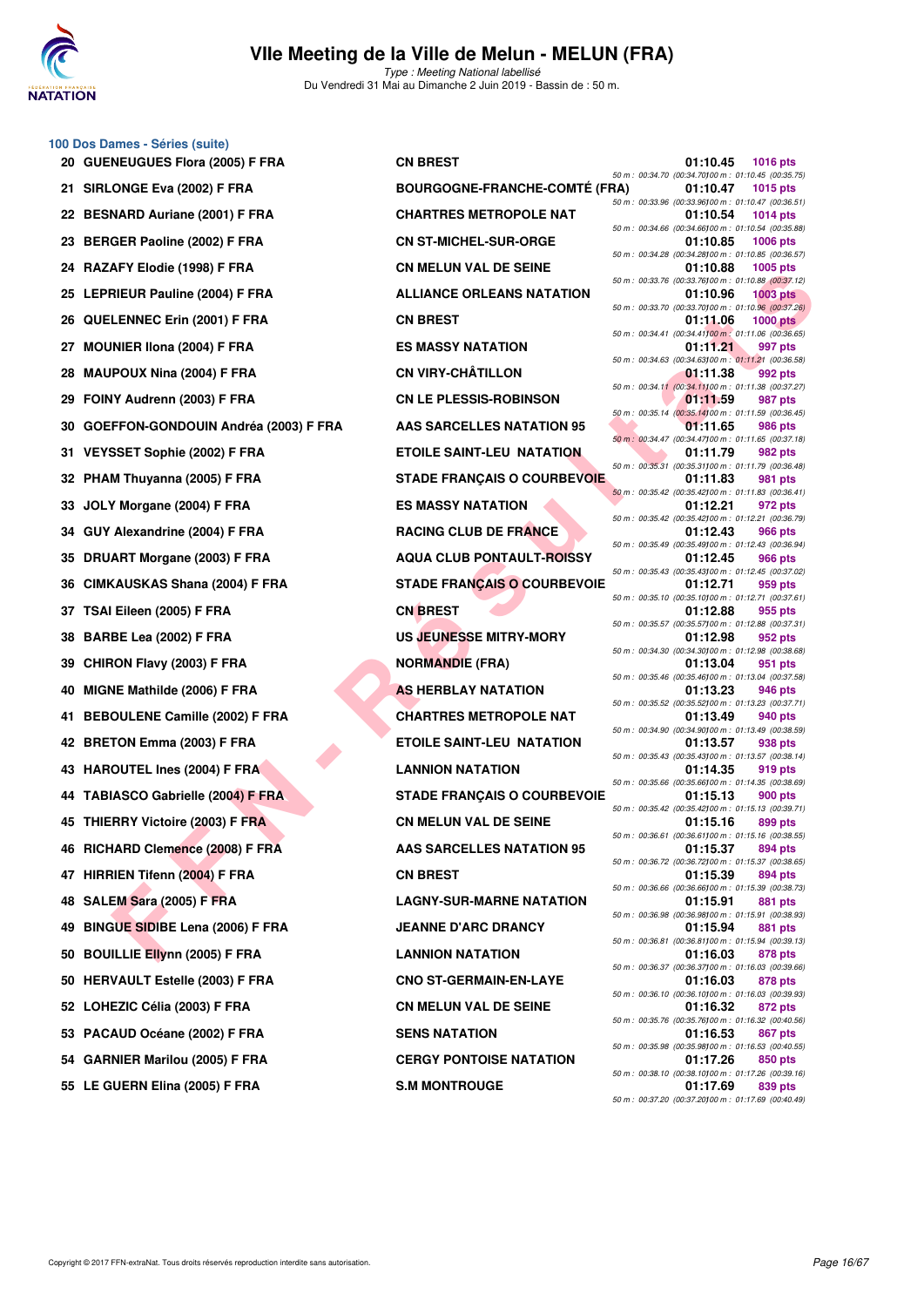

Type : Meeting National labellisé Du Vendredi 31 Mai au Dimanche 2 Juin 2019 - Bassin de : 50 m.

#### **100 Dos Dames - Séries (suite)**

- **56 SCHMITT Loan (2002) F FRA**
- 57 MUNKHTUR Altaina (2002) F FRA
- **58 ANDRIEUX-DOFFIN Lou (2005) F FRA**
- 59 BONNET Agathe (2004) F FRA
- **--- DEGHMOUS Alicia (2006) F FRA**

#### **[200 Dos Dames - Séries](http://www.ffnatation.fr/webffn/resultats.php?idact=nat&go=epr&idcpt=57771&idepr=13)** (Samedi 1er Juin 2019)

| 1 GRANGEON Lara (1991) F FRA |  |
|------------------------------|--|
|                              |  |

- **2 CARLOS-BROC Zoé (2006) F FRA MORSANG ESSONNE NATATION 02:25.73 1071 pts**
- **3 BESNARD Auriane (2001) F FRA**
- **4 SIRLONGE Eva (2002) F FRA**
- 5 BONDOUY Noah (2004) F FRA
- **6 GIRAUDEAU Clara (2004) F FRA**
- **7 BERGER Paoline (2002) F FRA**
- **8 BARBOUCH Inès (2001) F TUN**
- **9 RODRIGUES Chloé (2003) F FRA**
- **10 QUELENNEC Erin (2001) F FRA**
- **11 BATTEUX Auréliane (2004) F FRA**
- **12 GOEFFON-GONDOUIN Andréa (2003) F FRA**
- 13 GAUTIER Klervi (2002) F FRA
- 14 GUENEUGUES Flora (2005) F FRA
- **15 TROMPETTE Melora (2005) F FRA**
- **16 MOUNIER IIona (2004) F FRA**
- 17 DRUART Morgane (2003) F FRA
- **18 OUALID GIRARD Sarah (2000) F FRA**
- **19 KNOPF Ornella (1999) F FRA**
- 20 FOINY Audrenn (2003) F FRA
- 21 LEPRIEUR Pauline (2004) F FRA
- **22 CHIRON Flavy (2003) F FRA**
- **23 LAFORGE Juliette (2004) F FRA**
- 24 ALMEIDA Léana (2001) F FRA
- 25 VEYSSET Sophie (2002) F FRA
- **26 FRANCO Carla (2004) F FRA**
- 27 GUY Alexandrine (2004) F FRA
- **28 MIGNE Mathilde (2006) F FRA**
- 29 HOUAL Solene (2002) **F FRA**
- 30 LOHEZIC Célia (2003) F FRA

| <b>AQUA CLUB PONTAULT-ROISSY</b>   | 01:17.89                                                          | 835 pts        |
|------------------------------------|-------------------------------------------------------------------|----------------|
|                                    | 50 m : 00:38.43 (00:38.43) 00 m : 01:17.89 (00:39.46)             |                |
| <b>STADE FRANCAIS O COURBEVOIE</b> | 01:20.26<br>50 m : 00:37.82 (00:37.82) 00 m : 01:20.26 (00:42.44) | <b>781 pts</b> |
| <b>CN ASNIÈRES</b>                 | 01:21.08                                                          | 763 pts        |
|                                    | 50 m: 00:38.45 (00:38.45) 00 m: 01:21.08 (00:42.63)               |                |
| <b>LAGNY-SUR-MARNE NATATION</b>    | 01:21.87                                                          | 745 pts        |
|                                    | 50 m: 00:39.89 (00:39.89)00 m: 01:21.87 (00:41.98)                |                |
| <b>CNO ST-GERMAIN-EN-LAYE</b>      | <b>DNS</b> dec                                                    |                |

| " DEGITINIOUS AIIUI (2000) F FRA             | <b>UNU 31-GENWAIN-EN-LATE</b>                                                                                                                      | <b>DIAN ACA</b> |                 |
|----------------------------------------------|----------------------------------------------------------------------------------------------------------------------------------------------------|-----------------|-----------------|
| 10 Dos Dames - Séries (Samedi 1er Juin 2019) |                                                                                                                                                    |                 |                 |
|                                              |                                                                                                                                                    |                 |                 |
| 1 GRANGEON Lara (1991) F FRA                 | <b>CN CALEDONIENS</b><br>50 m: 00:33.54 (00:33.54) 00 m: 01:09.66 (00:36.12) 50 m: 01:45.37 (00:35.71200 m: 02:20.04 (00:34.67)                    | 02:20.04        | <b>1147 pts</b> |
| 2 CARLOS-BROC Zoé (2006) F FRA               | <b>MORSANG ESSONNE NATATION</b><br>50 m : 00:34.18 (00:34.18) 00 m : 01:11.00 (00:36.82) 50 m : 01:48.61 (00:37.61200 m : 02:25.73 (00:37.12)      | 02:25.73        | <b>1071 pts</b> |
| 3 BESNARD Auriane (2001) F FRA               | <b>CHARTRES METROPOLE NAT</b>                                                                                                                      | 02:27.32        | <b>1050 pts</b> |
| 4 SIRLONGE Eva (2002) F FRA                  | 50 m : 00:35.06 (00:35.06) 00 m : 01:11.96 (00:36.90) 50 m : 01:50.03 (00:38.07200 m : 02:27.32 (00:37.29)<br><b>BOURGOGNE-FRANCHE-COMTE (FRA)</b> | 02:27.73        | <b>1045 pts</b> |
| 5 BONDOUY Noah (2004) F FRA                  | 50 m : 00:34.79 (00:34.79) 00 m : 01:12.29 (00:37.50) 50 m : 01:50.41 (00:38.12200 m : 02:27.73 (00:37.32)<br><b>ES MASSY NATATION</b>             | 02:27.99        | <b>1041 pts</b> |
| 6 GIRAUDEAU Clara (2004) F FRA               | 50 m : 00:35.14 (00:35.14) 00 m : 01:12.72 (00:37.58) 50 m : 01:50.76 (00:38.04200 m : 02:27.99 (00:37.23)<br><b>CN BREST</b>                      | 02:28.67        | <b>1033 pts</b> |
| 7 BERGER Paoline (2002) F FRA                | 50 m : 00:34.04 (00:34.04) 00 m : 01:12.60 (00:38.56) 50 m : 01:51.63 (00:39.03200 m : 02:28.67 (00:37.04)<br><b>CN ST-MICHEL-SUR-ORGE</b>         | 02:29.53        | <b>1021 pts</b> |
| 8 BARBOUCH Inès (2001) F TUN                 | 50 m : 00:34.52 (00:34.52) 00 m : 01:12.22 (00:37.70) 50 m : 01:51.14 (00:38.92200 m : 02:29.53 (00:38.39)<br><b>ES VITRY</b>                      | 02:30.28        | 1012 $pts$      |
| 9 RODRIGUES Chloé (2003) F FRA               | 50 m : 00:35.07 (00:35.07)00 m : 01:12.63 (00:37.56)50 m : 01:51.55 (00:38.92200 m : 02:30.28 (00:38.73)<br><b>ES VITRY</b>                        | 02:30.34        | 1011 pts        |
| 0 QUELENNEC Erin (2001) F FRA                | 50 m : 00:35.07 (00:35.07)00 m : 01:12.85 (00:37.78)50 m : 01:52.35 (00:39.50200 m : 02:30.34 (00:37.99)<br><b>CN BREST</b>                        | 02:30.45        | 1010 $pts$      |
| 1 BATTEUX Auréliane (2004) F FRA             | 50 m: 00:34.87 (00:34.87)00 m: 01:12.62 (00:37.75)50 m: 01:51.93 (00:39.31200 m: 02:30.45 (00:38.52)<br><b>NAUTIC CLUB RAMBOUILLET</b>             | 02:30.58        | 1008 pts        |
| 2   GOEFFON-GONDOUIN Andréa (2003) F FRA     | 50 m : 00:35.70 (00:35.70) 00 m : 01:13.91 (00:38.21) 50 m : 01:52.37 (00:38.46200 m : 02:30.58 (00:38.21)<br><b>AAS SARCELLES NATATION 95</b>     | 02:30.60        | 1008 pts        |
| 3 GAUTIER Klervi (2002) F FRA                | 50 m : 00:35.12 (00:35.12) 00 m : 01:12.93 (00:37.81) 50 m : 01:51.85 (00:38.92200 m : 02:30.60 (00:38.75)<br><b>COTES-D'ARMOR (FRA)</b>           | 02:31.34        | 998 pts         |
| 4 GUENEUGUES Flora (2005) F FRA              | 50 m : 00:35.07 (00:35.07) 00 m : 01:13.14 (00:38.07) 50 m : 01:52.26 (00:39.12200 m : 02:31.34 (00:39.08)<br><b>CN BREST</b>                      | 02:31.70        | 994 pts         |
| 5 TROMPETTE Melora (2005) F FRA              | 50 m : 00:36.13 (00:36.13) 00 m : 01:14.74 (00:38.61) 50 m : 01:54.11 (00:39.37200 m : 02:31.70 (00:37.59)<br><b>C.N OZOIR-LA-FERRIERE</b>         | 02:31.81        | 992 pts         |
| 6 MOUNIER IIona (2004) F FRA                 | 50 m : 00:35.02 (00:35.02)00 m : 01:13.20 (00:38.18)50 m : 01:53.25 (00:40.05200 m : 02:31.81 (00:38.56)<br><b>ES MASSY NATATION</b>               | 02:32.91        | 978 pts         |
| 7 DRUART Morgane (2003) F FRA                | 50 m : 00:34.89 (00:34.89) 00 m : 01:13.54 (00:38.65) 50 m : 01:54.05 (00:40.51200 m : 02:32.91 (00:38.86)<br><b>AQUA CLUB PONTAULT-ROISSY</b>     | 02:33.11        | 976 pts         |
| 8 OUALID GIRARD Sarah (2000) F FRA           | 50 m : 00:35.44 (00:35.44) 00 m : 01:14.05 (00:38.61) 50 m : 01:53.70 (00:39.65200 m : 02:33.11 (00:39.41)<br><b>CN MELUN VAL DE SEINE</b>         | 02:33.18        | 975 pts         |
| 9 KNOPF Ornella (1999) F FRA                 | 50 m : 00:36.87 (00:36.87)00 m : 01:15.63 (00:38.76)50 m : 01:54.48 (00:38.85200 m : 02:33.18 (00:38.70)<br><b>AS BONDY</b>                        | 02:33.19        | 975 pts         |
|                                              | 50 m : 00:34.69 (00:34.69) 00 m : 01:13.05 (00:38.36) 50 m : 01:52.77 (00:39.72200 m : 02:33.19 (00:40.42)<br><b>CN LE PLESSIS-ROBINSON</b>        | 02:33.60        |                 |
| 0 FOINY Audrenn (2003) F FRA                 | 50 m : 00:36.33 (00:36.33) 00 m : 01:15.12 (00:38.79) 50 m : 01:54.52 (00:39.40200 m : 02:33.60 (00:39.08)                                         |                 | 970 pts         |
| 1 LEPRIEUR Pauline (2004) F FRA              | <b>ALLIANCE ORLEANS NATATION</b><br>50 m : 00:35.07 (00:35.07) 00 m : 01:13.24 (00:38.17) 50 m : 01:53.72 (00:40.48200 m : 02:33.86 (00:40.14)     | 02:33.86        | 966 pts         |
| 2 CHIRON Flavy (2003) F FRA                  | <b>NORMANDIE (FRA)</b><br>50 m : 00:35.96 (00:35.96) 00 m : 01:14.80 (00:38.84) 50 m : 01:54.52 (00:39.72200 m : 02:34.28 (00:39.76)               | 02:34.28        | 961 pts         |
| 3 LAFORGE Juliette (2004) F FRA              | US JEUNESSE MITRY-MORY<br>50 m : 00:34.54 (00:34.54)00 m : 01:13.14 (00:38.60)50 m : 01:54.44 (00:41.30200 m : 02:35.40 (00:40.96)                 | 02:35.40        | 947 pts         |
| 4 ALMEIDA Léana (2001) F FRA                 | <b>ES MASSY NATATION</b><br>50 m: 00:33.37 (00:33.37) 00 m: 01:11.75 (00:38.38) 50 m: 01:53.34 (00:41.59200 m: 02:35.50 (00:42.16)                 | 02:35.50        | 946 pts         |
| 5 VEYSSET Sophie (2002) F FRA                | <b>ETOILE SAINT-LEU NATATION</b><br>50 m : 00:36.09 (00:36.09)00 m : 01:15.97 (00:39.88)50 m : 01:56.19 (00:40.22200 m : 02:36.09 (00:39.90)       | 02:36.09        | 939 pts         |
| 6 FRANCO Carla (2004) F FRA                  | <b>AQUA CLUB PONTAULT-ROISSY</b><br>50 m : 00:36.39 (00:36.39) 00 m : 01:15.73 (00:39.34) 50 m : 01:56.61 (00:40.88200 m : 02:36.44 (00:39.83)     | 02:36.44        | 934 pts         |
| 7 GUY Alexandrine (2004) F FRA               | <b>RACING CLUB DE FRANCE</b><br>50 m : 00:36.05 (00:36.05)00 m : 01:16.03 (00:39.98)50 m : 01:56.67 (00:40.64200 m : 02:37.07 (00:40.40)           | 02:37.07        | 927 pts         |
| 8 MIGNE Mathilde (2006) F FRA                | AS HERBLAY NATATION<br>50 m : 00:36.71 (00:36.71)00 m : 01:17.85 (00:41.14)50 m : 01:58.31 (00:40.46200 m : 02:37.47 (00:39.16)                    | 02:37.47        | 922 pts         |
| 9 HOUAL Solene (2002) F FRA                  | <b>ES MASSY NATATION</b><br>50 m : 00:35.46 (00:35.46) 00 m : 01:14.40 (00:38.94) 50 m : 01:56.29 (00:41.89200 m : 02:37.51 (00:41.22)             | 02:37.51        | 921 pts         |
| 0 LOHEZIC Célia (2003) F FRA                 | <b>CN MELUN VAL DE SEINE</b><br>50 m : 00:37.28 (00:37.28) 00 m : 01:17.28 (00:40.00) 50 m : 01:57.94 (00:40.66200 m : 02:38.00 (00:40.06)         | 02:38.00        | 915 pts         |
|                                              |                                                                                                                                                    |                 |                 |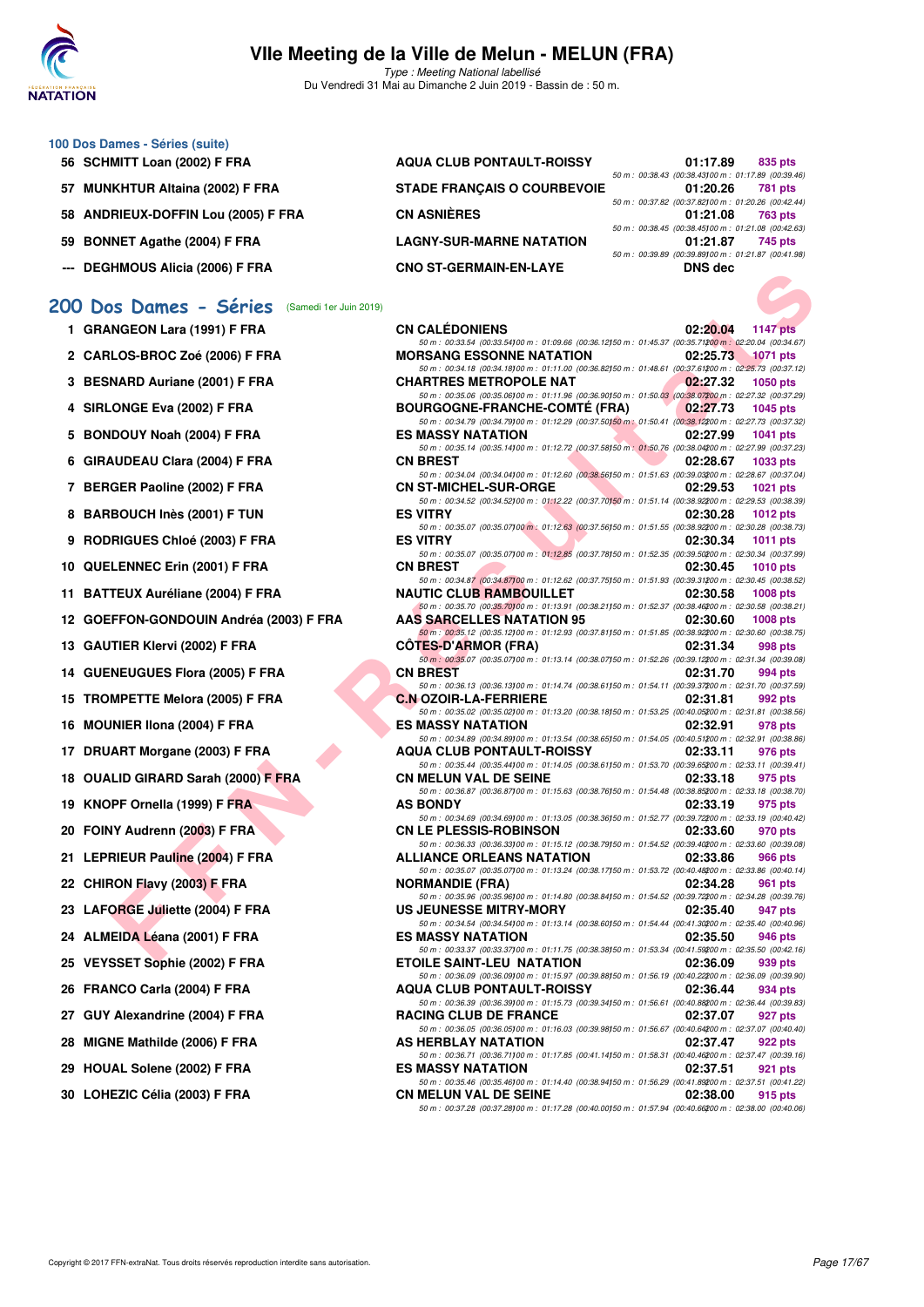

Type : Meeting National labellisé Du Vendredi 31 Mai au Dimanche 2 Juin 2019 - Bassin de : 50 m.

50 m : 00:36.41 (00:36.41)100 m : 01:15.82 (00:39.41)50 m : 01:56.92 (00:41.10200 m : 02:38.25 (00:41.33)<br>**ETOILE SAINT-LEU NATATION** 02:40.43 886 pts

50 m : 00:36.87 (00:36.87)00 m : 01:16.96 (00:40.09)50 m : 01:58.82 (00:41.86)00 m : 02:40.43 (00:41.61)<br> **BOIS-COLOMBES SPORT** 02:40.57 884 pts

50 m : 00:37.48 (00:37.48)<br> **CN BREST** 00:37.48)<sup>00 m : 01:17.65 (00:40.17)50 m : 01:59.24 (00:41.59200 m : 02:41.00 (00:41.76)<br> **CN BREST** 02:41.32 875 pts</sup>

50 m : 00:37.84 (00:37.84)100 m : 01:18.16 (00:40.32)150 m : 02:00.14 (00:41.98)200 m : 02:40.57 (00:40.43)

#### **200 Dos Dames - Séries (suite)**

- **31 BEBOULENE Camille (2002) F FRA CHARTRES METROPOLE NAT 02:38.25 912 pts**
- **32 BRETON Emma (2003) F FRA ETOILE SAINT-LEU NATATION 02:40.43 886 pts**
- **33 HUMBERT Celia (2005) F FRA BOIS-COLOMBES SPORT 02:40.57 884 pts**
- **34 JENVRIN Malia (2004) F FRA CSN GUYANCOURT 02:41.00 879 pts**
- **35 HIRRIEN Tifenn (2004) F FRA CN BREST 02:41.32 875 pts**
- **36 DEGHMOUS Alicia (2006) F FRA CNO ST-GERMAIN-EN-LAYE 02:42.73 858 pts**
- **37 GARNIER Marilou (2005) F FRA CERGY PONTOISE NATATION 02:43.14 854 pts**
- **38 RICHARD Clemence (2008) F FRA AAS SARCELLES NATATION 95 02:43.66 847 pts**
- **39 GROS Anouk (2005) F FRA CSN GUYANCOURT 62:44.21 841 pts**
- **40 LE FALHER Asma (2005) F FRA CNO ST-GERMAIN-EN-LAYE 02:46.91 810 pts**
- **41 SCHMITT Loan (2002) F FRA AQUA CLUB PONTAULT-ROISSY 02:48.30 794 pts**
- **42 TOUVIOT Divya (2005) F FRA CSN GUYANCOURT 02:49.63 779 pts**
- **43 BONNET Agathe (2004) F FRA LAGNY-SUR-MARNE NATATION 02:56.61 702 pts**
- **--- GUILLEMIN Maina (2003) F FRA AAS SARCELLES NATATION 95 DNS dec**
- **--- SIX Claire (2002) F FRA AAS SARCELLES NATATION 95 DNS dec**

#### **[50 Brasse Dames - Finale A](http://www.ffnatation.fr/webffn/resultats.php?idact=nat&go=epr&idcpt=57771&idepr=21) 19 ans et plus** (Samedi 1er Juin 2019)

| <b>DUHAMEL Cyrielle (2000) F FRA</b> | <b>STADE BÉTHUNE PÉLICAN CLUB</b> | 00:32.86 | <b>1213 pts</b> |
|--------------------------------------|-----------------------------------|----------|-----------------|
| 2 LEBLOND Tiphaine (1996) F FRA      | <b>U.S CRETEIL NATATION</b>       | 00:33.15 | 1197 pts        |
| 3 CHARRO Anaïs (1998) F FRA          | <b>ES VITRY</b>                   | 00:33.45 | 1181 pts        |
| 4 RAYNERT Maud (1998) F FRA          | <b>ES MASSY NATATION</b>          | 00:33.94 | 1154 pts        |
| 5 CHAVANNE Audrie (1997) F FRA       | <b>CN ST-MICHEL-SUR-ORGE</b>      | 00:34.86 | 1105 pts        |
| 6 GAILLARD Clémence (1998) F FRA     | <b>CN MELUN VAL DE SEINE</b>      | 00:34.91 | 1103 pts        |
| 7 RAZAFY Elodie (1998) F FRA         | <b>CN MELUN VAL DE SEINE</b>      | 00:37.55 | <b>968 pts</b>  |
| 8 TOURILLON Floriane (1999) F FRA    | <b>PROVINS NATATION</b>           | 00:37.81 | 955 pts         |

#### **[50 Brasse Dames - Finale A](http://www.ffnatation.fr/webffn/resultats.php?idact=nat&go=epr&idcpt=57771&idepr=21) 17-18 ans** (Samedi 1er Juin 2019)

| 33 TIINNIEN TIIGIIII (2004) F FNA                               | vn presi                                                                                                                                      | <b>94.41.94</b> | <b>OIJDIS</b>   |
|-----------------------------------------------------------------|-----------------------------------------------------------------------------------------------------------------------------------------------|-----------------|-----------------|
| 36 DEGHMOUS Alicia (2006) F FRA                                 | 50 m : 00:37.78 (00:37.78) 00 m : 01:18.51 (00:40.73) 50 m : 02:00.62 (00:42.11200 m : 02:41.32 (00:40.70)<br><b>CNO ST-GERMAIN-EN-LAYE</b>   | 02:42.73        | 858 pts         |
|                                                                 | 50 m : 00:37.67 (00:37.67)00 m : 01:18.90 (00:41.23)50 m : 02:01.16 (00:42.26200 m : 02:42.73 (00:41.57)                                      |                 |                 |
| 37 GARNIER Marilou (2005) F FRA                                 | <b>CERGY PONTOISE NATATION</b>                                                                                                                | 02:43.14        | 854 pts         |
| 38 RICHARD Clemence (2008) F FRA                                | 50 m : 00:38.33 (00:38.33) 00 m : 01:19.22 (00:40.89) 50 m : 02:01.42 (00:42.20200 m : 02:43.14 (00:41.72)<br>AAS SARCELLES NATATION 95       | 02:43.66        | 847 pts         |
|                                                                 | 50 m : 00:37.79 (00:37.79) 00 m : 01:19.19 (00:41.40) 50 m : 02:01.95 (00:42.76200 m : 02:43.66 (00:41.71)                                    |                 |                 |
| 39 GROS Anouk (2005) F FRA                                      | <b>CSN GUYANCOURT</b>                                                                                                                         | 02:44.21        | 841 pts         |
|                                                                 | 50 m : 00:39.14 (00:39.14)00 m : 01:20.82 (00:41.68)50 m : 02:02.99 (00:42.17200 m : 02:44.21 (00:41.22)                                      |                 |                 |
| 40 LE FALHER Asma (2005) F FRA                                  | <b>CNO ST-GERMAIN-EN-LAYE</b><br>50 m : 00:38.15 (00:38.15) 00 m : 01:20.52 (00:42.37) 50 m : 02:04.21 (00:43.69200 m : 02:46.91 (00:42.70)   | 02:46.91        | 810 pts         |
| 41 SCHMITT Loan (2002) F FRA                                    | a a control<br><b>AQUA CLUB PONTAULT-ROISSY</b>                                                                                               | 02:48.30        | 794 pts         |
|                                                                 | 50 m : 00:40.08 (00:40.08) 00 m : 01:22.34 (00:42.26) 50 m : 02:06.07 (00:43.73200 m : 02:48.30 (00:42.23)                                    |                 |                 |
| 42 TOUVIOT Divya (2005) F FRA                                   | <b>CSN GUYANCOURT</b>                                                                                                                         | 02:49.63        | 779 pts         |
| 43 BONNET Agathe (2004) F FRA                                   | 50 m : 00:38.73 (00:38.73) 00 m : 01:21.72 (00:42.99) 50 m : 02:06.04 (00:44.32200 m : 02:49.63 (00:43.59)<br><b>LAGNY-SUR-MARNE NATATION</b> | 02:56.61        | 702 pts         |
|                                                                 | 50 m : 00:40.48 (00:40.48) 00 m : 01:23.77 (00:43.29) 50 m : 02:10.66 (00:46.89200 m : 02:56.61 (00:45.95)                                    |                 |                 |
| --- GUILLEMIN Maina (2003) F FRA                                | <b>AAS SARCELLES NATATION 95</b>                                                                                                              | DNS dec         |                 |
| --- SIX Claire (2002) F FRA                                     | <b>AAS SARCELLES NATATION 95</b>                                                                                                              | <b>DNS dec</b>  |                 |
|                                                                 |                                                                                                                                               |                 |                 |
| O Brasse Dames - Finale A 19 ans et plus (Samedi 1er Juin 2019) |                                                                                                                                               |                 |                 |
| 1 DUHAMEL Cyrielle (2000) F FRA                                 | <b>STADE BETHUNE PELICAN CLUB</b>                                                                                                             | 00:32.86        | <b>1213 pts</b> |
| 2 LEBLOND Tiphaine (1996) F FRA                                 | <b>U.S CRETEIL NATATION</b>                                                                                                                   | 00:33.15        | 1197 pts        |
| 3 CHARRO Anaïs (1998) F FRA                                     | <b>ES VITRY</b>                                                                                                                               | 00:33.45        | 1181 pts        |
| 4 RAYNERT Maud (1998) F FRA                                     | <b>ES MASSY NATATION</b>                                                                                                                      | 00:33.94        | 1154 pts        |
| 5 CHAVANNE Audrie (1997) F FRA                                  | <b>CN ST-MICHEL-SUR-ORGE</b>                                                                                                                  | 00:34.86        | 1105 pts        |
| 6 GAILLARD Clémence (1998) F FRA                                | <b>CN MELUN VAL DE SEINE</b>                                                                                                                  | 00:34.91        | 1103 pts        |
| 7 RAZAFY Elodie (1998) F FRA                                    | <b>CN MELUN VAL DE SEINE</b>                                                                                                                  | 00:37.55        | 968 pts         |
| 8 TOURILLON Floriane (1999) F FRA                               | <b>PROVINS NATATION</b>                                                                                                                       | 00:37.81        | 955 pts         |
|                                                                 |                                                                                                                                               |                 |                 |
| O Brasse Dames - Finale A 17-18 ans (Samedi 1er Juin 2019)      |                                                                                                                                               |                 |                 |
| 1 FROUIN Meghan (2001) F FRA                                    | <b>STADE FRANÇAIS O COURBEVOIE</b>                                                                                                            | 00:33.08        | <b>1201 pts</b> |
| 2 GARO Anna (2002) F FRA                                        | <b>CN BREST</b>                                                                                                                               | 00:33.97        | 1153 pts        |
| 3 BARREAU Laure (2002) F FRA                                    | <b>CHARTRES METROPOLE NAT</b>                                                                                                                 | 00:34.95        | <b>1101 pts</b> |
| 4 QUELENNEC Erin (2001) F FRA                                   | <b>CN BREST</b>                                                                                                                               | 00:35.03        | <b>1096 pts</b> |
|                                                                 | <b>JEANNE D'ARC DRANCY</b>                                                                                                                    | 00:35.07        |                 |
| 5 DESNOYERS Chloé (2001) F FRA                                  |                                                                                                                                               |                 | 1094 pts        |
| 6 KNOPF Elora (2002) F FRA                                      | <b>AS BONDY</b>                                                                                                                               | 00:35.41        | 1077 pts        |
| 7 QUINT Chloé (2002) F FRA                                      | AMIENS METROPOLE NAT.                                                                                                                         | 00:35.98        | <b>1047 pts</b> |
| 8 GYSEMBERG Manon (2002) F FRA                                  | <b>CLUB DES NAGEURS DE PARIS</b>                                                                                                              | 00:36.95        | 998 pts         |
|                                                                 |                                                                                                                                               |                 |                 |
| O Brasse Dames - Finale A 11-16 ans (Samedi 1er Juin 2019)      |                                                                                                                                               |                 |                 |
| 1 DESBORDES Mila (2003) F FRA                                   | <b>STADE FRANÇAIS O COURBEVOIE</b>                                                                                                            | 00:34.18        | <b>1141 pts</b> |

#### **[50 Brasse Dames - Finale A](http://www.ffnatation.fr/webffn/resultats.php?idact=nat&go=epr&idcpt=57771&idepr=21) 11-16 ans** (Samedi 1er Juin 2019)

| 1 DESBORDES Mila (2003) F FRA   | <b>STADE FRANCAIS O COURBEVOIE</b> | 00:34.18 | 1141 pts        |
|---------------------------------|------------------------------------|----------|-----------------|
| 2 HERMEL Lou (2005) F FRA       | <b>AMIENS METROPOLE NAT.</b>       | 00:34.88 | 1104 pts        |
| 3 CIMKAUSKAS Shana (2004) F FRA | <b>STADE FRANCAIS O COURBEVOIE</b> | 00:35.56 | 1069 pts        |
| 4 SEVERYNS Alix (2003) F FRA    | <b>CLUB DES NAGEURS DE PARIS</b>   | 00:35.99 | <b>1047 pts</b> |
| 5 LE DEVEHAT Ines (2004) F FRA  | <b>CN LAMBALLE</b>                 | 00:36.30 | <b>1031 pts</b> |
| 6 LESUEUR Ania (2004) F FRA     | <b>NORMANDIE (FRA)</b>             | 00:36.40 | <b>1026 pts</b> |
| 7 HERVAULT Estelle (2003) F FRA | <b>CNO ST-GERMAIN-EN-LAYE</b>      | 00:37.21 | 985 pts         |
| 8 MAILLE Salomé (2004) F FRA    | <b>ES MASSY NATATION</b>           | 00:37.49 | 971 pts         |
|                                 |                                    |          |                 |

#### **[50 Brasse Dames - Séries](http://www.ffnatation.fr/webffn/resultats.php?idact=nat&go=epr&idcpt=57771&idepr=21)** (Samedi 1er Juin 2019)

| 1 DUHAMEL Cyrielle (2000) F FRA | <b>STADE BÉTHUNE PÉLICAN CLUB</b> | 00:32.68 1223 pts |  |
|---------------------------------|-----------------------------------|-------------------|--|
|                                 |                                   |                   |  |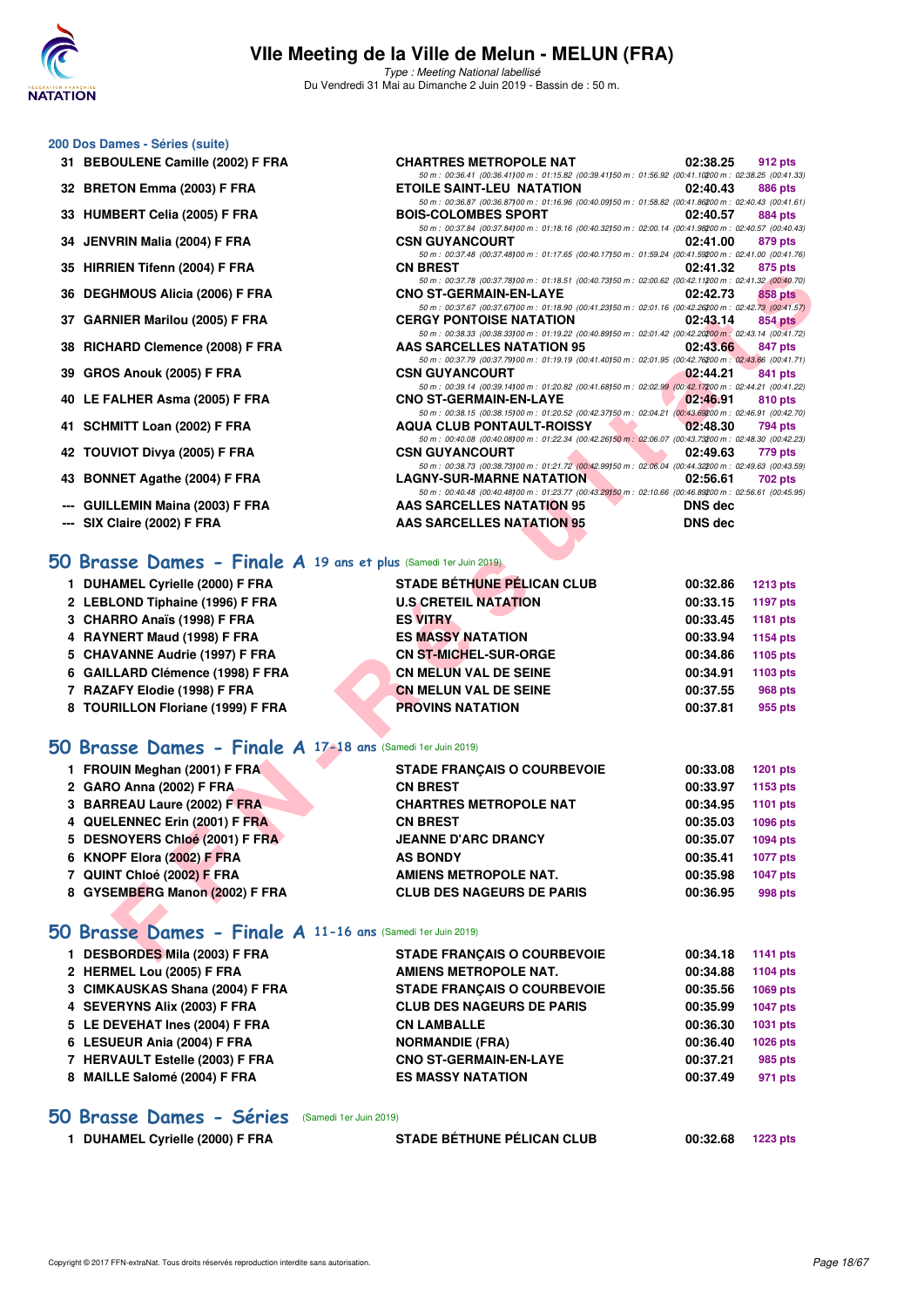

**50 Brasse Dames - Séries (suite)**

Type : Meeting National labellisé Du Vendredi 31 Mai au Dimanche 2 Juin 2019 - Bassin de : 50 m.

| 2 FROUIN Meghan (2001) F FRA            | <b>STADE FRANÇAIS O COURBEVOIE</b> | 00:33.39 | <b>1184 pts</b> |
|-----------------------------------------|------------------------------------|----------|-----------------|
| 3 CHARRO Anaïs (1998) F FRA             | <b>ES VITRY</b>                    | 00:33.53 | <b>1177 pts</b> |
| 4 LEBLOND Tiphaine (1996) F FRA         | <b>U.S CRETEIL NATATION</b>        | 00:33.55 | <b>1175 pts</b> |
| 5 DESBORDES Mila (2003) F FRA           | <b>STADE FRANÇAIS O COURBEVOIE</b> | 00:33.82 | 1161 pts        |
| 6 GARO Anna (2002) F FRA                | <b>CN BREST</b>                    | 00:33.95 | <b>1154 pts</b> |
| 7 RAYNERT Maud (1998) F FRA             | <b>ES MASSY NATATION</b>           | 00:34.00 | 1151 pts        |
| 8 MUTTI Anna (1999) F FRA               | <b>MOUETTES DE PARIS</b>           | 00:34.35 | 1132 pts        |
| 9 CHAVANNE Audrie (1997) F FRA          | <b>CN ST-MICHEL-SUR-ORGE</b>       | 00:34.40 | <b>1130 pts</b> |
| 10 BARREAU Laure (2002) F FRA           | <b>CHARTRES METROPOLE NAT</b>      | 00:35.12 | $1092$ pts      |
| 11 GAILLARD Clémence (1998) F FRA       | <b>CN MELUN VAL DE SEINE</b>       | 00:35.21 | <b>1087 pts</b> |
| 12 HERMEL Lou (2005) F FRA              | <b>AMIENS METROPOLE NAT.</b>       | 00:35.25 | 1085 pts        |
| 13 QUELENNEC Erin (2001) F FRA          | <b>CN BREST</b>                    | 00:35.40 | <b>1077 pts</b> |
| 14 DESNOYERS Chloé (2001) F FRA         | <b>JEANNE D'ARC DRANCY</b>         | 00:35.48 | <b>1073 pts</b> |
| 15 QUINT Chloé (2002) F FRA             | <b>AMIENS METROPOLE NAT.</b>       | 00:35.64 | 1065 pts        |
| 16 CIMKAUSKAS Shana (2004) F FRA        | <b>STADE FRANÇAIS O COURBEVOIE</b> | 00:36.02 | 1045 pts        |
| 17 KNOPF Elora (2002) F FRA             | <b>AS BONDY</b>                    | 00:36.30 | 1031 pts        |
| 18 LESUEUR Ania (2004) F FRA            | <b>NORMANDIE (FRA)</b>             | 00:36.38 | <b>1027 pts</b> |
| 18 SEVERYNS Alix (2003) F FRA           | <b>CLUB DES NAGEURS DE PARIS</b>   | 00:36.38 | <b>1027 pts</b> |
| 20 HERVAULT Estelle (2003) F FRA        | <b>CNO ST-GERMAIN-EN-LAYE</b>      | 00:36.39 | 1026 pts        |
| 20 MAILLE Salomé (2004) F FRA           | <b>ES MASSY NATATION</b>           | 00:36.39 | 1026 pts        |
| 22 LE DEVEHAT Ines (2004) F FRA         | <b>CN LAMBALLE</b>                 | 00:36.41 | 1025 pts        |
| 23 SOUBIES Beatrice (2005) F FRA        | <b>RACING CLUB DE FRANCE</b>       | 00:36.42 | 1025 pts        |
| 24 GYSEMBERG Manon (2002) F FRA         | <b>CLUB DES NAGEURS DE PARIS</b>   | 00:36.66 | <b>1012 pts</b> |
| 25 BARRIER Clara (2001) F FRA           | <b>BOIS-COLOMBES SPORT</b>         | 00:36.75 | 1008 pts        |
| 26 MARCHAND Sofia (2002) F FRA          | <b>PROVINS NATATION</b>            | 00:36.79 | 1006 pts        |
| 27 RAZAFY Elodie (1998) F FRA           | CN MELUN VAL DE SEINE              | 00:36.85 | 1003 pts        |
| 28 SULTAN Laura (2005) F FRA            | <b>STADE FRANÇAIS O COURBEVOIE</b> | 00:37.17 | 987 pts         |
| 29 TOURILLON Floriane (1999) F FRA      | <b>PROVINS NATATION</b>            | 00:37.19 | 986 pts         |
| 30 BINGUE SIDIBE Lena (2006) F FRA      | <b>JEANNE D'ARC DRANCY</b>         | 00:37.21 | 985 pts         |
| 31 BOURNONVILLE Laura (2001) F FRA      | <b>ES MASSY NATATION</b>           | 00:37.25 | 983 pts         |
| 32 NGUYEN DUC LONG Armelle (2003) F FRA | <b>CN ST-MICHEL-SUR-ORGE</b>       | 00:37.51 | 970 pts         |
| 33 LOPES Anaïs (2004) F FRA             | <b>ETOILE SAINT-LEU NATATION</b>   | 00:37.60 | <b>966 pts</b>  |
| 34 MAILLE IIona (2001) F FRA            | <b>ES MASSY NATATION</b>           | 00:37.62 | 965 pts         |
| 35 MOUNIER Rose (2004) F FRA            | <b>CNP LOUDEAC</b>                 | 00:37.70 | 961 pts         |
| 36 KLIKAS Laure (2004) F FRA            | <b>LAGNY-SUR-MARNE NATATION</b>    | 00:37.73 | 959 pts         |
| 37 QUELENNEC Awen (2005) F FRA          | <b>CN BREST</b>                    | 00:37.80 | 956 pts         |
| 38 GOSNET Manon (2003) F FRA            | <b>USO BEZONS</b>                  | 00:37.83 | 954 pts         |
| 39 LENGLET Nolwenn (2002) F FRA         | <b>ES MASSY NATATION</b>           | 00:38.27 | 933 pts         |
| 40 MICHAUD Angélique (2006) F FRA       | <b>CN FONTAINEBLEAU-AVON</b>       | 00:38.32 | 930 pts         |
| 41 LAZIER Oceane (2003) F FRA           | <b>CLUB DES NAGEURS DE PARIS</b>   | 00:38.47 | 923 pts         |
| 42 ABDELHAFIDH Sara (2004) F FRA        | <b>ANTONY NATATION</b>             | 00:38.50 | 922 pts         |
| 43 COËZ Lucie (2001) F FRA              | <b>FC LAON</b>                     | 00:38.62 | 916 pts         |
| 44 BONDOUY Noah (2004) F FRA            | <b>ES MASSY NATATION</b>           | 00:38.70 | 912 pts         |
| 45 BOUTIN-FERNANDEZ Océane (2002) F FRA | <b>LAGNY-SUR-MARNE NATATION</b>    | 00:38.71 | 912 pts         |
| 46 BOUCHER Camille (2006) F FRA         | <b>AS BONDY</b>                    | 00:38.72 | 911 pts         |
| 47 GAUTIER Daphnee (2005) F FRA         | <b>LANNION NATATION</b>            | 00:38.77 | 909 pts         |
| 48 CAPELLE Clara (2006) F FRA           | ASS DES SPORTS DE CHELLES          | 00:38.83 | <b>906 pts</b>  |
| 49 TSAI Eileen (2005) F FRA             | <b>CN BREST</b>                    | 00:38.94 | 901 pts         |
| 50 THOLEY Aurelie (2005) F FRA          | <b>C.N OZOIR-LA-FERRIERE</b>       | 00:39.30 | 884 pts         |
| 51 GAULTIER Eva (2003) F FRA            | <b>US JEUNESSE MITRY-MORY</b>      | 00:39.32 | 883 pts         |
| 52 VANLIERDE Victoria (2004) F FRA      | <b>FC LAON</b>                     | 00:39.48 | 875 pts         |
| 53 CUSSY Eva (2002) F FRA               | <b>CN MELUN VAL DE SEINE</b>       | 00:39.50 | 874 pts         |
| 54 MIGNE Marie (2004) F FRA             | AS HERBLAY NATATION                | 00:40.47 | 829 pts         |
| 55 LEBEGUE Elona (2005) F FRA           | <b>US JEUNESSE MITRY-MORY</b>      | 00:40.80 | 814 pts         |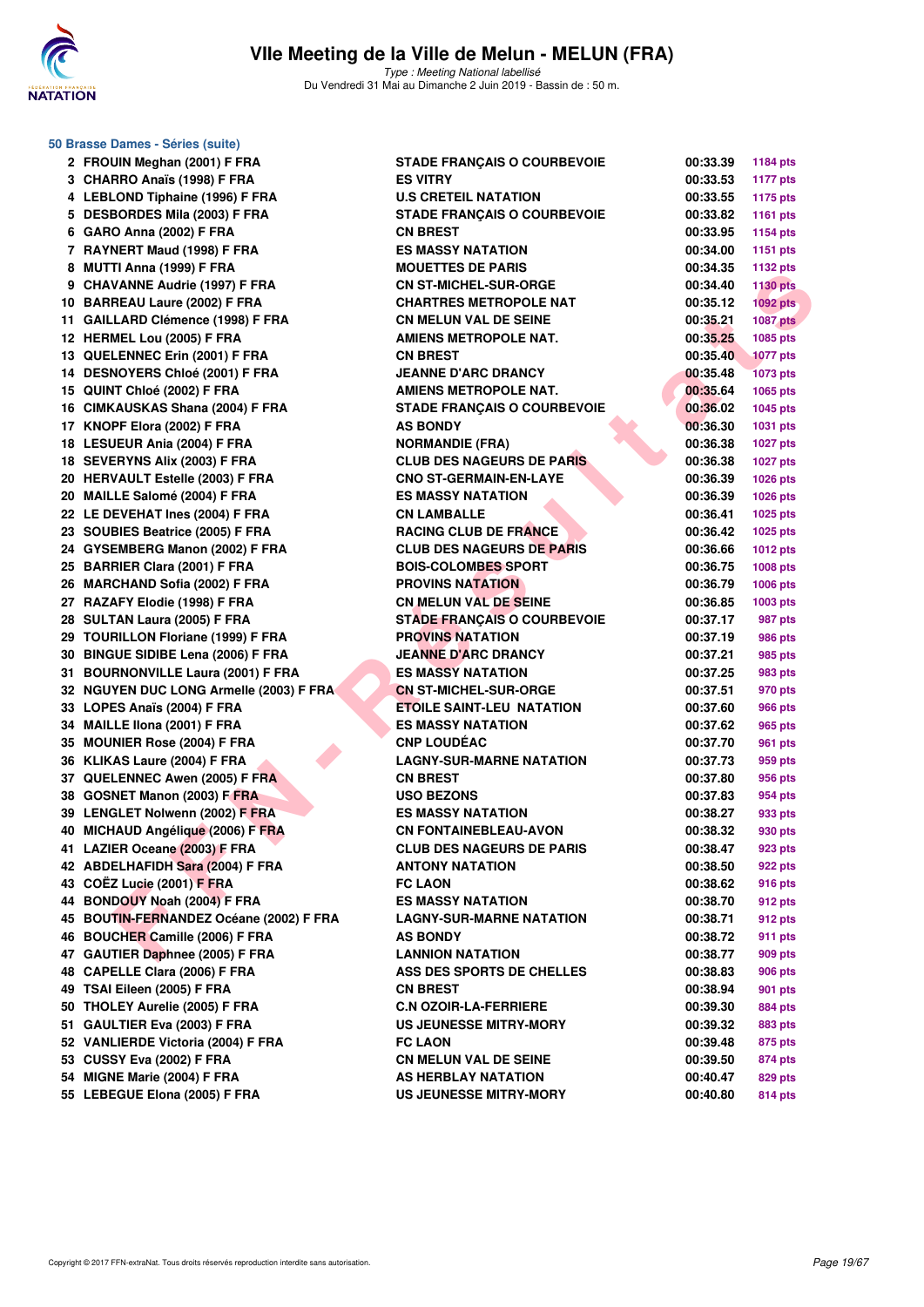

Type : Meeting National labellisé Du Vendredi 31 Mai au Dimanche 2 Juin 2019 - Bassin de : 50 m.

#### **50 Brasse Dames - Séries (suite)**

- **56 VOVOS Salomé (2005) F FRA CN FONTAINEBLEAU-AVON 00:41.19 797 pts 57 BENARABA Sarah (2005) F ALG CN ST-MICHEL-SUR-ORGE 00:41.40 787 pts 58 LORIC Azilys (2004) F FRA C.S MONTERELAIS NATATION 00:41.52 782 pts 59 REGLIN Clarice (2002) F FRA CN MELUN VAL DE SEINE 00:41.64 777 pts 59 LEVALLOIS Alixe (2003) F FRA LA SAINT MANDEENNE 00:41.64 777 pts 61 ROSE Emilie (2002) F FRA CN MELUN VAL DE SEINE 00:41.84 768 pts 62 WOZNIAK Rima (2002) F FRA CN MELUN VAL DE SEINE 00:42.97 719 pts 63 BIRONNEAU Clarisse (1999) F FRA USO BEZONS 00:44.40 660 pts**
- **--- LE CORGUILLE Ambre (2001) F FRA CA ORSAY DNS dec**

#### **[100 Brasse Dames - Finale A](http://www.ffnatation.fr/webffn/resultats.php?idact=nat&go=epr&idcpt=57771&idepr=22) 19 ans et plus** (Dimanche 2 Juin 2019)

| 1 DAUBA Camille (1997) F FRA       | <b>CN SARREGUEMINES</b>       | 01:09.55 1264 pts                                  |
|------------------------------------|-------------------------------|----------------------------------------------------|
|                                    |                               | 50 m : 00:33.64 (00:33.64100 m : 01:09.55 (00:35.9 |
| 2 CHARRO Anaïs (1998) F FRA        | <b>ES VITRY</b>               | 01:13.72<br>1163 pts                               |
|                                    |                               | 50 m : 00:34.90 (00:34.90100 m : 01:13.72 (00:38.8 |
| 3 RAYNERT Maud (1998) F FRA        | <b>ES MASSY NATATION</b>      | 01:14.00 1156 pts                                  |
|                                    |                               | 50 m : 00:35.05 (00:35.05100 m : 01:14.00 (00:38.9 |
| 4 MUTTI Anna (1999) F FRA          | <b>MOUETTES DE PARIS</b>      | 01:15.70<br>1117 pts                               |
|                                    |                               | 50 m : 00:35.55 (00:35.55100 m : 01:15.70 (00:40.1 |
| 5 CHAVANNE Audrie (1997) F FRA     | <b>CN ST-MICHEL-SUR-ORGE</b>  | 01:16.07<br>1108 pts                               |
|                                    |                               | 50 m : 00:35.84 (00:35.84100 m : 01:16.07 (00:40.2 |
| 6 GAILLARD Clémence (1998) F FRA   | <b>CN MELUN VAL DE SEINE.</b> | 01:16.93<br><b>1088 pts</b>                        |
|                                    |                               | 50 m : 00:35.83 (00:35.83100 m : 01:16.93 (00:41.1 |
| 7 OUALID GIRARD Sarah (2000) F FRA | <b>CN MELUN VAL DE SEINE</b>  | 01:19.44<br><b>1032 pts</b>                        |
|                                    |                               | 50 m: 00:37.61 (00:37.61100 m: 01:19.44 (00:41.8   |
|                                    |                               |                                                    |

#### **[100 Brasse Dames - Finale A](http://www.ffnatation.fr/webffn/resultats.php?idact=nat&go=epr&idcpt=57771&idepr=22) 17-18 ans** (Dimanche 2 Juin 2019)

- 
- **2 GARO Anna (2002) F FRA CN BREST 01:14.56 1143 pts**
- 3 BARREAU Laure (2002) F FRA **CHARTRES METROPOLE NAT**
- 4 QUINT Chloé (2002) F FRA **AMIENS METROPOLE NAT.**
- **5 HUANG Lucie (2001) F FRA NEPTUNE CLUB DE FRANCE**
- **6 KNOPF Elora (2002) F FRA AS BONDY**
- **7 GYSEMBERG Manon (2002) F FRA CLUB DES NAGEURS DE PARIS**
- 8 LENGLET Nolwenn (2002) F FRA ES MASSY NATATION

### **[100 Brasse Dames - Finale A](http://www.ffnatation.fr/webffn/resultats.php?idact=nat&go=epr&idcpt=57771&idepr=22) 11-16 ans** (Dimanche 2 Juin 2019)

| UZ WUZIWAN NIIIIA (ZUUZ) F FNA                                   | UN MELUN VAL DE JEINE              | UU.44.JI<br>7 19 pm                                                                  |
|------------------------------------------------------------------|------------------------------------|--------------------------------------------------------------------------------------|
| 63 BIRONNEAU Clarisse (1999) F FRA                               | <b>USO BEZONS</b>                  | 00:44.40<br><b>660 pts</b>                                                           |
| --- LE CORGUILLE Ambre (2001) F FRA                              | <b>CA ORSAY</b>                    | <b>DNS dec</b>                                                                       |
|                                                                  |                                    |                                                                                      |
|                                                                  |                                    |                                                                                      |
| 00 Brasse Dames - Finale A 19 ans et plus (Dimanche 2 Juin 2019) |                                    |                                                                                      |
| 1 DAUBA Camille (1997) F FRA                                     | <b>CN SARREGUEMINES</b>            | 01:09.55<br><b>1264 pts</b>                                                          |
| 2 CHARRO Anaïs (1998) F FRA                                      | <b>ES VITRY</b>                    | 50 m : 00:33.64 (00:33.64) 00 m : 01:09.55 (00:35.91)<br>01:13.72<br>1163 pts        |
|                                                                  |                                    | 50 m : 00:34.90 (00:34.90100 m : 01:13.72 (00:38.82)                                 |
| 3 RAYNERT Maud (1998) F FRA                                      | <b>ES MASSY NATATION</b>           | 01:14.00<br>1156 pts                                                                 |
| 4 MUTTI Anna (1999) F FRA                                        | <b>MOUETTES DE PARIS</b>           | 50 m : 00:35.05 (00:35.05) 00 m : 01:14.00 (00:38.95)<br>01:15.70<br><b>1117 pts</b> |
|                                                                  |                                    | 50 m: 00:35.55 (00:35.55) 00 m: 01:15.70 (00:40.15)                                  |
| 5 CHAVANNE Audrie (1997) F FRA                                   | <b>CN ST-MICHEL-SUR-ORGE</b>       | 01:16.07<br>1108 pts                                                                 |
| 6 GAILLARD Clémence (1998) F FRA                                 | <b>CN MELUN VAL DE SEINE</b>       | 50 m : 00:35.84 (00:35.84)00 m : 01:16.07 (00:40.23)<br>01:16.93<br><b>1088 pts</b>  |
|                                                                  |                                    | 50 m : 00:35.83 (00:35.83) 00 m : 01:16.93 (00:41.10)                                |
| 7 OUALID GIRARD Sarah (2000) F FRA                               | <b>CN MELUN VAL DE SEINE</b>       | 01:19.44<br><b>1032 pts</b>                                                          |
|                                                                  |                                    | 50 m: 00:37.61 (00:37.61100 m: 01:19.44 (00:41.83)                                   |
| 00 Brasse Dames - Finale A 17-18 ans (Dimanche 2 Juin 2019)      |                                    |                                                                                      |
| 1 FROUIN Meghan (2001) F FRA                                     | <b>STADE FRANÇAIS O COURBEVOIE</b> | 01:14.23<br>1151 pts                                                                 |
|                                                                  |                                    | 50 m : 00:34.98 (00:34.98) 00 m : 01:14.23 (00:39.25)                                |
| 2 GARO Anna (2002) F FRA                                         | <b>CN BREST</b>                    | 1143 pts<br>01:14.56                                                                 |
| 3 BARREAU Laure (2002) F FRA                                     | <b>CHARTRES METROPOLE NAT</b>      | 50 m : 00:35.70 (00:35.70) 00 m : 01:14.56 (00:38.86)<br>01:15.64<br>1118 $pts$      |
|                                                                  |                                    | 50 m : 00:36.03 (00:36.03) 00 m : 01:15.64 (00:39.61)                                |
| 4 QUINT Chloé (2002) F FRA                                       | <b>AMIENS METROPOLE NAT.</b>       | 01:17.33<br><b>1079 pts</b>                                                          |
| 5 HUANG Lucie (2001) F FRA                                       | <b>NEPTUNE CLUB DE FRANCE</b>      | 50 m : 00:36.24 (00:36.24) 00 m : 01:17.33 (00:41.09)<br>01:19.49<br>1030 pts        |
|                                                                  |                                    | 50 m : 00:36.69 (00:36.69) 00 m : 01:19.49 (00:42.80)                                |
| 6 KNOPF Elora (2002) F FRA                                       | <b>AS BONDY</b>                    | 01:19.56<br>$1029$ pts                                                               |
| 7 GYSEMBERG Manon (2002) F FRA                                   | <b>CLUB DES NAGEURS DE PARIS</b>   | 50 m : 00:36.57 (00:36.57) 00 m : 01:19.56 (00:42.99)<br>01:21.44<br>987 pts         |
|                                                                  |                                    | 50 m: 00:37.91 (00:37.91100 m: 01:21.44 (00:43.53)                                   |
| 8 LENGLET Nolwenn (2002) F FRA                                   | <b>ES MASSY NATATION</b>           | 01:22.69<br>960 pts                                                                  |
|                                                                  |                                    | 50 m : 00:38.38 (00:38.38) 00 m : 01:22.69 (00:44.31)                                |
| 00 Brasse Dames - Finale A 11-16 ans (Dimanche 2 Juin 2019)      |                                    |                                                                                      |
| 1 HERMEL Lou (2005) F FRA                                        | <b>AMIENS METROPOLE NAT.</b>       | 01:14.43<br><b>1146 pts</b>                                                          |
|                                                                  |                                    | 50 m: 00:35.97 (00:35.97) 00 m: 01:14.43 (00:38.46)                                  |
| 2 DESBORDES Mila (2003) F FRA                                    | <b>STADE FRANÇAIS O COURBEVOIE</b> | 01:15.72<br><b>1116 pts</b>                                                          |
| 3 SEVERYNS Alix (2003) F FRA                                     | <b>CLUB DES NAGEURS DE PARIS</b>   | 50 m : 00:35.62 (00:35.62) 00 m : 01:15.72 (00:40.10)<br>01:16.19<br>1105 pts        |
|                                                                  |                                    | 50 m: 00:36.57 (00:36.57) 00 m: 01:16.19 (00:39.62)                                  |
| 4 LE DEVEHAT Ines (2004) F FRA                                   | <b>CN LAMBALLE</b>                 | 01:17.01<br><b>1086 pts</b>                                                          |
| 5 PELLETIER Alizée (2003) F FRA                                  | <b>CHARTRES METROPOLE NAT</b>      | 50 m : 00:36.33 (00:36.33) 00 m : 01:17.01 (00:40.68)<br>01:17.31<br><b>1080 pts</b> |
|                                                                  |                                    | 50 m: 00:37.01 (00:37.01100 m: 01:17.31 (00:40.30)                                   |
| 6 LOPES Anaïs (2004) F FRA                                       | <b>ETOILE SAINT-LEU NATATION</b>   | 01:18.11<br><b>1061 pts</b>                                                          |
| 7 LESUEUR Ania (2004) F FRA                                      | <b>NORMANDIE (FRA)</b>             | 50 m: 00:36.82 (00:36.82) 00 m: 01:18.11 (00:41.29)<br>01:18.87<br><b>1044 pts</b>   |
|                                                                  |                                    | 50 m: 00:37.70 (00:37.70) 00 m: 01:18.87 (00:41.17)                                  |
| 8 HERVAULT Estelle (2003) F FRA                                  | <b>CNO ST-GERMAIN-EN-LAYE</b>      | 01:22.14<br>972 pts                                                                  |
|                                                                  |                                    | 50 m : 00:37.94 (00:37.94100 m : 01:22.14 (00:44.20)                                 |

#### **[100 Brasse Dames - Séries](http://www.ffnatation.fr/webffn/resultats.php?idact=nat&go=epr&idcpt=57771&idepr=22)** (Dimanche 2 Juin 2019)

| DAUBA Camille (1997) F FRA   | <b>CN SARREGUEMINES</b>            |                                                                  | 01:12.53 1191 pts |
|------------------------------|------------------------------------|------------------------------------------------------------------|-------------------|
| 2 FROUIN Meghan (2001) F FRA | <b>STADE FRANCAIS O COURBEVOIE</b> | 50 m : 00:34.80 (00:34.80100 m : 01:12.53 (00:37.73)<br>01:14.15 | 1153 pts          |
|                              |                                    | 50 m : 00:35.19 (00:35.19100 m : 01:14.15 (00:38.96)             |                   |

|                                                             | --                                 | $5.110112 - 1.00000$                                 |
|-------------------------------------------------------------|------------------------------------|------------------------------------------------------|
|                                                             |                                    | 50 m : 00:34.90 (00:34.90100 m : 01:13.72 (00:38.82) |
| 3 RAYNERT Maud (1998) F FRA                                 | <b>ES MASSY NATATION</b>           | $01:14.00$ 1156 pts                                  |
|                                                             |                                    | 50 m : 00:35.05 (00:35.05100 m : 01:14.00 (00:38.95) |
| 4 MUTTI Anna (1999) F FRA                                   | <b>MOUETTES DE PARIS</b>           | 01:15.70 1117 pts                                    |
|                                                             |                                    | 50 m : 00:35.55 (00:35.55100 m : 01:15.70 (00:40.15) |
| 5 CHAVANNE Audrie (1997) F FRA                              | <b>CN ST-MICHEL-SUR-ORGE</b>       | 01:16.07 1108 pts                                    |
|                                                             |                                    | 50 m : 00:35.84 (00:35.84100 m : 01:16.07 (00:40.23) |
| 6 GAILLARD Clémence (1998) F FRA                            | <b>CN MELUN VAL DE SEINE.</b>      | 01:16.93<br><b>1088 pts</b>                          |
|                                                             |                                    | 50 m : 00:35.83 (00:35.83100 m : 01:16.93 (00:41.10) |
| 7 OUALID GIRARD Sarah (2000) F FRA                          | <b>CN MELUN VAL DE SEINE</b>       | 01:19.44<br>1032 pts                                 |
|                                                             |                                    | 50 m: 00:37.61 (00:37.61100 m: 01:19.44 (00:41.83)   |
|                                                             |                                    |                                                      |
| 00 Brasse Dames - Finale A 17-18 ans (Dimanche 2 Juin 2019) |                                    |                                                      |
|                                                             |                                    |                                                      |
| 1 FROUIN Meghan (2001) F FRA                                | <b>STADE FRANCAIS O COURBEVOIE</b> | 01:14.23<br>1151 $pts$                               |
|                                                             |                                    | 50 m : 00:34.98 (00:34.98100 m : 01:14.23 (00:39.25) |
|                                                             |                                    |                                                      |

|  | 50 m: 00:34.98 (00:34.98100 m: 01:14.23 (00:39.25)   |
|--|------------------------------------------------------|
|  | 01:14.56 1143 pts                                    |
|  | 50 m: 00:35.70 (00:35.70100 m: 01:14.56 (00:38.86)   |
|  | 01:15.64 1118 pts                                    |
|  | 50 m: 00:36.03 (00:36.03) 00 m: 01:15.64 (00:39.61)  |
|  | 01:17.33 1079 pts                                    |
|  | 50 m : 00:36.24 (00:36.24)00 m : 01:17.33 (00:41.09) |
|  | 01:19.49 1030 pts                                    |
|  | 50 m: 00:36.69 (00:36.69100 m: 01:19.49 (00:42.80)   |
|  | 01:19.56 1029 pts                                    |
|  | 50 m: 00:36.57 (00:36.57100 m: 01:19.56 (00:42.99)   |
|  | 01:21.44 987 pts                                     |
|  | 50 m: 00:37.91 (00:37.91100 m: 01:21.44 (00:43.53)   |
|  | 01:22.69 960 pts                                     |
|  | 50 m: 00:38.38 (00:38.38) 00 m: 01:22.69 (00:44.31)  |

|  |  | $01:14.43$ 1146 pts                                 |
|--|--|-----------------------------------------------------|
|  |  | 50 m: 00:35.97 (00:35.97100 m: 01:14.43 (00:38.46)  |
|  |  | 01:15.72 1116 pts                                   |
|  |  | 50 m: 00:35.62 (00:35.62100 m: 01:15.72 (00:40.10)  |
|  |  | 01:16.19 1105 pts                                   |
|  |  | 50 m: 00:36.57 (00:36.57100 m: 01:16.19 (00:39.62)  |
|  |  | 01:17.01 1086 pts                                   |
|  |  | 50 m: 00:36.33 (00:36.33100 m: 01:17.01 (00:40.68)  |
|  |  |                                                     |
|  |  | 01:17.31 1080 pts                                   |
|  |  | 50 m: 00:37.01 (00:37.01100 m: 01:17.31 (00:40.30)  |
|  |  | 01:18.11 1061 pts                                   |
|  |  | 50 m: 00:36.82 (00:36.82) 00 m: 01:18.11 (00:41.29) |
|  |  | 01:18.87 1044 pts                                   |
|  |  | 50 m: 00:37.70 (00:37.70100 m: 01:18.87 (00:41.17)  |
|  |  | 01:22.14 972 pts                                    |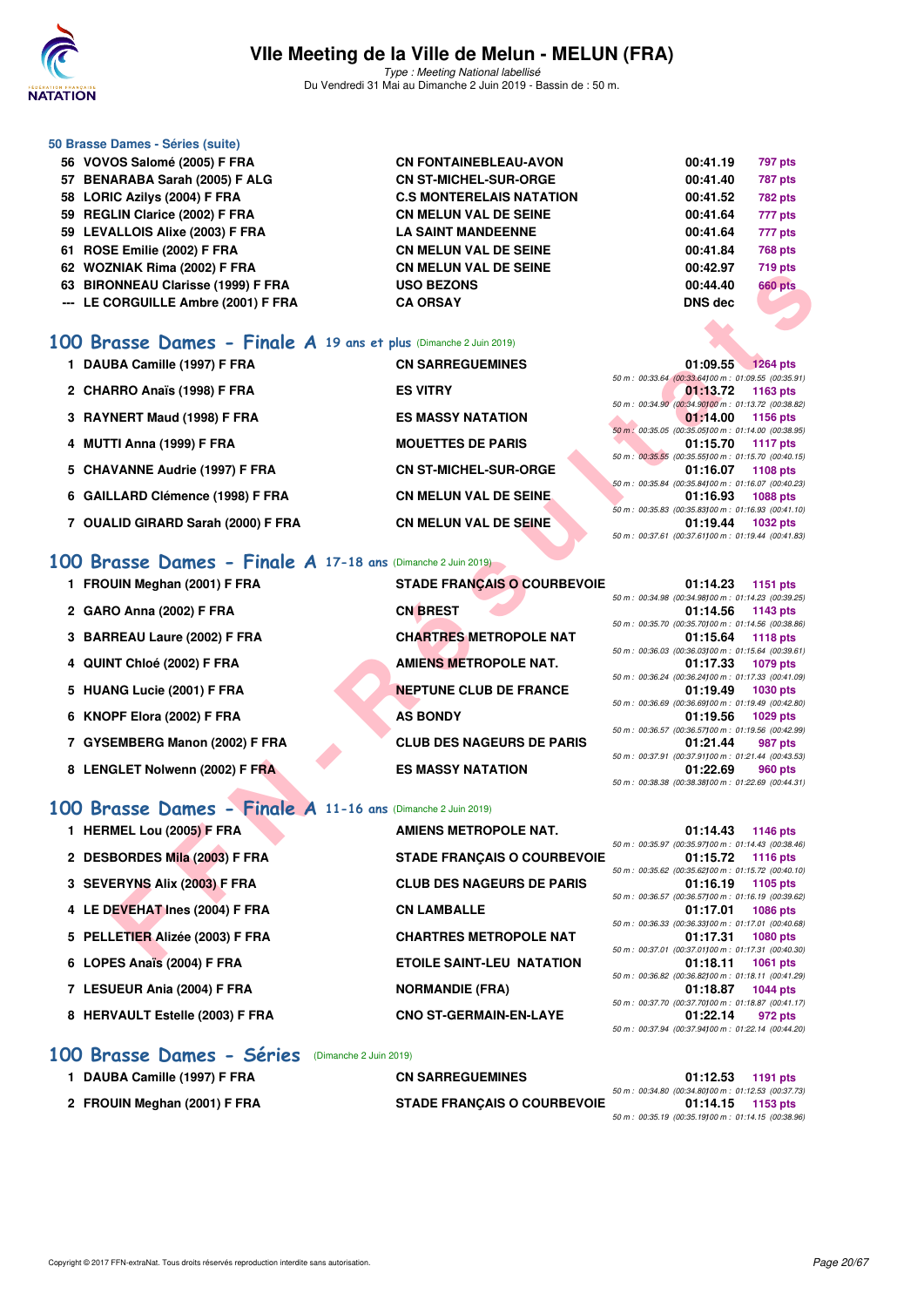

Type : Meeting National labellisé Du Vendredi 31 Mai au Dimanche 2 Juin 2019 - Bassin de : 50 m.

#### **100 Brasse Dames - Séries (suite)**

**4 CHARRO Anaïs (1998) F FRA ES VITRY 01:14.94 1134 pts** 5 BARREAU Laure (2002) F FRA **CHARTRES METROPOLE NAT** 6 RAYNERT Maud (1998) F FRA ES MASSY NATATION **7 MUTTI Anna (1999) F FRA MOUETTES DE PARIS 01:15.34 1125 pts 8 CHAVANNE Audrie (1997) F FRA CN ST-MICHEL-SUR-ORGE 01:16.36 1101 pts** 9 SEVERYNS Alix (2003) F FRA **CLUB DES NAGEURS DE PARIS 10 HERMEL Lou (2005) F FRA AMIENS METROPOLE NAT.** 01:16.91 **01:16.91 1089 pts 11 DESBORDES Mila (2003) F FRA STADE FRANÇAIS O COURBEVOIE 01:17.21 1082 pts 12 GAILLARD Clémence (1998) F FRA CN MELUN VAL DE SEINE 61:17.28 1080 pts 13 QUINT Chloé (2002) F FRA AMIENS METROPOLE NAT.** 01:17.77 **1069 pts 14 LE DEVEHAT Ines (2004) F FRA CN LAMBALLE 01:17.84 1068 pts 15 LOPES Anaïs (2004) F FRA ETOILE SAINT-LEU NATATION 01:18.58 1051 pts 16 SOUBIES Beatrice (2005) F FRA RACING CLUB DE FRANCE 01:18.63 17 PELLETIER Alizée (2003) F FRA CHARTRES METROPOLE NAT 01:18.73 1047 pts 18 LESUEUR Ania (2004) F FRA NORMANDIE (FRA) 01:18.82 1045 pts 19 HUANG Lucie (2001) F FRA NEPTUNE CLUB DE FRANCE 01:19.09** 1039 pts **20 KNOPF Elora (2002) F FRA AS BONDY 01:19.39 1033 pts 21 SULTAN Laura (2005) F FRA STADE FRANÇAIS O COURBEVOIE 01:20.44 1009 pts 22 OUALID GIRARD Sarah (2000) F FRA CN MELUN VAL DE SEINE 01:20.54 1007 pts 23 GYSEMBERG Manon (2002) F FRA CLUB DES NAGEURS DE PARIS 01:20.83 1001 pts 24 HERVAULT Estelle (2003) F FRA CNO ST-GERMAIN-EN-LAYE 01:20.87 1000 pts 25 TOURILLON Floriane (1999) F FRA PROVINS NATATION 01:20.89 999 pts 26 CIMKAUSKAS Shana (2004) F FRA STADE FRANÇAIS O COURBEVOIE 01:20.98 998 pts 27 ROUDI Selma (2004) F FRA CN VIRY-CHÂTILLON CN VIRY-CHÂTILLON** 01:21.64 983 pts **28 BOUCHER Camille (2006) F FRA AS BONDY 01:21.90 01:21.90 977 pts 29 QUELENNEC Awen (2005) F FRA CN BREST 01:22.11 973 pts 30 ABDELHAFIDH Sara (2004) F FRA ANTONY NATATION 01:22.39 967 pts 31 MOUNIER Rose (2004) F FRA CNP LOUDÉAC 01:23.57 942 pts 32 VANLIERDE Victoria (2004) F FRA FC LAON 01:23.66 940 pts 33 LENGLET Nolwenn (2002) F FRA ES MASSY NATATION 01:24.10 930 pts 34 COËZ Lucie (2001) F FRA FC LAON 01:24.15 929 pts 35 MAILLE Salomé (2004) F FRA ES MASSY NATATION 01:24.56 921 pts 36 GAULTIER Eva (2003) F FRA US JEUNESSE MITRY-MORY 01:24.86 914 pts 37 NGUYEN DUC LONG Armelle (2003) F FRA CN ST-MICHEL-SUR-ORGE 01:24.92 913 pts**

**F FRIDADE SAINTENE DE CORRESPANDAMENT (PRIDE SAINT-RESPANDAMENT AND CONSUMERAD CONSUMERAD CONSUMERAD CONSUMER CONSUMER CONSUMERAD CONSUMERAD CONSUMERAD CONSUMERAD CONSUMERAD CONSUMERAD CONSUMERAD CONSUMERAD CONSUMERAD CO 38 MICHAUD Angélique (2006) F FRA CN FONTAINEBLEAU-AVON 01:25.29 905 pts**

**3 GARO Anna (2002) F FRA CN BREST 01:14.85 1136 pts** 50 m : 00:36.01 (00:36.01)100 m : 01:14.85 (00:38.84) 50 m : 00:35.33 (00:35.33)100 m : 01:14.94 (00:39.61)<br>**01:15.07** 1131 pts 50 m : 00:35.55 (00:35.55)00 m : 01:15.07 (00:39.52)<br>**01:15.13** 1130 pts 50 m : 00:35.16 (00:35.16)100 m : 01:15.13 (00:39.97) 50 m : 00:35.25 (00:35.25)100 m : 01:15.34 (00:40.09) 50 m : 00:36.01 (00:36.01100 m : 01:16.36 (00:40.35)<br>**01:16.90** 1089 pts 50 m : 00:36.93 (00:36.93)100 m : 01:16.90 (00:39.97) 50 m : 00:36.97 (00:36.97)100 m : 01:16.91 (00:39.94) 50 m : 00:36.37 (00:36.37)100 m : 01:17.21 (00:40.84) 50 m : 00:36.07 (00:36.07)100 m : 01:17.28 (00:41.21) 50 m : 00:36.53 (00:36.53)100 m : 01:17.77 (00:41.24) 50 m : 00:36.31 (00:36.31)100 m : 01:17.84 (00:41.53) 50 m : 00:36.80 (00:36.80)100 m : 01:18.58 (00:41.78) 50 m : 00:37.12 (00:37.12)100 m : 01:18.63 (00:41.51) 50 m : 00:36.97 (00:36.97)100 m : 01:18.73 (00:41.76) 50 m : 00:37.62 (00:37.62)00 m : 01:18.82 (00:41.20)<br>**01:19.09** 1039 pts 50 m : 00:36.41 (00:36.41)100 m : 01:19.09 (00:42.68) 50 m : 00:37.21 (00:37.21100 m : 01:19.39 (00:42.18)<br>**01:20.44** 1009 pts 50 m : 00:37.81 (00:37.81)100 m : 01:20.44 (00:42.63) 50 m : 00:38.21 (00:38.21)100 m : 01:20.54 (00:42.33) 50 m : 00:37.87 (00:37.87)100 m : 01:20.83 (00:42.96) 50 m : 00:37.70 (00:37.70)100 m : 01:20.87 (00:43.17) 50 m : 00:38.40 (00:38.40)100 m : 01:20.89 (00:42.49) 50 m : 00:37.29 (00:37.29)100 m : 01:20.98 (00:43.69) 50 m : 00:38.55 (00:38.55)100 m : 01:21.64 (00:43.09) 50 m : 00:38.70 (00:38.70)100 m : 01:21.90 (00:43.20) 50 m : 00:38.85 (00:38.85)100 m : 01:22.11 (00:43.26) 50 m : 00:38.94 (00:38.94)100 m : 01:22.39 (00:43.45) 50 m : 00:39.86 (00:39.86)00 m : 01:23.57 (00:43.71)<br>**01:23.66** 940 pts 50 m : 00:39.85 (00:39.85)100 m : 01:23.66 (00:43.81) 50 m : 00:39.39 (00:39.39)00 m : 01:24.10 (00:44.71)<br>**01:24.15** 929 pts 50 m : 00:39.59 (00:39.59)100 m : 01:24.15 (00:44.56) 50 m : 00:39.52 (00:39.52)100 m : 01:24.56 (00:45.04) 50 m : 00:38.61 (00:38.61100 m : 01:24.86 (00:46.25)<br>01:24.92 913 pts 50 m : 00:39.91 (00:39.91100 m : 01:24.92 (00:45.01)<br>**01:25.29** 905 pts 50 m : 00:40.00 (00:40.00)100 m : 01:25.29 (00:45.29)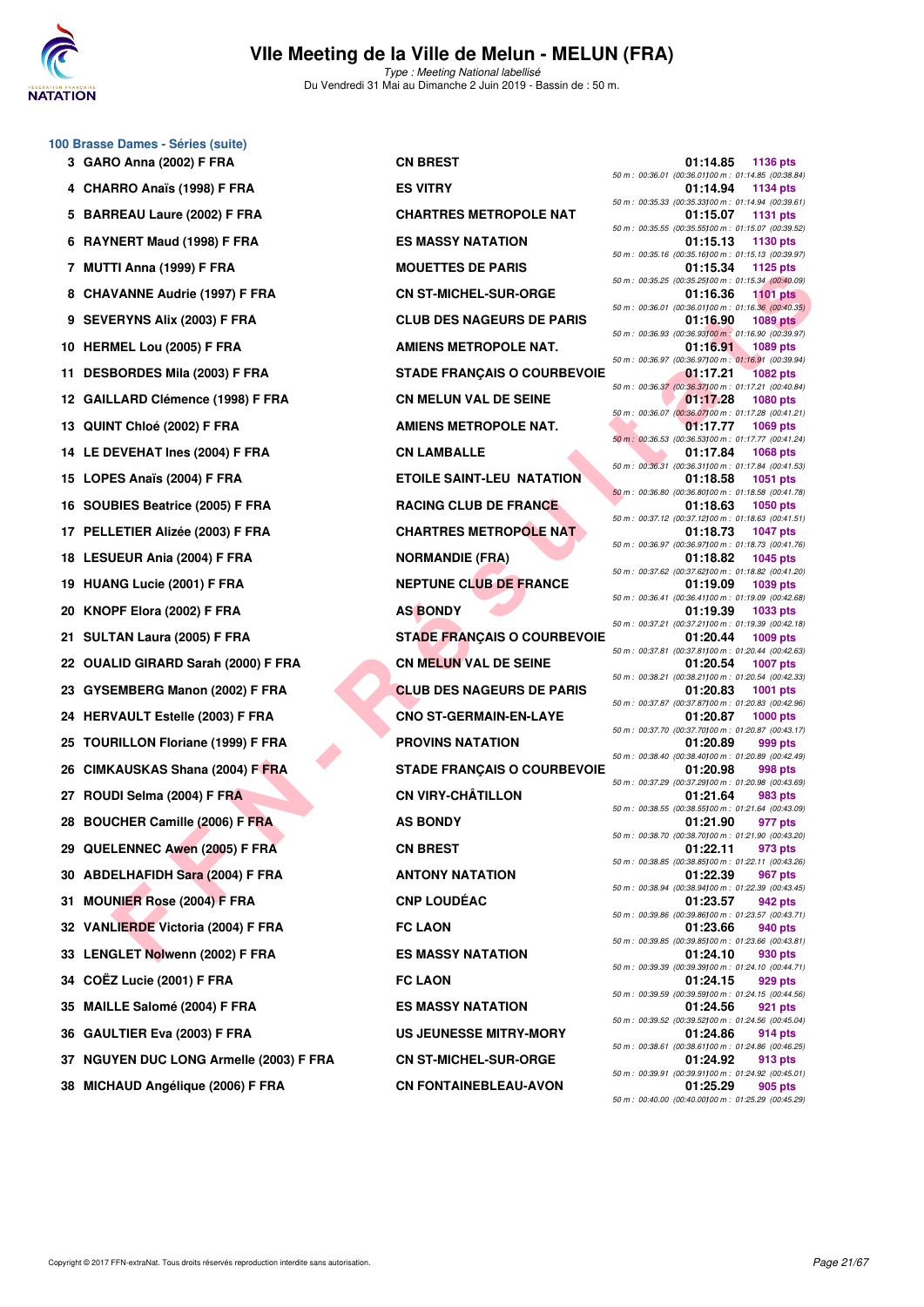

Type : Meeting National labellisé Du Vendredi 31 Mai au Dimanche 2 Juin 2019 - Bassin de : 50 m.

#### **100 Brasse Dames - Séries (suite) 39 LECOMTE Marine (2003) F FRA CÔTES-D'ARMOR (FRA) 01:25.65 898 pts**

| 39 LECOMILE MATTRE (2003) F FRA         | <b>UUTES-D'ARMUR (FRA)</b>      | UI. 20.00                                             | <b>OAO DIS</b> |
|-----------------------------------------|---------------------------------|-------------------------------------------------------|----------------|
|                                         |                                 | 50 m : 00:40.85 (00:40.85) 00 m : 01:25.65 (00:44.80) |                |
| 40 BOUTIN-FERNANDEZ Océane (2002) F FRA | <b>LAGNY-SUR-MARNE NATATION</b> | 01:25.69                                              | 897 pts        |
|                                         |                                 | 50 m : 00:40.44 (00:40.44100 m : 01:25.69 (00:45.25)  |                |
| 41 GOSNET Manon (2003) F FRA            | <b>USO BEZONS</b>               | 01:25.76                                              | 895 pts        |
|                                         |                                 | 50 m : 00:39.50 (00:39.50100 m : 01:25.76 (00:46.26)  |                |
| 42 KLIKAS Laure (2004) F FRA            | <b>LAGNY-SUR-MARNE NATATION</b> | 01:25.84                                              | 894 pts        |
|                                         |                                 | 50 m : 00:39.97 (00:39.97100 m : 01:25.84 (00:45.87)  |                |
| 43 ROSE Emilie (2002) F FRA             | <b>CN MELUN VAL DE SEINE</b>    | 01:26.51                                              | 880 pts        |
|                                         |                                 | 50 m : 00:40.41 (00:40.41100 m : 01:26.51 (00:46.10)  |                |
| 44 THOLEY Aurelie (2005) F FRA          | <b>C.N OZOIR-LA-FERRIERE</b>    | 01:27.24                                              | <b>865 pts</b> |
|                                         |                                 | 50 m : 00:41.53 (00:41.53) 00 m : 01:27.24 (00:45.71) |                |
| 45 CAPELLE Clara (2006) F FRA           | ASS DES SPORTS DE CHELLES       | 01:27.32                                              | 863 pts        |
|                                         |                                 | 50 m : 00:38.03 (00:38.03100 m : 01:27.32 (00:49.29)  |                |
| 46 LORIC Azilys (2004) F FRA            | <b>C.S MONTERELAIS NATATION</b> | 01:27.76                                              | 854 pts        |
|                                         |                                 | 50 m : 00:41.48 (00:41.48) 00 m : 01:27.76 (00:46.28) |                |
| 47 CUSSY Eva (2002) F FRA               | <b>CN MELUN VAL DE SEINE</b>    | 01:28.29                                              | 844 pts        |
|                                         |                                 | 50 m : 00:41.03 (00:41.03100 m : 01:28.29 (00:47.26)  |                |

**48 BENARABA Sarah (2005) F ALG CN ST-MICHEL-SUR-ORGE 01:28.67 836 pts**

**1 DAUBA Camille (1997) F FRA** 

2 BARREAU Laure (2002) F FRA

**3 HERMEL Lou (2005) F FRA** 

**4 MUTTI Anna (1999) F FRA MOUETTES DE PARIS 02:41.80 1112 pts**

**5 GARO Anna (2002) F FRA CN BREST 02:43.25 1095 pts**

**6 CHAVANNE Audrie (1997) F FRA** 

**7 LEBLOND Tiphaine (1996) F FRA** 

**8 BARRIER Clara (2001) F FRA** 

**11 LOPES Anaïs (2004) F FRA** 

**12 QUINT Chloé (2002) F FRA** 

**13 MAUPOUX Nina (2004) F FRA** 

**15 JENVRIN Malia (2004) F FRA** 

**17 LESUEUR Ania (2004) F FRA** 

**19 BOUCHER Camille (2006) F FRA** 

**18 KNOPF Elora (2002) F FRA** 

**20 ROUDI Selma (2004) F FRA** 

**21 MOUNIER Rose (2004) F FRA** 

22 QUELENNEC Awen (2005) **F FRA** 

23 ABDELHAFIDH Sara (2004) F FRA

24 PROUTEAU Noemie (2004) F FRA

25 THOLEY Aurelie (2005) F FRA

**14 DESBORDES Mila (2003) F FRA** 

**16 OUALID GIRARD Sarah (2000) F FRA** 

**9 LE DEVEHAT Ines (2004) F FRA** 

10 GAILLARD Clémence (1998) F FRA

#### **[200 Brasse Dames - Séries](http://www.ffnatation.fr/webffn/resultats.php?idact=nat&go=epr&idcpt=57771&idepr=23)** (Samedi 1er Juin 2019)

| E EIIIIIIG (2002) F FAA                       | <b>CIA MELOIA ANT DE SEIIAE</b>                                                                                                                |          | 000 DIS                                                          |
|-----------------------------------------------|------------------------------------------------------------------------------------------------------------------------------------------------|----------|------------------------------------------------------------------|
| LEY Aurelie (2005) F FRA                      | <b>C.N OZOIR-LA-FERRIERE</b>                                                                                                                   | 01:27.24 | 50 m : 00:40.41 (00:40.41100 m : 01:26.51 (00:46.10)<br>865 pts  |
| ELLE Clara (2006) F FRA                       | ASS DES SPORTS DE CHELLES                                                                                                                      | 01:27.32 | 50 m : 00:41.53 (00:41.53) 00 m : 01:27.24 (00:45.71)<br>863 pts |
| IC Azilys (2004) F FRA                        | <b>C.S MONTERELAIS NATATION</b>                                                                                                                | 01:27.76 | 50 m : 00:38.03 (00:38.03) 00 m : 01:27.32 (00:49.29)<br>854 pts |
| SY Eva (2002) F FRA                           | <b>CN MELUN VAL DE SEINE</b>                                                                                                                   | 01:28.29 | 50 m : 00:41.48 (00:41.48) 00 m : 01:27.76 (00:46.28)<br>844 pts |
|                                               |                                                                                                                                                |          | 50 m : 00:41.03 (00:41.03) 00 m : 01:28.29 (00:47.26)            |
| ARABA Sarah (2005) F ALG                      | <b>CN ST-MICHEL-SUR-ORGE</b>                                                                                                                   | 01:28.67 | 836 pts<br>50 m : 00:41.97 (00:41.97) 00 m : 01:28.67 (00:46.70) |
| asse Dames - Séries<br>(Samedi 1er Juin 2019) |                                                                                                                                                |          |                                                                  |
| BA Camille (1997) F FRA                       | <b>CN SARREGUEMINES</b>                                                                                                                        | 02:29.34 | 1262 $pts$                                                       |
| REAU Laure (2002) F FRA                       | 50 m : 00:34.66 (00:34.66)00 m : 01:12.14 (00:37.48)50 m : 01:50.95 (00:38.81200 m : 02:29.34 (00:38.39)<br><b>CHARTRES METROPOLE NAT</b>      | 02:40.44 | 1128 $pts$                                                       |
| MEL Lou (2005) F FRA                          | 50 m : 00:37.47 (00:37.47) 00 m : 01:17.81 (00:40.34) 50 m : 01:59.18 (00:41.37200 m : 02:40.44 (00:41.26)<br><b>AMIENS METROPOLE NAT.</b>     | 02:41.37 | 1117 $pts$                                                       |
|                                               | 50 m : 00:37.11 (00:37.11)00 m : 01:18.27 (00:41.16)50 m : 01:59.84 (00:41.57200 m : 02:41.37 (00:41.53)                                       |          |                                                                  |
| TI Anna (1999) F FRA                          | <b>MOUETTES DE PARIS</b><br>50 m : 00:37.01 (00:37.01100 m : 01:17.98 (00:40.97150 m : 01:59.54 (00:41.56200 m : 02:41.80 (00:42.26)           | 02:41.80 | 1112 $pts$                                                       |
| O Anna (2002) F FRA                           | <b>CN BREST</b>                                                                                                                                | 02:43.25 | 1095 pts                                                         |
| VANNE Audrie (1997) F FRA                     | 50 m : 00:38.11 (00:38.11) 00 m : 01:19.82 (00:41.71) 50 m : 02:01.70 (00:41.88200 m : 02:43.25 (00:41.55)<br><b>CN ST-MICHEL-SUR-ORGE</b>     | 02:44.12 | <b>1085 pts</b>                                                  |
| LOND Tiphaine (1996) F FRA                    | 50 m : 00:36.59 (00:36.59100 m : 01:18.19 (00:41.60150 m : 02:01.02 (00:42.83200 m : 02:44.12 (00:43.10)<br><b>U.S CRETEIL NATATION</b>        | 02:44.51 | <b>1080 pts</b>                                                  |
| RIER Clara (2001) F FRA                       | 50 m : 00:36.79 (00:36.79) 00 m : 01:18.64 (00:41.85) 50 m : 02:01.21 (00:42.57200 m : 02:44.51 (00:43.30)<br><b>BOIS-COLOMBES SPORT</b>       | 02:45.95 | <b>1064 pts</b>                                                  |
| EVEHAT Ines (2004) F FRA                      | 50 m : 00:38.07 (00:38.07) 00 m : 01:20.17 (00:42.10) 50 m : 02:02.87 (00:42.70200 m : 02:45.95 (00:43.08)<br><b>CN LAMBALLE</b>               | 02:46.59 | <b>1057 pts</b>                                                  |
|                                               | 50 m : 00:37.99 (00:37.99) 00 m : 01:20.41 (00:42.42) 50 m : 02:03.69 (00:43.28200 m : 02:46.59 (00:42.90)                                     |          |                                                                  |
| LARD Clémence (1998) F FRA.                   | <b>CN MELUN VAL DE SEINE</b><br>50 m : 00:37.22 (00:37.22) 00 m : 01:19.53 (00:42.31) 50 m : 02:02.45 (00:42.92200 m : 02:46.68 (00:44.23)     | 02:46.68 | <b>1056 pts</b>                                                  |
| ES Anaïs (2004) F FRA                         | ETOILE SAINT-LEU NATATION<br>50 m : 00:37.68 (00:37.68) 00 m : 01:19.57 (00:41.89) 50 m : 02:04.14 (00:44.57200 m : 02:47.63 (00:43.49)        | 02:47.63 | 1045 pts                                                         |
| IT Chloé (2002) F FRA                         | <b>AMIENS METROPOLE NAT.</b>                                                                                                                   | 02:47.68 | 1044 $pts$                                                       |
| POUX Nina (2004) F FRA                        | 50 m : 00:37.31 (00:37.31) 00 m : 01:20.24 (00:42.93) 50 m : 02:04.50 (00:44.26200 m : 02:47.68 (00:43.18)<br><b>CN VIRY-CHATILLON</b>         | 02:48.06 | <b>1040 pts</b>                                                  |
| BORDES Mila (2003) F FRA                      | 50 m : 00:37.25 (00:37.25)00 m : 01:20.12 (00:42.87)50 m : 02:04.14 (00:44.02200 m : 02:48.06 (00:43.92)<br><b>STADE FRANCAIS O COURBEVOIE</b> | 02:49.36 | $1025$ pts                                                       |
| VRIN Malia (2004) F FRA                       | 50 m : 00:38.47 (00:38.47) 00 m : 01:21.46 (00:42.99) 50 m : 02:05.06 (00:43.60200 m : 02:49.36 (00:44.30)<br><b>CSN GUYANCOURT</b>            | 02:50.55 | 1012 $pts$                                                       |
|                                               | 50 m : 00:39.39 (00:39.39) 00 m : 01:22.70 (00:43.31) 50 m : 02:06.32 (00:43.62200 m : 02:50.55 (00:44.23)                                     |          |                                                                  |
| LID GIRARD Sarah (2000) F FRA                 | <b>CN MELUN VAL DE SEINE</b><br>50 m : 00:39.35 (00:39.35) 00 m : 01:22.71 (00:43.36) 50 m : 02:07.27 (00:44.56200 m : 02:51.52 (00:44.25)     | 02:51.52 | 1001 pts                                                         |
| JEUR Ania (2004) F FRA                        | <b>NORMANDIE (FRA)</b><br>50 m : 00:39.53 (00:39.53)00 m : 01:23.60 (00:44.07)50 m : 02:07.70 (00:44.10200 m : 02:51.92 (00:44.22)             | 02:51.92 | 997 pts                                                          |
| PF Elora (2002) F FRA                         | <b>AS BONDY</b>                                                                                                                                | 02:52.62 | 989 pts                                                          |
| CHER Camille (2006) F FRA                     | 50 m : 00:39.28 (00:39.28)00 m : 01:23.06 (00:43.78)50 m : 02:08.48 (00:45.42200 m : 02:52.62 (00:44.14)<br><b>AS BONDY</b>                    | 02:52.97 | 985 pts                                                          |
| DI Selma (2004) F FRA                         | 50 m : 00:38.76 (00:38.76) 00 m : 01:22.60 (00:43.84) 50 m : 02:08.01 (00:45.41200 m : 02:52.97 (00:44.96)<br>CN VIRY-CHÂTILLON                | 02:53.71 | 977 pts                                                          |
| <b>INIER Rose (2004) F FRA</b>                | 50 m : 00:39.55 (00:39.55)00 m : 01:23.73 (00:44.18)50 m : 02:08.56 (00:44.83200 m : 02:53.71 (00:45.15)<br><b>CNP LOUDEAC</b>                 | 02:58.00 | 931 pts                                                          |
|                                               | 50 m : 00:39.99 (00:39.99)00 m : 01:25.26 (00:45.27)50 m : 02:11.19 (00:45.93200 m : 02:58.00 (00:46.81)                                       |          |                                                                  |
| <b>LENNEC Awen (2005) F FRA</b>               | <b>CN BREST</b><br>50 m : 00:40.22 (00:40.22) 00 m : 01:26.18 (00:45.96) 50 m : 02:12.71 (00:46.53200 m : 02:58.67 (00:45.96)                  | 02:58.67 | 923 pts                                                          |
| ELHAFIDH Sara (2004) F FRA                    | <b>ANTONY NATATION</b><br>50 m : 00:40.68 (00:40.68) 00 m : 01:26.79 (00:46.11) 50 m : 02:13.92 (00:47.13200 m : 03:00.52 (00:46.60)           | 03:00.52 | 904 pts                                                          |
| UTEAU Noemie (2004) F FRA                     | <b>LANNION NATATION</b>                                                                                                                        | 03:02.79 | 880 pts                                                          |
| LEY Aurelie (2005) F FRA                      | 50 m : 00:41.89 (00:41.89) 00 m : 01:28.21 (00:46.32) 50 m : 02:15.69 (00:47.48200 m : 03:02.79 (00:47.10)<br><b>C.N OZOIR-LA-FERRIERE</b>     | 03:07.16 | 835 pts                                                          |
|                                               | 50 m · 00:42 57 (00:42 57100 m · 01:30 36 (00:47 79150 m · 02:19 17 (00:48 81200 m · 03:07 16 (00:47 99)                                       |          |                                                                  |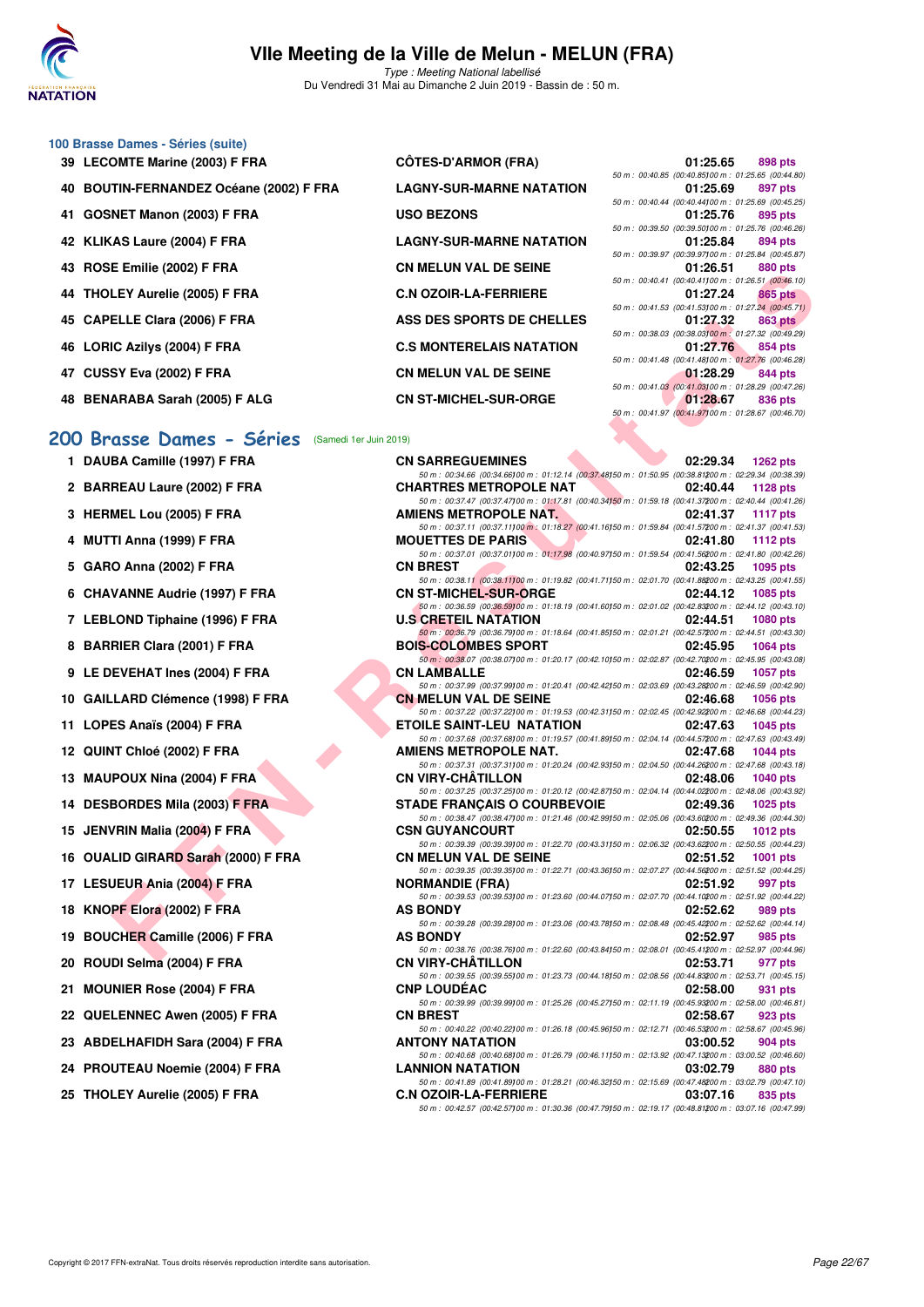

Type : Meeting National labellisé Du Vendredi 31 Mai au Dimanche 2 Juin 2019 - Bassin de : 50 m.

#### **200 Brasse Dames - Séries (suite)**

| 26 GOSNET Manon (2003) F FRA      | <b>USO BEZONS</b>                                                                                          | 03:07.41 | 833 pts        |
|-----------------------------------|------------------------------------------------------------------------------------------------------------|----------|----------------|
|                                   | 50 m: 00:41.91 (00:41.91100 m: 01:29.46 (00:47.55150 m: 02:17.24 (00:47.78200 m: 03:07.41 (00:50.17)       |          |                |
| 27 MICHAUD Angélique (2006) F FRA | <b>CN FONTAINEBLEAU-AVON</b>                                                                               | 03:13.19 | 775 pts        |
|                                   | 50 m: 00:42.92 (00:42.92) 00 m: 01:32.73 (00:49.81150 m: 02:24.83 (00:52.10200 m: 03:13.19 (00:48.36)      |          |                |
| 28 LEVALLOIS Alixe (2003) F FRA   | <b>LA SAINT MANDEENNE</b>                                                                                  | 03:13.51 | 772 pts        |
|                                   | 50 m : 00:44.27 (00:44.27) 00 m : 01:33.29 (00:49.02) 50 m : 02:24.13 (00:50.84200 m : 03:13.51 (00:49.38) |          |                |
| 29 CAPELLE Clara (2006) F FRA     | ASS DES SPORTS DE CHELLES                                                                                  | 03:15.79 | 750 pts        |
|                                   | 50 m : 00:41.52 (00:41.52) 00 m : 01:30.21 (00:48.69) 50 m : 02:22.88 (00:52.67200 m : 03:15.79 (00:52.91) |          |                |
| 30 LEBEGUE Elona (2005) F FRA     | US JEUNESSE MITRY-MORY                                                                                     | 03:17.78 | <b>731 pts</b> |
|                                   | 50 m: 00:43.62 (00:43.62) 00 m: 01:32.64 (00:49.02) 50 m: 02:24.65 (00:52.01200 m: 03:17.78 (00:53.13)     |          |                |

#### **[50 Papillon Dames - Finale A](http://www.ffnatation.fr/webffn/resultats.php?idact=nat&go=epr&idcpt=57771&idepr=31) 19 ans et plus** (Samedi 1er Juin 2019)

| 30 LEBEGUE EIUIIA (2003) F FRA                                            | US JEUNESSE MITRI-MURT<br>50 m : 00:43.62 (00:43.62) 00 m : 01:32.64 (00:49.02) 50 m : 02:24.65 (00:52.01200 m : 03:17.78 (00:53.13) | 731 DIS                     |
|---------------------------------------------------------------------------|--------------------------------------------------------------------------------------------------------------------------------------|-----------------------------|
| <b>iO Papillon Dames - Finale A 19 ans et plus</b> (Samedi 1er Juin 2019) |                                                                                                                                      |                             |
| 1 DAUBA Camille (1997) F FRA                                              | <b>CN SARREGUEMINES</b>                                                                                                              | 00:28.62<br><b>1171 pts</b> |
| 2 PACAUD Pauline (1993) F FRA                                             | <b>SENS NATATION</b>                                                                                                                 | 00:28.67<br>1168 pts        |
| 3 LETANG Maria-elena (1993) F FRA                                         | <b>CLUB DES NAGEURS DE PARIS</b>                                                                                                     | 00:29.05<br>1143 pts        |
| 3 OUALID GIRARD Sarah (2000) F FRA                                        | <b>CN MELUN VAL DE SEINE</b>                                                                                                         | 00:29.05<br>1143 pts        |
| 5 COSTES Aurore (1997) F FRA                                              | <b>NOGENT NATATION 94</b>                                                                                                            | 00:29.43<br>1119 pts        |
| 6 LEBLOND Tiphaine (1996) F FRA                                           | <b>U.S CRETEIL NATATION</b>                                                                                                          | 00:29.54<br>1112 pts        |
| 7 GAMER Rose-alexia (1999) F FRA                                          | <b>ES VITRY</b>                                                                                                                      | 00:29.63<br>1106 pts        |
| 8 CHARRO Anaïs (1998) F FRA                                               | <b>ES VITRY</b>                                                                                                                      | 00:30.02<br>1082 pts        |
| <b>iO Papillon Dames - Finale A 17-18 ans (Samedi 1er Juin 2019)</b>      |                                                                                                                                      |                             |
| 1 DESNOYERS Chloé (2001) F FRA                                            | <b>JEANNE D'ARC DRANCY</b>                                                                                                           | 00:28.78<br>1161 pts        |
| 2 DESBONNES Leha (2002) F FRA                                             | <b>ES MASSY NATATION</b>                                                                                                             | 00:29.47<br>1116 pts        |
| 3 GAUTIER Klervi (2002) F FRA                                             | <b>CÔTES-D'ARMOR (FRA)</b>                                                                                                           | 00:29.77<br>1098 pts        |
| 4 KNOPF Elora (2002) F FRA                                                | <b>AS BONDY</b>                                                                                                                      | 00:29.98<br>1084 pts        |
| 5 MAILLE IIona (2001) F FRA                                               | <b>ES MASSY NATATION</b>                                                                                                             | 00:30.05<br>1080 pts        |
| 6 MOUNIER Alice (2002) F FRA                                              | <b>CÔTES-D'ARMOR (FRA)</b>                                                                                                           | 00:31.02<br>1021 pts        |
| 7 BEBOULENE Camille (2002) F FRA                                          | <b>CHARTRES METROPOLE NAT</b>                                                                                                        | 00:31.08<br><b>1017 pts</b> |
| --- BOURNONVILLE Laura (2001) F FRA                                       | <b>ES MASSY NATATION</b>                                                                                                             | <b>DNS dec</b>              |
|                                                                           |                                                                                                                                      |                             |
| <b>SO Papillon Dames - Finale A 11-16 ans (Samedi 1er Juin 2019)</b>      |                                                                                                                                      |                             |
| 1 MOLUH Mary-Ambre (2005) F FRA                                           | <b>U.S CRETEIL NATATION</b>                                                                                                          | 00:28.77<br>1161 pts        |
| 2 CARLOS-BROC Zoé (2006) F FRA                                            | <b>MORSANG ESSONNE NATATION</b>                                                                                                      | 00:28.93<br>1151 pts        |
| 3 TANGUY Marie-Lys (2004) F FRA                                           | <b>CN BREST</b>                                                                                                                      | 00:29.28<br>1129 pts        |
| 4 MERCIER Coraline (2004) F FRA                                           | <b>MOREUIL NATATION</b>                                                                                                              | 00:29.78<br><b>1097 pts</b> |
| 5 DESBORDES Mila (2003) F FRA                                             | <b>STADE FRANÇAIS O COURBEVOIE</b>                                                                                                   | 00:30.16<br>1073 pts        |
| 6 MAILLE Salomé (2004) F FRA                                              | <b>ES MASSY NATATION</b>                                                                                                             | 00:30.27<br>1066 pts        |
| 7 OUARTI Ilyana (2003) F FRA                                              | <b>JEANNE D'ARC DRANCY</b>                                                                                                           | 00:30.50<br>1052 pts        |
| --- PORTECOP Naële (2003) F FRA                                           | <b>AMIENS METROPOLE NAT.</b>                                                                                                         | <b>DNS dec</b>              |
| <b>iO Papillon Dames - Séries</b> (Samedi 1er Juin 2019)                  |                                                                                                                                      |                             |
| 1 PORTECOP Naële (2003) F FRA                                             | AMIENS METROPOLE NAT.                                                                                                                | 00:27.09<br><b>1272 pts</b> |
| 2 PACAUD Pauline (1993) F FRA                                             | <b>SENS NATATION</b>                                                                                                                 | 1170 pts<br>00:28.63        |
| 3 MOLUH Mary-Ambre (2005) F FRA                                           | <b>U.S CRETEIL NATATION</b>                                                                                                          | 00:28.80<br>1159 pts        |
| 4 DAUBA Camille (1997) F FRA                                              | <b>CN SARREGUEMINES</b>                                                                                                              | 00:28.92<br>1152 pts        |
| 5 LETANG Maria-elena (1993) F FRA                                         | <b>CLUB DES NAGEURS DE PARIS</b>                                                                                                     | 00:29.08<br><b>1141 pts</b> |
|                                                                           |                                                                                                                                      |                             |

## **[50 Papillon Dames - Finale A](http://www.ffnatation.fr/webffn/resultats.php?idact=nat&go=epr&idcpt=57771&idepr=31) 17-18 ans** (Samedi 1er Juin 2019)

| 1 DESNOYERS Chloé (2001) F FRA      | <b>JEANNE D'ARC DRANCY</b>    | 00:28.78       | 1161 pts        |
|-------------------------------------|-------------------------------|----------------|-----------------|
| 2 DESBONNES Leha (2002) F FRA       | <b>ES MASSY NATATION</b>      | 00:29.47       | <b>1116 pts</b> |
| 3 GAUTIER Klervi (2002) F FRA       | <b>CÔTES-D'ARMOR (FRA)</b>    | 00:29.77       | <b>1098 pts</b> |
| 4 KNOPF Elora (2002) F FRA          | <b>AS BONDY</b>               | 00:29.98       | 1084 pts        |
| 5 MAILLE IIona (2001) F FRA         | <b>ES MASSY NATATION</b>      | 00:30.05       | 1080 pts        |
| 6 MOUNIER Alice (2002) F FRA        | <b>CÔTES-D'ARMOR (FRA)</b>    | 00:31.02       | 1021 pts        |
| 7 BEBOULENE Camille (2002) F FRA    | <b>CHARTRES METROPOLE NAT</b> | 00:31.08       | 1017 pts        |
| --- BOURNONVILLE Laura (2001) F FRA | <b>ES MASSY NATATION</b>      | <b>DNS</b> dec |                 |
|                                     |                               |                |                 |

## **[50 Papillon Dames - Finale A](http://www.ffnatation.fr/webffn/resultats.php?idact=nat&go=epr&idcpt=57771&idepr=31) 11-16 ans** (Samedi 1er Juin 2019)

| <b>MOLUH Mary-Ambre (2005) F FRA</b> |  | <b>U.S CRETEIL NATATION</b>        | 00:28.77       | 1161 pts        |
|--------------------------------------|--|------------------------------------|----------------|-----------------|
| 2 CARLOS-BROC Zoé (2006) F FRA       |  | <b>MORSANG ESSONNE NATATION</b>    | 00:28.93       | 1151 pts        |
| 3 TANGUY Marie-Lys (2004) F FRA      |  | <b>CN BREST</b>                    | 00:29.28       | <b>1129 pts</b> |
| 4 MERCIER Coraline (2004) F FRA      |  | <b>MOREUIL NATATION</b>            | 00:29.78       | 1097 pts        |
| 5 DESBORDES Mila (2003) F FRA        |  | <b>STADE FRANCAIS O COURBEVOIE</b> | 00:30.16       | 1073 pts        |
| 6 MAILLE Salomé (2004) F FRA         |  | <b>ES MASSY NATATION</b>           | 00:30.27       | 1066 pts        |
| 7 OUARTI Ilyana (2003) F FRA         |  | <b>JEANNE D'ARC DRANCY</b>         | 00:30.50       | <b>1052 pts</b> |
| --- PORTECOP Naële (2003) F FRA      |  | <b>AMIENS METROPOLE NAT.</b>       | <b>DNS</b> dec |                 |
|                                      |  |                                    |                |                 |

# **[50 Papillon Dames - Séries](http://www.ffnatation.fr/webffn/resultats.php?idact=nat&go=epr&idcpt=57771&idepr=31)** (Samedi 1er Juin 2019)

| 1 PORTECOP Naële (2003) F FRA       | AMIENS METROPOLE NAT.              | 00:27.09 | <b>1272 pts</b> |
|-------------------------------------|------------------------------------|----------|-----------------|
| 2 PACAUD Pauline (1993) F FRA       | <b>SENS NATATION</b>               | 00:28.63 | 1170 pts        |
| 3 MOLUH Mary-Ambre (2005) F FRA     | <b>U.S CRETEIL NATATION</b>        | 00:28.80 | 1159 pts        |
| 4 DAUBA Camille (1997) F FRA        | <b>CN SARREGUEMINES</b>            | 00:28.92 | 1152 pts        |
| 5 LETANG Maria-elena (1993) F FRA   | <b>CLUB DES NAGEURS DE PARIS</b>   | 00:29.08 | 1141 pts        |
| 6 LEBLOND Tiphaine (1996) F FRA     | <b>U.S CRETEIL NATATION</b>        | 00:29.11 | 1139 pts        |
| 7 DESNOYERS Chloé (2001) F FRA      | <b>JEANNE D'ARC DRANCY</b>         | 00:29.38 | 1122 pts        |
| 7 COSTES Aurore (1997) F FRA        | <b>NOGENT NATATION 94</b>          | 00:29.38 | 1122 pts        |
| 9 CARLOS-BROC Zoé (2006) F FRA      | <b>MORSANG ESSONNE NATATION</b>    | 00:29.44 | <b>1118 pts</b> |
| 10 GAMER Rose-alexia (1999) F FRA   | <b>ES VITRY</b>                    | 00:29.59 | 1109 pts        |
| 11 OUALID GIRARD Sarah (2000) F FRA | <b>CN MELUN VAL DE SEINE</b>       | 00:29.60 | 1108 pts        |
| 12 GAUTIER Klervi (2002) F FRA      | <b>CÖTES-D'ARMOR (FRA)</b>         | 00:29.61 | 1108 pts        |
| 13 DESBORDES Mila (2003) F FRA      | <b>STADE FRANÇAIS O COURBEVOIE</b> | 00:29.67 | 1104 pts        |
|                                     |                                    |          |                 |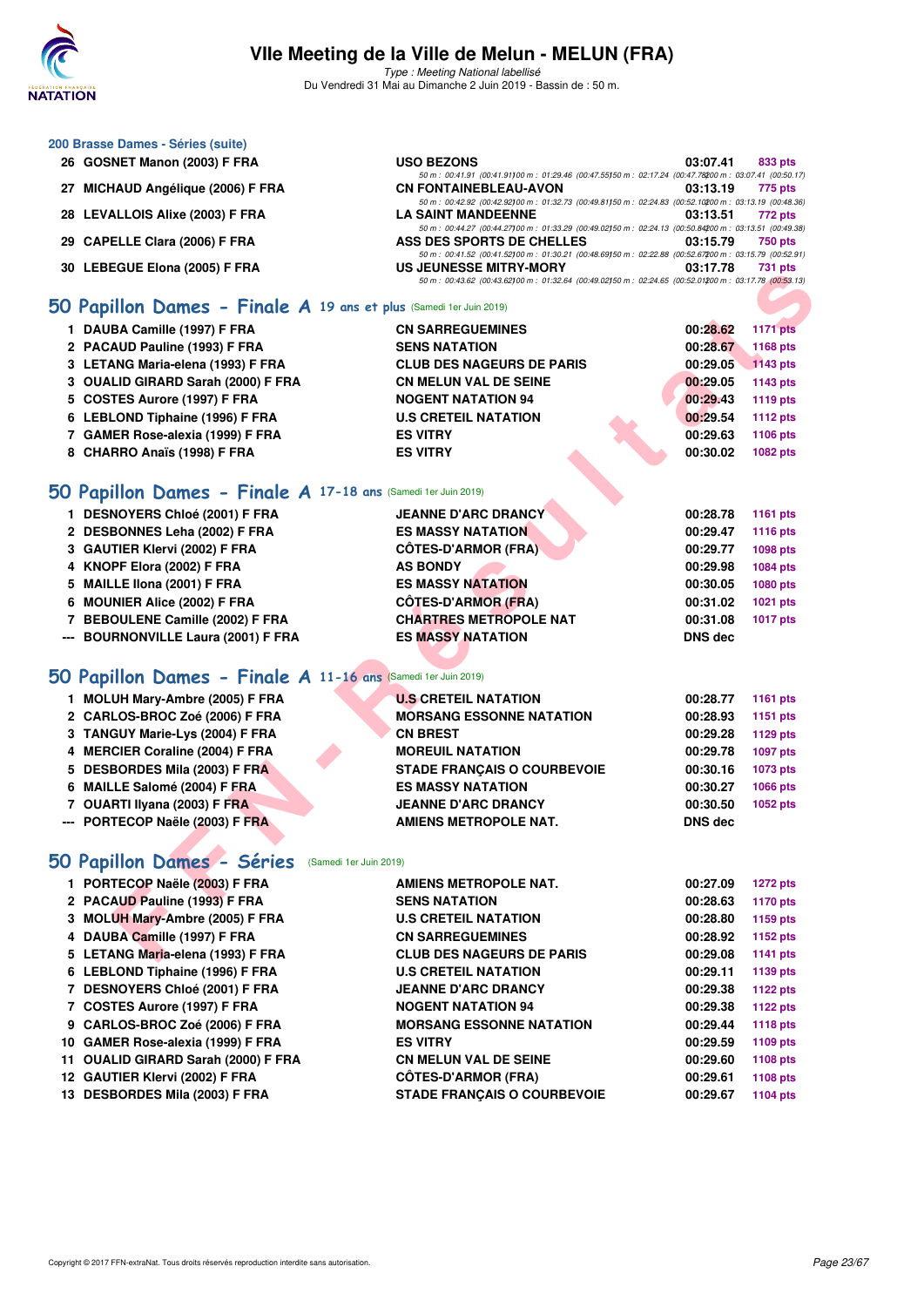

**50 Papillon Dames - Séries (suite)**

Type : Meeting National labellisé Du Vendredi 31 Mai au Dimanche 2 Juin 2019 - Bassin de : 50 m.

14 DESBONNES Leha (2002) F FRA E 15 MERCIER Coraline (2004) F FRA MOREUS 16 OUARTI IIyana (2003) F FRA **J 17 CHARRO Anaïs (1998) F FRA BILLER EXECUTE PTS 18 TANGUY Marie-Lys (2004) F FRA CONSTRUCTED** 19 **MAILLE Salomé (2004) F FRA** E **20 OUENNICHE Rim (1999) F TUN U.S CRETEIL IN A LOST PTS 21 HANRAS Tiphaine (2000) F FRA AMIENS METALLE AMIGNETS 21 MAILLE IIona (2001) F FRA BILLE III 23 VILLON Nihèle (2000) F FRA** NORMANDIE (1007) **N** 24 CASTEL Margaux (2000) F FRA S **25 KNOPF Elora (2002) F FRA A** 26 BILLABERT Mathilde (2003) F FRA C **27 SIMOËNS Celia (1999) F FRA** N **28 FRANCO Carla (2004) F FRA AQUA CLUB PONTAULT ACCLUB PONTAINS POINT A 29 ABBADI Soraya (2003) F FRA MONTIGNY NATAGITS 30 KNOPF Ornella (1999) F FRA ASSEMBLEM 31 ALLEMAN Manon (2005) F FRA CONO STAGERMAN 32 BOUCKAERT Yara (1999) F BEL BEL 33 SEVERYNS Alix (2003) F FRA CLUB DES NAGEURS DE PARIS 00:30.58 1047 pts 34 NGUYEN DUC LONG Armelle (2003) F FRA CONG ASSEMBLEM 35 BEBOULENE Camille (2002) F FRA CHARGE OF STARTING OF STARTING OF STARTS IN STARTS OF STARTS OF STARTS OF STARTS OF STARTS OF STARTS OF STARTS OF STARTS OF STARTS OF STARTS OF STARTS OF STARTS OF STARTS OF STARTS OF STA 36 TSAI Eileen (2005) F FRA CN BREST 00:30.76 1036 pts 37 BOURNONVILLE Laura (2001) F FRA EXECUTE 38 MOUNIER Alice (2002) F FRA C 39 GARCIA Inès (2000) F FRA US JUNESSE MITRY-MORE OF STATE IN THE US OF STATE IN THE US OF STATE IN THE US OF STATE IN THE US OF STATE IN THE US OF STATE IN THE US OF STATE IN THE US OF STATE IN THE US OF STATE IN THE US 40 DALLE Aliénor (2002) F FRA S.M MONTROUGE 00:31.11 1015 pts 41 VANLIERDE Victoria (2004) F FRA FILADA 42 JOLY Morgane (2004) F FRA BILLY MORGANE 43 MARCHAND Sofia (2002) F FRA PROVINS NATALISM 43 PACAUD Océane (2002) F FRA SENS NATA THE SENS NATA THE SENS NATA THE SENSE OF SENSING SERVICE SENSING SENSING SENSING SERVICE SERVICE SERVICE SERVICE SERVICE SERVICE SERVICE SERVICE SERVICE SERVICE SERVICE SERVICE SERV 45 DUMAS Salome (2002) F FRA MODEL PROPERTY OF BUMAS SALOME (2002) PTFRA 46 BERGER Paoline (2002) F FRA CONSUMICHER-SURFERENCE 00:31.2010 pts 47 MOZAR Ilona (2003) F FRA CHARTRES METROPOLE NAT 00:31.24 1007 pts 48 BIGOT Clémence (2001) F FRA AMIENS METROPOLE NATURAL PROPORTION AMIENS METAL 49 LAPORTE Noémie (2004) F FRA ASSEMBLACE DESCRIPTION ASSEMBLACES 50 LENGLET Nolwenn (2002) F FRA BILLET NATALISM 51 COGNAC Eglantine (2004) F FRA COGNET COGNET COGNET COGNET COGNET COGNET COGNET COGNET COGNET COGNET COGNET COGNET COGNET COGNET COGNET COGNET COGNET COGNET COGNET COGNET COGNET COGNET COGNET COGNET COGNET COGNET COGNET 52 GARIN Héloïse (2005) F FRA NEPTUNE CLUB DE FRANCE DE FRANCE DE FRANCE DE FRANCE DE FRANCE DE FRANCE DE FRANCE DE FRANCE DE FRANCE DE FRANCE DE FRANCE DE FRANCE DE FRANCE DE FRANCE DE FRANCE DE FRANCE DE FRANCE DE FRA** 52 ABDELHAFIDH Sara (2004) F FRA **ANTION 54 ABDELHAFIDH Emma (1999) F FRA ANTIONICATE 55 PEREZ LE TOUX Marie (2003) F FRA CLUB DES NAGEWERS DESCRIPTIONS OF PRAISIPIONS OF PRAISIPIONS OF PRAISIPIONS CLUB DESCRIPTIONS OF PRAISIPIONS OF PRAISIPIONS OF PRAISIPIONS OF PRAISIPIONS OF PRAISIPIONS OF PRAISIPIONS O 56 PRUVOT Mathilde (2005) F FRA AMIENS METALLE AMIENS METALLE AMIENS AREA 57 RAZAFY Elodie (1998) F FRA CON CONSUMERS 58 BINGUE SIDIBE Odhia (2005) F FRA JUNE DRANCY DRAMACY DRAMACY DRAMACY OF SIDIRE Odhia (2005) F FRA 59 PARKER Lena (2001) F FRA** STADE 60:41.86 **60 ZERROUK Eva (2001) F FRA** N **61 GUY Alexandrine (2004) F FRA** R **62 VAN DER BIEST Eugenie (2006) F FRA ET LETTER 63 MIGNE Mathilde (2006) F FRA ASSEMBLAY A 64 ABDALLAH Anfiya (2003) F FRA CN ASNIÈRES 00:32.11 956 pts 65 LOPES Anaïs (2004) F FRA EXECUTE SAINT-LEVE SAINT-LEVE SAINT-LEVE SAINT-LEVE SAINT-LEVE SAINT-LEVE SAINT-LEVE SAINT-LEVE SAINT-LEVE SAINT-LEVE SAINT-LEVE SAINT-LEVE SAINT-LEVE SAINT-LEVE SAINT-LEVE SAINT-LEVE SAINT-L 66 TREBAOL Lucie (2002) F FRA C 67 HIRRIEN Tifenn (2004) F FRA CON BREAK BREAK BREAK BREAK BREAK BREAK BREAK BREAK BREAK BREAK BREAK BREAK BREAK BREAK BREAK BREAK BREAK BREAK BREAK BREAK BREAK BREAK BREAK BREAK BREAK BREAK BREAK BREAK BREAK BREAK BREAK** 

| I Danies - Series (Suite)              |                                    |          |                 |
|----------------------------------------|------------------------------------|----------|-----------------|
| <b>BONNES Leha (2002) F FRA</b>        | <b>ES MASSY NATATION</b>           | 00:29.71 | 1101 pts        |
| CIER Coraline (2004) F FRA             | <b>MOREUIL NATATION</b>            | 00:29.76 | 1098 pts        |
| RTI Ilyana (2003) F FRA                | <b>JEANNE D'ARC DRANCY</b>         | 00:29.77 | 1098 pts        |
| RRO Anaïs (1998) F FRA                 | <b>ES VITRY</b>                    | 00:29.87 | 1091 pts        |
| GUY Marie-Lys (2004) F FRA             | <b>CN BREST</b>                    | 00:29.89 | 1090 pts        |
| LE Salomé (2004) F FRA                 | <b>ES MASSY NATATION</b>           | 00:29.90 | 1089 pts        |
| <b>NNICHE Rim (1999) F TUN</b>         | <b>U.S CRETEIL NATATION</b>        | 00:29.92 | 1088 pts        |
| RAS Tiphaine (2000) F FRA              | AMIENS METROPOLE NAT.              | 00:29.95 | <b>1086 pts</b> |
| LE Ilona (2001) F FRA                  | <b>ES MASSY NATATION</b>           | 00:29.95 | <b>1086 pts</b> |
| ON Nihèle (2000) F FRA                 | <b>NORMANDIE (FRA)</b>             | 00:30.18 | <b>1072 pts</b> |
| TEL Margaux (2000) F FRA               | <b>S.M MONTROUGE</b>               | 00:30.22 | <b>1070 pts</b> |
| PF Elora (2002) F FRA                  | <b>AS BONDY</b>                    | 00:30.31 | <b>1064 pts</b> |
| ABERT Mathilde (2003) F FRA            | <b>CLUB DES NAGEURS DE PARIS</b>   | 00:30.33 | <b>1063 pts</b> |
| )ËNS Celia (1999) F FRA                | <b>NEPTUNE CLUB DE FRANCE</b>      | 00:30.34 | 1062 pts        |
| NCO Carla (2004) F FRA                 | <b>AQUA CLUB PONTAULT-ROISSY</b>   | 00:30.42 | 1057 pts        |
| ADI Soraya (2003) F FRA                | <b>MONTIGNY NATATION</b>           | 00:30.43 | 1057 pts        |
| PF Ornella (1999) F FRA                | <b>AS BONDY</b>                    | 00:30.44 | 1056 pts        |
| EMAN Manon (2005) F FRA                | <b>CNO ST-GERMAIN-EN-LAYE</b>      | 00:30.51 | 1052 pts        |
| CKAERT Yara (1999) F BEL               | <b>BELGIQUE (BEL)</b>              | 00:30.53 | 1050 pts        |
| <b>ERYNS Alix (2003) F FRA</b>         | <b>CLUB DES NAGEURS DE PARIS</b>   | 00:30.58 | <b>1047 pts</b> |
| YEN DUC LONG Armelle (2003) F FRA      | <b>CN ST-MICHEL-SUR-ORGE</b>       | 00:30.65 | 1043 pts        |
| OULENE Camille (2002) F FRA            | <b>CHARTRES METROPOLE NAT</b>      | 00:30.74 | 1038 pts        |
| Eileen (2005) F FRA                    | <b>CN BREST</b>                    | 00:30.76 | 1036 pts        |
| RNONVILLE Laura (2001) F FRA           | <b>ES MASSY NATATION</b>           | 00:30.94 | 1025 pts        |
| <b>INIER Alice (2002) F FRA</b>        | <b>CÖTES-D'ARMOR (FRA)</b>         | 00:31.02 | 1021 pts        |
| <b>CIA Inès (2000) F FRA</b>           | US JEUNESSE MITRY-MORY             | 00:31.04 | 1019 pts        |
| LE Aliénor (2002) F FRA                | <b>S.M MONTROUGE</b>               | 00:31.11 | 1015 pts        |
| LIERDE Victoria (2004) F FRA           | <b>FC LAON</b>                     | 00:31.13 | <b>1014 pts</b> |
| Y Morgane (2004) F FRA                 | <b>ES MASSY NATATION</b>           | 00:31.14 | 1013 pts        |
| CHAND Sofia (2002) F FRA               | <b>PROVINS NATATION</b>            | 00:31.15 | 1013 pts        |
| AUD Océane (2002) F FRA                | <b>SENS NATATION</b>               | 00:31.15 | 1013 pts        |
| AS Salome (2002) F FRA                 | <b>MOUETTES DE PARIS</b>           | 00:31.19 | <b>1010 pts</b> |
| GER Paoline (2002) F FRA               | <b>CN ST-MICHEL-SUR-ORGE</b>       | 00:31.20 | <b>1010 pts</b> |
| AR Ilona (2003) F FRA                  | <b>CHARTRES METROPOLE NAT</b>      | 00:31.24 | <b>1007 pts</b> |
| <b>DT Clémence (2001) F FRA</b>        | <b>AMIENS METROPOLE NAT.</b>       | 00:31.30 | 1004 pts        |
| ORTE Noémie (2004) F FRA               | <b>AS EMERAINVILLE</b>             | 00:31.33 | 1002 pts        |
| GLET Nolwenn (2002) F FRA              | <b>ES MASSY NATATION</b>           | 00:31.35 | 1001 pts        |
| NAC Eglantine (2004) F FRA             | <b>CNO ST-GERMAIN-EN-LAYE</b>      | 00:31.37 | 999 pts         |
| IN Héloïse (2005) F FRA                | <b>NEPTUNE CLUB DE FRANCE</b>      | 00:31.40 | 998 pts         |
| ELHAFIDH Sara (2004) F FRA             | <b>ANTONY NATATION</b>             | 00:31.40 | 998 pts         |
| ELHAFIDH Emma (1999) F FRA             | <b>ANTONY NATATION</b>             | 00:31.47 | 994 pts         |
| EZ L <u>E TOUX Marie (</u> 2003) F FRA | <b>CLUB DES NAGEURS DE PARIS</b>   | 00:31.51 | 991 pts         |
| VOT Mathilde (2005) F FRA              | <b>AMIENS METROPOLE NAT.</b>       | 00:31.63 | 984 pts         |
| <b>AFY Elodie (1998) F FRA</b>         | <b>CN MELUN VAL DE SEINE</b>       | 00:31.69 | 980 pts         |
| <b>SUE SIDIBE Odhia (2005) F FRA</b>   | <b>JEANNE D'ARC DRANCY</b>         | 00:31.74 | 977 pts         |
| KER Lena (2001) F FRA                  | <b>STADE FRANÇAIS O COURBEVOIE</b> | 00:31.86 | 970 pts         |
| ROUK Eva (2001) F FRA                  | <b>NEPTUNE CLUB DE FRANCE</b>      | 00:31.91 | 967 pts         |
| Alexandrine (2004) F FRA               | <b>RACING CLUB DE FRANCE</b>       | 00:31.95 | 965 pts         |
| DER BIEST Eugenie (2006) F FRA         | <b>ETOILE SAINT-LEU NATATION</b>   | 00:31.97 | 964 pts         |
| <b>NE Mathilde (2006) F FRA</b>        | AS HERBLAY NATATION                | 00:31.98 | 963 pts         |
| ALLAH Anfiya (2003) F FRA              | <b>CN ASNIÈRES</b>                 | 00:32.11 | 956 pts         |
| ES Anaïs (2004) F FRA                  | <b>ETOILE SAINT-LEU NATATION</b>   | 00:32.25 | 948 pts         |
| <b>BAOL Lucie (2002) F FRA</b>         | <b>CN BREST</b>                    | 00:32.50 | 933 pts         |
| <b>IIEN Tifenn (2004) F FRA</b>        | <b>CN BREST</b>                    | 00:32.62 | 926 pts         |
|                                        |                                    |          |                 |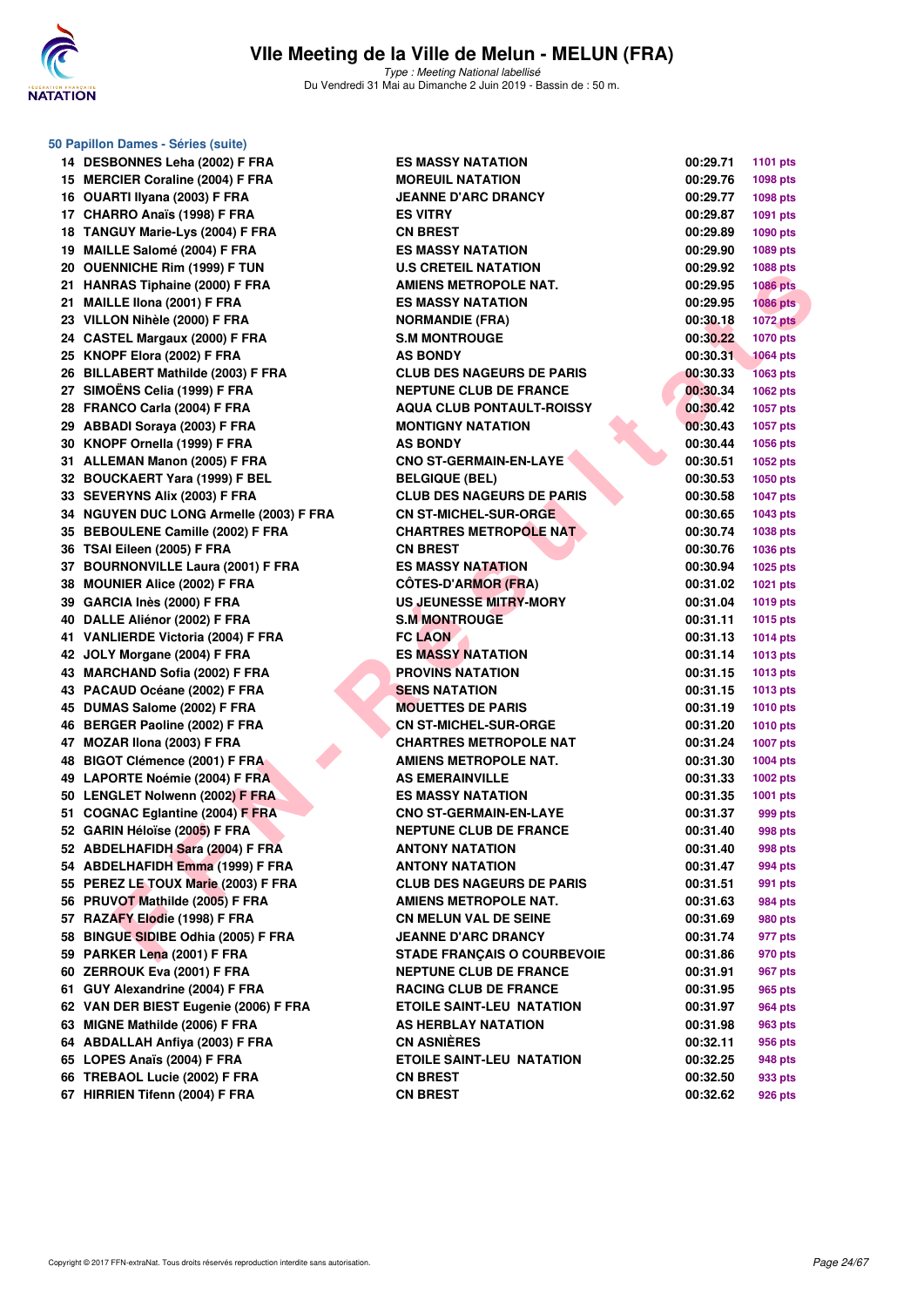

Type : Meeting National labellisé Du Vendredi 31 Mai au Dimanche 2 Juin 2019 - Bassin de : 50 m.

| 68 FOURMY Marina (2003) F FRA                     | <b>ES MASSY NATATION</b>           | 00:32.63       | 925 pts                                            |
|---------------------------------------------------|------------------------------------|----------------|----------------------------------------------------|
| 69 GAILLARD Clémence (1998) F FRA                 | <b>CN MELUN VAL DE SEINE</b>       | 00:32.65       | <b>924 pts</b>                                     |
| 70 MARTINEZ Myriam (2002) F FRA                   | <b>STADE FRANÇAIS O COURBEVOIE</b> | 00:32.66       | <b>924 pts</b>                                     |
| <b>GAUTIER Daphnee (2005) F FRA</b><br>71         | <b>LANNION NATATION</b>            | 00:32.68       | 923 pts                                            |
| 72 FOURMY Maëlys (2003) F FRA                     | <b>ES MASSY NATATION</b>           | 00:32.72       | <b>920 pts</b>                                     |
| 73 VISGUEIRO Julia (2005) F FRA                   | <b>MOUETTES DE PARIS</b>           | 00:32.81       | 915 pts                                            |
| <b>MARCHESE Aurelie (2005) F FRA</b><br>74        | <b>CN MELUN VAL DE SEINE</b>       | 00:32.97       | <b>906 pts</b>                                     |
| <b>BOUTIN-FERNANDEZ Océane (2002) F FRA</b><br>75 | <b>LAGNY-SUR-MARNE NATATION</b>    | 00:32.98       | <b>905 pts</b>                                     |
| 76 FAULCON Clara (2006) F FRA                     | <b>LA SAINT MANDEENNE</b>          | 00:32.99       | <b>905 pts</b>                                     |
| 77 GUILBAUD Charlotte (2004) F FRA                | <b>CA ORSAY</b>                    | 00:33.09       | <b>899 pts</b>                                     |
| JEAN BAPTISTE Ambre (2005) F FRA<br>78            | <b>CN ST-MICHEL-SUR-ORGE</b>       | 00:33.15       | <b>896 pts</b>                                     |
| 79 GERHAHER Alyssa (2006) F FRA                   | <b>CN SARREGUEMINES</b>            | 00:33.29       | <b>888 pts</b>                                     |
| 80 CHEDRI Melissa (2001) F FRA                    | <b>CN MELUN VAL DE SEINE</b>       | 00:33.30       | <b>887 pts</b>                                     |
| 81 JARDIN Coraline (2004) F FRA                   | <b>AQUA CLUB PONTAULT-ROISSY</b>   | 00:33.35       | <b>884 pts</b>                                     |
| 82 AIGOUY Léa (2004) F FRA                        | <b>CANETON CLUB DE BEAUMONT</b>    | 00:33.44       | 879 pts                                            |
| 83 SUMEIRE Alizé (2001) F FRA                     | <b>CA ORSAY</b>                    | 00:33.57       | <b>872 pts</b>                                     |
| 84 VOVOS Salomé (2005) F FRA                      | <b>CN FONTAINEBLEAU-AVON</b>       | 00:33.58       | <b>872 pts</b>                                     |
| 85 BENARABA Sarah (2005) F ALG                    | <b>CN ST-MICHEL-SUR-ORGE</b>       | 00:33.61       | <b>870 pts</b>                                     |
| 86 BOUILLIE Ellynn (2005) F FRA                   | <b>LANNION NATATION</b>            | 00:33.64       | <b>868 pts</b>                                     |
| 87 JEAN Jessica (2003) F FRA                      | <b>PROVINS NATATION</b>            | 00:33.81       | 859 pts                                            |
| 88 PEREZ-MATEUS Clara (2003) F FRA                | <b>S.M MONTROUGE</b>               | 00:34.26       | <b>834 pts</b>                                     |
| 89 PINTO Clara (2005) F FRA                       | <b>ETOILE SAINT-LEU NATATION</b>   | 00:34.41       | <b>826 pts</b>                                     |
| 90 LEBEGUE Elona (2005) F FRA                     | <b>US JEUNESSE MITRY-MORY</b>      | 00:34.65       | 813 pts                                            |
| 91 QUANTIN Eva (2004) F FRA                       | <b>CA ORSAY</b>                    | 00:34.79       | <b>805 pts</b>                                     |
| 92 BIRONNEAU Clarisse (1999) F FRA                | <b>USO BEZONS</b>                  | 00:34.80       | <b>805 pts</b>                                     |
| 93 LARGILLIER Iliana (2001) F FRA                 | <b>CN MELUN VAL DE SEINE</b>       | 00:35.33       | <b>776 pts</b>                                     |
| 94 LORIC Azilys (2004) F FRA                      | <b>C.S. MONTERELAIS NATATION</b>   | 00:35.37       | 774 pts                                            |
| 95 RICHARD Clemence (2008) F FRA                  | <b>AAS SARCELLES NATATION 95</b>   | 00:35.51       | <b>767 pts</b>                                     |
| 96 REGLIN Clarice (2002) F FRA                    | <b>CN MELUN VAL DE SEINE</b>       | 00:36.60       | <b>711 pts</b>                                     |
| 97 GOSNET Manon (2003) F FRA                      | <b>USO BEZONS</b>                  | 00:37.08       | 687 pts                                            |
| --- LE CORGUILLE Ambre (2001) F FRA               | <b>CA ORSAY</b>                    | <b>DNS dec</b> |                                                    |
| <u>MO Debiller Nemas</u><br>Einele                |                                    |                |                                                    |
|                                                   |                                    |                | $\mathbf{A}$ 10 and at plus (Dimension 0 bin 0010) |

**50 Papillon Dames - Séries (suite)**

#### **[100 Papillon Dames - Finale A](http://www.ffnatation.fr/webffn/resultats.php?idact=nat&go=epr&idcpt=57771&idepr=32) 19 ans et plus** (Dimanche 2 Juin 2019)

| <b>14 MARCHESE AUTOR (2003) F FRA</b>                                                                | CN MELON VAL DE SEINE            | 00.32.97<br>ອບບ µເວ                                                                |
|------------------------------------------------------------------------------------------------------|----------------------------------|------------------------------------------------------------------------------------|
| 75 BOUTIN-FERNANDEZ Océane (2002) F FRA                                                              | <b>LAGNY-SUR-MARNE NATATION</b>  | 00:32.98<br>905 pts                                                                |
| 76 FAULCON Clara (2006) F FRA                                                                        | <b>LA SAINT MANDEENNE</b>        | 00:32.99<br>905 pts                                                                |
| 77 GUILBAUD Charlotte (2004) F FRA                                                                   | <b>CA ORSAY</b>                  | 00:33.09<br><b>899 pts</b>                                                         |
| 78 JEAN BAPTISTE Ambre (2005) F FRA                                                                  | <b>CN ST-MICHEL-SUR-ORGE</b>     | 00:33.15<br>896 pts                                                                |
| 79 GERHAHER Alyssa (2006) F FRA                                                                      | <b>CN SARREGUEMINES</b>          | 00:33.29<br>888 pts                                                                |
| 80 CHEDRI Melissa (2001) F FRA                                                                       | <b>CN MELUN VAL DE SEINE</b>     | 00:33.30<br>887 pts                                                                |
| 81 JARDIN Coraline (2004) F FRA                                                                      | <b>AQUA CLUB PONTAULT-ROISSY</b> | 00:33.35<br><b>884 pts</b>                                                         |
| 82 AIGOUY Léa (2004) F FRA                                                                           | <b>CANETON CLUB DE BEAUMONT</b>  | 00:33.44<br>879 pts                                                                |
| 83 SUMEIRE Alizé (2001) F FRA                                                                        | <b>CA ORSAY</b>                  | 00:33.57<br>872 pts                                                                |
| 84 VOVOS Salomé (2005) F FRA                                                                         | <b>CN FONTAINEBLEAU-AVON</b>     | 00:33.58<br>872 pts                                                                |
| 85 BENARABA Sarah (2005) F ALG                                                                       | <b>CN ST-MICHEL-SUR-ORGE</b>     | 00:33.61<br>870 pts                                                                |
| 86 BOUILLIE Ellynn (2005) F FRA                                                                      | <b>LANNION NATATION</b>          | 00:33.64<br>868 pts                                                                |
| 87 JEAN Jessica (2003) F FRA                                                                         | <b>PROVINS NATATION</b>          | 00:33.81<br>859 pts                                                                |
| 88 PEREZ-MATEUS Clara (2003) F FRA                                                                   | <b>S.M MONTROUGE</b>             | 00:34.26<br>834 pts                                                                |
| 89 PINTO Clara (2005) F FRA                                                                          | <b>ETOILE SAINT-LEU NATATION</b> | 00:34.41<br>826 pts                                                                |
| 90 LEBEGUE Elona (2005) F FRA                                                                        | US JEUNESSE MITRY-MORY           | 00:34.65<br>813 pts                                                                |
| 91 QUANTIN Eva (2004) F FRA                                                                          | <b>CA ORSAY</b>                  | 00:34.79<br>805 pts                                                                |
| 92 BIRONNEAU Clarisse (1999) F FRA                                                                   | <b>USO BEZONS</b>                | 00:34.80<br>805 pts                                                                |
| 93 LARGILLIER Iliana (2001) F FRA                                                                    | <b>CN MELUN VAL DE SEINE</b>     | 00:35.33<br>776 pts                                                                |
| 94 LORIC Azilys (2004) F FRA                                                                         | <b>C.S. MONTERELAIS NATATION</b> | 00:35.37<br>774 pts                                                                |
| 95 RICHARD Clemence (2008) F FRA                                                                     | <b>AAS SARCELLES NATATION 95</b> | 00:35.51<br><b>767 pts</b>                                                         |
| 96 REGLIN Clarice (2002) F FRA                                                                       | <b>CN MELUN VAL DE SEINE</b>     | 00:36.60<br>711 pts                                                                |
| 97 GOSNET Manon (2003) F FRA                                                                         | <b>USO BEZONS</b>                | 00:37.08<br>687 pts                                                                |
| --- LE CORGUILLE Ambre (2001) F FRA                                                                  | <b>CA ORSAY</b>                  | <b>DNS dec</b>                                                                     |
| 00 Papillon Dames - Finale A 19 ans et plus (Dimanche 2 Juin 2019)<br>1 HANRAS Tiphaine (2000) F FRA | <b>AMIENS METROPOLE NAT.</b>     | 01:04.74<br><b>1147 pts</b>                                                        |
|                                                                                                      |                                  | 50 m: 00:30.53 (00:30.53) 00 m: 01:04.74 (00:34.21)                                |
| 2 OUALID GIRARD Sarah (2000) F FRA                                                                   | <b>CN MELUN VAL DE SEINE</b>     | 01:05.34<br><b>1131 pts</b>                                                        |
| 3 GAMER Rose-alexia (1999) F FRA                                                                     | <b>ES VITRY</b>                  | 50 m: 00:31.16 (00:31.16) 00 m: 01:05.34 (00:34.18)<br>01:05.36<br>1130 pts        |
|                                                                                                      |                                  | 50 m : 00:30.26 (00:30.26) 00 m : 01:05.36 (00:35.10)                              |
| 4 CASTEL Margaux (2000) F FRA                                                                        | <b>S.M MONTROUGE</b>             | 01:05.55<br>1125 $pts$                                                             |
| 5 VILLON Nihèle (2000) F FRA                                                                         | <b>NORMANDIE (FRA)</b>           | 50 m: 00:31.13 (00:31.13) 00 m: 01:05.55 (00:34.42)<br>01:07.66<br><b>1066 pts</b> |
|                                                                                                      |                                  | 50 m: 00:31.76 (00:31.76100 m: 01:07.66 (00:35.90)                                 |
| 6 LANGLAIS Lila (2000) F FRA                                                                         | <b>ES MASSY NATATION</b>         | 01:08.64<br><b>1040 pts</b>                                                        |
| 7 BOUCKAERT Yara (1999) F BEL                                                                        | <b>BELGIQUE (BEL)</b>            | 50 m: 00:32.34 (00:32.34)00 m: 01:08.64 (00:36.30)<br>01:10.59<br>988 pts          |
|                                                                                                      |                                  | 50 m: 00:32.58 (00:32.58) 00 m: 01:10.59 (00:38.01)                                |
| OO Papillon Dames - Finale A 17-18 ans (Dimanche 2 Juin 2019)                                        |                                  |                                                                                    |
|                                                                                                      |                                  |                                                                                    |

#### **[100 Papillon Dames - Finale A](http://www.ffnatation.fr/webffn/resultats.php?idact=nat&go=epr&idcpt=57771&idepr=32) 17-18 ans** (Dimanche 2 Juin 2019)

| 1 DESNOYERS Chloé (2001) F FRA    | <b>JEANNE D'ARC DRANCY</b> | 01:04.52                                             | 1154 pts            |
|-----------------------------------|----------------------------|------------------------------------------------------|---------------------|
|                                   |                            | 50 m : 00:30.53 (00:30.53100 m : 01:04.52 (00:33.99  |                     |
| 2 DESBONNES Leha (2002) F FRA     | <b>ES MASSY NATATION</b>   |                                                      | 01:05.79 1118 pts   |
|                                   |                            | 50 m : 00:30.88 (00:30.88100 m : 01:05.79 (00:34.91) |                     |
| 3 MOUNIER Alice (2002) F FRA      | <b>CÔTES-D'ARMOR (FRA)</b> |                                                      | $01:06.45$ 1100 pts |
|                                   |                            | 50 m: 00:31.75 (00:31.75100 m: 01:06.45 (00:34.70    |                     |
| 4 MAILLE IIona (2001) F FRA       | <b>ES MASSY NATATION</b>   | 01:06.93                                             | 1086 pts            |
|                                   |                            | 50 m: 00:31.45 (00:31.45100 m: 01:06.93 (00:35.48    |                     |
| 5 BOURNONVILLE Laura (2001) F FRA | <b>ES MASSY NATATION</b>   | 01:07.38                                             | 1074 pts            |
|                                   |                            | 50 m : 00:31.70 (00:31.70100 m : 01:07.38 (00:35.68  |                     |
| 6 DALLE Aliénor (2002) F FRA      | <b>S.M MONTROUGE</b>       | 01:07.50                                             | <b>1071 pts</b>     |
|                                   |                            | 50 m: 00:31.45 (00:31.45100 m: 01:07.50 (00:36.05    |                     |
|                                   |                            |                                                      |                     |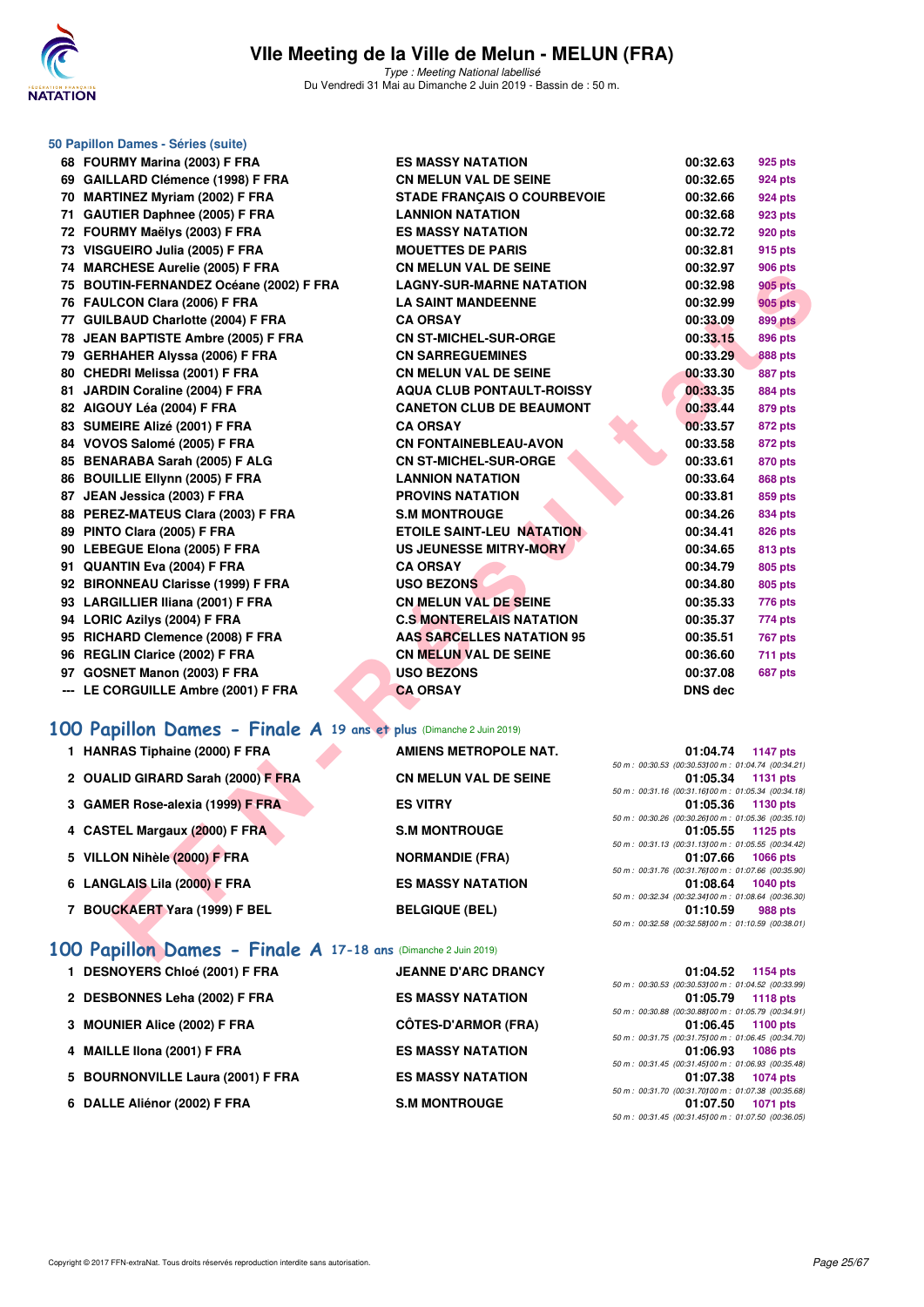

Type : Meeting National labellisé Du Vendredi 31 Mai au Dimanche 2 Juin 2019 - Bassin de : 50 m.

- **100 Papillon Dames Finale A (suite)**
	- **7 TREBAOL Lucie (2002) F FRA CN BREST 01:07.99 1058 pts**
	-

50 m : 00:32.01 (00:32.01)100 m : 01:07.99 (00:35.98) **8 BERGER Paoline (2002) F FRA CN ST-MICHEL-SUR-ORGE 01:08.76 1037 pts** 50 m : 00:31.62 (00:31.62)100 m : 01:08.76 (00:37.14)

01:01.53 **1240 pts** 

#### **[100 Papillon Dames - Finale A](http://www.ffnatation.fr/webffn/resultats.php?idact=nat&go=epr&idcpt=57771&idepr=32) 11-16 ans** (Dimanche 2 Juin 2019)

| 1 PORTECOP Naele (2003) F FRA     | AMIENS METROPOLE NAT.              | 01.01.53 | 1240 pts                                             |
|-----------------------------------|------------------------------------|----------|------------------------------------------------------|
|                                   |                                    |          | 50 m : 00:29.06 (00:29.06100 m : 01:01.53 (00:32.47) |
| 2 JOLY Morgane (2004) F FRA       | <b>ES MASSY NATATION</b>           | 01:05.89 | 1115 $pts$                                           |
|                                   |                                    |          | 50 m : 00:31.44 (00:31.44100 m : 01:05.89 (00:34.45) |
| 3 ROUSSEAU Elsa (2003) F FRA      | <b>ES MASSY NATATION</b>           | 01:07.02 | 1084 pts                                             |
|                                   |                                    |          | 50 m : 00:31.30 (00:31.30100 m : 01:07.02 (00:35.72) |
| 4 OUARTI Ilyana (2003) F FRA      | <b>JEANNE D'ARC DRANCY</b>         | 01:07.04 | 1083 pts                                             |
|                                   |                                    |          | 50 m : 00:30.96 (00:30.96100 m : 01:07.04 (00:36.08) |
| 5 DESBORDES Mila (2003) F FRA     | <b>STADE FRANCAIS O COURBEVOIE</b> | 01:07.06 | $1083$ pts                                           |
|                                   |                                    |          | 50 m : 00:31.35 (00:31.35100 m : 01:07.06 (00:35.71) |
| 6 MOZAR Ilona (2003) F FRA        | <b>CHARTRES METROPOLE NAT</b>      | 01:07.27 | <b>1077 pts</b>                                      |
|                                   |                                    |          | 50 m : 00:32.39 (00:32.39100 m : 01:07.27 (00:34.88) |
| 7 BILLABERT Mathilde (2003) F FRA | <b>CLUB DES NAGEURS DE PARIS</b>   | 01:07.76 | $1064$ pts                                           |
|                                   |                                    |          | 50 m : 00:32.58 (00:32.58100 m : 01:07.76 (00:35.18) |
| 8 TANGUY Marie-Lys (2004) F FRA   | <b>CN BREST</b>                    | 01:08.81 | <b>1035 pts</b>                                      |
|                                   |                                    |          | 50 m : 00:31.71 (00:31.71100 m : 01:08.81 (00:37.10) |
|                                   |                                    |          |                                                      |

## **[100 Papillon Dames - Barrage Finales](http://www.ffnatation.fr/webffn/resultats.php?idact=nat&go=epr&idcpt=57771&idepr=32) 19 ans et plus** (Dimanche 2 Juin 2019)

- 
- 2 PELLIER Claire (2000) F FRA CN MELUN VAL DE SEINE
- 1 GARCIA Inès (2000) F FRA US JEUNESSE MITRY-MORY

| 01:20.00 | 757 pts |
|----------|---------|
| 01:20.01 | 757 pts |

#### **[100 Papillon Dames - Séries](http://www.ffnatation.fr/webffn/resultats.php?idact=nat&go=epr&idcpt=57771&idepr=32)** (Dimanche 2 Juin 2019)

| 2 JOLY Morgane (2004) F FRA                                               | <b>ES MASSY NATATION</b>           | 01:05.89                                                                                                                   | 1115 pts        |
|---------------------------------------------------------------------------|------------------------------------|----------------------------------------------------------------------------------------------------------------------------|-----------------|
| 3 ROUSSEAU Elsa (2003) F FRA                                              | <b>ES MASSY NATATION</b>           | 50 m: 00:31.44 (00:31.44)00 m: 01:05.89 (00:34.45)<br>01:07.02                                                             | <b>1084 pts</b> |
| 4 OUARTI Ilyana (2003) F FRA                                              | <b>JEANNE D'ARC DRANCY</b>         | 50 m : 00:31.30 (00:31.30) 00 m : 01:07.02 (00:35.72)<br>01:07.04                                                          | 1083 pts        |
| 5 DESBORDES Mila (2003) F FRA                                             | <b>STADE FRANÇAIS O COURBEVOIE</b> | 50 m : 00:30.96 (00:30.96) 00 m : 01:07.04 (00:36.08)<br>01:07.06                                                          | <b>1083 pts</b> |
| 6 MOZAR Ilona (2003) F FRA                                                | <b>CHARTRES METROPOLE NAT</b>      | 50 m : 00:31.35 (00:31.35) 00 m : 01:07.06 (00:35.71)<br>01:07.27                                                          | <b>1077 pts</b> |
| 7 BILLABERT Mathilde (2003) F FRA                                         | <b>CLUB DES NAGEURS DE PARIS</b>   | 50 m : 00:32.39 (00:32.39100 m : 01:07.27 (00:34.88)<br>01:07.76                                                           | 1064 pts        |
| 8 TANGUY Marie-Lys (2004) F FRA                                           | <b>CN BREST</b>                    | 50 m : 00:32.58 (00:32.58) 00 m : 01:07.76 (00:35.18)<br>01:08.81<br>50 m: 00:31.71 (00:31.71100 m: 01:08.81 (00:37.10)    | 1035 pts        |
| 00 Papillon Dames - Barrage Finales 19 ans et plus (Dimanche 2 Juin 2019) |                                    |                                                                                                                            |                 |
|                                                                           |                                    |                                                                                                                            |                 |
| 1 GARCIA Inès (2000) F FRA                                                | <b>US JEUNESSE MITRY-MORY</b>      | 01:20.00                                                                                                                   | <b>757 pts</b>  |
| 2 PELLIER Claire (2000) F FRA                                             | <b>CN MELUN VAL DE SEINE</b>       | 01:20.01                                                                                                                   | <b>757 pts</b>  |
|                                                                           |                                    |                                                                                                                            |                 |
| 00 Papillon Dames - Séries<br>(Dimanche 2 Juin 2019)                      |                                    |                                                                                                                            |                 |
| 1 DUHAMEL Cyrielle (2000) F FRA                                           | <b>STADE BÉTHUNE PÉLICAN CLUB</b>  | 01:03.17                                                                                                                   | 1192 pts        |
|                                                                           |                                    | 50 m : 00:29.52 (00:29.52) 00 m : 01:03.17 (00:33.65)                                                                      |                 |
| 2 PORTECOP Naële (2003) F FRA                                             | <b>AMIENS METROPOLE NAT.</b>       | 01:03.19<br>50 m: 00:30.41 (00:30.41100 m: 01:03.19 (00:32.78)                                                             | 1192 pts        |
| 3 DESNOYERS Chloé (2001) F FRA                                            | <b>JEANNE D'ARC DRANCY</b>         | 01:04.55                                                                                                                   | 1153 pts        |
| 4 HANRAS Tiphaine (2000) F FRA                                            | <b>AMIENS METROPOLE NAT.</b>       | 50 m : 00:30.88 (00:30.88) 00 m : 01:04.55 (00:33.67)<br>01:05.47                                                          | <b>1127 pts</b> |
|                                                                           |                                    | 50 m : 00:30.83 (00:30.83)00 m : 01:05.47 (00:34.64)                                                                       |                 |
| 5 GAMER Rose-alexia (1999) F FRA                                          | <b>ES VITRY</b>                    | 01:05.56                                                                                                                   | <b>1124 pts</b> |
| 6 OUALID GIRARD Sarah (2000) F FRA                                        | <b>CN MELUN VAL DE SEINE</b>       | 50 m : 00:30.15 (00:30.15) 00 m : 01:05.56 (00:35.41)<br>01:05.61                                                          | <b>1123 pts</b> |
|                                                                           |                                    | 50 m : 00:30.97 (00:30.97) 00 m : 01:05.61 (00:34.64)                                                                      |                 |
| 7 DESBORDES Mila (2003) F FRA                                             | <b>STADE FRANÇAIS O COURBEVOIE</b> | 01:06.68<br>50 m: 00:31.55 (00:31.55) 00 m: 01:06.68 (00:35.13)                                                            | 1093 pts        |
| 8 MOUNIER Alice (2002) F FRA                                              | <b>CÖTES-D'ARMOR (FRA)</b>         | 01:06.74<br>50 m: 00:31.40 (00:31.40) 00 m: 01:06.74 (00:35.34)                                                            | 1092 pts        |
| 9 JOLY Morgane (2004) F FRA                                               | <b>ES MASSY NATATION</b>           | 01:06.90<br>50 m : 00:31.75 (00:31.75100 m : 01:06.90 (00:35.15)                                                           | <b>1087 pts</b> |
| 10 DESBONNES Leha (2002) F FRA                                            | <b>ES MASSY NATATION</b>           | 01:07.08                                                                                                                   | <b>1082 pts</b> |
| 11 MAILLE IIona (2001) F FRA                                              | <b>ES MASSY NATATION</b>           | 50 m : 00:30.88 (00:30.88100 m : 01:07.08 (00:36.20)<br>01:07.29                                                           | <b>1077 pts</b> |
| 12 CASTEL Margaux (2000) F FRA                                            | <b>S.M MONTROUGE</b>               | 50 m: 00:30.83 (00:30.83100 m: 01:07.29 (00:36.46)<br>01:07.56                                                             | 1069 pts        |
| 13 ROUSSEAU Elsa (2003) F FRA                                             | <b>ES MASSY NATATION</b>           | 50 m : 00:31.34 (00:31.34)00 m : 01:07.56 (00:36.22)<br>01:07.70                                                           | 1065 pts        |
| 14 BOURNONVILLE Laura (2001) F FRA                                        | <b>ES MASSY NATATION</b>           | 50 m : 00:31.50 (00:31.50) 00 m : 01:07.70 (00:36.20)<br>01:07.72                                                          | 1065 pts        |
|                                                                           | <b>CLUB DES NAGEURS DE PARIS</b>   | 50 m: 00:32.11 (00:32.11100 m: 01:07.72 (00:35.61)                                                                         | <b>1063 pts</b> |
| 15 BILLABERT Mathilde (2003) F FRA                                        |                                    | 01:07.79<br>50 m : 00:31.72 (00:31.72) 00 m : 01:07.79 (00:36.07)                                                          |                 |
| 16 MOZAR Ilona (2003) F FRA                                               | <b>CHARTRES METROPOLE NAT</b>      | 01:07.84<br>50 m: 00:31.88 (00:31.88) 00 m: 01:07.84 (00:35.96)                                                            | <b>1062 pts</b> |
| 17 TREBAOL Lucie (2002) F FRA                                             | <b>CN BREST</b>                    | 01:07.89<br>50 m : 00:32.22 (00:32.22)00 m : 01:07.89 (00:35.67)                                                           | <b>1060 pts</b> |
| 18 DALLE Aliénor (2002) F FRA                                             | <b>S.M MONTROUGE</b>               | 01:07.97<br>50 m : 00:31.77 (00:31.77) 00 m : 01:07.97 (00:36.20)                                                          | 1058 pts        |
| 18 TANGUY Marie-Lys (2004) F FRA                                          | <b>CN BREST</b>                    | 01:07.97                                                                                                                   | <b>1058 pts</b> |
| 20 OUARTI Ilyana (2003) F FRA                                             | <b>JEANNE D'ARC DRANCY</b>         | 50 m : 00:31.59 (00:31.59) 00 m : 01:07.97 (00:36.38)<br>01:08.09<br>50 m : 00:31.96 (00:31.96) 00 m : 01:08.09 (00:36.13) | 1055 pts        |
| 21 VILLON Nihèle (2000) F FRA                                             | <b>NORMANDIE (FRA)</b>             | 01:08.11                                                                                                                   | <b>1054 pts</b> |

| 01:03.17                                                          | <b>1192 pts</b> |
|-------------------------------------------------------------------|-----------------|
| 50 m : 00:29.52 (00:29.52) 00 m : 01:03.17 (00:33.65)             |                 |
| 01:03.19                                                          | 1192 pts        |
| 50 m: 00:30.41 (00:30.41100 m: 01:03.19 (00:32.78)                |                 |
| 01:04.55                                                          | 1153 pts        |
| 50 m : 00:30.88 (00:30.88) 00 m : 01:04.55 (00:33.67)             |                 |
| 01:05.47                                                          | 1127 pts        |
| 50 m: 00:30.83 (00:30.83100 m: 01:05.47 (00:34.64)                |                 |
| 01:05.56                                                          | <b>1124 pts</b> |
| 50 m : 00:30.15 (00:30.15) 00 m : 01:05.56 (00:35.41)             |                 |
| 01:05.61 1123 pts                                                 |                 |
| 50 m : 00:30.97 (00:30.97) 00 m : 01:05.61 (00:34.64)             |                 |
| 01:06.68                                                          | <b>1093 pts</b> |
| 50 m : 00:31.55 (00:31.55) 00 m : 01:06.68 (00:35.13)             |                 |
| 01:06.74 1092 pts                                                 |                 |
| 50 m: 00:31.40 (00:31.40) 00 m: 01:06.74 (00:35.34)               |                 |
| 01:06.90                                                          | 1087 pts        |
| 50 m: 00:31.75 (00:31.75) 00 m: 01:06.90 (00:35.15)               |                 |
| 01:07.08 1082 pts                                                 |                 |
| 50 m: 00:30.88 (00:30.88100 m: 01:07.08 (00:36.20)                |                 |
| 01:07.29 1077 pts                                                 |                 |
| 50 m : 00:30.83 (00:30.83) 00 m : 01:07.29 (00:36.46)             |                 |
| 01:07.56 1069 pts                                                 |                 |
| 50 m: 00:31.34 (00:31.34) 00 m: 01:07.56 (00:36.22)               |                 |
| 01:07.70<br>50 m : 00:31.50 (00:31.50) 00 m : 01:07.70 (00:36.20) | 1065 pts        |
| 01:07.72 1065 pts                                                 |                 |
| 50 m: 00:32.11 (00:32.11)00 m: 01:07.72 (00:35.61)                |                 |
| 01:07.79 1063 pts                                                 |                 |
| 50 m : 00:31.72 (00:31.72) 00 m : 01:07.79 (00:36.07)             |                 |
| 01:07.84 1062 pts                                                 |                 |
| 50 m: 00:31.88 (00:31.88100 m: 01:07.84 (00:35.96)                |                 |
| 01:07.89                                                          | <b>1060 pts</b> |
| 50 m : 00:32.22 (00:32.22) 00 m : 01:07.89 (00:35.67)             |                 |
| 01:07.97 1058 pts                                                 |                 |
| 50 m: 00:31.77 (00:31.77)00 m: 01:07.97 (00:36.20)                |                 |
| 01:07.97                                                          | 1058 pts        |
| 50 m: 00:31.59 (00:31.59100 m: 01:07.97 (00:36.38)                |                 |
| 01:08.09 1055 pts                                                 |                 |
| 50 m : 00:31.96 (00:31.96) 00 m : 01:08.09 (00:36.13)             |                 |
| 01:08.11 1054 pts                                                 |                 |
| 50 m : 00:32.08 (00:32.08) 00 m : 01:08.11 (00:36.03)             |                 |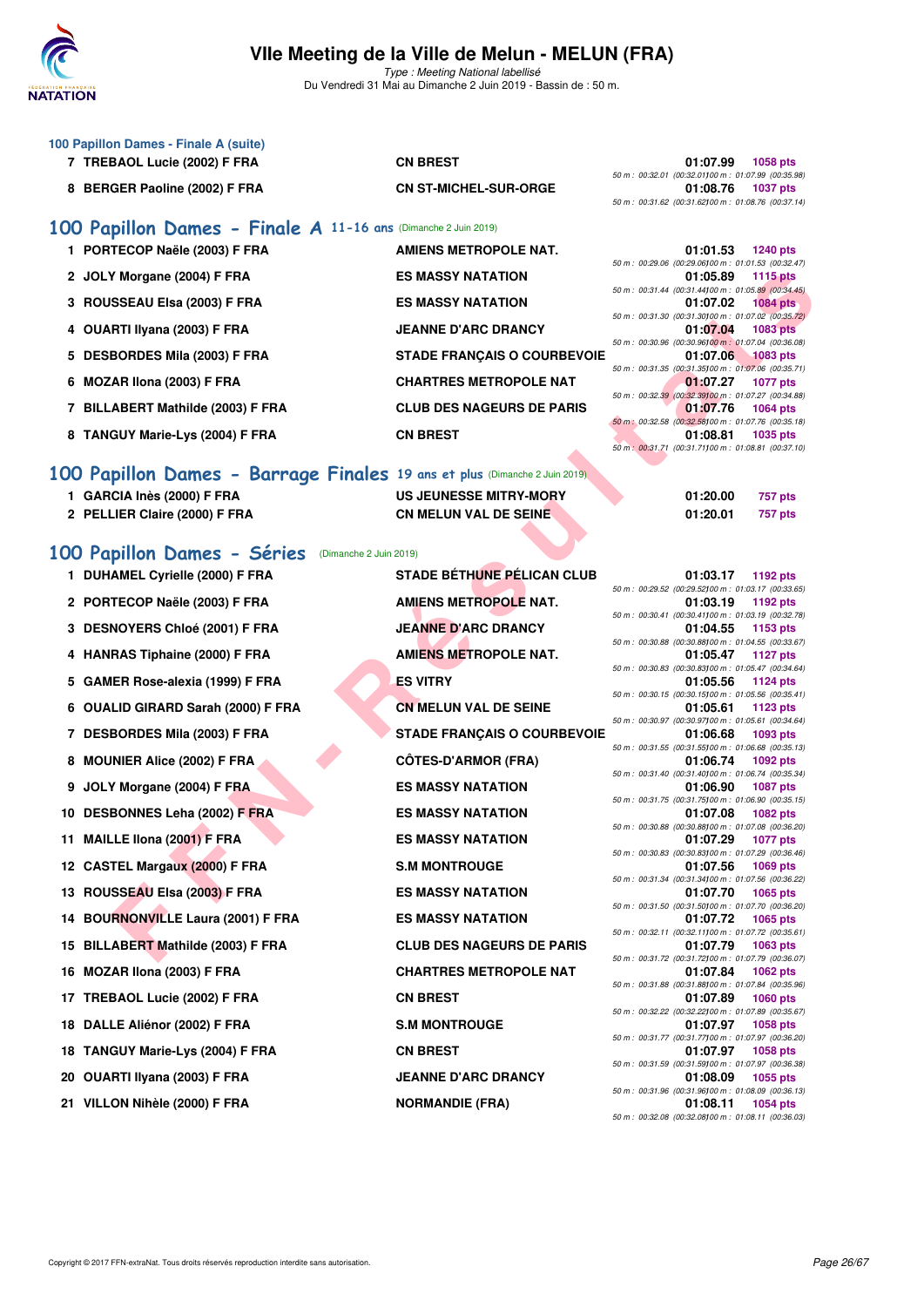

Du Vendredi 31 Mai au Dimanche 2 Juin 2019 - Bassin de : 50 m.

# 23 SIMOENS Lucille (2005) F FRA ES MASSY NATATION 24 BERGER Paoline (2002) F FRA CN ST-MICHEL-SUR-ORGE 25 LANGLAIS Lila (2000) F FRA ES MASSY NATATION 26 MERCIER Coraline (2004) F FRA MOREUIL NATATION 27 ALLEMAN Manon (2005) F FRA CNO ST-GERMAIN-EN-LAYE **28 HERMEL Lou (2005) F FRA AMIENS METROPOLE NAT.** 29 COGNAC Eglantine (2004) F FRA CNO ST-GERMAIN-EN-LAYE **30 PERIGUEUX Elea (2002) F FRA CHARTRES METROPOLE NAT 31 NGUYEN DUC LONG Armelle (2003) F FRA CN ST-MICHEL-SUR-ORGE 32 VANLIERDE Victoria (2004) F FRA FC LAON 01:09.99 1004 pts** 33 BOUCKAERT Yara (1999) F BEL BELGIQUE (BEL) **34 MAILLE Salomé (2004) F FRA ES MASSY NATATION 35 GARIN Héloïse (2005) F FRA NEPTUNE CLUB DE FRANCE 36 BALMER Romane (2004) F FRA CN VIRY-CHÂTILLON 37 GARCIA Inès (2000) F FRA US JEUNESSE MITRY-MORY 37 PELLIER Claire (2000) F FRA CN MELUN VAL DE SEINE 39 LENGLET Nolwenn (2002) F FRA ES MASSY NATATION 40 LOUWAGIE Pauline (2003) F FRA TREMBLAY AC 01:11.70 959 pts 41 SALEM Sara (2005) F FRA LAGNY-SUR-MARNE NATATION** 42 MARCHESE Aurelie (2005) F FRA **CN MELUN VAL DE SEINE** 43 HELLARD Emeline (2002) F FRA CÔTES-D'ARMOR (FRA) **44 FOURMY Marina (2003) F FRA ES MASSY NATATION**

**100 Papillon Dames - Séries (suite)**

- **46 DASSOT Liza (2004) F FRA NEPTUNE CLUB DE FRANCE**
- 47 BENARABA Sarah (2005) F ALG CN ST-MICHEL-SUR-ORGE
- **48 ABDALLAH Anfiya (2003) F FRA CN ASNIÈRES 01:15.26 870 pts**
- 
- **50 PROUTEAU Noemie (2004) F FRA LANNION NATATION**
- **51 BIRONNEAU Clarisse (1999) F FRA USO BEZONS 01:18.10 801 pts**
- 
- --- VISGUEIRO Julia (2005) F FRA MOUETTES DE PARIS
- **--- PEREZ-MATEUS Clara (2003) F FRA S.M MONTROUGE DSQ**

|  |  |  |  |  | 200 Papillon Dames - Séries (Samedi 1er Juin 2019) |
|--|--|--|--|--|----------------------------------------------------|
|--|--|--|--|--|----------------------------------------------------|

- 
- 2 HANRAS Tiphaine (2000) F FRA

22 FRANCO Carla (2004) F FRA AQUA CLUB PONTAULT-ROISSY **45 BINGUE SIDIBE Odhia (2005) F FRA JEANNE D'ARC DRANCY 01:13.29 919 pts** 49 LEBEGUE Elona (2005) F FRA US JEUNESSE MITRY-MORY **52 VOVOS Salomé (2005) F FRA CN FONTAINEBLEAU-AVON** 

| NCO Carla (2004) F FRA               | <b>AQUA CLUB PONTAULT-ROISSY</b> | 01:08.16<br>1053 pts                                                                 |
|--------------------------------------|----------------------------------|--------------------------------------------------------------------------------------|
| <b>DENS Lucille (2005) F FRA</b>     | <b>ES MASSY NATATION</b>         | 50 m : 00:30.72 (00:30.72) 00 m : 01:08.16 (00:37.44)<br>01:08.33<br><b>1048 pts</b> |
| GER Paoline (2002) F FRA             | <b>CN ST-MICHEL-SUR-ORGE</b>     | 50 m: 00:31.74 (00:31.74100 m: 01:08.33 (00:36.59)<br>01:08.66<br>1039 pts           |
| GLAIS Lila (2000) F FRA              | <b>ES MASSY NATATION</b>         | 50 m : 00:31.73 (00:31.73) 00 m : 01:08.66 (00:36.93)<br>01:08.80<br><b>1036 pts</b> |
| CIER Coraline (2004) F FRA           | <b>MOREUIL NATATION</b>          | 50 m : 00:32.38 (00:32.38) 00 m : 01:08.80 (00:36.42)<br><b>1034 pts</b><br>01:08.87 |
| EMAN Manon (2005) F FRA              | <b>CNO ST-GERMAIN-EN-LAYE</b>    | 50 m : 00:32.09 (00:32.09) 00 m : 01:08.87 (00:36.78)<br>01:09.00<br><b>1030 pts</b> |
| <b>MEL Lou (2005) F FRA</b>          | <b>AMIENS METROPOLE NAT.</b>     | 50 m : 00:31.90 (00:31.90) 00 m : 01:09.00 (00:37.10)<br>01:09.02<br>$1030$ pts      |
| NAC Eglantine (2004) F FRA           | <b>CNO ST-GERMAIN-EN-LAYE</b>    | 50 m : 00:31.66 (00:31.66) 00 m : 01:09.02 (00:37.36)<br>01:09.10<br>1028 pts        |
| <b>IGUEUX Elea (2002) F FRA</b>      | <b>CHARTRES METROPOLE NAT</b>    | 50 m : 00:32.19 (00:32.19)00 m : 01:09.10 (00:36.91)<br><b>1022 pts</b>              |
|                                      |                                  | 01:09.32<br>50 m : 00:32.41 (00:32.41100 m : 01:09.32 (00:36.91)                     |
| YEN DUC LONG Armelle (2003) F FRA    | <b>CN ST-MICHEL-SUR-ORGE</b>     | 01:09.62<br>1014 $pts$<br>50 m : 00:32.38 (00:32.38) 00 m : 01:09.62 (00:37.24)      |
| LIERDE Victoria (2004) F FRA         | <b>FC LAON</b>                   | 01:09.99<br>$1004$ pts                                                               |
| CKAERT Yara (1999) F BEL             | <b>BELGIQUE (BEL)</b>            | 50 m : 00:32.08 (00:32.08) 00 m : 01:09.99 (00:37.91)<br>01:10.02<br>$1003$ pts      |
| LE Salomé (2004) F FRA               | <b>ES MASSY NATATION</b>         | 50 m : 00:32.67 (00:32.67) 00 m : 01:10.02 (00:37.35)<br>01:10.05<br>1002 pts        |
| IN Héloïse (2005) F FRA              | <b>NEPTUNE CLUB DE FRANCE</b>    | 50 m: 00:32.31 (00:32.31100 m: 01:10.05 (00:37.74)<br>01:10.18<br>999 pts            |
| MER Romane (2004) F FRA              | <b>CN VIRY-CHÂTILLON</b>         | 50 m: 00:31.96 (00:31.96) 00 m: 01:10.18 (00:38.22)<br>01:10.89<br>980 pts           |
| CIA Inès (2000) F FRA                | US JEUNESSE MITRY-MORY           | 50 m : 00:33.53 (00:33.53) 00 m : 01:10.89 (00:37.36)<br>01:11.12<br>974 pts         |
| LIER Claire (2000) F FRA             | <b>CN MELUN VAL DE SEINE</b>     | 50 m : 00:31.93 (00:31.93)00 m : 01:11.12 (00:39.19)<br>974 pts                      |
|                                      |                                  | 01:11.12<br>50 m: 00:33.27 (00:33.27) 00 m: 01:11.12 (00:37.85)                      |
| <b>GLET Nolwenn (2002) F FRA</b>     | <b>ES MASSY NATATION</b>         | 01:11.26<br>971 pts<br>50 m : 00:32.52 (00:32.52) 00 m : 01:11.26 (00:38.74)         |
| WAGIE Pauline (2003) F FRA           | <b>TREMBLAY AC</b>               | 01:11.70<br>959 pts                                                                  |
| EM Sara (2005) F FRA                 | <b>LAGNY-SUR-MARNE NATATION</b>  | 50 m: 00:33.23 (00:33.23) 00 m: 01:11.70 (00:38.47)<br>01:11.98<br>952 pts           |
| CHESE Aurelie (2005) F FRA           | <b>CN MELUN VAL DE SEINE</b>     | 50 m: 00:32.97 (00:32.97) 00 m: 01:11.98 (00:39.01)<br>01:12.39<br>942 pts           |
| LARD Emeline (2002) F FRA            | <b>CÔTES-D'ARMOR (FRA)</b>       | 50 m : 00:33.80 (00:33.80) 00 m : 01:12.39 (00:38.59)<br>01:12.44<br>940 pts         |
| RMY Marina (2003) F FRA              | <b>ES MASSY NATATION</b>         | 50 m: 00:33.23 (00:33.23)00 m: 01:12.44 (00:39.21)<br>01:12.55<br>938 pts            |
| <b>SUE SIDIBE Odhia (2005) F FRA</b> | <b>JEANNE D'ARC DRANCY</b>       | 50 m : 00:33.37 (00:33.37) 00 m : 01:12.55 (00:39.18)<br>01:13.29<br>919 pts         |
| SOT Liza (2004) F FRA                | <b>NEPTUNE CLUB DE FRANCE</b>    | 50 m : 00:33.30 (00:33.30) 00 m : 01:13.29 (00:39.99)<br>01:13.52<br>913 pts         |
| ARABA Sarah (2005) F ALG             | <b>CN ST-MICHEL-SUR-ORGE</b>     | 50 m: 00:33.37 (00:33.37) 00 m: 01:13.52 (00:40.15)<br>01:14.51<br>888 pts           |
|                                      | <b>CN ASNIÈRES</b>               | 50 m: 00:33.55 (00:33.55) 00 m: 01:14.51 (00:40.96)                                  |
| ALLAH Anfiya (2003) F FRA            |                                  | 01:15.26<br>870 pts<br>50 m : 00:34.38 (00:34.38) 00 m : 01:15.26 (00:40.88)         |
| EGUE Elona (2005) F FRA              | <b>US JEUNESSE MITRY-MORY</b>    | 01:17.67<br>811 pts<br>50 m : 00:35.69 (00:35.69) 00 m : 01:17.67 (00:41.98)         |
| UTEAU Noemie (2004) F FRA            | <b>LANNION NATATION</b>          | 01:17.83<br>808 pts<br>50 m: 00:35.75 (00:35.75) 00 m: 01:17.83 (00:42.08)           |
| <b>NNEAU Clarisse (1999) F FRA</b>   | <b>USO BEZONS</b>                | 01:18.10<br>801 pts                                                                  |
| OS Salomé (2005) F FRA               | <b>CN FONTAINEBLEAU-AVON</b>     | 50 m : 00:36.23 (00:36.23) 00 m : 01:18.10 (00:41.87)<br>01:20.11<br>754 pts         |
| <b>iUEIRO Julia (2005) F FRA</b>     | <b>MOUETTES DE PARIS</b>         | 50 m : 00:36.24 (00:36.24)00 m : 01:20.11 (00:43.87)<br><b>DNS</b> dec               |
| $-7.1117711001 (000017701)$          | <b>MIMMITBOUAE</b>               | $\mathbf{R}$                                                                         |

**1 GRANGEON Lara (1991) F FRA CN CALÉDONIENS 02:14.84 1234 pts** 50 m : 00:31.35 (00:31.35)00 m : 01:06.05 (00:34.70)50 m : 01:40.98 (00:34.93200 m : 02:14.84 (00:33.86)<br>**AMIENS METROPOLE NAT.** 02:21.21 1140 pts 50 m : 00:31.17 (00:31.17)100 m : 01:06.75 (00:35.58)150 m : 01:43.56 (00:36.81)200 m : 02:21.21 (00:37.65)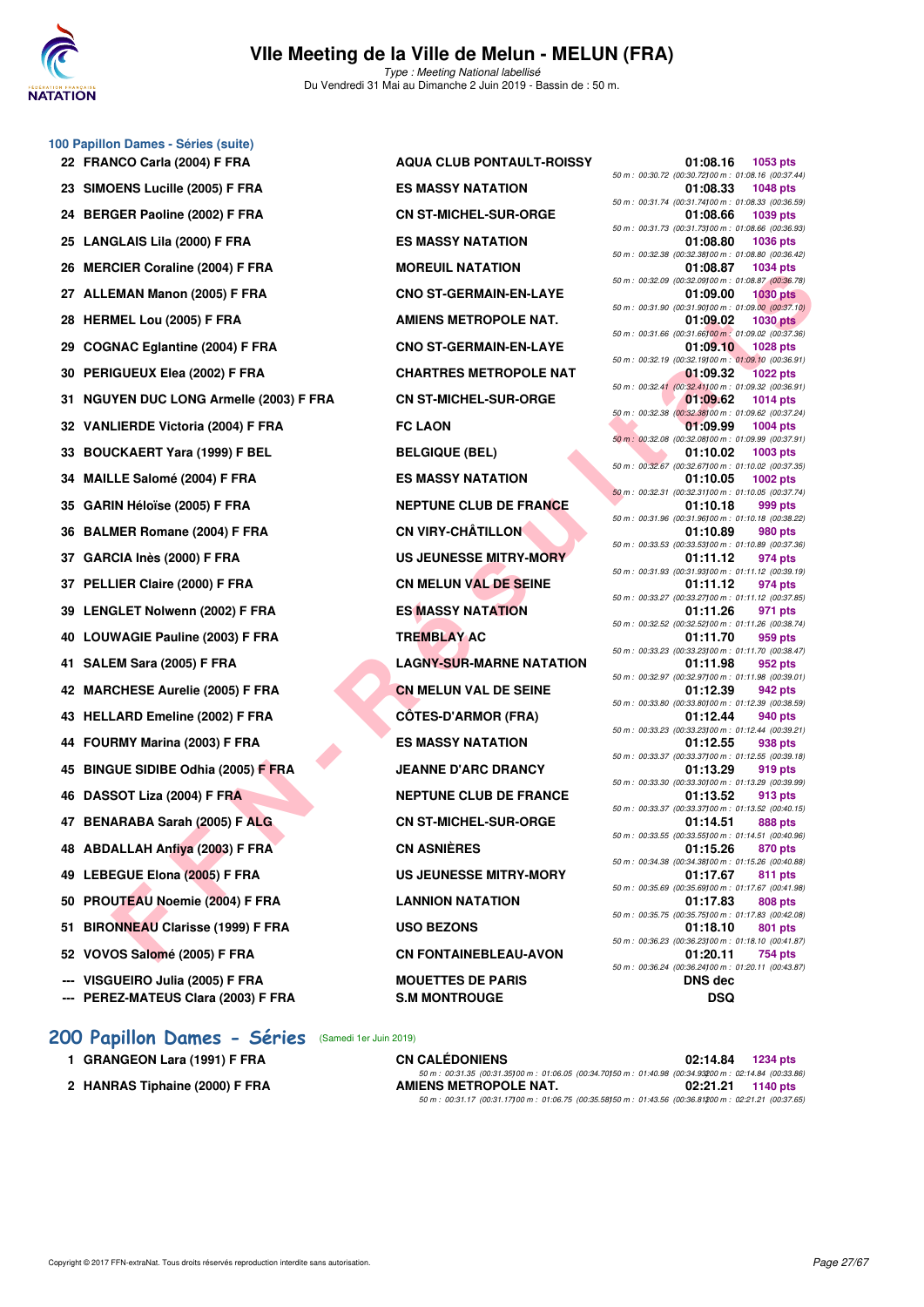

Type : Meeting National labellisé Du Vendredi 31 Mai au Dimanche 2 Juin 2019 - Bassin de : 50 m.

|  | 200 Papillon Dames - Séries (suite) |  |  |
|--|-------------------------------------|--|--|
|--|-------------------------------------|--|--|

- **3 MARCHESE Julie (2000) F FRA CA ORSAY 02:24.20 1098 pts**
- **4 NEFCY Hamida (1997) F ALG**
- 5 OUALID GIRARD Sarah (2000) F FRA
- **6 MAILLE Ilona (2001) F FRA**
- 7 JOLY Morgane (2004) F FRA **8 MOZAR Ilona (2003) F FRA**
- 
- **9 BOURNONVILLE Laura (2001) F FRA**
- 10 REMY Cassiopee (2001) F FRA
- 11 STUTEL Chloé (2001) F FRA
- **12 TREBAOL Lucie (2002) F FRA**
- **13 SALEM Sara (2005) F FRA**
- 14 GAMER Rose-alexia (1999) F FRA
- 15 **MOUNIER Alice (2002) F FRA**
- **16 LANGLAIS Lila (2000) F FRA**
- 17 SIMOENS Lucille (2005) F FRA
- **18 RAGEL Maelys (2000) F FRA**
- **19 ROUSSEAU Elsa (2003) F FRA**
- **20 VILLON Nihèle (2000) F FRA**
- 21 MARCHESE Aurelie (2005) F FRA
- 22 HELLARD Emeline (2002) F FRA
- **23 GOMES Célia (2003) F FRA**
- 24 SERNA Elisa (2002) F FRA
- 25 LECOMTE Marine (2003) F FRA
- 26 PELLIER Claire (2000) F FRA
- 27 BALMER Romane (2004) **F FRA**
- **28 DUCAUROY Aude (2002) F FRA**
- 29 PRUVOT Mathilde (2005) F FRA
- 30 VISGUEIRO Julia (2005) F FRA
- **31 PINTO Clara (2005) F FRA**
- **32 VOVOS Salomé (2005) F FRA**
- **33 BIRONNEAU Clarisse (1999) F FRA**
- 34 RICHARD Clemence (2008) F FRA
- --- CUNHA-FERREIRA Léonie (2000) F FRA
- **--- GUILLEMIN Maina (2003) F FRA AAS SARCELLES NATATION 95 DNS dec**
- **--- SIX Claire (2002) F FRA AAS SARCELLES NATATION 95 DNS dec**

| $\frac{1}{2}$                       |                                                                                                                                                                                 |                                |
|-------------------------------------|---------------------------------------------------------------------------------------------------------------------------------------------------------------------------------|--------------------------------|
| CY Hamida (1997) F ALG              | 50 m : 00:32.11 (00:32.11)00 m : 01:08.73 (00:36.62)50 m : 01:47.50 (00:38.77200 m : 02:24.20 (00:36.70)<br>ASSO NATATION DE SARTROUVILLE 02:25.09                              | <b>1085 pts</b>                |
| LID GIRARD Sarah (2000) F FRA       | 50 m : 00:33.53 (00:33.53)00 m : 01:11.50 (00:37.97)50 m : 01:48.50 (00:37.00200 m : 02:25.09 (00:36.59)<br><b>CN MELUN VAL DE SEINE</b>                                        | 02:25.10<br>1085 pts           |
| LE Ilona (2001) F FRA               | 50 m : 00:32.75 (00:32.75)00 m : 01:09.17 (00:36.42)50 m : 01:47.19 (00:38.02200 m : 02:25.10 (00:37.91)<br>ES MASSY NATATION 02:27.38                                          | 1053 pts                       |
| Y Morgane (2004) F FRA              | 50 m : 00:31.22 (00:31.22)00 m : 01:07.95 (00:36.73)50 m : 01:47.31 (00:39.36200 m : 02:27.38 (00:40.07)<br>ES MASSY NATATION                                                   | 02:27.42<br>1053 pts           |
|                                     | 50 m : 00:32.19 (00:32.19)00 m : 01:09.28 (00:37.09)50 m : 01:48.36 (00:39.08200 m : 02:27.42 (00:39.06)                                                                        |                                |
| AR Ilona (2003) F FRA               | CHARTRES METROPOLE NAT 02:27.54<br>50 m : 00:33.73 (00:33.73) 00 m : 01:11.65 (00:37.92) 50 m : 01:49.12 (00:37.47200 m : 02:27.54 (00:38.42)                                   | 1051 pts                       |
| RNONVILLE Laura (2001) F FRA        | ES MASSY NATATION 02:28.10<br>50 m : 00:32.30 (00:32.30) 00 m : 01:09.48 (00:37.18) 50 m : 01:48.53 (00:39.05200 m : 02:28.10 (00:39.57)                                        | 1044 pts                       |
| Y Cassiopee (2001) F FRA            | <b>ESPADON GRAND-QUEVILLY</b>                                                                                                                                                   | 02:29.04 1031 pts              |
| TEL Chloé (2001) F FRA              | 50 m : 00:33.14 (00:33.14)00 m : 01:10.57 (00:37.43)50 m : 01:49.70 (00:39.13200 m : 02:29.04 (00:39.34)<br><b>CN LE PLESSIS-ROBINSON</b>                                       | $-02:29.35$<br><b>1026 pts</b> |
| BAOL Lucie (2002) F FRA             | 50 m : 00:32.79 (00:32.79) 00 m : 01:10.34 (00:37.55) 50 m : 01:49.76 (00:39.42200 m : 02:29.35 (00:39.59)<br>02:29.81<br><b>CN BREST</b>                                       | 1020 $pts$                     |
| EM Sara (2005) F FRA                | 50 m : 00:33.26 (00:33.26) 00 m : 01:10.17 (00:36.91) 50 m : 01:49.36 (00:39.19200 m : 02:29.81 (00:40.45)<br>LAGNY-SUR-MARNE NATATION                                          | 02:30.72<br>1008 pts           |
| IER Rose-alexia (1999) F FRA        | 50 m : 00:33.23 (00:33.23) 00 m : 01:11.35 (00:38.12) 50 m : 01:50.95 (00:39.60200 m : 02:30.72 (00:39.77)<br><b>ES VITRY</b>                                                   | 02:31.90<br>992 pts            |
| <b>NIER Alice (2002) F FRA</b>      | 50 m : 00:33.66 (00:33.66) 00 m : 01:11.71 (00:38.05) 50 m : 01:50.85 (00:39.14200 m : 02:31.90 (00:41.05)<br><b>COTES-D'ARMOR (FRA)</b><br>02:31.97                            | 991 pts                        |
| GLAIS Lila (2000) F FRA             | 50 m : 00:33.98 (00:33.98)00 m : 01:13.81 (00:39.83)50 m : 01:53.22 (00:39.41200 m : 02:31.97 (00:38.75)<br><b>ES MASSY NATATION AND RESIDENT</b>                               | 02:32.05<br>990 pts            |
| <b>DENS Lucille (2005) F FRA</b>    | 50 m : 00:32.82 (00:32.82) 00 m : 01:10.06 (00:37.24) 50 m : 01:50.94 (00:40.88200 m : 02:32.05 (00:41.11)<br><b>The Community of the Community</b><br><b>ES MASSY NATATION</b> | 02:33.05<br>977 pts            |
| EL Maelys (2000) F FRA              | 50 m : 00:33.40 (00:33.40) 00 m : 01:11.62 (00:38.22) 50 m : 01:51.62 (00:40.00200 m : 02:33.05 (00:41.43)<br>ESPADON GRAND-QUEVILLY 02:33.52                                   | 970 pts                        |
|                                     | 50 m : 00:34.37 (00:34.37)00 m : 01:12.81 (00:38.44)50 m : 01:53.18 (00:40.37200 m : 02:33.52 (00:40.34)                                                                        |                                |
| SSEAU Elsa (2003) F FRA             | <b>ES MASSY NATATION</b><br>50 m : 00:32.19 (00:32.19) 00 m : 01:10.04 (00:37.85) 50 m : 01:50.63 (00:40.59200 m : 02:33.99 (00:43.36)                                          | 02:33.99<br>964 pts            |
| ON Nihèle (2000) F FRA              | 02:34.77<br><b>NORMANDIE (FRA)</b><br>50 m: 00:34.35 (00:34.35) 00 m: 01:12.76 (00:38.41) 50 m: 01:53.03 (00:40.27200 m: 02:34.77 (00:41.74)                                    | 954 pts                        |
| <b>CHESE Aurelie (2005) F FRA</b>   | CN MELUN VAL DE SEINE 02:35.65                                                                                                                                                  | 942 pts                        |
| LARD Emeline (2002) F FRA           | 50 m · 00:35.14 (00:35.14)00 m · 01:14.33 (00:39.19)50 m · 01:54.28 (00:39.95200 m · 02:35.65 (00:41.37)<br><b>COTES-D'ARMOR (FRA)</b>                                          | 02:35.82<br>940 pts            |
| IES Célia (2003) F FRA              | 50 m : 00:33.40 (00:33.40) 00 m : 01:11.94 (00:38.54) 50 m : 01:52.28 (00:40.34200 m : 02:35.82 (00:43.54)<br><b>CN MELUN VAL DE SEINE</b>                                      | 02:35.91<br>939 pts            |
| NA Elisa (2002) F FRA               | 50 m : 00:33.61 (00:33.61)00 m : 01:12.61 (00:39.00)50 m : 01:53.12 (00:40.51200 m : 02:35.91 (00:42.79)<br>02:39.92<br><b>CN MELUN VAL DE SEINE</b>                            | 887 pts                        |
| OMTE Marine (2003) F FRA            | 50 m : 00:34.86 (00:34.86) 00 m : 01:15.52 (00:40.66) 50 m : 01:58.13 (00:42.61200 m : 02:39.92 (00:41.79)<br>CÖTES-D'ARMOR (FRA) 02:40.36                                      | 882 pts                        |
| LIER Claire (2000) F FRA            | 50 m : 00:34.83 (00:34.83) 00 m : 01:16.03 (00:41.20) 50 m : 01:58.62 (00:42.59200 m : 02:40.36 (00:41.74)<br>CN MELUN VAL DE SEINE                                             | 02:41.04<br>873 pts            |
|                                     | 50 m : 00:35.41 (00:35.41)00 m : 01:15.47 (00:40.06)50 m : 01:58.47 (00:43.00200 m : 02:41.04 (00:42.57)                                                                        |                                |
| MER Romane (2004) F FRA             | <b>CN VIRY-CHATILLON</b><br>02:43.16<br>50 m : 00:35.61 (00:35.61)00 m : 01:16.82 (00:41.21)50 m : 02:00.03 (00:43.21200 m : 02:43.16 (00:43.13)                                | 847 pts                        |
| AUROY Aude (2002) F FRA             | <b>CA ORSAY</b><br>50 m : 00:35.97 (00:35.97)00 m : 01:16.61 (00:40.64)50 m : 02:00.86 (00:44.25200 m : 02:45.34 (00:44.48)                                                     | 02:45.34<br>820 pts            |
| VOT Mathilde (2005) F FRA           | AMIENS METROPOLE NAT.<br>50 m : 00:35.36 (00:35.36)00 m : 01:17.69 (00:42.33)50 m : 02:03.64 (00:45.95200 m : 02:48.60 (00:44.96)                                               | 02:48.60<br>781 pts            |
| <b>IUEIRO Julia (2005) F FRA</b>    | <b>MOUETTES DE PARIS</b><br>50 m : 00:36.72 (00:36.72) 00 m : 01:17.83 (00:41.11) 50 m : 02:02.88 (00:45.05200 m : 02:48.72 (00:45.84)                                          | 02:48.72<br>779 pts            |
| O Clara (2005) F FRA                | <b>ETOILE SAINT-LEU NATATION</b>                                                                                                                                                | 03:00.64<br>644 pts            |
| OS Salomé (2005) F FRA              | 50 m : 00:36.88 (00:36.88) 00 m : 01:21.40 (00:44.52) 50 m : 02:11.25 (00:49.85200 m : 03:00.64 (00:49.39)<br><b>CN FONTAINEBLEAU-AVON</b>                                      | 03:00.74<br>643 pts            |
| <b>)NNEAU Clarisse (1999) F FRA</b> | 50 m : 00:38.51 (00:38.51)00 m : 01:24.74 (00:46.23)50 m : 02:12.30 (00:47.56200 m : 03:00.74 (00:48.44)<br><b>USO BEZONS</b>                                                   | 03:03.63<br>612 pts            |
| <b>IARD Clemence (2008) F FRA</b>   | 50 m : 00:38.93 (00:38.93) 00 m : 01:25.77 (00:46.84) 50 m : 02:15.56 (00:49.79200 m : 03:03.63 (00:48.07)<br>AAS SARCELLES NATATION 95                                         | 03:06.15<br>586 pts            |
| HA-FERREIRA Léonie (2000) F FRA     | 50 m : 00:39.51 (00:39.51) 00 m : 01:26.63 (00:47.12) 50 m : 02:17.64 (00:51.01200 m : 03:06.15 (00:48.51)<br><b>CN VIRY-CHATILLON</b>                                          | <b>DNS</b> dec                 |
|                                     |                                                                                                                                                                                 |                                |

- **[200 4 Nages Dames Séries](http://www.ffnatation.fr/webffn/resultats.php?idact=nat&go=epr&idcpt=57771&idepr=41)** (Samedi 1er Juin 2019)
	-

**1 GRANGEON Lara (1991) F FRA CN CALÉDONIENS 02:15.42 1249 pts** 50 m : 00:30.02 (00:30.02)100 m : 01:05.97 (00:35.95)150 m : 01:44.65 (00:38.68)200 m : 02:15.42 (00:30.77)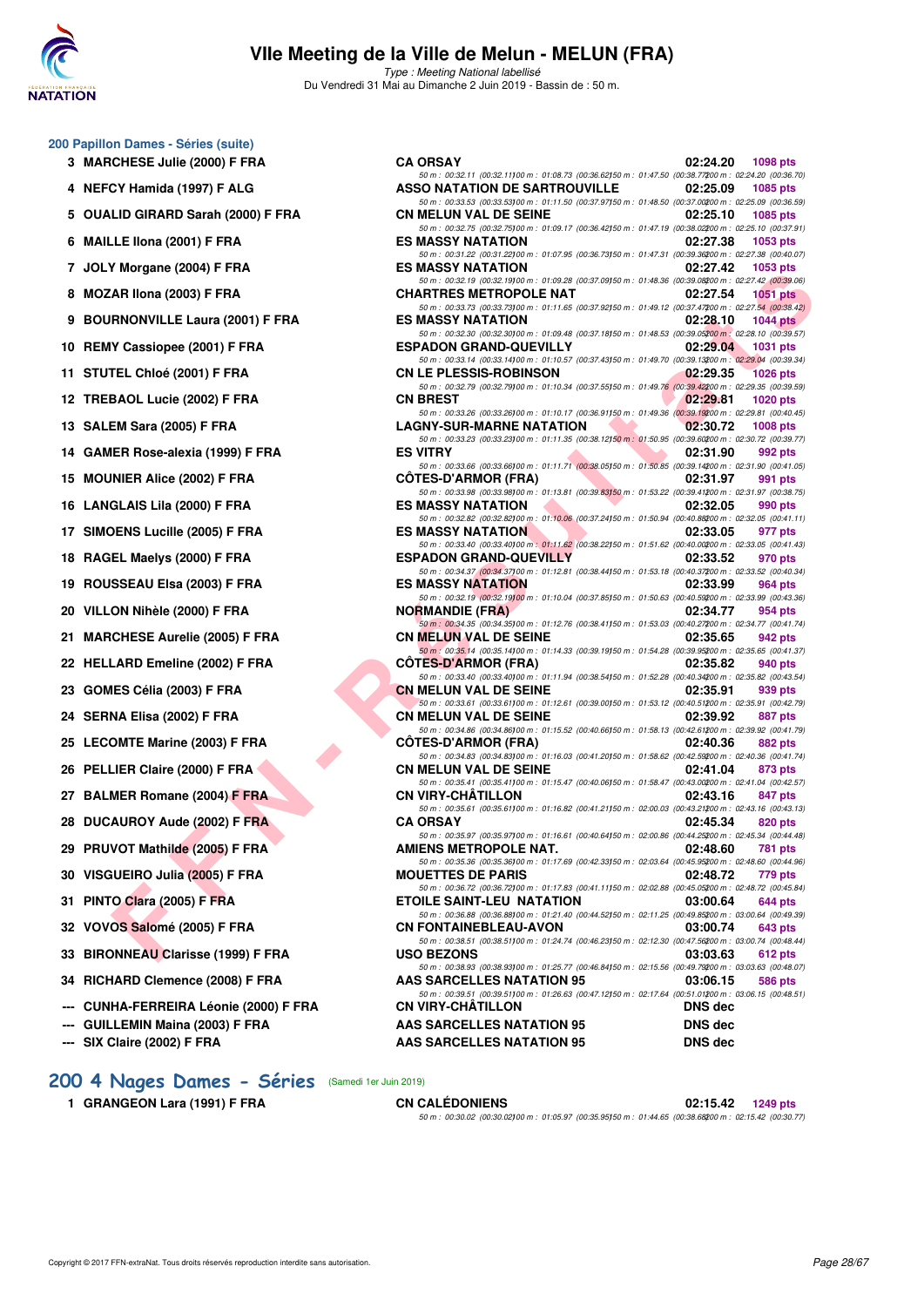

**200 4 Nages Dames - Séries (suite)** 2 DUHAMEL Cyrielle (2000) F FRA

## **VIIe Meeting de la Ville de Melun - MELUN (FRA)**

Type : Meeting National labellisé Du Vendredi 31 Mai au Dimanche 2 Juin 2019 - Bassin de : 50 m.

|    | 4<br>FROUIN Meghan (2001) F FRA                  |
|----|--------------------------------------------------|
|    | CHARRO Anaïs (1998) F FRA<br>5                   |
|    | 6<br>NEFCY Hamida (1997) F ALG                   |
|    | <b>BONDOUY Noah (2004) F FRA</b><br>7            |
|    | DESNOYERS Chloé (2001) F FRA<br>8                |
|    | <b>ORMIERES Séphora (2002) F FRA</b><br>9        |
|    | CARLOS-BROC Zoé (2006) F FRA<br>10               |
| 11 | MAILLE IIona (2001) F FRA                        |
|    | 12 <sup>12</sup><br>GUITON Lou-Anne (2003) F FRA |
|    | 13<br><b>DESBONNES Leha (2002) F FRA</b>         |
|    | 14 RODRIGUES Chloé (2003) F FRA                  |
|    | SALEM Lindsey (2003) F FRA<br>15                 |
| 16 | PERIGUEUX Elea (2002) F FRA                      |
|    | 17<br><b>VANLIERDE Victoria (2004) F FRA</b>     |
|    | 18 OUARTI Ilyana (2003) F FRA                    |
|    | <b>GUENEUGUES Flora (2005) F FRA</b><br>19       |
|    | 20 GOEFFON-GONDOUIN Andréa (2003) F FR.          |
| 21 | PELLETIER Alizée (2003) F FRA                    |
|    | 22 BIGOT Clémence (2001) F FRA                   |
|    | <b>BOURNONVILLE Laura (2001) F FRA</b><br>23     |
|    | SALEM Sara (2005) F FRA<br>24                    |
|    | JOLY Morgane (2004) F FRA<br>25                  |
|    | 26 HOUAL Solene (2002) F FRA                     |
|    | <b>CAINAUD Lucie (2003) F FRA</b><br>27          |
| 28 | <b>TROMPETTE Melora (2005) F FRA</b>             |
|    | 29 LENGLET Nolwenn (2002) F FRA                  |
|    | TREBAOL Lucie (2002) F FRA<br>30                 |
| 31 | CIMKAUSKAS Shana (2004) F FRA                    |
|    | 32 ROUSSEAU Elsa (2003) F FRA                    |
|    | 33<br>CHIRON Flavy (2003) F FRA                  |

| u 4 Nages Danies - Series (Suite)       |                                                                                                                                                                                   |
|-----------------------------------------|-----------------------------------------------------------------------------------------------------------------------------------------------------------------------------------|
| 2 DUHAMEL Cyrielle (2000) F FRA         | <b>STADE BÉTHUNE PÉLICAN CLUB</b><br>02:16.66<br><b>1231 pts</b>                                                                                                                  |
| 3 DAUBA Camille (1997) F FRA            | 50 m : 00:29.51 (00:29.51) 00 m : 01:04.75 (00:35.24) 50 m : 01:45.05 (00:40.30200 m : 02:16.66 (00:31.61)<br><b>CN SARREGUEMINES</b><br>02:17.91<br><b>1212 pts</b>              |
| 4 FROUIN Meghan (2001) F FRA            | 50 m : 00:29.73 (00:29.73)00 m : 01:06.71 (00:36.98)50 m : 01:45.37 (00:38.66200 m : 02:17.91 (00:32.54)<br><b>STADE FRANÇAIS O COURBEVOIE</b><br>02:24.03<br>1125 pts            |
| 5 CHARRO Anaïs (1998) F FRA             | 50 m : 00:30.60 (00:30.60) 00 m : 01:09.35 (00:38.75) 50 m : 01:50.82 (00:41.47200 m : 02:24.03 (00:33.21)<br><b>ES VITRY</b><br>02:26.81<br>1086 pts                             |
|                                         | 50 m : 00:31.34 (00:31.34)00 m : 01:11.75 (00:40.41)50 m : 01:52.47 (00:40.72200 m : 02:26.81 (00:34.34)                                                                          |
| 6 NEFCY Hamida (1997) F ALG             | ASSO NATATION DE SARTROUVILLE<br>02:27.02<br><b>1083 pts</b><br>50 m : 00:31.66 (00:31.66) 00 m : 01:10.43 (00:38.77) 50 m : 01:52.79 (00:42.36200 m : 02:27.02 (00:34.23)        |
| 7 BONDOUY Noah (2004) F FRA             | <b>ES MASSY NATATION</b><br>02:27.11<br><b>1082 pts</b><br>50 m : 00:31.43 (00:31.43) 00 m : 01:08.21 (00:36.78) 50 m : 01:52.41 (00:44.20200 m : 02:27.11 (00:34.70)             |
| 8 DESNOYERS Chloé (2001) F FRA          | 02:27.43<br><b>JEANNE D'ARC DRANCY</b><br><b>1077 pts</b>                                                                                                                         |
| 9 ORMIERES Séphora (2002) F FRA         | 50 m : 00:30.94 (00:30.94)00 m : 01:08.99 (00:38.05)50 m : 01:52.53 (00:43.54200 m : 02:27.43 (00:34.90)<br><b>CN BREST</b><br>02:27.72<br>1073 pts                               |
| 10 CARLOS-BROC Zoé (2006) F FRA         | 50 m : 00:32.95 (00:32.95) 00 m : 01:12.96 (00:40.01) 50 m : 01:54.62 (00:41.66200 m : 02:27.72 (00:33.10)<br><b>MORSANG ESSONNE NATATION</b><br>02:27.73<br><b>1073 pts</b>      |
| 11 MAILLE IIona (2001) F FRA            | 50 m : 00:31.39 (00:31.39) 00 m : 01:08.57 (00:37.18) 50 m : 01:52.88 (00:44.31200 m : 02:27.73 (00:34.85)<br><b>ES MASSY NATATION</b><br>02:27.97<br><b>1070 pts</b>             |
| 12 GUITON Lou-Anne (2003) F FRA         | 50 m : 00:31.10 (00:31.10) 00 m : 01:09.14 (00:38.04) 50 m : 01:55.56 (00:46.42200 m : 02:27.97 (00:32.41)<br><b>BOURGOGNE-FRANCHE-COMTE (FRA)</b><br>02:29.84<br><b>1045 pts</b> |
| 13 DESBONNES Leha (2002) F FRA          | 50 m : 00:31.70 (00:31.70) 00 m : 01:09.97 (00:38.27) 50 m : 01:55.13 (00:45.16200 m : 02:29.84 (00:34.71)<br><b>ES MASSY NATATION</b><br>02:30.39<br><b>1037 pts</b>             |
| 14 RODRIGUES Chloé (2003) F FRA         | 50 m : 00:30.84 (00:30.84)00 m : 01:10.33 (00:39.49)50 m : 01:56.26 (00:45.93200 m : 02:30.39 (00:34.13)<br><b>ES VITRY</b><br>02:30.58<br>1035 pts                               |
|                                         | 50 m : 00:31.93 (00:31.93)00 m : 01:10.14 (00:38.21)50 m : 01:55.98 (00:45.84200 m : 02:30.58 (00:34.60)                                                                          |
| 15 SALEM Lindsey (2003) F FRA           | <b>JEANNE D'ARC DRANCY</b><br>02:30.63<br><b>1034 pts</b><br>50 m : 00:31.35 (00:31.35)00 m : 01:09.23 (00:37.88)50 m : 01:55.13 (00:45.90200 m : 02:30.63 (00:35.50)             |
| 16 PERIGUEUX Elea (2002) F FRA          | <b>CHARTRES METROPOLE NAT</b><br>02:30.65<br><b>1034 pts</b><br>50 m : 00:32.09 (00:32.09) 00 m : 01:11.11 (00:39.02) 50 m : 01:56.94 (00:45.83200 m : 02:30.65 (00:33.71)        |
| 17 VANLIERDE Victoria (2004) F FRA      | <b>FC LAON</b><br>02:31.11<br><b>1027 pts</b>                                                                                                                                     |
| 18 OUARTI Ilyana (2003) F FRA           | 50 m : 00:32.45 (00:32.45) 00 m : 01:11.14 (00:38.69) 50 m : 01:56.42 (00:45.28200 m : 02:31.11 (00:34.69)<br><b>JEANNE D'ARC DRANCY</b><br>02:31.15<br><b>1027 pts</b>           |
| 19 GUENEUGUES Flora (2005) F FRA        | 50 m : 00:32.41 (00:32.41100 m : 01:11.70 (00:39.29150 m : 01:56.61 (00:44.91200 m : 02:31.15 (00:34.54)<br><b>CN BREST</b><br>02:31.23<br><b>1026 pts</b>                        |
| 20 GOEFFON-GONDOUIN Andréa (2003) F FRA | 50 m : 00:32.41 (00:32.41) 00 m : 01:12.05 (00:39.64) 50 m : 01:57.42 (00:45.37200 m : 02:31.23 (00:33.81)<br><b>AAS SARCELLES NATATION 95</b><br>02:31.75<br>1019 pts            |
| 21 PELLETIER Alizée (2003) F FRA        | 50 m : 00:33.54 (00:33.54) 00 m : 01:11.53 (00:37.99) 50 m : 01:56.35 (00:44.82200 m : 02:31.75 (00:35.40)<br><b>CHARTRES METROPOLE NAT</b><br>02:31.86<br><b>1017 pts</b>        |
| 22 BIGOT Clémence (2001) F FRA          | 50 m : 00:32.83 (00:32.83) 00 m : 01:13.65 (00:40.82) 50 m : 01:56.58 (00:42.93200 m : 02:31.86 (00:35.28)<br>AMIENS METROPOLE NAT.<br>02:32.43<br><b>1010 pts</b>                |
| 23 BOURNONVILLE Laura (2001) F FRA      | 50 m : 00:32.40 (00:32.40) 00 m : 01:12.81 (00:40.41) 50 m : 01:57.90 (00:45.09200 m : 02:32.43 (00:34.53)<br><b>ES MASSY NATATION</b><br>02:32.79<br>1005 pts                    |
| 24 SALEM Sara (2005) F FRA              | 50 m : 00:32.07 (00:32.07) 00 m : 01:12.22 (00:40.15) 50 m : 01:57.02 (00:44.80200 m : 02:32.79 (00:35.77)<br><b>LAGNY-SUR-MARNE NATATION</b><br>02:33.46<br>996 pts              |
| 25 JOLY Morgane (2004) F FRA            | 50 m : 00:32.75 (00:32.75)00 m : 01:12.09 (00:39.34)50 m : 01:58.33 (00:46.24200 m : 02:33.46 (00:35.13)<br><b>ES MASSY NATATION</b><br>02:33.92<br>990 pts                       |
| 26 HOUAL Solene (2002) F FRA            | 50 m : 00:31.88 (00:31.88) 00 m : 01:11.27 (00:39.39) 50 m : 01:57.69 (00:46.42200 m : 02:33.92 (00:36.23)<br><b>ES MASSY NATATION</b><br>02:33.98<br>989 pts                     |
|                                         | 50 m : 00:31.12 (00:31.12) 00 m : 01:11.36 (00:40.24) 50 m : 01:58.48 (00:47.12200 m : 02:33.98 (00:35.50)                                                                        |
| 27 CAINAUD Lucie (2003) F FRA           | <b>STADE FRANCAIS O COURBEVOIE</b><br>02:34.38<br>984 pts<br>50 m : 00:33.44 (00:33.44) 00 m : 01:10.34 (00:36.90) 50 m : 01:59.63 (00:49.29200 m : 02:34.38 (00:34.75)           |
| 28 TROMPETTE Melora (2005) F FRA        | <b>C.N OZOIR-LA-FERRIERE</b><br>02:34.46<br>983 pts<br>50 m : 00:32.75 (00:32.75) 00 m : 01:12.08 (00:39.33) 50 m : 02:00.78 (00:48.70200 m : 02:34.46 (00:33.68)                 |
| 29 LENGLET Nolwenn (2002) F FRA         | <b>ES MASSY NATATION</b><br>02:34.52<br>982 pts                                                                                                                                   |
| 30 TREBAOL Lucie (2002) F FRA           | 50 m : 00:32.15 (00:32.15) 00 m : 01:12.96 (00:40.81) 50 m : 01:57.97 (00:45.01200 m : 02:34.52 (00:36.55)<br><b>CN BREST</b><br>02:34.54<br>982 pts                              |
| 31 CIMKAUSKAS Shana (2004) F FRA        | 50 m : 00:32.86 (00:32.86) 00 m : 01:14.39 (00:41.53) 50 m : 01:58.54 (00:44.15200 m : 02:34.54 (00:36.00)<br><b>STADE FRANÇAIS O COURBEVOIE</b><br>02:35.26<br>972 pts           |
| 32 ROUSSEAU Elsa (2003) F FRA           | 50 m : 00:33.20 (00:33.20) 00 m : 01:12.82 (00:39.62) 50 m : 01:58.39 (00:45.57200 m : 02:35.26 (00:36.87)<br><b>ES MASSY NATATION</b><br>02:35.38<br>971 pts                     |
| 33 CHIRON Flavy (2003) F FRA            | 50 m : 00:32.18 (00:32.18) 00 m : 01:13.32 (00:41.14) 50 m : 01:59.75 (00:46.43200 m : 02:35.38 (00:35.63)<br><b>NORMANDIE (FRA)</b><br>02:35.41<br>970 pts                       |
| 33 BRIVERT Kate-Lye (2004) F FRA        | 50 m : 00:34.17 (00:34.17) 00 m : 01:13.00 (00:38.83) 50 m : 01:59.70 (00:46.70200 m : 02:35.41 (00:35.71)<br><b>ES MASSY NATATION</b><br>02:35.41<br>970 pts                     |
| 35 PRUVOT Mathilde (2005) F FRA         | 50 m : 00:32.27 (00:32.27)00 m : 01:14.00 (00:41.73)50 m : 02:00.36 (00:46.36200 m : 02:35.41 (00:35.05)<br>AMIENS METROPOLE NAT.<br>02:36.01<br>963 pts                          |
| 36   GOMES Célia (2003) F FRA           | 50 m : 00:33.58 (00:33.58) 00 m : 01:14.63 (00:41.05) 50 m : 02:01.56 (00:46.93200 m : 02:36.01 (00:34.45)<br><b>CN MELUN VAL DE SEINE</b><br>02:36.32<br>959 pts                 |
| 37 NGUYEN DUC LONG Armelle (2003) F FRA | 50 m : 00:32.65 (00:32.65)00 m : 01:14.51 (00:41.86)50 m : 02:02.72 (00:48.21200 m : 02:36.32 (00:33.60)<br><b>CN ST-MICHEL-SUR-ORGE</b><br>02:36.48<br>956 pts                   |
|                                         | 50 m : 00:31.83 (00:31.83) 00 m : 01:12.74 (00:40.91) 50 m : 01:58.76 (00:46.02200 m : 02:36.48 (00:37.72)                                                                        |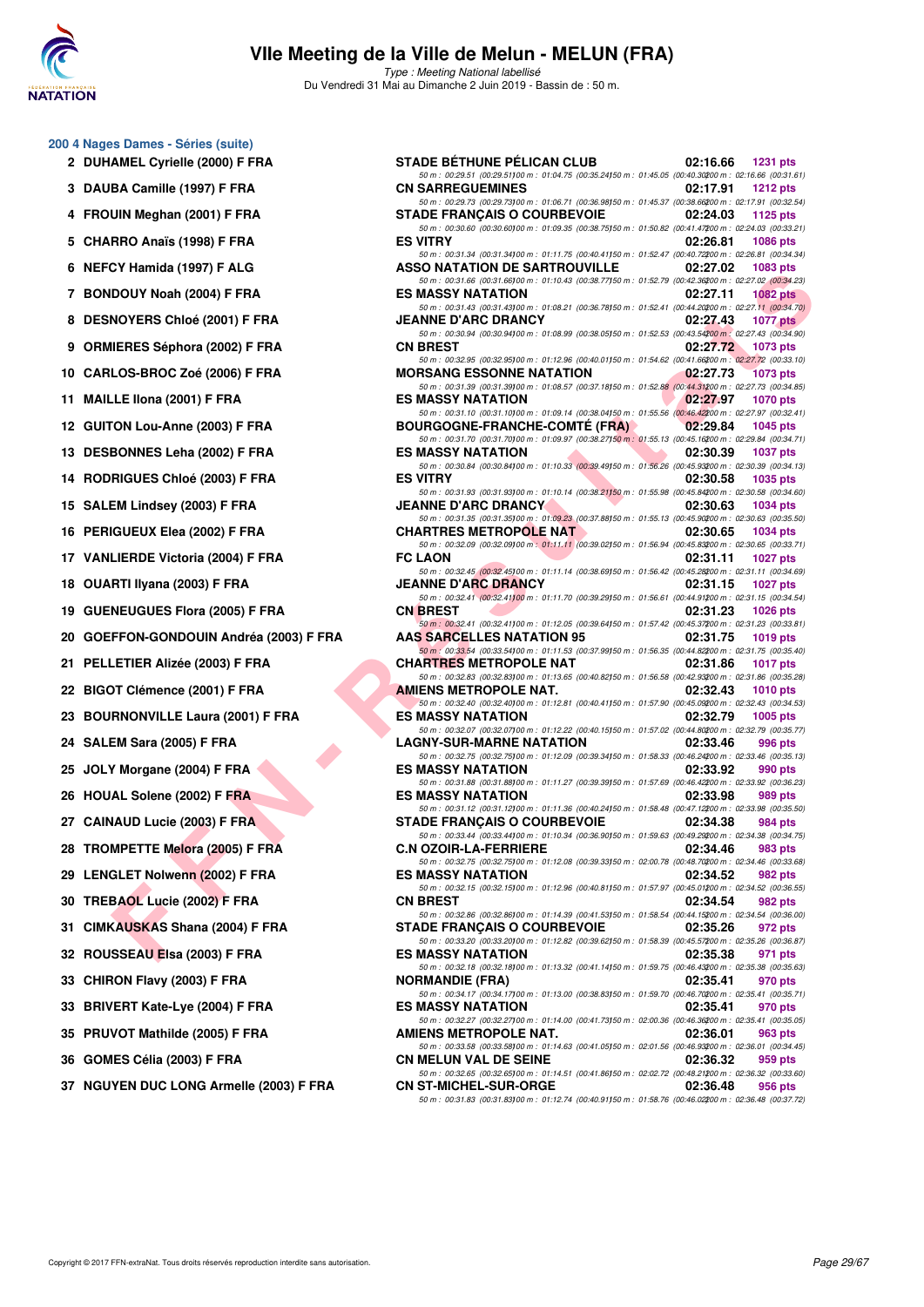

**200 4 Nages Dames - Séries (suite)**

## **VIIe Meeting de la Ville de Melun - MELUN (FRA)**

Type : Meeting National labellisé Du Vendredi 31 Mai au Dimanche 2 Juin 2019 - Bassin de : 50 m.

| TANGUY Marie-Lys (2004) F FRA<br>38              |  |
|--------------------------------------------------|--|
| LOHEZIC Célia (2003) F FRA<br>39                 |  |
| PELLIER Claire (2000) F FRA<br>40                |  |
| SAIDJ Feryel (2002) F FRA<br>41                  |  |
| FOINY Audrenn (2003) F FRA<br>42                 |  |
| 43<br>DUBOIS Léa (2003) F FRA                    |  |
| MAILLE Salomé (2004) F FRA<br>44                 |  |
| GUY Alexandrine (2004) F FRA<br>45               |  |
| THIERRY Victoire (2003) F FRA<br>46              |  |
| MAUGET Sarah (2004) F FRA<br>47                  |  |
| <b>MOUNIER Alice (2002) F FRA</b><br>48          |  |
| GARO Anna (2002) F FRA<br>49                     |  |
| 50 TSAI Eileen (2005) F FRA                      |  |
| TABIASCO Gabrielle (2004) F FRA<br>51            |  |
| <b>BALMER Romane (2004) F FRA</b><br>52          |  |
| 53<br>HIRRIEN Tifenn (2004) F FRA                |  |
| COËZ Lucie (2001) F FRA<br>54                    |  |
| 55<br><b>BRETON Emma (2003) F FRA</b>            |  |
| 56 HUMBLOT Anaïs (2003) F FRA                    |  |
| 57 MARCHESE Aurelie (2005) F FRA                 |  |
| <b>BOUTIN-FERNANDEZ Océane (2002) F FR</b><br>58 |  |
| 59<br>MASSE Eve (2003) F FRA                     |  |
| 60<br><b>GERHAHER Alyssa (2006) F FRA</b>        |  |
| PEITEADO Victoria (2002) F FRA<br>61             |  |
| 62 BOUILLIE Ellynn (2005) F FRA<br>D             |  |
| PHAM Thuyanna (2005) F FRA<br>63                 |  |
| 64 SELMI Meryam (2004) F FRA                     |  |
| <b>DEGHMOUS Alicia (2006) F FRA</b><br>65        |  |
| 66 CUSSY Eva (2002) F FRA                        |  |
| <b>BENARABA Sarah (2005) F ALG</b><br>67         |  |
| 68<br><b>GARNIER Marilou (2005) F FRA</b>        |  |
| TOUVIOT Divya (2005) F FRA<br>69                 |  |
| 70<br>GROS Anouk (2005) F FRA                    |  |
| 71<br><b>GAUTIER Daphnee (2005) F FRA</b>        |  |
| RICHARD Clemence (2008) F FRA<br>72              |  |

| 38   TANGUY Marie-Lys (2004) F FRA | <b>CN BREST</b>                                                                                                                                                                                                                                                                                                                                                                                                                                                                                                                                                                                                                                                                                                                                                                                                                                                                                                                                                                                                                                                                                                                                                                                  | 02:37.06                                                                                                                                                                                                                                                                                                                                                                                                                                                                                                                           | 949 pts                                                                                                                                                                                                                                                                                                                                                                                                                                                                                                                                                                                                                                                                                                                                                                                                                                                                                                                                                                                                                                                                                                                                                                                                                                                                                                                                                                                                                                                                                                                                                                                                                                                                                                                                                                                                                                                                                                                                                                                                                                                                                                                                                                                                                                                                                                                                                                                                                                                                                                                                                                                                                                                                                                                                                                                                                                                                                                                                                                                                                                                                                                                                                                                                                                                                                                                                                                                                                                                                                                                                                                                                                                                                                                                                                                                                                                                                                                                                                                                                                                                                                                |
|------------------------------------|--------------------------------------------------------------------------------------------------------------------------------------------------------------------------------------------------------------------------------------------------------------------------------------------------------------------------------------------------------------------------------------------------------------------------------------------------------------------------------------------------------------------------------------------------------------------------------------------------------------------------------------------------------------------------------------------------------------------------------------------------------------------------------------------------------------------------------------------------------------------------------------------------------------------------------------------------------------------------------------------------------------------------------------------------------------------------------------------------------------------------------------------------------------------------------------------------|------------------------------------------------------------------------------------------------------------------------------------------------------------------------------------------------------------------------------------------------------------------------------------------------------------------------------------------------------------------------------------------------------------------------------------------------------------------------------------------------------------------------------------|--------------------------------------------------------------------------------------------------------------------------------------------------------------------------------------------------------------------------------------------------------------------------------------------------------------------------------------------------------------------------------------------------------------------------------------------------------------------------------------------------------------------------------------------------------------------------------------------------------------------------------------------------------------------------------------------------------------------------------------------------------------------------------------------------------------------------------------------------------------------------------------------------------------------------------------------------------------------------------------------------------------------------------------------------------------------------------------------------------------------------------------------------------------------------------------------------------------------------------------------------------------------------------------------------------------------------------------------------------------------------------------------------------------------------------------------------------------------------------------------------------------------------------------------------------------------------------------------------------------------------------------------------------------------------------------------------------------------------------------------------------------------------------------------------------------------------------------------------------------------------------------------------------------------------------------------------------------------------------------------------------------------------------------------------------------------------------------------------------------------------------------------------------------------------------------------------------------------------------------------------------------------------------------------------------------------------------------------------------------------------------------------------------------------------------------------------------------------------------------------------------------------------------------------------------------------------------------------------------------------------------------------------------------------------------------------------------------------------------------------------------------------------------------------------------------------------------------------------------------------------------------------------------------------------------------------------------------------------------------------------------------------------------------------------------------------------------------------------------------------------------------------------------------------------------------------------------------------------------------------------------------------------------------------------------------------------------------------------------------------------------------------------------------------------------------------------------------------------------------------------------------------------------------------------------------------------------------------------------------------------------------------------------------------------------------------------------------------------------------------------------------------------------------------------------------------------------------------------------------------------------------------------------------------------------------------------------------------------------------------------------------------------------------------------------------------------------------------------------|
|                                    | <b>CN MELUN VAL DE SEINE</b>                                                                                                                                                                                                                                                                                                                                                                                                                                                                                                                                                                                                                                                                                                                                                                                                                                                                                                                                                                                                                                                                                                                                                                     | 02:37.25                                                                                                                                                                                                                                                                                                                                                                                                                                                                                                                           | 947 pts                                                                                                                                                                                                                                                                                                                                                                                                                                                                                                                                                                                                                                                                                                                                                                                                                                                                                                                                                                                                                                                                                                                                                                                                                                                                                                                                                                                                                                                                                                                                                                                                                                                                                                                                                                                                                                                                                                                                                                                                                                                                                                                                                                                                                                                                                                                                                                                                                                                                                                                                                                                                                                                                                                                                                                                                                                                                                                                                                                                                                                                                                                                                                                                                                                                                                                                                                                                                                                                                                                                                                                                                                                                                                                                                                                                                                                                                                                                                                                                                                                                                                                |
|                                    | <b>CN MELUN VAL DE SEINE</b>                                                                                                                                                                                                                                                                                                                                                                                                                                                                                                                                                                                                                                                                                                                                                                                                                                                                                                                                                                                                                                                                                                                                                                     | 02:37.53                                                                                                                                                                                                                                                                                                                                                                                                                                                                                                                           | 943 pts                                                                                                                                                                                                                                                                                                                                                                                                                                                                                                                                                                                                                                                                                                                                                                                                                                                                                                                                                                                                                                                                                                                                                                                                                                                                                                                                                                                                                                                                                                                                                                                                                                                                                                                                                                                                                                                                                                                                                                                                                                                                                                                                                                                                                                                                                                                                                                                                                                                                                                                                                                                                                                                                                                                                                                                                                                                                                                                                                                                                                                                                                                                                                                                                                                                                                                                                                                                                                                                                                                                                                                                                                                                                                                                                                                                                                                                                                                                                                                                                                                                                                                |
|                                    | <b>STADE FRANÇAIS O COURBEVOIE</b>                                                                                                                                                                                                                                                                                                                                                                                                                                                                                                                                                                                                                                                                                                                                                                                                                                                                                                                                                                                                                                                                                                                                                               | 02:38.62                                                                                                                                                                                                                                                                                                                                                                                                                                                                                                                           | 929 pts                                                                                                                                                                                                                                                                                                                                                                                                                                                                                                                                                                                                                                                                                                                                                                                                                                                                                                                                                                                                                                                                                                                                                                                                                                                                                                                                                                                                                                                                                                                                                                                                                                                                                                                                                                                                                                                                                                                                                                                                                                                                                                                                                                                                                                                                                                                                                                                                                                                                                                                                                                                                                                                                                                                                                                                                                                                                                                                                                                                                                                                                                                                                                                                                                                                                                                                                                                                                                                                                                                                                                                                                                                                                                                                                                                                                                                                                                                                                                                                                                                                                                                |
|                                    | <b>CN LE PLESSIS-ROBINSON</b>                                                                                                                                                                                                                                                                                                                                                                                                                                                                                                                                                                                                                                                                                                                                                                                                                                                                                                                                                                                                                                                                                                                                                                    | 02:39.14                                                                                                                                                                                                                                                                                                                                                                                                                                                                                                                           | 922 pts                                                                                                                                                                                                                                                                                                                                                                                                                                                                                                                                                                                                                                                                                                                                                                                                                                                                                                                                                                                                                                                                                                                                                                                                                                                                                                                                                                                                                                                                                                                                                                                                                                                                                                                                                                                                                                                                                                                                                                                                                                                                                                                                                                                                                                                                                                                                                                                                                                                                                                                                                                                                                                                                                                                                                                                                                                                                                                                                                                                                                                                                                                                                                                                                                                                                                                                                                                                                                                                                                                                                                                                                                                                                                                                                                                                                                                                                                                                                                                                                                                                                                                |
|                                    | <b>CHARTRES METROPOLE NAT</b>                                                                                                                                                                                                                                                                                                                                                                                                                                                                                                                                                                                                                                                                                                                                                                                                                                                                                                                                                                                                                                                                                                                                                                    | 02:39.25                                                                                                                                                                                                                                                                                                                                                                                                                                                                                                                           | <b>921 pts</b>                                                                                                                                                                                                                                                                                                                                                                                                                                                                                                                                                                                                                                                                                                                                                                                                                                                                                                                                                                                                                                                                                                                                                                                                                                                                                                                                                                                                                                                                                                                                                                                                                                                                                                                                                                                                                                                                                                                                                                                                                                                                                                                                                                                                                                                                                                                                                                                                                                                                                                                                                                                                                                                                                                                                                                                                                                                                                                                                                                                                                                                                                                                                                                                                                                                                                                                                                                                                                                                                                                                                                                                                                                                                                                                                                                                                                                                                                                                                                                                                                                                                                         |
|                                    | <b>ES MASSY NATATION</b>                                                                                                                                                                                                                                                                                                                                                                                                                                                                                                                                                                                                                                                                                                                                                                                                                                                                                                                                                                                                                                                                                                                                                                         | 02:39.51                                                                                                                                                                                                                                                                                                                                                                                                                                                                                                                           | 918 pts                                                                                                                                                                                                                                                                                                                                                                                                                                                                                                                                                                                                                                                                                                                                                                                                                                                                                                                                                                                                                                                                                                                                                                                                                                                                                                                                                                                                                                                                                                                                                                                                                                                                                                                                                                                                                                                                                                                                                                                                                                                                                                                                                                                                                                                                                                                                                                                                                                                                                                                                                                                                                                                                                                                                                                                                                                                                                                                                                                                                                                                                                                                                                                                                                                                                                                                                                                                                                                                                                                                                                                                                                                                                                                                                                                                                                                                                                                                                                                                                                                                                                                |
|                                    |                                                                                                                                                                                                                                                                                                                                                                                                                                                                                                                                                                                                                                                                                                                                                                                                                                                                                                                                                                                                                                                                                                                                                                                                  |                                                                                                                                                                                                                                                                                                                                                                                                                                                                                                                                    | 917 pts                                                                                                                                                                                                                                                                                                                                                                                                                                                                                                                                                                                                                                                                                                                                                                                                                                                                                                                                                                                                                                                                                                                                                                                                                                                                                                                                                                                                                                                                                                                                                                                                                                                                                                                                                                                                                                                                                                                                                                                                                                                                                                                                                                                                                                                                                                                                                                                                                                                                                                                                                                                                                                                                                                                                                                                                                                                                                                                                                                                                                                                                                                                                                                                                                                                                                                                                                                                                                                                                                                                                                                                                                                                                                                                                                                                                                                                                                                                                                                                                                                                                                                |
|                                    |                                                                                                                                                                                                                                                                                                                                                                                                                                                                                                                                                                                                                                                                                                                                                                                                                                                                                                                                                                                                                                                                                                                                                                                                  |                                                                                                                                                                                                                                                                                                                                                                                                                                                                                                                                    | 917 pts                                                                                                                                                                                                                                                                                                                                                                                                                                                                                                                                                                                                                                                                                                                                                                                                                                                                                                                                                                                                                                                                                                                                                                                                                                                                                                                                                                                                                                                                                                                                                                                                                                                                                                                                                                                                                                                                                                                                                                                                                                                                                                                                                                                                                                                                                                                                                                                                                                                                                                                                                                                                                                                                                                                                                                                                                                                                                                                                                                                                                                                                                                                                                                                                                                                                                                                                                                                                                                                                                                                                                                                                                                                                                                                                                                                                                                                                                                                                                                                                                                                                                                |
|                                    |                                                                                                                                                                                                                                                                                                                                                                                                                                                                                                                                                                                                                                                                                                                                                                                                                                                                                                                                                                                                                                                                                                                                                                                                  |                                                                                                                                                                                                                                                                                                                                                                                                                                                                                                                                    |                                                                                                                                                                                                                                                                                                                                                                                                                                                                                                                                                                                                                                                                                                                                                                                                                                                                                                                                                                                                                                                                                                                                                                                                                                                                                                                                                                                                                                                                                                                                                                                                                                                                                                                                                                                                                                                                                                                                                                                                                                                                                                                                                                                                                                                                                                                                                                                                                                                                                                                                                                                                                                                                                                                                                                                                                                                                                                                                                                                                                                                                                                                                                                                                                                                                                                                                                                                                                                                                                                                                                                                                                                                                                                                                                                                                                                                                                                                                                                                                                                                                                                        |
|                                    |                                                                                                                                                                                                                                                                                                                                                                                                                                                                                                                                                                                                                                                                                                                                                                                                                                                                                                                                                                                                                                                                                                                                                                                                  |                                                                                                                                                                                                                                                                                                                                                                                                                                                                                                                                    | 914 pts                                                                                                                                                                                                                                                                                                                                                                                                                                                                                                                                                                                                                                                                                                                                                                                                                                                                                                                                                                                                                                                                                                                                                                                                                                                                                                                                                                                                                                                                                                                                                                                                                                                                                                                                                                                                                                                                                                                                                                                                                                                                                                                                                                                                                                                                                                                                                                                                                                                                                                                                                                                                                                                                                                                                                                                                                                                                                                                                                                                                                                                                                                                                                                                                                                                                                                                                                                                                                                                                                                                                                                                                                                                                                                                                                                                                                                                                                                                                                                                                                                                                                                |
|                                    |                                                                                                                                                                                                                                                                                                                                                                                                                                                                                                                                                                                                                                                                                                                                                                                                                                                                                                                                                                                                                                                                                                                                                                                                  |                                                                                                                                                                                                                                                                                                                                                                                                                                                                                                                                    | 911 pts                                                                                                                                                                                                                                                                                                                                                                                                                                                                                                                                                                                                                                                                                                                                                                                                                                                                                                                                                                                                                                                                                                                                                                                                                                                                                                                                                                                                                                                                                                                                                                                                                                                                                                                                                                                                                                                                                                                                                                                                                                                                                                                                                                                                                                                                                                                                                                                                                                                                                                                                                                                                                                                                                                                                                                                                                                                                                                                                                                                                                                                                                                                                                                                                                                                                                                                                                                                                                                                                                                                                                                                                                                                                                                                                                                                                                                                                                                                                                                                                                                                                                                |
|                                    |                                                                                                                                                                                                                                                                                                                                                                                                                                                                                                                                                                                                                                                                                                                                                                                                                                                                                                                                                                                                                                                                                                                                                                                                  | 02:40.32                                                                                                                                                                                                                                                                                                                                                                                                                                                                                                                           | 907 pts                                                                                                                                                                                                                                                                                                                                                                                                                                                                                                                                                                                                                                                                                                                                                                                                                                                                                                                                                                                                                                                                                                                                                                                                                                                                                                                                                                                                                                                                                                                                                                                                                                                                                                                                                                                                                                                                                                                                                                                                                                                                                                                                                                                                                                                                                                                                                                                                                                                                                                                                                                                                                                                                                                                                                                                                                                                                                                                                                                                                                                                                                                                                                                                                                                                                                                                                                                                                                                                                                                                                                                                                                                                                                                                                                                                                                                                                                                                                                                                                                                                                                                |
|                                    | <b>CN BREST</b>                                                                                                                                                                                                                                                                                                                                                                                                                                                                                                                                                                                                                                                                                                                                                                                                                                                                                                                                                                                                                                                                                                                                                                                  | 02:40.64                                                                                                                                                                                                                                                                                                                                                                                                                                                                                                                           | 903 pts                                                                                                                                                                                                                                                                                                                                                                                                                                                                                                                                                                                                                                                                                                                                                                                                                                                                                                                                                                                                                                                                                                                                                                                                                                                                                                                                                                                                                                                                                                                                                                                                                                                                                                                                                                                                                                                                                                                                                                                                                                                                                                                                                                                                                                                                                                                                                                                                                                                                                                                                                                                                                                                                                                                                                                                                                                                                                                                                                                                                                                                                                                                                                                                                                                                                                                                                                                                                                                                                                                                                                                                                                                                                                                                                                                                                                                                                                                                                                                                                                                                                                                |
|                                    | <b>STADE FRANÇAIS O COURBEVOIE</b>                                                                                                                                                                                                                                                                                                                                                                                                                                                                                                                                                                                                                                                                                                                                                                                                                                                                                                                                                                                                                                                                                                                                                               | 02:41.33                                                                                                                                                                                                                                                                                                                                                                                                                                                                                                                           | 895 pts                                                                                                                                                                                                                                                                                                                                                                                                                                                                                                                                                                                                                                                                                                                                                                                                                                                                                                                                                                                                                                                                                                                                                                                                                                                                                                                                                                                                                                                                                                                                                                                                                                                                                                                                                                                                                                                                                                                                                                                                                                                                                                                                                                                                                                                                                                                                                                                                                                                                                                                                                                                                                                                                                                                                                                                                                                                                                                                                                                                                                                                                                                                                                                                                                                                                                                                                                                                                                                                                                                                                                                                                                                                                                                                                                                                                                                                                                                                                                                                                                                                                                                |
|                                    | <b>CN VIRY-CHATILLON</b>                                                                                                                                                                                                                                                                                                                                                                                                                                                                                                                                                                                                                                                                                                                                                                                                                                                                                                                                                                                                                                                                                                                                                                         | 02:41.66                                                                                                                                                                                                                                                                                                                                                                                                                                                                                                                           | 891 pts                                                                                                                                                                                                                                                                                                                                                                                                                                                                                                                                                                                                                                                                                                                                                                                                                                                                                                                                                                                                                                                                                                                                                                                                                                                                                                                                                                                                                                                                                                                                                                                                                                                                                                                                                                                                                                                                                                                                                                                                                                                                                                                                                                                                                                                                                                                                                                                                                                                                                                                                                                                                                                                                                                                                                                                                                                                                                                                                                                                                                                                                                                                                                                                                                                                                                                                                                                                                                                                                                                                                                                                                                                                                                                                                                                                                                                                                                                                                                                                                                                                                                                |
|                                    | <b>CN BREST</b>                                                                                                                                                                                                                                                                                                                                                                                                                                                                                                                                                                                                                                                                                                                                                                                                                                                                                                                                                                                                                                                                                                                                                                                  | 02:41.89                                                                                                                                                                                                                                                                                                                                                                                                                                                                                                                           | 888 pts                                                                                                                                                                                                                                                                                                                                                                                                                                                                                                                                                                                                                                                                                                                                                                                                                                                                                                                                                                                                                                                                                                                                                                                                                                                                                                                                                                                                                                                                                                                                                                                                                                                                                                                                                                                                                                                                                                                                                                                                                                                                                                                                                                                                                                                                                                                                                                                                                                                                                                                                                                                                                                                                                                                                                                                                                                                                                                                                                                                                                                                                                                                                                                                                                                                                                                                                                                                                                                                                                                                                                                                                                                                                                                                                                                                                                                                                                                                                                                                                                                                                                                |
|                                    | <b>FC LAON</b>                                                                                                                                                                                                                                                                                                                                                                                                                                                                                                                                                                                                                                                                                                                                                                                                                                                                                                                                                                                                                                                                                                                                                                                   | 02:41.98                                                                                                                                                                                                                                                                                                                                                                                                                                                                                                                           | 887 pts                                                                                                                                                                                                                                                                                                                                                                                                                                                                                                                                                                                                                                                                                                                                                                                                                                                                                                                                                                                                                                                                                                                                                                                                                                                                                                                                                                                                                                                                                                                                                                                                                                                                                                                                                                                                                                                                                                                                                                                                                                                                                                                                                                                                                                                                                                                                                                                                                                                                                                                                                                                                                                                                                                                                                                                                                                                                                                                                                                                                                                                                                                                                                                                                                                                                                                                                                                                                                                                                                                                                                                                                                                                                                                                                                                                                                                                                                                                                                                                                                                                                                                |
|                                    | <b>ETOILE SAINT-LEU NATATION</b>                                                                                                                                                                                                                                                                                                                                                                                                                                                                                                                                                                                                                                                                                                                                                                                                                                                                                                                                                                                                                                                                                                                                                                 | 02:42.56                                                                                                                                                                                                                                                                                                                                                                                                                                                                                                                           | 879 pts                                                                                                                                                                                                                                                                                                                                                                                                                                                                                                                                                                                                                                                                                                                                                                                                                                                                                                                                                                                                                                                                                                                                                                                                                                                                                                                                                                                                                                                                                                                                                                                                                                                                                                                                                                                                                                                                                                                                                                                                                                                                                                                                                                                                                                                                                                                                                                                                                                                                                                                                                                                                                                                                                                                                                                                                                                                                                                                                                                                                                                                                                                                                                                                                                                                                                                                                                                                                                                                                                                                                                                                                                                                                                                                                                                                                                                                                                                                                                                                                                                                                                                |
|                                    | <b>CN LE PLESSIS-ROBINSON</b>                                                                                                                                                                                                                                                                                                                                                                                                                                                                                                                                                                                                                                                                                                                                                                                                                                                                                                                                                                                                                                                                                                                                                                    | 02:43.25                                                                                                                                                                                                                                                                                                                                                                                                                                                                                                                           | 871 pts                                                                                                                                                                                                                                                                                                                                                                                                                                                                                                                                                                                                                                                                                                                                                                                                                                                                                                                                                                                                                                                                                                                                                                                                                                                                                                                                                                                                                                                                                                                                                                                                                                                                                                                                                                                                                                                                                                                                                                                                                                                                                                                                                                                                                                                                                                                                                                                                                                                                                                                                                                                                                                                                                                                                                                                                                                                                                                                                                                                                                                                                                                                                                                                                                                                                                                                                                                                                                                                                                                                                                                                                                                                                                                                                                                                                                                                                                                                                                                                                                                                                                                |
|                                    | <b>CN MELUN VAL DE SEINE</b>                                                                                                                                                                                                                                                                                                                                                                                                                                                                                                                                                                                                                                                                                                                                                                                                                                                                                                                                                                                                                                                                                                                                                                     | 02:43.35                                                                                                                                                                                                                                                                                                                                                                                                                                                                                                                           | 869 pts                                                                                                                                                                                                                                                                                                                                                                                                                                                                                                                                                                                                                                                                                                                                                                                                                                                                                                                                                                                                                                                                                                                                                                                                                                                                                                                                                                                                                                                                                                                                                                                                                                                                                                                                                                                                                                                                                                                                                                                                                                                                                                                                                                                                                                                                                                                                                                                                                                                                                                                                                                                                                                                                                                                                                                                                                                                                                                                                                                                                                                                                                                                                                                                                                                                                                                                                                                                                                                                                                                                                                                                                                                                                                                                                                                                                                                                                                                                                                                                                                                                                                                |
|                                    | <b>LAGNY-SUR-MARNE NATATION</b>                                                                                                                                                                                                                                                                                                                                                                                                                                                                                                                                                                                                                                                                                                                                                                                                                                                                                                                                                                                                                                                                                                                                                                  | 02:43.37                                                                                                                                                                                                                                                                                                                                                                                                                                                                                                                           | 869 pts                                                                                                                                                                                                                                                                                                                                                                                                                                                                                                                                                                                                                                                                                                                                                                                                                                                                                                                                                                                                                                                                                                                                                                                                                                                                                                                                                                                                                                                                                                                                                                                                                                                                                                                                                                                                                                                                                                                                                                                                                                                                                                                                                                                                                                                                                                                                                                                                                                                                                                                                                                                                                                                                                                                                                                                                                                                                                                                                                                                                                                                                                                                                                                                                                                                                                                                                                                                                                                                                                                                                                                                                                                                                                                                                                                                                                                                                                                                                                                                                                                                                                                |
|                                    | LANNION NATATION                                                                                                                                                                                                                                                                                                                                                                                                                                                                                                                                                                                                                                                                                                                                                                                                                                                                                                                                                                                                                                                                                                                                                                                 | 02:43.39                                                                                                                                                                                                                                                                                                                                                                                                                                                                                                                           | 869 pts                                                                                                                                                                                                                                                                                                                                                                                                                                                                                                                                                                                                                                                                                                                                                                                                                                                                                                                                                                                                                                                                                                                                                                                                                                                                                                                                                                                                                                                                                                                                                                                                                                                                                                                                                                                                                                                                                                                                                                                                                                                                                                                                                                                                                                                                                                                                                                                                                                                                                                                                                                                                                                                                                                                                                                                                                                                                                                                                                                                                                                                                                                                                                                                                                                                                                                                                                                                                                                                                                                                                                                                                                                                                                                                                                                                                                                                                                                                                                                                                                                                                                                |
|                                    |                                                                                                                                                                                                                                                                                                                                                                                                                                                                                                                                                                                                                                                                                                                                                                                                                                                                                                                                                                                                                                                                                                                                                                                                  |                                                                                                                                                                                                                                                                                                                                                                                                                                                                                                                                    | 855 pts                                                                                                                                                                                                                                                                                                                                                                                                                                                                                                                                                                                                                                                                                                                                                                                                                                                                                                                                                                                                                                                                                                                                                                                                                                                                                                                                                                                                                                                                                                                                                                                                                                                                                                                                                                                                                                                                                                                                                                                                                                                                                                                                                                                                                                                                                                                                                                                                                                                                                                                                                                                                                                                                                                                                                                                                                                                                                                                                                                                                                                                                                                                                                                                                                                                                                                                                                                                                                                                                                                                                                                                                                                                                                                                                                                                                                                                                                                                                                                                                                                                                                                |
|                                    |                                                                                                                                                                                                                                                                                                                                                                                                                                                                                                                                                                                                                                                                                                                                                                                                                                                                                                                                                                                                                                                                                                                                                                                                  |                                                                                                                                                                                                                                                                                                                                                                                                                                                                                                                                    | 855 pts                                                                                                                                                                                                                                                                                                                                                                                                                                                                                                                                                                                                                                                                                                                                                                                                                                                                                                                                                                                                                                                                                                                                                                                                                                                                                                                                                                                                                                                                                                                                                                                                                                                                                                                                                                                                                                                                                                                                                                                                                                                                                                                                                                                                                                                                                                                                                                                                                                                                                                                                                                                                                                                                                                                                                                                                                                                                                                                                                                                                                                                                                                                                                                                                                                                                                                                                                                                                                                                                                                                                                                                                                                                                                                                                                                                                                                                                                                                                                                                                                                                                                                |
|                                    |                                                                                                                                                                                                                                                                                                                                                                                                                                                                                                                                                                                                                                                                                                                                                                                                                                                                                                                                                                                                                                                                                                                                                                                                  |                                                                                                                                                                                                                                                                                                                                                                                                                                                                                                                                    |                                                                                                                                                                                                                                                                                                                                                                                                                                                                                                                                                                                                                                                                                                                                                                                                                                                                                                                                                                                                                                                                                                                                                                                                                                                                                                                                                                                                                                                                                                                                                                                                                                                                                                                                                                                                                                                                                                                                                                                                                                                                                                                                                                                                                                                                                                                                                                                                                                                                                                                                                                                                                                                                                                                                                                                                                                                                                                                                                                                                                                                                                                                                                                                                                                                                                                                                                                                                                                                                                                                                                                                                                                                                                                                                                                                                                                                                                                                                                                                                                                                                                                        |
|                                    |                                                                                                                                                                                                                                                                                                                                                                                                                                                                                                                                                                                                                                                                                                                                                                                                                                                                                                                                                                                                                                                                                                                                                                                                  |                                                                                                                                                                                                                                                                                                                                                                                                                                                                                                                                    | 850 pts                                                                                                                                                                                                                                                                                                                                                                                                                                                                                                                                                                                                                                                                                                                                                                                                                                                                                                                                                                                                                                                                                                                                                                                                                                                                                                                                                                                                                                                                                                                                                                                                                                                                                                                                                                                                                                                                                                                                                                                                                                                                                                                                                                                                                                                                                                                                                                                                                                                                                                                                                                                                                                                                                                                                                                                                                                                                                                                                                                                                                                                                                                                                                                                                                                                                                                                                                                                                                                                                                                                                                                                                                                                                                                                                                                                                                                                                                                                                                                                                                                                                                                |
|                                    |                                                                                                                                                                                                                                                                                                                                                                                                                                                                                                                                                                                                                                                                                                                                                                                                                                                                                                                                                                                                                                                                                                                                                                                                  |                                                                                                                                                                                                                                                                                                                                                                                                                                                                                                                                    | 834 pts                                                                                                                                                                                                                                                                                                                                                                                                                                                                                                                                                                                                                                                                                                                                                                                                                                                                                                                                                                                                                                                                                                                                                                                                                                                                                                                                                                                                                                                                                                                                                                                                                                                                                                                                                                                                                                                                                                                                                                                                                                                                                                                                                                                                                                                                                                                                                                                                                                                                                                                                                                                                                                                                                                                                                                                                                                                                                                                                                                                                                                                                                                                                                                                                                                                                                                                                                                                                                                                                                                                                                                                                                                                                                                                                                                                                                                                                                                                                                                                                                                                                                                |
|                                    |                                                                                                                                                                                                                                                                                                                                                                                                                                                                                                                                                                                                                                                                                                                                                                                                                                                                                                                                                                                                                                                                                                                                                                                                  |                                                                                                                                                                                                                                                                                                                                                                                                                                                                                                                                    | 827 pts                                                                                                                                                                                                                                                                                                                                                                                                                                                                                                                                                                                                                                                                                                                                                                                                                                                                                                                                                                                                                                                                                                                                                                                                                                                                                                                                                                                                                                                                                                                                                                                                                                                                                                                                                                                                                                                                                                                                                                                                                                                                                                                                                                                                                                                                                                                                                                                                                                                                                                                                                                                                                                                                                                                                                                                                                                                                                                                                                                                                                                                                                                                                                                                                                                                                                                                                                                                                                                                                                                                                                                                                                                                                                                                                                                                                                                                                                                                                                                                                                                                                                                |
|                                    | <b>CNO ST-GERMAIN-EN-LAYE</b>                                                                                                                                                                                                                                                                                                                                                                                                                                                                                                                                                                                                                                                                                                                                                                                                                                                                                                                                                                                                                                                                                                                                                                    | 02:47.05                                                                                                                                                                                                                                                                                                                                                                                                                                                                                                                           | 824 pts                                                                                                                                                                                                                                                                                                                                                                                                                                                                                                                                                                                                                                                                                                                                                                                                                                                                                                                                                                                                                                                                                                                                                                                                                                                                                                                                                                                                                                                                                                                                                                                                                                                                                                                                                                                                                                                                                                                                                                                                                                                                                                                                                                                                                                                                                                                                                                                                                                                                                                                                                                                                                                                                                                                                                                                                                                                                                                                                                                                                                                                                                                                                                                                                                                                                                                                                                                                                                                                                                                                                                                                                                                                                                                                                                                                                                                                                                                                                                                                                                                                                                                |
|                                    | <b>CN MELUN VAL DE SEINE</b>                                                                                                                                                                                                                                                                                                                                                                                                                                                                                                                                                                                                                                                                                                                                                                                                                                                                                                                                                                                                                                                                                                                                                                     | 02:47.46                                                                                                                                                                                                                                                                                                                                                                                                                                                                                                                           | 819 pts                                                                                                                                                                                                                                                                                                                                                                                                                                                                                                                                                                                                                                                                                                                                                                                                                                                                                                                                                                                                                                                                                                                                                                                                                                                                                                                                                                                                                                                                                                                                                                                                                                                                                                                                                                                                                                                                                                                                                                                                                                                                                                                                                                                                                                                                                                                                                                                                                                                                                                                                                                                                                                                                                                                                                                                                                                                                                                                                                                                                                                                                                                                                                                                                                                                                                                                                                                                                                                                                                                                                                                                                                                                                                                                                                                                                                                                                                                                                                                                                                                                                                                |
|                                    | <b>CN ST-MICHEL-SUR-ORGE</b>                                                                                                                                                                                                                                                                                                                                                                                                                                                                                                                                                                                                                                                                                                                                                                                                                                                                                                                                                                                                                                                                                                                                                                     | 02:47.48                                                                                                                                                                                                                                                                                                                                                                                                                                                                                                                           | 819 pts                                                                                                                                                                                                                                                                                                                                                                                                                                                                                                                                                                                                                                                                                                                                                                                                                                                                                                                                                                                                                                                                                                                                                                                                                                                                                                                                                                                                                                                                                                                                                                                                                                                                                                                                                                                                                                                                                                                                                                                                                                                                                                                                                                                                                                                                                                                                                                                                                                                                                                                                                                                                                                                                                                                                                                                                                                                                                                                                                                                                                                                                                                                                                                                                                                                                                                                                                                                                                                                                                                                                                                                                                                                                                                                                                                                                                                                                                                                                                                                                                                                                                                |
|                                    | <b>CERGY PONTOISE NATATION</b>                                                                                                                                                                                                                                                                                                                                                                                                                                                                                                                                                                                                                                                                                                                                                                                                                                                                                                                                                                                                                                                                                                                                                                   | 02:48.30                                                                                                                                                                                                                                                                                                                                                                                                                                                                                                                           | <b>809 pts</b>                                                                                                                                                                                                                                                                                                                                                                                                                                                                                                                                                                                                                                                                                                                                                                                                                                                                                                                                                                                                                                                                                                                                                                                                                                                                                                                                                                                                                                                                                                                                                                                                                                                                                                                                                                                                                                                                                                                                                                                                                                                                                                                                                                                                                                                                                                                                                                                                                                                                                                                                                                                                                                                                                                                                                                                                                                                                                                                                                                                                                                                                                                                                                                                                                                                                                                                                                                                                                                                                                                                                                                                                                                                                                                                                                                                                                                                                                                                                                                                                                                                                                         |
|                                    | <b>CSN GUYANCOURT</b>                                                                                                                                                                                                                                                                                                                                                                                                                                                                                                                                                                                                                                                                                                                                                                                                                                                                                                                                                                                                                                                                                                                                                                            | 02:49.02                                                                                                                                                                                                                                                                                                                                                                                                                                                                                                                           | 801 pts                                                                                                                                                                                                                                                                                                                                                                                                                                                                                                                                                                                                                                                                                                                                                                                                                                                                                                                                                                                                                                                                                                                                                                                                                                                                                                                                                                                                                                                                                                                                                                                                                                                                                                                                                                                                                                                                                                                                                                                                                                                                                                                                                                                                                                                                                                                                                                                                                                                                                                                                                                                                                                                                                                                                                                                                                                                                                                                                                                                                                                                                                                                                                                                                                                                                                                                                                                                                                                                                                                                                                                                                                                                                                                                                                                                                                                                                                                                                                                                                                                                                                                |
|                                    | <b>CSN GUYANCOURT</b>                                                                                                                                                                                                                                                                                                                                                                                                                                                                                                                                                                                                                                                                                                                                                                                                                                                                                                                                                                                                                                                                                                                                                                            | 02:49.13                                                                                                                                                                                                                                                                                                                                                                                                                                                                                                                           | 799 pts                                                                                                                                                                                                                                                                                                                                                                                                                                                                                                                                                                                                                                                                                                                                                                                                                                                                                                                                                                                                                                                                                                                                                                                                                                                                                                                                                                                                                                                                                                                                                                                                                                                                                                                                                                                                                                                                                                                                                                                                                                                                                                                                                                                                                                                                                                                                                                                                                                                                                                                                                                                                                                                                                                                                                                                                                                                                                                                                                                                                                                                                                                                                                                                                                                                                                                                                                                                                                                                                                                                                                                                                                                                                                                                                                                                                                                                                                                                                                                                                                                                                                                |
|                                    | <b>LANNION NATATION</b>                                                                                                                                                                                                                                                                                                                                                                                                                                                                                                                                                                                                                                                                                                                                                                                                                                                                                                                                                                                                                                                                                                                                                                          | 02:49.17                                                                                                                                                                                                                                                                                                                                                                                                                                                                                                                           | 799 pts                                                                                                                                                                                                                                                                                                                                                                                                                                                                                                                                                                                                                                                                                                                                                                                                                                                                                                                                                                                                                                                                                                                                                                                                                                                                                                                                                                                                                                                                                                                                                                                                                                                                                                                                                                                                                                                                                                                                                                                                                                                                                                                                                                                                                                                                                                                                                                                                                                                                                                                                                                                                                                                                                                                                                                                                                                                                                                                                                                                                                                                                                                                                                                                                                                                                                                                                                                                                                                                                                                                                                                                                                                                                                                                                                                                                                                                                                                                                                                                                                                                                                                |
|                                    | AAS SARCELLES NATATION 95                                                                                                                                                                                                                                                                                                                                                                                                                                                                                                                                                                                                                                                                                                                                                                                                                                                                                                                                                                                                                                                                                                                                                                        | 02:49.95                                                                                                                                                                                                                                                                                                                                                                                                                                                                                                                           | 790 pts                                                                                                                                                                                                                                                                                                                                                                                                                                                                                                                                                                                                                                                                                                                                                                                                                                                                                                                                                                                                                                                                                                                                                                                                                                                                                                                                                                                                                                                                                                                                                                                                                                                                                                                                                                                                                                                                                                                                                                                                                                                                                                                                                                                                                                                                                                                                                                                                                                                                                                                                                                                                                                                                                                                                                                                                                                                                                                                                                                                                                                                                                                                                                                                                                                                                                                                                                                                                                                                                                                                                                                                                                                                                                                                                                                                                                                                                                                                                                                                                                                                                                                |
| 73 PINTO Clara (2005) F FRA        | ETOILE SAINT-LEU NATATION                                                                                                                                                                                                                                                                                                                                                                                                                                                                                                                                                                                                                                                                                                                                                                                                                                                                                                                                                                                                                                                                                                                                                                        | 02:50.52                                                                                                                                                                                                                                                                                                                                                                                                                                                                                                                           | <b>783 pts</b>                                                                                                                                                                                                                                                                                                                                                                                                                                                                                                                                                                                                                                                                                                                                                                                                                                                                                                                                                                                                                                                                                                                                                                                                                                                                                                                                                                                                                                                                                                                                                                                                                                                                                                                                                                                                                                                                                                                                                                                                                                                                                                                                                                                                                                                                                                                                                                                                                                                                                                                                                                                                                                                                                                                                                                                                                                                                                                                                                                                                                                                                                                                                                                                                                                                                                                                                                                                                                                                                                                                                                                                                                                                                                                                                                                                                                                                                                                                                                                                                                                                                                         |
|                                    | 39   LOHEZIC Célia (2003) F FRA<br>40 PELLIER Claire (2000) F FRA<br>41 SAIDJ Feryel (2002) F FRA<br>42 FOINY Audrenn (2003) F FRA<br>43 DUBOIS Léa (2003) F FRA<br>44 MAILLE Salomé (2004) F FRA<br>45 GUY Alexandrine (2004) F FRA<br>46 THIERRY Victoire (2003) F FRA<br>47   MAUGET Sarah (2004) F FRA<br><b>48 MOUNIER Alice (2002) F FRA</b><br>49   GARO Anna (2002) F FRA<br>50 TSAI Eileen (2005) F FRA<br>51 TABIASCO Gabrielle (2004) F FRA<br>52 BALMER Romane (2004) F FRA<br>53 HIRRIEN Tifenn (2004) F FRA<br>54   COËZ Lucie (2001) F FRA<br>55 BRETON Emma (2003) F FRA<br>56 HUMBLOT Anaïs (2003) F FRA<br>57 MARCHESE Aurelie (2005) F FRA<br>58 BOUTIN-FERNANDEZ Océane (2002) F FRA<br>59   MASSE Eve (2003) F FRA<br>60   GERHAHER Alyssa (2006) F FRA<br>61 PEITEADO Victoria (2002) F FRA<br>62 BOUILLIE EIlynn (2005) F FRA<br>63 PHAM Thuyanna (2005) F FRA<br>64 SELMI Mervam (2004) F FRA<br>65 DEGHMOUS Alicia (2006) F FRA<br>66 CUSSY Eva (2002) F FRA<br>67 BENARABA Sarah (2005) F ALG<br>68 GARNIER Marilou (2005) F FRA<br>69 TOUVIOT Divya (2005) F FRA<br>70 GROS Anouk (2005) F FRA<br>71 GAUTIER Daphnee (2005) F FRA<br>72 RICHARD Clemence (2008) F FRA | <b>RACING CLUB DE FRANCE</b><br><b>CN MELUN VAL DE SEINE</b><br><b>CN BREST</b><br><u>and the state of the state of the state of the state of the state of the state of the state of the state of the state of the state of the state of the state of the state of the state of the state of the state of the state</u><br><b>COTES-D'ARMOR (FRA)</b><br><b>CN BREST</b><br><b>CN SARREGUEMINES</b><br><b>CN MAISONS-ALFORT</b><br><b>LANNION NATATION</b><br><b>STADE FRANCAIS O COURBEVOIE</b><br><b>CERGY PONTOISE NATATION</b> | 50 m : 00:31.49 (00:31.49) 00 m : 01:13.30 (00:41.81) 50 m : 02:00.73 (00:47.43200 m : 02:37.06 (00:36.33)<br>50 m : 00:33.24 (00:33.24) 00 m : 01:13.75 (00:40.51) 50 m : 02:01.65 (00:47.90200 m : 02:37.25 (00:35.60)<br>50 m : 00:33.05 (00:33.05) 00 m : 01:15.65 (00:42.60) 50 m : 02:03.59 (00:47.94200 m : 02:37.53 (00:33.94)<br>50 m : 00:32.42 (00:32.42) 00 m : 01:10.11 (00:37.69) 50 m : 02:02.27 (00:52.16200 m : 02:38.62 (00:36.35)<br>50 m : 00:35.32 (00:35.32) 00 m : 01:15.68 (00:40.36) 50 m : 02:04.90 (00:49.22200 m : 02:39.14 (00:34.24)<br>50 m : 00:34.64 (00:34.64) 00 m : 01:15.97 (00:41.33) 50 m : 02:03.91 (00:47.94200 m : 02:39.25 (00:35.34)<br>50 m : 00:31.87 (00:31.87) 00 m : 01:14.41 (00:42.54) 50 m : 02:01.79 (00:47.38200 m : 02:39.51 (00:37.72)<br>02:39.55<br>50 m : 00:34.70 (00:34.70) 00 m : 01:14.51 (00:39.81) 50 m : 02:01.99 (00:47.48200 m : 02:39.55 (00:37.56)<br>02:39.56<br>50 m : 00:34.25 (00:34.25) 00 m : 01:14.59 (00:40.34) 50 m : 02:05.33 (00:50.74200 m : 02:39.56 (00:34.23)<br>02:39.77<br>50 m : 00:34.49 (00:34.49) 00 m : 01:15.52 (00:41.03) 50 m : 02:04.60 (00:49.08200 m : 02:39.77 (00:35.17)<br>02:40.00<br>50 m : 00:32.11 (00:32.11) 00 m : 01:15.06 (00:42.95) 50 m : 02:02.35 (00:47.29200 m : 02:40.00 (00:37.65)<br>50 m : 00:37.26 (00:37.26)00 m : 01:21.03 (00:43.77)50 m : 02:03.59 (00:42.56200 m : 02:40.32 (00:36.73)<br>50 m : 00:32.95 (00:32.95) 00 m : 01:13.79 (00:40.84) 50 m : 02:02.10 (00:48.31200 m : 02:40.64 (00:38.54)<br>50 m : 00:35.08 (00:35.08) 00 m : 01:17.38 (00:42.30) 50 m : 02:05.17 (00:47.79200 m : 02:41.33 (00:36.16)<br>50 m : 00:34.81 (00:34.81) 00 m : 01:18.21 (00:43.40) 50 m : 02:06.10 (00:47.89200 m : 02:41.66 (00:35.56)<br>50 m : 00:34.27 (00:34.27100 m : 01:16.99 (00:42.72150 m : 02:05.26 (00:48.27200 m : 02:41.89 (00:36.63)<br>50 m : 00:34.63 (00:34.63) 00 m : 01:17.07 (00:42.44) 50 m : 02:03.34 (00:46.27200 m : 02:41.98 (00:38.64)<br>50 m : 00:33.65 (00:33.65) 00 m : 01:14.41 (00:40.76) 50 m : 02:04.88 (00:50.47200 m : 02:42.56 (00:37.68)<br>50 m : 00:34.54 (00:34.54)00 m : 01:21.51 (00:46.97)50 m : 02:06.92 (00:45.41200 m : 02:43.25 (00:36.33)<br>50 m : 00:35.07 (00:35.07) 00 m : 01:17.85 (00:42.78) 50 m : 02:06.17 (00:48.32200 m : 02:43.35 (00:37.18)<br>50 m : 00:33.51 (00:33.51) 00 m : 01:15.49 (00:41.98) 50 m : 02:05.06 (00:49.57200 m : 02:43.37 (00:38.31)<br>50 m : 00:35.84 (00:35.84) 00 m : 01:17.27 (00:41.43) 50 m : 02:07.91 (00:50.64200 m : 02:43.39 (00:35.48)<br>02:44.49<br>50 m : 00:33.62 (00:33.62) 00 m : 01:17.70 (00:44.08) 50 m : 02:09.17 (00:51.47200 m : 02:44.49 (00:35.32)<br>02:44.53<br>50 m : 00:33.19 (00:33.19) 00 m : 01:15.84 (00:42.65) 50 m : 02:07.42 (00:51.58200 m : 02:44.53 (00:37.11)<br>02:44.93<br>50 m : 00:34.90 (00:34.90) 00 m : 01:16.38 (00:41.48) 50 m : 02:07.08 (00:50.70200 m : 02:44.93 (00:37.85)<br>02:46.23<br>50 m : 00:32.88 (00:32.88) 00 m : 01:13.58 (00:40.70) 50 m : 02:09.05 (00:55.47200 m : 02:46.23 (00:37.18)<br>02:46.82<br>50 m : 00:34.68 (00:34.68)00 m : 01:18.55 (00:43.87)50 m : 02:07.09 (00:48.54200 m : 02:46.82 (00:39.73)<br>50 m : 00:35.42 (00:35.42) 00 m : 01:18.70 (00:43.28) 50 m : 02:07.29 (00:48.59200 m : 02:47.05 (00:39.76)<br>50 m : 00:38.76 (00:38.76) 00 m : 01:21.10 (00:42.34) 50 m : 02:08.30 (00:47.20200 m : 02:47.46 (00:39.16)<br>50 m : 00:33.33 (00:33.33) 00 m : 01:16.47 (00:43.14) 50 m : 02:05.65 (00:49.18200 m : 02:47.48 (00:41.83)<br>50 m : 00:35.47 (00:35.47) 00 m : 01:17.92 (00:42.45) 50 m : 02:10.23 (00:52.31200 m : 02:48.30 (00:38.07)<br>50 m : 00:37.77 (00:37.77)00 m : 01:19.97 (00:42.20)50 m : 02:10.06 (00:50.09200 m : 02:49.02 (00:38.96)<br>50 m : 00:37.18 (00:37.18)00 m : 01:19.46 (00:42.28)50 m : 02:09.96 (00:50.50200 m : 02:49.13 (00:39.17)<br>50 m : 00:33.28 (00:33.28) 00 m : 01:19.51 (00:46.23) 50 m : 02:09.33 (00:49.82200 m : 02:49.17 (00:39.84)<br>50 m : 00:37.87 (00:37.87) 00 m : 01:21.15 (00:43.28) 50 m : 02:13.28 (00:52.13200 m : 02:49.95 (00:36.67) |

**73 PINTO Clara (2005) F FRA**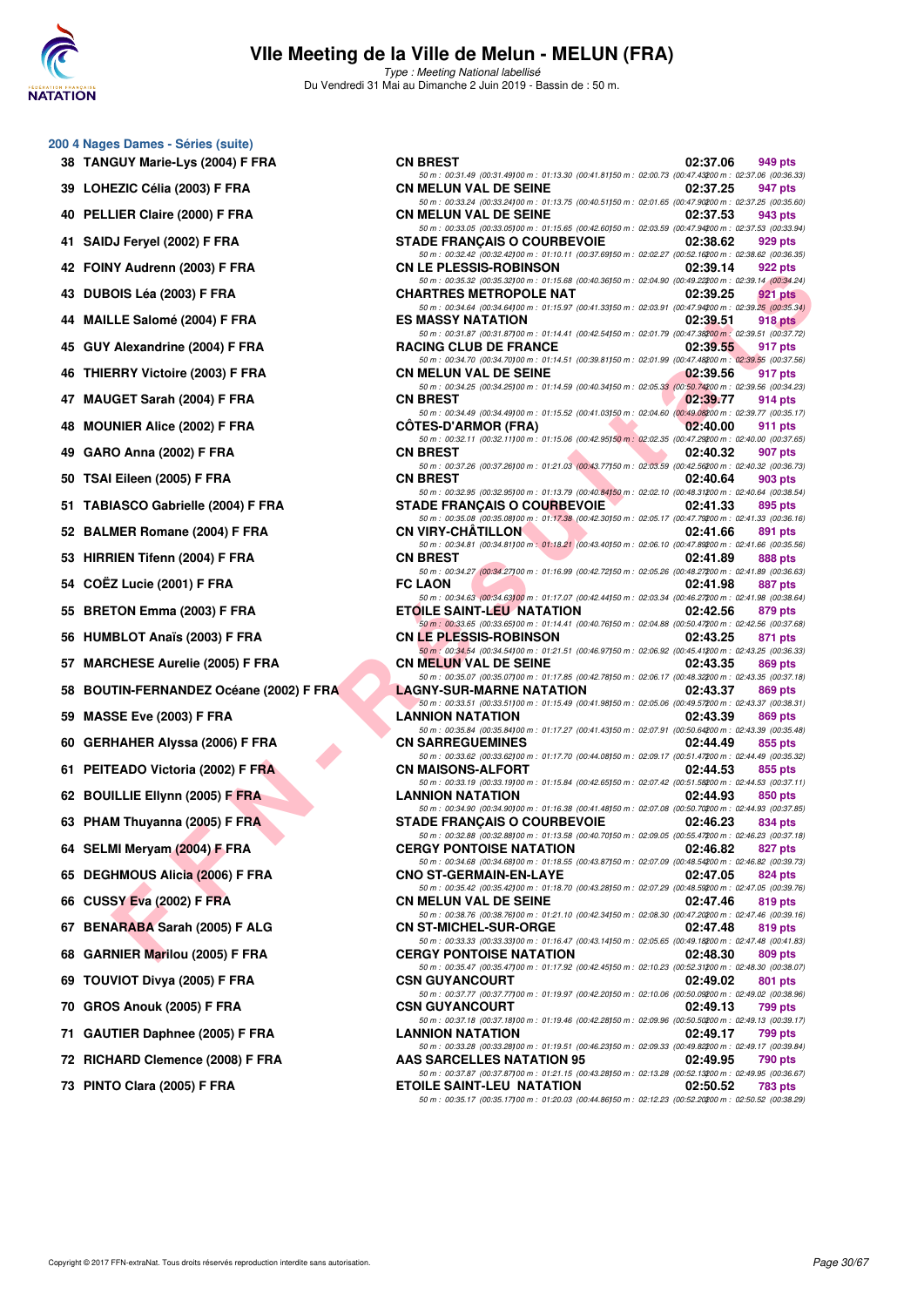

Type : Meeting National labellisé Du Vendredi 31 Mai au Dimanche 2 Juin 2019 - Bassin de : 50 m.

| 200 4 Nages Dames - Séries (suite)     |                                                                                                        |          |         |
|----------------------------------------|--------------------------------------------------------------------------------------------------------|----------|---------|
| 74 JEAN BAPTISTE Ambre (2005) F FRA    | <b>CN ST-MICHEL-SUR-ORGE</b>                                                                           | 02:52.39 | 761 pts |
|                                        | 50 m: 00:34.04 (00:34.04100 m: 01:18.24 (00:44.20150 m: 02:10.69 (00:52.45200 m: 02:52.39 (00:41.70    |          |         |
| 75 BONNET Agathe (2004) F FRA          | <b>LAGNY-SUR-MARNE NATATION</b>                                                                        | 02:52.90 | 755 pts |
|                                        | 50 m: 00:38.08 (00:38.08100 m: 01:21.25 (00:43.17150 m: 02:13.32 (00:52.07200 m: 02:52.90 (00:39.58)   |          |         |
| 76 REGLIN Clarice (2002) F FRA         | <b>CN MELUN VAL DE SEINE</b>                                                                           | 02:53.75 | 746 pts |
|                                        | 50 m: 00:37.39 (00:37.39) 00 m: 01:22.79 (00:45.40) 50 m: 02:12.15 (00:49.36200 m: 02:53.75 (00:41.60) |          |         |
| 77 CAPELLE Clara (2006) F FRA          | ASS DES SPORTS DE CHELLES                                                                              | 02:55.60 | 725 pts |
|                                        | 50 m: 00:37.70 (00:37.70) 00 m: 01:22.65 (00:44.95) 50 m: 02:14.08 (00:51.43200 m: 02:55.60 (00:41.52) |          |         |
| --- CUNHA-FERREIRA Léonie (2000) F FRA | <b>CN VIRY-CHÂTILLON</b>                                                                               | DNS dec  |         |
|                                        |                                                                                                        |          |         |

## **[400 4 Nages Dames - Série rapide](http://www.ffnatation.fr/webffn/resultats.php?idact=nat&go=epr&idcpt=57771&idepr=42)** (Vendredi 31 Mai 2019)

| 1 GRANGEON Lara (1991) F FRA                                                                                                                                                                                             | <b>CN CALÉDONIENS</b>         | 04:44.09 | <b>1258 pts</b>   |  |
|--------------------------------------------------------------------------------------------------------------------------------------------------------------------------------------------------------------------------|-------------------------------|----------|-------------------|--|
| 50 m : 00:30.93 (00:30.93100 m : 01:05.03 (00:34.10150 m : 01:43.15 (00:38.12200 m : 02:18.76 (00:35.61250 m : 02:58.47 (00:39.71300 m : 03:37.78 (00:39.31350 m : 04:11.93 (00:34.15400 m : 04:44.09 (00:32.16)         |                               |          |                   |  |
| 2 NEFCY Hamida (1997) F ALG                                                                                                                                                                                              | ASSO NATATION DE SARTROUVILLE |          | 05:04.97 1108 pts |  |
| 50 m : 00:32.33 (00:32.33)00 m : 01:09.75 (00:37.42)50 m : 01:50.15 (00:40.40200 m : 02:29.46 (00:39.31250 m : 03:12.16 (00:42.7000 m : 03:55.11 (00:42.95050 m : 04:30.81 (00:35.70)00 m : 05:04.97 (00:34.16)          |                               |          |                   |  |
| 3 OUALID GIRARD Sarah (2000) F FRA                                                                                                                                                                                       | <b>CN MELUN VAL DE SEINE</b>  | 05:09.62 | <b>1076 pts</b>   |  |
| 50 m : 00:32.23 (00:32.23 00 m : 01:08.92 (00:36.69) 50 m : 01:49.37 (00:40.45200 m : 02:28.47 (00:39.10250 m : 03:12.44 (00:43.97\$00 m : 03:56.78 (00:44.34350 m : 04:34.40 (00:37.62400 m : 05:09.62 (00:35.22)       |                               |          |                   |  |
| 5 BONDOUY Noah (2004) F FRA                                                                                                                                                                                              | <b>ES MASSY NATATION</b>      |          | 05:14.02 1046 pts |  |
| 50 m : 00:32.55 (00:32.55)00 m : 01:10.77 (00:38.22)50 m : 01:50.22 (00:39.45200 m : 02:28.82 (00:38.60250 m : 03:15.00 (00:46.1800 m : 04:01.39 (00:46.39350 m : 04:37.99 (00:36.60400 m : 05:14.02 (00:36.03)          |                               |          |                   |  |
| 6 HERMEL Lou (2005) F FRA                                                                                                                                                                                                | AMIENS METROPOLE NAT.         | 05:16.96 | $1026$ pts        |  |
| 50 m : 00:32.86 (00:32.86)00 m : 01:11.87 (00:39.01150 m : 01:54.34 (00:42.47200 m : 02:36.01 (00:41.67250 m : 03:19.70 (00:43.6300 m : 04:05.07 (00:45.37350 m : 04:42.56 (00:37.49400 m : 05:16.96 (00:34.40)          |                               |          |                   |  |
| 7 JOLY Morgane (2004) F FRA                                                                                                                                                                                              | <b>ES MASSY NATATION</b>      | 05:17.85 | <b>1020 pts</b>   |  |
| 50 m : 00:31.59 (00:31.59)00 m : 01:08.18 (00:36.59)50 m : 01:49.82 (00:41.64200 m : 02:29.80 (00:39.98250 m : 03:16.53 (00:46.7300 m : 04:04.32 (00:47.79350 m : 04:14.46 (00:37.14400 m : 05:17.85 (00:36.39)          |                               |          |                   |  |
| 8 MAUPOUX Nina (2004) F FRA                                                                                                                                                                                              | <b>CN VIRY-CHÂTILLON</b>      | 05:18.35 | <b>1017 pts</b>   |  |
| 50 m : 00:32.96 (00:32.96100 m : 01:12.85 (00:39.89150 m : 01:54.25 (00:41.40200 m : 02:35.46 (00:41.21250 m : 03:20.31 (00:44.85300 m : 04:05.58 (00:45.27350 m : 04:42.29 (00:36.71400 m : 05:18.35 (00:36.06)         |                               |          |                   |  |
| 12 LANGLAIS Lila (2000) F FRA                                                                                                                                                                                            | <b>ES MASSY NATATION</b>      | 05:28.60 | 950 pts           |  |
| 50 50 50 50 50 60.33.01 (00:33.01100 m : 01:11.58 (00:38.57150 m : 01:57.56 (00:45.98200 m : 02:42.42 (00:44.86250 m : 03:27.77 (00:45.35300 m : 04:13.72 (00:45.95350 m : 04:51.86 (00:38.14400 m : 05:28.60 (00:36.74) |                               |          |                   |  |
|                                                                                                                                                                                                                          |                               |          |                   |  |

## **[400 4 Nages Dames - Séries lentes](http://www.ffnatation.fr/webffn/resultats.php?idact=nat&go=epr&idcpt=57771&idepr=42)** (Vendredi 31 Mai 2019)

| -- CONTA-FERREIRA LEGIIE (2000) F FRA                                                                                                                                                                                                                        | <b>VIRT-VIIMILLUN</b>                | <b>DIAS AGC</b> |                 |
|--------------------------------------------------------------------------------------------------------------------------------------------------------------------------------------------------------------------------------------------------------------|--------------------------------------|-----------------|-----------------|
|                                                                                                                                                                                                                                                              |                                      |                 |                 |
| 100 4 Nages Dames - Série rapide (Vendredi 31 Mai 2019)                                                                                                                                                                                                      |                                      |                 |                 |
|                                                                                                                                                                                                                                                              |                                      |                 |                 |
| 1 GRANGEON Lara (1991) F FRA                                                                                                                                                                                                                                 | <b>CN CALÉDONIENS</b>                | 04:44.09        | <b>1258 pts</b> |
| 50 m : 00:30.93 (00:30.93)00 m : 01:05.03 (00:34.10)50 m : 01:43.15 (00:38.12200 m : 02:18.76 (00:35.61250 m : 02:58.47 (00:39.71300 m : 03:37.78 (00:39.31350 m : 04:11.93 (00:34.15)00 m : 04:44.09 (00:32.16)                                             |                                      |                 |                 |
| 2 NEFCY Hamida (1997) F ALG                                                                                                                                                                                                                                  | <b>ASSO NATATION DE SARTROUVILLE</b> | 05:04.97        | <b>1108 pts</b> |
| 50 m : 00:32.33 (00:32.33)00 m : 01:09.75 (00:37.42)50 m : 01:50.15 (00:40.40200 m : 02:29.46 (00:39.31250 m : 03:12.16 (00:42.7000 m : 03:55.11 (00:42.95350 m : 04:30.81 (00:35.70400 m : 05:04.97 (00:34.16)                                              |                                      |                 |                 |
| 3 OUALID GIRARD Sarah (2000) F FRA                                                                                                                                                                                                                           | <b>CN MELUN VAL DE SEINE</b>         | 05:09.62        | <b>1076 pts</b> |
| 50 m : 00:32.23 (00:32.23) 00 m : 01:08.92 (00:36.69) 50 m : 01:49.37 (00:40.45200 m : 02:28.47 (00:33.10250 m : 03:12.44 (00:43.97300 m : 03:56.78 (00:44.34350 m : 04:34.40 (00:37.62400 m : 05:09.62 (00:37.528)                                          |                                      |                 |                 |
| 5 BONDOUY Noah (2004) F FRA<br>50 m : 00:32.55 (00:32.55)00 m : 01:10.77 (00:38.22)50 m : 01:50.22 (00:39.45200 m : 02:28.82 (00:38.60250 m : 03:15.00 (00:46.18300 m : 04:01.39 (00:46.39350 m : 04:37.99 (00:36.60400 m : 05:14.02 (00:36.03)              | <b>ES MASSY NATATION</b>             | 05:14.02        | <b>1046 pts</b> |
| 6 HERMEL Lou (2005) F FRA                                                                                                                                                                                                                                    | AMIENS METROPOLE NAT.                | 05:16.96        | <b>1026 pts</b> |
| $50\,m:\,00.32.86\,\,(00.32.86) \,00\,m:\,01:11.87\,\,(00.39.01) \,50\,m:\,01.54.34\,\,(00.42.47200\,m:\,02.36.01\,\,(00.41.67250\,m:\,03:19.70\,\,(00.43.63300\,m:\,04.05.07\,\,(00.45.37350\,m:\,04.42.56\,\,(00.37.49400\,m:\,05.16.96\,\,(00.44.40)\$    |                                      |                 |                 |
| 7 JOLY Morgane (2004) F FRA                                                                                                                                                                                                                                  | <b>ES MASSY NATATION</b>             | 05:17.85        | <b>1020 pts</b> |
| 50 m : 00:31.59 (00:31.59)00 m : 01:08.18 (00:36.59)50 m : 01:49.82 (00:41.64200 m : 02:29.80 (00:39.98250 m : 03:16.53 (00:46.73300 m : 04:04.32 (00:47.73350 m : 04:41.46 (00:37.14300 m : 05:17.85 (00:36.39)                                             |                                      |                 |                 |
| 8 MAUPOUX Nina (2004) F FRA                                                                                                                                                                                                                                  | <b>CN VIRY-CHATILLON</b>             | 05:18.35        | <b>1017 pts</b> |
| 50 m : 00:32.96 (00:32.96)00 m : 01:12.85 (00:39.89)50 m : 01:54.25 (00:41.40200 m : 02:35.46 (00:41.21250 m : 03:20.31 (00:44.85200 m : 04:05.58 (00:45.27350 m : 04:42.29 (00:36.71400 m : 05:18.35 (00:36.06)                                             |                                      |                 |                 |
| 12 LANGLAIS Lila (2000) F FRA                                                                                                                                                                                                                                | <b>ES MASSY NATATION</b>             | 05:28.60        | 950 pts         |
| 50 m : 00:33.01 (00:33.01100 m : 01:11.58 (00:38.57)50 m : 01:57.56 (00:45.98200 m : 02:42.42 (00:44.86250 m : 03:27.77 (00:45.35200 m : 04:13.72 (00:45.95350 m : 04:51.86 (00:38.14)00 m : 05:28.60 (00:36.74)                                             |                                      |                 |                 |
|                                                                                                                                                                                                                                                              |                                      |                 |                 |
| 100 4 Nages Dames - Séries lentes (Vendredi 31 Mai 2019)                                                                                                                                                                                                     |                                      |                 |                 |
|                                                                                                                                                                                                                                                              |                                      |                 |                 |
| 4 CHARRO Anaïs (1998) F FRA<br>50 m : 00:32.61 (00:32.61)00 m : 01:11.14 (00:38.53150 m : 01:53.03 (00:41.89200 m : 02:32.79 (00:39.76250 m : 03:14.88 (00:42.09300 m : 03:58.29 (00:43.41350 m : 04:34.85 (00:36.56400 m : 05:09.97 (00:35.12)              | <b>ES VITRY</b>                      | 05:09.97        | <b>1074 pts</b> |
| 9 GOEFFON-GONDOUIN Andréa (2003) F FRA                                                                                                                                                                                                                       | <b>AAS SARCELLES NATATION 95</b>     | 05:20.59        | <b>1002 pts</b> |
| 50 m : 00:34.51 (00:34.51)00 m : 01:14.30 (00:39.79150 m : 01:54.14 (00:39.84200 m : 02:33.45 (00:39.31250 m : 03:20.18 (00:46.73300 m : 04:06.71 (00:46.53350 m : 04:44.40 (00:37.69400 m : 05:20.59 (00:36.19)                                             |                                      |                 |                 |
| 10 CHIRON Flavy (2003) F FRA                                                                                                                                                                                                                                 | <b>NORMANDIE (FRA)</b>               | 05:25.50        | 970 pts         |
| $50\,m:\,00.35.99\,(00.35.99)\\ 00\,m:\,01.17.34\,\,(00.41.35)\\ 50\,m:\,01.58.07\,\,(00.40.73200\,m:\,02.37.00\,\,(00.38.93250\,m:\,03.24.83\,\,(00.47.83300\,m:\,04.10.53\,\,(00.45.70350\,m:\,04.49.45\,\,(00.38.92400\,m:\,05.25.50\,\,(00.36.05)\,$     |                                      |                 |                 |
| 11 HELLARD Emeline (2002) F FRA                                                                                                                                                                                                                              | <b>COTES-D'ARMOR (FRA)</b>           | 05:28.03        | 954 pts         |
| 50 m : 00:33.78 (00:33.78)00 m : 01:12.03 (00:38.25)50 m : 01:55.32 (00:43.29200 m : 02:37.34 (00:42.02250 m : 03:25.99 (00:48.6500 m : 04:17.82 (00:51.83350 m : 04:53.45 (00:35.63400 m : 05:28.03 (00:34.58)                                              |                                      |                 |                 |
| 13 GAILLARD Clémence (1998) F FRA                                                                                                                                                                                                                            | <b>CN MELUN VAL DE SEINE</b>         | 05:28.92        | 948 pts         |
| $50\,m:\,00.33.86\,\,(00.33.86) \,00\,m:\,01.14.06\,\,(00.40.20) \,50\,m:\,01.59.33\,\,(00.45.27200\,m:\,02.43.15\,\,(00.43.82250\,m:\,03.26.39\,\,(00.43.24900\,m:\,04.11.62\,\,(00.45.23950\,m:\,04.51.35\,\,(00.39.73400\,m:\,05.28.92\,\,(00.37.57)\$    |                                      |                 |                 |
| 14 PELLIER Claire (2000) F FRA                                                                                                                                                                                                                               | <b>CN MELUN VAL DE SEINE</b>         | 05:31.10        | 934 pts         |
| 50 m : 00:34.24 (00:34.24)00 m : 01:13.32 (00:39.08)50 m : 01:56.54 (00:43.22200 m : 02:38.81 (00:42.27250 m : 03:28.53 (00:49.72300 m : 04:18.04 (00:49.51350 m : 04:54.59 (00:36.55400 m : 05:31.10 (00:36.51)                                             |                                      |                 |                 |
| 15 MARCHESE Aurelie (2005) F FRA                                                                                                                                                                                                                             | <b>CN MELUN VAL DE SEINE</b>         | 05:32.17        | 927 pts         |
| $50\,m:\,00.34.62\,(00.34.62)\\ 00\,m:\,01.13.72\,\,(00.39.10)\\ 50\,m:\,01.57.52\,\,(00.43.80\\ 200\,m:\,02.40.23\,\,(00.42.71\\ 250\,m:\,03.28.53\,\,(00.48.30\\ 900\,m:\,04.17.22\,\,(00.48.63\\ 950\,m:\,04.54.79\,\,(00.37.57\\ 900\,m:\,01.54.22\,\,($ |                                      |                 |                 |
| 16 SIX Claire (2002) F FRA                                                                                                                                                                                                                                   | <b>AAS SARCELLES NATATION 95</b>     | 05:33.35        | 920 pts         |
| $50\,m:\,00.37.09\,\,(00.37.09) \,00\,m:\,01.19.17\,\,(00.42.08) \,50\,m:\,02.01.66\,\,(00.42.49200\,m:\,02.42.62\,\,(00.40.96250\,m:\,03.32.62\,\,(00.50.00300\,m:\,04.20.57\,\,(00.47.95350\,m:\,04.57.93\,\,(00.37.36400\,m:\,05.33.35\,\,(00.35.42)$     |                                      |                 |                 |
| 17 MOUNIER Alice (2002) F FRA                                                                                                                                                                                                                                | <b>COTES-D'ARMOR (FRA)</b>           | 05:36.46        | 900 pts         |
| $50\,m:\,00.33.05\,\,(00.33.05\,00\,m:\,01.12.12\,\,(00.39.07)\,\,50\,m:\,01.55.89\,\,(00.43.772\,00\,m:\,02.37.94\,\,(00.42.052\,50\,m:\,03.26.93\,\,(00.48.939\,00\,m:\,04.15.89\,\,(00.48.963\,50\,m:\,04.57.54\,\,(00.41.654\,00\,m:\,05.36.46\,\,($     |                                      |                 |                 |
| 18 LOHEZIC Célia (2003) F FRA                                                                                                                                                                                                                                | <b>CN MELUN VAL DE SEINE</b>         | 05:37.04        | 896 pts         |
| 50 m : 00:34.52 (00:34.52)00 m : 01:16.60 (00:42.08)50 m : 01:58.45 (00:41.85200 m : 02:39.72 (00:41.27250 m : 03:29.25 (00:49.5300 m : 04:19.69 (00:50.44350 m : 04:58.79 (00:39.10400 m : 05:37.04 (00:38.25)                                              |                                      |                 |                 |
| 19 GUILLEMIN Maina (2003) F FRA<br>50 m : 00:35.99 (00:35.99)00 m : 01:18.14 (00:42.15150 m : 02:04.61 (00:46.47200 m : 02:48.60 (00:43.99250 m : 03:37.05 (00:48.45)00 m : 04:25.92 (00:48.87)50 m : 05:04.26 (00:38.34400 m : 05:40.80 (00:36.54)          | AAS SARCELLES NATATION 95            | 05:40.80        | 873 pts         |
|                                                                                                                                                                                                                                                              | <b>CNP LOUDEAC</b>                   |                 |                 |
| 20 MOUNIER Rose (2004) F FRA<br>50 m : 00:36.04 (00:36.04100 m : 01:18.00 (00:41.96)50 m : 02:05.74 (00:47.74200 m : 02:50.45 (00:44.71250 m : 03:36.99 (00:46.54300 m : 04:24.45 (00:47.46350 m : 05:07.19 (00:42.74400 m : 05:45.56 (00:38.37)             |                                      | 05:45.56        | 844 pts         |
| 21 MAFILLE Julie (2006) F FRA                                                                                                                                                                                                                                | <b>CNO ST-GERMAIN-EN-LAYE</b>        | 05:46.30        | 840 pts         |
| 50 m : 00:36.03 (00:36.03100 m : 01:17.33 (00:41.30150 m : 02:01.82 (00:44.49200 m : 02:46.74 (00:44.92250 m : 03:37.00 (00:50.26)00 m : 04:26.92 (00:49.92)50 m : 05:08.15 (00:41.23)00 m : 05:08.15                                                        |                                      |                 |                 |
|                                                                                                                                                                                                                                                              |                                      |                 |                 |
| <b>iO Nage Libre Messieurs - Finale A 19 ans et plus (Samedi 1er Juin 2019)</b>                                                                                                                                                                              |                                      |                 |                 |
|                                                                                                                                                                                                                                                              |                                      |                 |                 |
| 1 TURPIN Fabrice (1995) H FRA                                                                                                                                                                                                                                | <b>CSM CLAMART</b>                   | 00:23.35        | <b>1219 pts</b> |

## **[50 Nage Libre Messieurs - Finale A](http://www.ffnatation.fr/webffn/resultats.php?idact=nat&go=epr&idcpt=57771&idepr=51) 19 ans et plus** (Samedi 1er Juin 2019)

| 1 TURPIN Fabrice (1995) H FRA     | <b>CSM CLAMART</b>                   | 00:23.35 | <b>1219 pts</b> |
|-----------------------------------|--------------------------------------|----------|-----------------|
| 2 SETIM Quentin (2000) H FRA      | <b>PROVINS NATATION</b>              | 00:23.50 | <b>1209 pts</b> |
| 3 AUBRY Flavien (1994) H FRA      | <b>U.S CRETEIL NATATION</b>          | 00:23.74 | 1191 pts        |
| 4 PHANTSULAYA George (2000) H FRA | <b>U.S CRETEIL NATATION</b>          | 00:24.05 | 1169 pts        |
| 5 CLOSIER Cyril (2000) H FRA      | <b>CN VAL MAUBUEE</b>                | 00:24.31 | 1151 pts        |
| 6 HENRY Clément (2000) H FRA      | <b>ES VITRY</b>                      | 00:25.01 | 1102 pts        |
| 7 KOUMA Sébastien (1997) H MLI    | <b>BOURGOGNE-FRANCHE-COMTÉ (FRA)</b> | 00:25.54 | <b>1066 pts</b> |
| 8 PLATAUX Robin (1997) H FRA      | <b>U.S CRETEIL NATATION</b>          | 00:30.20 | 774 pts         |
|                                   |                                      |          |                 |

## **[50 Nage Libre Messieurs - Finale A](http://www.ffnatation.fr/webffn/resultats.php?idact=nat&go=epr&idcpt=57771&idepr=51) 17-18 ans** (Samedi 1er Juin 2019)

**1 IVIC Yoni (2001) H FRA CLUB DES NAGEURS DE PARIS 00:23.68 1196 pts**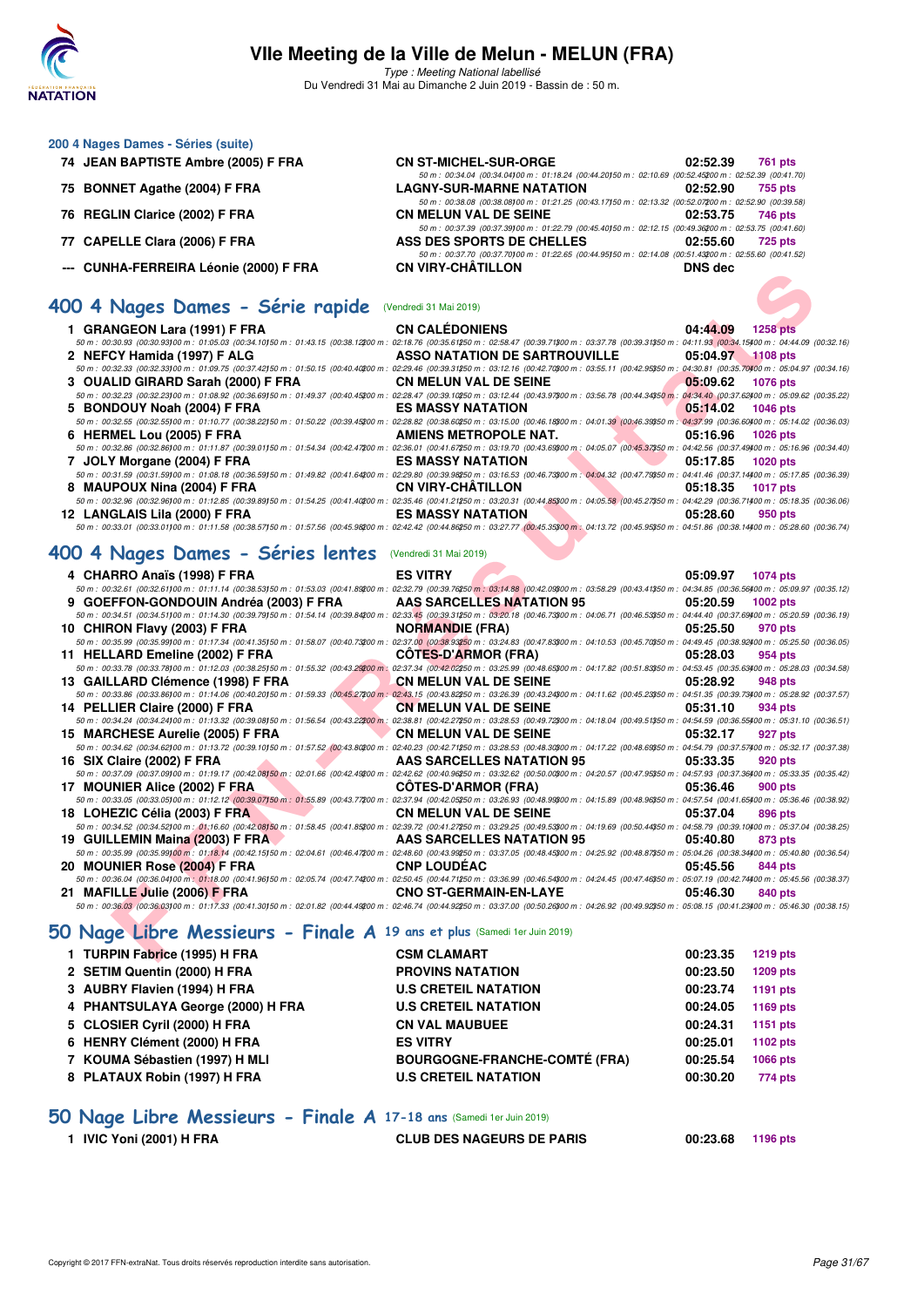

Type : Meeting National labellisé Du Vendredi 31 Mai au Dimanche 2 Juin 2019 - Bassin de : 50 m.

|    | 50 Nage Libre Messieurs - Finale A (suite)                          |                                      |                |                 |
|----|---------------------------------------------------------------------|--------------------------------------|----------------|-----------------|
|    | 2 BUGLER Enzo (2001) H FRA                                          | <b>CN MELUN VAL DE SEINE</b>         | 00:24.23       | 1156 pts        |
|    | 3 THENU Maxime (2002) H FRA                                         | <b>CHARTRES METROPOLE NAT</b>        | 00:24.54       | 1135 pts        |
|    | 4 GRANDIN MARTIN Numa (2002) H FRA                                  | <b>ES MASSY NATATION</b>             | 00:24.87       | <b>1112 pts</b> |
|    | 5 GEOFFROY Axel (2002) H FRA                                        | <b>CN MELUN VAL DE SEINE</b>         | 00:24.91       | 1109 pts        |
|    | 6 MALLET Clement (2002) H FRA                                       | <b>AMIENS METROPOLE NAT.</b>         | 00:24.99       | 1103 pts        |
|    | 7 PICOCHE Louis (2002) H FRA                                        | <b>CN BREST</b>                      | 00:25.00       | 1103 pts        |
|    | --- MARRUGO MONTAÑO Camilo-Andres (2002) H COL CS CLICHY 92         |                                      | <b>DNS dec</b> |                 |
|    |                                                                     |                                      |                |                 |
|    | 50 Nage Libre Messieurs - Finale A 11-16 ans (Samedi 1er Juin 2019) |                                      |                |                 |
|    | 1 CADROT Yoan (2003) H FRA                                          | <b>CN MELUN VAL DE SEINE</b>         | 00:24.90       | <b>1110 pts</b> |
|    | 2 BOUTRY Théo (2003) H FRA                                          | <b>PROVINS NATATION</b>              | 00:25.05       | 1099 pts        |
|    | 3 DARRAS Kyllian (2003) H FRA                                       | <b>AMIENS METROPOLE NAT.</b>         | 00:25.29       | <b>1083 pts</b> |
|    | 4 LETOCART Enzo (2004) H FRA                                        | <b>AQUA CLUB PONTAULT-ROISSY</b>     | 00:25.66       | 1058 pts        |
|    |                                                                     |                                      |                |                 |
|    | 5 VILDEUIL Axel (2003) H FRA                                        | <b>AS EMERAINVILLE</b>               | 00:25.72       | 1054 pts        |
|    | 6 ROGER Elwan (2003) H FRA                                          | <b>AQUA CLUB PONTAULT-ROISSY</b>     | 00:25.85       | 1045 pts        |
|    | 7 CRETET Dorian (2003) H FRA                                        | <b>ES MASSY NATATION</b>             | 00:25.90       | <b>1042 pts</b> |
|    | --- BEGHDADI Iliès (2004) H FRA                                     | <b>CERGY PONTOISE NATATION</b>       | DNS dec        |                 |
|    |                                                                     |                                      |                |                 |
|    | 50 Nage Libre Messieurs - Séries (Samedi 1er Juin 2019)             |                                      |                |                 |
|    | 1 TURPIN Fabrice (1995) H FRA                                       | <b>CSM CLAMART</b>                   | 00:23.22       | <b>1229 pts</b> |
|    | 2 AUBRY Flavien (1994) H FRA                                        | <b>U.S CRETEIL NATATION</b>          | 00:23.47       | <b>1211 pts</b> |
|    | 3 IVIC Yoni (2001) H FRA                                            | <b>CLUB DES NAGEURS DE PARIS</b>     | 00:23.65       | 1198 pts        |
|    | 4 SETIM Quentin (2000) H FRA                                        | <b>PROVINS NATATION</b>              | 00:23.77       | 1189 pts        |
|    | 5 MARRUGO MONTAÑO Camilo-Andres (2002) H COL CS CLICHY 92           |                                      | 00:23.91       | <b>1179 pts</b> |
|    | 6 LEBOIS Pierre (2000) H FRA                                        | <b>ANGERS NATATION</b>               | 00:24.19       | 1159 pts        |
|    | 7 PHANTSULAYA George (2000) H FRA                                   | <b>U.S CRETEIL NATATION</b>          | 00:24.24       | 1156 pts        |
|    | 7 BUGLER Enzo (2001) H FRA                                          | <b>CN MELUN VAL DE SEINE</b>         | 00:24.24       | 1156 pts        |
|    | 9 THENU Maxime (2002) H FRA                                         | <b>CHARTRES METROPOLE NAT</b>        | 00:24.30       | 1152 pts        |
|    | 10 CHATTI Souhaiel (2000) H FRA                                     | <b>STADE FRANÇAIS O COURBEVOIE</b>   | 00:24.41       | <b>1144 pts</b> |
|    | 11 CLOSIER Cyril (2000) H FRA                                       | <b>CN VAL MAUBUEE</b>                | 00:24.45       | <b>1141 pts</b> |
|    | 12 RENOUVIN Lorenzo (1998) H FRA                                    | <b>STADE FRANÇAIS O COURBEVOIE</b>   | 00:24.59       | 1131 pts        |
|    | 13 PICOCHE Louis (2002) H FRA                                       | <b>CN BREST</b>                      | 00:24.60       | 1131 pts        |
|    | 14 GRANDIN MARTIN Numa (2002) H FRA                                 | <b>ES MASSY NATATION</b>             | 00:24.68       | 1125 pts        |
|    | 15 KOUMA Sébastien (1997) H MLI                                     | <b>BOURGOGNE-FRANCHE-COMTÉ (FRA)</b> | 00:24.76       | <b>1119 pts</b> |
|    | 16 CADROT Yoan (2003) H FRA                                         | <b>CN MELUN VAL DE SEINE</b>         | 00:24.90       | 1110 pts        |
|    | 17 GEOFFROY Axel (2002) H FRA                                       | <b>CN MELUN VAL DE SEINE</b>         | 00:24.94       | <b>1107 pts</b> |
|    | 18 MALLET Clement (2002) H FRA                                      | <b>AMIENS METROPOLE NAT.</b>         | 00:24.95       | 1106 pts        |
|    | 18 PLATAUX Robin (1997) H FRA                                       | <b>U.S CRETEIL NATATION</b>          | 00:24.95       | 1106 pts        |
|    | 20 HENRY Clément (2000) H FRA                                       | <b>ES VITRY</b>                      | 00:24.98       | <b>1104 pts</b> |
| 21 | <b>DENJEAN Constantin (2002) H FRA</b>                              | <b>MOUETTES DE PARIS</b>             | 00:24.99       | 1103 pts        |
|    | 22 SUMEIRE Eliott (1999) H FRA                                      | <b>CA ORSAY</b>                      | 00:25.03       | <b>1101 pts</b> |
|    | 23 PASTULA Kacper (2001) H POL                                      | <b>ES VITRY</b>                      | 00:25.05       | 1099 pts        |
|    | 24 BOUTRY Théo (2003) H FRA                                         | <b>PROVINS NATATION</b>              | 00:25.07       | 1098 pts        |
|    | 25 MAILLOT Melvin (1992) H FRA                                      | <b>STADE FRANÇAIS O COURBEVOIE</b>   | 00:25.11       | 1095 pts        |
|    | 26 ROTH BELGRAND Mathis (2002) H FRA                                | <b>U.S CRETEIL NATATION</b>          | 00:25.12       | 1095 pts        |
|    | 27 CHAMBRAUD Charles (2001) H FRA                                   | <b>COLOMBES NATATION</b>             | 00:25.17       | 1091 pts        |
|    | 28 THEETEN Cédric (2002) H FRA                                      | <b>NOGENT NATATION 94</b>            | 00:25.18       | 1090 pts        |
|    | 29 VILLENEAU Arthur (2000) H FRA                                    | <b>AMIENS METROPOLE NAT.</b>         | 00:25.26       | 1085 pts        |
|    | 30 RAKOTONDRAMANGA Eliot-Tahina (2002) H FRA                        | <b>ES MASSY NATATION</b>             | 00:25.28       | 1084 pts        |
|    | 30 SAADANI Saber (2002) H FRA                                       | <b>BLANC-MESNIL S.N</b>              | 00:25.28       | 1084 pts        |
|    | 32 FRANCOIS Flavien (2001) H FRA                                    | <b>STADE FRANÇAIS O COURBEVOIE</b>   | 00:25.29       | 1083 pts        |
|    |                                                                     |                                      |                |                 |
|    | 33 DA SILVA UMMENHOVER Thibault (2001) H FRA                        | <b>CN MELUN VAL DE SEINE</b>         | 00:25.31       | 1082 pts        |
|    | 34 ROUX Romain (2001) H FRA                                         | <b>BOURGOGNE-FRANCHE-COMTÉ (FRA)</b> | 00:25.32       | 1081 pts        |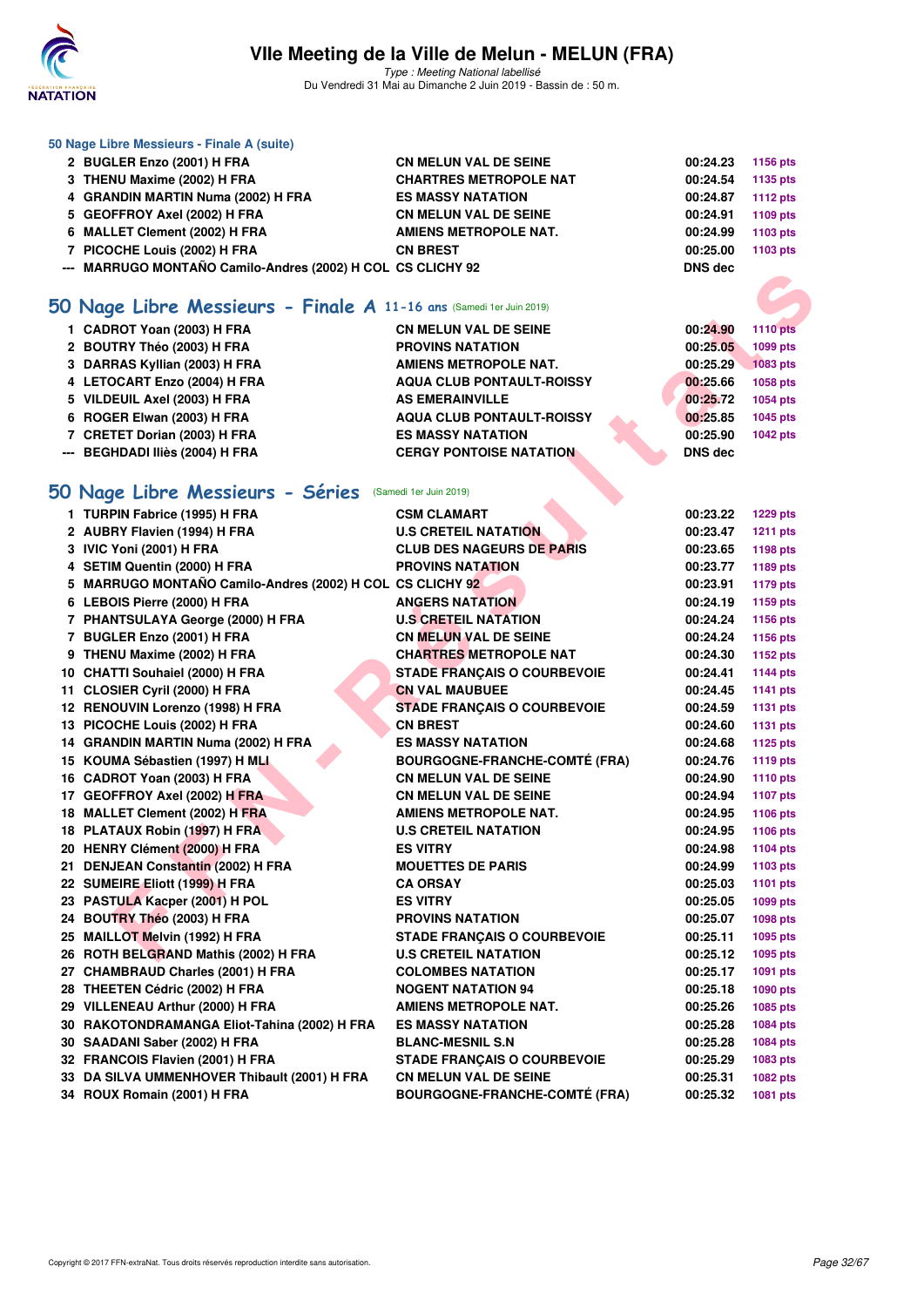

**50 Nage Libre Messieurs - Séries (suite)**

## **VIIe Meeting de la Ville de Melun - MELUN (FRA)**

Type : Meeting National labellisé Du Vendredi 31 Mai au Dimanche 2 Juin 2019 - Bassin de : 50 m.

| 35 GRONDIN William (2002) H FRA           | <b>ANTONY NATA</b>        |
|-------------------------------------------|---------------------------|
| 36 ZACHELIN Anaïque (2001) H FRA          | ES MASSY NA               |
| 37 CHALENDAR Noé (2001) H FRA             | <b>CANET 66 NA1</b>       |
| 37 BASTIEN Thibault (2001) H FRA          | <b>BOURGOGNE-</b>         |
| 39 DARRAS Kyllian (2003) H FRA            | <b>AMIENS METR</b>        |
| 40 GAY SEMENKOFF Ewen (2002) H FRA        | <b>CN MELUN VA</b>        |
| 41 CHOUFA Jordane (1995) H FRA            | <b>SN FRANCON'</b>        |
| 41 ROCHER Romain (2002) H FRA             | <b>STADE FRANC</b>        |
| 43 BAROUMES Léo (1998) H FRA              | <b>CLUB DES NA</b>        |
| 44 NAUD Theo (2001) H FRA                 | <b>CHARTRES MI</b>        |
| 45 LETOCART Enzo (2004) H FRA             | <b>AQUA CLUB P</b>        |
| 46 PAUPARDIN Guillaume (2001) H FRA       | <b>CN MELUN VA</b>        |
| 47 PIRI Max (1997) H FRA                  | <b>CLUB DES NA</b>        |
| 48 VILDEUIL Axel (2003) H FRA             | <b>AS EMERAINV</b>        |
| 49 BEGHDADI Iliès (2004) H FRA            | <b>CERGY PONT</b>         |
| 50 MAJOU Clément (2002) H FRA             | <b>STADE FRANC</b>        |
| 51 ROGER Elwan (2003) H FRA               | <b>AQUA CLUB P</b>        |
| 52 NOIRBENT Christophe (1993) H FRA       | <b>AS HERBLAY</b>         |
| 53 DUPUIS Remi (2002) H FRA               | <b>ANTONY NATA</b>        |
| 53 CRETET Dorian (2003) H FRA             | <b>ES MASSY NA</b>        |
| 55 CHERIER Augustin (1998) H FRA          | <b>CN ST-MICHEL</b>       |
| 56 BOURSIER Cedric (1998) H FRA           | <b>AAS SARCELL</b>        |
| 56 FRANCOIS Bastien (2000) H FRA          | <b>C.N OZOIR-LA</b>       |
| 56 LE GALL Théophile (2001) H FRA         | <b>S.M MONTROL</b>        |
| 59 RUBINELLI Maxime (2001) H FRA          | <b>CN FONTAINE</b>        |
| 60 GABALI Cedric (2004) H FRA             | <b>ES VITRY</b>           |
| 60 SALETTES Jules (2001) H FRA            | <b>ASS DES SPO</b>        |
| 62 PEUFFIER Arthur (1995) H FRA           | <b>AS HERBLAY</b>         |
| 63 LE BAIL Titouan (2001) H FRA           | <b>COTES-D'ARM</b>        |
| 64 WATTEZ Luc (2002) H FRA                | <b>C.N OZOIR-LA</b>       |
| 65 BERT Matis (2005) H FRA                | <b>ETOILE SAINT</b>       |
| 66 STROZYK Evan (2004) H FRA              | <b>AQUA CLUB P</b>        |
| 66 SCHMITT Teddy (2002) H FRA             | <b>AQUA CLUB P</b>        |
| 68 VIGNETTES Lucas (2003) H FRA           | <b>U.S CRETEIL N</b>      |
| 68 RACZYNSKI Stanislas (1996) H FRA       | <b>CN MELUN VA</b>        |
| 70 DEMETZ Alexis (2001) H FRA             | <b>AQUA CLUB P</b>        |
| 71 HUET-LEBERRUYER Titouan (2003) H FRA   | <b>CS CLICHY 92</b>       |
| 72 JETISHI Diell (2001) H FRA             | <b>NORMANDIE (I</b>       |
| 73 GENESTIER Ronan (1999) H FRA           | <b>ASS DES SPO</b>        |
| 73 POLLACK Alexander (2003) H USA         | <b>RACING CLUB</b>        |
| 75 RATEL Esteban (2003) H FRA             | <b>CERGY PONT</b>         |
| 75 HANCARD Loris (2004) H FRA             | <b>RED STAR CLI</b>       |
| 77 KINGUE MOUSSINGA Theodore (2003) H FRA | <b>CN ASNIÈRES</b>        |
| 78 VANDAELE Quentin (2001) H FRA          | <b>NOGENT NATA</b>        |
| 79 HERNANDEZ Jonathan (2003) H FRA        | <b>RACING CLUB</b>        |
| 80 GAUTIER Jules (2003) H FRA             | <b>LANNION NAT</b>        |
| 81 DA COSTA Enzo (2002) H FRA             | <b>C.S MONTERE</b>        |
| 82 GAVARD Ethan (2002) H FRA              | <b>CN MELUN VA</b>        |
| 83 BIKAI COMBE Lorenzo (2004) H FRA       | <b>RACING CLUB</b>        |
| 84 GABALI Matthieu (2003) H FRA           | <b>ES VITRY</b>           |
| 84 LEFEVRE Maxime (1990) H FRA            | <b>RACING CLUB</b>        |
| 86 DUGIED Yann (2004) H FRA               | <b>ASS DES SPO</b>        |
| 87 BOUTAGHOU Iliane (2004) H FRA          | <b>COLOMBES N.</b>        |
| <b>BEHAUTIA EL 11 MARCHI</b>              | . . <b>.</b> <i>. .</i> . |

| 35 GRONDIN William (2002) H FRA           | <b>ANTONY NATATION</b>               | 00:25.38 | <b>1077 pts</b> |
|-------------------------------------------|--------------------------------------|----------|-----------------|
| 36 ZACHELIN Anaïque (2001) H FRA          | <b>ES MASSY NATATION</b>             | 00:25.39 | <b>1076 pts</b> |
| 37 CHALENDAR Noé (2001) H FRA             | <b>CANET 66 NATATION</b>             | 00:25.42 | <b>1074 pts</b> |
| 37 BASTIEN Thibault (2001) H FRA          | <b>BOURGOGNE-FRANCHE-COMTÉ (FRA)</b> | 00:25.42 | <b>1074 pts</b> |
| 39 DARRAS Kyllian (2003) H FRA            | <b>AMIENS METROPOLE NAT.</b>         | 00:25.46 | <b>1071 pts</b> |
| 40 GAY SEMENKOFF Ewen (2002) H FRA        | <b>CN MELUN VAL DE SEINE</b>         | 00:25.48 | <b>1070 pts</b> |
| 41 CHOUFA Jordane (1995) H FRA            | <b>SN FRANCONVILLE</b>               | 00:25.50 | 1069 pts        |
| 41 ROCHER Romain (2002) H FRA             | <b>STADE FRANÇAIS O COURBEVOIE</b>   | 00:25.50 | <b>1069 pts</b> |
| 43 BAROUMES Léo (1998) H FRA              | <b>CLUB DES NAGEURS DE PARIS</b>     | 00:25.61 | <b>1061 pts</b> |
| 44 NAUD Theo (2001) H FRA                 | <b>CHARTRES METROPOLE NAT</b>        | 00:25.69 | <b>1056 pts</b> |
| 45 LETOCART Enzo (2004) H FRA             | <b>AQUA CLUB PONTAULT-ROISSY</b>     | 00:25.73 | 1053 pts        |
| 46 PAUPARDIN Guillaume (2001) H FRA       | <b>CN MELUN VAL DE SEINE</b>         | 00:25.74 | <b>1052 pts</b> |
| 47 PIRI Max (1997) H FRA                  | <b>CLUB DES NAGEURS DE PARIS</b>     | 00:25.79 | <b>1049 pts</b> |
|                                           | <b>AS EMERAINVILLE</b>               | 00:25.81 |                 |
| 48 VILDEUIL Axel (2003) H FRA             |                                      |          | <b>1048 pts</b> |
| 49 BEGHDADI Iliès (2004) H FRA            | <b>CERGY PONTOISE NATATION</b>       | 00:25.85 | <b>1045 pts</b> |
| 50 MAJOU Clément (2002) H FRA             | <b>STADE FRANÇAIS O COURBEVOIE</b>   | 00:25.92 | <b>1040 pts</b> |
| 51 ROGER Elwan (2003) H FRA               | <b>AQUA CLUB PONTAULT-ROISSY</b>     | 00:25.95 | 1038 pts        |
| 52 NOIRBENT Christophe (1993) H FRA       | AS HERBLAY NATATION                  | 00:25.98 | 1036 pts        |
| 53 DUPUIS Remi (2002) H FRA               | ANTONY NATATION                      | 00:26.00 | 1035 pts        |
| 53 CRETET Dorian (2003) H FRA             | <b>ES MASSY NATATION</b>             | 00:26.00 | 1035 pts        |
| 55 CHERIER Augustin (1998) H FRA          | <b>CN ST-MICHEL-SUR-ORGE</b>         | 00:26.04 | <b>1032 pts</b> |
| 56 BOURSIER Cedric (1998) H FRA           | <b>AAS SARCELLES NATATION 95</b>     | 00:26.06 | <b>1031 pts</b> |
| 56 FRANCOIS Bastien (2000) H FRA          | <b>C.N OZOIR-LA-FERRIERE</b>         | 00:26.06 | <b>1031 pts</b> |
| 56 LE GALL Théophile (2001) H FRA         | <b>S.M MONTROUGE</b>                 | 00:26.06 | <b>1031 pts</b> |
| 59 RUBINELLI Maxime (2001) H FRA          | <b>CN FONTAINEBLEAU-AVON</b>         | 00:26.07 | <b>1030 pts</b> |
| 60 GABALI Cedric (2004) H FRA             | <b>ES VITRY</b>                      | 00:26.08 | 1030 pts        |
| 60 SALETTES Jules (2001) H FRA            | <b>ASS DES SPORTS DE CHELLES</b>     | 00:26.08 | <b>1030 pts</b> |
| 62 PEUFFIER Arthur (1995) H FRA           | <b>AS HERBLAY NATATION</b>           | 00:26.10 | 1028 pts        |
| 63 LE BAIL Titouan (2001) H FRA           | <b>CÖTES-D'ARMOR (FRA)</b>           | 00:26.12 | <b>1027 pts</b> |
| 64 WATTEZ Luc (2002) H FRA                | <b>C.N OZOIR-LA-FERRIERE</b>         | 00:26.15 | 1025 pts        |
| 65 BERT Matis (2005) H FRA                | <b>ETOILE SAINT-LEU NATATION</b>     | 00:26.16 | <b>1024 pts</b> |
| 66 STROZYK Evan (2004) H FRA              | <b>AQUA CLUB PONTAULT-ROISSY</b>     | 00:26.17 | <b>1024 pts</b> |
| 66 SCHMITT Teddy (2002) H FRA             | <b>AQUA CLUB PONTAULT-ROISSY</b>     | 00:26.17 | <b>1024 pts</b> |
| 68 VIGNETTES Lucas (2003) H FRA           | <b>U.S CRETEIL NATATION</b>          | 00:26.28 | <b>1016 pts</b> |
| 68 RACZYNSKI Stanislas (1996) H FRA       | <b>CN MELUN VAL DE SEINE</b>         | 00:26.28 | <b>1016 pts</b> |
| 70 DEMETZ Alexis (2001) H FRA             | <b>AQUA CLUB PONTAULT-ROISSY</b>     | 00:26.29 | 1016 pts        |
| 71 HUET-LEBERRUYER Titouan (2003) H FRA   | <b>CS CLICHY 92</b>                  | 00:26.31 | <b>1014 pts</b> |
| 72 JETISHI Diell (2001) H FRA             | <b>NORMANDIE (FRA)</b>               | 00:26.32 | <b>1014 pts</b> |
| 73 GENESTIER Ronan (1999) H FRA           | ASS DES SPORTS DE CHELLES            | 00:26.36 | 1011 pts        |
| 73 POLLACK Alexander (2003) H USA         | <b>RACING CLUB DE FRANCE</b>         | 00:26.36 | 1011 pts        |
| 75 RATEL Esteban (2003) H FRA             | <b>CERGY PONTOISE NATATION</b>       | 00:26.37 | <b>1010 pts</b> |
| 75 HANCARD Loris (2004) H FRA             | <b>RED STAR CLUB CHAMPIGNY</b>       | 00:26.37 | 1010 pts        |
| 77 KINGUE MOUSSINGA Theodore (2003) H FRA | <b>CN ASNIÈRES</b>                   | 00:26.38 | <b>1010 pts</b> |
| 78 VANDAELE Quentin (2001) H FRA          | <b>NOGENT NATATION 94</b>            | 00:26.53 | 1000 pts        |
| 79 HERNANDEZ Jonathan (2003) H FRA        | <b>RACING CLUB DE FRANCE</b>         | 00:26.54 | 999 pts         |
| 80 GAUTIER Jules (2003) H FRA             | LANNION NATATION                     | 00:26.55 | 999 pts         |
| 81 DA COSTA Enzo (2002) H FRA             | <b>C.S MONTERELAIS NATATION</b>      | 00:26.57 | 997 pts         |
| 82 GAVARD Ethan (2002) H FRA              | <b>CN MELUN VAL DE SEINE</b>         | 00:26.67 | 991 pts         |
| 83 BIKAI COMBE Lorenzo (2004) H FRA       | <b>RACING CLUB DE FRANCE</b>         | 00:26.76 | 985 pts         |
| 84 GABALI Matthieu (2003) H FRA           | ES VITRY                             | 00:26.77 | 984 pts         |
| 84 LEFEVRE Maxime (1990) H FRA            | <b>RACING CLUB DE FRANCE</b>         | 00:26.77 | 984 pts         |
| 86 DUGIED Yann (2004) H FRA               | <b>ASS DES SPORTS DE CHELLES</b>     | 00:26.80 | 982 pts         |
| 87 BOUTAGHOU Iliane (2004) H FRA          | <b>COLOMBES NATATION</b>             | 00:26.81 | 982 pts         |
| 87 BENOUZIO Florian (1999) H FRA          | <b>CN MELUN VAL DE SEINE</b>         | 00:26.81 | 982 pts         |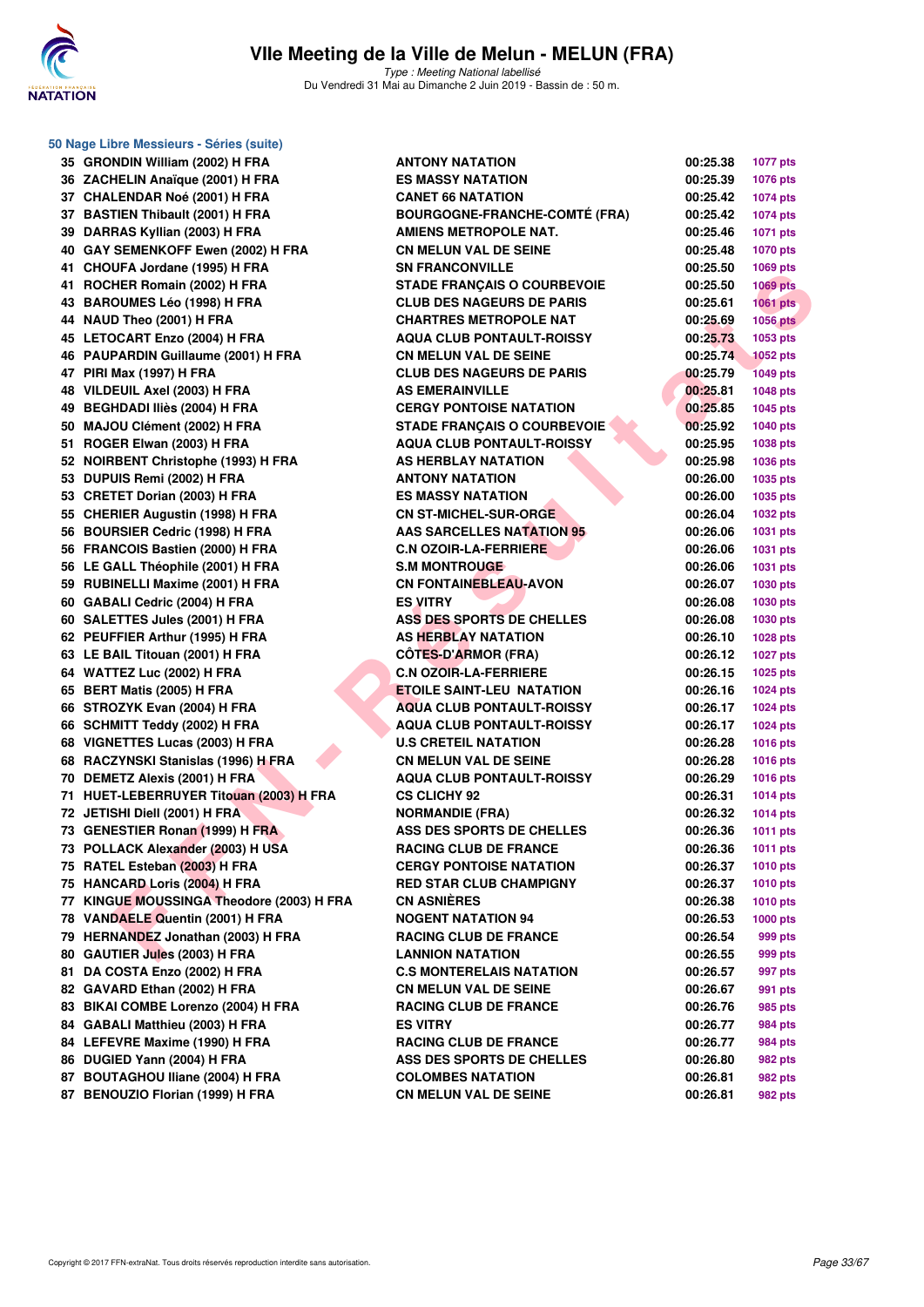

Type : Meeting National labellisé Du Vendredi 31 Mai au Dimanche 2 Juin 2019 - Bassin de : 50 m.

|     | 50 Nage Libre Messieurs - Séries (suite)  |        |
|-----|-------------------------------------------|--------|
| 89. | JOUENNE Ugo (2003) H FRA                  | P      |
|     | 90 BENCHERQUI Younes (1998) H FRA         | A      |
| 91  | DJURIC Dario (1998) H FRA                 | C      |
|     | 92 BRAIZE Neo (2004) H FRA                | E      |
|     | 93 POULIQUEN Mael (2003) H FRA            | Α      |
| 94  | MIJON Louis (1999) H FRA                  | C      |
| 95  | <b>CHESNAIS Alexis (2004) H FRA</b>       | U      |
| 96  | <b>QUANTIN Hugo (2001) H FRA</b>          | C      |
| 97  | SAFHI Naël (2001) H FRA                   | U      |
|     | 98 CHEVALIER Romann (2003) H FRA          | A      |
|     | 99 VALIN-FIXOT Antonin (2002) H FRA       | C      |
|     | 100 PAWLICKI Dylan (2000) H FRA           | в      |
|     | 101 AIT MOHAND Massinissa (2005) H FRA    | M      |
|     | 102 ZAWADSKI Paul (2002) H FRA            | c      |
|     | 103 BENNOUR DIT SAHLI Slaiem (2003) H FRA | Ν      |
|     | 103 BARSANTI Flavio (1999) H FRA          | C      |
|     | 105 MERCIER Severin (2002) H FRA          | C      |
|     | 105 POIRIER Maxime (2002) H FRA           | C      |
|     | 107 CHARBONNEL Theo (2001) H FRA          | c      |
|     | 108 MARZOUK Rayhan (2004) H FRA           | c      |
|     | 109 COLLE Théophile (2002) H FRA          | в      |
| 110 | <b>MANSOURI Lucas (2003) H FRA</b>        | т      |
|     | 111 BONNIVARD Adrien (2002) H FRA         | Α      |
|     | 111 BONNET Louis (2002) H FRA             | L,     |
|     |                                           |        |
|     | 113 FERCHICHI Samy (2004) H FRA           | A<br>s |
|     | 114 LOTENBERG Rayane (2003) H FRA         |        |
|     | 114 STOJANOVIC Mateja (2002) H SRB        | Е      |
|     | 116 BELLUNE Kewan (2004) H FRA            | E      |
|     | 117 COLOMBOT Eddie (2004) H FRA           | P      |
|     | 118 BARRIERE Arthur (2004) H FRA          | C      |
|     | 119 FOENIX BLONDEL Thomas (1999) H FRA    | C      |
|     | 120 PENIN Killian (2001) H FRA            | C      |
| 121 | <b>MONTI Ennio (2004) H FRA</b>           | L,     |
|     | 122 HIRCHI Axel (2002) H FRA              | C      |
|     | 123 KHELIFI Reda (2001) H FRA             | Α      |
|     | 124 ASSOUANE Bilel (2004) H FRA           | c      |
|     | 125 BOURON Damien (2003) H FRA            | Ρ      |
|     | 126 PAILLET Yohann (2004) H FRA           | C      |
|     | 127 AKACHKACHI Aymenn (2004) H FRA        | M      |
|     | 128 DRUI Maxime (2004) H FRA              | C      |
| 129 | LEPLATRE Remy (2000) H FRA                | C      |
|     | 130 GEOFFRAY Lucas (2004) H FRA           | F      |
| 130 | TAILLANDIER Alan (2004) H FRA             | C      |
|     | 132 BOUCENNA Iliane (2002) H FRA          | c      |
|     | 133 ROMDHANE Dayen (2004) H FRA           | U      |
|     | 133 LORRAIN Kieran (2001) H FRA           | L,     |
| 135 | NIKOLIC Nikola (2006) H FRA               | A      |
|     | 136 LEMAIRE Benjamin (2002) H FRA         | c      |
| 137 | DIBOUES Killian (2000) H FRA              | C      |
|     | 138 FERRAND Amélien (2004) H FRA          | P      |
|     | 139 VERRIERE Julian (2003) H FRA          | L.     |
|     | 140 PERNOT Yoann (2003) H FRA             | Α      |
|     | 141 SILVA Jason (2002) H FRA              | C      |
| 141 | RUBINELLI Alexandre (2006) H FRA          | C      |

| 89 JOUENNE Ugo (2003) H FRA               | <b>PROVINS NATATION</b>              | 00:26.86 | 978 pts        |
|-------------------------------------------|--------------------------------------|----------|----------------|
| 90 BENCHERQUI Younes (1998) H FRA         | <b>AS HERBLAY NATATION</b>           | 00:26.87 | 978 pts        |
| 91 DJURIC Dario (1998) H FRA              | <b>CLUB DES NAGEURS DE PARIS</b>     | 00:26.89 | 976 pts        |
| 92 BRAIZE Neo (2004) H FRA                | <b>ES MASSY NATATION</b>             | 00:26.92 | 974 pts        |
| 93 POULIQUEN Mael (2003) H FRA            | <b>AQUA CLUB PONTAULT-ROISSY</b>     | 00:26.94 | 973 pts        |
| 94 MIJON Louis (1999) H FRA               | <b>CN MELUN VAL DE SEINE</b>         | 00:26.96 | 972 pts        |
| 95 CHESNAIS Alexis (2004) H FRA           | <b>U.S CRETEIL NATATION</b>          | 00:27.00 | 969 pts        |
| 96 QUANTIN Hugo (2001) H FRA              | <b>CA ORSAY</b>                      | 00:27.01 | <b>969 pts</b> |
| 97 SAFHI Naël (2001) H FRA                | US JEUNESSE MITRY-MORY               | 00:27.02 | <b>968 pts</b> |
| 98 CHEVALIER Romann (2003) H FRA          | <b>AS HERBLAY NATATION</b>           | 00:27.04 | <b>967 pts</b> |
| 99 VALIN-FIXOT Antonin (2002) H FRA       | <b>CN ST-MICHEL-SUR-ORGE</b>         | 00:27.05 | 966 pts        |
| 100 PAWLICKI Dylan (2000) H FRA           | <b>BLANC-MESNIL S.N</b>              | 00:27.06 | 965 pts        |
| 101 AIT MOHAND Massinissa (2005) H FRA    | <b>MONTIGNY NATATION</b>             | 00:27.07 | 965 pts        |
| 102 ZAWADSKI Paul (2002) H FRA            | <b>CA ORSAY</b>                      | 00:27.12 | 962 pts        |
| 103 BENNOUR DIT SAHLI Slaiem (2003) H FRA | <b>NOGENT NATATION 94</b>            | 00:27.13 | 961 pts        |
| 103 BARSANTI Flavio (1999) H FRA          | <b>CN MELUN VAL DE SEINE</b>         | 00:27.13 | 961 pts        |
| 105 MERCIER Severin (2002) H FRA          | <b>CN FONTAINEBLEAU-AVON</b>         | 00:27.19 | 957 pts        |
| 105 POIRIER Maxime (2002) H FRA           | <b>CN MAISONS-ALFORT</b>             | 00:27.19 | 957 pts        |
| 107 CHARBONNEL Theo (2001) H FRA          | <b>CN ST-MICHEL-SUR-ORGE</b>         | 00:27.20 | 956 pts        |
| 108 MARZOUK Rayhan (2004) H FRA           | <b>CN MELUN VAL DE SEINE.</b>        | 00:27.22 | 955 pts        |
| 109 COLLE Théophile (2002) H FRA          | <b>BOURGOGNE-FRANCHE-COMTÉ (FRA)</b> | 00:27.23 | 955 pts        |
| 110 MANSOURI Lucas (2003) H FRA           | <b>TREMBLAY AC</b>                   | 00:27.25 | 953 pts        |
| 111 BONNIVARD Adrien (2002) H FRA         | <b>AQUA CLUB PONTAULT-ROISSY</b>     | 00:27.29 | 951 pts        |
| 111 BONNET Louis (2002) H FRA             | <b>LAGNY-SUR-MARNE NATATION</b>      | 00:27.29 | 951 pts        |
| 113 FERCHICHI Samy (2004) H FRA           | <b>AAS SARCELLES NATATION 95</b>     | 00:27.34 | 947 pts        |
| 114 LOTENBERG Rayane (2003) H FRA         | <b>STADE FRANÇAIS O COURBEVOIE</b>   | 00:27.39 | 944 pts        |
| 114 STOJANOVIC Mateja (2002) H SRB        | <b>ETOILE SAINT-LEU NATATION</b>     | 00:27.39 | 944 pts        |
| 116 BELLUNE Kewan (2004) H FRA            | <b>ES MASSY NATATION</b>             | 00:27.41 | 943 pts        |
| 117 COLOMBOT Eddie (2004) H FRA           | <b>PROVINS NATATION</b>              | 00:27.42 | 942 pts        |
| 118 BARRIERE Arthur (2004) H FRA          | <b>COLOMBES NATATION</b>             | 00:27.43 | 942 pts        |
| 119 FOENIX BLONDEL Thomas (1999) H FRA    | <b>CN MELUN VAL DE SEINE</b>         | 00:27.44 | 941 pts        |
| 120 PENIN Killian (2001) H FRA            | <b>C.N OZOIR-LA-FERRIERE</b>         | 00:27.47 | 939 pts        |
| 121 MONTI Ennio (2004) H FRA              | <b>LAGNY-SUR-MARNE NATATION</b>      | 00:27.49 | 938 pts        |
| 122 HIRCHI Axel (2002) H FRA              | <b>CN ASNIÈRES</b>                   | 00:27.50 | 937 pts        |
| 123 KHELIFI Reda (2001) H FRA             | AS ARGENTEUIL NATATION               | 00:27.61 | 930 pts        |
| 124 ASSOUANE Bilel (2004) H FRA           | <b>CN ASNIÈRES</b>                   | 00:27.63 | 929 pts        |
| 125 BOURON Damien (2003) H FRA            | <b>PROVINS NATATION</b>              | 00:27.65 | 928 pts        |
| 126 PAILLET Yohann (2004) H FRA           | <b>CN MELUN VAL DE SEINE</b>         | 00:27.67 | 927 pts        |
| 127 AKACHKACHI Aymenn (2004) H FRA        | <b>MONTIGNY NATATION</b>             | 00:27.71 | 924 pts        |
| 128 DRUI Maxime (2004) H FRA              | <b>CS CLICHY 92</b>                  | 00:27.72 | 923 pts        |
| 129 LEPLATRE Remy (2000) H FRA            | <b>CN ST-MICHEL-SUR-ORGE</b>         | 00:27.73 | 923 pts        |
| 130 GEOFFRAY Lucas (2004) H FRA           | <b>FC LAON</b>                       | 00:27.75 | 921 pts        |
| 130 TAILLANDIER Alan (2004) H FRA         | <b>CN LE PLESSIS-ROBINSON</b>        | 00:27.75 | 921 pts        |
| 132 BOUCENNA Iliane (2002) H FRA          | <b>CN MAISONS-ALFORT</b>             | 00:27.76 | 921 pts        |
| 133 ROMDHANE Dayen (2004) H FRA           | <b>U.S CRETEIL NATATION</b>          | 00:27.79 | 919 pts        |
| 133 LORRAIN Kieran (2001) H FRA           | <b>LANNION NATATION</b>              | 00:27.79 | 919 pts        |
| 135 NIKOLIC Nikola (2006) H FRA           | <b>AS BONDY</b>                      | 00:27.84 | 916 pts        |
| 136 LEMAIRE Benjamin (2002) H FRA         | <b>C.N OZOIR-LA-FERRIERE</b>         | 00:27.85 | 915 pts        |
| 137 DIBOUES Killian (2000) H FRA          | <b>CN MELUN VAL DE SEINE</b>         | 00:27.91 | 911 pts        |
| 138 FERRAND Amélien (2004) H FRA          | <b>PROVINS NATATION</b>              | 00:27.92 | 911 pts        |
| 139 VERRIERE Julian (2003) H FRA          | <b>LAGNY-SUR-MARNE NATATION</b>      | 00:27.99 | 906 pts        |
| 140 PERNOT Yoann (2003) H FRA             | <b>AQUA CLUB PONTAULT-ROISSY</b>     | 00:28.06 | 902 pts        |
| 141 SILVA Jason (2002) H FRA              | <b>CN MELUN VAL DE SEINE</b>         | 00:28.08 | 901 pts        |
| 141 RUBINELLI Alexandre (2006) H FRA      | <b>CN FONTAINEBLEAU-AVON</b>         | 00:28.08 | 901 pts        |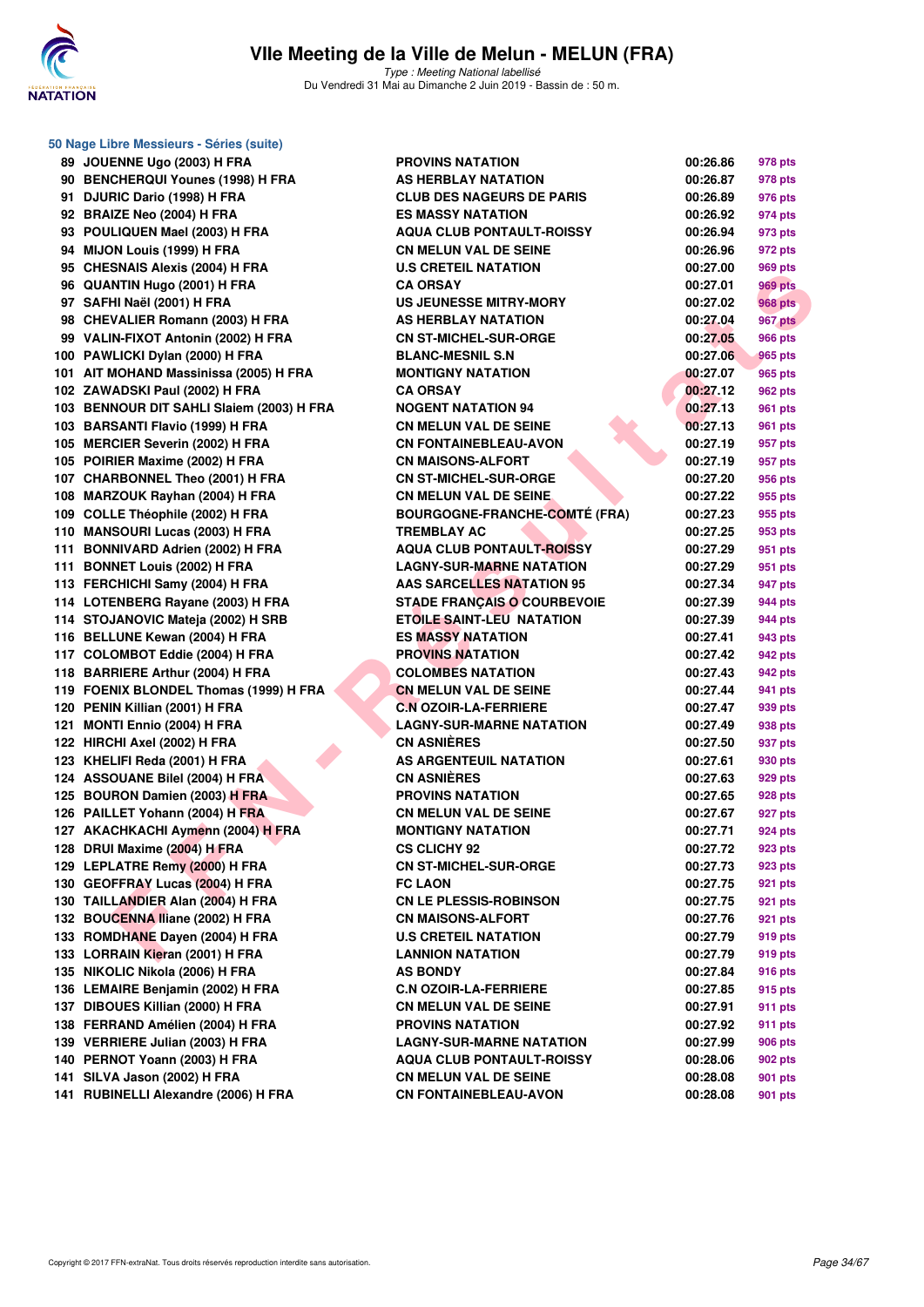

Type : Meeting National labellisé Du Vendredi 31 Mai au Dimanche 2 Juin 2019 - Bassin de : 50 m.

| 50 Nage Libre Messieurs - Séries (suite)                                  |                                                                 |                                                                                                                                      |
|---------------------------------------------------------------------------|-----------------------------------------------------------------|--------------------------------------------------------------------------------------------------------------------------------------|
| 143 JAILLON Arthur (2002) H FRA                                           | <b>LAGNY-SUR-MARNE NATATION</b>                                 | 00:28.14<br>897 pts                                                                                                                  |
| 144 BROCHARD Kevin (1994) H FRA                                           | <b>CN ST-MICHEL-SUR-ORGE</b>                                    | 00:28.18<br>895 pts                                                                                                                  |
| 145 LAGNEZ Teo (2004) H FRA                                               | ASS DES SPORTS DE CHELLES                                       | 00:28.21<br>893 pts                                                                                                                  |
| 146 DOKIC Nael (2003) H FRA                                               | <b>CN ASNIERES</b>                                              | 00:28.30<br>887 pts                                                                                                                  |
| 147 TRAN Alexandre (2004) H FRA                                           | <b>CERGY PONTOISE NATATION</b>                                  | 00:28.32<br>886 pts                                                                                                                  |
| 148 DATIN Tristan (2002) H FRA<br>149 DEGUILLE Thomas (2003) H FRA        | <b>LAGNY-SUR-MARNE NATATION</b><br><b>C.N OZOIR-LA-FERRIERE</b> | 00:28.44<br>879 pts<br>00:28.54<br>872 pts                                                                                           |
| 150 YANG Victor (2002) H FRA                                              | <b>CN MELUN VAL DE SEINE</b>                                    | 00:28.57<br>871 pts                                                                                                                  |
| 151 COCHARD Mathieu (2004) H FRA                                          | <b>ES MASSY NATATION</b>                                        | <b>855 pts</b><br>00:28.83                                                                                                           |
| 152 DURAND Loick (2006) H FRA                                             | <b>AS BONDY</b>                                                 | 00:28.88<br><b>852 pts</b>                                                                                                           |
| 153 SERICHARD Levin (2004) H FRA                                          | <b>AS HERBLAY NATATION</b>                                      | 00:28.90<br>850 pts                                                                                                                  |
| 154 BOUREGHIDA Amine (2002) H FRA                                         | <b>TREMBLAY AC</b>                                              | 00:28.94<br><b>848 pts</b>                                                                                                           |
| 155 DAZI Younès (2002) H FRA                                              | <b>TREMBLAY AC</b>                                              | 00:29.00<br>844 pts                                                                                                                  |
| 156 THIERRY Gaspard (2004) H FRA                                          | <b>CN MELUN VAL DE SEINE</b>                                    | 00:29.18<br>834 pts                                                                                                                  |
| 157 PAGE Adrien (2004) H FRA                                              | <b>CN ST-MICHEL-SUR-ORGE</b>                                    | 00:29.28<br>828 pts                                                                                                                  |
| 158 LOCHOSHVILI Roman (2004) H FRA<br>159 MALIE Cameron (2002) H FRA      | <b>CS CLICHY 92</b><br><b>CN MELUN VAL DE SEINE</b>             | 00:29.34<br>824 pts<br>00:29.48                                                                                                      |
| 159 MAZOUNI Mikal (2004) H FRA                                            | <b>CN MELUN VAL DE SEINE</b>                                    | 816 pts<br>00:29.48<br>816 pts                                                                                                       |
| 161 LE LANN Thibault (2004) H FRA                                         | <b>LA SAINT MANDEENNE</b>                                       | 00:29.55<br>812 pts                                                                                                                  |
| --- CELLICH Paul (2000) H FRA                                             | <b>CANETON CLUB DE BEAUMONT</b>                                 | DNS dec                                                                                                                              |
| <b>FEVRIER Jules (2004) H FRA</b>                                         | <b>CN LE PLESSIS-ROBINSON</b>                                   | <b>DNS dec</b>                                                                                                                       |
| --- LESPRIT Paul (1999) H FRA                                             | <b>CLUB DES NAGEURS DE PARIS</b>                                | <b>DNS dec</b>                                                                                                                       |
|                                                                           |                                                                 |                                                                                                                                      |
| 100 Nage Libre Messieurs - Finale A 19 ans et plus (Dimanche 2 Juin 2019) |                                                                 |                                                                                                                                      |
| 1 SALVAN Hadrien (1997) H FRA                                             | <b>STADE DE VANVES</b>                                          | 00:51.39<br><b>1211 pts</b>                                                                                                          |
| 2 AUBRY Flavien (1994) H FRA                                              | <b>U.S CRETEIL NATATION</b>                                     | 50 m : 00:25.35 (00:25.35) 00 m : 00:51.39 (00:26.04)<br>1198 pts<br>00:51.74                                                        |
| 3 CHATTI Souhaiel (2000) H FRA                                            | <b>STADE FRANÇAIS O COURBEVOIE</b>                              | 50 m : 00:24.91 (00:24.91100 m : 00:51.74 (00:26.83)<br>00:52.30<br>1179 pts                                                         |
| 4 SUMEIRE Eliott (1999) H FRA                                             | <b>CA ORSAY</b>                                                 | 50 m : 00:25.56 (00:25.56) 00 m : 00:52.30 (00:26.74)<br>00:53.01<br>1155 pts                                                        |
| 5 KOUMA Sébastien (1997) H MLI                                            | <b>BOURGOGNE-FRANCHE-COMTÉ (FRA)</b>                            | 50 m : 00:25.77 (00:25.77) 00 m : 00:53.01 (00:27.24)<br>00:54.00<br>1122 pts                                                        |
| 6 FOURMY Matéo (2000) H FRA                                               | <b>ES MASSY NATATION</b>                                        | 50 m : 00:26.38 (00:26.38) 00 m : 00:54.00 (00:27.62)<br>00:54.08<br>1119 pts                                                        |
|                                                                           |                                                                 | 50 m : 00:26.08 (00:26.08) 00 m : 00:54.08 (00:28.00)                                                                                |
| 7 HENRY Clément (2000) H FRA                                              | <b>ES VITRY</b>                                                 | 00:54.37<br>1109 pts                                                                                                                 |
| 8 AZRA Alexandre (2000) H FRA                                             | <b>ES VITRY</b>                                                 | 50 m : 00:26.24 (00:26.24)00 m : 00:54.37 (00:28.13)<br>00:54.85<br>1093 pts                                                         |
|                                                                           |                                                                 | 50 m : 00:26.58 (00:26.58) 00 m : 00:54.85 (00:28.27)                                                                                |
| 100 Nage Libre Messieurs - Finale A 17-18 ans (Dimanche 2 Juin 2019)      |                                                                 |                                                                                                                                      |
| 1 THENU Maxime (2002) H FRA                                               | <b>CHARTRES METROPOLE NAT</b>                                   | 00:52.96<br>1157 pts                                                                                                                 |
|                                                                           |                                                                 | 50 m : 00:25.36 (00:25.36) 00 m : 00:52.96 (00:27.60)                                                                                |
| 2 IVIC Yoni (2001) H FRA                                                  | <b>CLUB DES NAGEURS DE PARIS</b>                                | 00:53.10<br>1152 pts<br>50 m : 00:26.01 (00:26.01100 m : 00:53.10 (00:27.09)                                                         |
| 3 BUGLER Enzo (2001) H FRA                                                | <b>CN MELUN VAL DE SEINE</b>                                    | 00:53.88<br>1126 pts<br>50 m: 00:25.83 (00:25.83) 00 m: 00:53.88 (00:28.05)                                                          |
| 4 ROCHER Romain (2002) H FRA                                              | <b>STADE FRANÇAIS O COURBEVOIE</b>                              | 00:54.03<br>1121 pts<br>50 m: 00:26.23 (00:26.23)00 m: 00:54.03 (00:27.80)                                                           |
| 5 BERINGUE Raphael (2001) H FRA                                           | <b>CA ORSAY</b>                                                 | 00:54.10<br><b>1118 pts</b>                                                                                                          |
| 6 DE BOYER D'EGUILLES Maxime (2002) H FRA                                 | <b>AMIENS METROPOLE NAT.</b>                                    | 50 m : 00:26.07 (00:26.07) 00 m : 00:54.10 (00:28.03)<br>00:54.35<br><b>1110 pts</b>                                                 |
| 7 BONEL Antonyn (2001) H FRA                                              | <b>CN ST-MICHEL-SUR-ORGE</b>                                    | 50 m : 00:26.64 (00:26.64) 00 m : 00:54.35 (00:27.71)<br>00:54.61<br><b>1101 pts</b>                                                 |
| 8 WATTEZ Pacôme (2002) H FRA                                              | <b>C.N OZOIR-LA-FERRIERE</b>                                    | 50 m : 00:25.92 (00:25.92)00 m : 00:54.61 (00:28.69)<br>00:54.65<br>1100 pts<br>50 m : 00:26.34 (00:26.34)00 m : 00:54.65 (00:28.31) |
| 100 Nage Libre Messieurs - Finale A 11-16 ans (Dimanche 2 Juin 2019)      |                                                                 |                                                                                                                                      |

**1 CADROT Yoan (2003) H FRA CN MELUN VAL DE SEINE 00:55.13 1084 pts** 50 m : 00:26.41 (00:26.41)100 m : 00:55.13 (00:28.72)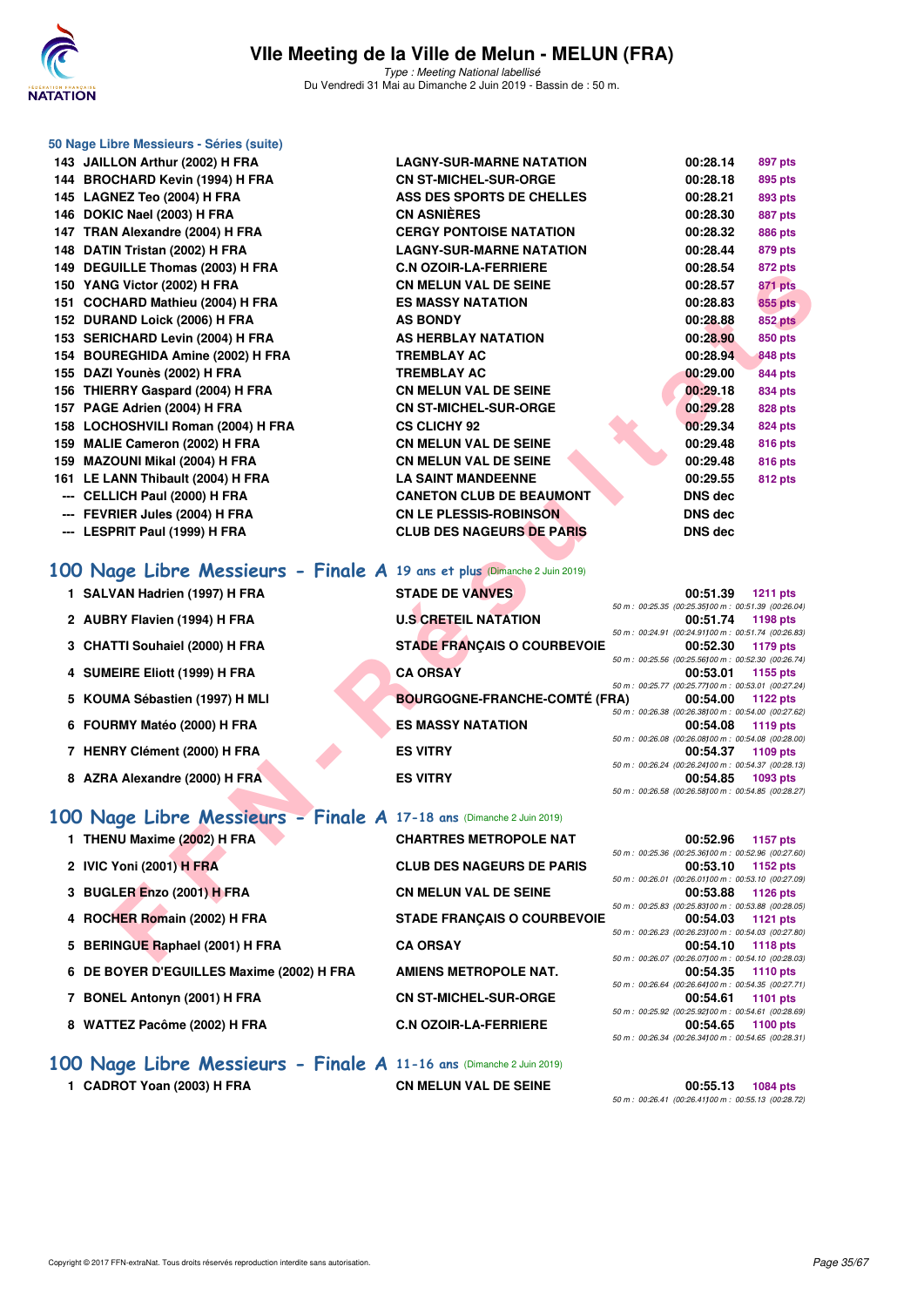

Type : Meeting National labellisé Du Vendredi 31 Mai au Dimanche 2 Juin 2019 - Bassin de : 50 m.

|   | 100 Nage Libre Messieurs - Finale A (suite)  |                                      |  |                                                                   |                 |
|---|----------------------------------------------|--------------------------------------|--|-------------------------------------------------------------------|-----------------|
|   | 2 DARRAS Kyllian (2003) H FRA                | <b>AMIENS METROPOLE NAT.</b>         |  | 00:55.25<br>50 m : 00:26.65 (00:26.65) 00 m : 00:55.25 (00:28.60) | 1080 pts        |
|   | 3 GABALI Cedric (2004) H FRA                 | <b>ES VITRY</b>                      |  | 00:55.32<br>50 m : 00:26.91 (00:26.91100 m : 00:55.32 (00:28.41)  | 1078 pts        |
|   | 3 LEMARCHAND Antonn (2004) H FRA             | <b>CN LE PLESSIS-ROBINSON</b>        |  | 00:55.32                                                          | 1078 pts        |
|   | 5 ANNOCQUE Paul (2003) H FRA                 | AMIENS METROPOLE NAT.                |  | 50 m : 00:26.88 (00:26.88) 00 m : 00:55.32 (00:28.44)<br>00:55.92 | 1058 pts        |
| 6 | <b>HANCARD Loris (2004) H FRA</b>            | <b>RED STAR CLUB CHAMPIGNY</b>       |  | 00:56.78<br>50 m : 00:27.53 (00:27.53)00 m : 00:56.78 (00:29.25)  | 1030 pts        |
|   | 7 BOUGHATTAS Fadi (2003) H FRA               | <b>AAS SARCELLES NATATION 95</b>     |  | 00:56.89                                                          | <b>1027 pts</b> |
|   | 8 JAUME Louis (2003) H FRA                   | <b>CHARTRES METROPOLE NAT</b>        |  | 50 m : 00:27.42 (00:27.42) 00 m : 00:56.89 (00:29.47)<br>00:57.15 | <b>1019 pts</b> |
|   |                                              |                                      |  | 50 m : 00:27.57 (00:27.57) 00 m : 00:57.15 (00:29.58)             |                 |
|   | 100 Nage Libre Messieurs - Séries            | (Dimanche 2 Juin 2019)               |  |                                                                   |                 |
|   | 1 SALVAN Hadrien (1997) H FRA                | <b>STADE DE VANVES</b>               |  | 00:51.84<br>50 m : 00:24.97 (00:24.97) 00 m : 00:51.84 (00:26.87) | <b>1195 pts</b> |
|   | 2 CHATTI Souhaiel (2000) H FRA               | <b>STADE FRANÇAIS O COURBEVOIE</b>   |  | 00:52.32                                                          | 1178 pts        |
|   | 3 AUBRY Flavien (1994) H FRA                 | <b>U.S CRETEIL NATATION</b>          |  | 50 m : 00:25.17 (00:25.17) 00 m : 00:52.32 (00:27.15)<br>00:52.57 | 1170 pts        |
|   | 4 FUCHS Roman (1998) H FRA                   | <b>AMIENS METROPOLE NAT.</b>         |  | 50 m: 00:24.96 (00:24.96100 m: 00:52.57 (00:27.61)<br>00:52.87    | <b>1160 pts</b> |
|   | 5 LEBOIS Pierre (2000) H FRA                 | <b>ANGERS NATATION</b>               |  | 50 m : 00:25.69 (00:25.69) 00 m : 00:52.87 (00:27.18)<br>00:52.91 | 1158 pts        |
|   | 6 KOUMA Sébastien (1997) H MLI               | <b>BOURGOGNE-FRANCHE-COMTÉ (FRA)</b> |  | 50 m : 00:25.87 (00:25.87) 00 m : 00:52.91 (00:27.04)<br>00:53.12 | 1151 pts        |
|   |                                              | <b>CLUB DES NAGEURS DE PARIS</b>     |  | 50 m : 00:25.97 (00:25.97) 00 m : 00:53.12 (00:27.15)             |                 |
|   | 7 IVIC Yoni (2001) H FRA                     |                                      |  | 00:53.19<br>50 m : 00:26.03 (00:26.03) 00 m : 00:53.19 (00:27.16) | 1149 pts        |
|   | 8 THENU Maxime (2002) H FRA                  | <b>CHARTRES METROPOLE NAT</b>        |  | 00:53.21<br>50 m : 00:25.63 (00:25.63) 00 m : 00:53.21 (00:27.58) | 1148 pts        |
| 9 | <b>SUMEIRE Eliott (1999) H FRA</b>           | <b>CA ORSAY</b>                      |  | 00:53.26<br>50 m : 00:25.83 (00:25.83) 00 m : 00:53.26 (00:27.43) | 1146 pts        |
|   | 10 SETIM Quentin (2000) H FRA                | <b>PROVINS NATATION</b>              |  | 00:53.51<br>50 m : 00:26.07 (00:26.07) 00 m : 00:53.51 (00:27.44) | 1138 pts        |
|   | 11 FOURMY Matéo (2000) H FRA                 | <b>ES MASSY NATATION</b>             |  | 00:53.67                                                          | 1133 pts        |
|   | 12 ROCHER Romain (2002) H FRA                | <b>STADE FRANÇAIS O COURBEVOIE</b>   |  | 50 m : 00:25.70 (00:25.70) 00 m : 00:53.67 (00:27.97)<br>00:53.77 | 1129 pts        |
|   | 13 BERINGUE Raphael (2001) H FRA             | <b>CA ORSAY</b>                      |  | 50 m : 00:26.08 (00:26.08)00 m : 00:53.77 (00:27.69)<br>00:53.99  | 1122 pts        |
|   | 14 HENRY Clément (2000) H FRA                | <b>ES VITRY</b>                      |  | 50 m : 00:26.57 (00:26.57) 00 m : 00:53.99 (00:27.42)<br>00:54.00 | 1122 pts        |
|   | 15 BUGLER Enzo (2001) H FRA                  | <b>CN MELUN VAL DE SEINE</b>         |  | 50 m : 00:25.75 (00:25.75) 00 m : 00:54.00 (00:28.25)             | 1121 pts        |
|   |                                              |                                      |  | 00:54.01<br>50 m: 00:26.20 (00:26.20100 m: 00:54.01 (00:27.81)    |                 |
|   | 16 DE BOYER D'EGUILLES Maxime (2002) H FRA   | <b>AMIENS METROPOLE NAT.</b>         |  | 00:54.07<br>50 m : 00:26.37 (00:26.37) 00 m : 00:54.07 (00:27.70) | 1119 pts        |
|   | 17 BONEL Antonyn (2001) H FRA                | <b>CN ST-MICHEL-SUR-ORGE</b>         |  | 00:54.16<br>50 m : 00:26.04 (00:26.04) 00 m : 00:54.16 (00:28.12) | 1116 pts        |
|   | 18 WATTEZ Pacôme (2002) H FRA                | <b>C.N OZOIR-LA-FERRIERE</b>         |  | 00:54.25<br>50 m : 00:26.10 (00:26.10) 00 m : 00:54.25 (00:28.15) | 1113 pts        |
|   | 19 RENOUVIN Lorenzo (1998) H FRA             | <b>STADE FRANÇAIS O COURBEVOIE</b>   |  | 00:54.28                                                          | <b>1112 pts</b> |
|   | 20 DENJEAN Constantin (2002) H FRA           | <b>MOUETTES DE PARIS</b>             |  | 50 m : 00:26.02 (00:26.02) 00 m : 00:54.28 (00:28.26)<br>00:54.43 | <b>1107 pts</b> |
|   | 21 RAKOTONDRAMANGA Eliot-Tahina (2002) H FRA | <b>ES MASSY NATATION</b>             |  | 50 m : 00:26.18 (00:26.18) 00 m : 00:54.43 (00:28.25)<br>00:54.58 | 1102 pts        |
|   | 22 CHAMBRAUD Charles (2001) H FRA            | <b>COLOMBES NATATION</b>             |  | 50 m : 00:26.41 (00:26.41100 m : 00:54.58 (00:28.17)<br>00:54.59  | 1102 pts        |
|   | 23 CADROT Yoan (2003) H FRA                  | <b>CN MELUN VAL DE SEINE</b>         |  | 50 m: 00:25.98 (00:25.98) 00 m: 00:54.59 (00:28.61)<br>00:54.98   | <b>1089 pts</b> |
|   |                                              |                                      |  | 50 m : 00:26.85 (00:26.85) 00 m : 00:54.98 (00:28.13)             |                 |
|   | 24 AZRA Alexandre (2000) H FRA               | <b>ES VITRY</b>                      |  | 00:55.01<br>50 m : 00:27.18 (00:27.18)00 m : 00:55.01 (00:27.83)  | <b>1088 pts</b> |
|   | 25 AITKACI Carl (2001) H FRA                 | <b>STADE FRANÇAIS O COURBEVOIE</b>   |  | 00:55.04<br>50 m : 00:27.14 (00:27.14100 m : 00:55.04 (00:27.90)  | 1087 pts        |
|   | 26 GRANDIN MARTIN Numa (2002) H FRA          | <b>ES MASSY NATATION</b>             |  | 00:55.21<br>50 m: 00:26.10 (00:26.10) 00 m: 00:55.21 (00:29.11)   | 1081 pts        |
|   | 27 ROUX Romain (2001) H FRA                  | <b>BOURGOGNE-FRANCHE-COMTÉ (FRA)</b> |  | 00:55.25                                                          | 1080 pts        |

28 ZACHELIN Anaïque (2001) H FRA ES MASSY NATATION

50 m : 00:26.96 (00:26.96)100 m : 00:55.25 (00:28.29)

50 m : 00:26.91 (00:26.91)100 m : 00:55.27 (00:28.36)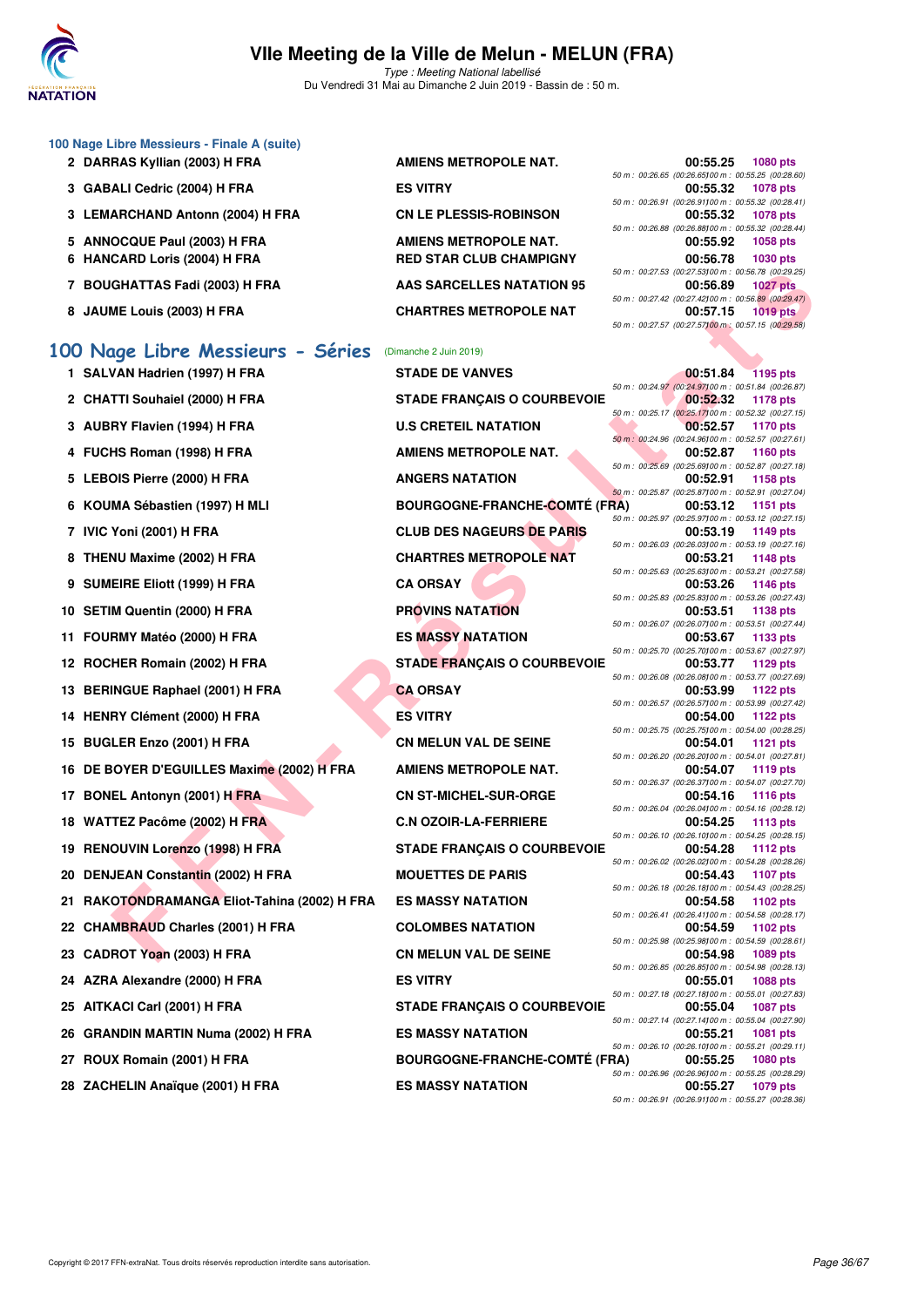

#### **VIIe Meeting de la Ville de Melun - MELUN (FRA)** Type : Meeting National labellisé

Du Vendredi 31 Mai au Dimanche 2 Juin 2019 - Bassin de : 50 m.

|    | 100 Nage Libre Messieurs - Séries (suite) |                                      |                                                                |                 |
|----|-------------------------------------------|--------------------------------------|----------------------------------------------------------------|-----------------|
|    | 29 DARRAS Kyllian (2003) H FRA            | <b>AMIENS METROPOLE NAT.</b>         | 00:55.36<br>50 m : 00:26.78 (00:26.78) 00 m : 00:55.36 (00:28. | 1076 pts        |
|    | 30 GUILLOT Remy (1998) H FRA              | <b>LAGNY-SUR-MARNE NATATION</b>      | 00:55.40                                                       | 1075 pts        |
| 31 | <b>BASTIEN Thibault (2001) H FRA</b>      | <b>BOURGOGNE-FRANCHE-COMTÉ (FRA)</b> | 50 m : 00:26.88 (00:26.88) 00 m : 00:55.40 (00:28.<br>00:55.42 | 1075 pts        |
|    | 32 GRONDIN William (2002) H FRA           | <b>ANTONY NATATION</b>               | 50 m : 00:26.88 (00:26.88)00 m : 00:55.42 (00:28.<br>00:55.66  | 1067 pts        |
|    | 33 THEETEN Cédric (2002) H FRA            | <b>NOGENT NATATION 94</b>            | 50 m : 00:26.85 (00:26.85) 00 m : 00:55.66 (00:28.<br>00:55.77 | 1063 pts        |
|    | 34 GABALI Cedric (2004) H FRA             | <b>ES VITRY</b>                      | 50 m : 00:27.03 (00:27.03) 00 m : 00:55.77 (00:28.<br>00:55.86 | <b>1060 pts</b> |
|    | 35 POTERIE Arthur (2001) H FRA            | <b>NORMANDIE (FRA)</b>               | 50 m : 00:27.24 (00:27.24100 m : 00:55.86 (00:28.<br>00:56.06  | 1054 pts        |
|    | 36 LEMARCHAND Antonn (2004) H FRA         | <b>CN LE PLESSIS-ROBINSON</b>        | 50 m : 00:27.24 (00:27.24)00 m : 00:56.06 (00:28.<br>00:56.16  | 1050 pts        |
|    | 37 BOUGHATTAS Fadi (2003) H FRA           | <b>AAS SARCELLES NATATION 95</b>     | 50 m : 00:27.23 (00:27.23)00 m : 00:56.16 (00:28.<br>00:56.25  | <b>1047 pts</b> |
|    | 38 VILLENEAU Arthur (2000) H FRA          | <b>AMIENS METROPOLE NAT.</b>         | 50 m : 00:27.45 (00:27.45)00 m : 00:56.25 (00:28.<br>00:56.26  | 1047 pts        |
|    | 39 GAY SEMENKOFF Ewen (2002) H FRA        | <b>CN MELUN VAL DE SEINE</b>         | 50 m : 00:27.09 (00:27.09) 00 m : 00:56.26 (00:29.<br>00:56.36 | 1044 pts        |
| 40 | JETISHI Diell (2001) H FRA                | <b>NORMANDIE (FRA)</b>               | 50 m : 00:27.59 (00:27.59) 00 m : 00:56.36 (00:28.<br>00:56.54 | 1038 pts        |
|    |                                           |                                      | 50 m : 00:27.26 (00:27.26) 00 m : 00:56.54 (00:29.             |                 |
|    | 41 PIRI Max (1997) H FRA                  | <b>CLUB DES NAGEURS DE PARIS</b>     | 00:56.61<br>50 m : 00:27.30 (00:27.30) 00 m : 00:56.61 (00:29. | <b>1036 pts</b> |
|    | 42 BARLIER Tony (2002) H FRA              | <b>CA ORSAY</b>                      | 00:56.62<br>50 m : 00:27.34 (00:27.34)00 m : 00:56.62 (00:29.  | <b>1036 pts</b> |
|    | 42 RACZYNSKI Stanislas (1996) H FRA       | CN MELUN VAL DE SEINE                | 00:56.62<br>50 m : 00:27.24 (00:27.24)00 m : 00:56.62 (00:29.  | 1036 pts        |
|    | 44 ANNOCQUE Paul (2003) H FRA             | <b>AMIENS METROPOLE NAT.</b>         | 00:56.65<br>50 m : 00:27.94 (00:27.94) 00 m : 00:56.65 (00:28. | 1035 pts        |
| 45 | DUPUIS Remi (2002) H FRA                  | <b>ANTONY NATATION</b>               | 00:56.67<br>50 m : 00:27.68 (00:27.68) 00 m : 00:56.67 (00:28. | 1034 pts        |
| 46 | <b>GEOFFROY Axel (2002) H FRA</b>         | <b>CN MELUN VAL DE SEINE</b>         | 00:56.68<br>50 m : 00:26.19 (00:26.19)00 m : 00:56.68 (00:30.  | 1034 pts        |
|    | 46 HANCARD Loris (2004) H FRA             | <b>RED STAR CLUB CHAMPIGNY</b>       | 00:56.68<br>50 m : 00:27.19 (00:27.19)00 m : 00:56.68 (00:29.  | 1034 pts        |
| 48 | <b>MASBAHI Orens (2002) H FRA</b>         | <b>MOUETTES DE PARIS</b>             | 00:56.83                                                       | 1029 pts        |
|    | 49 GORJAO MOREIRA Martin (1999) H FRA     | <b>STADE FRANÇAIS O COURBEVOIE</b>   | 50 m : 00:27.69 (00:27.69)00 m : 00:56.83 (00:29.<br>00:56.86  | 1028 pts        |
|    | 50 PAUPARDIN Guillaume (2001) H FRA       | <b>CN MELUN VAL DE SEINE</b>         | 50 m : 00:27.76 (00:27.76) 00 m : 00:56.86 (00:29.<br>00:56.88 | 1027 pts        |
|    | 51 WATTEZ Luc (2002) H FRA                | <b>C.N OZOIR-LA-FERRIERE</b>         | 50 m : 00:27.31 (00:27.31100 m : 00:56.88 (00:29.<br>00:56.93  | 1026 pts        |
|    | 52 RUBINELLI Maxime (2001) H FRA          | <b>CN FONTAINEBLEAU-AVON</b>         | 50 m : 00:27.89 (00:27.89)00 m : 00:56.93 (00:29.<br>00:56.98  | 1024 pts        |
|    | 53 JAUME Louis (2003) H FRA               | <b>CHARTRES METROPOLE NAT</b>        | 50 m : 00:27.69 (00:27.69) 00 m : 00:56.98 (00:29.<br>00:57.01 | 1023 pts        |
|    | 54 POUMAREDE Julien (2001) H FRA          | <b>CN ST-MICHEL-SUR-ORGE</b>         | 50 m : 00:27.01 (00:27.01100 m : 00:57.01 (00:30.<br>00:57.15  | 1019 pts        |
|    | 55 FERCHICHI Samy (2004) H FRA            | <b>AAS SARCELLES NATATION 95</b>     | 50 m : 00:27.61 (00:27.61100 m : 00:57.15 (00:29.<br>00:57.18  | 1018 pts        |
|    | 56 BONNET Louis (2002) H FRA              | <b>LAGNY-SUR-MARNE NATATION</b>      | 50 m : 00:27.89 (00:27.89) 00 m : 00:57.18 (00:29.<br>00:57.20 | 1017 pts        |
| 56 | <b>NOIRBENT Christophe (1993) H FRA</b>   | AS HERBLAY NATATION                  | 50 m : 00:28.13 (00:28.13) 00 m : 00:57.20 (00:29.<br>00:57.20 | <b>1017 pts</b> |
| 58 | GALLON Anatole (2001) H FRA               | <b>NORMANDIE (FRA)</b>               | 50 m : 00:27.24 (00:27.24)00 m : 00:57.20 (00:29.<br>00:57.24  | <b>1016 pts</b> |
| 59 | ROGER Elwan (2003) H FRA                  | <b>AQUA CLUB PONTAULT-ROISSY</b>     | 50 m: 00:27.51 (00:27.51100 m: 00:57.24 (00:29.<br>00:57.31    | 1013 pts        |
|    |                                           |                                      | 50 m : 00:27.39 (00:27.39) 00 m : 00:57.31 (00:29.             |                 |
| 60 | <b>BEGUE Romain (2003) H FRA</b>          | <b>NORMANDIE (FRA)</b>               | 00:57.32<br>50 m: 00:27.51 (00:27.51100 m: 00:57.32 (00:29.    | 1013 pts        |
|    | 61 PEUFFIER Arthur (1995) H FRA           | <b>AS HERBLAY NATATION</b>           | 00:57.35<br>50 m : 00:27.65 (00:27.65) 00 m : 00:57.35 (00:29. | <b>1012 pts</b> |
|    | 62 TETART Martin (2003) H FRA             | <b>CN ST-MICHEL-SUR-ORGE</b>         | 00:57.41<br>50 m : 00:27.50 (00:27.50) 00 m : 00:57.41 (00:29. | <b>1010 pts</b> |
|    | 63 SCHMITT Teddy (2002) H FRA             | <b>AQUA CLUB PONTAULT-ROISSY</b>     | 00:57.46<br>50 m : 00:27.46 (00:27.46) 00 m : 00:57.46 (00:30. | 1009 pts        |
|    | 64 DA COSTA Enzo (2002) H FRA             | <b>C.S MONTERELAIS NATATION</b>      | 00:57.47                                                       | 1008 pts        |

ENEAL MONDEAN SURE (2003) HTRA **FIRE DE STATE CONDENSION CONDENSION** CONDENSION CONDENSION CONDENSION CONDENSION CONDENSION CONDENSION CONDENSION CONDENSION CONDENSION CONDENSION CONDENSION CONDENSION CONDENSION CONDENSION **29 DRAMIENS METROPOLE NAT. 12 GUILBON FRAME NATATION BOURGOGNE-FRANCHE-COMTÉ ( 32 GRAND MATATION NOGENT NATATION 94 35 NORMANDIE (FRA) CN LE PLESSIS-ROBINSON 35 BOUGHAMER SARCELLES NATATION 95 AMIENS METROPOLE NAT. 39 ABCAY SERIE CON MELUN VAL DE SEINE 40 ADEL (FRA) 41 BUR DES NAGEURS DE PARIS 42 RACCIO B FRANCISCO MELUN VAL DE SEINE 44 AMIENS METROPOLE NAT. 45 DUPUTE 103 DUPUTE 104 DUPUTE 46 GEORGIA CONDUCTS RED STAR CLUB CHAMPIGNY MOUETTES DE PARIS 49 GORDAN STADE FRANÇAIS O COURBEVOIL CN MELUN VAL DE SEINE 51 WATTEZ Luc (2002) H FRA C.N OZOIR-LA-FERRIERE 00:56.93 1026 pts**  $CN$  FONTAINEBLEAU-AVON **CHARTRES METROPOLE NAT CN ST-MICHEL-SUR-ORGE 55 AAS SARCELLES NATATION 95 56 BUNNET LAGNY-SUR-MARNE NATATION 66 NOISY EXPLAY NATATION 58 BACKLON ANDIE (FRA) 69 B ROGER ELUB PONTAULT-ROISSY 60 BBG ROMANDIE** (FRA) **61 BERBLAY NATATION 62 CN ST-MICHEL-SUR-ORGE 63 AQUA CLUB PONTAULT-ROISSY 6.5 MONTERELAIS NATATION** 

|   |       |                 | 00:55.36 | <b>1076 pts</b>                                                          |
|---|-------|-----------------|----------|--------------------------------------------------------------------------|
|   |       |                 |          | 50 m : 00:26.78 (00:26.78)00 m : 00:55.36 (00:28.58)                     |
|   |       |                 | 00:55.40 | 1075 pts                                                                 |
|   |       |                 |          | 50 m : 00:26.88 (00:26.88) 00 m : 00:55.40 (00:28.52)                    |
|   | (FRA) |                 | 00:55.42 | 1075 pts<br>50 m : 00:26.88 (00:26.88) 00 m : 00:55.42 (00:28.54)        |
|   |       |                 | 00:55.66 | <b>1067 pts</b>                                                          |
|   |       |                 |          | 50 m : 00:26.85 (00:26.85) 00 m : 00:55.66 (00:28.81)                    |
|   |       |                 | 00:55.77 | 1063 pts                                                                 |
|   |       |                 |          | 50 m : 00:27.03 (00:27.03) 00 m : 00:55.77 (00:28.74)                    |
|   |       |                 | 00:55.86 | <b>1060 pts</b>                                                          |
|   |       |                 |          | 50 m : 00:27.24 (00:27.24)00 m : 00:55.86 (00:28.62)                     |
|   |       |                 | 00:56.06 | <b>1054 pts</b><br>50 m : 00:27.24 (00:27.24) 00 m : 00:56.06 (00:28.82) |
|   |       |                 | 00:56.16 | 1050 pts                                                                 |
|   |       |                 |          | 50 m : 00:27.23 (00:27.23) 00 m : 00:56.16 (00:28.93)                    |
|   |       |                 | 00:56.25 | <b>1047 pts</b>                                                          |
|   |       |                 |          | 50 m : 00:27.45 (00:27.45100 m : 00:56.25 (00:28.80)                     |
|   |       |                 | 00:56.26 | 1047 pts                                                                 |
|   |       |                 | 00:56.36 | 50 m : 00:27.09 (00:27.09) 00 m : 00:56.26 (00:29.17)<br>1044 pts        |
|   |       |                 |          | 50 m : 00:27.59 (00:27.59) 00 m : 00:56.36 (00:28.77)                    |
|   |       |                 | 00:56.54 | <b>1038 pts</b>                                                          |
|   |       |                 |          | 50 m : 00:27.26 (00:27.26) 00 m : 00:56.54 (00:29.28)                    |
|   |       |                 | 00:56.61 | 1036 pts                                                                 |
|   |       |                 |          | 50 m : 00:27.30 (00:27.30) 00 m : 00:56.61 (00:29.31)                    |
|   |       |                 | 00:56.62 | 1036 pts<br>50 m : 00:27.34 (00:27.34)00 m : 00:56.62 (00:29.28)         |
|   |       |                 | 00:56.62 | 1036 pts                                                                 |
|   |       |                 |          | 50 m : 00:27.24 (00:27.24)00 m : 00:56.62 (00:29.38)                     |
|   |       |                 | 00:56.65 | 1035 pts                                                                 |
|   |       |                 |          | 50 m : 00:27.94 (00:27.94)00 m : 00:56.65 (00:28.71)                     |
|   |       |                 | 00:56.67 | 1034 pts                                                                 |
|   |       |                 | 00:56.68 | 50 m : 00:27.68 (00:27.68) 00 m : 00:56.67 (00:28.99)<br>1034 pts        |
|   |       |                 |          | 50 m : 00:26.19 (00:26.19)00 m : 00:56.68 (00:30.49)                     |
|   |       |                 | 00:56.68 | 1034 pts                                                                 |
|   |       |                 |          | 50 m : 00:27.19 (00:27.19)00 m : 00:56.68 (00:29.49)                     |
|   |       |                 | 00:56.83 | 1029 pts                                                                 |
| Е |       |                 | 00:56.86 | 50 m : 00:27.69 (00:27.69) 00 m : 00:56.83 (00:29.14)<br>1028 pts        |
|   |       |                 |          | 50 m : 00:27.76 (00:27.76) 00 m : 00:56.86 (00:29.10)                    |
|   |       |                 | 00:56.88 | <b>1027 pts</b>                                                          |
|   |       | 50 m : 00:27.31 |          | (00:27.31100 m: 00:56.88 (00:29.57)                                      |
|   |       |                 | 00:56.93 | 1026 pts                                                                 |
|   |       |                 | 00:56.98 | 50 m : 00:27.89 (00:27.89) 00 m : 00:56.93 (00:29.04)<br>1024 pts        |
|   |       |                 |          | 50 m : 00:27.69 (00:27.69) 00 m : 00:56.98 (00:29.29)                    |
|   |       |                 | 00:57.01 | <b>1023 pts</b>                                                          |
|   |       |                 |          | 50 m : 00:27.01 (00:27.01100 m : 00:57.01 (00:30.00)                     |
|   |       |                 | 00:57.15 | 1019 pts                                                                 |
|   |       | 50 m : 00:27.61 |          | (00:27.61100 m: 00:57.15 (00:29.54)<br>00:57.18 1018 pts                 |
|   |       |                 |          | 50 m : 00:27.89 (00:27.89) 00 m : 00:57.18 (00:29.29)                    |
|   |       |                 | 00:57.20 | <b>1017 pts</b>                                                          |
|   |       |                 |          | 50 m : 00:28.13 (00:28.13) 00 m : 00:57.20 (00:29.07)                    |
|   |       |                 | 00:57.20 | 1017 pts                                                                 |
|   |       |                 | 00:57.24 | 50 m : 00:27.24 (00:27.24)00 m : 00:57.20 (00:29.96)<br>1016 pts         |
|   |       |                 |          | 50 m : 00:27.51 (00:27.51100 m : 00:57.24 (00:29.73)                     |
|   |       |                 | 00:57.31 | 1013 pts                                                                 |
|   |       |                 |          | 50 m : 00:27.39 (00:27.39) 00 m : 00:57.31 (00:29.92)                    |
|   |       |                 | 00:57.32 | <b>1013 pts</b>                                                          |
|   |       |                 |          | 50 m : 00:27.51 (00:27.51100 m : 00:57.32 (00:29.81)                     |
|   |       |                 | 00:57.35 | <b>1012 pts</b><br>50 m : 00:27.65 (00:27.65) 00 m : 00:57.35 (00:29.70) |
|   |       |                 | 00:57.41 | <b>1010 pts</b>                                                          |
|   |       |                 |          | 50 m : 00:27.50 (00:27.50) 00 m : 00:57.41 (00:29.91)                    |
|   |       |                 | 00:57.46 | 1009 pts                                                                 |
|   |       |                 |          | 50 m : 00:27.46 (00:27.46) 00 m : 00:57.46 (00:30.00)                    |
|   |       |                 | 00:57.47 | 1008 pts<br>50 m: 00:27.72 (00:27.72) 00 m: 00:57.47 (00:29.75)          |
|   |       |                 |          |                                                                          |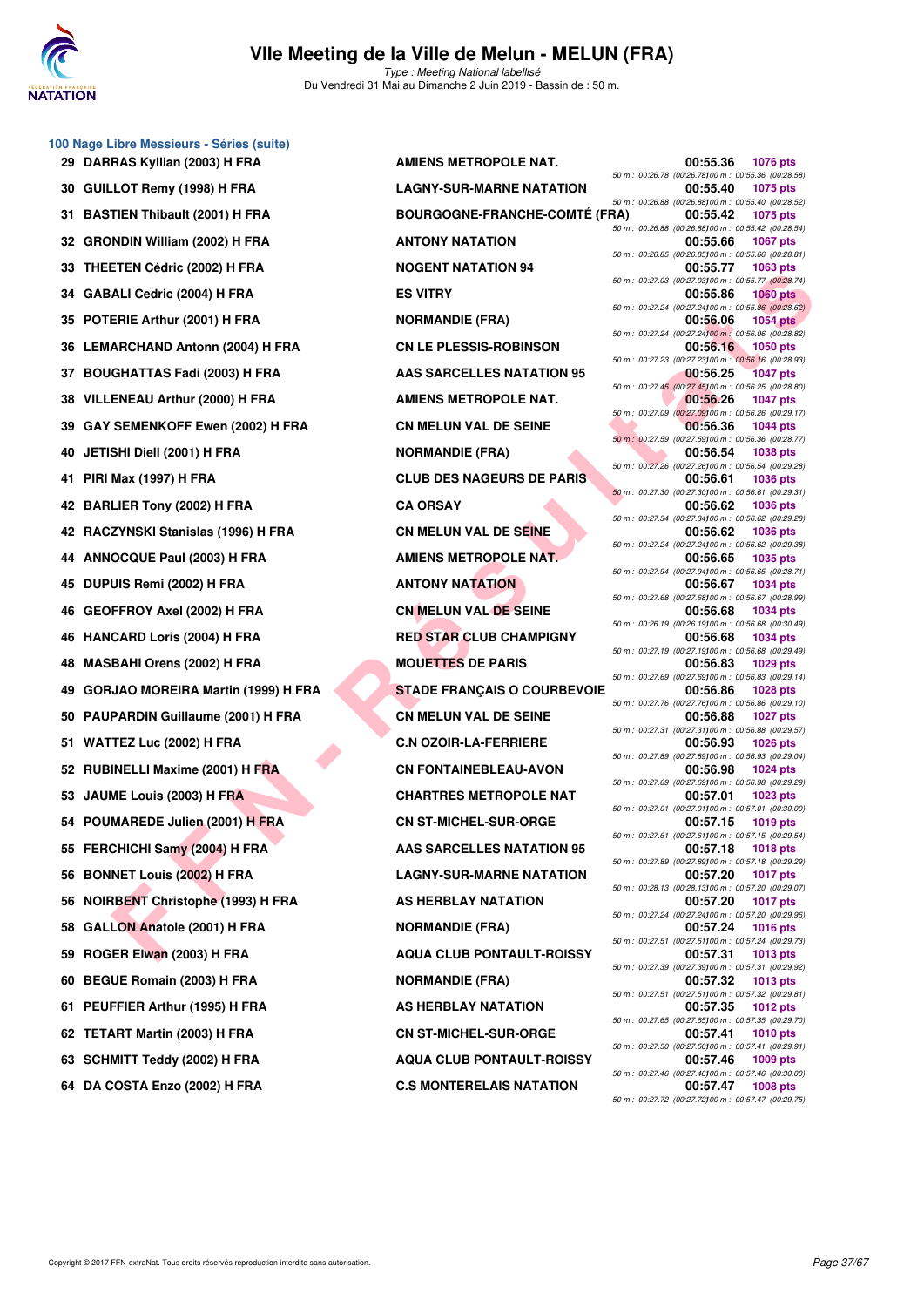

Type : Meeting National labellisé Du Vendredi 31 Mai au Dimanche 2 Juin 2019 - Bassin de : 50 m.

**FUIL ARICH IDENTIFIED AND THE SET INTERNATION COMPUTER AND THE SET IN A SEMINATION CONTEST ON THE SET IS NOT A THE SET IN A SEMINATION CONTEST ON THE SET IS NOT A THE SET IS NOT A THE SET IS NOT A THE SET IS NOT A THE SE 65 QUANTIN Hugo (2001) H FRA CA ORSAY 00:57.58 1005 pts 66 FRANCOIS Bastien (2000) H FRA C.N OZOIR-LA-FERRIERE 00:57.70 1001 pts 67 ZAWADSKI Paul (2002) H FRA CA ORSAY 00:57.79 998 pts 68 VANDAELE Quentin (2001) H FRA NOGENT NATATION 94 00:58.07 989 pts 69 KINGUE MOUSSINGA Theodore (2003) H FRA CN ASNIÈRES 00:58.24 984 pts 69 PAWLICKI Dylan (2000) H FRA BLANC-MESNIL S.N 00:58.24 984 pts 69 VILDEUIL Axel (2003) H FRA AS EMERAINVILLE 00:58.24 984 pts 72 GAVARD Ethan (2002) H FRA CN MELUN VAL DE SEINE 00:58.35 981 pts 73 FOENIX BLONDEL Thomas (1999) H FRA CN MELUN VAL DE SEINE 00:58.37 980 pts 74 DUGIED Yann (2004) H FRA ASS DES SPORTS DE CHELLES** 979 pts **75 RATEL Esteban (2003) H FRA CERGY PONTOISE NATATION 00:58.52 975 pts 76 BENOUZIO Florian (1999) H FRA CN MELUN VAL DE SEINE 00:58.58 973 pts 76 JULIEN Noé (2002) H FRA CA ORSAY 00:58.58 973 pts 78 BARRIERE Arthur (2004) H FRA COLOMBES NATATION 60:58.71 <b>900:58.71 79 LEFEVRE Maxime (1990) H FRA RACING CLUB DE FRANCE 00:58.84 965 pts 80 GABALI Matthieu (2003) H FRA ES VITRY 00:58.86 965 pts 81 SALETTES Jules (2001) H FRA ASS DES SPORTS DE CHELLES 00:58.87 964 pts** 82 BOUTAGHOU Iliane (2004) H FRA **COLOMBES NATATION** 90:58.95 **83 FEVRIER Jules (2004) H FRA CN LE PLESSIS-ROBINSON 00:59.01 960 pts 84 BRAIZE Neo (2004) H FRA ES MASSY NATATION 00:59.06 959 pts 85 DJURIC Dario (1998) H FRA CLUB DES NAGEURS DE PARIS 00:59.12 957 pts 86 AUBRY Dylan (2004) H FRA ASN BONNEVAL ASN BONNEVAL 60:59.17 955 pts 87 CALOTA Stefan (2003) H FRA ES VITRY 00:59.18 955 pts 88 MIJON Louis (1999) H FRA CN MELUN VAL DE SEINE 00:59.23 953 pts 89 PAILLET Yohann (2004) H FRA CN MELUN VAL DE SEINE 00:59.29** 951 pts **90 GAUTIER Jules (2003) H FRA LANNION NATATION 00:59.55 943 pts 91 CHARBONNEL Theo (2001) H FRA CN ST-MICHEL-SUR-ORGE 00:59.63 941 pts 92 BEKONO Pierre (2002) H FRA CÔTES-D'ARMOR (FRA) 00:59.69 939 pts 93 CHEVALIER Romann (2003) H FRA AS HERBLAY NATATION 00:59.77 937 pts** 94 BENCHERQUI Younes (1998) H FRA AS HERBLAY NATATION **95 MARZOUK Rayhan (2004) H FRA CN MELUN VAL DE SEINE 00:59.81 935 pts 96 ASSOUANE Bilel (2004) H FRA CN ASNIÈRES 97 PENIN Killian (2001) H FRA C.N OZOIR-LA-FERRIERE 00:59.90 933 pts 97 LORRAIN Kieran (2001) H FRA LANNION NATATION 00:59.90 933 pts 99 TAILLANDIER Alan (2004) H FRA CN LE PLESSIS-ROBINSON 01:00.23 923 pts**

**100 Nage Libre Messieurs - Séries (suite)**

50 m : 00:27.89 (00:27.89)100 m : 00:57.58 (00:29.69) 50 m : 00:27.84 (00:27.84100 m : 00:57.70 (00:29.86)<br>**00:57.79** 998 pts 50 m : 00:28.15 (00:28.15)100 m : 00:57.79 (00:29.64) 50 m : 00:28.29 (00:28.29)100 m : 00:58.07 (00:29.78) 50 m : 00:28.17 (00:28.17)100 m : 00:58.24 (00:30.07) 50 m : 00:28.40 (00:28.40)100 m : 00:58.24 (00:29.84) 50 m : 00:27.20 (00:27.20)100 m : 00:58.24 (00:31.04) 50 m : 00:27.93 (00:27.93)100 m : 00:58.35 (00:30.42) 50 m : 00:28.73 (00:28.73)100 m : 00:58.37 (00:29.64) 50 m : 00:27.89 (00:27.89)100 m : 00:58.39 (00:30.50) 50 m : 00:28.63 (00:28.63)100 m : 00:58.52 (00:29.89) 50 m : 00:27.95 (00:27.95)100 m : 00:58.58 (00:30.63) 50 m : 00:28.44 (00:28.44100 m : 00:58.58 (00:30.14)<br>**00:58.71** 969 pts 50 m : 00:28.72 (00:28.72)100 m : 00:58.71 (00:29.99) 50 m : 00:27.64 (00:27.64)00 m : 00:58.84 (00:31.20)<br>**00:58.86** 965 pts 50 m : 00:28.14 (00:28.14100 m : 00:58.86 (00:30.72)<br>**00:58.87** 964 pts 50 m : 00:28.31 (00:28.31100 m : 00:58.87 (00:30.56)<br>**00:58.95** 962 pts 50 m : 00:28.25 (00:28.25)00 m : 00:58.95 (00:30.70)<br>**00:59.01** 960 pts 50 m : 00:28.35 (00:28.35)100 m : 00:59.01 (00:30.66) 50 m : 00:27.51 (00:27.51)100 m : 00:59.06 (00:31.55) 50 m : 00:27.78 (00:27.78)100 m : 00:59.12 (00:31.34) 50 m : 00:28.49 (00:28.49)100 m : 00:59.17 (00:30.68) 50 m : 00:28.55 (00:28.55)100 m : 00:59.18 (00:30.63) 50 m : 00:28.50 (00:28.50)100 m : 00:59.23 (00:30.73) 50 m : 00:28.65 (00:28.65)100 m : 00:59.29 (00:30.64) 50 m : 00:28.41 (00:28.41)100 m : 00:59.55 (00:31.14) 50 m : 00:28.25 (00:28.25)100 m : 00:59.63 (00:31.38) 50 m : 00:28.64 (00:28.64)100 m : 00:59.69 (00:31.05) 50 m : 00:28.18 (00:28.18)00 m : 00:59.77 (00:31.59)<br>**00:59.78** 936 pts 50 m : 00:28.72 (00:28.72)100 m : 00:59.78 (00:31.06) 50 m : 00:28.88 (00:28.88)00 m : 00:59.81 (00:30.93)<br>**00:59.87** 934 pts 50 m : 00:29.18 (00:29.18)100 m : 00:59.87 (00:30.69) 50 m : 00:29.20 (00:29.20)100 m : 00:59.90 (00:30.70) 50 m : 00:29.83 (00:29.83)100 m : 00:59.90 (00:30.07) 50 m : 00:28.79 (00:28.79)00 m : 01:00.23 (00:31.44)<br>**01:00.30** 921 pts **100 VELLY Sacha (2005) H FRA FC LAON 01:00.30 921 pts** 50 m : 00:29.11 (00:29.11)100 m : 01:00.30 (00:31.19)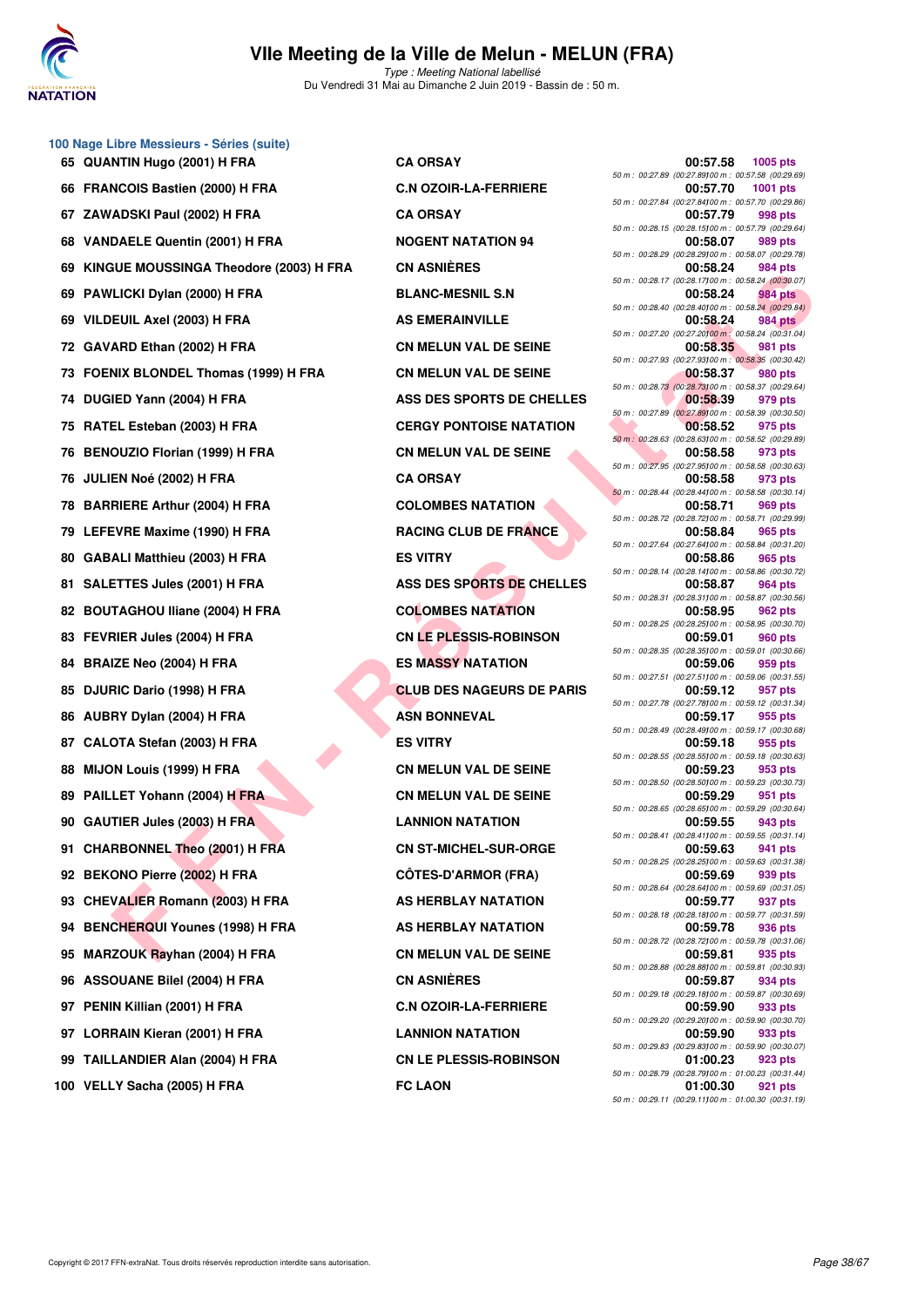

#### **100 Nage Libre Messieurs - Séries (suite)**

- **102 JEAN Nicolas (2003) H FRA CA ORSAY 01:00.39 918 pts** 103 DIBOUES Killian (2000) H FRA **CN MELUN VAL DE SEINE 104 DA CUNHA David (2003) H FRA CN ST-MICHEL-SUR-ORGE 01:00.55 913 pts** 105 MONTI Ennio (2004) H FRA LAGNY-SUR-MARNE NATATION 106 PERNOT Yoann (2003) H FRA AQUA CLUB PONTAULT-ROISSY 107 POIRIER Maxime (2002) H FRA **CN MAISONS-ALFORT** 108 CELLICH Paul (2000) H FRA CANETON CLUB DE BEAUMONT 109 ZIDANI Adil (2004) H FRA **AAS SARCELLES NATATION 95** 110 MANSOURI Lucas (2003) H FRA **TREMBLAY AC** 111 RUBINELLI Alexandre (2006) H FRA **CN FONTAINEBLEAU-AVON 112 LOTENBERG Rayane (2003) H FRA STADE FRANÇAIS O COURBEVOIE** 112 BELLUNE Kewan (2004) H FRA ES MASSY NATATION **114 STOJANOVIC Mateja (2002) H SRB ETOILE SAINT-LEU NATATION 01:01.30 890 pts** 115 DOKIC Nael (2003) H FRA **CN ASNIÈRES 116 RECOURSE Clément (1998) H FRA CN ST-MICHEL-SUR-ORGE 01:01.43 887 pts 117 HIRCHI Axel (2002) H FRA CN ASNIÈRES** 118 LEMAIRE Benjamin (2002) H FRA **C.N OZOIR-LA-FERRIERE** 119 **HERVAULT Raphaël (2003) H FRA** CNO ST-GERMAIN-EN-LAYE 120 DATIN Tristan (2002) H FRA LAGNY-SUR-MARNE NATATION **121 VERRIERE Julian (2003) H FRA LAGNY-SUR-MARNE NATATION** 122 LAGNEZ Teo (2004) H FRA **ASS DES SPORTS DE CHELLES** 123 COCHARD Mathieu (2004) H FRA **ES MASSY NATATION 124 SERICHARD Levin (2004) H FRA AS HERBLAY NATATION 125 GEOFFRAY Lucas (2004) H FRA <b>PHONE CONSERVANCE CLAON** 126 DEGUILLE Thomas (2003) H FRA C.N OZOIR-LA-FERRIERE **127 YANG Victor (2002) H FRA CN MELUN VAL DE SEINE** 128 THIERRY Gaspard (2004) H FRA **CN MELUN VAL DE SEINE 129 DURAND Loick (2006) H FRA AS BONDY** 130 DAZI Younès (2002) H FRA TREMBLAY AC **131 LE LANN Thibault (2004) H FRA LA SAINT MANDEENNE** 132 MALIE Cameron (2002) H FRA **CN MELUN VAL DE SEINE --- TAGNATI Gianni (2005) H FRA AAS SARCELLES NATATION 95 --- LESPRIT Paul (1999) H FRA CLUB DES NAGEURS DE PARIS --- MAJOU Clément (2002) H FRA STADE FRANÇAIS O COURBEVOIE --- TRAN Alexandre (2004) H FRA CERGY PONTOISE NATATION**
- 

**FIND HERE USE THE SAME CONDUCTION DESCRIPTION AND CONDUCT AND A SECURE AND ANNOUNCED CONDUCT AND A SECURE AND MANUSCRIPTION AND THE SAME CONDUCT AND THE SAME CONDUCT AND A SECURE AND MANUSCRIPTION DESCRIPTION DESCRIPTION 101 BENNOUR DIT SAHLI Slaiem (2003) H FRA NOGENT NATATION 94** 

**--- DESPREZ Pierre-Yves (1996) H FRA BOURGOGNE-FRANCHE-COMTÉ (FRA) DNS dec --- BEGHDADI Iliès (2004) H FRA CERGY PONTOISE NATATION DNS dec**

|                 | 01:00.32      | 920 pts                                                                 |
|-----------------|---------------|-------------------------------------------------------------------------|
|                 | 01:00.39      | 50 m : 00:28.29 (00:28.29) 00 m : 01:00.32 (00:32.03)<br><b>918 pts</b> |
|                 |               | 50 m : 00:28.63 (00:28.63) 00 m : 01:00.39 (00:31.76)                   |
|                 | 01:00.48      | 915 pts<br>50 m : 00:29.42 (00:29.42) 00 m : 01:00.48 (00:31.06)        |
|                 | 01:00.55      | <b>913 pts</b>                                                          |
| 50 m : 00:29.58 |               | (00:29.58)00 m: 01:00.55 (00:30.97)                                     |
|                 | 01:00.62      | 911 pts<br>50 m : 00:28.99 (00:28.99) 00 m : 01:00.62 (00:31.63)        |
|                 | 01:00.65      | <b>910 pts</b>                                                          |
| 50 m : 00:29.61 |               | (00:29.61100 m: 01:00.65 (00:31.04)                                     |
|                 | 01:00.67      | 909 pts<br>50 m : 00:28.43 (00:28.43100 m : 01:00.67 (00:32.24)         |
|                 | 01:00.86      | <b>904 pts</b>                                                          |
|                 |               | 50 m : 00:28.67 (00:28.67) 00 m : 01:00.86 (00:32.19)                   |
| 50 m : 00:29.74 | 01:00.91      | 902 pts<br>(00:29.74100 m: 01:00.91 (00:31.17)                          |
|                 | 01:01.11      | <b>896 pts</b>                                                          |
|                 |               | 50 m : 00:29.25 (00:29.25) 00 m : 01:01.11 (00:31.86)                   |
|                 | 01:01.12      | <b>896 pts</b><br>50 m : 00:29.29 (00:29.29) 00 m : 01:01.12 (00:31.83) |
|                 | 01:01.17      | <b>894 pts</b>                                                          |
|                 | 01:01.17      | 50 m : 00:29.92 (00:29.92) 00 m : 01:01.17 (00:31.25)<br><b>894 pts</b> |
|                 |               | 50 m: 00:28.75 (00:28.75) 00 m: 01:01.17 (00:32.42)                     |
|                 | 01:01.30      | 890 pts                                                                 |
| 50 m : 00:29.21 | 01:01.41      | (00:29.21100 m: 01:01.30 (00:32.09)<br>887 pts                          |
| 50 m : 00:29.63 |               | (00:29.63100 m: 01:01.41 (00:31.78)                                     |
| 50 m : 00:29.01 | 01:01.43      | 887 pts<br>(00:29.01100 m: 01:01.43 (00:32.42)                          |
|                 | 01:01.46      | <b>886 pts</b>                                                          |
|                 |               | 50 m : 00:29.14 (00:29.14) 00 m : 01:01.46 (00:32.32)                   |
|                 | 01:01.48      | <b>885 pts</b><br>50 m : 00:28.96 (00:28.96) 00 m : 01:01.48 (00:32.52) |
|                 | 01:01.61      | <b>881 pts</b>                                                          |
|                 |               | 50 m : 00:29.64 (00:29.64) 00 m : 01:01.61 (00:31.97)                   |
| 50 m : 00:29.38 | 01:02.00      | <b>870 pts</b><br>(00:29.38)00 m: 01:02.00 (00:32.62)                   |
|                 | 01:02.03      | <b>869 pts</b>                                                          |
|                 | 01:02.19      | 50 m : 00:29.12 (00:29.12) 00 m : 01:02.03 (00:32.91)<br><b>864 pts</b> |
| 50 m : 00:29.81 |               | (00:29.81100 m: 01:02.19 (00:32.38)                                     |
|                 | 01:02.28      | <b>862 pts</b>                                                          |
|                 | 01:02.51      | 50 m : 00:30.13 (00:30.13)00 m : 01:02.28 (00:32.15)<br>855 pts         |
|                 |               | 50 m : 00:30.04 (00:30.04) 00 m : 01:02.51 (00:32.47)                   |
|                 | 01:03.11      | 837 pts<br>50 m : 00:29.36 (00:29.36) 00 m : 01:03.11 (00:33.75)        |
|                 | 01:03.21      | <b>834 pts</b>                                                          |
|                 |               | $50\ m:\ 00:30.04\ \ (00:30.04) \ 00\ m:\ 01:03.21\ \ (00:33.17)$       |
|                 | 01:03.41      | 829 pts<br>50 m : 00:29.73 (00:29.73100 m : 01:03.41 (00:33.68)         |
|                 | 01:03.44      | <b>828 pts</b>                                                          |
|                 | 01:03.64      | 50 m : 00:30.19 (00:30.19100 m : 01:03.44 (00:33.25)<br>822 pts         |
|                 |               | 50 m : 00:30.54 (00:30.54) 00 m : 01:03.64 (00:33.10)                   |
|                 | 01:04.21      | 806 pts                                                                 |
|                 | 01:04.46      | 50 m : 00:30.64 (00:30.64) 00 m : 01:04.21 (00:33.57)<br>799 pts        |
|                 |               | 50 m : 00:30.95 (00:30.95) 00 m : 01:04.46 (00:33.51)                   |
|                 | 01:06.90      | 731 pts                                                                 |
|                 | DNS dec       | 50 m : 00:31.52 (00:31.52) 00 m : 01:06.90 (00:35.38)                   |
|                 | DNS dec       |                                                                         |
|                 | DNS dec       |                                                                         |
|                 | DNS dec       |                                                                         |
|                 | <b>DNC 44</b> |                                                                         |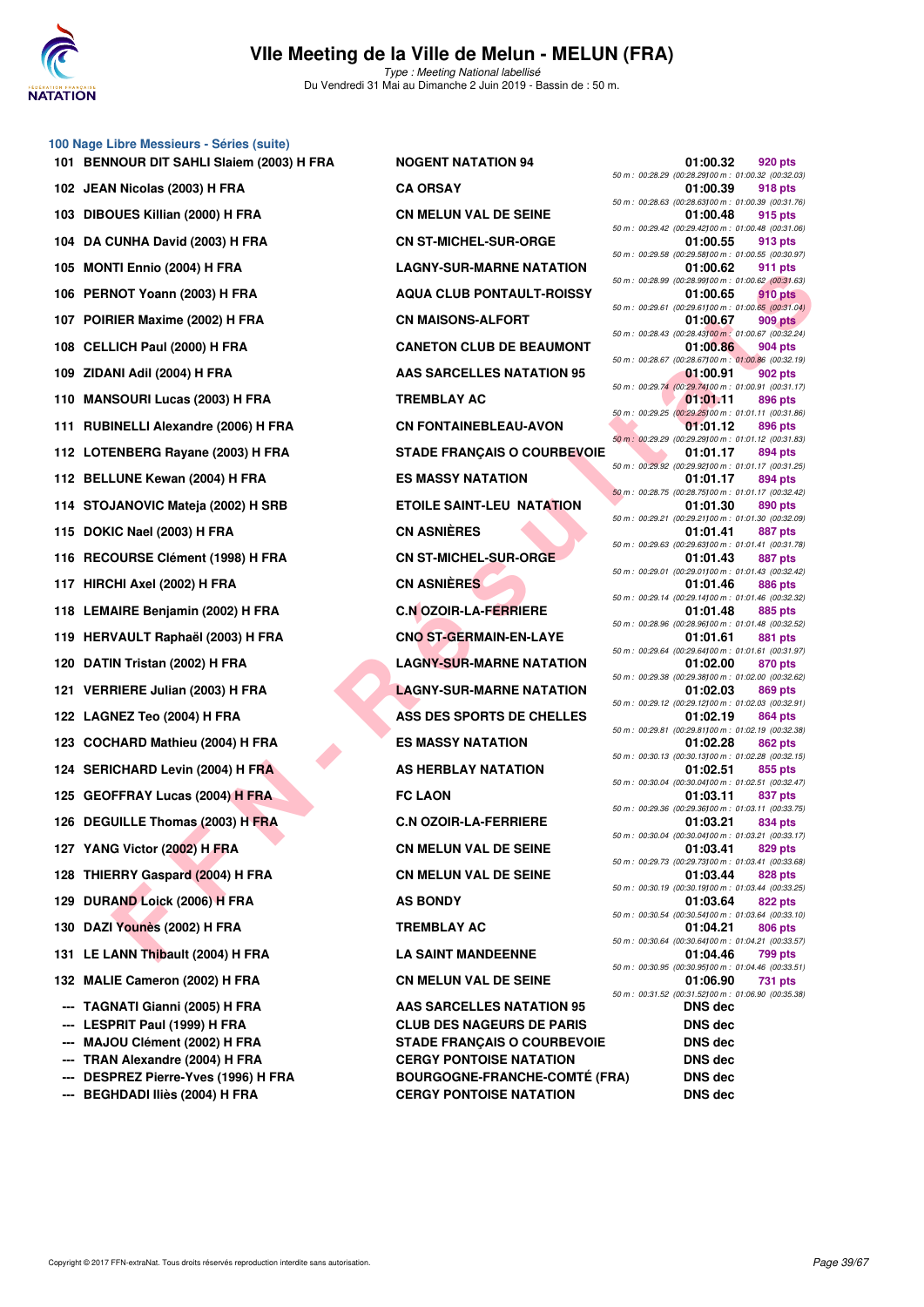

Type : Meeting National labellisé Du Vendredi 31 Mai au Dimanche 2 Juin 2019 - Bassin de : 50 m.

| 100 Nage Libre Messieurs - Séries (suite)                       |                                                                                                                                                                                                                                                              |                             |  |  |  |  |  |  |
|-----------------------------------------------------------------|--------------------------------------------------------------------------------------------------------------------------------------------------------------------------------------------------------------------------------------------------------------|-----------------------------|--|--|--|--|--|--|
| --- MAZOUNI Mikal (2004) H FRA                                  | <b>CN MELUN VAL DE SEINE</b>                                                                                                                                                                                                                                 | <b>DNS dec</b>              |  |  |  |  |  |  |
| --- MERCIER Severin (2002) H FRA                                | <b>CN FONTAINEBLEAU-AVON</b>                                                                                                                                                                                                                                 | DSQ                         |  |  |  |  |  |  |
| 200 Nage Libre Messieurs - Série rapide (Samedi 1er Juin 2019)  |                                                                                                                                                                                                                                                              |                             |  |  |  |  |  |  |
| 1 SALVAN Hadrien (1997) H FRA                                   | <b>STADE DE VANVES</b>                                                                                                                                                                                                                                       | 01:52.19<br><b>1220 pts</b> |  |  |  |  |  |  |
| 2 FUCHS Roman (1998) H FRA                                      | 50 m : 00:26.92 (00:26.92) 00 m : 00:55.32 (00:28.40) 50 m : 01:24.47 (00:29.15200 m : 01:52.19 (00:27.72)<br>AMIENS METROPOLE NAT.                                                                                                                          | 01:52.78<br>1209 pts        |  |  |  |  |  |  |
| 3 CHATTI Souhaiel (2000) H FRA                                  | 50 m : 00:26.51 (00:26.51) 00 m : 00:54.22 (00:27.71) 50 m : 01:23.17 (00:28.95200 m : 01:52.78 (00:29.61)<br><b>STADE FRANCAIS O COURBEVOIE</b><br>50 m : 00:26.71 (00:26.71)00 m : 00:55.51 (00:28.80)50 m : 01:25.37 (00:29.86200 m : 01:54.85 (00:29.48) | 01:54.85<br><b>1174 pts</b> |  |  |  |  |  |  |
| 4 BERINGUE Raphael (2001) H FRA                                 | <b>CA ORSAY</b><br>50 m : 00:27.22 (00:27.22) 00 m : 00:56.00 (00:28.78) 50 m : 01:25.49 (00:29.49200 m : 01:55.21 (00:29.72)                                                                                                                                | 01:55.21<br><b>1168 pts</b> |  |  |  |  |  |  |
| 5 AUBRY Flavien (1994) H FRA                                    | <b>U.S CRETEIL NATATION</b><br>50 m : 00:25.11 (00:25.11) 00 m : 00:53.52 (00:28.41) 50 m : 01:24.09 (00:30.57200 m : 01:56.06 (00:31.97)                                                                                                                    | 01:56.06<br>1153 pts        |  |  |  |  |  |  |
| 11 LE GALL Théophile (2001) H FRA                               | <b>S.M MONTROUGE</b><br>50 m : 00:27.61 (00:27.61) 00 m : 00:57.56 (00:29.95) 50 m : 01:29.03 (00:31.47200 m : 01:58.97 (00:29.94)                                                                                                                           | 01:58.97<br><b>1104 pts</b> |  |  |  |  |  |  |
| 13 BONEL Antonyn (2001) H FRA                                   | <b>CN ST-MICHEL-SUR-ORGE</b><br>50 m : 00:27.88 (00:27.88) 00 m : 00:57.99 (00:30.11) 50 m : 01:28.64 (00:30.65200 m : 01:59.21 (00:30.57)                                                                                                                   | 01:59.21<br>1100 pts        |  |  |  |  |  |  |
| 14 SUMEIRE Eliott (1999) H FRA                                  | <b>CA ORSAY</b><br>50 m : 00:27.00 (00:27.00) 00 m : 00:56.71 (00:29.71) 50 m : 01:27.84 (00:31.13200 m : 01:59.33 (00:31.49)                                                                                                                                | 01:59.33<br>1098 pts        |  |  |  |  |  |  |
|                                                                 |                                                                                                                                                                                                                                                              |                             |  |  |  |  |  |  |
| 200 Nage Libre Messieurs - Séries lentes (Samedi 1er Juin 2019) |                                                                                                                                                                                                                                                              |                             |  |  |  |  |  |  |
| 6 MALLET Clement (2002) H FRA                                   | AMIENS METROPOLE NAT.<br>50 m : 00:27.56 (00:27.56) 00 m : 00:57.69 (00:30.13) 50 m : 01:27.25 (00:29.56200 m : 01:56.74 (00:29.49)                                                                                                                          | 01:56.74<br>1142 pts        |  |  |  |  |  |  |
| 7 BUGLER Enzo (2001) H FRA                                      | <b>CN MELUN VAL DE SEINE</b><br>50 m : 00:28.85 (00:28.85)00 m : 00:59.12 (00:30.27)50 m : 01:29.26 (00:30.14200 m : 01:58.00 (00:28.74)                                                                                                                     | 01:58.00<br>1121 $pts$      |  |  |  |  |  |  |
| 8 ROCHER Romain (2002) H FRA                                    | <b>STADE FRANÇAIS O COURBEVOIE</b><br>50 m : 00:27.63 (00:27.63) 00 m : 00:57.54 (00:29.91) 50 m : 01:28.32 (00:30.78200 m : 01:58.63 (00:30.31)                                                                                                             | 01:58.63<br><b>1110 pts</b> |  |  |  |  |  |  |
| 9 ROTH BELGRAND Mathis (2002) H FRA                             | <b>U.S CRETEIL NATATION</b><br>50 m : 00:27.70 (00:27.70) 00 m : 00:58.65 (00:30.95) 50 m : 01:29.23 (00:30.58200 m : 01:58.77 (00:29.54)                                                                                                                    | 01:58.77<br>1108 pts        |  |  |  |  |  |  |
| 10 NDIAYE Amadou (2001) H SEN                                   | <b>S.M MONTROUGE</b><br>50 m : 00:27.94 (00:27.94100 m : 00:58.66 (00:30.72150 m : 01:29.58 (00:30.92200 m : 01:58.88 (00:29.30)                                                                                                                             | 01:58.88<br>1106 pts        |  |  |  |  |  |  |
| 12 PLATAUX Robin (1997) H FRA                                   | <b>U.S CRETEIL NATATION</b>                                                                                                                                                                                                                                  | 01:59.12<br>1102 pts        |  |  |  |  |  |  |
| 15 AZRA Alexandre (2000) H FRA                                  | 50 m : 00:27.85 (00:27.85)00 m : 00:58.61 (00:30.76)50 m : 01:28.98 (00:30.37200 m : 01:59.12 (00:30.14)<br><b>ES VITRY</b><br>50 m : 00:27.83 (00:27.83) 00 m : 00:58.20 (00:30.37) 50 m : 01:29.04 (00:30.84200 m : 01:59.79 (00:30.75)                    | 01:59.79<br>1091 pts        |  |  |  |  |  |  |
| 16 FOURMY Matéo (2000) H FRA                                    | <b>ES MASSY NATATION</b><br>50 m : 00:27.88 (00:27.88)00 m : 00:58.73 (00:30.85)50 m : 01:30.13 (00:31.40200 m : 01:59.86 (00:29.73)                                                                                                                         | 01:59.86<br>1090 pts        |  |  |  |  |  |  |
| 17 ZACHELIN Anaïque (2001) H FRA                                | <b>ES MASSY NATATION</b><br>50 m : 00:28.38 (00:28.38)00 m : 00:59.36 (00:30.98)50 m : 01:29.95 (00:30.59200 m : 02:00.00 (00:30.05)                                                                                                                         | 02:00.00<br><b>1087 pts</b> |  |  |  |  |  |  |
| 18 DANDELEUX Lucas (2001) H FRA                                 | <b>CHARTRES METROPOLE NAT</b><br>50 m : 00:28.29 (00:28.29)00 m : 00:58.65 (00:30.36)50 m : 01:29.83 (00:31.18200 m : 02:00.36 (00:30.53)                                                                                                                    | 02:00.36<br>1081 pts        |  |  |  |  |  |  |
| 19 DA SILVA UMMENHOVER Thibault (2001) H FRA                    | <b>CN MELUN VAL DE SEINE</b><br>50 m : 00:28.17 (00:28.17) 00 m : 00:59.19 (00:31.02) 50 m : 01:30.11 (00:30.92200 m : 02:00.41 (00:30.30)                                                                                                                   | 02:00.41<br>1081 pts        |  |  |  |  |  |  |
| 20 WATTEZ Pacôme (2002) H FRA                                   | <b>C.N OZOIR-LA-FERRIERE</b><br>50 m : 00:28.21 (00:28.21)00 m : 00:58.89 (00:30.68)50 m : 01:30.20 (00:31.31200 m : 02:00.79 (00:30.59)                                                                                                                     | 02:00.79<br>1074 pts        |  |  |  |  |  |  |
| 21 ANNOCQUE Paul (2003) H FRA                                   | AMIENS METROPOLE NAT.                                                                                                                                                                                                                                        | 02:00.89<br><b>1073 pts</b> |  |  |  |  |  |  |
| 22 MARRUGO MONTAÑO Camilo-Andres (2002) H COL CS CLICHY 92      | 50 m : 00:28.58 (00:28.58)00 m : 00:58.70 (00:30.12)50 m : 01:29.93 (00:31.23200 m : 02:00.89 (00:30.96)                                                                                                                                                     | 02:00.93<br>1072 pts        |  |  |  |  |  |  |
| 23 RAKOTONDRAMANGA Eliot-Tahina (2002) H FRA                    | 50 m : 00:28.71 (00:28.71100 m : 00:59.46 (00:30.75150 m : 01:30.77 (00:31.31200 m : 02:00.93 (00:30.16)<br><b>ES MASSY NATATION</b>                                                                                                                         | 02:01.10<br><b>1069 pts</b> |  |  |  |  |  |  |
| 24 GAY SEMENKOFF Ewen (2002) H FRA                              | 50 m : 00:27.35 (00:27.35) 00 m : 00:58.66 (00:31.31) 50 m : 01:30.49 (00:31.83200 m : 02:01.10 (00:30.61)<br><b>CN MELUN VAL DE SEINE</b>                                                                                                                   | 02:01.20<br>1068 pts        |  |  |  |  |  |  |
| 25 CHAMBRAUD Nicolas (2001) H FRA                               | 50 m : 00:28.54 (00:28.54) 00 m : 00:58.93 (00:30.39) 50 m : 01:30.51 (00:31.58200 m : 02:01.20 (00:30.69)<br><b>CS CLICHY 92</b><br>50 m : 00:28.30 (00:28.30) 00 m : 00:58.98 (00:30.68) 50 m : 01:30.63 (00:31.65200 m : 02:01.34 (00:30.71)              | 02:01.34<br>1065 pts        |  |  |  |  |  |  |
| 26 BOUGHATTAS Fadi (2003) H FRA                                 | <b>AAS SARCELLES NATATION 95</b>                                                                                                                                                                                                                             | 02:01.62<br>1061 pts        |  |  |  |  |  |  |
| 27 AUBRY Vicente (2001) H FRA                                   | 50 m : 00:28.09 (00:28.09) 00 m : 00:59.11 (00:31.02) 50 m : 01:30.60 (00:31.49200 m : 02:01.62 (00:31.02)<br><b>NORMANDIE (FRA)</b><br>50 m : 00:28.70 (00:28.70) 00 m : 01:00.43 (00:31.73) 50 m : 01:32.58 (00:32.15200 m : 02:01.74 (00:29.16)           | 02:01.74<br>1059 pts        |  |  |  |  |  |  |
| 28 THIBAULT Maxime (1999) H FRA                                 | <b>STADE FRANÇAIS O COURBEVOIE</b><br>50 m : 00:28.32 (00:28.32) 00 m : 00:59.69 (00:31.37) 50 m : 01:31.17 (00:31.48200 m : 02:02.02 (00:30.85)                                                                                                             | 02:02.02<br><b>1054 pts</b> |  |  |  |  |  |  |
| 29 DE BOYER D'EGUILLES Maxime (2002) H FRA                      | AMIENS METROPOLE NAT.<br>50 m : 00:29.02 (00:29.02) 00 m : 00:59.97 (00:30.95) 50 m : 01:31.28 (00:31.31200 m : 02:02.05 (00:30.77)                                                                                                                          | 02:02.05<br>1054 pts        |  |  |  |  |  |  |
| 30 CLAIMAND Adrien (2003) H FRA                                 | <b>CSN GUYANCOURT</b><br>50 m : 00:28.97 (00:28.97)00 m : 01:00.22 (00:31.25)50 m : 01:31.75 (00:31.53200 m : 02:02.15 (00:30.40)                                                                                                                            | 02:02.15<br><b>1052 pts</b> |  |  |  |  |  |  |
| 31 WILHELM Hugo (2002) H FRA                                    | <b>CHARTRES METROPOLE NAT</b><br>50 m : 00:28.51 (00:28.51) 00 m : 00:59.35 (00:30.84) 50 m : 01:31.03 (00:31.68200 m : 02:02.45 (00:31.42)                                                                                                                  | 02:02.45<br><b>1047 pts</b> |  |  |  |  |  |  |
| 32 FERCHICHI Samy (2004) H FRA                                  | <b>AAS SARCELLES NATATION 95</b>                                                                                                                                                                                                                             | 02:02.47<br><b>1047 pts</b> |  |  |  |  |  |  |
|                                                                 | 50 m : 00:29.12 (00:29.12)00 m : 01:00.69 (00:31.57)50 m : 01:32.54 (00:31.85200 m : 02:02.47 (00:29.93)                                                                                                                                                     |                             |  |  |  |  |  |  |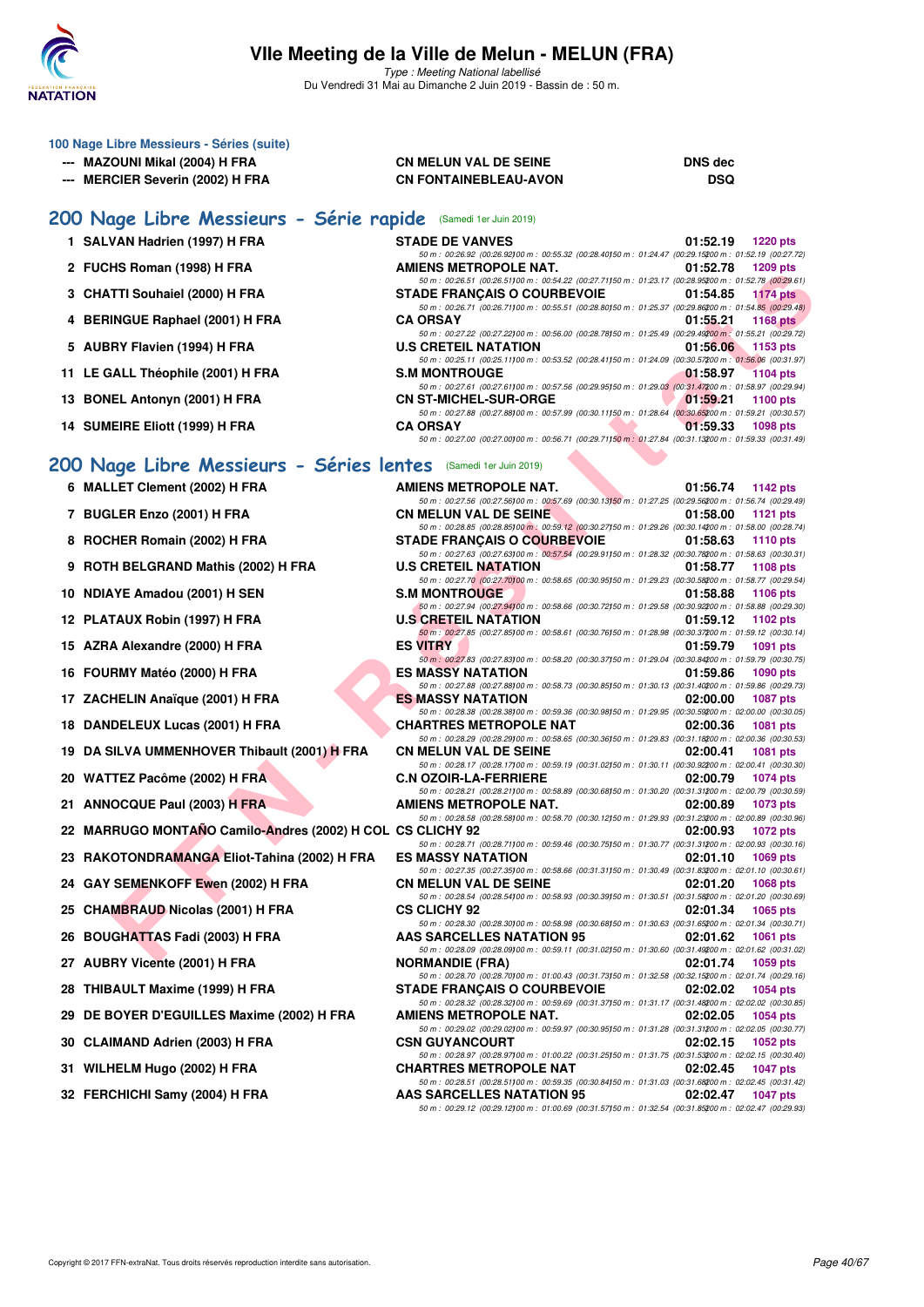

Type : Meeting National labellisé Du Vendredi 31 Mai au Dimanche 2 Juin 2019 - Bassin de : 50 m.

| 32 | 200 Nage Libre Messieurs - Séries lentes (suite)<br>RIGUIDEL Leo (2001) H FRA |
|----|-------------------------------------------------------------------------------|
| 34 | HUET-LEBERRUYER Titouan (2003) H FRA                                          |
| 35 | RACZYNSKI Stanislas (1996) H FRA                                              |
| 36 | <b>BEGUE Romain (2003) H FRA</b>                                              |
| 37 | <b>CRETET Dorian (2003) H FRA</b>                                             |
| 38 | GUILLOT Remy (1998) H FRA                                                     |
| 39 | <b>DENJEAN Constantin (2002) H FRA</b>                                        |
| 40 | PHANTSULAYA George (2000) H FRA                                               |
| 41 | <b>GABALI Cedric (2004) H FRA</b>                                             |
| 42 | REUILLON Paul (1997) H FRA                                                    |
| 43 | <b>THEETEN Cédric (2002) H FRA</b>                                            |
| 44 | DREHER Etienne (2001) H FRA                                                   |
| 45 | <b>VIGNETTES Lucas (2003) H FRA</b>                                           |
| 46 | ZAWADSKI Paul (2002) H FRA                                                    |
| 47 | <b>BARLIER Tony (2002) H FRA</b>                                              |
| 48 | DA COSTA Enzo (2002) H FRA                                                    |
| 49 | <b>CHALENDAR Noé (2001) H FRA</b>                                             |
| 50 | BOSSU Erwan (2004) H FRA                                                      |
| 51 | KINGUE MOUSSINGA Theodore (2003) H F                                          |
| 52 | <b>AKACHKACHI Aymenn (2004) H FRA</b>                                         |
| 52 | POUMAREDE Julien (2001) H FRA                                                 |
| 54 | DUVAL Elias (2004) H FRA                                                      |
| 55 | GALLON Anatole (2001) H FRA                                                   |
| 56 | <b>BONNET Louis (2002) H FRA</b>                                              |
| 57 | QUANTIN Hugo (2001) H FRA                                                     |
| 58 | <b>MASBAHI Orens (2002) H FRA</b>                                             |
| 59 | OUARDI Liam (2004) H FRA                                                      |
| 60 | DESOLUE Valentin (2003) H FRA                                                 |
| 61 | FABREGOULE Antoine (2003) H FRA                                               |
| 62 | RENE CORAIL Yann (2003) H FRA                                                 |
| 63 | LEVILLAIN Mathias (2003) H FRA                                                |
| 64 | VELLY Sacha (2005) H FRA                                                      |
| 65 | DINO Maxime (2002) H FRA                                                      |
|    | 66 ROMDHANE Dayen (2004) H FRA                                                |
|    | 67 HIRCHI Axel (2002) H FRA                                                   |
|    |                                                                               |

| 0 Nage Libre Messieurs - Series lentes (suite) |                                                                                                                                                                                                                                                                                                                                                                                                                      |
|------------------------------------------------|----------------------------------------------------------------------------------------------------------------------------------------------------------------------------------------------------------------------------------------------------------------------------------------------------------------------------------------------------------------------------------------------------------------------|
| <b>32 RIGUIDEL Leo (2001) H FRA</b>            | <b>CHARTRES METROPOLE NAT</b><br>02:02.47<br><b>1047 pts</b><br>50 m : 00:28.74 (00:28.74) 00 m : 01:00.10 (00:31.36) 50 m : 01:31.24 (00:31.14200 m : 02:02.47 (00:31.23)                                                                                                                                                                                                                                           |
| 34 HUET-LEBERRUYER Titouan (2003) H FRA        | <b>CS CLICHY 92</b><br>02:02.55<br><b>1046 pts</b>                                                                                                                                                                                                                                                                                                                                                                   |
| 35 RACZYNSKI Stanislas (1996) H FRA            | 50 m : 00:29.02 (00:29.02) 00 m : 01:00.60 (00:31.58) 50 m : 01:33.04 (00:32.44200 m : 02:02.55 (00:29.51)<br><b>CN MELUN VAL DE SEINE</b><br>02:02.81<br>1042 $pts$                                                                                                                                                                                                                                                 |
| 36 BEGUE Romain (2003) H FRA                   | 50 m : 00:29.15 (00:29.15)00 m : 01:00.44 (00:31.29)50 m : 01:32.15 (00:31.71200 m : 02:02.81 (00:30.66)<br><b>NORMANDIE (FRA)</b><br>02:03.26<br><b>1034 pts</b>                                                                                                                                                                                                                                                    |
| 37 CRETET Dorian (2003) H FRA                  | 50 m : 00:28.61 (00:28.61) 00 m : 00:59.51 (00:30.90) 50 m : 01:31.44 (00:31.93200 m : 02:03.26 (00:31.82)<br><b>ES MASSY NATATION</b><br>02:03.28<br>1034 pts                                                                                                                                                                                                                                                       |
| 38 GUILLOT Remy (1998) H FRA                   | 50 m : 00:28.49 (00:28.49) 00 m : 00:59.90 (00:31.41) 50 m : 01:31.92 (00:32.02200 m : 02:03.28 (00:31.36)<br><b>LAGNY-SUR-MARNE NATATION</b><br>02:03.62<br><b>1028 pts</b>                                                                                                                                                                                                                                         |
| 39 DENJEAN Constantin (2002) H FRA             | 50 m : 00:29.11 (00:29.11)00 m : 01:00.42 (00:31.31)50 m : 01:31.81 (00:31.39200 m : 02:03.62 (00:31.81)<br><b>MOUETTES DE PARIS</b><br>02:03.78<br>1026 pts                                                                                                                                                                                                                                                         |
| 40 PHANTSULAYA George (2000) H FRA             | 50 m : 00:28.85 (00:28.85) 00 m : 00:59.84 (00:30.99) 50 m : 01:31.51 (00:31.67200 m : 02:03.78 (00:32.27)<br>$1024$ pts                                                                                                                                                                                                                                                                                             |
|                                                | <b>U.S CRETEIL NATATION</b><br>02:03.90<br>50 m : 00:27.25 (00:27.25)00 m : 00:58.93 (00:31.68)50 m : 01:31.52 (00:32.59200 m : 02:03.90 (00:32.38)                                                                                                                                                                                                                                                                  |
| 41 GABALI Cedric (2004) H FRA                  | <b>ES VITRY</b><br>02:03.98<br><b>1023 pts</b><br>50 m : 00:28.98 (00:28.98)00 m : 01:00.49 (00:31.51)50 m : 01:32.90 (00:32.41200 m : 02:03.98 (00:31.08)                                                                                                                                                                                                                                                           |
| 42 REUILLON Paul (1997) H FRA                  | <b>MOUETTES DE PARIS</b><br>02:04.02<br>1022 pts<br>50 m: 00:28.41 (00:28.41)00 m: 00:59.59 (00:31.18)50 m: 01:31.50 (00:31.91200 m: 02:04.02 (00:32.52)                                                                                                                                                                                                                                                             |
| 43   THEETEN Cédric (2002) H FRA               | <b><i>Contract Contract Contract Contract Contract Contract Contract Contract Contract Contract Contract Contract Contract Contract Contract Contract Contract Contract Contract Contract Contract Contract Contract Contract Cont</i></b><br><b>NOGENT NATATION 94</b><br>02:04.07<br><b>1021 pts</b><br>50 m : 00:28.23 (00:28.23) 00 m : 00:59.99 (00:31.76) 50 m : 01:32.20 (00:32.21200 m : 02:04.07 (00:31.87) |
| 44 DREHER Etienne (2001) H FRA                 | RACING CLUB DE FRANCE<br>02:04.42<br><b>1016 pts</b>                                                                                                                                                                                                                                                                                                                                                                 |
| 45   VIGNETTES Lucas (2003) H FRA              | 50 m : 00:29.17 (00:29.17) 00 m : 01:00.97 (00:31.80) 50 m : 01:33.02 (00:32.05200 m : 02:04.42 (00:31.40)<br><b>U.S CRETEIL NATATION</b><br>02:04.47<br>$1015$ pts                                                                                                                                                                                                                                                  |
| 46   ZAWADSKI Paul (2002) H FRA                | 50 m : 00:29.18 (00:29.18) 00 m : 01:01.43 (00:32.25) 50 m : 01:33.77 (00:32.34200 m : 02:04.47 (00:30.70)<br><b>CA ORSAY</b><br>02:04.51<br>1014 pts                                                                                                                                                                                                                                                                |
| 47 BARLIER Tony (2002) H FRA                   | 50 m : 00:29.55 (00:29.55)00 m : 01:01.36 (00:31.81)50 m : 01:33.72 (00:32.36200 m : 02:04.51 (00:30.79)<br><b>CA ORSAY</b><br>02:04.60<br>$1013$ pts                                                                                                                                                                                                                                                                |
| 48   DA COSTA Enzo (2002) H FRA                | 50 m : 00:28.37 (00:28.37) 00 m : 00:59.97 (00:31.60) 50 m : 01:32.46 (00:32.49200 m : 02:04.60 (00:32.14)<br><b>C.S MONTERELAIS NATATION</b><br>02:05.49<br>999 pts                                                                                                                                                                                                                                                 |
| 49   CHALENDAR Noé (2001) H FRA                | 50 m : 00:29.30 (00:29.30) 00 m : 01:00.84 (00:31.54) 50 m : 01:33.03 (00:32.19200 m : 02:05.49 (00:32.46)<br><b>CANET 66 NATATION</b><br>02:05.50<br>999 pts                                                                                                                                                                                                                                                        |
|                                                | 50 m : 00:27.93 (00:27.93) 00 m : 00:59.68 (00:31.75) 50 m : 01:32.00 (00:32.32200 m : 02:05.50 (00:33.50)                                                                                                                                                                                                                                                                                                           |
| 50 BOSSU Erwan (2004) H FRA                    | <b>C.S MONTERELAIS NATATION</b><br>02:05.92<br>992 pts<br>50 m : 00:29.32 (00:29.32)00 m : 01:00.78 (00:31.46)50 m : 01:33.45 (00:32.67200 m : 02:05.92 (00:32.47)                                                                                                                                                                                                                                                   |
| 51   KINGUE MOUSSINGA Theodore (2003) H FRA    | <b>CN ASNIERES</b><br>02:06.10<br>989 pts<br>50 m : 00:29.55 (00:29.55) 00 m : 01:01.96 (00:32.41) 50 m : 01:34.24 (00:32.28200 m : 02:06.10 (00:31.86)                                                                                                                                                                                                                                                              |
| 52   AKACHKACHI Aymenn (2004) H FRA            | <b>MONTIGNY NATATION</b><br>02:06.29<br>986 pts<br>50 m : 00:29.13 (00:29.13) 00 m : 01:00.94 (00:31.81) 50 m : 01:33.96 (00:33.02200 m : 02:06.29 (00:32.33)                                                                                                                                                                                                                                                        |
| 52 POUMAREDE Julien (2001) H FRA               | <b>CN ST-MICHEL-SUR-ORGE</b><br>02:06.29<br>986 pts<br>50 m : 00:29.54 (00:29.54)00 m : 01:01.41 (00:31.87)50 m : 01:33.80 (00:32.39200 m : 02:06.29 (00:32.49)                                                                                                                                                                                                                                                      |
| 54 DUVAL Elias (2004) H FRA                    | <b>CHARTRES METROPOLE NAT</b><br>02:06.40<br>984 pts<br>50 m : 00:30.16 (00:30.16)00 m : 01:02.20 (00:32.04)50 m : 01:34.84 (00:32.64200 m : 02:06.40 (00:31.56)                                                                                                                                                                                                                                                     |
| 55 GALLON Anatole (2001) H FRA                 | <b>NORMANDIE (FRA)</b><br>02:06.51<br>983 pts                                                                                                                                                                                                                                                                                                                                                                        |
| 56 BONNET Louis (2002) H FRA                   | 50 m : 00:29.17 (00:29.17) 00 m : 01:01.39 (00:32.22) 50 m : 01:34.50 (00:33.11200 m : 02:06.51 (00:32.01)<br><b>LAGNY-SUR-MARNE NATATION</b><br>02:06.71<br>980 pts                                                                                                                                                                                                                                                 |
| 57 QUANTIN Hugo (2001) H FRA                   | 50 m : 00:29.20 (00:29.20) 00 m : 01:01.20 (00:32.00) 50 m : 01:33.63 (00:32.43200 m : 02:06.71 (00:33.08)<br><b>CA ORSAY</b><br>02:06.73<br>979 pts                                                                                                                                                                                                                                                                 |
| 58   MASBAHI Orens (2002) H FRA                | 50 m : 00:29.72 (00:29.72)00 m : 01:01.73 (00:32.01)50 m : 01:34.36 (00:32.63200 m : 02:06.73 (00:32.37)<br><b>MOUETTES DE PARIS</b><br>02:06.74<br>979 pts                                                                                                                                                                                                                                                          |
| 59 OUARDI Liam (2004) H FRA                    | 50 m : 00:29.08 (00:29.08)00 m : 01:01.05 (00:31.97)50 m : 01:34.23 (00:33.18200 m : 02:06.74 (00:32.51)<br><b>C.S MONTERELAIS NATATION</b><br>02:07.24<br>971 pts                                                                                                                                                                                                                                                   |
| 60 DESOLUE Valentin (2003) H FRA               | 50 m : 00:29.61 (00:29.61) 00 m : 01:02.11 (00:32.50) 50 m : 01:35.04 (00:32.93200 m : 02:07.24 (00:32.20)<br><b>C.S MONTERELAIS NATATION</b><br>02:07.88<br>961 pts                                                                                                                                                                                                                                                 |
| 61 FABREGOULE Antoine (2003) H FRA             | 50 m : 00:29.57 (00:29.57) 00 m : 01:01.77 (00:32.20) 50 m : 01:34.76 (00:32.99200 m : 02:07.88 (00:33.12)<br><b>LAGNY-SUR-MARNE NATATION</b><br>02:07.94<br><b>960 pts</b>                                                                                                                                                                                                                                          |
|                                                | 50 m : 00:29.90 (00:29.90) 00 m : 01:02.56 (00:32.66) 50 m : 01:36.00 (00:33.44200 m : 02:07.94 (00:31.94)                                                                                                                                                                                                                                                                                                           |
| 62 RENE CORAIL Yann (2003) H FRA               | <b>CSN GUYANCOURT</b><br>02:08.13<br>958 pts<br>50 m : 00:28.96 (00:28.96)00 m : 01:00.88 (00:31.92)50 m : 01:35.24 (00:34.36200 m : 02:08.13 (00:32.89)                                                                                                                                                                                                                                                             |
| 63 LEVILLAIN Mathias (2003) H FRA              | <b>CN SARREGUEMINES</b><br>02:08.14<br>957 pts<br>50 m : 00:30.28 (00:30.28)00 m : 01:02.92 (00:32.64)50 m : 01:36.12 (00:33.20200 m : 02:08.14 (00:32.02)                                                                                                                                                                                                                                                           |
| 64 VELLY Sacha (2005) H FRA                    | <b>FC LAON</b><br>02:08.41<br>953 pts<br>50 m : 00:30.27 (00:30.27) 00 m : 01:03.41 (00:33.14) 50 m : 01:36.87 (00:33.46200 m : 02:08.41 (00:31.54)                                                                                                                                                                                                                                                                  |
| 65 DINO Maxime (2002) H FRA                    | <b>CERGY PONTOISE NATATION</b><br>02:08.45<br>953 pts<br>50 m : 00:29.33 (00:29.33) 00 m : 01:02.07 (00:32.74) 50 m : 01:35.91 (00:33.84200 m : 02:08.45 (00:32.54)                                                                                                                                                                                                                                                  |
| 66 ROMDHANE Dayen (2004) H FRA                 | <b>U.S CRETEIL NATATION</b><br>02:08.60<br>950 pts                                                                                                                                                                                                                                                                                                                                                                   |
| 67 HIRCHI Axel (2002) H FRA                    | 50 m : 00:30.39 (00:30.39) 00 m : 01:03.28 (00:32.89) 50 m : 01:36.56 (00:32.28200 m : 02:08.60 (00:32.04)<br><b>CN ASNIERES</b><br>02:08.68<br>949 pts                                                                                                                                                                                                                                                              |
| 68 VANDAELE Quentin (2001) H FRA               | 50 m : 00:29.86 (00:29.86) 00 m : 01:02.61 (00:32.75) 50 m : 01:35.93 (00:33.32200 m : 02:08.68 (00:32.75)<br><b>NOGENT NATATION 94</b><br>02:09.10<br>943 pts                                                                                                                                                                                                                                                       |
|                                                | 50 m : 00:29.38 (00:29.38) 00 m : 01:01.52 (00:32.14) 50 m : 01:34.89 (00:33.37200 m : 02:09.10 (00:34.21)                                                                                                                                                                                                                                                                                                           |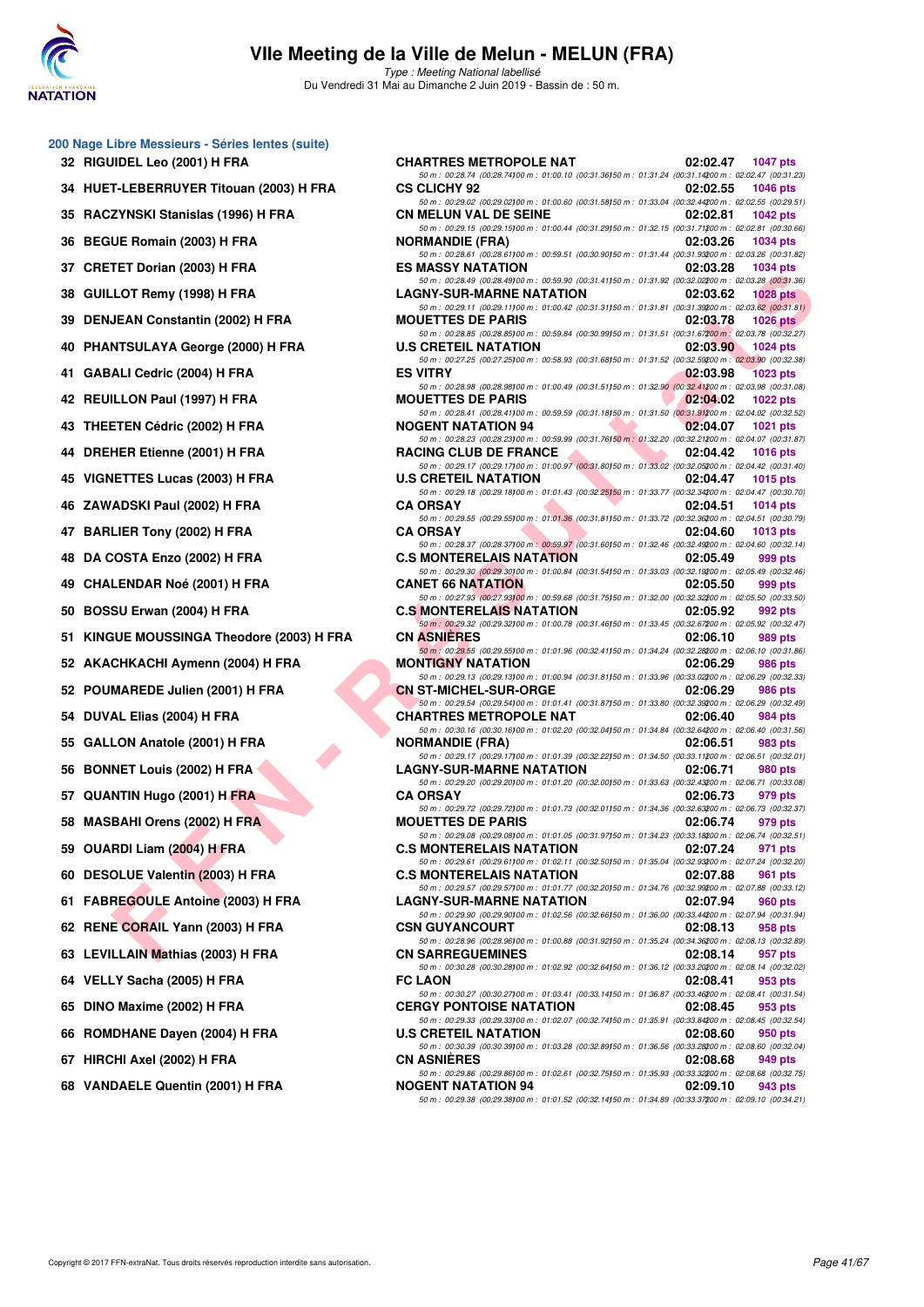

Type : Meeting National labellisé Du Vendredi 31 Mai au Dimanche 2 Juin 2019 - Bassin de : 50 m.

|  |  |  | 200 Nage Libre Messieurs - Séries lentes (suite) |  |  |  |
|--|--|--|--------------------------------------------------|--|--|--|
|--|--|--|--------------------------------------------------|--|--|--|

- **69 FEVRIER Jules (2004) H FRA CN LE PLESSIS-ROBINSON 02:09.41 938 pts**
- **70 ASSOUANE Bilel (2004) H FRA CN ASNIÈRES 02:09.80 932 pts**
- **71 AIT MOHAND Massinissa (2005) H FRA**
- 72 BARRIERE Arthur (2004) H FRA
- 73 GELY Tom (2002) **H FRA**
- 74 GAMARRE Jarod (2004) H FRA
- **75 ZIDANI Adil (2004) H FRA**
- **76 CHESNAIS Alexis (2004) H FRA**
- **77 LIV Thomas (2002) H FRA**
- **78 DOKIC Nael (2003) H FRA**
- 79 MERCIER Severin (2002) H FRA
- 80 DA CUNHA David (2003) H FRA
- 81 TAILLANDIER Alan (2004) H FRA
- **82 MIJON Louis (1999) H FRA**
- **83 AUBRY Dylan (2004) H FRA**
- 84 ERRAHMOUNI Adam (2004) H FRA
- 85 URVOIX Nicolas (2003) H FRA
- 86 COCHARD Mathieu (2004) H FRA
- 87 THIERRY Gaspard (2004) H FRA
- 88 MARZOUK Rayhan (2004) H FRA
- 89 FALLA Lucas (2005) H FRA
- **90 NIANE Andy (2004) H FRA**
- **91 LIV David (2004) H FRA**
- **92 PARANTON Alexis (2003) H FRA**
- **93 DRUI Maxime (2004) H FRA**
- **94 MOLON Yann (2004) H FRA**
- **95 DURAND Loick (2006) H FRA**
- **96 REGNIER Quentin (1994) H FRA**
- **97 NIKOLIC Nikola (2006) H FRA**
- **98 LOCHOSHVILI Roman (2004) H FRA**
- 
- **--- CELLICH Paul (2000) H FRA CANETON CLUB DE BEAUMONT DNS dec**
- **--- TAGNATI Gianni (2005) H FRA AAS SARCELLES NATATION 95 DNS dec**

|                                       | 50 m :  00:30.07  (00:30.07)00 m :  01:03.11  (00:33.04)50 m :  01:37.31  (00:34.20200 m :  02:09.80  (00:32.49)                                                      |
|---------------------------------------|-----------------------------------------------------------------------------------------------------------------------------------------------------------------------|
| 71 AIT MOHAND Massinissa (2005) H FRA | <b>MONTIGNY NATATION</b><br>02:10.84<br>916 pts                                                                                                                       |
| 72 BARRIERE Arthur (2004) H FRA       | 50 m : 00:29.71 (00:29.71) 00 m : 01:03.27 (00:33.56) 50 m : 01:37.86 (00:34.59200 m : 02:10.84 (00:32.98)<br><b>COLOMBES NATATION</b><br>02:10.99<br>914 pts         |
|                                       | 50 m : 00:30.36 (00:30.36) 00 m : 01:03.12 (00:32.76) 50 m : 01:37.42 (00:34.30200 m : 02:10.99 (00:33.57)                                                            |
| 73   GELY Tom (2002) H FRA            | <b>CSN GUYANCOURT</b><br>02:11.00<br>914 pts                                                                                                                          |
| 74 GAMARRE Jarod (2004) H FRA         | 50 m : 00:31.32 (00:31.32) 00 m : 01:04.48 (00:33.16) 50 m : 01:38.25 (00:33.77200 m : 02:11.00 (00:32.75)<br><b>CERGY PONTOISE NATATION</b><br>02:11.04<br>913 pts   |
|                                       | 50 m : 00:29.67 (00:29.67) 00 m : 01:03.38 (00:33.71) 50 m : 01:38.74 (00:35.36200 m : 02:11.04 (00:32.30)                                                            |
| 75   ZIDANI Adil (2004) H FRA         | <b>AAS SARCELLES NATATION 95</b><br>02:11.13<br>912 pts                                                                                                               |
|                                       | 50 m: 00:31.26 (00:31.26) 00 m: 01:04.11 (00:32.85) 50 m: 01:38.00 (00:33.89200 m: 02:11.13 (00:33.13)                                                                |
| 76 CHESNAIS Alexis (2004) H FRA       | <b>U.S CRETEIL NATATION</b><br>02:11.24<br>910 pts<br>50 m : 00:30.04 (00:30.04)00 m : 01:03.59 (00:33.55)50 m : 01:37.42 (00:33.83200 m : 02:11.24 (00:33.82)        |
| 77 LIV Thomas (2002) H FRA            | <b>AQUA CLUB PONTAULT-ROISSY</b><br>02:11.50<br>906 pts                                                                                                               |
|                                       | 50 m : 00:29.17 (00:29.17) 00 m : 01:01.95 (00:32.78) 50 m : 01:36.24 (00:34.29200 m : 02:11.50 (00:35.26)                                                            |
| 78 DOKIC Nael (2003) H FRA            | <b>CN ASNIERES</b><br>02:11.60<br>905 pts<br>50 m: 00:30.01 (00:30.01) 00 m: 01:03.87 (00:33.86) 50 m: 01:37.85 (00:33.98200 m: 02:11.60 (00:33.75)                   |
| 79 MERCIER Severin (2002) H FRA       | CN FONTAINEBLEAU-AVON<br>02:12.23<br>895 pts                                                                                                                          |
|                                       | 50 m : 00:29.77 (00:29.77) 00 m : 01:03.43 (00:33.66) 50 m : 01:37.83 (00:34.40) 00 m : 02:12.23 (00:34.40)                                                           |
| 80 DA CUNHA David (2003) H FRA        | <b>CN ST-MICHEL-SUR-ORGE</b><br>02:12.31<br>894 pts                                                                                                                   |
| 81 TAILLANDIER Alan (2004) H FRA      | 50 m : 00:30.97 (00:30.97)00 m : 01:04.85 (00:33.88)50 m : 01:38.91 (00:34.06200 m : 02:12.31 (00:33.40)<br><b>CN LE PLESSIS-ROBINSON</b><br>02:13.48<br>877 pts      |
|                                       | 50 m : 00:30.16 (00:30.16)00 m : 01:03.68 (00:33.52)50 m : 01:39.18 (00:35.50200 m : 02:13.48 (00:34.30)                                                              |
| 82 MIJON Louis (1999) H FRA           | <b>CN MELUN VAL DE SEINE</b><br>02:13.69<br>873 pts                                                                                                                   |
| 83 AUBRY Dylan (2004) H FRA           | 50 m : 00:30.77 (00:30.77)00 m : 01:04.34 (00:33.57)50 m : 01:39.15 (00:34.81200 m : 02:13.69 (00:34.54)<br><b>ASN BONNEVAL</b><br>02:14.18<br>866 pts                |
|                                       | 50 m : 00:31.20 (00:31.20) 00 m : 01:06.77 (00:35.57) 50 m : 01:40.40 (00:33.63200 m : 02:14.18 (00:33.78)                                                            |
| 84 ERRAHMOUNI Adam (2004) H FRA       | C.S MONTERELAIS NATATION<br>02:14.25<br>865 pts                                                                                                                       |
|                                       | 50 m : 00:30.82 (00:30.82) 00 m : 01:04.87 (00:34.05) 50 m : 01:39.85 (00:34.98200 m : 02:14.25 (00:34.40)                                                            |
| 85   URVOIX Nicolas (2003) H FRA      | <b>COTES-D'ARMOR (FRA)</b><br>02:14.34<br>864 pts<br>50 m : 00:29.55 (00:29.55) 00 m : 01:03.13 (00:33.58) 50 m : 01:38.28 (00:35.15200 m : 02:14.34 (00:36.06)       |
| 86 COCHARD Mathieu (2004) H FRA       | <b>ES MASSY NATATION</b><br>02:14.52<br>861 pts                                                                                                                       |
|                                       | 50 m : 00:31.26 (00:31.26) 00 m : 01:06.66 (00:35.40) 50 m : 01:41.32 (00:34.66200 m : 02:14.52 (00:33.20)                                                            |
| 87 THIERRY Gaspard (2004) H FRA       | CN MELUN VAL DE SEINE<br>02:14.54<br>861 pts<br>50 m : 00:30.85 (00:30.85)00 m : 01:05.66 (00:34.81)50 m : 01:40.75 (00:35.09200 m : 02:14.54 (00:33.79)              |
| 88 MARZOUK Rayhan (2004) H FRA        | <b>CN MELUN VAL DE SEINE</b><br>02:15.02<br>854 pts                                                                                                                   |
|                                       | 50 m : 00:31.93 (00:31.93) 00 m : 01:05.74 (00:33.81) 50 m : 01:40.63 (00:34.89200 m : 02:15.02 (00:34.39)                                                            |
| 89 FALLA Lucas (2005) H FRA           | AAS SARCELLES NATATION 95<br>02:15.60<br>846 pts<br>50 m : 00:31.89 (00:31.89) 00 m : 01:06.44 (00:34.55) 50 m : 01:42.08 (00:35.64200 m : 02:15.60 (00:33.52)        |
| 90 NIANE Andy (2004) H FRA            | <b>S.M MONTROUGE</b><br>02:15.76<br>843 pts                                                                                                                           |
|                                       | 50 m : 00:30.05 (00:30.05)00 m : 01:03.54 (00:33.49)50 m : 01:40.43 (00:36.89200 m : 02:15.76 (00:35.33)                                                              |
| 91 LIV David (2004) H FRA             | <b>AQUA CLUB PONTAULT-ROISSY</b><br>02:16.43<br>834 pts                                                                                                               |
| 92 PARANTON Alexis (2003) H FRA       | 50 m : 00:30.44 (00:30.44) 00 m : 01:05.76 (00:35.32) 50 m : 01:42.79 (00:37.03200 m : 02:16.43 (00:33.64)<br><b>AQUA CLUB PONTAULT-ROISSY</b><br>02:17.52<br>818 pts |
|                                       | 50 m : 00:31.04 (00:31.04)00 m : 01:06.73 (00:35.69)50 m : 01:42.92 (00:36.19200 m : 02:17.52 (00:34.60)                                                              |
| 93 DRUI Maxime (2004) H FRA           | <b>CS CLICHY 92</b><br>02:18.18<br><b>808 pts</b>                                                                                                                     |
| 94 MOLON Yann (2004) H FRA            | 50 m : 00:30.67 (00:30.67) 00 m : 01:05.31 (00:34.64) 50 m : 01:42.18 (00:36.87200 m : 02:18.18 (00:36.00)<br><b>CN MAISONS-ALFORT</b><br>02:18.50<br>804 pts         |
|                                       | 50 m : 00:31.77 (00:31.77) 00 m : 01:07.63 (00:35.86) 50 m : 01:43.79 (00:36.16200 m : 02:18.50 (00:34.71)                                                            |
| 95 DURAND Loick (2006) H FRA          | <b>AS BONDY</b><br>02:18.69<br>801 pts                                                                                                                                |
|                                       | 50 m: 00:31.84 (00:31.84)00 m: 01:07.17 (00:35.33)50 m: 01:44.31 (00:37.14200 m: 02:18.69 (00:34.38)                                                                  |
| 96 REGNIER Quentin (1994) H FRA       | <b>LAGNY-SUR-MARNE NATATION</b><br>02:19.16<br>795 pts<br>50 m : 00:31.80 (00:31.80) 00 m : 01:05.27 (00:33.47) 50 m : 01:42.10 (00:36.83200 m : 02:19.16 (00:37.06)  |
| 97   NIKOLIC Nikola (2006) H FRA      | <b>AS BONDY</b><br>02:19.66<br>788 pts                                                                                                                                |
|                                       | 50 m : 00:31.52 (00:31.52)00 m : 01:06.43 (00:34.91)50 m : 01:44.88 (00:38.45200 m : 02:19.66 (00:34.78)                                                              |
| 98 LOCHOSHVILI Roman (2004) H FRA     | <b>CS CLICHY 92</b><br>02:20.27<br>779 pts<br>50 m : 00:31.63 (00:31.63) 00 m : 01:06.78 (00:35.15) 50 m : 01:43.98 (00:37.20200 m : 02:20.27 (00:36.29)              |
| --- LESPRIT Paul (1999) H FRA         | <b>CLUB DES NAGEURS DE PARIS</b><br><b>DNS</b> dec                                                                                                                    |
|                                       |                                                                                                                                                                       |

50 m : 00:29.30 (00:29.30)00 m : 01:01.30 (00:32.00)50 m : 01:35.60 (00:34.30200 m : 02:09.41 (00:33.81)<br>**ASNIÈRES** 02:09.80 932 pts

#### **[400 Nage Libre Messieurs - Série rapide](http://www.ffnatation.fr/webffn/resultats.php?idact=nat&go=epr&idcpt=57771&idepr=54)** (Dimanche 2 Juin 2019)

| 1 SALVAN Hadrien (1997) H FRA                                                                                                                                                                                                                      | <b>STADE DE VANVES</b> | 03:59.12 1211 pts |  |
|----------------------------------------------------------------------------------------------------------------------------------------------------------------------------------------------------------------------------------------------------|------------------------|-------------------|--|
| 50 m : 00:27.58 (00:27.58) 00 m : 00:57.21 (00:29.63) 50 m : 01:27.56 (00:30.35200 m : 01:58.82 (00:31.26250 m : 02:29.40 (00:30.56300 m : 03:00.07 (00:30.67350 m : 03:30.68 (00:30.61400 m : 03:59.12 (00:28.44)                                 |                        |                   |  |
| 2 BERINGUE Raphael (2001) H FRA                                                                                                                                                                                                                    | <b>CA ORSAY</b>        | 04:07.76 1138 pts |  |
| $50 m: 00:28.08 (00:28.08100 m: 00:58.43 (00:30.35150 m: 01:29.67 (00:31.24200 m: 02:00.32 (00:30.65250 m: 02:31.47 (00:31.15300 m: 03:03.13 (00:31.66350 m: 03:35.74 (00:32.61400 m: 04:07.76 (00:32.620 m: 04.07.76 (00:32.620 m: 04.07.76 (00:$ |                        |                   |  |
| 3 LE GALL Théophile (2001) H FRA                                                                                                                                                                                                                   | <b>S.M MONTROUGE</b>   | 04:08.55 1131 pts |  |
| $50 m : 00:28.66 (00:28.66) 00 m : 01:00.08 (00:31.42) 50 m : 01:31.75 (00:31.67200 m : 02:03.75 (00:32.00250 m : 02:35.39 (00:31.64300 m : 03:07.32 (00:31.93350 m : 03:39.52 (00:32.20400 m : 04:08.55 (00:29.03))$                              |                        |                   |  |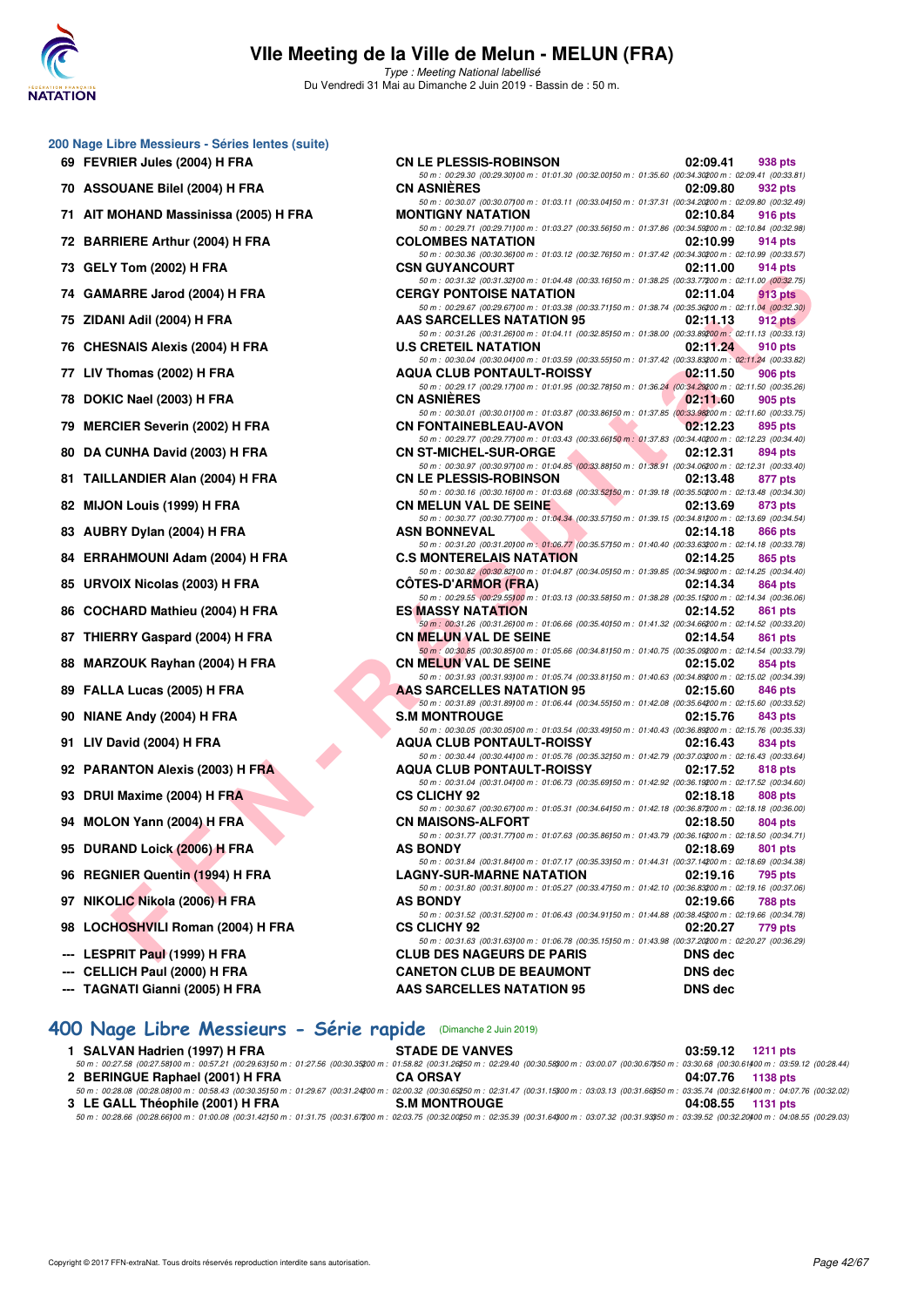

Type : Meeting National labellisé Du Vendredi 31 Mai au Dimanche 2 Juin 2019 - Bassin de : 50 m.

#### **400 Nage Libre Messieurs - Série rapide (suite) 6 NDIAYE Amadou (2001) H SEN S.M MONTROUGE 04:11.60 1106 pts** 50 m : 00:28.79 (00:28.79)100 m : 00:59.94 (00:31.15)150 m : 01:31.80 (00:31.86)200 m : 02:03.63 (00:31.83)250 m : 02:35.46 (00:31.83)300 m : 03:07.60 (00:32.14)350 m : 03:40.43 (00:32.83)400 m : 04:11.60 (00:31.17) **8 BONEL Antonyn (2001) H FRA CN ST-MICHEL-SUR-ORGE 04:14.71 1080 pts** 50 m : 00:28.17 (00:28.17100 m : 00:59.82 (00:31.6550 m : 01:31.56 (00:31.74200 m : 02:04.54 (00:32.98850 m : 02:36.47 (00:31.93300 m : 03:09.78 (00:33.31)350 m : 03:42.13 (00:32.35)400 m : 04:14.71 (00:32.58)<br>RACZYNSKI St **10 RACZYNSKI Stanislas (1996) H FRA** 50 m : 00:29.95 (00:29.95)00 m : 01:01.85 (00:31.90)50 m : 01:33.86 (00:32.01200 m : 02:06.56 (00:32.70350 m : 03:11.70 (00:32.70350 m : 03:43.96 (00:32.26)00 m : 04:15.42 (00:31.46)<br>**ES MASSY NATATION** density of the CALL 12 ZACHELIN Anaïque (2001) H FRA 50 m : 00:28.37 (00:28.37) 00 m : 01:00.11 (00:31.74)50 m : 01:32.41 (00:32.30200 m : 02:05.17 (00:31.26)<br>50 m : 02:05.37 (00:32.3900 m : 01:00.11 (00:31.74)50 m : 01:32.41 (00:32.30200 m : 02:05.17 (00:32.2500 m : 0<br>**13 R 13 RIGUIDEL Leo (2001) H FRA CHARTRES METROPOLE NAT 04:16.44 1066 pts** 50 m : 00:29.13 (00:29.13)100 m : 01:00.95 (00:31.82)150 m : 01:33.32 (00:32.37)200 m : 02:06.61 (00:33.29)250 m : 02:39.26 (00:32.65)300 m : 03:12.58 (00:33.32)350 m : 03:45.20 (00:32.62)400 m : 04:16.44 (00:31.24)

#### **[400 Nage Libre Messieurs - Séries lentes](http://www.ffnatation.fr/webffn/resultats.php?idact=nat&go=epr&idcpt=57771&idepr=54)** (Dimanche 2 Juin 2019)

| <b>13 NIGUIDEL LEU (ZUUT) IT FRA</b><br>50 m : 00:29.13 (00:29.13)00 m : 01:00.95 (00:31.82)50 m : 01:33.32 (00:32.37200 m : 02:06.61 (00:33.29250 m : 02:39.26 (00:32.65300 m : 03:12.58 (00:33.32350 m : 03:45.20 (00:32.62400 m : 04:16.44 (00:31.24)                                                                                  | CHARTINES METHOP OLE NAT                                                    | $0 + 10.4 + 1000$ pm        |
|-------------------------------------------------------------------------------------------------------------------------------------------------------------------------------------------------------------------------------------------------------------------------------------------------------------------------------------------|-----------------------------------------------------------------------------|-----------------------------|
|                                                                                                                                                                                                                                                                                                                                           |                                                                             |                             |
| OO Nage Libre Messieurs - Séries lentes (Dimanche 2 Juin 2019)                                                                                                                                                                                                                                                                            |                                                                             |                             |
| 4 MALLET Clement (2002) H FRA                                                                                                                                                                                                                                                                                                             | AMIENS METROPOLE NAT.                                                       | 04:10.07<br>$1119$ pts      |
| 50 m : 00:27.62 (00:27.62)00 m : 00:58.48 (00:30.86)50 m : 01:30.06 (00:31.58200 m : 02:01.68 (00:31.62250 m : 02:33.48 (00:31.8000 m : 03:05.56 (00:32.08)50 m : 03:38.80 (00:32.04)60 m : 03:38.80 (00:32.24)00 m : 04:10.07                                                                                                            |                                                                             |                             |
| 5 WILHELM Hugo (2002) H FRA                                                                                                                                                                                                                                                                                                               | <b>CHARTRES METROPOLE NAT</b>                                               | 04:10.57<br><b>1114 pts</b> |
| 50 m : 00:28.71 (00:28.71100 m : 00:59.89 (00:31.18150 m : 01:31.54 (00:31.65200 m : 02:03.38 (00:31.84250 m : 02:35.55 (00:32.17300 m : 03:07.47 (00:31.92350 m : 02:39.52 (00:32.05400 m : 04:10.57 (00:31.05)                                                                                                                          |                                                                             |                             |
| 7 HUGOT Maximilien (2003) H FRA                                                                                                                                                                                                                                                                                                           | <b>AMIENS METROPOLE NAT.</b>                                                | 04:14.01<br><b>1086 pts</b> |
| $50\,m:\,00.29.10\,\,(00.29.10)\,00\,m:\,01.01.28\,\,(00.32.18)\,50\,m:\,01.33.51\,\,(00.32.23200\,m:\,02.06.27\,\,(00.32.76250\,m:\,02.38.36\,\,(00.32.03900\,m:\,03.10.92\,\,(00.32.56350\,m:\,03.43.39\,\,(00.32.47400\,m:\,04.14.01\,\,(00.30.62)\,$                                                                                  |                                                                             |                             |
| 9 ANNOCQUE Paul (2003) H FRA<br>50 m : 00:29.21 (00:29.21100 m : 01:00.07 (00:30.86150 m : 01:32.00 (00:31.93200 m : 02:03.95 (00:31.95350 m : 02:36.71 (00:32.76300 m : 03:09.71 (00:33.00350 m : 03:43.21 (00:33.50300 m : 03:43.21 (00:33.50300 m : 04:15.34                                                                           | AMIENS METROPOLE NAT.                                                       | 04:15.34<br>1075 pts        |
| 11 MAJOU Clément (2002) H FRA                                                                                                                                                                                                                                                                                                             | STADE FRANÇAIS O COURBEVOIE                                                 | 04:15.71<br><b>1072 pts</b> |
| $50\,m:\,00.28.56\,\,(00.28.56) \,00\,m:\,01.00.42\,\,(00.31.86) \,50\,m:\,01.33.49\,\,(00.33.07200\,m:\,02.04.91\,\,(00.31.42250\,m:\,02.37.62\,\,(00.32.71300\,m:\,03.10.31\,\,(00.32.63950\,m:\,03.43.97\,\,(00.33.68400\,m:\,04.15.71\,\,(00.31.74)\$                                                                                 |                                                                             |                             |
| 14 DANDELEUX Lucas (2001) H FRA                                                                                                                                                                                                                                                                                                           | <b>Contract Contract Contract Contract</b><br><b>CHARTRES METROPOLE NAT</b> | 04:17.29<br>1060 pts        |
|                                                                                                                                                                                                                                                                                                                                           |                                                                             |                             |
| 15 JUTANT Jeremy (2002) H FRA                                                                                                                                                                                                                                                                                                             | <b>The Common</b><br><b>CHARTRES METROPOLE NAT</b>                          | 04:17.89<br>1055 pts        |
| $50\,m:\,00.29.54\,(\text{00.29.54})\,00\,m:\,01.01.46\,\,(\text{00.31.92150}\,m:\,01.34.17\,\,(\text{00.32.71200}\,m:\,02.07.08\,\,(\text{00.32.91250}\,m:\,02.40.06\,\,(\text{00.32.98900}\,m:\,03.12.97\,\,(\text{00.32.91350}\,m:\,03.45.84\,\,(\text{00.32.87400}\,m:\,04$                                                           |                                                                             |                             |
| 16 BEGUE Romain (2003) H FRA                                                                                                                                                                                                                                                                                                              | <b>Contract Contract Contract Contract</b><br><b>NORMANDIE (FRA)</b>        | 04:18.53<br><b>1050 pts</b> |
| $50\,m:\,00.29.27\,\,(00.29.27) \,00\,m:\,01.00.95\,\,(00.31.68) \,50\,m:\,01.33.63\,\,(00.32.68200\,m:\,02.06.19\,\,(00.32.56250\,m:\,02.39.33\,\,(00.33.14800\,m):\,03.12.54\,\,(00.33.21350\,m:\,03.46.11\,\,(00.33.57400\,m:\,04.18.53\,\,(00.32.42)$                                                                                 | <b>AAS SARCELLES NATATION 95</b>                                            | <b>1047 pts</b>             |
| 17 BOUGHATTAS Fadi (2003) H FRA<br>50 m : 00:29.28 (00:29.28)00 m : 01:02.00 (00:32.72)50 m : 01:34.35 (00:32.3500 m : 02:07.48 (00:33.13250 m : 02:40.08 (00:32.60000 m : 03:13.59 (00:33.51350 m : 03:46.46 (00:32.87400 m : 04:18.88 (00:32.42)                                                                                        |                                                                             | 04:18.88                    |
| 18 DA SILVA UMMENHOVER Thibault (2001) H FRA                                                                                                                                                                                                                                                                                              | <b>CN MELUN VAL DE SEINE</b>                                                | 04:19.28<br><b>1044 pts</b> |
| $50\,m:\,00.29.83\,(00.29.83) \,00\,m:\,01.02.30\,(00.32.47) \,50\,m:\,01.35.37\,(00.33.07200\,m:\,02.08.21\,(00.32.84250\,m:\,02.41.31\,(00.33.10300\,m:\,03.14.07\,(00.32.76350\,m:\,03.47.42\,(00.33.5300\,m:\,04.19.28\,(00.31.86)$                                                                                                   |                                                                             |                             |
| 19 DUVAL Elias (2004) H FRA                                                                                                                                                                                                                                                                                                               | <b>CHARTRES METROPOLE NAT</b>                                               | 04:20.95<br>1030 pts        |
| $50\,m:\,00.30.56\,(00.30.56)00\,m:\,01.03.03\,(00.32.47)50\,m:\,01.35.84\,(00.32.81200\,m:\,02.09.56\,(00.33.72250\,m:\,02.42.87\,(00.33.31300\,m:\,03.16.44\,(00.33.57350\,m:\,03.49.28\,(00.32.84400\,m:\,04.20.95\,00.31.67)$                                                                                                         |                                                                             |                             |
| 20 VELLY Sacha (2005) H FRA                                                                                                                                                                                                                                                                                                               | <b>FC LAON</b>                                                              | 04:21.56<br><b>1025 pts</b> |
| 50 m : 00:30.77 (00:30.77) 00 m : 01:03.77 (00:33.00)50 m : 01:37.09 (00:33.32200 m : 02:10.09 (00:33.00250 m : 02:43.19 (00:33.10300 m : 03:16.72 (00:33.53350 m : 03:49.91 (00:33.19300 m : 04:21.56 (00:31.65)                                                                                                                         |                                                                             |                             |
| 21 INCROCIATI Yoan (2003) H FRA<br>$50\,m:\,00.30.95\,(00.30.95100\,m:\,01.03.28\,(00.32.33150\,m:\,01.36.17\,(00.32.89200\,m:\,02.09.49\,(00.33.32250\,m:\,02.42.64\,(00.33.15300\,m:\,03.15.97\,(00.33.33350\,m:\,03.49.49\,(00.33.52400\,m:\,04.22.53\,(00.33.04)$                                                                     | AMIENS METROPOLE NAT.                                                       | 04:22.53<br><b>1018 pts</b> |
| 22 GAY SEMENKOFF Ewen (2002) H FRA                                                                                                                                                                                                                                                                                                        | <b>CN MELUN VAL DE SEINE</b>                                                | 04:22.73<br><b>1016 pts</b> |
| 50 m : 00:29.41 (00:29.41100 m : 01:01.31 (00:31.90150 m : 01:34.37 (00:33.06200 m : 02:07.75 (00:33.36250 m : 02:41.65 (00:33.90300 m : 03:15.74 (00:34.09350 m : 03:49.94 (00:34.20400 m : 04:22.73 (00:32.79)                                                                                                                          |                                                                             |                             |
| BOSSU Erwan (2004) H FRA COS MONTERELAIS NATATION 04:23.33 1011 pts<br>23 BOSSU Erwan (2004) H FRA                                                                                                                                                                                                                                        |                                                                             |                             |
|                                                                                                                                                                                                                                                                                                                                           |                                                                             |                             |
| <u>and the state of the state of the state of the state of the state of the state of the state of the state of the state of the state of the state of the state of the state of the state of the state of the state of the state</u><br>24 OUARDI Liam (2004) H FRA                                                                       | <b>C.S MONTERELAIS NATATION</b>                                             | 04:23.50<br>1010 $pts$      |
| $50\,m:\,00.29.34\,\,(00.29.34\,00\,m:\,01.01.50\,\,(00.32.16)\\ 50\,m:\,01.34.92\,\,(00.33.422\,00.33.422\,00.39.22\,\,(00.33.30\\250\,m:\,02.42.23\,\,(00.34.01\\300\,m:\,03.15.93\,\,(00.33.70\\350\,m:\,03.50.44\,\,(00.34.51\\300\,m:\,04.23.50\,\,($                                                                                |                                                                             |                             |
| <b>Contract Contract Contract Contract</b><br>25 ROCHER Romain (2002) H FRA<br>$50\,m:\,00.29.94\,\,(00.29.94\,00\,m:\,01.02.06\,\,(00.32.12)\,\,50\,m:\,01.34.91\,\,(00.32.85200\,m:\,02.08.43\,\,(00.33.52250\,m:\,02.42.83\,\,(00.34.40300\,m:\,03.16.80\,\,(00.33.97350\,m:\,03.50.51\,\,(00.33.71400\,m:\,04.23.69\,\,(00.33.18)\,\$ | <b>STADE FRANÇAIS O COURBEVOIE</b>                                          | 04:23.69<br>1009 pts        |
| 26 GUILLOT Remy (1998) H FRA                                                                                                                                                                                                                                                                                                              |                                                                             |                             |
| GUILLOT Remy (1998) H FRA LAGNY-SUR-MARNE NATATION 04:23.98 1006 pts 1006 pts 1006 pts 0.23.69 1006 pts 0.23.69 1006 pts                                                                                                                                                                                                                  |                                                                             |                             |
| 27 WATTEZ Luc (2002) H FRA                                                                                                                                                                                                                                                                                                                | <b>C.N OZOIR-LA-FERRIERE</b>                                                | 04:24.64<br>1001 pts        |
| $50\,m:\,00.29.56\,\, (00.29.56) \,00\,m:\,01.02.15\,\,(00.32.59) \,50\,m:\,01.35.55\,\,(00.33.40200\,m:\,02.09.29\,\,(00.33.74250\,m:\,02.43.01\,\,(00.33.72200\,m:\,03.17.02\,\,(00.34.01350\,m:\,03.51.22\,\,(00.34.20300\,m:\,04.24.64\,\,(00.33.42$                                                                                  |                                                                             |                             |
| TANTER Colin (2003) H FRA S.M MONTROUGE 03:3.847 (00:34.7450 m: 02:5.92 991 pts 04:25.92 991 pts<br>28 TANTER Colin (2003) H FRA                                                                                                                                                                                                          |                                                                             |                             |
|                                                                                                                                                                                                                                                                                                                                           |                                                                             |                             |
| 29 COLOMAR Kyllian (2003) H FRA<br>50 m : 00:30.84 (00:30.84)00 m : 01:03.44 (00:32.60150 m : 01:36.05 (00:32.61200 m : 02:09.80 (00:33.75250 m : 02:43.69 (00:33.83300 m : 03:18.34 (00:34.65350 m : 03:53.30 (00:34.86360 m : 04:26.25 (00:32.95)                                                                                       | <b>SN VERSAILLES</b>                                                        | 04:26.25<br>989 pts         |
| 30 DA COSTA Enzo (2002) H FRA                                                                                                                                                                                                                                                                                                             |                                                                             |                             |
| <b>DA COSTA Enzo (2002) H FRA</b> C.S MONTERELAIS NATATION 04:28.08 974 pts 6.6 m = 0.93.16 (00:30.15 pm = 0.93.16 (00:30.15 pm = 0.93.16 (00:30.15 pm = 0.1.03.22 (00:33.025 m = 0.1.03.22 (00:33.025 m = 0.1.03.22 (00:33.025 m =                                                                                                       |                                                                             |                             |
| 31 KUKLA Baptiste (2004) H FRA                                                                                                                                                                                                                                                                                                            | <b>NAUTIC CLUB RAMBOUILLET</b>                                              | 04:29.57<br>963 pts         |
| $50\,m:\,00.30.89\,\, (00.30.89100\,m:\,01.04.43\,\,(00.33.54150\,m:\,01.38.31\,\,(00.33.82900\,m:\,02.12.57\,\,(00.34.26250\,m:\,02.47.08\,\,(00.34.51900\,m:\,03.21.44\,\,(00.34.36350\,m:\,03.56.26\,\,(00.34.82900\,m:\,04.29.57\,\,(00.33.31)\,$                                                                                     |                                                                             |                             |
| 32 LEVILLAIN Mathias (2003) H FRA                                                                                                                                                                                                                                                                                                         | <b>CN SARREGUEMINES</b>                                                     | 04:29.76<br>961 pts         |
| 50 m : 00:30.77 (00:30.77)00 m : 01:04.22 (00:33.45)50 m : 01:38.91 (00:34.69200 m : 02:13.11 (00:34.20250 m : 02:47.68 (00:34.57300 m : 03:21.81 (00:34.13350 m : 03:56.33 (00:34.52400 m : 04:29.76 (00:33.43)                                                                                                                          |                                                                             |                             |
|                                                                                                                                                                                                                                                                                                                                           |                                                                             |                             |
| 33 KINGUE MOUSSINGA Theodore (2003) H FRA                                                                                                                                                                                                                                                                                                 | <b>CN ASNIÈRES</b>                                                          | 04:30.56<br>955 pts         |
| $50\,m:\,00.30.58\,\, (00.30.58\,000\,m:\,01.03.77\,\,(00.33.19\,50\,m:\,01.38.01\,\,(00.34.24200\,m:\,02.12.89\,\,(00.34.88\,50\,m:\,02.47.87\,\,(00.34.98\,900\,m:\,03.22.87\,\,(00.35.00\,850\,m:\,03.57.31\,\,(00.34.44400\,m:\,04.30.56\,\,(00.3$                                                                                    |                                                                             |                             |
| 34 DELANNOY Antoine (2002) H FRA                                                                                                                                                                                                                                                                                                          | <b>CN MELUN VAL DE SEINE</b>                                                | 04:31.14<br>951 pts         |
| $50\,m:\,00.29.29\,\,(00.29.29\,100\,m:\,01.02.11\,\,(00.32.82\,50\,m:\,01.36.48\,\,(00.34.372\,00\,m:\,02:11.33\,\,(00.34.85250\,m:\,02.45.88\,\,(00.34.553\,00\,m:\,03.21.30\,\,(00.35.42350\,m:\,03.56.75\,\,(00.35.454\,00\,m:\,04.31.14\,\,(00.3$                                                                                    |                                                                             | 04:31.56                    |
| 35 ANDRIAMPARANY RALIBERA Toky (2001) H MAD<br>$50\,m:\,\,00.30.39\,\,(00.30.39\,\,00\,m:\,\,01.03.49\,\,(00.33.10\,\,50\,m:\,\,01.37.44\,\,(00.33.952\,\,00\,m:\,\,02.11.87\,\,(00.34.43250\,m:\,\,02.46.68\,\,(00.34.813\,\,00\,m:\,\,03.22.05\,\,(00.35.37350\,m:\,\,03.57.66\,\,(00.35.614\,\,00\,m:\,\,04.$                          | <b>C.N DU VAL D'EUROPE</b>                                                  | 948 pts                     |
| 36 DESOLUE Valentin (2003) H FRA                                                                                                                                                                                                                                                                                                          | <b>C.S MONTERELAIS NATATION</b>                                             | 04:31.71<br>946 pts         |
| $50\,m:\,00.30.55\,(00.30.55) \,00\,m:\,01.04.00\,\,(00.33.45) \,50\,m:\,01.38.28\,\,(00.34.28200\,m:\,02.12.53\,\,(00.34.25250\,m:\,02.4694\,\,(00.34.41300\,m:\,03.21.62\,\,(00.34.68350\,m:\,03.57.47\,\,(00.35.85300\,m:\,04.31.71\,\,(00.34.24) \,$                                                                                  |                                                                             |                             |
| 37 HIRCHI Axel (2002) H FRA                                                                                                                                                                                                                                                                                                               | <b>CN ASNIERES</b>                                                          | 04:32.51<br>940 pts         |
| 50 m : 00:31.28 (00:31.28)00 m : 01:05.47 (00:34.19)50 m : 01:40.94 (00:35.47200 m : 02:16.10 (00:35.16250 m : 02:50.97 (00:34.87300 m : 03:52 (00:34.76350 m : 03:59.76 (00:34.03400 m : 04:32.51 (00:32.75)<br>38 GAMARRE Jarod (2004) H FRA                                                                                            | <b>CERGY PONTOISE NATATION</b>                                              | 04:34.70<br>924 pts         |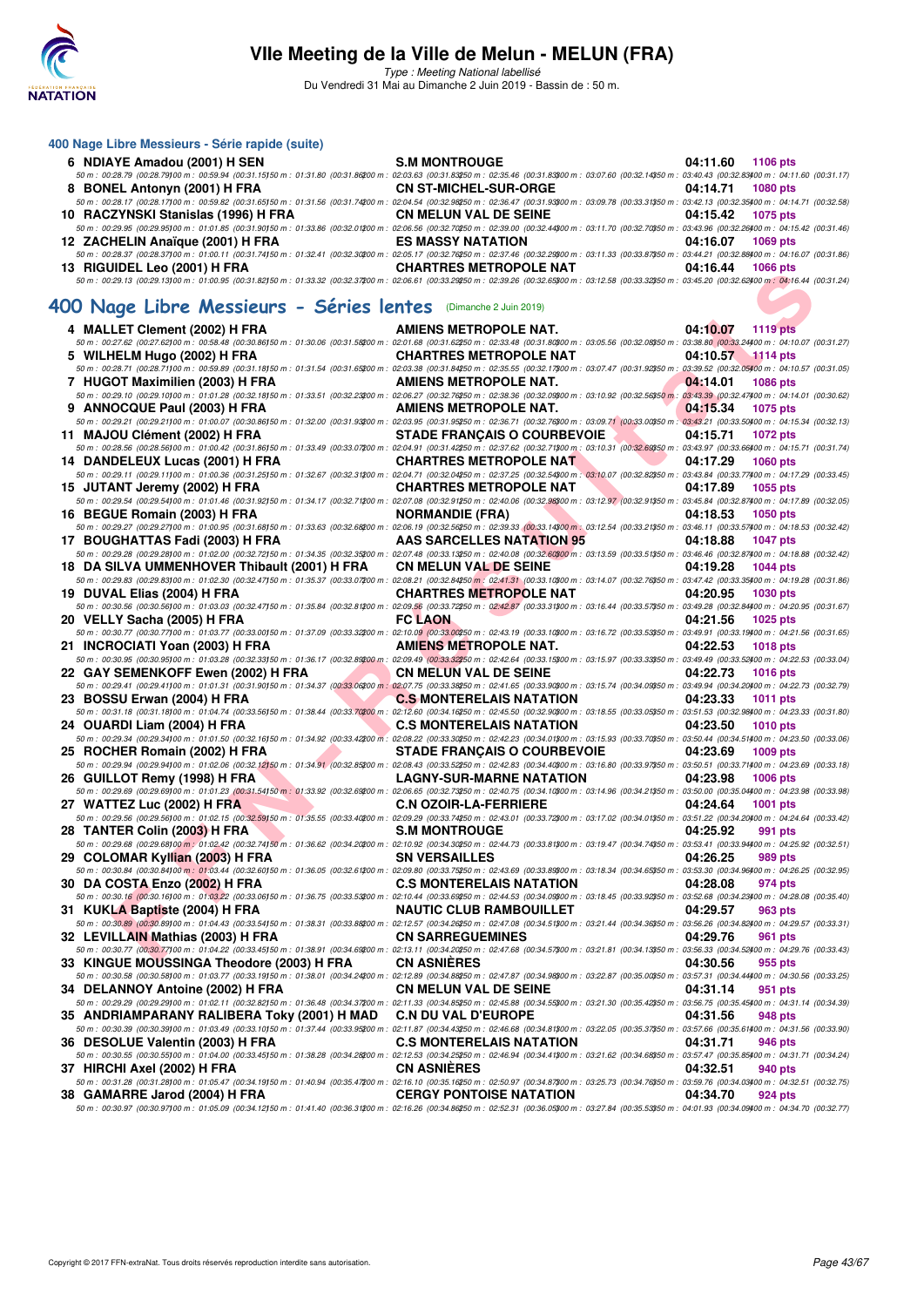

Type : Meeting National labellisé Du Vendredi 31 Mai au Dimanche 2 Juin 2019 - Bassin de : 50 m.

| 400 Nage Libre Messieurs - Séries lentes (suite)                                                                                                                                                                                                          |                                                                    |                     |
|-----------------------------------------------------------------------------------------------------------------------------------------------------------------------------------------------------------------------------------------------------------|--------------------------------------------------------------------|---------------------|
| 39 BOUCAS Joan (2004) H FRA CN VIRY-CHÂTILLON                                                                                                                                                                                                             |                                                                    | 04:35.60<br>917 pts |
| 50 m : 00:32.23 (00:32.23)00 m : 01:05.68 (00:33.45)50 m : 01:40.82 (00:35.14200 m : 02:15.78 (00:34.96250 m : 02:51.09 (00:35.31300 m : 03:26.17 (00:35.08350 m : 04:02.06 (00:35.89400 m : 04:35.60 (00:33.54)                                          |                                                                    |                     |
| 40 GAVARD Ethan (2002) H FRA CN MELUN VAL DE SEINE 04:35.68                                                                                                                                                                                               |                                                                    | 916 pts             |
| $50\,m:\,00.30.48\,\,(00.30.48) \,00\,m:\,01.03.39\,\,(00.32.91) \,50\,n:\,01.37.60\,\,(00.34.21200\,m:\,02.11.93\,\,(00.34.33250\,m:\,02.47.69\,\,(00.35.76300\,m:\,03.23.67\,\,(00.35.98550\,m:\,03.59.94\,\,(00.36.27400\,m:\,04.35.68\,\,(00.36.74)\$ |                                                                    |                     |
| 41 ZIDANI Adil (2004) H FRA                                                                                                                                                                                                                               | <b>AAS SARCELLES NATATION 95 04:35.82</b>                          | 915 pts             |
| $50\,m:\,00.32.13\,(00.32.13100\,m:\,01.06.44\,\,(00.34.31150\,m:\,01.41.38\,\,(00.34.94200\,m:\,02.16.31\,\,(00.34.93250\,m:\,02.51.25\,\,(00.34.94200\,m:\,03.26.56\,\,(00.35.31350\,m:\,04.02.23\,\,(00.35.67400\,m:\,04.35.82\,\,(00.35.93)\,$        |                                                                    |                     |
| 42 ASSOUANE Bilel (2004) H FRA CN ASNIÈRES                                                                                                                                                                                                                | 04:36.71                                                           | 909 pts             |
| 50 m : 00:32.07 (00:32.07)00 m : 01:07.02 (00:34.95)50 m : 01:43.26 (00:36.24200 m : 02:18.52 (00:35.26250 m : 02:54.38 (00:35.86300 m : 03:29.25 (00:34.87350 m : 04:04.02 (00:34.77400 m : 04:36.71 (00:32.69)                                          |                                                                    |                     |
| 43 THIERRY Gaspard (2004) H FRA <b>CN MELUN VAL DE SEINE</b> 04:36.94                                                                                                                                                                                     |                                                                    | 907 pts             |
| 50 m : 00:31.49 (00:31.49)00 m : 01:05.33 (00:33.84)50 m : 01:40.27 (00:34.94200 m : 02:15.06 (00:34.79250 m : 02:50.82 (00:35.76300 m : 03:26.48 (00:35.66350 m : 04:02.47 (00:35.99400 m : 04:02.47                                                     |                                                                    |                     |
| 44 BARRIERE Arthur (2004) H FRA COLOMBES NATATION 04:41.09                                                                                                                                                                                                |                                                                    | 876 pts             |
| 50 m : 00:31.74 (00:31.74100 m : 01:06.40 (00:34.66)50 m : 01:41.71 (00:35.31200 m : 02:17.38 (00:35.67250 m : 02:52.77 (00:35.33800 m : 03:29.10 (00:36.33850 m : 04:05.33 (00:36.323400 m : 04:41.09 (00:35.76)                                         |                                                                    |                     |
| 45 DOKIC Nael (2003) H FRA CN ASNIËRES                                                                                                                                                                                                                    | 04:43.01                                                           | <b>862 pts</b>      |
| 50 m : 00:31.90 (00:31.90)00 m : 01:07.39 (00:35.49)50 m : 01:42.94 (00:35.55200 m : 02:18.51 (00:35.57250 m : 02:54.47 (00:35.9600 m : 03:30.21 (00:35.74350 m : 04:06.39 (00:36.18400 m : 04:43.01 (00:36.62)                                           |                                                                    |                     |
|                                                                                                                                                                                                                                                           |                                                                    | 853 pts             |
| 50 m : 00:30.06 (00:30.06)00 m : 01:04.26 (00:34.20)50 m : 01:40.64 (00:36.38200 m : 02:17.29 (00:36.65250 m : 02:54.02 (00:36.73300 m : 03:31.69 (00:37.67350 m : 04:08.68 (00:36 9900 m : 04:44.33 (00:35.65)                                           |                                                                    |                     |
| 47 NIANE Andy (2004) H FRA                                                                                                                                                                                                                                | S.M. MONTROUGE THE RESIDENCE ON 144.89                             | 849 pts             |
| 50 m : 00:32.09 (00:32.09)00 m : 01:06.92 (00:34.83)50 m : 01:42.64 (00:35.72200 m : 02:18.89 (00:36.25250 m : 02:55.49 (00:36.60300 m : 03:32.26 (00:36.7750 m : 04:09.48 (00:37.22300 m : 04:44.89 (00:35.41)                                           |                                                                    |                     |
| 48 ERRAHMOUNI Adam (2004) H FRA C.S MONTERELAIS NATATION 64:47.15                                                                                                                                                                                         |                                                                    | 832 pts             |
| 50 m : 00:31.89 (00:31.89)00 m : 01:07.35 (00:35.46)50 m : 01:43.43 (00:36.08200 m : 02:20.41 (00:36.98250 m : 02:56.68 (00:36.27300 m : 03:33.97 (00:37.29350 m : 04:10.37 (00:36.40)00 m : 04:47.15 (00:36.78)                                          |                                                                    |                     |
| 49 MARZOUK Rayhan (2004) H FRA CN MELUN VAL DE SEINE                                                                                                                                                                                                      |                                                                    | 04:49.08<br>819 pts |
| 50 m : 00:32.24 (00:32.24100 m : 01:06.77 (00:34.53150 m : 01:42.71 (00:35.94200 m : 02:19.65 (00:36.94250 m : 02:57.25 (00:37.60300 m : 03:34.93 (00:37.68350 m : 04:12.83 (00:37.90400 m : 04:49.08 (00:36.25)                                          |                                                                    |                     |
| 50 LAVIGNE Mathieu (2003) H FRA                                                                                                                                                                                                                           | <b>ES MASSY NATATION</b><br>04.57.48                               | <b>760 pts</b>      |
| 50 m : 00:33.18 (00:33.18)00 m : 01:10.22 (00:37.04)50 m : 01:48.58 (00:38.36200 m : 02:26.85 (00:38.27250 m : 03:05.07 (00:38.22300 m : 03:42.78 (00:37.71350 m : 04:21.43 (00:38.65400 m : 04:57.48 (00:38.65400 m : 04:57.4                            |                                                                    |                     |
| --- DINO Maxime (2002) H FRA                                                                                                                                                                                                                              | <b>CERGY PONTOISE NATATION<br/>THERA RAS SARCELLES NATATION 95</b> | <b>DNS</b> dec      |
|                                                                                                                                                                                                                                                           |                                                                    | DNS dec             |
|                                                                                                                                                                                                                                                           |                                                                    | <b>DNS</b> dec      |
|                                                                                                                                                                                                                                                           |                                                                    | <b>DSQ</b>          |

## **[800 Nage Libre Messieurs - Série rapide](http://www.ffnatation.fr/webffn/resultats.php?idact=nat&go=epr&idcpt=57771&idepr=55)** (Vendredi 31 Mai 2019)

| THERRY Gaspard (2004) IT FRA                                                                                                                                                                                                                                                                                                                                                                                                                                                  | <b>CIVIMELOIV VAL DE SEINE</b>   | U4.JU.J4                    |
|-------------------------------------------------------------------------------------------------------------------------------------------------------------------------------------------------------------------------------------------------------------------------------------------------------------------------------------------------------------------------------------------------------------------------------------------------------------------------------|----------------------------------|-----------------------------|
| 50 m : 00:31.49 (00:31.49)00 m : 01:05.33 (00:33.84)50 m : 01:40.27 (00:34.94200 m : 02:15.06 (00:34.79250 m : 02:50.82 (00:35.76300 m : 03:26.48 (00:35.66350 m : 04:02.47 (00:35.99400 m : 04:36.94 (00:34.47)                                                                                                                                                                                                                                                              |                                  |                             |
| 44 BARRIERE Arthur (2004) H FRA                                                                                                                                                                                                                                                                                                                                                                                                                                               | <b>COLOMBES NATATION</b>         | 04:41.09<br>876 pts         |
| 50 m : 00:31.74 (00:31.74)00 m : 01:06.40 (00:34.66)50 m : 01:41.71 (00:35.31200 m : 02:17.38 (00:35.67250 m : 02:52.77 (00:35.33800 m : 03:29.10 (00:36.33850 m : 04:05.33 (00:36.23800 m : 04:41.09 (00:35.76)                                                                                                                                                                                                                                                              | <b>CN ASNIERES</b>               |                             |
| 45 DOKIC Nael (2003) H FRA<br>50 m : 00:31.90 (00:31.90)00 m : 01:07.39 (00:35.49)50 m : 01:42.94 (00:35.55200 m : 02:18.51 (00:35.57250 m : 02:54.47 (00:35.9500 m : 03:30.21 (00:35.74850 m : 04:45.01 (00:36.18400 m : 04:43.01 (00:36.62)                                                                                                                                                                                                                                 |                                  | 04:43.01<br><b>862 pts</b>  |
| 46   URVOIX Nicolas (2003) H FRA                                                                                                                                                                                                                                                                                                                                                                                                                                              | <b>COTES-D'ARMOR (FRA)</b>       | 04:44.33<br>853 pts         |
| 50 m : 00:30.06 (00:30.06)00 m : 01:04.26 (00:34.20)50 m : 01:40.64 (00:36.38200 m : 02:17.29 (00:36.65250 m : 02:54.02 (00:36.7300 m : 03:31.69 (00:37.67350 m : 04:08.68 (00:36.99400 m : 04:44.33 (00:35.65)                                                                                                                                                                                                                                                               |                                  |                             |
| 47 NIANE Andy (2004) H FRA                                                                                                                                                                                                                                                                                                                                                                                                                                                    | <b>S.M MONTROUGE</b>             | 04:44.89<br>849 pts         |
| 50 m : 00:32.09 (00:32.09)00 m : 01:06.92 (00:34.83)50 m : 01:42.64 (00:35.72200 m : 02:18.89 (00:36.25250 m : 02:55.49 (00:36.60300 m : 03:32.26 (00:36.77350 m : 04:09.48 (00:37.22400 m : 04:44.89 (00:35.41)                                                                                                                                                                                                                                                              |                                  |                             |
| 48 ERRAHMOUNI Adam (2004) H FRA                                                                                                                                                                                                                                                                                                                                                                                                                                               | <b>C.S MONTERELAIS NATATION</b>  | 04:47.15<br>832 pts         |
| 50 m : 00:31.89 (00:31.89)00 m : 01:07.35 (00:35.46)50 m : 01:43.43 (00:36.08200 m : 02:20.41 (00:36.98250 m : 02:56.68 (00:36.27)00 m : 03:33.97 (00:37.29)50 m : 04:10.37 (00:36.40400 m : 04:47.15 (00:36.78)                                                                                                                                                                                                                                                              |                                  |                             |
| 49 MARZOUK Rayhan (2004) H FRA                                                                                                                                                                                                                                                                                                                                                                                                                                                | <b>CN MELUN VAL DE SEINE</b>     | 04:49.08<br>819 pts         |
| 50 m : 00:32.24 (00:32.24)00 m : 01:06.77 (00:34.53)50 m : 01:42.71 (00:35.9420 m : 02:19.65 (00:36.94250 m : 02:57.25 (00:37.60000 m : 03:34.93 (00:37.66050 m : 04:12.83 (00:37.9000 m : 04:49.08 (00:36.25)                                                                                                                                                                                                                                                                |                                  |                             |
| 50 LAVIGNE Mathieu (2003) H FRA<br>50 m : 00:33.18 (00:33.18)00 m : 01:10.22 (00:37.04150 m : 01:48.58 (00:38.36200 m : 02:26.85 (00:38.27250 m : 03:05.07 (00:38.22300 m : 03:42.78 (00:37.71350 m : 04:21.43 (00:38.65400 m : 04:57.48 (00:36.05)                                                                                                                                                                                                                           | <b>ES MASSY NATATION</b>         | 04:57.48<br>760 pts         |
| DINO Maxime (2002) H FRA                                                                                                                                                                                                                                                                                                                                                                                                                                                      | <b>CERGY PONTOISE NATATION</b>   | <b>DNS dec</b>              |
| --- BEN RAHOU Matthieu (1995) H FRA                                                                                                                                                                                                                                                                                                                                                                                                                                           | AAS SARCELLES NATATION 95        | <b>DNS</b> dec              |
|                                                                                                                                                                                                                                                                                                                                                                                                                                                                               |                                  |                             |
| --- OUABDESSELAM Leo (2003) H FRA                                                                                                                                                                                                                                                                                                                                                                                                                                             | <b>AAS SARCELLES NATATION 95</b> | <b>DNS dec</b>              |
| --- MARTEL Gabriel (2004) H FRA                                                                                                                                                                                                                                                                                                                                                                                                                                               | <b>CN LE PLESSIS-ROBINSON</b>    | <b>DSQ</b>                  |
|                                                                                                                                                                                                                                                                                                                                                                                                                                                                               |                                  |                             |
| 00 Nage Libre Messieurs - Série rapide (Vendredi 31 Mai 2019)                                                                                                                                                                                                                                                                                                                                                                                                                 |                                  |                             |
|                                                                                                                                                                                                                                                                                                                                                                                                                                                                               |                                  |                             |
| 1 BEN RAHOU Matthieu (1995) H FRA                                                                                                                                                                                                                                                                                                                                                                                                                                             | <b>AAS SARCELLES NATATION 95</b> | 08:32.72<br>1164 pts        |
| $50\,m:\,00.29.55\,\,(00.29.55)\,00\,m:\,01.00.97\,\,(00.31.42)\,50\,m:\,01.32.66\,\,(00.31.682\,00\,m:\,02.04.34\,\,(00.31.682\,50\,m:\,02.36.50\,\,(00.32.163\,00\,m:\,03.09.01\,\,(00.32.513\,50\,m:\,03.41.60\,\,(00.32.59\,00\,m:\,04.14.06\,\,(00$<br>450 m : 04:46.43 (00:32.37500 m : 05:19.00 (00:32.57550 m : 05:51.49 (00:32.49600 m : 06:24.03 (00:32.54650 m : 06:56.85 (00:32.82700 m : 07:29.16 (00:32.31750 m : 08:01.17 (00:32.01800 m : 08:32.72 (00:31.55) |                                  |                             |
| 2 OUABDESSELAM Leo (2003) H FRA                                                                                                                                                                                                                                                                                                                                                                                                                                               | AAS SARCELLES NATATION 95        | 08:35.97<br><b>1151 pts</b> |
| 50 m : 00:29.72 (00:29.72)00 m : 01:01.35 (00:31.63)50 m : 01:33.64 (00:32.29200 m : 02:05.39 (00:31.75250 m : 02:37.81 (00:32.42300 m : 03:09.84 (00:32.03350 m : 03:42.52 (00:32.03350 m : 03:42.52 (00:32.68400 m : 04:14.9                                                                                                                                                                                                                                                |                                  |                             |
| 450 m : 04:47.24 (00:32.33500 m : 05:19.49 (00:32.25550 m : 05:52.29 (00:32.80600 m : 06:24.90 (00:32.61650 m : 06:58.01 (00:33.11700 m : 07:31.04 (00:33.03750 m : 08:04.36 (00:33.32800 m : 08:05.37 (00:31.61)<br>4 ZACHELIN Anaïque (2001) H FRA                                                                                                                                                                                                                          | <b>ES MASSY NATATION</b>         | 08:46.40<br>1108 pts        |
|                                                                                                                                                                                                                                                                                                                                                                                                                                                                               |                                  |                             |
|                                                                                                                                                                                                                                                                                                                                                                                                                                                                               |                                  |                             |
| $\begin{array}{l} 50\,m:\ 00:29.81\,(00:29.81100\,m:\ 01:01.81\,(00:32.00150\,m:\ 01:34.21\,(00:32.40200\,m:\ 02:06.79\,(00:32.58250\,m:\ 02:30.5450\,m:\ 03:12.59\,(00:33.6850\,m:\ 04:52.17\,00:33.4860\,m:\ 04:52.17\,00.33.48600\,m:\ 04:52.17\,$                                                                                                                                                                                                                         |                                  |                             |
| 6 RACZYNSKI Stanislas (1996) H FRA                                                                                                                                                                                                                                                                                                                                                                                                                                            | <b>CN MELUN VAL DE SEINE</b>     | 08:50.93<br><b>1090 pts</b> |
|                                                                                                                                                                                                                                                                                                                                                                                                                                                                               |                                  |                             |
| $\emph{50 m: 00:29.83 (00:29.83) 00 m: 01:02.33 (00:32.50) 50 m: 01:34.68 (00:32.85200 m: 02:07.34 (00:32.66) 50 m: 02:40.47 (00:30.64) 50 m: 03:14.51 (00:30.54) 50 m: 04:31.48 (00:31.47) 50 m: 04:51.69 (00:32.64) 50 m: 04:51.60 (00:32.67) 5$<br>7 OUARDI Liam (2004) H FRA                                                                                                                                                                                              | C.S MONTERELAIS NATATION         | 08:59.34<br><b>1056 pts</b> |
|                                                                                                                                                                                                                                                                                                                                                                                                                                                                               |                                  |                             |
| $\begin{array}{l} 50\,m:\ 00:31.40\,\,(00:31.40100\,m:\ 01:05.16\,\,(00:33.76150\,m:\ 01:39.88\,\,(00:34.82200\,m:\ 02:14.35\,\,(00:34.37250\,m:\ 02:48.72\,\,(00:34.37200\,m:\ 03:22.85\,\,(00:34.13950\,m:\ 03:57.35\,\,(00:33.69800\,m:\ 01:31.7\,\,(00:33.$                                                                                                                                                                                                               |                                  |                             |
| 10 BOSSU Erwan (2004) H FRA                                                                                                                                                                                                                                                                                                                                                                                                                                                   | <b>C.S MONTERELAIS NATATION</b>  | 09:08.31<br><b>1021 pts</b> |
| $\emph{50 m: 00:32.07 (00:32.07)00 m: 01:06.33 (00:34.26)50 m: 01:40.76 (00:34.43200 m: 02:15.23 (00:34.47250 m: 02:49.61 (00:34.38200 m: 03:23.74 (00:34.13850 m: 03:58.26 (00:34.5200 m: 04:33.02 (00:34.76) )\newline \emph{60 m: 04:33.02 (00:34.76) (00$                                                                                                                                                                                                                 |                                  |                             |
| 11 BEGUE Romain (2003) H FRA                                                                                                                                                                                                                                                                                                                                                                                                                                                  | <b>NORMANDIE (FRA)</b>           | 09:09.06<br><b>1018 pts</b> |
|                                                                                                                                                                                                                                                                                                                                                                                                                                                                               |                                  |                             |
| $\emph{50 m: 00:30.90 (00:30.90)00 m: 01:04.49 (00:33.59)50 m: 01:38.94 (00:34.45200 m: 02:13.71 (00:34.77250 m: 02:48.51 (00:34.86000 m: 03:23.46 (00:34.5550 m: 03:58.21 (00:34.75400 m: 04:33.05 (00:34.84) )\newline \emph{60 m: 04.33.05 (00:34.8450 m:$                                                                                                                                                                                                                 | <b>CN MELUN VAL DE SEINE</b>     | 09:14.31<br>998 pts         |
| 13 GAY SEMENKOFF Ewen (2002) H FRA                                                                                                                                                                                                                                                                                                                                                                                                                                            |                                  |                             |
| $\begin{array}{l} 50\,m:\ 00:30.69\,(00:30.69100\,m:\ 01:04.38\,\,(00:33.64150\,m:\ 01:37.38\,\,(00:33.05200\,m:\ 02:11.25\,\,(00:33.87250\,m:\ 02:45.32\,\,(00:34.07300\,m:\ 03:19.51\,\,(00:35.9950\,m:\ 03:54.11\,\,(00:35.4950\,m:\ 04:29.06\,\,(00:36.49$                                                                                                                                                                                                                |                                  |                             |
|                                                                                                                                                                                                                                                                                                                                                                                                                                                                               |                                  |                             |
| 00 Nage Libre Messieurs - Séries lentes (Vendredi 31 Mai 2019)                                                                                                                                                                                                                                                                                                                                                                                                                |                                  |                             |
| 3 AZRA Alexandre (2000) H FRA                                                                                                                                                                                                                                                                                                                                                                                                                                                 | <b>ES VITRY</b>                  | 08:37.54<br>1144 pts        |
|                                                                                                                                                                                                                                                                                                                                                                                                                                                                               |                                  |                             |
| $\begin{array}{l} 50\,m:\ 00:29.09\,\ (00:29.09100\,m:\ 01:00.81\,\ (00:31.72150\,m:\ 01:33.18\,\ (00:32.37200\,m:\ 02:06.05\,\ (00:32.87250\,m:\ 02:30.27250\,m:\ 03:17.90\,m:\ 03:12.18\,\ (00:32.96850\,m:\ 03:45.59\,\ (00:33.41400\,m:\ 04:17.95\,\ (00:$<br>5 PASTULA Kacper (2001) H POL                                                                                                                                                                               | <b>ES VITRY</b>                  | 08:49.15<br>1097 pts        |

## **[800 Nage Libre Messieurs - Séries lentes](http://www.ffnatation.fr/webffn/resultats.php?idact=nat&go=epr&idcpt=57771&idepr=55)** (Vendredi 31 Mai 2019)

| 3 AZRA Alexandre (2000) H FRA | <b>ES VITRY</b>                                                                                                                                                                                                                                                                                                                                                                                                                       | 08:37.54 1144 pts   |
|-------------------------------|---------------------------------------------------------------------------------------------------------------------------------------------------------------------------------------------------------------------------------------------------------------------------------------------------------------------------------------------------------------------------------------------------------------------------------------|---------------------|
|                               | 50 m : 00:29.09 (00:29.09100 m : 01:00.81 (00:31.72150 m : 01:33.18 (00:32.37200 m : 02:06.05 (00:32.87250 m : 02:39.22 (00:33.17300 m : 03:12.18 (00:32.96350 m : 03:45.59 (00:33.41400 m : 04:17.95 (00:32.36)<br>450 m : 04:51.23 (00:33.28500 m : 05:24.17 (00:32.94550 m : 05:57.30 (00:33.13600 m : 06:29.85 (00:32.55550 m : 07:02.36 (00:32.51700 m : 07:34.96 (00:32.60750 m : 08:06.91 (00:31.95800 m : 08:37.54 (00:30.63) |                     |
| 5 PASTULA Kacper (2001) H POL | <b>ES VITRY</b>                                                                                                                                                                                                                                                                                                                                                                                                                       | 08:49.15 1097 pts   |
|                               | 50 m : 00:28.23 (00:28.23100 m : 01:00.23 (00:32.00150 m : 01:33.52 (00:33.29200 m : 02:06.90 (00:33.38250 m : 02:40.47 (00:33.57300 m : 03:14.47 (00:34.00350 m : 03:49.09 (00:34.62400 m : 04:23.40 (00:34.51)<br>450 m : 04:57.28 (00:33.88500 m : 05:31.16 (00:33.88550 m : 06:04.91 (00:33.75600 m : 06:38.78 (00:33.87550 m : 07:12.20 (00:33.42700 m : 07:45.79 (00:33.59750 m : 08:17.70 (00:31.91800 m : 08:49.15 (00:31.45) |                     |
| 8 DUVAL Elias (2004) H FRA    | <b>CHARTRES METROPOLE NAT 69:05.61 1031 pts</b>                                                                                                                                                                                                                                                                                                                                                                                       |                     |
|                               | 50 m : 00:30.81 (00:30.81100 m : 01:03.76 (00:32.95150 m : 01:37.83 (00:34.07200 m : 02:11.87 (00:34.04250 m : 02:45.97 (00:34.10300 m : 03:20.17 (00:34.20350 m : 03:55.05 (00:34.88400 m : 04:29.77 (00:34.72)<br>450 m : 05:03.58 (00:33.81500 m : 05:37.80 (00:34.22550 m : 06:12.70 (00:34.90600 m : 06:47.49 (00:34.79650 m : 07:22.72 (00:35.23700 m : 07:57.87 (00:35.15750 m : 08:33.34 (00:35.47800 m : 09:05.61 (00:32.27) |                     |
| 9 MARTEL Gabriel (2004) H FRA | <b>CN LE PLESSIS-ROBINSON</b>                                                                                                                                                                                                                                                                                                                                                                                                         | 09:06.15 1029 pts   |
|                               |                                                                                                                                                                                                                                                                                                                                                                                                                                       |                     |
|                               | 50 m : 00:29.94 (00:29.94100 m : 01:02.71 (00:32.77150 m : 01:36.02 (00:33.31200 m : 02:10.07 (00:34.05250 m : 02:43.96 (00:33.89300 m : 03:18.20 (00:34.24350 m : 03:52.84 (00:34.64400 m : 04:28.05 (00:35.21)<br>450 m : 05:02.66 (00:34.61500 m : 05:37.18 (00:34.52550 m : 06:12.29 (00:35.11600 m : 06:47.25 (00:34.96650 m : 07:22.81 (00:35.56700 m : 07:57.69 (00:34.88750 m : 08:32.89 (00:35.2000 m : 09:06.15 (00:33.26)  |                     |
| 12 COSTES Romain (2004) H FRA | NOGENT NATATION 94                                                                                                                                                                                                                                                                                                                                                                                                                    | 09:09.73 1015 pts   |
|                               | 50 m : 00:30.00 (00:30.00100 m : 01:02.58 (00:32.58150 m : 01:36.59 (00:34.01200 m : 02:10.81 (00:34.22250 m : 02:45.34 (00:34.53300 m : 03:20.06 (00:34.72350 m : 03:54.68 (00:34.52400 m : 04:29.46 (00:34.78)<br>450 m : 05:04.59 (00:35.13500 m : 05:39.68 (00:35.09550 m : 06:14.87 (00:35.19600 m : 06:49.65 (00:34.78650 m : 07:25.24 (00:35.59700 m : 08:00.24 (00:35.00750 m : 08:35.54 (00:35.30800 m : 09:09.73 (00:34.19) |                     |
| 14 GEOFFROY Axel (2002) H FRA | <b>CN MELUN VAL DE SEINE</b>                                                                                                                                                                                                                                                                                                                                                                                                          | 09:16.32<br>990 pts |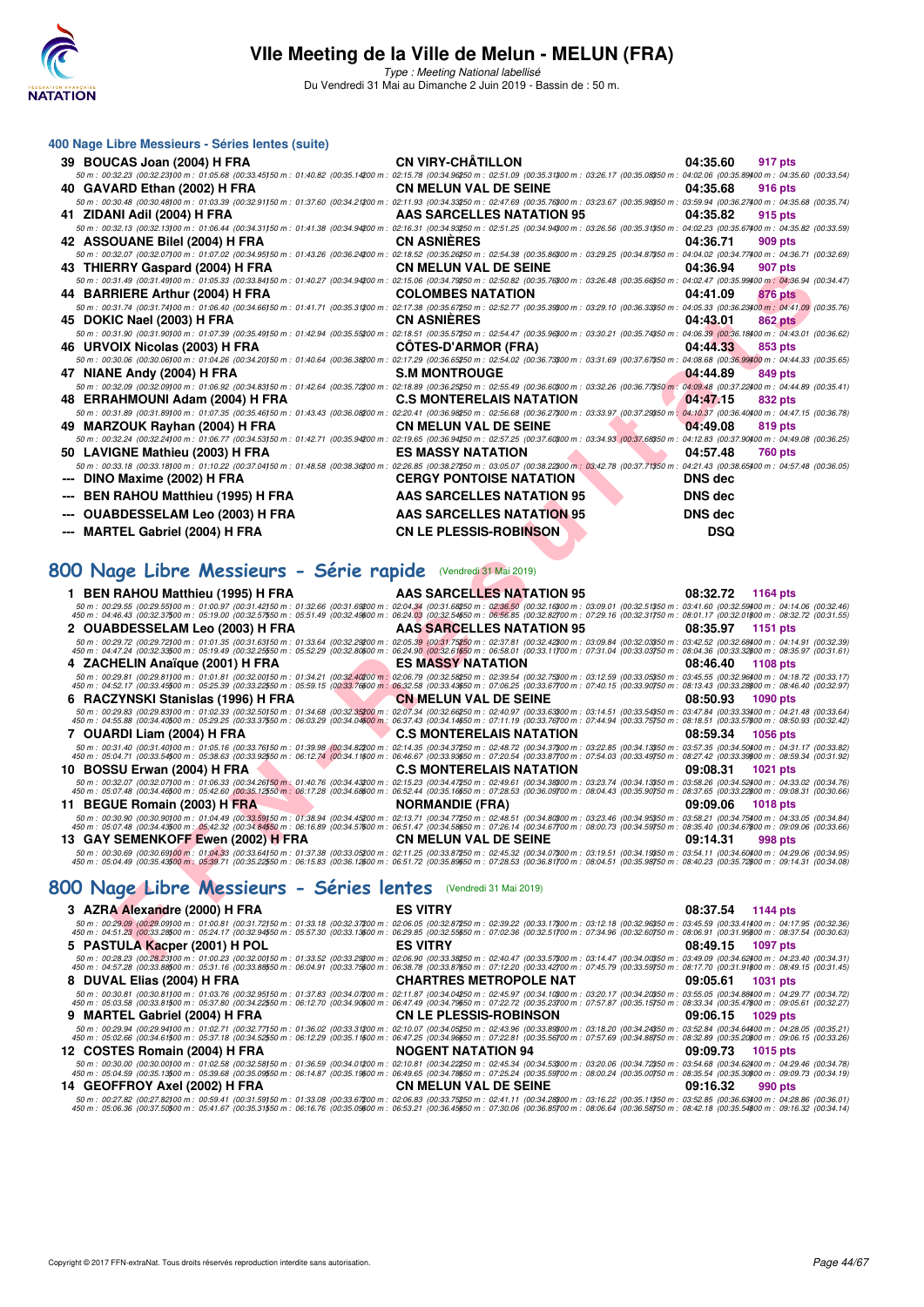

Type : Meeting National labellisé Du Vendredi 31 Mai au Dimanche 2 Juin 2019 - Bassin de : 50 m.

| 800 Nage Libre Messieurs - Séries lentes (suite)                                                                                                                                                                                                                                                                                                                                                                                                                                                                                                                                                          |                                  |                            |
|-----------------------------------------------------------------------------------------------------------------------------------------------------------------------------------------------------------------------------------------------------------------------------------------------------------------------------------------------------------------------------------------------------------------------------------------------------------------------------------------------------------------------------------------------------------------------------------------------------------|----------------------------------|----------------------------|
| 15 CADROT Yoan (2003) H FRA                                                                                                                                                                                                                                                                                                                                                                                                                                                                                                                                                                               | <b>CN MELUN VAL DE SEINE</b>     | 09:20.61<br>973 pts        |
| $\emph{50 m: 00:30.36 (00:30.36)00 m: 01:04.79 (00:34.43)50 m: 01:39.69 (00:34.90200 m: 02:15.38 (00:35.69250 m: 02:51.13 (00:35.75900 m: 03:26.91 (00:35.79800 m: 04:02.51 (00:35.79800 m: 04:02.51) (04:35.79800 m: 04:36.86) (05.79800 m: 05.79$                                                                                                                                                                                                                                                                                                                                                       |                                  |                            |
| 16 THIERRY Gaspard (2004) H FRA                                                                                                                                                                                                                                                                                                                                                                                                                                                                                                                                                                           | <b>CN MELUN VAL DE SEINE</b>     | 09:28.92<br>942 pts        |
| 50 m : 00:31.96 (00:31.96)00 m : 01:06.88 (00:34.92)50 m : 01:42.55 (00:35.67200 m : 02:17.88 (00:35.32250 m : 02:53.75 (00:35.87200 m : 03:29.51 (00:35.78050 m : 04:05.39 (00:35.88400 m : 04:41.45 (00:36.06)<br>450 m : 05:17.77 (00:36.32500 m : 05:53.65 (00:35.88550 m : 06:29.98 (00:36.33600 m : 07:05.91 (00:35.83650 m : 07:42.42 (00:36.51700 m : 08:16.51 (00:36.09750 m : 08:54.16 (00:36.56500 m : 09:28.92 (00:34.76)                                                                                                                                                                     |                                  |                            |
| 17 DUPONT Maxence (2004) H FRA                                                                                                                                                                                                                                                                                                                                                                                                                                                                                                                                                                            | <b>CN VAL MAUBUEE</b>            | 09:30.62<br>936 pts        |
| 50 m : 00:32.21 (00:32.21100 m : 01:07.23 (00:36.02)50 m : 01:43.12 (00:35.89200 m : 02:19.27 (00:36.15250 m : 02:55.35 (00:36.08000 m : 03:31.79 (00:36.44350 m : 04:08.19 (00:36.44400 m : 04:44.69 (00:36.50)                                                                                                                                                                                                                                                                                                                                                                                          |                                  |                            |
| 450 m : 05:20.44 (00:35.75500 m : 05:56.20 (00:35.76550 m : 06:32.11 (00:35.91600 m : 07:07.94 (00:35.83650 m : 07:43.95 (00:36.01700 m : 08:20.02 (00:36.07750 m : 08:56.10 (00:36.08600 m : 09:30.62 (00:34.52)<br>18 ZIDANI Adil (2004) H FRA                                                                                                                                                                                                                                                                                                                                                          | AAS SARCELLES NATATION 95        | 09:33.68<br>924 pts        |
| 50 m : 00:32.94 (00:32.94)00 m : 01:08.35 (00:35.41150 m : 01:43.23 (00:34.88200 m : 02:19.55 (00:36.32250 m : 02:55.15 (00:35.6000 m : 03:30.98 (00:35.83050 m : 04:06.99 (00:36.01400 m : 04:43.35 (00:36.36)                                                                                                                                                                                                                                                                                                                                                                                           |                                  |                            |
| 450 m : 05:19.42 (00:36.07500 m : 05:55.53 (00:36.11550 m : 06:31.18 (00:35.65600 m : 07:07.12 (00:35.94650 m : 07:43.54 (00:36.42700 m : 08:20.26 (00:36.72750 m : 08:20.26 (00:36.72750 m : 08:57.48 (00:37.22800 m : 09:33.<br>19 DESOLUE Valentin (2003) H FRA                                                                                                                                                                                                                                                                                                                                        | <b>C.S MONTERELAIS NATATION</b>  | 09:34.17<br><b>922 pts</b> |
| 50 m : 00:31.46 (00:31.46)00 m : 01:06.05 (00:34.59)50 m : 01:40.99 (00:34.9420 m : 02:16.41 (00:35.42250 m : 02:52.22 (00:35.81300 m : 03:28.07 (00:35.85350 m : 04:04.48 (00:36.41400 m : 04:40.71 (00:36.23)                                                                                                                                                                                                                                                                                                                                                                                           |                                  |                            |
| 450 m : 05:17.19 (00:36.48500 m : 05:53.61 (00:36.42550 m : 06:30.27 (00:36.68600 m : 07:06.49 (00:36.22550 m : 07:43.68 (00:37.19700 m : 08:20.78 (00:37.10750 m : 08:58.36 (00:37.5800 m : 09:34.17 (00:35.81)                                                                                                                                                                                                                                                                                                                                                                                          | <b>CN MELUN VAL DE SEINE</b>     | 09:38.52<br>906 pts        |
| 20 BUGLER Enzo (2001) H FRA<br>50 m : 00:28.93 (00:28.93)00 m : 01:00.62 (00:31.69)50 m : 01:33.88 (00:33.26200 m : 02:08.29 (00:34.41250 m : 02:43.50 (00:35.21300 m : 03:19.41 (00:35.91350 m : 03:56.07 (00:36.66400 m : 04:32.99 (00:36.92)                                                                                                                                                                                                                                                                                                                                                           |                                  |                            |
| 450 m : 05:10.63 (00:37.64500 m : 05:48.00 (00:37.37550 m : 06:27.01 (00:39.01600 m : 07:05.51 (00:38.50550 m : 07:44.13 (00:38.62700 m : 08:22.68 (00:38.55750 m : 09:01.50 (00:38.82600 m : 09:38.52 (00:37.02)                                                                                                                                                                                                                                                                                                                                                                                         |                                  |                            |
| 21 GABALI Matthieu (2003) H FRA<br>50 m : 00:31.90 (00:31.90)00 m : 01:07.61 (00:35.71150 m : 01:44.68 (00:37.07200 m : 02:21.78 (00:37.10250 m : 02:59.30 (00:37.52300 m : 03:36.97 (00:37.67350 m : 04:14.63 (00:37.67400 m : 04:51.78 (00:37.15)                                                                                                                                                                                                                                                                                                                                                       | <b>ES VITRY</b>                  | 09:43.44<br>888 pts        |
| 450 m : 05:29.26 (00:37.48500 m : 06:06.49 (00:37.2350 m : 06:42.68 (00:36.19600 m : 07:19.45 (00:36.77650 m : 07:56.29 (00:36.84700 m : 08:32.73 (00:36.44750 m : 09:08.54 (00:35.81600 m : 09:43.44 (00:34.90)                                                                                                                                                                                                                                                                                                                                                                                          |                                  |                            |
| 22 GENSBURGER Maxime (2005) H FRA<br>50 m : 00:32.85 (00:32.85)00 m : 01:08.58 (00:35.73)50 m : 01:44.91 (00:36.33200 m : 02:22.24 (00:37.33250 m : 02:59.34 (00:37.1000 m : 03:36.92 (00:37.58)50 m : 04:13.99 (00:37.07/00 m : 04:13.99 (00:37.07/00 m : 04:51.49                                                                                                                                                                                                                                                                                                                                       | <b>RACING CLUB DE FRANCE</b>     | 09:47.48<br>874 pts        |
| 450 m : 05:28.75 (00:37.26500 m : 06:05.99 (00:37.24550 m : 06:43.31 (00:37.32600 m : 07:20.79 (00:37.4850 m : 07:57.79 (00:37.00700 m : 08:35.14 (00:37.3550 m : 09:12.51 (00:37.37600 m : 09:47.48 (00:34.97)                                                                                                                                                                                                                                                                                                                                                                                           |                                  |                            |
| 23 GAROUX Eliott (2006) H FRA<br>50 m : 00:32.73 (00:32.73)00 m : 01:08.86 (00:36.13)50 m : 01:45.78 (00:36.92200 m : 02:22.37 (00:36.9250 m : 02:59.66 (00:37.29300 m : 03:36.95 (00:37.29300 m : 04:14.19 (00:37.24350 m : 04:14.19 (00:37.24300 m : 04:51.43                                                                                                                                                                                                                                                                                                                                           | <b>NOGENT NATATION 94</b>        | 09:47.85<br>872 pts        |
| 450 m : 05:28.74 (00:37.31500 m : 06:06.04 (00:37.30550 m : 06:43.34 (00:37.30500 m : 07:20.67 (00:37.33550 m : 07:57.97 (00:37.30700 m : 08:35.20 (00:37.23750 m : 09:12.03 (00:36.83600 m : 09:47.85 (00:35.82)                                                                                                                                                                                                                                                                                                                                                                                         |                                  |                            |
| 24 LAVIGNE Mathieu (2003) H FRA                                                                                                                                                                                                                                                                                                                                                                                                                                                                                                                                                                           | <b>ES MASSY NATATION</b>         | 09:51.33<br><b>860 pts</b> |
| 50 m : 00:32.72 (00:32.72)00 m : 01:09.86 (00:37.14)50 m : 01:48.05 (00:38.19200 m : 02:25.36 (00:37.31250 m : 03:03.50 (00:38.14300 m : 03:41.04 (00:37.54350 m : 04:19.04 (00:38.00400 m : 04:56.22 (00:37.18)<br>450 m : 05:33.85 (00:37.63\$00 m : 06:10.97 (00:37.12\$50 m : 06:47.75 (00:36.78\$00 m : 07:24.69 (00:36.94\$50 m : 08:02.47 (00:37.78700 m : 08:39.01 (00:36.54750 m : 09:16.66 (00:37.65\$00 m : 09:16.36 (00:37.65\$00 m : 09:16.                                                                                                                                                  |                                  |                            |
| 25 ERRAHMOUNI Adam (2004) H FRA                                                                                                                                                                                                                                                                                                                                                                                                                                                                                                                                                                           | <b>C.S MONTERELAIS NATATION</b>  | 09:52.35<br>856 pts        |
| 50 m : 00:31.95 (00:31.95)00 m : 01:07.26 (00:35.31)50 m : 01:43.43 (00:36.17200 m : 02:20.25 (00:36.82250 m : 02:56.76 (00:36.51)00 m : 03:34.48 (00:37.72)50 m : 04:11.63 (00:37.5400 m : 04:49.51 (00:37.88)<br>450 m : 05:27.77 (00:38.26500 m : 06:05.73 (00:37.96550 m : 06:43.81 (00:38.0860 m : 07:21.77 (00:37.96650 m : 08:00.17 (00:38.40700 m : 08:38.14 (00:37.97750 m : 09:16.09 (00:37.95600 m : 09:52.35 (00:36.26)                                                                                                                                                                       |                                  |                            |
| 26 CALOTA Stefan (2003) H FRA                                                                                                                                                                                                                                                                                                                                                                                                                                                                                                                                                                             | <b>ES VITRY</b>                  | 10:23.12<br>750 pts        |
|                                                                                                                                                                                                                                                                                                                                                                                                                                                                                                                                                                                                           |                                  |                            |
| $50\,m:\,00.33.36\,\,(00.33.36\,000\,m:\,01.11.00\,\,(00.37.64\,550\,m:\,01.49.76\,\,(00.38.76200\,m:\,02.28.67\,\,(00.38.91250\,m:\,03.07.76\,\,(00.39.08900\,m:\,03.46.93\,\,(00.39.17350\,m:\,04.26.11\,\,(00.39.18400\,m:\,05.05.76\,00.039.64)\$<br>450 m : 05:45.00 (00:39.25500 m : 06:24.67 (00:39.67550 m : 07:04.41 (00:39.74600 m : 07:44.51 (00:40.10650 m : 08:24.32 (00:39.81700 m : 09:04.98 (00:40.66750 m : 09:44.42 (00:39.44600 m : 10:23.12 (00:38.70)                                                                                                                                |                                  |                            |
| TAGNATI Gianni (2005) H FRA                                                                                                                                                                                                                                                                                                                                                                                                                                                                                                                                                                               | AAS SARCELLES NATATION 95        | <b>DNS</b> dec             |
|                                                                                                                                                                                                                                                                                                                                                                                                                                                                                                                                                                                                           |                                  |                            |
| 1500 Nage Libre Messieurs - Série rapide (Vendredi 31 Mai 2019)                                                                                                                                                                                                                                                                                                                                                                                                                                                                                                                                           |                                  |                            |
| 1 OUABDESSELAM Leo (2003) H FRA                                                                                                                                                                                                                                                                                                                                                                                                                                                                                                                                                                           | AAS SARCELLES NATATION 95        | 16:17.67<br>1163 pts       |
| 50 m : 00:30.44 (00:30.44100 m : 01:02.70 (00:32.26150 m : 01:35.43 (00:32.73200 m : 02:08.13 (00:32.70250 m : 02:40.92 (00:32.79300 m : 03:13.56 (00:32.64350 m : 03:46.30 (00:32.74400 m : 04:19.00 (00:32.70)<br>450 m : 04:51.58 (00:32.56500 m : 05:23.87 (00:32.29550 m : 05:56.28 (00:32.41600 m : 06:28.97 (00:32.6950 m : 07:01.56 (00:32.59700 m : 07:34.01 (00:32.45750 m : 08:06.67 (00:32.66600 m : 08:39.45 (00:32.687)                                                                                                                                                                     |                                  |                            |
| 850 m : 09:12.12 (00:32.6700 m : 09:44.78 (00:32.66950 m : 10:17.70 (00:32.92000 m : 10:50.37 (00:32.67050 m : 11:23.37 (00:32.0000 m : 11:56.18 (00:32.81)50 m : 12:29.23 (00:33.05200 m : 13:02.24 (00:33.01)<br>1250 m : 13:35.25 (00:33.01300 m : 14:07.99 (00:32.74350 m : 14:40.83 (00:32.84400 m : 15:13.81 (00:32.98450 m : 15:46.74 (00:32.98500 m : 16:17.67 (00:30.93)                                                                                                                                                                                                                         |                                  |                            |
| 2 BEN RAHOU Matthieu (1995) H FRA                                                                                                                                                                                                                                                                                                                                                                                                                                                                                                                                                                         | AAS SARCELLES NATATION 95        | 16:23.27<br>1152 pts       |
|                                                                                                                                                                                                                                                                                                                                                                                                                                                                                                                                                                                                           |                                  |                            |
| $\begin{array}{c} 50\,m:\, 00\cdot 30.28\,100\cdot 30.28100\,m:\, 01\cdot 02.65\,\,(00\cdot 32.27150\,m:\, 01\cdot 35.44\,\,(00\cdot 32.72200\,m:\, 02\cdot 02.544\,\,(00\cdot 32.72200\,m:\, 02\cdot 02.544\,\,(00\cdot 32.72200\,m:\, 02\cdot 02.546\,002.54700\,m:\, 02\cdot 02.544\,0$                                                                                                                                                                                                                                                                                                                |                                  |                            |
| 1250 m : 13:39.34 (00:33.21300 m : 14:13.19 (00:33.85350 m : 14:46.17 (00:32.98400 m : 15:19.80 (00:33.63450 m : 15:51.45 (00:31.65500 m : 16:23.27 (00:31.82)<br>3 NDIAYE Amadou (2001) H SEN                                                                                                                                                                                                                                                                                                                                                                                                            | <b>S.M MONTROUGE</b>             | 16:38.58<br>1119 pts       |
| $50\,m:\,00.30.687\,(00.30.63)\,000\,m:\,01.03.38\,\,(00.32.75)\,50\,m:\,01.36.44\,\,(00.33.06200\,m:\,02.09.68\,\,(00.33.24250\,m:\,02.42.89\,\,(00.33.21\,000\,m:\,03.16.12\,\,(00.33.23\,50\,m:\,03.49.41\,\,(00.33.29\,00\,m:\,03.47)\,$                                                                                                                                                                                                                                                                                                                                                              |                                  |                            |
|                                                                                                                                                                                                                                                                                                                                                                                                                                                                                                                                                                                                           |                                  |                            |
| 450 m : 04:55.89 (00:33.01500 m : 05:244 (00:33.5550 m : 06:02.48 (00:33.0460 m : 06:35.62 (00:33.1460 m : 07:08.65 (00:33.03700 m : 07:41.96 (00:33.31750 m : 08:14.84 (00:32.89500 m : 08:44.06 (00:33.21)<br>850 m : 04:55.89<br>4 WILHELM Hugo (2002) H FRA                                                                                                                                                                                                                                                                                                                                           | <b>CHARTRES METROPOLE NAT</b>    | 16:40.19<br>1116 pts       |
| $50\,m:\,00.30.06\,\,(00.30.06\,000\,m:\,01.02.78\,\,(00.32.72\,50\,m:\,01.36.09\,\,(00.33.31200\,m:\,02.09.05\,\,(00.32.96250\,m:\,02.42.26\,\,(00.33.21300\,m:\,03.15.37\,\,(00.33.11350\,m:\,03.48.87\,\,(00.33.50400\,m:\,04.21.78\,\,(00.32.91)\,$                                                                                                                                                                                                                                                                                                                                                   |                                  |                            |
| 450 m : 04:54.99 (00:33.21500 m : 05:28.13 (00:33.14550 m : 06:01.19 (00:33.06600 m : 06:34.49 (00:33.30650 m : 07:07.74 (00:33.25700 m : 07:41.07 (00:33.33750 m : 08:14.56 (00:33.49800 m : 08:47.95 (00:33.39)<br>850 m : 09:21.81 (00:33.86900 m : 09:55.23 (00:33.42950 m : 10:29.28 (00:34.05000 m : 11:02.90 (00:33.62050 m : 11:36.64 (00:33.74)00 m : 12:10.21 (00:33.57)50 m : 12:43.99 (00:33.74200 m : 13:17.80 (00:33.81)                                                                                                                                                                    |                                  |                            |
| 1250 m : 13:51.99 (00:34.18800 m : 14:26.09 (00:34.10850 m : 14:59.92 (00:33.88400 m : 15:33.57 (00:33.65450 m : 16:07.17 (00:33.60\$00 m : 16:40.19 (00:33.02)                                                                                                                                                                                                                                                                                                                                                                                                                                           | <b>S.M MONTROUGE</b>             | 16:48.48                   |
| 5 LE GALL Théophile (2001) H FRA<br>50 m : 00:30.14 (00:30.14)00 m : 01:02.56 (00:32.42)50 m : 01:35.51 (00:32.95200 m : 02:08.36 (00:32.85250 m : 02:41.58 (00:33.22)00 m : 03:14.58 (00:33.00050 m : 03:48.32 (00:33.7400 m : 04:21.76 (00:33.44)                                                                                                                                                                                                                                                                                                                                                       |                                  | 1099 pts                   |
| 450 m : 04:55.46 (00:33.70500 m : 05:29.11 (00:33.6550 m : 06:02.68 (00:33.57600 m : 06:36.29 (00:33.61560 m : 07:09.93 (00:33.64700 m : 07:43.75 (00:33.82750 m : 08:18.62 (00:34.87500 m : 08:52.64 (00:34.02)<br>850 m : 09:26.73 (00:34.09900 m : 10:00.44 (00:33.71950 m : 10:35.27 (00:34.88000 m : 11:09.40 (00:34.18050 m : 11:43.76 (00:34.36)00 m : 12:18.19 (00:34.48)50 m : 12:252.70 (00:34.51200 m : 13:27.35 (00:34.65)                                                                                                                                                                    |                                  |                            |
| 1250 m : 14:02.13 (00:34.78300 m : 14:36.80 (00:34.67350 m : 15:11.57 (00:34.77400 m : 15:45.56 (00:33.99450 m : 16:17.57 (00:32.01500 m : 16:48.48 (00:30.91)                                                                                                                                                                                                                                                                                                                                                                                                                                            |                                  |                            |
| 6 FERCHICHI Samy (2004) H FRA<br>50 m : 00:30.61 (00:30.61100 m : 01:04.41 (00:33.80150 m : 01:37.88 (00:33.47200 m : 02:11.59 (00:33.71250 m : 02:45.33 (00:33.74800 m : 03:19.02 (00:33.69850 m : 03:52.56 (00:33.54400 m : 04:26.26 (00:33.70)                                                                                                                                                                                                                                                                                                                                                         | <b>AAS SARCELLES NATATION 95</b> | 16:52.15<br>1091 pts       |
| 450 m : 05:00.10 (00:33.84500 m : 05:33.92 (00:33.82550 m : 06:07.72 (00:33.80600 m : 06:41.43 (00:33.71650 m : 07:15.33 (00:33.90700 m : 07:49.43 (00:34.10750 m : 08:23.17 (00:33.774800 m : 08:57.19 (00:34.02)<br>850 m : 09:31.44 (00:34.25000 m : 10:05.44 (00:34.00050 m : 10:39.57 (00:34.12000 m : 11:13.46 (00:33.82050 m : 11:47.75 (00:34.22100 m : 12:21.62 (00:33.81150 m : 12:55.67 (00:34.05200 m : 13:29.97 (00:34.30)<br>1250 m : 14:04.22 (00:34.25300 m : 14:38.47 (00:34.25350 m : 15:12.41 (00:33.9#400 m : 15:46.33 (00:33.92450 m : 16:19.49 (00:33.16500 m : 16:52.15 (00:32.66) |                                  |                            |

# **[1500 Nage Libre Messieurs - Série rapide](http://www.ffnatation.fr/webffn/resultats.php?idact=nat&go=epr&idcpt=57771&idepr=56)** (Vendredi 31 Mai 2019)

| 1 OUABDESSELAM Leo (2003) H FRA                                                                                                                                                                                                                                                                                                                                                                                                        | AAS SARCELLES NATATION 95      | 16:17.67<br>1163 pts        |
|----------------------------------------------------------------------------------------------------------------------------------------------------------------------------------------------------------------------------------------------------------------------------------------------------------------------------------------------------------------------------------------------------------------------------------------|--------------------------------|-----------------------------|
| 50 m : 00:30.44 (00:30.44100 m : 01:02.70 (00:32.26150 m : 01:35.43 (00:32.73200 m : 02:08.13 (00:32.70250 m : 02:40.92 (00:32.79300 m : 03:13.56 (00:32.64350 m : 03:46.30 (00:32.74400 m : 04:19.00 (00:32.70)                                                                                                                                                                                                                       |                                |                             |
| 450 m : 04:51.58 (00:32.58500 m : 05:23.87 (00:32.2950 m : 05:56.28 (00:32.41600 m : 06:28.97 (00:32.69650 m : 07:01.56 (00:32.59700 m : 07:34.01 (00:32.45750 m : 08:06.67 (00:32.66800 m : 08:39.45 (00:32.78)<br>850 m: 09:12.12 (00:32.67000 m: 09:44.78 (00:32.66050 m: 10:17.70 (00:32.92000 m: 10:50.37 (00:32.67050 m: 11:23.37 (00:32.00000 m: 11:56.18 (00:32.81150 m: 12:29.23 (00:33.05200 m: 13:02.24 (00:33.01)          |                                |                             |
| 1250 m : 13:35.25 (00:33.01300 m : 14:07.99 (00:32.74350 m : 14:40.83 (00:32.84400 m : 15:13.81 (00:32.98450 m : 15:46.74 (00:32.98500 m : 16:17.67 (00:30.93)                                                                                                                                                                                                                                                                         |                                |                             |
| 2 BEN RAHOU Matthieu (1995) H FRA                                                                                                                                                                                                                                                                                                                                                                                                      | AAS SARCELLES NATATION 95      | 16:23.27<br>1152 pts        |
| 50 m : 00:30.28 (00:30.28) 00 m : 01:02.65 (00:32.37150 m : 01:35.44 (00:32.79200 m : 02:08.14 (00:32.70250 m : 02:40.91 (00:32.77300 m : 03:13.66 (00:32.75350 m : 03:46.43 (00:32.77400 m : 04:19.17 (00:32.74)                                                                                                                                                                                                                      |                                |                             |
| 450 m : 04:52.02 (00:32.85500 m : 05:44.29 (00:32.27550 m : 05:56.76 (00:32.47600 m : 06:29.57 (00:32.81650 m : 07:02.11 (00:32.54700 m : 07:34.93 (00:32.82750 m : 08:07.88 (00:32.95800 m : 08:40.67 (00:32.79)                                                                                                                                                                                                                      |                                |                             |
| 850 m : 09:14.07 (00:33.40000 m : 09:46.88 (00:32.81950 m : 10:20.19 (00:33.31000 m : 10:53.28 (00:33.00050 m : 11:26.55 (00:327100 m : 11:59.70 (00:33.15150 m : 12:32.79 (00:33.00020 m : 13:06.13 (00:33.34)<br>1250 m : 13:39.34 (00:33.21300 m : 14:13.19 (00:33.85350 m : 14:46.17 (00:32.98400 m : 15:19.80 (00:33.68450 m : 15:51.45 (00:31.65500 m : 16:23.27 (00:31.82)                                                      |                                |                             |
| 3 NDIAYE Amadou (2001) H SEN                                                                                                                                                                                                                                                                                                                                                                                                           | <b>S.M MONTROUGE</b>           | 16:38.58<br>1119 pts        |
| 50 m : 00:30.63 (00:30.63100 m : 01:03.38 (00:32.75150 m : 01:36.44 (00:33.06200 m : 02:09.68 (00:33.24250 m : 02:42.89 (00:33.21300 m : 03:16.12 (00:33.23350 m : 03:49.41 (00:33.23300 m : 04:22.88 (00:33.47)                                                                                                                                                                                                                       |                                |                             |
| 450 m : 04:55.89 (00:32.88800 m : 05:29.44 (00:33.5550 m : 06:02.48 (00:33.04600 m : 06:05.62 (00:33.14650 m : 07:08.65 (00:33.03700 m : 07:41.96 (00:33.31750 m : 08:14.84 (00:32.88800 m : 08:48.05 (00:32.11)                                                                                                                                                                                                                       |                                |                             |
| 850 m : 09:21.02 (00:32.97900 m : 09:54.85 (00:33.83950 m : 10:28.39 (00:33.54000 m : 11:02.39 (00:34.00050 m : 11:35.62 (00:32.2000 m : 12:09.33 (00:33.71150 m : 12:43.19 (00:33.86200 m : 13:17.39 (00:34.20)                                                                                                                                                                                                                       |                                |                             |
| 1250 m : 13:51.48 (00:34.09300 m : 14:25.41 (00:33.93350 m : 14:59.09 (00:33.68400 m : 15:33.24 (00:34.15450 m : 16:06.35 (00:33.11500 m : 16:38.58 (00:32.23)                                                                                                                                                                                                                                                                         |                                |                             |
| 4 WILHELM Hugo (2002) H FRA                                                                                                                                                                                                                                                                                                                                                                                                            | <b>CHARTRES METROPOLE NAT</b>  | 16:40.19<br>1116 pts        |
| 50 m : 00:30.06 (00:30.06) 00 m : 01:02.78 (00:32.72150 m : 01:36.09 (00:33.31200 m : 02:09.05 (00:32.96250 m : 02:42.26 (00:32.1200 m : 03:15.37 (00:33.11250 m : 03:48.87 (00:33.512400 m : 04:21.78 (00:32.91)<br>450 m : 04:54.99 (00:33.21500 m : 05:28.13 (00:33.14550 m : 06:01.19 (00:33.06600 m : 06:34.49 (00:33.30650 m : 07:07.74 (00:33.25700 m : 07:41.07 (00:33.33750 m : 08:14.56 (00:33.49600 m : 08:47.95 (00:33.39) |                                |                             |
| 850 m : 09:21.81 (00:33.86900 m : 09:55.23 (00:33.42950 m : 10:29.28 (00:34.05000 m : 11:02.90 (00:33.62050 m : 11:36.64 (00:33.74100 m : 12:10.21 (00:33.57150 m : 12:43.99 (00:33.78200 m : 13:17.80 (00:33.52050 m)                                                                                                                                                                                                                 |                                |                             |
| 1250 m : 13:51.99 (00:34.19300 m : 14:26.09 (00:34.10350 m : 14:59.92 (00:33.88400 m : 15:33.57 (00:33.65450 m : 16:07.17 (00:33.60500 m : 16:40.19 (00:33.02)                                                                                                                                                                                                                                                                         |                                |                             |
| 5 LE GALL Théophile (2001) H FRA                                                                                                                                                                                                                                                                                                                                                                                                       | <b>S.M MONTROUGE</b>           | 16:48.48<br>1099 pts        |
| 50 m : 00:30.14 (00:30.14100 m : 01:02.56 (00:32.42150 m : 01:35.51 (00:32.95200 m : 02:08.36 (00:32.85250 m : 02:41.58 (00:32.2200 m : 03:14.58 (00:33.00350 m : 03:48.32 (00:33.74400 m : 04:21.76 (00:33.44)                                                                                                                                                                                                                        |                                |                             |
| 450 m : 04:55.46 (00:33.70500 m : 05:29.11 (00:33.65550 m : 06:02.68 (00:33.57600 m : 06:06.29 (00:33.61650 m : 07:09.93 (00:33.64700 m : 07:43.75 (00:33.82750 m : 08:18.62 (00:34.87800 m : 08:52.64 (00:34.82)<br>850 m : 09:26.73 (00:34.09900 m : 10:00.44 (00:33.71950 m : 10:35.27 (00:34.88000 m : 11:09.40 (00:34.18050 m : 11:43.76 (00:34.36100 m : 12:18.19 (00:34.48150 m : 12:52.70 (00:34.51200 m : 13:27.35 (00:34.65) |                                |                             |
| 1250 m : 14:02.13 (00:34.78300 m : 14:36.80 (00:34.67350 m : 15:11.57 (00:34.77400 m : 15:45.56 (00:33.99450 m : 16:17.57 (00:32.01500 m : 16:48.48 (00:30.91)                                                                                                                                                                                                                                                                         |                                |                             |
| 6 FERCHICHI Samy (2004) H FRA                                                                                                                                                                                                                                                                                                                                                                                                          | AAS SARCELLES NATATION 95      | 16:52.15<br>1091 pts        |
| 50 m : 00:30.61 (00:30.61100 m : 01:04.41 (00:33.80150 m : 01:37.88 (00:33.47200 m : 02:11.59 (00:33.71250 m : 02:45.33 (00:33.74800 m : 03:19.02 (00:33.69850 m : 03:52.56 (00:33.54400 m : 04:26.26 (00:33.70)                                                                                                                                                                                                                       |                                |                             |
| 450 m : 05:00.10 (00:33.84500 m : 05:33.92 (00:33.82550 m : 06:07.72 (00:33.80600 m : 06:41.43 (00:33.71650 m : 07:15.33 (00:33.90700 m : 07:49.43 (00:34.10750 m : 08:23.17 (00:33.74800 m : 08:57.19 (00:34.02)                                                                                                                                                                                                                      |                                |                             |
| 850 m : 09:31.44 (00:34.25900 m : 10:05.44 (00:34.00950 m : 10:39.57 (00:34.18000 m : 11:13.46 (00:33.89050 m : 11:47.75 (00:34.29100 m : 12:21.62 (00:33.87150 m : 12:55.67 (00:34.05200 m : 13:29.97 (00:34.08)<br>1250 m : 14:04.22 (00:34.25300 m : 14:38.47 (00:34.25350 m : 15:12.41 (00:33.9#400 m : 15:46.33 (00:33.92450 m : 16:19.49 (00:33.16500 m : 16:52.15 (00:32.66)                                                    |                                |                             |
| 8 KUKLA Baptiste (2004) H FRA                                                                                                                                                                                                                                                                                                                                                                                                          | <b>NAUTIC CLUB RAMBOUILLET</b> | 17:15.35<br><b>1044 pts</b> |
| 50 50 50 50 60:31.62 (00:31.62 (00:31.62) 00:31.62 (00:34.33 60 m : 01:40.68 (00:34.73200 m : 02:50.5 (00:34.77250 m : 02:50.13 (00:34.68300 m : 03:24.70 (00:34.57350 m : 03:58.93 (00:34.52300 m : 04:33.45 (00:34.52)                                                                                                                                                                                                               |                                |                             |
| 450 m : 05:08.03 (00:34.58500 m : 05:42.81 (00:34.78550 m : 06:17.13 (00:34.32600 m : 06:51.71 (00:34.58650 m : 07:26.50 (00:34.79700 m : 08:01.39 (00:34.89750 m : 08:35.67 (00:34.28600 m : 09:10.48 (00:34.81)                                                                                                                                                                                                                      |                                |                             |
| 850 m : 09:45.08 (00:34.60000 m : 10:20.00 (00:34.92050 m : 10:54.55 (00:34.55000 m : 11:29.57 (00:35.02050 m : 12:04.28 (00:34.71100 m : 12:38.76 (00:34.48150 m : 13:13.61 (00:34.65200 m : 13:48.59 (00:34.98)<br>1250 m : 14:23.48 (00:34.89300 m : 14:58.47 (00:34.99350 m : 15:33.30 (00:34.88400 m : 16:08.06 (00:34.76450 m : 16:42.15 (00:34.09500 m : 17:15.35 (00:33.20)                                                    |                                |                             |
| 10 DUVAL Elias (2004) H FRA                                                                                                                                                                                                                                                                                                                                                                                                            | <b>CHARTRES METROPOLE NAT</b>  | 17:42.51<br>990 pts         |
| 50 m : 00:31.22 (00:31.22) 00 m : 01:05.38 (00:34.16150 m : 01:39.57 (00:34.19200 m : 02:14.44 (00:34.87250 m : 02:49.26 (00:34.82300 m : 03:24.76 (00:35.50350 m : 03:59.66 (00:34.90400 m : 04:34.73 (00:35.50)                                                                                                                                                                                                                      |                                |                             |
| 450 m : 05:10.70 (00:35.97500 m : 05:46.33 (00:35.63550 m : 06:21.72 (00:35.39600 m : 06:57.14 (00:35.42650 m : 07:33.00 (00:35.86700 m : 08:08.86 (00:35.86750 m : 08:44.85 (00:35.99600 m : 09:20.62 (00:35.77)                                                                                                                                                                                                                      |                                |                             |
| 850 m : 09:56.64 (00:36.02)00 m : 10:32.62 (00:35.98950 m : 11:08.71 (00:36.00000 m : 11:44.92 (00:36.21050 m : 12:20.97 (00:36.05100 m : 12:57.52 (00:36.55150 m : 13:33.50 (00:35.98200 m : 14:09.68 (00:36.18)                                                                                                                                                                                                                      |                                |                             |
| 1250 m : 14:46.26 (00:36.58300 m : 15:22.12 (00:35.86350 m : 15:57.56 (00:35.44400 m : 16:33.55 (00:35.99450 m : 17:08.66 (00:35.11500 m : 17:42.51 (00:33.85)                                                                                                                                                                                                                                                                         |                                |                             |
|                                                                                                                                                                                                                                                                                                                                                                                                                                        |                                |                             |

#### **[1500 Nage Libre Messieurs - Séries lentes](http://www.ffnatation.fr/webffn/resultats.php?idact=nat&go=epr&idcpt=57771&idepr=56)** (Vendredi 31 Mai 2019)

7 PLATAUX Robin (1997) H FRA U.S CRETEIL NATATION 17:02.47 1070 pts<br>50 m : 00:28.72 (00:28.72)00 m : 00:59.97 (00:31.25550 m : 01:32.88 (00:32.91200 m : 02:05.50 (00:32.62250 m : 02:33.14 (00:33.64200 m : 03:12.62 (00:33.4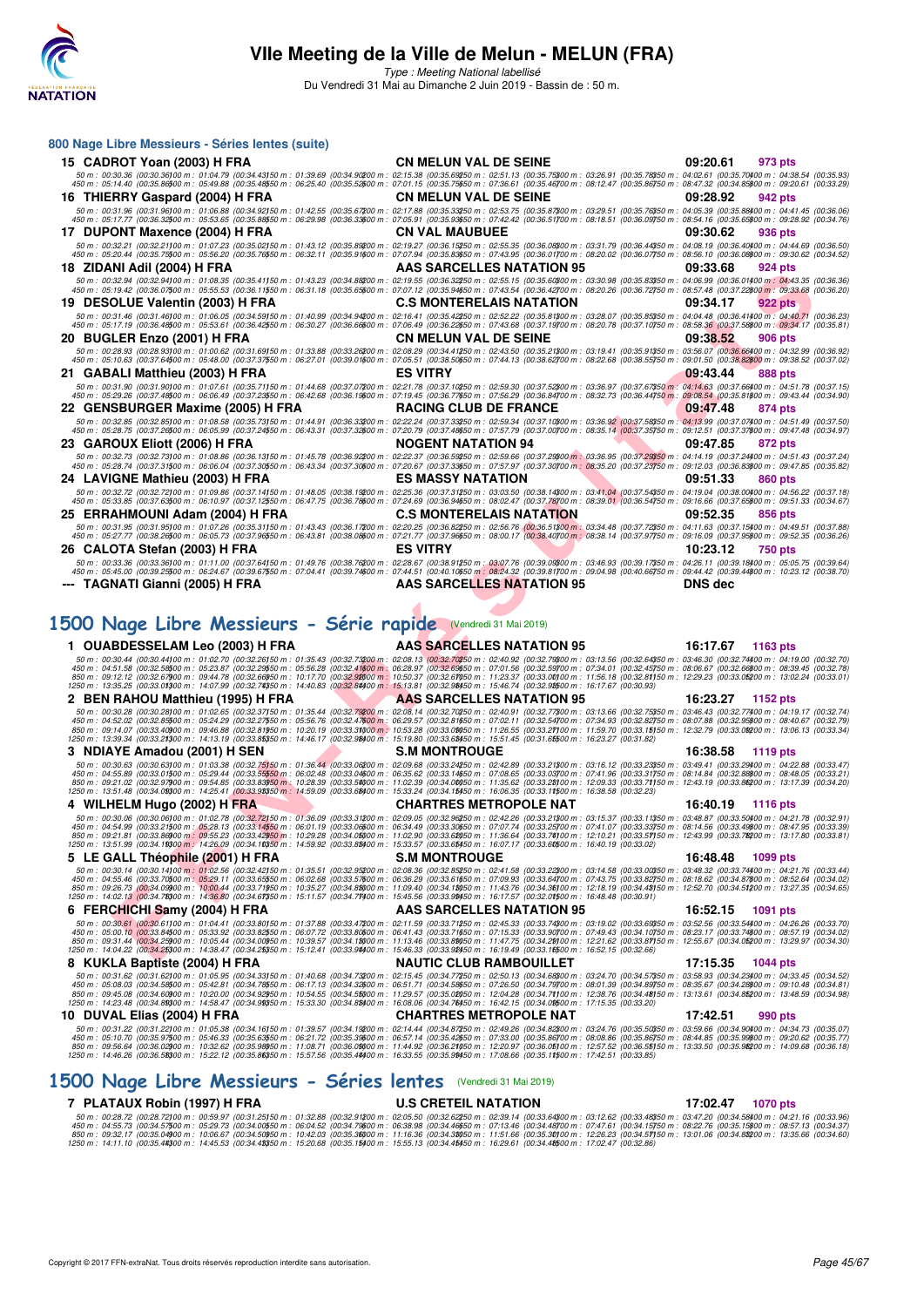

Type : Meeting National labellisé

Du Vendredi 31 Mai au Dimanche 2 Juin 2019 - Bassin de : 50 m.

|    | 1500 Nage Libre Messieurs - Séries lentes (suite)                                                                                                                                                                                                                                                                                                                                                                                                                                                                                                                                                                                                                                                                                                                                                                                                                  |                                    |          |                 |
|----|--------------------------------------------------------------------------------------------------------------------------------------------------------------------------------------------------------------------------------------------------------------------------------------------------------------------------------------------------------------------------------------------------------------------------------------------------------------------------------------------------------------------------------------------------------------------------------------------------------------------------------------------------------------------------------------------------------------------------------------------------------------------------------------------------------------------------------------------------------------------|------------------------------------|----------|-----------------|
|    | 9 AKACHKACHI Aymenn (2004) H FRA                                                                                                                                                                                                                                                                                                                                                                                                                                                                                                                                                                                                                                                                                                                                                                                                                                   | <b>MONTIGNY NATATION</b>           | 17:30.33 | <b>1014 pts</b> |
|    | 50 m : 00:30.11 (00:30.11100 m : 01:03.61 (00:33.50150 m : 01:37.91 (00:34.30200 m : 02:12.21 (00:34.30250 m : 02:46.75 (00:34.54300 m : 03:21.09 (00:34.34350 m : 03:56.04 (00:34.94350 m : 03:56.04 (00:34.94350 m : 04:30.3<br>450 m : 05:05.44 (00:35.12500 m : 05:40.30 (00:34.86550 m : 06:14.92 (00:34.62600 m : 06:49.59 (00:34.67650 m : 07:25.23 (00:35.64700 m : 08:00.01 (00:34.78750 m : 08:35.49 (00:35.48800 m : 09:10.75 (00:35.26)<br>850 m : 09:46.28 (00:35.5300 m : 10:21.69 (00:35.41950 m : 10:57.50 (00:35.81000 m : 11:33.37 (00:35.81050 m : 12:09.23 (00:35.8100 m : 12:44.86 (00:35.63150 m : 13:20.96 (00:36.10200 m : 13:56.63 (00:35.67)<br>1250 m : 14:32                                                                                                                                                                           |                                    |          |                 |
|    | 11 JEAN Nicolas (2003) H FRA                                                                                                                                                                                                                                                                                                                                                                                                                                                                                                                                                                                                                                                                                                                                                                                                                                       | <b>CA ORSAY</b>                    | 17:44.28 | 987 pts         |
|    | $50\,m:\ 00:32.20\,\ (00:32.201\,00\,m:\ 01:06.51\,\ (00:34.31150\,m:\ 01:41.70\,\ (00:35.19200\,m:\ 02:17.53\,\ (00:35.83250\,m:\ 02:53.17\,\ (00:35.64300\,m:\ 03:28.70\,\ (00:35.53350\,m:\ 04:44.21\,\ (00:35.51400\,m:\ 04:39.13\,\ (00:34.92)\,m$<br>450 m : 05:14.25 (00:35.12500 m : 05:49.92 (00:35.67550 m : 06:25.87 (00:35.95600 m : 07:02.05 (00:36.18650 m : 07:38.13 (00:36.08700 m : 08:13.81 (00:35.68750 m : 08:49.69 (00:35.8800 m : 09:25.75 (00:36.06)<br>850 m : 10:00.86 (00:35.11900 m : 10:36.75 (00:35.89950 m : 11:12.46 (00:35.71000 m : 11:48.71 (00:36.25050 m : 12:23.81 (00:35.10)00 m : 12:59.56 (00:35.75)50 m : 13:35.40 (00:35.84200 m : 14:11.39 (00:35.99)<br>1250 m : 14:47.04 (00:35.65000 m : 15:22.78 (00:35.74050 m : 15:59.28 (00:36.50400 m : 16:35.73 (00:36.45450 m : 17:09.80 (00:34.07500 m : 17:44.28 (00:34.48) |                                    |          |                 |
|    | 12 GAMARRE Jarod (2004) H FRA                                                                                                                                                                                                                                                                                                                                                                                                                                                                                                                                                                                                                                                                                                                                                                                                                                      | <b>CERGY PONTOISE NATATION</b>     | 18:01.09 | 954 pts         |
|    | $\begin{array}{l} 50\,m:\ 00\cdot 30.80\ 00\cdot 30.80\, 00\,m:\ 01\cdot 05.72\,\,(00\cdot 34.92\,50\,m:\ 01\cdot 41.76\,\,(00\cdot 36.04\, 00\,m:\ 02\cdot 17.60\,\,(00\cdot 37.79\,00\,m:\ 02\cdot 17.60\,\,(00\cdot 35.84\,50\,m:\ 02\cdot 51.99\,\,(00\cdot 34.39\,00\,m:\ 03\cdot 27.91\,\$<br>850 m : 10:10.62 (00:36.76900 m : 10:46.81 (00:36.19950 m : 11:23.18 (00:36.31000 m : 12:00.04 (00:36.86050 m : 12:36.39 (00:36.35)00 m : 13:12.85 (00:36.46)50 m : 13:49.88 (00:37.08200 m : 14:27.18 (00:37.30)<br>1250 m : 15:03.88 (00:36.7000 m : 15:40.86 (00:36.960 m : 16:17.26 (00:36.40400 m : 16:53.99 (00:36.70450 m : 17:29.01 (00:35.02500 m : 18:01.09 (00:32.08)                                                                                                                                                                               |                                    |          |                 |
|    | 13 FALLA Lucas (2005) H FRA                                                                                                                                                                                                                                                                                                                                                                                                                                                                                                                                                                                                                                                                                                                                                                                                                                        | AAS SARCELLES NATATION 95          | 18:05.09 | 947 pts         |
|    | 50 m : 00:31.97 (00:31.97)00 m : 01:07.31 (00:35.34)50 m : 01:43.33 (00:36.02200 m : 02:19.92 (00:36.52550 m : 02:56.52 (00:36.60300 m : 03:33.25 (00:36.73350 m : 04:08.82 (00:35.57400 m : 04:45.18 (00:36.36)<br>450 m : 05:21<br>850 m : 10:10.97 (00:35.9600 m : 10:47.38 (00:36.41950 m : 11:23.88 (00:36.50000 m : 12:00.36.40050 m : 12:36.92 (00:36.56)00 m : 13:13.73 (00:36.81)50 m : 13:50.41 (00:36.6200 m : 14:27.40 (00:36.99)<br>1250 m : 15:04.05 (00:36.65300 m : 15:41.28 (00:37.23350 m : 16:17.88 (00:36.60400 m : 16:54.25 (00:36.37450 m : 17:30.43 (00:36.18500 m : 18:05.09 (00:34.66)                                                                                                                                                                                                                                                    |                                    |          |                 |
|    | 14 NIANE Andy (2004) H FRA                                                                                                                                                                                                                                                                                                                                                                                                                                                                                                                                                                                                                                                                                                                                                                                                                                         | <b>S.M MONTROUGE</b>               | 18:40.29 | 881 pts         |
|    | $50\,m:\ 00:32.81\,\ (00:32.811\,000\,m:\ 01:08.70\,\ (00:35.89)\\ 50\,m:\ 01:44.98\,\ (00:36.282\,00\,m:\ 02:21.50\,\ (00:36.522\,50\,m:\ 02:58.31\,\ (00:36.81\,000\,m:\ 03:35.35\,\ (00:37.04\,350\,m:\ 04:11.95\,\ (00:36.60\,400\,m:\ 04:49.39\$<br>450 m : 05:25.86 (00:36.47500 m : 06:03.27 (00:37.41550 m : 06:40.62 (00:37.35600 m : 07:17.92 (00:37.30650 m : 07:55.64 (00:37.72700 m : 08:33.44 (00:37.80750 m : 09:11.17 (00:37.7800 m : 09:14.21 (00:38.44)<br>850 m : 10:27.19 (00:37.98900 m : 11:05.35 (00:38.16950 m : 11:43.42 (00:38.01000 m : 12:21.61 (00:38.19050 m : 12:59.85 (00:38.24)00 m : 13:37.81 (00:37.96)50 m : 14:15.89 (00:38.0200 m : 14:54.30 (00:38.41)<br>1250 m : 15:32.48 (00:38.18300 m : 16:10.76 (00:38.28350 m : 16:48.47 (00:37.71400 m : 17:26.33 (00:37.88450 m : 18:03.95 (00:37.62500 m : 18:40.29 (00:36.34)    |                                    |          |                 |
|    | 15 RICHEZ Valentin (2002) H FRA                                                                                                                                                                                                                                                                                                                                                                                                                                                                                                                                                                                                                                                                                                                                                                                                                                    | <b>NORMANDIE (FRA)</b>             | 18:40.65 | 880 pts         |
|    | 50 m : 00:34.13 (00:34.13100 m : 01:11:30 (00:37.17150 m : 01:49.56 (00:38.2200 m : 02:27.71 (00:38.18250 m : 03:45.58 (00:37.87800 m : 04:21.33 (00:37.8780 m : 04:58.94 (00:37.61)<br>450 m : 05:36.17 (00:37.25600 m : 06:37.2<br>1250 m : 15:35.86 (00:37.5800 m : 16:13.19 (00:37.38050 m : 16:50.93 (00:37.74)00 m : 17:28.80 (00:37.87)50 m : 18:05.60 (00:36.80)500 m : 18:40.65 (00:36.05)                                                                                                                                                                                                                                                                                                                                                                                                                                                                |                                    |          |                 |
|    | $50$ Dos Messieurs - Finale $A$ 19 ans et plus (Samedi 1er Juin 2019)                                                                                                                                                                                                                                                                                                                                                                                                                                                                                                                                                                                                                                                                                                                                                                                              |                                    |          |                 |
|    | 1 PEREIRA Thomas (1999) H FRA                                                                                                                                                                                                                                                                                                                                                                                                                                                                                                                                                                                                                                                                                                                                                                                                                                      | <b>BLANC-MESNIL S.N</b>            | 00:27.35 | <b>1147 pts</b> |
|    | 2 PIRI Max (1997) H FRA                                                                                                                                                                                                                                                                                                                                                                                                                                                                                                                                                                                                                                                                                                                                                                                                                                            | <b>CLUB DES NAGEURS DE PARIS</b>   | 00:27.57 | 1134 pts        |
| З  | THIBAULT Maxime (1999) H FRA                                                                                                                                                                                                                                                                                                                                                                                                                                                                                                                                                                                                                                                                                                                                                                                                                                       | <b>STADE FRANÇAIS O COURBEVOIE</b> | 00:27.68 | <b>1128 pts</b> |
| 4  | FOURRE Anthony (1999) H FRA                                                                                                                                                                                                                                                                                                                                                                                                                                                                                                                                                                                                                                                                                                                                                                                                                                        | <b>CN MELUN VAL DE SEINE</b>       | 00:28.02 | <b>1108 pts</b> |
| 5  | <b>FRANCOIS Bastien (2000) H FRA</b>                                                                                                                                                                                                                                                                                                                                                                                                                                                                                                                                                                                                                                                                                                                                                                                                                               | <b>C.N OZOIR-LA-FERRIERE</b>       | 00:30.02 | 994 pts         |
| 6  | ROUSSEL Victor (1998) H FRA                                                                                                                                                                                                                                                                                                                                                                                                                                                                                                                                                                                                                                                                                                                                                                                                                                        | <b>CLUB DES NAGEURS DE PARIS</b>   | 00:30.09 | 990 pts         |
|    | 7 PAWLICKI Dylan (2000) H FRA                                                                                                                                                                                                                                                                                                                                                                                                                                                                                                                                                                                                                                                                                                                                                                                                                                      | <b>BLANC-MESNIL S.N</b>            | 00:30.67 | 959 pts         |
|    | 8 BENCHERQUI Younes (1998) H FRA                                                                                                                                                                                                                                                                                                                                                                                                                                                                                                                                                                                                                                                                                                                                                                                                                                   | AS HERBLAY NATATION                | 00:32.18 | 879 pts         |
|    |                                                                                                                                                                                                                                                                                                                                                                                                                                                                                                                                                                                                                                                                                                                                                                                                                                                                    |                                    |          |                 |
|    | 50 Dos Messieurs - Finale A 17-18 ans (Samedi 1er Juin 2019)                                                                                                                                                                                                                                                                                                                                                                                                                                                                                                                                                                                                                                                                                                                                                                                                       |                                    |          |                 |
| 1. | <b>PASTULA Kacper (2001) H POL</b>                                                                                                                                                                                                                                                                                                                                                                                                                                                                                                                                                                                                                                                                                                                                                                                                                                 | <b>ES VITRY</b>                    | 00:26.77 | <b>1182 pts</b> |
|    | 2 AUBRY Vicente (2001) H FRA                                                                                                                                                                                                                                                                                                                                                                                                                                                                                                                                                                                                                                                                                                                                                                                                                                       | <b>NORMANDIE (FRA)</b>             | 00:28.13 | 1102 pts        |
| З  | PAUPARDIN Guillaume (2001) H FRA                                                                                                                                                                                                                                                                                                                                                                                                                                                                                                                                                                                                                                                                                                                                                                                                                                   | <b>CN MELUN VAL DE SEINE</b>       | 00:28.39 | 1086 pts        |
| 4  | ANNEQUIN Leo (2002) H FRA                                                                                                                                                                                                                                                                                                                                                                                                                                                                                                                                                                                                                                                                                                                                                                                                                                          | <b>ETOILE SAINT-LEU NATATION</b>   | 00:28.46 | 1082 pts        |
| 5  | DENJEAN Constantin (2002) H FRA                                                                                                                                                                                                                                                                                                                                                                                                                                                                                                                                                                                                                                                                                                                                                                                                                                    | <b>MOUETTES DE PARIS</b>           | 00:28.47 | <b>1082 pts</b> |
| 6  | THEETEN Cédric (2002) H FRA                                                                                                                                                                                                                                                                                                                                                                                                                                                                                                                                                                                                                                                                                                                                                                                                                                        | <b>NOGENT NATATION 94</b>          | 00:28.71 | 1068 pts        |
|    | 7 THENU Maxime (2002) H FRA                                                                                                                                                                                                                                                                                                                                                                                                                                                                                                                                                                                                                                                                                                                                                                                                                                        | <b>CHARTRES METROPOLE NAT</b>      | 00:28.91 | <b>1057 pts</b> |
|    | 8 CHARBONNEL Theo (2001) H FRA                                                                                                                                                                                                                                                                                                                                                                                                                                                                                                                                                                                                                                                                                                                                                                                                                                     | <b>CN ST-MICHEL-SUR-ORGE</b>       | 00:29.18 | 1041 pts        |
|    | 50 Dos Messieurs - Finale A 11-16 ans (Samedi 1er Juin 2019)                                                                                                                                                                                                                                                                                                                                                                                                                                                                                                                                                                                                                                                                                                                                                                                                       |                                    |          |                 |
|    | 1 HUGOT Maximilien (2003) H FRA                                                                                                                                                                                                                                                                                                                                                                                                                                                                                                                                                                                                                                                                                                                                                                                                                                    | <b>AMIENS METROPOLE NAT.</b>       | 00:27.03 | 1166 pts        |
|    | 2 POLLACK Alexander (2003) H USA                                                                                                                                                                                                                                                                                                                                                                                                                                                                                                                                                                                                                                                                                                                                                                                                                                   | <b>RACING CLUB DE FRANCE</b>       | 00:29.26 | <b>1037 pts</b> |
|    | 3 CELESTE Mathéo (2004) H FRA                                                                                                                                                                                                                                                                                                                                                                                                                                                                                                                                                                                                                                                                                                                                                                                                                                      | <b>BLANC-MESNIL S.N</b>            | 00:29.74 | <b>1010 pts</b> |
|    | 4 MARIE JOSEPH Baptiste (2004) H FRA                                                                                                                                                                                                                                                                                                                                                                                                                                                                                                                                                                                                                                                                                                                                                                                                                               | <b>ASN BONNEVAL</b>                | 00:29.90 | 1001 pts        |
|    | 5 BERT Matis (2005) H FRA                                                                                                                                                                                                                                                                                                                                                                                                                                                                                                                                                                                                                                                                                                                                                                                                                                          | ETOILE SAINT-LEU NATATION          | 00:29.93 | 999 pts         |

#### **[50 Dos Messieurs - Finale A](http://www.ffnatation.fr/webffn/resultats.php?idact=nat&go=epr&idcpt=57771&idepr=61) 19 ans et plus** (Samedi 1er Juin 2019)

| 1 PEREIRA Thomas (1999) H FRA    | <b>BLANC-MESNIL S.N</b>            | 00:27.35 | 1147 pts       |
|----------------------------------|------------------------------------|----------|----------------|
| 2 PIRI Max (1997) H FRA          | <b>CLUB DES NAGEURS DE PARIS</b>   | 00:27.57 | 1134 pts       |
| 3 THIBAULT Maxime (1999) H FRA   | <b>STADE FRANCAIS O COURBEVOIE</b> | 00:27.68 | 1128 pts       |
| 4 FOURRE Anthony (1999) H FRA    | <b>CN MELUN VAL DE SEINE</b>       | 00:28.02 | 1108 pts       |
| 5 FRANCOIS Bastien (2000) H FRA  | <b>C.N OZOIR-LA-FERRIERE</b>       | 00:30.02 | 994 pts        |
| 6 ROUSSEL Victor (1998) H FRA    | <b>CLUB DES NAGEURS DE PARIS</b>   | 00:30.09 | <b>990 pts</b> |
| 7 PAWLICKI Dylan (2000) H FRA    | <b>BLANC-MESNIL S.N</b>            | 00:30.67 | 959 pts        |
| 8 BENCHERQUI Younes (1998) H FRA | AS HERBLAY NATATION                | 00:32.18 | 879 pts        |

#### **[50 Dos Messieurs - Finale A](http://www.ffnatation.fr/webffn/resultats.php?idact=nat&go=epr&idcpt=57771&idepr=61) 17-18 ans** (Samedi 1er Juin 2019)

| 1 PASTULA Kacper (2001) H POL      |  | <b>ES VITRY</b>                  | 00:26.77 | 1182 pts |
|------------------------------------|--|----------------------------------|----------|----------|
| 2 AUBRY Vicente (2001) H FRA       |  | <b>NORMANDIE (FRA)</b>           | 00:28.13 | 1102 pts |
| 3 PAUPARDIN Guillaume (2001) H FRA |  | <b>CN MELUN VAL DE SEINE</b>     | 00:28.39 | 1086 pts |
| 4 ANNEQUIN Leo (2002) H FRA        |  | <b>ETOILE SAINT-LEU NATATION</b> | 00:28.46 | 1082 pts |
| 5 DENJEAN Constantin (2002) H FRA  |  | <b>MOUETTES DE PARIS</b>         | 00:28.47 | 1082 pts |
| 6 THEETEN Cédric (2002) H FRA      |  | <b>NOGENT NATATION 94</b>        | 00:28.71 | 1068 pts |
| 7 THENU Maxime (2002) H FRA        |  | <b>CHARTRES METROPOLE NAT</b>    | 00:28.91 | 1057 pts |
| 8 CHARBONNEL Theo (2001) H FRA     |  | <b>CN ST-MICHEL-SUR-ORGE</b>     | 00:29.18 | 1041 pts |
|                                    |  |                                  |          |          |

## **[50 Dos Messieurs - Finale A](http://www.ffnatation.fr/webffn/resultats.php?idact=nat&go=epr&idcpt=57771&idepr=61) 11-16 ans** (Samedi 1er Juin 2019)

| 1 HUGOT Maximilien (2003) H FRA      | AMIENS METROPOLE NAT.            | 00:27.03       | 1166 pts |
|--------------------------------------|----------------------------------|----------------|----------|
|                                      |                                  |                |          |
| 2 POLLACK Alexander (2003) H USA     | <b>RACING CLUB DE FRANCE</b>     | 00:29.26       | 1037 pts |
| 3 CELESTE Mathéo (2004) H FRA        | <b>BLANC-MESNIL S.N</b>          | 00:29.74       | 1010 pts |
| 4 MARIE JOSEPH Baptiste (2004) H FRA | <b>ASN BONNEVAL</b>              | 00:29.90       | 1001 pts |
| 5 BERT Matis (2005) H FRA            | <b>ETOILE SAINT-LEU NATATION</b> | 00:29.93       | 999 pts  |
| 6 BRAIZE Neo (2004) H FRA            | <b>ES MASSY NATATION</b>         | 00:30.05       | 993 pts  |
| 7 COSTES Romain (2004) H FRA         | <b>NOGENT NATATION 94</b>        | 00:30.23       | 983 pts  |
| --- GABALI Cedric (2004) H FRA       | <b>ES VITRY</b>                  | <b>DNS</b> dec |          |
|                                      |                                  |                |          |

#### **[50 Dos Messieurs - Séries](http://www.ffnatation.fr/webffn/resultats.php?idact=nat&go=epr&idcpt=57771&idepr=61)** (Samedi 1er Juin 2019)

| 1 HUGOT Maximilien (2003) H FRA | AMIENS METROPOLE NAT.   | 00:27.18          | 1157 pts |
|---------------------------------|-------------------------|-------------------|----------|
| 2 PASTULA Kacper (2001) H POL   | <b>ES VITRY</b>         | 00:27.30 1150 pts |          |
| 3 PEREIRA Thomas (1999) H FRA   | <b>BLANC-MESNIL S.N</b> | 00:27.41          | 1144 pts |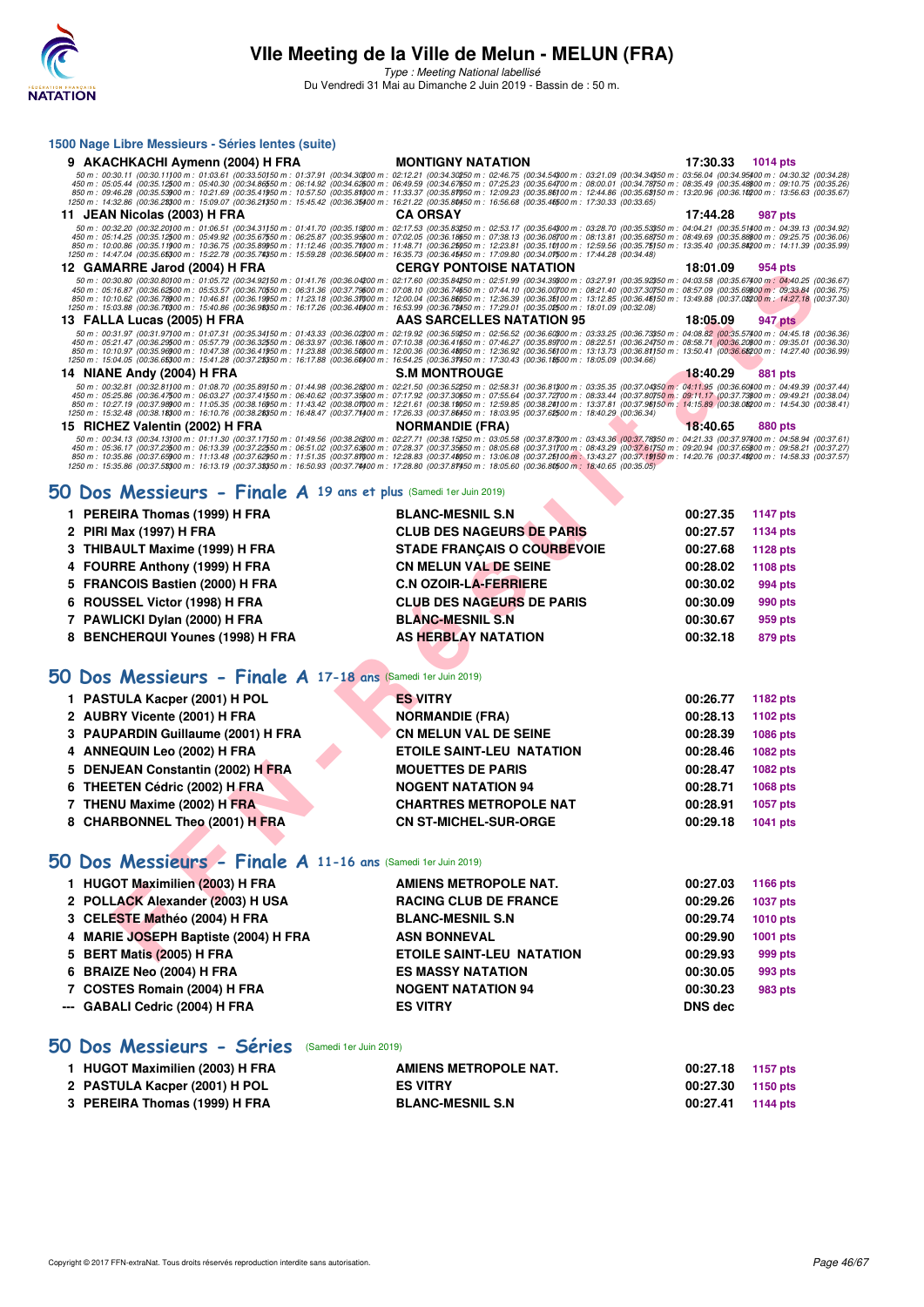

Type : Meeting National labellisé Du Vendredi 31 Mai au Dimanche 2 Juin 2019 - Bassin de : 50 m.

| 50 Dos Messieurs - Séries (suite)       |                                      |          |                 |
|-----------------------------------------|--------------------------------------|----------|-----------------|
| 4 THIBAULT Maxime (1999) H FRA          | <b>STADE FRANÇAIS O COURBEVOIE</b>   | 00:27.65 | 1130 pts        |
| 5 PIRI Max (1997) H FRA                 | <b>CLUB DES NAGEURS DE PARIS</b>     | 00:27.68 | <b>1128 pts</b> |
| 6 ANNEQUIN Leo (2002) H FRA             | <b>ETOILE SAINT-LEU NATATION</b>     | 00:28.00 | 1109 pts        |
| 7 AUBRY Vicente (2001) H FRA            | <b>NORMANDIE (FRA)</b>               | 00:28.06 | 1106 pts        |
| 8 PAUPARDIN Guillaume (2001) H FRA      | <b>CN MELUN VAL DE SEINE</b>         | 00:28.18 | 1099 pts        |
| 9 FOURRE Anthony (1999) H FRA           | <b>CN MELUN VAL DE SEINE</b>         | 00:28.22 | 1096 pts        |
| 10 DENJEAN Constantin (2002) H FRA      | <b>MOUETTES DE PARIS</b>             | 00:28.58 | 1075 pts        |
| 11 THENU Maxime (2002) H FRA            | <b>CHARTRES METROPOLE NAT</b>        | 00:28.64 | <b>1072 pts</b> |
| 12 THEETEN Cédric (2002) H FRA          | <b>NOGENT NATATION 94</b>            | 00:28.67 | <b>1070 pts</b> |
| 13 SEYE Matthieu (2002) H FRA           | <b>CN LE PLESSIS-ROBINSON</b>        | 00:29.04 | <b>1049 pts</b> |
| 14 CHARBONNEL Theo (2001) H FRA         | <b>CN ST-MICHEL-SUR-ORGE</b>         | 00:29.14 | 1044 pts        |
| 15 GALLON Anatole (2001) H FRA          | <b>NORMANDIE (FRA)</b>               | 00:29.28 | <b>1036 pts</b> |
| 16 POLLACK Alexander (2003) H USA       | <b>RACING CLUB DE FRANCE</b>         | 00:29.33 | <b>1033 pts</b> |
| 17 DEZ Léo (2002) H FRA                 | <b>ANGERS NATATION</b>               | 00:29.34 | 1032 pts        |
| 18 CHAMBRAUD Nicolas (2001) H FRA       | <b>CS CLICHY 92</b>                  | 00:29.53 | <b>1022 pts</b> |
| 19 MAJOU Clément (2002) H FRA           | <b>STADE FRANÇAIS O COURBEVOIE</b>   | 00:29.67 | <b>1014 pts</b> |
| 20 BERT Matis (2005) H FRA              | <b>ETOILE SAINT-LEU NATATION</b>     | 00:29.69 | 1013 pts        |
| 20 WATTEZ Pacôme (2002) H FRA           | <b>C.N OZOIR-LA-FERRIERE</b>         | 00:29.69 | 1013 pts        |
| 22 CHERIF Mohamed (2001) H TUN          | <b>ANTONY NATATION</b>               | 00:29.72 | 1011 pts        |
| 23 HUET-LEBERRUYER Titouan (2003) H FRA | <b>CS CLICHY 92</b>                  | 00:29.74 | <b>1010 pts</b> |
| 24 DUPUIS Remi (2002) H FRA             | <b>ANTONY NATATION</b>               | 00:29.84 | 1004 pts        |
| 25 JUTANT Jeremy (2002) H FRA           | <b>CHARTRES METROPOLE NAT</b>        | 00:29.92 | <b>1000 pts</b> |
| 26 MARIE JOSEPH Baptiste (2004) H FRA   | <b>ASN BONNEVAL</b>                  | 00:29.97 | 997 pts         |
| 27 LEBBIHI Iliess (2002) H FRA          | <b>ETOILE SAINT-LEU NATATION</b>     | 00:30.04 | 993 pts         |
| 28 FRANCOIS Bastien (2000) H FRA        | <b>C.N OZOIR-LA-FERRIERE</b>         | 00:30.05 | 993 pts         |
| 29 PECH Killian (2002) H FRA            | <b>CN BREST</b>                      | 00:30.11 | 989 pts         |
| 30 BRAIZE Neo (2004) H FRA              | <b>ES MASSY NATATION</b>             | 00:30.14 | 988 pts         |
| 31 POTERIE Arthur (2001) H FRA          | <b>NORMANDIE (FRA)</b>               | 00:30.16 | 987 pts         |
| 32 SCHMITT Teddy (2002) H FRA           | <b>AQUA CLUB PONTAULT-ROISSY</b>     | 00:30.24 | 982 pts         |
| 33 CHERIER Augustin (1998) H FRA        | <b>CN ST-MICHEL-SUR-ORGE</b>         | 00:30.38 | 975 pts         |
| 34 CELESTE Mathéo (2004) H FRA          | <b>BLANC-MESNIL S.N</b>              | 00:30.41 | 973 pts         |
| 35 PAWLICKI Dylan (2000) H FRA          | <b>BLANC-MESNIL S.N</b>              | 00:30.50 | 968 pts         |
| 36 ROUSSEL Victor (1998) H FRA          | <b>CLUB DES NAGEURS DE PARIS</b>     | 00:30.72 | 956 pts         |
| 36 COSTES Romain (2004) H FRA           | <b>NOGENT NATATION 94</b>            | 00:30.72 | 956 pts         |
| 38 BENCHERQUI Younes (1998) H FRA       | AS HERBLAY NATATION                  | 00:30.73 | 956 pts         |
| 39 POUMAREDE Julien (2001) H FRA        | <b>CN ST-MICHEL-SUR-ORGE</b>         | 00:30.80 | 952 pts         |
| 40 GENESTIER Ronan (1999) H FRA         | ASS DES SPORTS DE CHELLES            | 00:30.82 | 951 pts         |
| 41 GABALI Cedric (2004) H FRA           | <b>ES VITRY</b>                      | 00:30.85 | 949 pts         |
| 42 HIRCHI Axel (2002) H FRA             | <b>CN ASNIÈRES</b>                   | 00:31.07 | 937 pts         |
| 43 STROZYK Evan (2004) H FRA            | <b>AQUA CLUB PONTAULT-ROISSY</b>     | 00:31.08 | 937 pts         |
| 44 DEMETZ Alexis (2001) H FRA           | <b>AQUA CLUB PONTAULT-ROISSY</b>     | 00:31.09 | 936 pts         |
| 45 INCROCIATI Yoan (2003) H FRA         | <b>AMIENS METROPOLE NAT.</b>         | 00:31.18 | 931 pts         |
| 46 BOUTAGHOU Iliane (2004) H FRA        | <b>COLOMBES NATATION</b>             | 00:31.44 | 917 pts         |
| 47 GUESDON Sacha (2002) H FRA           | ETOILE SAINT-LEU NATATION            | 00:31.78 | 899 pts         |
| 48 BONNIVARD Adrien (2002) H FRA        | <b>AQUA CLUB PONTAULT-ROISSY</b>     | 00:32.02 | 887 pts         |
| 49 DIBOUES Killian (2000) H FRA         | <b>CN MELUN VAL DE SEINE</b>         | 00:32.12 | 882 pts         |
| 50 RAYAH Ilian (2005) H FRA             | <b>JEANNE D'ARC DRANCY</b>           | 00:32.13 | 881 pts         |
| 51 PAGE Adrien (2004) H FRA             | <b>CN ST-MICHEL-SUR-ORGE</b>         | 00:32.15 | 880 pts         |
| 52 LEMARCHAND Antonn (2004) H FRA       | <b>CN LE PLESSIS-ROBINSON</b>        | 00:32.30 | 872 pts         |
| 53 GAUTIER Matheo (2004) H FRA          | <b>CN GUINGAMP</b>                   | 00:32.49 | 863 pts         |
| 54 ESCARAVAGE Quentin (2003) H FRA      | <b>BOURGOGNE-FRANCHE-COMTÉ (FRA)</b> | 00:32.61 | 856 pts         |
| 55 ROGER Elwan (2003) H FRA             | <b>AQUA CLUB PONTAULT-ROISSY</b>     | 00:32.63 | 855 pts         |
| 56 POIRIER Maxime (2002) H FRA          | <b>CN MAISONS-ALFORT</b>             | 00:33.04 | 834 pts         |
| 57 LOCHOSHVILI Roman (2004) H FRA       | <b>CS CLICHY 92</b>                  | 00:33.12 | 830 pts         |
|                                         |                                      |          |                 |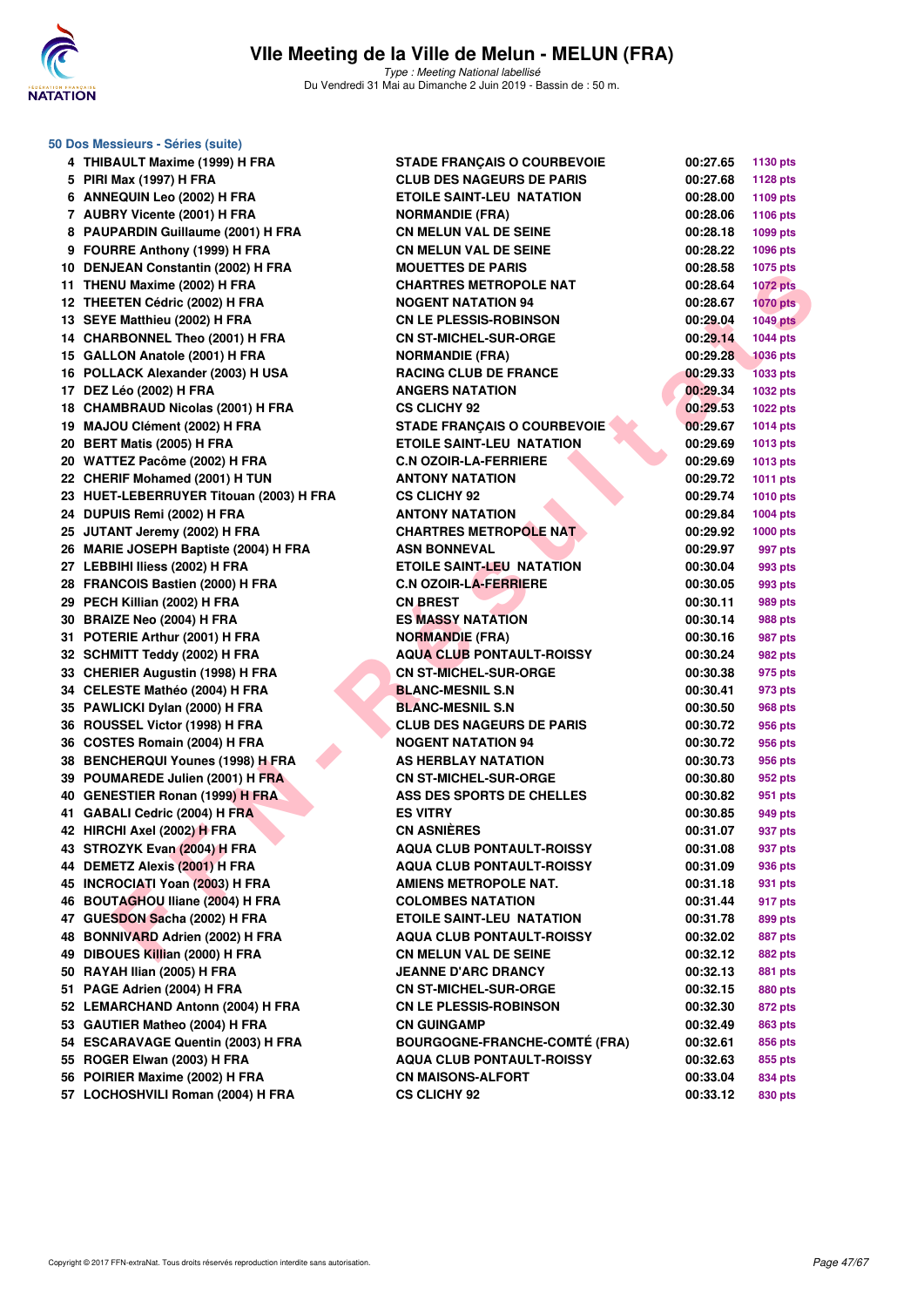

Type : Meeting National labellisé Du Vendredi 31 Mai au Dimanche 2 Juin 2019 - Bassin de : 50 m.

|     | 50 Dos Messieurs - Séries (suite)       |                                      |          |                |
|-----|-----------------------------------------|--------------------------------------|----------|----------------|
|     | 58 SERICHARD Levin (2004) H FRA         | AS HERBLAY NATATION                  | 00:33.16 | 828 pts        |
|     | 59 SALETTES Jules (2001) H FRA          | ASS DES SPORTS DE CHELLES            | 00:33.24 | <b>824 pts</b> |
|     | 60 GEOFFRAY Lucas (2004) H FRA          | <b>FC LAON</b>                       | 00:33.55 | 809 pts        |
|     | 61 CRASSOUS Thibaut (2004) H FRA        | <b>STADE FRANÇAIS O COURBEVOIE</b>   | 00:33.61 | 806 pts        |
| 61  | DAZI Ismael (2003) H FRA                | <b>TREMBLAY AC</b>                   | 00:33.61 | 806 pts        |
|     | 63 BROCHARD Kevin (1994) H FRA          | <b>CN ST-MICHEL-SUR-ORGE</b>         | 00:33.75 | <b>799 pts</b> |
|     | 64 LAVIGNE Mathieu (2003) H FRA         | <b>ES MASSY NATATION</b>             | 00:33.76 | 798 pts        |
|     | 65 REGNIER Quentin (1994) H FRA         | <b>LAGNY-SUR-MARNE NATATION</b>      | 00:34.03 | <b>785 pts</b> |
|     | 66 LAGNEZ Teo (2004) H FRA              | ASS DES SPORTS DE CHELLES            | 00:34.23 | <b>775 pts</b> |
| 67  | EVEN Mathieu (2003) H FRA               | <b>LANNION NATATION</b>              | 00:34.49 | <b>763 pts</b> |
| 68  | MIALOT Rémi (2005) H FRA                | <b>CA ORSAY</b>                      | 00:35.23 | 727 pts        |
| --- | <b>DESPREZ Pierre-Yves (1996) H FRA</b> | <b>BOURGOGNE-FRANCHE-COMTÉ (FRA)</b> | DNS dec  |                |
|     |                                         |                                      |          |                |

#### **[100 Dos Messieurs - Finale A](http://www.ffnatation.fr/webffn/resultats.php?idact=nat&go=epr&idcpt=57771&idepr=62) 19 ans et plus** (Dimanche 2 Juin 2019)

| 04 LAVIGNE MAILIEU (2003) II FRA                                   | EJ MAJJI NATATIVN                    | UU.JJ.IU<br><i>i</i> ao his                                                     |
|--------------------------------------------------------------------|--------------------------------------|---------------------------------------------------------------------------------|
| 65 REGNIER Quentin (1994) H FRA                                    | <b>LAGNY-SUR-MARNE NATATION</b>      | 00:34.03<br><b>785 pts</b>                                                      |
| 66 LAGNEZ Teo (2004) H FRA                                         | ASS DES SPORTS DE CHELLES            | 00:34.23<br>775 pts                                                             |
| 67 EVEN Mathieu (2003) H FRA                                       | <b>LANNION NATATION</b>              | 00:34.49<br><b>763 pts</b>                                                      |
| 68 MIALOT Rémi (2005) H FRA                                        | <b>CA ORSAY</b>                      | 00:35.23<br>727 pts                                                             |
| --- DESPREZ Pierre-Yves (1996) H FRA                               | <b>BOURGOGNE-FRANCHE-COMTÉ (FRA)</b> | <b>DNS</b> dec                                                                  |
| 100 Dos Messieurs - Finale A 19 ans et plus (Dimanche 2 Juin 2019) |                                      |                                                                                 |
|                                                                    |                                      |                                                                                 |
| 1 CHATTI Souhaiel (2000) H FRA                                     | <b>STADE FRANÇAIS O COURBEVOIE</b>   | 00:58.28<br>1154 pts<br>50 m : 00:28.47 (00:28.47) 00 m : 00:58.28 (00:29.81)   |
| 2 FOURMY Matéo (2000) H FRA                                        | <b>ES MASSY NATATION</b>             | 00:58.48<br>1148 pts<br>50 m : 00:28.79 (00:28.79) 00 m : 00:58.48 (00:29.69)   |
| 3 FOURRE Anthony (1999) H FRA                                      | <b>CN MELUN VAL DE SEINE</b>         | 00:59.93<br>1107 pts<br>50 m : 00:29.68 (00:29.68) 00 m : 00:59.93 (00:30.25)   |
| 4 THIBAULT Maxime (1999) H FRA                                     | <b>STADE FRANÇAIS O COURBEVOIE</b>   | 01:00.51<br>1091 pts<br>50 m: 00:29.51 (00:29.51100 m: 01:00.51 (00:31.00)      |
| 5 PIRI Max (1997) H FRA                                            | <b>CLUB DES NAGEURS DE PARIS</b>     | 01:00.63<br>1088 pts<br>50 m : 00:29.27 (00:29.27)00 m : 01:00.63 (00:31.36)    |
| 6 FRANCOIS Bastien (2000) H FRA                                    | <b>C.N OZOIR-LA-FERRIERE</b>         | 01:06.65<br>927 pts                                                             |
| 7 BENCHERQUI Younes (1998) H FRA                                   | <b>AS HERBLAY NATATION</b>           | 50 m: 00:31.27 (00:31.27)00 m: 01:06.65 (00:35.38)<br>01:09.39<br>858 pts       |
| 8 DIBOUES Killian (2000) H FRA                                     | <b>CN MELUN VAL DE SEINE</b>         | 50 m : 00:32.48 (00:32.48) 00 m : 01:09.39 (00:36.91)<br>01:10.36<br>834 pts    |
|                                                                    |                                      | 50 m: 00:33.47 (00:33.47) 00 m: 01:10.36 (00:36.89)                             |
| 100 Dos Messieurs - Finale A 17-18 ans (Dimanche 2 Juin 2019)      |                                      |                                                                                 |
| 1 BASTIEN Thibault (2001) H FRA                                    | <b>BOURGOGNE-FRANCHE-COMTÉ (FRA)</b> | 00:59.42<br>1122 pts                                                            |
|                                                                    |                                      | 50 m : 00:28.85 (00:28.85) 00 m : 00:59.42 (00:30.57)                           |
| 2 AUBRY Vicente (2001) H FRA                                       | <b>NORMANDIE (FRA)</b>               | 01:00.83<br>1082 pts<br>50 m : 00:29.91 (00:29.91100 m : 01:00.83 (00:30.92)    |
| 3 WATTEZ Pacôme (2002) H FRA                                       | <b>C.N OZOIR-LA-FERRIERE</b>         | 1066 pts<br>01:01.41                                                            |
|                                                                    |                                      | 50 m : 00:30.47 (00:30.47) 00 m : 01:01.41 (00:30.94)                           |
| 4 CHARBONNEL Theo (2001) H FRA                                     | <b>CN ST-MICHEL-SUR-ORGE</b>         | 01:02.46<br>1038 pts<br>50 m : 00:30.34 (00:30.34) 00 m : 01:02.46 (00:32.12)   |
| 5 MAJOU Clément (2002) H FRA                                       | <b>STADE FRANÇAIS O COURBEVOIE</b>   | 01:02.99<br>1023 pts                                                            |
|                                                                    |                                      | 50 m: 00:31.38 (00:31.38) 00 m: 01:02.99 (00:31.61)                             |
| 6 JUTANT Jeremy (2002) H FRA                                       | <b>CHARTRES METROPOLE NAT</b>        | 01:03.28<br>$1015$ pts<br>50 m : 00:30.79 (00:30.79) 00 m : 01:03.28 (00:32.49) |
| 7 POTERIE Arthur (2001) H FRA                                      | <b>NORMANDIE (FRA)</b>               | 1006 pts<br>01:03.65                                                            |
|                                                                    |                                      | 50 m : 00:31.02 (00:31.02) 00 m : 01:03.65 (00:32.63)                           |
| 8 THEETEN Cédric (2002) H FRA                                      | <b>NOGENT NATATION 94</b>            | 01:04.42<br>985 pts<br>50 m: 00:30.75 (00:30.75100 m: 01:04.42 (00:33.67)       |
|                                                                    |                                      |                                                                                 |
| 100 Dos Messieurs - Finale A 11-16 ans (Dimanche 2 Juin 2019)      |                                      |                                                                                 |
| 1 HUGOT Maximilien (2003) H FRA                                    | AMIENS METROPOLE NAT.                | 00:58.12<br>1159 pts                                                            |
|                                                                    |                                      | 50 m : 00:28.63 (00:28.63) 00 m : 00:58.12 (00:29.49)                           |
| 2 POLLACK Alexander (2003) H USA                                   | <b>RACING CLUB DE FRANCE</b>         | 01:02.41<br>1039 pts<br>50 m : 00:30.51 (00:30.51100 m : 01:02.41 (00:31.90)    |
| $2.5400410 \frac{1}{10}$                                           | CH VIDY CHÂTILL ON                   | $0.4 - 0.07 = 40.20 + 1.5$                                                      |

- 1 BASTIEN Thibault (2001) H FRA BOURGOGNE-FRANCHE-COMTÉ (FRA) 00:59.42 **1122**
- 2 AUBRY Vicente (2001) H FRA **NORMANDIE** (FRA)
- **3 WATTEZ Pacôme (2002) H FRA C.N OZOIR-LA-FERRIERE**
- 4 CHARBONNEL Theo (2001) H FRA CN ST-MICHEL-SUR-ORGE
- **5 MAJOU Clément (2002) H FRA STADE FRANÇAIS O COURBEVOIE**
- **6 JUTANT Jeremy (2002) H FRA CHARTRES METROPOLE NAT**
- **7 POTERIE Arthur (2001) H FRA NORMANDIE (FRA)**
- 8 THEETEN Cédric (2002) H FRA NOGENT NATATION 94

| 100 Dos Messieurs - Finale A 11-16 ans (Dimanche 2 Juin 2019) |  |  |  |  |  |
|---------------------------------------------------------------|--|--|--|--|--|
|---------------------------------------------------------------|--|--|--|--|--|

- 
- 2 POLLACK Alexander (2003) H USA RACING CLUB DE FRANCE
- **3 BARBAUD Julien (2004) H FRA CN VIRY-CHÂTILLON**
- 4 MARIE JOSEPH Baptiste (2004) H FRA ASN BONNEVAL
- 5 COSTES Romain (2004) H FRA NOGENT NATATION 94
- 6 BRAIZE Neo (2004) H FRA ES MASSY NATATION
- 
- --- BERT Matis (2005) H FRA **ETOILE SAINT-LEU NATATION**

1 HUGOT Maximilien (2003) H FRA **AMIENS METROPOLE NAT.** 7 VILLARET Evan (2004) H FRA CNO ST-GERMAIN-EN-LAYE

| 'HA) |                                                       | 00:59.42 1122 pts |
|------|-------------------------------------------------------|-------------------|
|      | 50 m: 00:28.85 (00:28.85100 m: 00:59.42 (00:30.57)    |                   |
|      | 01:00.83 1082 pts                                     |                   |
|      | 50 m: 00:29.91 (00:29.91100 m: 01:00.83 (00:30.92)    |                   |
|      |                                                       | 01:01.41 1066 pts |
|      | 50 m: 00:30.47 (00:30.47100 m: 01:01.41 (00:30.94)    |                   |
|      |                                                       | 01:02.46 1038 pts |
|      | 50 m: 00:30.34 (00:30.34100 m: 01:02.46 (00:32.12)    |                   |
|      |                                                       | 01:02.99 1023 pts |
|      | 50 m: 00:31.38 (00:31.38100 m: 01:02.99 (00:31.61)    |                   |
|      |                                                       | 01:03.28 1015 pts |
|      | 50 m: 00:30.79 (00:30.79100 m: 01:03.28 (00:32.49)    |                   |
|      | 01:03.65 1006 pts                                     |                   |
|      | 50 m : 00:31.02 (00:31.02) 00 m : 01:03.65 (00:32.63) |                   |
|      | 01:04.42 985 pts                                      |                   |
|      | 50 m : 00:30.75 (00:30.75) 00 m : 01:04.42 (00:33.67) |                   |

|                | 00:58.12 1159 pts                                  |
|----------------|----------------------------------------------------|
|                | 50 m: 00:28.63 (00:28.63100 m: 00:58.12 (00:29.49) |
|                | 01:02.41 1039 pts                                  |
|                | 50 m: 00:30.51 (00:30.51100 m: 01:02.41 (00:31.90) |
|                | 01:02.75 1030 pts                                  |
|                | 50 m: 00:29.98 (00:29.98100 m: 01:02.75 (00:32.77) |
|                | 01:03.91 999 pts                                   |
|                | 50 m: 00:31.22 (00:31.22100 m: 01:03.91 (00:32.69) |
|                | 01:05.60 954 pts                                   |
|                | 50 m: 00:31.57 (00:31.57100 m: 01:05.60 (00:34.03) |
|                | 01:05.65 953 pts                                   |
|                | 50 m: 00:31.11 (00:31.11100 m: 01:05.65 (00:34.54) |
|                | 01:06.54 930 pts                                   |
|                | 50 m: 00:32.30 (00:32.30100 m: 01:06.54 (00:34.24) |
| <b>DNS</b> dec |                                                    |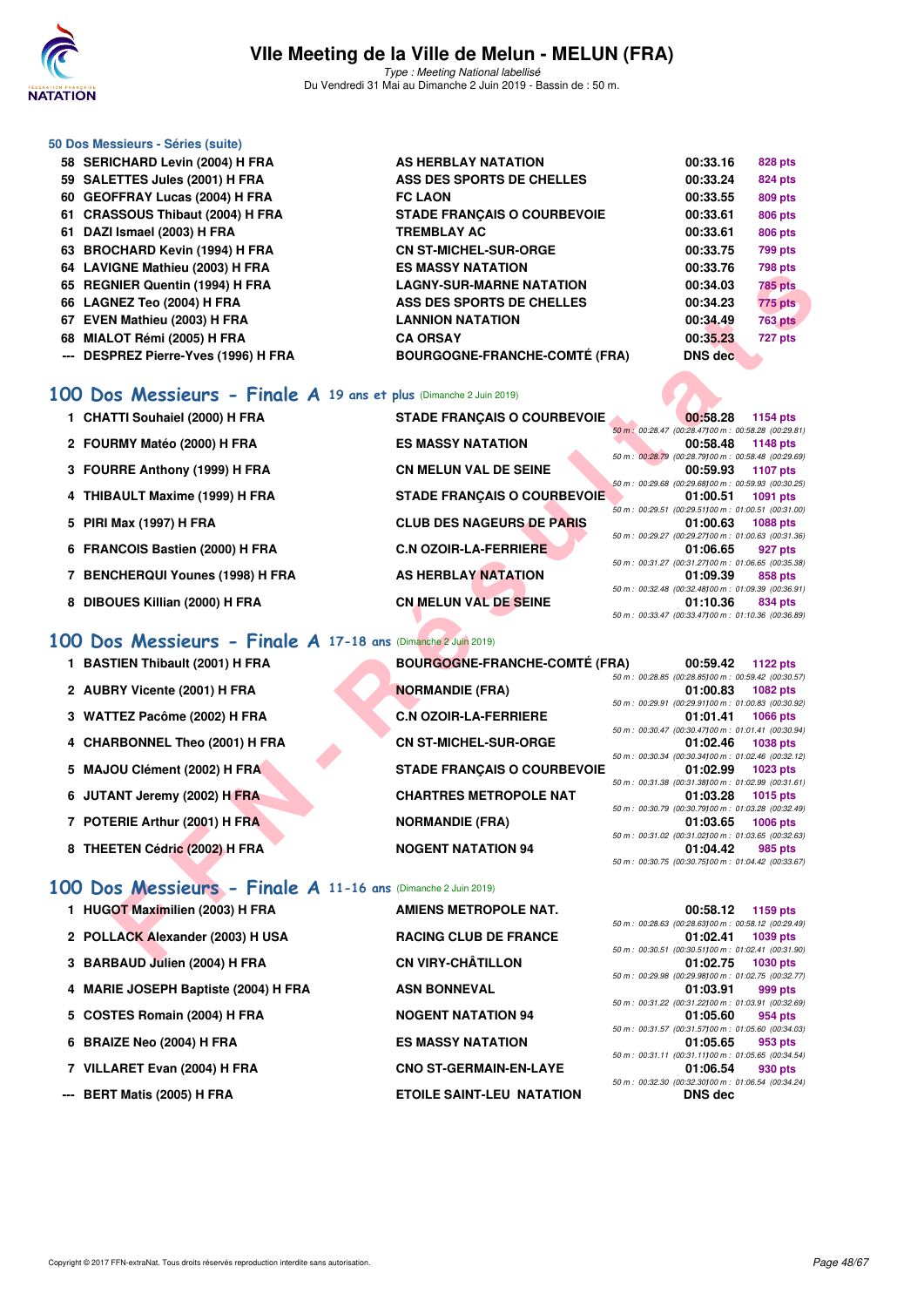

Type : Meeting National labellisé Du Vendredi 31 Mai au Dimanche 2 Juin 2019 - Bassin de : 50 m.

### **[100 Dos Messieurs - Séries](http://www.ffnatation.fr/webffn/resultats.php?idact=nat&go=epr&idcpt=57771&idepr=62)** (Dimanche 2 Juin 2019)

|     | $\sim$                                    |                                      |                                                                                      |
|-----|-------------------------------------------|--------------------------------------|--------------------------------------------------------------------------------------|
|     | 1 CHATTI Souhaiel (2000) H FRA            | <b>STADE FRANÇAIS O COURBEVOIE</b>   | 00:58.38<br><b>1151 pts</b>                                                          |
|     | 2 FOURMY Matéo (2000) H FRA               | <b>ES MASSY NATATION</b>             | 50 m : 00:28.18 (00:28.18) 00 m : 00:58.38 (00:30.20)<br>00:59.27<br>1126 pts        |
| з   | PEREIRA Thomas (1999) H FRA               | <b>BLANC-MESNIL S.N</b>              | 50 m : 00:29.15 (00:29.15) 00 m : 00:59.27 (00:30.12)<br>00:59.53<br>1119 pts        |
| 4   | <b>BASTIEN Thibault (2001) H FRA</b>      | <b>BOURGOGNE-FRANCHE-COMTÉ (FRA)</b> | 50 m : 00:29.34 (00:29.34) 00 m : 00:59.53 (00:30.19)<br>00:59.90<br>1108 pts        |
|     | 5 HUGOT Maximilien (2003) H FRA           | <b>AMIENS METROPOLE NAT.</b>         | 50 m : 00:29.68 (00:29.68100 m : 00:59.90 (00:30.22)<br>01:00.56<br><b>1090 pts</b>  |
| 6   | <b>FOURRE Anthony (1999) H FRA</b>        | <b>CN MELUN VAL DE SEINE</b>         | 50 m : 00:29.27 (00:29.27)00 m : 01:00.56 (00:31.29)<br>01:00.87<br><b>1081 pts</b>  |
|     | 7 AUBRY Vicente (2001) H FRA              | <b>NORMANDIE (FRA)</b>               | 50 m : 00:30.61 (00:30.61100 m : 01:00.87 (00:30.26)<br>01:00.99<br><b>1078 pts</b>  |
| 8   | THIBAULT Maxime (1999) H FRA              | <b>STADE FRANÇAIS O COURBEVOIE</b>   | 50 m : 00:29.79 (00:29.79100 m : 01:00.99 (00:31.20)<br>01:01.10<br>$1075$ pts       |
| 9   | <b>PIRI Max (1997) H FRA</b>              | <b>CLUB DES NAGEURS DE PARIS</b>     | 50 m : 00:29.88 (00:29.88100 m : 01:01.10 (00:31.22)<br>01:01.26<br><b>1070 pts</b>  |
| 10  | MAJOU Clément (2002) H FRA                | <b>STADE FRANÇAIS O COURBEVOIE</b>   | 50 m : 00:29.63 (00:29.63100 m : 01:01.26 (00:31.63)<br>01:02.04<br><b>1049 pts</b>  |
| 11  | POLLACK Alexander (2003) H USA            | <b>RACING CLUB DE FRANCE</b>         | 50 m : 00:30.27 (00:30.27) 00 m : 01:02.04 (00:31.77)<br>01:02.07<br><b>1048 pts</b> |
|     | 12 WATTEZ Pacôme (2002) H FRA             | <b>C.N OZOIR-LA-FERRIERE</b>         | 50 m: 00:30.36 (00:30.36) 00 m: 01:02.07 (00:31.71)<br>01:02.53<br><b>1036 pts</b>   |
| 13. | POTERIE Arthur (2001) H FRA               | <b>NORMANDIE (FRA)</b>               | 50 m: 00:30.82 (00:30.82)00 m: 01:02.53 (00:31.71)<br>01:03.23<br><b>1017 pts</b>    |
|     | 14 CHARBONNEL Theo (2001) H FRA           | <b>CN ST-MICHEL-SUR-ORGE</b>         | 50 m : 00:30.99 (00:30.99100 m : 01:03.23 (00:32.24)<br>01:03.34<br>1014 pts         |
| 15  | JUTANT Jeremy (2002) H FRA                | <b>CHARTRES METROPOLE NAT</b>        | 50 m : 00:30.41 (00:30.41)00 m : 01:03.34 (00:32.93)<br>01:03.39<br>1013 pts         |
|     | 16 THEETEN Cédric (2002) H FRA            | <b>NOGENT NATATION 94</b>            | 50 m: 00:30.55 (00:30.55) 00 m: 01:03.39 (00:32.84)<br>01:03.46<br>1011 pts          |
| 17  | <b>BARBAUD Julien (2004) H FRA</b>        | <b>CN VIRY-CHÂTILLON</b>             | 50 m : 00:30.01 (00:30.01100 m : 01:03.46 (00:33.45)<br>01:03.55<br>1008 pts         |
|     | 18 CHERIF Mohamed (2001) H TUN            | <b>ANTONY NATATION</b>               | 50 m : 00:30.28 (00:30.28) 00 m : 01:03.55 (00:33.27)<br>01:03.71<br>1004 pts        |
| 19. | DUPUIS Remi (2002) H FRA                  | <b>ANTONY NATATION</b>               | 50 m : 00:30.98 (00:30.98) 00 m : 01:03.71 (00:32.73)<br>01:03.99<br>997 pts         |
| 20  | PAUPARDIN Guillaume (2001) H FRA          | <b>CN MELUN VAL DE SEINE</b>         | 50 m: 00:31.08 (00:31.08) 00 m: 01:03.99 (00:32.91)<br>01:04.24<br>990 pts           |
|     | 21 LEBBIHI Iliess (2002) H FRA            | <b>ETOILE SAINT-LEU NATATION</b>     | 50 m: 00:30.47 (00:30.47) 00 m: 01:04.24 (00:33.77)<br>01:04.44<br>985 pts           |
|     | 22 JULIEN Noé (2002) H FRA                | <b>CA ORSAY</b>                      | 50 m : 00:30.98 (00:30.98) 00 m : 01:04.44 (00:33.46)<br>979 pts<br>01:04.66         |
|     | 23 GALLON Anatole (2001) H FRA            | <b>NORMANDIE (FRA)</b>               | 50 m : 00:31.54 (00:31.54) 00 m : 01:04.66 (00:33.12)<br>01:04.68<br>978 pts         |
|     | 24 PAUBEL Lucas (2002) H FRA              | <b>ES MASSY NATATION</b>             | 50 m: 00:30.61 (00:30.61100 m: 01:04.68 (00:34.07)<br>01:04.76<br>976 pts            |
| 25  | <b>MARIE JOSEPH Baptiste (2004) H FRA</b> | <b>ASN BONNEVAL</b>                  | 50 m: 00:31.45 (00:31.45) 00 m: 01:04.76 (00:33.31)<br>01:04.79<br>975 pts           |
|     | 26 SCHMITT Teddy (2002) H FRA             | <b>AQUA CLUB PONTAULT-ROISSY</b>     | 50 m: 00:31.34 (00:31.34100 m: 01:04.79 (00:33.45)<br>01:05.15<br>966 pts            |
| 27  | BRAIZE Neo (2004) H FRA                   | ES MASSY NATATION                    | 50 m : 00:31.48 (00:31.48) 00 m : 01:05.15 (00:33.67)<br>01:05.56<br>955 pts         |
| 28  | VILLARET Evan (2004) H FRA                | <b>CNO ST-GERMAIN-EN-LAYE</b>        | 50 m : 00:30.78 (00:30.78)00 m : 01:05.56 (00:34.78)<br>01:05.74<br>951 pts          |
| 29  | <b>COSTES Romain (2004) H FRA</b>         | <b>NOGENT NATATION 94</b>            | 50 m: 00:31.87 (00:31.87) 00 m: 01:05.74 (00:33.87)<br>01:05.95<br>945 pts           |
| 30  | PAWLICKI Dylan (2000) H FRA               | <b>BLANC-MESNIL S.N</b>              | 50 m : 00:31.88 (00:31.88)00 m : 01:05.95 (00:34.07)<br>01:06.24<br>938 pts          |
| 31  | <b>FRANCOIS Bastien (2000) H FRA</b>      | <b>C.N OZOIR-LA-FERRIERE</b>         | 50 m : 00:32.09 (00:32.09) 00 m : 01:06.24 (00:34.15)<br>01:06.69<br>926 pts         |
| 32  | <b>BERT Matis (2005) H FRA</b>            | <b>ETOILE SAINT-LEU NATATION</b>     | 50 m: 00:31.60 (00:31.60) 00 m: 01:06.69 (00:35.09)<br>01:06.79<br>924 pts           |
| 33  | DEMETZ Alexis (2001) H FRA                | <b>AQUA CLUB PONTAULT-ROISSY</b>     | 50 m : 00:31.88 (00:31.88) 00 m : 01:06.79 (00:34.91)<br>01:07.17<br>914 pts         |
| 34  | BOUCAS Joan (2004) H FRA                  | <b>CN VIRY-CHÂTILLON</b>             | 50 m : 00:32.44 (00:32.44) 00 m : 01:07.17 (00:34.73)<br>01:07.93<br>895 pts         |
| 35  | FEVRIER Jules (2004) H FRA                | <b>CN LE PLESSIS-ROBINSON</b>        | 50 m : 00:32.78 (00:32.78) 00 m : 01:07.93 (00:35.15)<br>01:08.16<br>889 pts         |
| 36  | <b>MARTEL Gabriel (2004) H FRA</b>        | <b>CN LE PLESSIS-ROBINSON</b>        | 50 m : 00:33.32 (00:33.32) 00 m : 01:08.16 (00:34.84)<br>01:08.41<br>883 pts         |
|     |                                           |                                      | 50 m: 00:33.24 (00:33.24)00 m: 01:08.41 (00:35.17)                                   |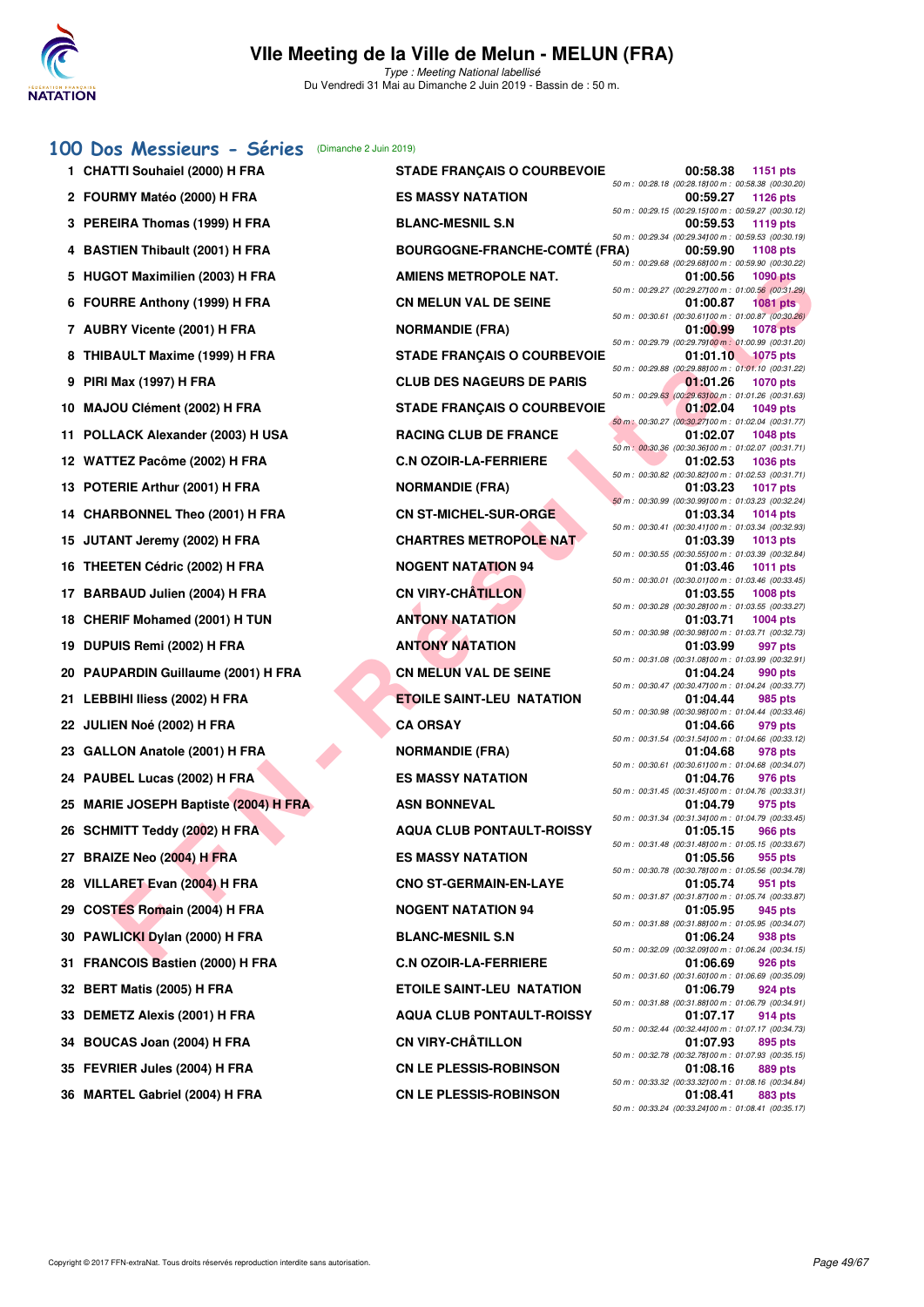

#### **100 Dos Messieurs - Séries (suite)**

- 
- **39 HIRCHI Axel (2002) H FRA**
- 
- 
- 
- 
- 
- 
- 
- 
- 
- 
- 
- 
- **52 MONTI Ennio (2004) H FRA**
- **53 LAGNEZ Teo (2004) H FRA**
- 54 CRASSOUS Thibaut (2004) H FRA
- **55 MIALOT Rémi (2005) H FRA**
- **--- ANNEQUIN Leo (2002) H FRA**
- **--- DESPREZ Pierre-Yves (1996) H FRA**
- **--- TAGNATI Gianni (2005) H FRA**
- --- CELESTE Mathéo (2004) H FRA

#### **[200 Dos Messieurs - Séries](http://www.ffnatation.fr/webffn/resultats.php?idact=nat&go=epr&idcpt=57771&idepr=63)** (Samedi 1er Juin 2019)

- 1 BONEL Antonyn (2001) H FRA **CN ST-MI**
- 2 FOURMY Matéo (2000) H FRA **ES MASS**
- **3 HUGOT Maximilien (2003) H FRA AMIENS I**
- 4 RENE CORAIL Yann (2003) H FRA CSN GUY
- **5 PEREIRA Thomas (1999) H FRA BLANC-M**<br>50 m i 0
- **6 SEYE Matthieu (2002) H FRA CN LE PL**<br>  $\frac{50 \text{ m} \cdot \text{0}}{50 \text{ m} \cdot \text{0}}$
- **7 RAKOTONDRAMANGA Eliot-Tahina (2002) H FRA ES MASS**
- **8 FOURRE Anthony (1999) H FRA CN MELU**<br>  $\frac{50 \text{ m} \cdot \theta}{20 \text{ m} \cdot \theta}$
- **9 RIGUIDEL Leo (2001) H FRA CHARTRI**
- 10 KHAY Aniss (2002) H FRA **CN LE PL**
- **11 JUTANT Jeremy (2002) H FRA CHARTRES METALLY REPORT OF SOME 10**
- 12 PECH Killian (2002) H FRA **CN BRES**
- **13 POTERIE Arthur (2001) H FRA NORMANDIE (FRA) 02:16.61 <b>1006 pts**

|     | 37 BENCHERQUI Younes (1998) H FRA | AS HERBLAY NATATION                  | 01:08.42                                                         | <b>882 pts</b> |
|-----|-----------------------------------|--------------------------------------|------------------------------------------------------------------|----------------|
|     |                                   | <b>COLOMBES NATATION</b>             | 50 m: 00:32.59 (00:32.59) 00 m: 01:08.42 (00:35.83               |                |
|     | 38 BOUTAGHOU Iliane (2004) H FRA  |                                      | 01:08.55<br>50 m : 00:33.17 (00:33.17) 00 m : 01:08.55 (00:35.38 | 879 pts        |
|     | 39 HIRCHI Axel (2002) H FRA       | <b>CN ASNIÈRES</b>                   | 01:08.86                                                         | 871 pts        |
|     |                                   |                                      | 50 m : 00:33.14 (00:33.14)00 m : 01:08.86 (00:35.72              |                |
|     | 40 DA CUNHA David (2003) H FRA    | <b>CN ST-MICHEL-SUR-ORGE</b>         | 01:09.06                                                         | 866 pts        |
|     |                                   |                                      | 50 m : 00:34.19 (00:34.19)00 m : 01:09.06 (00:34.87              |                |
|     | 41 THIERRY Gaspard (2004) H FRA   | <b>CN MELUN VAL DE SEINE</b>         | 01:09.40<br>50 m : 00:33.80 (00:33.80) 00 m : 01:09.40 (00:35.60 | 858 pts        |
|     | 42 SERICHARD Levin (2004) H FRA   | AS HERBLAY NATATION                  | 01:09.57                                                         | 854 pts        |
|     |                                   |                                      | 50 m: 00:34.17 (00:34.17) 00 m: 01:09.57 (00:35.40               |                |
|     | 43 GUESDON Sacha (2002) H FRA     | <b>ETOILE SAINT-LEU NATATION</b>     | 01:09.70                                                         | 851 pts        |
|     |                                   |                                      | 50 m : 00:33.17 (00:33.17) 00 m : 01:09.70 (00:36.53             |                |
|     | 44 LORRAIN Kieran (2001) H FRA    | <b>LANNION NATATION</b>              | 01:10.08                                                         | 841 pts        |
|     | 45 TAILLANDIER Alan (2004) H FRA  | <b>CN LE PLESSIS-ROBINSON</b>        | 50 m: 00:33.08 (00:33.08) 00 m: 01:10.08 (00:37.00<br>01:10.68   | 827 pts        |
|     |                                   |                                      | 50 m: 00:34.14 (00:34.14100 m: 01:10.68 (00:36.54                |                |
|     | 46 LAVIGNE Mathieu (2003) H FRA   | <b>ES MASSY NATATION</b>             | 01:10.78                                                         | 824 pts        |
|     |                                   |                                      | 50 m : 00:33.93 (00:33.93) 00 m : 01:10.78 (00:36.85             |                |
|     | 47 DIBOUES Killian (2000) H FRA   | <b>CN MELUN VAL DE SEINE</b>         | 01:11.16                                                         | 815 pts        |
|     |                                   |                                      | 50 m : 00:34.74 (00:34.74)00 m : 01:11.16 (00:36.42              |                |
|     | 48 CALOTA Stefan (2003) H FRA     | <b>ES VITRY</b>                      | 01:11.59<br>50 m: 00:34.22 (00:34.22) 00 m: 01:11.59 (00:37.37   | 805 pts        |
|     | 49 PAGE Adrien (2004) H FRA       | <b>CN ST-MICHEL-SUR-ORGE</b>         | 01:11.85                                                         | <b>799 pts</b> |
|     |                                   |                                      | 50 m: 00:34.55 (00:34.55) 00 m: 01:11.85 (00:37.30               |                |
|     | 50 ROGER Elwan (2003) H FRA       | <b>AQUA CLUB PONTAULT-ROISSY</b>     | 01:11.91                                                         | 797 pts        |
|     |                                   |                                      | 50 m: 00:34.28 (00:34.28) 00 m: 01:11.91 (00:37.63               |                |
|     | 51 EVEN Mathieu (2003) H FRA      | <b>LANNION NATATION</b>              | 01:13.94                                                         | <b>750 pts</b> |
|     | 52 MONTI Ennio (2004) H FRA       | <b>LAGNY-SUR-MARNE NATATION</b>      | 50 m: 00:35.76 (00:35.76) 00 m: 01:13.94 (00:38.18<br>01:14.20   | 744 pts        |
|     |                                   |                                      | 50 m: 00:36.31 (00:36.31100 m: 01:14.20 (00:37.89                |                |
|     | 53 LAGNEZ Teo (2004) H FRA        | ASS DES SPORTS DE CHELLES            | 01:14.29                                                         | 742 pts        |
|     |                                   |                                      | 50 m: 00:36.00 (00:36.00) 00 m: 01:14.29 (00:38.29               |                |
|     | 54 CRASSOUS Thibaut (2004) H FRA  | <b>STADE FRANÇAIS O COURBEVOIE</b>   | 01:14.68                                                         | <b>733 pts</b> |
|     |                                   |                                      | 50 m : 00:36.67 (00:36.67) 00 m : 01:14.68 (00:38.01             |                |
|     | 55 MIALOT Rémi (2005) H FRA       | <b>CA ORSAY</b>                      | 01:16.12<br>50 m : 00:36.37 (00:36.37) 00 m : 01:16.12 (00:39.75 | <b>700 pts</b> |
|     | <b>ANNEQUIN Leo (2002) H FRA</b>  | <b>ETOILE SAINT-LEU NATATION</b>     | <b>DNS</b> dec                                                   |                |
| --- | DESPREZ Pierre-Yves (1996) H FRA  | <b>BOURGOGNE-FRANCHE-COMTÉ (FRA)</b> | <b>DNS dec</b>                                                   |                |
|     |                                   |                                      |                                                                  |                |
|     | --- TAGNATI Gianni (2005) H FRA   | <b>AAS SARCELLES NATATION 95</b>     | <b>DNS dec</b>                                                   |                |
|     | CELESTE Mathéo (2004) H ERA       | RI ANC MECNII C N                    | DNS dec                                                          |                |

| nn i Gaspaiu (2004) li Frim                              | UN MELUN VAL DE JEINE                | 01.09.40<br><b>OJO PIS</b>                                                                                                                |
|----------------------------------------------------------|--------------------------------------|-------------------------------------------------------------------------------------------------------------------------------------------|
| <b>ICHARD Levin (2004) H FRA</b>                         | AS HERBLAY NATATION                  | 50 m : 00:33.80 (00:33.80) 00 m : 01:09.40 (00:35.60)<br>01:09.57<br>854 pts                                                              |
| SDON Sacha (2002) H FRA                                  | <b>ETOILE SAINT-LEU NATATION</b>     | 50 m : 00:34.17 (00:34.17) 00 m : 01:09.57 (00:35.40)<br>01:09.70<br>851 pts                                                              |
| RAIN Kieran (2001) H FRA                                 | <b>LANNION NATATION</b>              | 50 m : 00:33.17 (00:33.17) 00 m : 01:09.70 (00:36.53)<br>841 pts<br>01:10.08                                                              |
| LANDIER Alan (2004) H FRA                                | <b>CN LE PLESSIS-ROBINSON</b>        | 50 m : 00:33.08 (00:33.08) 00 m : 01:10.08 (00:37.00)<br>01:10.68<br>827 pts                                                              |
|                                                          |                                      | 50 m : 00:34.14 (00:34.14100 m : 01:10.68 (00:36.54)                                                                                      |
| <b>GNE Mathieu (2003) H FRA</b>                          | <b>ES MASSY NATATION</b>             | 01:10.78<br>824 pts<br>50 m : 00:33.93 (00:33.93) 00 m : 01:10.78 (00:36.85)                                                              |
| <b>OUES Killian (2000) H FRA</b>                         | <b>CN MELUN VAL DE SEINE</b>         | 01:11.16<br>815 pts<br>50 m: 00:34.74 (00:34.74100 m: 01:11.16 (00:36.42)                                                                 |
| OTA Stefan (2003) H FRA                                  | <b>ES VITRY</b>                      | 01:11.59<br>805 pts<br>50 m : 00:34.22 (00:34.22) 00 m : 01:11.59 (00:37.37)                                                              |
| E Adrien (2004) H FRA                                    | <b>CN ST-MICHEL-SUR-ORGE</b>         | 01:11.85<br>799 pts                                                                                                                       |
| ER Elwan (2003) H FRA                                    | <b>AQUA CLUB PONTAULT-ROISSY</b>     | 50 m : 00:34.55 (00:34.55) 00 m : 01:11.85 (00:37.30)<br>01:11.91<br>797 pts                                                              |
| N Mathieu (2003) H FRA                                   | <b>LANNION NATATION</b>              | 50 m: 00:34.28 (00:34.28) 00 m: 01:11.91 (00:37.63)<br>01:13.94<br>750 pts                                                                |
| ITI Ennio (2004) H FRA                                   | <b>LAGNY-SUR-MARNE NATATION</b>      | 50 m : 00:35.76 (00:35.76) 00 m : 01:13.94 (00:38.18)<br>01:14.20<br>744 pts                                                              |
| <b>NEZ Teo (2004) H FRA</b>                              | ASS DES SPORTS DE CHELLES            | 50 m: 00:36.31 (00:36.31100 m: 01:14.20 (00:37.89)                                                                                        |
|                                                          |                                      | 01:14.29<br>742 pts<br>50 m : 00:36.00 (00:36.00) 00 m : 01:14.29 (00:38.29)                                                              |
| SSOUS Thibaut (2004) H FRA                               | <b>STADE FRANCAIS O COURBEVOIE</b>   | 01:14.68<br>733 pts<br>50 m : 00:36.67 (00:36.67) 00 m : 01:14.68 (00:38.01)                                                              |
| .OT Rémi (2005) H FRA                                    | <b>CA ORSAY</b>                      | 01:16.12<br>700 pts                                                                                                                       |
| EQUIN Leo (2002) H FRA                                   | <b>ETOILE SAINT-LEU NATATION</b>     | 50 m : 00:36.37 (00:36.37) 00 m : 01:16.12 (00:39.75)<br><b>DNS</b> dec                                                                   |
| PREZ Pierre-Yves (1996) H FRA                            | <b>BOURGOGNE-FRANCHE-COMTÉ (FRA)</b> | DNS dec                                                                                                                                   |
| NATI Gianni (2005) H FRA                                 | AAS SARCELLES NATATION 95            | <b>DNS dec</b>                                                                                                                            |
| ESTE Mathéo (2004) H FRA                                 | <b>BLANC-MESNIL S.N</b>              | <b>DNS dec</b>                                                                                                                            |
| os Messieurs - Séries<br>(Samedi 1er Juin 2019)          |                                      |                                                                                                                                           |
| EL Antonyn (2001) H FRA                                  | <b>CN ST-MICHEL-SUR-ORGE</b>         | 02:07.96<br>1124 $pts$                                                                                                                    |
| RMY Matéo (2000) H FRA                                   | <b>ES MASSY NATATION</b>             | 50 m : 00:30.04 (00:30.04) 00 m : 01:02.71 (00:32.67) 50 m : 01:35.49 (00:32.78200 m : 02:07.96 (00:32.47)                                |
|                                                          |                                      | 02:08.41<br>1118 $pts$<br>50 m : 00:30.16 (00:30.16) 00 m : 01:02.60 (00:32.44) 50 m : 01:35.71 (00:33.11200 m : 02:08.41 (00:32.70)      |
| OT Maximilien (2003) H FRA                               | AMIENS METROPOLE NAT.                | 02:09.63<br><b>1101 pts</b><br>50 m : 00:30.30 (00:30.30) 00 m : 01:02.96 (00:32.66) 50 m : 01:36.89 (00:33.93200 m : 02:09.63 (00:32.74) |
| E CORAIL Yann (2003) H FRA                               | <b>CSN GUYANCOURT</b>                | 02:12.08<br><b>1067 pts</b>                                                                                                               |
| EIRA Thomas (1999) H FRA                                 | <b>BLANC-MESNIL S.N</b>              | 50 m : 00:30.76 (00:30.76) 00 m : 01:04.18 (00:33.42) 50 m : 01:38.40 (00:34.22200 m : 02:12.08 (00:33.68)<br>02:13.41<br><b>1049 pts</b> |
| E Matthieu (2002) H FRA                                  | <b>CN LE PLESSIS-ROBINSON</b>        | 50 m: 00:30.25 (00:30.25)00 m: 01:03.90 (00:33.65)50 m: 01:39.37 (00:35.47200 m: 02:13.41 (00:34.04)<br>02:14.69<br><b>1031 pts</b>       |
|                                                          |                                      | 50 m : 00:31.06 (00:31.06) 00 m : 01:04.72 (00:33.66) 50 m : 01:39.84 (00:35.12200 m : 02:14.69 (00:34.85)                                |
| OTONDRAMANGA Eliot-Tahina (2002) H FRA                   | <b>ES MASSY NATATION</b>             | 02:14.71<br><b>1031 pts</b><br>50 m : 00:29.83 (00:29.83) 00 m : 01:03.22 (00:33.39) 50 m : 01:38.81 (00:35.59200 m : 02:14.71 (00:35.90) |
| RRE Anthony (1999) H FRA                                 | <b>CN MELUN VAL DE SEINE</b>         | 02:15.14 1025 pts<br>50 m: 00:31.51 (00:31.51100 m: 01:05.23 (00:33.72150 m: 01:40.27 (00:35.04200 m: 02:15.14 (00:34.87)                 |
| <b>JIDEL Leo (2001) H FRA</b>                            | <b>CHARTRES METROPOLE NAT</b>        | 02:15.20<br><b>1024 pts</b>                                                                                                               |
| Y Aniss (2002) H FRA                                     | <b>CN LE PLESSIS-ROBINSON</b>        | 50 m : 00:31.77 (00:31.77)00 m : 01:05.96 (00:34.19)50 m : 01:41.22 (00:35.26200 m : 02:15.20 (00:33.98)<br>02:15.49<br><b>1021 pts</b>   |
|                                                          |                                      |                                                                                                                                           |
|                                                          |                                      | 50 m : 00:31.55 (00:31.55)00 m : 01:05.91 (00:34.36)50 m : 01:41.31 (00:35.40200 m : 02:15.49 (00:34.18)                                  |
|                                                          | <b>CHARTRES METROPOLE NAT</b>        | 02:15.67<br><b>1018 pts</b><br>50 m : 00:31.47 (00:31.47) 00 m : 01:05.13 (00:33.66) 50 m : 01:41.05 (00:35.92200 m : 02:15.67 (00:34.62) |
| <b>ANT Jeremy (2002) H FRA</b><br>H Killian (2002) H FRA | <b>CN BREST</b>                      | 02:16.55<br>1006 pts<br>50 m : 00:32.40 (00:32.40) 00 m : 01:07.03 (00:34.63) 50 m : 01:42.15 (00:35.12200 m : 02:16.55 (00:34.40)        |

50 m : 00:32.10 (00:32.10)100 m : 01:07.17 (00:35.07)150 m : 01:41.92 (00:34.75)200 m : 02:16.61 (00:34.69)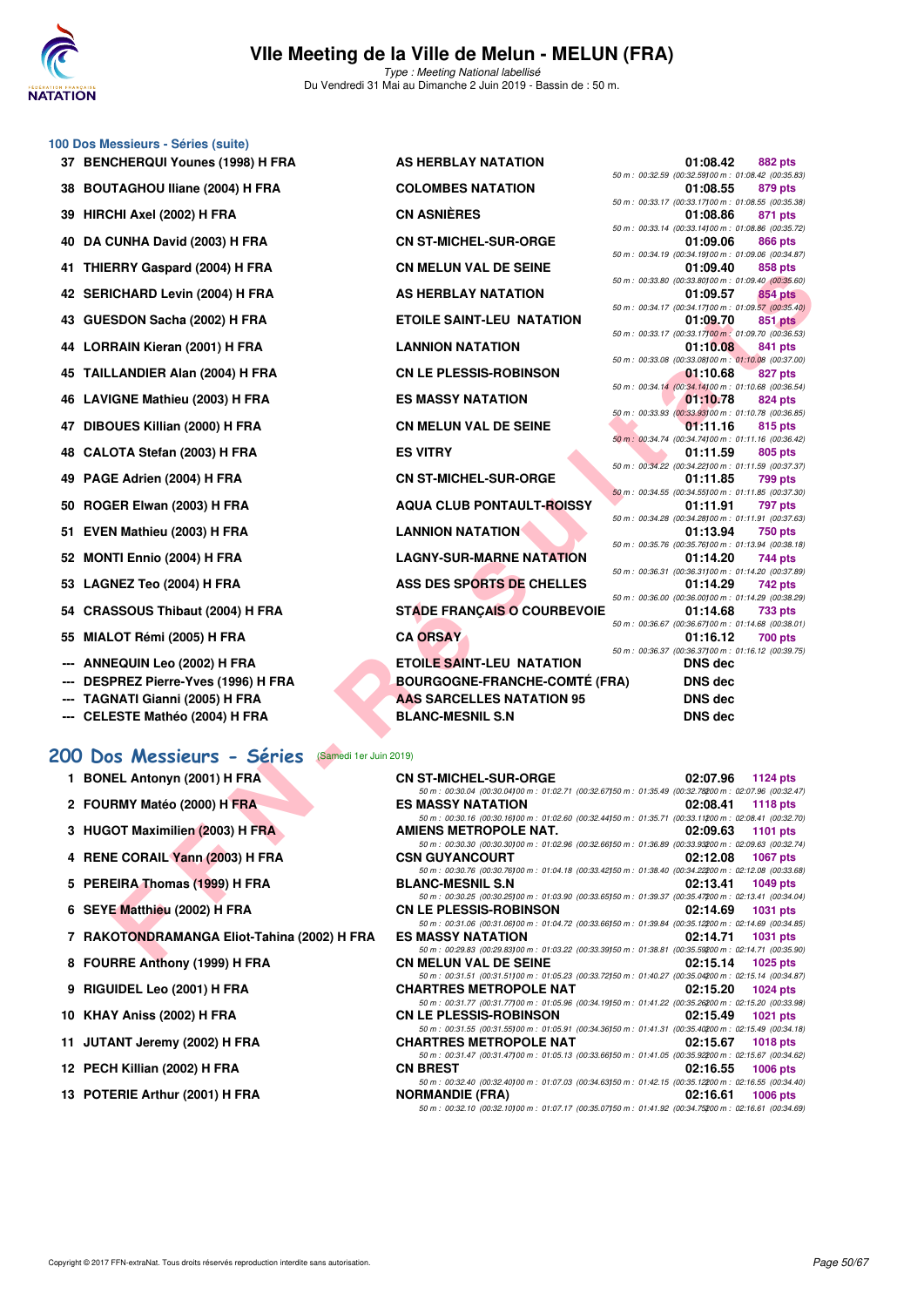

Type : Meeting National labellisé Du Vendredi 31 Mai au Dimanche 2 Juin 2019 - Bassin de : 50 m.

#### **200 Dos Messieurs - Séries (suite)**

- **14 HUET-LEBERRUYER Titouan (2003) H FRA CS CLICHY 92 02:16.76 1004 pts**
- 15 WATTEZ Pacôme (2002) H FRA **C.**
- 16 CHERIF Mohamed (2001) H TUN **ANTION**
- **17 AUBRY Vicente (2001) H FRA** NORMAN **NO**
- **18 PICOCHE Louis (2002) H FRA CONSTRUMENT CONSTRUCTS**
- 19 BASTIEN Thibault (2001) H FRA BOODS
- **20 JULIEN Noé (2002) H FRA CA ORSAY PROPERTY OR AN ORIGINAL CA OR AN ORIGINAL CA OR AN ORIGINAL CA OR AN ORIGINAL CA OR AN ORIGINAL CA OR AN ORIGINAL CA ORIGINAL CA ORIGINAL CA ORIGINAL CA ORIGINAL CA ORIGINAL CA ORIGINAL**
- **21 CELESTE Mathéo (2004) H FRA BI**
- **22 REUILLON Paul (1997) H FRA MODE PROPERTY**
- **23 MARIE JOSEPH Baptiste (2004) H FRA ASSAURATE**
- **24 LEBBIHI Iliess (2002) H FRA BILLET BET**
- **25 FEVRIER Jules (2004) H FRA CONSERVANCE**
- **26 GELY Tom (2002) H FRA CSN GUYANCOURT 02:32.94 PTS**
- **27 SCHMITT Teddy (2002) H FRA AQUA CLUB PONTAULT**
- **28 VILLARET Evan (2004) H FRA CONO STAGERMAN BUSICAL CONTRACT CONTRACT CONTRACT CONTRACT CONTRACT CONTRACT CONTRACT CONTRACT CONTRACT CONTRACT CONTRACT CONTRACT CONTRACT CONTRACT CONTRACT CONTRACT CONTRACT CONTRACT CONTRA**
- **29 DUPUIS Remi (2002) H FRA ANTIONY AND ANTIOXY**
- **30 PAUBEL Lucas (2002) H FRA BILLER ES**
- **31 BOUCAS Joan (2004) H FRA CONSERVANCE**
- **32 GALLON Anatole (2001) H FRA** NORMAN ROLL
- **33 MARTEL Gabriel (2004) H FRA CN LE PLESSIS-ROBINSON 02:26.86 874 pts**
- **34 DEMETZ Alexis (2001) H FRA BURG PONTAULT POINTS**
- **35 BOUTAGHOU Iliane (2004) H FRA COLOMBER 12:38.26**
- **36 THIERRY Gaspard (2004) H FRA CN MELUN VALUE OF SEINE ORIGINAL DE SEINE OF SEINE ORIGINAL DE SEINE OF SEINE ORIGINAL DE SEINE ORIGINAL DE SEINE ORIGINAL DE SEINE ORIGINAL DE SEINE ORIGINAL DE SEINE ORIGINAL DE SEINE ORI**
- **37 LOCHOSHVILI Roman (2004) H FRA CS**
- **38 TAILLANDIER Alan (2004) H FRA CONSERVATION OF STATE OF STATE OF STATE OF STATE OF STATE OF STATE OF STATE OF STATE OF STATE OF STATE OF STATE OF STATE OF STATE OF STATE OF STATE OF STATE OF STATE OF STATE OF STATE OF S**
- **39 LAVIGNE Mathieu (2003) H FRA BILANG BEST RESERVED BY A BILANG BEST PUBLIC BEST PUBLIC BEST PUBLIC BEST PUBLIC BEST PUBLIC BEST PUBLIC BEST PUBLIC BEST PUBLIC BEST PUBLIC BEST PUBLIC BEST PUBLIC BEST PUBLIC BEST PUBLIC**
- **40 DA CUNHA David (2003) H FRA CONSTRUCTED ON STATE OF STATE OF STATE OF STATE OF STATE OF STATE OF STATE OF ST**
- **41 GUESDON Sacha (2002) H FRA ETOILE SAINT-LEU NATATION 02:33.26 797 pts**
- **42 HUET Damien (2005) H FRA ASSO NATATION DE SARTROUVILLE 02:35.92 765 pts**
- **43 DIBOUES Killian (2000) H FRA CN MELUN VAL DE SEINE 02:37.08 752 pts**
- **44 MIALOT Rémi (2005) H FRA CA ORSAY 02:38.07 741 pts**
- **45 EVEN Mathieu (2003) H FRA LANNION NATATION 02:41.00 708 pts**
- **--- OUABDESSELAM Leo (2003) H FRA AAS SARCELLES NATATION 95 DNS dec**
- **--- DUHAMEL Jules (2003) H FRA ESPADON GRAND-QUEVILLY DSQ**

| VV VLIVIII VL                        | $U = 10.10 - 100 + 100$                                                                                                                                                                                                                                                                                                                                                                                                                                                                                                                                            |                                                                                                                                                                                                                                                                                                                                                                                                                                                                                                                                                                                                                                                                                                                                                                                                                                                                                                                                                                                                                                                                                                                                                                                                                                                                                                                                                                                                                                                                                                                                                                                                                                                                                                                                                                                                                                                                                                                                                                                                                                                                                                                                                                                                                                                                                                                                                                                                                                                                                                                                                                                                                                                                                                                                                                                                                                                                                                                                                                                                                                                                                                                                                                                                                                                                                                                                                                                                                                                                                                                                                                                                                                                                        |
|--------------------------------------|--------------------------------------------------------------------------------------------------------------------------------------------------------------------------------------------------------------------------------------------------------------------------------------------------------------------------------------------------------------------------------------------------------------------------------------------------------------------------------------------------------------------------------------------------------------------|------------------------------------------------------------------------------------------------------------------------------------------------------------------------------------------------------------------------------------------------------------------------------------------------------------------------------------------------------------------------------------------------------------------------------------------------------------------------------------------------------------------------------------------------------------------------------------------------------------------------------------------------------------------------------------------------------------------------------------------------------------------------------------------------------------------------------------------------------------------------------------------------------------------------------------------------------------------------------------------------------------------------------------------------------------------------------------------------------------------------------------------------------------------------------------------------------------------------------------------------------------------------------------------------------------------------------------------------------------------------------------------------------------------------------------------------------------------------------------------------------------------------------------------------------------------------------------------------------------------------------------------------------------------------------------------------------------------------------------------------------------------------------------------------------------------------------------------------------------------------------------------------------------------------------------------------------------------------------------------------------------------------------------------------------------------------------------------------------------------------------------------------------------------------------------------------------------------------------------------------------------------------------------------------------------------------------------------------------------------------------------------------------------------------------------------------------------------------------------------------------------------------------------------------------------------------------------------------------------------------------------------------------------------------------------------------------------------------------------------------------------------------------------------------------------------------------------------------------------------------------------------------------------------------------------------------------------------------------------------------------------------------------------------------------------------------------------------------------------------------------------------------------------------------------------------------------------------------------------------------------------------------------------------------------------------------------------------------------------------------------------------------------------------------------------------------------------------------------------------------------------------------------------------------------------------------------------------------------------------------------------------------------------------------|
| <b>C.N OZOIR-LA-FERRIERE</b>         | 02:17.00                                                                                                                                                                                                                                                                                                                                                                                                                                                                                                                                                           | 1001 pts                                                                                                                                                                                                                                                                                                                                                                                                                                                                                                                                                                                                                                                                                                                                                                                                                                                                                                                                                                                                                                                                                                                                                                                                                                                                                                                                                                                                                                                                                                                                                                                                                                                                                                                                                                                                                                                                                                                                                                                                                                                                                                                                                                                                                                                                                                                                                                                                                                                                                                                                                                                                                                                                                                                                                                                                                                                                                                                                                                                                                                                                                                                                                                                                                                                                                                                                                                                                                                                                                                                                                                                                                                                               |
|                                      |                                                                                                                                                                                                                                                                                                                                                                                                                                                                                                                                                                    | 998 pts                                                                                                                                                                                                                                                                                                                                                                                                                                                                                                                                                                                                                                                                                                                                                                                                                                                                                                                                                                                                                                                                                                                                                                                                                                                                                                                                                                                                                                                                                                                                                                                                                                                                                                                                                                                                                                                                                                                                                                                                                                                                                                                                                                                                                                                                                                                                                                                                                                                                                                                                                                                                                                                                                                                                                                                                                                                                                                                                                                                                                                                                                                                                                                                                                                                                                                                                                                                                                                                                                                                                                                                                                                                                |
|                                      |                                                                                                                                                                                                                                                                                                                                                                                                                                                                                                                                                                    | 989 pts                                                                                                                                                                                                                                                                                                                                                                                                                                                                                                                                                                                                                                                                                                                                                                                                                                                                                                                                                                                                                                                                                                                                                                                                                                                                                                                                                                                                                                                                                                                                                                                                                                                                                                                                                                                                                                                                                                                                                                                                                                                                                                                                                                                                                                                                                                                                                                                                                                                                                                                                                                                                                                                                                                                                                                                                                                                                                                                                                                                                                                                                                                                                                                                                                                                                                                                                                                                                                                                                                                                                                                                                                                                                |
|                                      |                                                                                                                                                                                                                                                                                                                                                                                                                                                                                                                                                                    |                                                                                                                                                                                                                                                                                                                                                                                                                                                                                                                                                                                                                                                                                                                                                                                                                                                                                                                                                                                                                                                                                                                                                                                                                                                                                                                                                                                                                                                                                                                                                                                                                                                                                                                                                                                                                                                                                                                                                                                                                                                                                                                                                                                                                                                                                                                                                                                                                                                                                                                                                                                                                                                                                                                                                                                                                                                                                                                                                                                                                                                                                                                                                                                                                                                                                                                                                                                                                                                                                                                                                                                                                                                                        |
| <b>CN BREST</b>                      | 02:17.98                                                                                                                                                                                                                                                                                                                                                                                                                                                                                                                                                           | 988 pts                                                                                                                                                                                                                                                                                                                                                                                                                                                                                                                                                                                                                                                                                                                                                                                                                                                                                                                                                                                                                                                                                                                                                                                                                                                                                                                                                                                                                                                                                                                                                                                                                                                                                                                                                                                                                                                                                                                                                                                                                                                                                                                                                                                                                                                                                                                                                                                                                                                                                                                                                                                                                                                                                                                                                                                                                                                                                                                                                                                                                                                                                                                                                                                                                                                                                                                                                                                                                                                                                                                                                                                                                                                                |
|                                      |                                                                                                                                                                                                                                                                                                                                                                                                                                                                                                                                                                    | 976 pts                                                                                                                                                                                                                                                                                                                                                                                                                                                                                                                                                                                                                                                                                                                                                                                                                                                                                                                                                                                                                                                                                                                                                                                                                                                                                                                                                                                                                                                                                                                                                                                                                                                                                                                                                                                                                                                                                                                                                                                                                                                                                                                                                                                                                                                                                                                                                                                                                                                                                                                                                                                                                                                                                                                                                                                                                                                                                                                                                                                                                                                                                                                                                                                                                                                                                                                                                                                                                                                                                                                                                                                                                                                                |
|                                      |                                                                                                                                                                                                                                                                                                                                                                                                                                                                                                                                                                    | 968 pts                                                                                                                                                                                                                                                                                                                                                                                                                                                                                                                                                                                                                                                                                                                                                                                                                                                                                                                                                                                                                                                                                                                                                                                                                                                                                                                                                                                                                                                                                                                                                                                                                                                                                                                                                                                                                                                                                                                                                                                                                                                                                                                                                                                                                                                                                                                                                                                                                                                                                                                                                                                                                                                                                                                                                                                                                                                                                                                                                                                                                                                                                                                                                                                                                                                                                                                                                                                                                                                                                                                                                                                                                                                                |
|                                      |                                                                                                                                                                                                                                                                                                                                                                                                                                                                                                                                                                    |                                                                                                                                                                                                                                                                                                                                                                                                                                                                                                                                                                                                                                                                                                                                                                                                                                                                                                                                                                                                                                                                                                                                                                                                                                                                                                                                                                                                                                                                                                                                                                                                                                                                                                                                                                                                                                                                                                                                                                                                                                                                                                                                                                                                                                                                                                                                                                                                                                                                                                                                                                                                                                                                                                                                                                                                                                                                                                                                                                                                                                                                                                                                                                                                                                                                                                                                                                                                                                                                                                                                                                                                                                                                        |
|                                      |                                                                                                                                                                                                                                                                                                                                                                                                                                                                                                                                                                    | 959 pts                                                                                                                                                                                                                                                                                                                                                                                                                                                                                                                                                                                                                                                                                                                                                                                                                                                                                                                                                                                                                                                                                                                                                                                                                                                                                                                                                                                                                                                                                                                                                                                                                                                                                                                                                                                                                                                                                                                                                                                                                                                                                                                                                                                                                                                                                                                                                                                                                                                                                                                                                                                                                                                                                                                                                                                                                                                                                                                                                                                                                                                                                                                                                                                                                                                                                                                                                                                                                                                                                                                                                                                                                                                                |
| <b>MOUETTES DE PARIS</b>             | 02:20.80                                                                                                                                                                                                                                                                                                                                                                                                                                                                                                                                                           | 951 pts                                                                                                                                                                                                                                                                                                                                                                                                                                                                                                                                                                                                                                                                                                                                                                                                                                                                                                                                                                                                                                                                                                                                                                                                                                                                                                                                                                                                                                                                                                                                                                                                                                                                                                                                                                                                                                                                                                                                                                                                                                                                                                                                                                                                                                                                                                                                                                                                                                                                                                                                                                                                                                                                                                                                                                                                                                                                                                                                                                                                                                                                                                                                                                                                                                                                                                                                                                                                                                                                                                                                                                                                                                                                |
| <b>ASN BONNEVAL</b>                  | 02:21.83                                                                                                                                                                                                                                                                                                                                                                                                                                                                                                                                                           | 938 pts                                                                                                                                                                                                                                                                                                                                                                                                                                                                                                                                                                                                                                                                                                                                                                                                                                                                                                                                                                                                                                                                                                                                                                                                                                                                                                                                                                                                                                                                                                                                                                                                                                                                                                                                                                                                                                                                                                                                                                                                                                                                                                                                                                                                                                                                                                                                                                                                                                                                                                                                                                                                                                                                                                                                                                                                                                                                                                                                                                                                                                                                                                                                                                                                                                                                                                                                                                                                                                                                                                                                                                                                                                                                |
|                                      |                                                                                                                                                                                                                                                                                                                                                                                                                                                                                                                                                                    | 933 pts                                                                                                                                                                                                                                                                                                                                                                                                                                                                                                                                                                                                                                                                                                                                                                                                                                                                                                                                                                                                                                                                                                                                                                                                                                                                                                                                                                                                                                                                                                                                                                                                                                                                                                                                                                                                                                                                                                                                                                                                                                                                                                                                                                                                                                                                                                                                                                                                                                                                                                                                                                                                                                                                                                                                                                                                                                                                                                                                                                                                                                                                                                                                                                                                                                                                                                                                                                                                                                                                                                                                                                                                                                                                |
|                                      |                                                                                                                                                                                                                                                                                                                                                                                                                                                                                                                                                                    |                                                                                                                                                                                                                                                                                                                                                                                                                                                                                                                                                                                                                                                                                                                                                                                                                                                                                                                                                                                                                                                                                                                                                                                                                                                                                                                                                                                                                                                                                                                                                                                                                                                                                                                                                                                                                                                                                                                                                                                                                                                                                                                                                                                                                                                                                                                                                                                                                                                                                                                                                                                                                                                                                                                                                                                                                                                                                                                                                                                                                                                                                                                                                                                                                                                                                                                                                                                                                                                                                                                                                                                                                                                                        |
|                                      | 02:22.85                                                                                                                                                                                                                                                                                                                                                                                                                                                                                                                                                           | 924 pts                                                                                                                                                                                                                                                                                                                                                                                                                                                                                                                                                                                                                                                                                                                                                                                                                                                                                                                                                                                                                                                                                                                                                                                                                                                                                                                                                                                                                                                                                                                                                                                                                                                                                                                                                                                                                                                                                                                                                                                                                                                                                                                                                                                                                                                                                                                                                                                                                                                                                                                                                                                                                                                                                                                                                                                                                                                                                                                                                                                                                                                                                                                                                                                                                                                                                                                                                                                                                                                                                                                                                                                                                                                                |
| <b>CSN GUYANCOURT</b>                | 02:22.94                                                                                                                                                                                                                                                                                                                                                                                                                                                                                                                                                           | 923 pts                                                                                                                                                                                                                                                                                                                                                                                                                                                                                                                                                                                                                                                                                                                                                                                                                                                                                                                                                                                                                                                                                                                                                                                                                                                                                                                                                                                                                                                                                                                                                                                                                                                                                                                                                                                                                                                                                                                                                                                                                                                                                                                                                                                                                                                                                                                                                                                                                                                                                                                                                                                                                                                                                                                                                                                                                                                                                                                                                                                                                                                                                                                                                                                                                                                                                                                                                                                                                                                                                                                                                                                                                                                                |
|                                      |                                                                                                                                                                                                                                                                                                                                                                                                                                                                                                                                                                    |                                                                                                                                                                                                                                                                                                                                                                                                                                                                                                                                                                                                                                                                                                                                                                                                                                                                                                                                                                                                                                                                                                                                                                                                                                                                                                                                                                                                                                                                                                                                                                                                                                                                                                                                                                                                                                                                                                                                                                                                                                                                                                                                                                                                                                                                                                                                                                                                                                                                                                                                                                                                                                                                                                                                                                                                                                                                                                                                                                                                                                                                                                                                                                                                                                                                                                                                                                                                                                                                                                                                                                                                                                                                        |
|                                      |                                                                                                                                                                                                                                                                                                                                                                                                                                                                                                                                                                    | 915 pts                                                                                                                                                                                                                                                                                                                                                                                                                                                                                                                                                                                                                                                                                                                                                                                                                                                                                                                                                                                                                                                                                                                                                                                                                                                                                                                                                                                                                                                                                                                                                                                                                                                                                                                                                                                                                                                                                                                                                                                                                                                                                                                                                                                                                                                                                                                                                                                                                                                                                                                                                                                                                                                                                                                                                                                                                                                                                                                                                                                                                                                                                                                                                                                                                                                                                                                                                                                                                                                                                                                                                                                                                                                                |
| CNO ST-GERMAIN-EN-LAYE               | 02:23.88                                                                                                                                                                                                                                                                                                                                                                                                                                                                                                                                                           | 911 pts                                                                                                                                                                                                                                                                                                                                                                                                                                                                                                                                                                                                                                                                                                                                                                                                                                                                                                                                                                                                                                                                                                                                                                                                                                                                                                                                                                                                                                                                                                                                                                                                                                                                                                                                                                                                                                                                                                                                                                                                                                                                                                                                                                                                                                                                                                                                                                                                                                                                                                                                                                                                                                                                                                                                                                                                                                                                                                                                                                                                                                                                                                                                                                                                                                                                                                                                                                                                                                                                                                                                                                                                                                                                |
| <b>ANTONY NATATION</b>               | 02:24.28                                                                                                                                                                                                                                                                                                                                                                                                                                                                                                                                                           | 906 pts                                                                                                                                                                                                                                                                                                                                                                                                                                                                                                                                                                                                                                                                                                                                                                                                                                                                                                                                                                                                                                                                                                                                                                                                                                                                                                                                                                                                                                                                                                                                                                                                                                                                                                                                                                                                                                                                                                                                                                                                                                                                                                                                                                                                                                                                                                                                                                                                                                                                                                                                                                                                                                                                                                                                                                                                                                                                                                                                                                                                                                                                                                                                                                                                                                                                                                                                                                                                                                                                                                                                                                                                                                                                |
|                                      |                                                                                                                                                                                                                                                                                                                                                                                                                                                                                                                                                                    | 903 pts                                                                                                                                                                                                                                                                                                                                                                                                                                                                                                                                                                                                                                                                                                                                                                                                                                                                                                                                                                                                                                                                                                                                                                                                                                                                                                                                                                                                                                                                                                                                                                                                                                                                                                                                                                                                                                                                                                                                                                                                                                                                                                                                                                                                                                                                                                                                                                                                                                                                                                                                                                                                                                                                                                                                                                                                                                                                                                                                                                                                                                                                                                                                                                                                                                                                                                                                                                                                                                                                                                                                                                                                                                                                |
|                                      |                                                                                                                                                                                                                                                                                                                                                                                                                                                                                                                                                                    |                                                                                                                                                                                                                                                                                                                                                                                                                                                                                                                                                                                                                                                                                                                                                                                                                                                                                                                                                                                                                                                                                                                                                                                                                                                                                                                                                                                                                                                                                                                                                                                                                                                                                                                                                                                                                                                                                                                                                                                                                                                                                                                                                                                                                                                                                                                                                                                                                                                                                                                                                                                                                                                                                                                                                                                                                                                                                                                                                                                                                                                                                                                                                                                                                                                                                                                                                                                                                                                                                                                                                                                                                                                                        |
| <b>CN VIRY-CHATILLON</b>             | 02:25.03                                                                                                                                                                                                                                                                                                                                                                                                                                                                                                                                                           | 897 pts                                                                                                                                                                                                                                                                                                                                                                                                                                                                                                                                                                                                                                                                                                                                                                                                                                                                                                                                                                                                                                                                                                                                                                                                                                                                                                                                                                                                                                                                                                                                                                                                                                                                                                                                                                                                                                                                                                                                                                                                                                                                                                                                                                                                                                                                                                                                                                                                                                                                                                                                                                                                                                                                                                                                                                                                                                                                                                                                                                                                                                                                                                                                                                                                                                                                                                                                                                                                                                                                                                                                                                                                                                                                |
|                                      |                                                                                                                                                                                                                                                                                                                                                                                                                                                                                                                                                                    | 883 pts                                                                                                                                                                                                                                                                                                                                                                                                                                                                                                                                                                                                                                                                                                                                                                                                                                                                                                                                                                                                                                                                                                                                                                                                                                                                                                                                                                                                                                                                                                                                                                                                                                                                                                                                                                                                                                                                                                                                                                                                                                                                                                                                                                                                                                                                                                                                                                                                                                                                                                                                                                                                                                                                                                                                                                                                                                                                                                                                                                                                                                                                                                                                                                                                                                                                                                                                                                                                                                                                                                                                                                                                                                                                |
|                                      |                                                                                                                                                                                                                                                                                                                                                                                                                                                                                                                                                                    |                                                                                                                                                                                                                                                                                                                                                                                                                                                                                                                                                                                                                                                                                                                                                                                                                                                                                                                                                                                                                                                                                                                                                                                                                                                                                                                                                                                                                                                                                                                                                                                                                                                                                                                                                                                                                                                                                                                                                                                                                                                                                                                                                                                                                                                                                                                                                                                                                                                                                                                                                                                                                                                                                                                                                                                                                                                                                                                                                                                                                                                                                                                                                                                                                                                                                                                                                                                                                                                                                                                                                                                                                                                                        |
|                                      |                                                                                                                                                                                                                                                                                                                                                                                                                                                                                                                                                                    | 874 pts                                                                                                                                                                                                                                                                                                                                                                                                                                                                                                                                                                                                                                                                                                                                                                                                                                                                                                                                                                                                                                                                                                                                                                                                                                                                                                                                                                                                                                                                                                                                                                                                                                                                                                                                                                                                                                                                                                                                                                                                                                                                                                                                                                                                                                                                                                                                                                                                                                                                                                                                                                                                                                                                                                                                                                                                                                                                                                                                                                                                                                                                                                                                                                                                                                                                                                                                                                                                                                                                                                                                                                                                                                                                |
| <b>AQUA CLUB PONTAULT-ROISSY</b>     | 02:26.99                                                                                                                                                                                                                                                                                                                                                                                                                                                                                                                                                           | 873 pts                                                                                                                                                                                                                                                                                                                                                                                                                                                                                                                                                                                                                                                                                                                                                                                                                                                                                                                                                                                                                                                                                                                                                                                                                                                                                                                                                                                                                                                                                                                                                                                                                                                                                                                                                                                                                                                                                                                                                                                                                                                                                                                                                                                                                                                                                                                                                                                                                                                                                                                                                                                                                                                                                                                                                                                                                                                                                                                                                                                                                                                                                                                                                                                                                                                                                                                                                                                                                                                                                                                                                                                                                                                                |
|                                      |                                                                                                                                                                                                                                                                                                                                                                                                                                                                                                                                                                    |                                                                                                                                                                                                                                                                                                                                                                                                                                                                                                                                                                                                                                                                                                                                                                                                                                                                                                                                                                                                                                                                                                                                                                                                                                                                                                                                                                                                                                                                                                                                                                                                                                                                                                                                                                                                                                                                                                                                                                                                                                                                                                                                                                                                                                                                                                                                                                                                                                                                                                                                                                                                                                                                                                                                                                                                                                                                                                                                                                                                                                                                                                                                                                                                                                                                                                                                                                                                                                                                                                                                                                                                                                                                        |
|                                      |                                                                                                                                                                                                                                                                                                                                                                                                                                                                                                                                                                    | 857 pts                                                                                                                                                                                                                                                                                                                                                                                                                                                                                                                                                                                                                                                                                                                                                                                                                                                                                                                                                                                                                                                                                                                                                                                                                                                                                                                                                                                                                                                                                                                                                                                                                                                                                                                                                                                                                                                                                                                                                                                                                                                                                                                                                                                                                                                                                                                                                                                                                                                                                                                                                                                                                                                                                                                                                                                                                                                                                                                                                                                                                                                                                                                                                                                                                                                                                                                                                                                                                                                                                                                                                                                                                                                                |
| <b>CN MELUN VAL DE SEINE</b>         | 02:29.78                                                                                                                                                                                                                                                                                                                                                                                                                                                                                                                                                           | 838 pts                                                                                                                                                                                                                                                                                                                                                                                                                                                                                                                                                                                                                                                                                                                                                                                                                                                                                                                                                                                                                                                                                                                                                                                                                                                                                                                                                                                                                                                                                                                                                                                                                                                                                                                                                                                                                                                                                                                                                                                                                                                                                                                                                                                                                                                                                                                                                                                                                                                                                                                                                                                                                                                                                                                                                                                                                                                                                                                                                                                                                                                                                                                                                                                                                                                                                                                                                                                                                                                                                                                                                                                                                                                                |
|                                      |                                                                                                                                                                                                                                                                                                                                                                                                                                                                                                                                                                    | 834 pts                                                                                                                                                                                                                                                                                                                                                                                                                                                                                                                                                                                                                                                                                                                                                                                                                                                                                                                                                                                                                                                                                                                                                                                                                                                                                                                                                                                                                                                                                                                                                                                                                                                                                                                                                                                                                                                                                                                                                                                                                                                                                                                                                                                                                                                                                                                                                                                                                                                                                                                                                                                                                                                                                                                                                                                                                                                                                                                                                                                                                                                                                                                                                                                                                                                                                                                                                                                                                                                                                                                                                                                                                                                                |
|                                      |                                                                                                                                                                                                                                                                                                                                                                                                                                                                                                                                                                    |                                                                                                                                                                                                                                                                                                                                                                                                                                                                                                                                                                                                                                                                                                                                                                                                                                                                                                                                                                                                                                                                                                                                                                                                                                                                                                                                                                                                                                                                                                                                                                                                                                                                                                                                                                                                                                                                                                                                                                                                                                                                                                                                                                                                                                                                                                                                                                                                                                                                                                                                                                                                                                                                                                                                                                                                                                                                                                                                                                                                                                                                                                                                                                                                                                                                                                                                                                                                                                                                                                                                                                                                                                                                        |
|                                      | 02:31.20                                                                                                                                                                                                                                                                                                                                                                                                                                                                                                                                                           | 821 pts                                                                                                                                                                                                                                                                                                                                                                                                                                                                                                                                                                                                                                                                                                                                                                                                                                                                                                                                                                                                                                                                                                                                                                                                                                                                                                                                                                                                                                                                                                                                                                                                                                                                                                                                                                                                                                                                                                                                                                                                                                                                                                                                                                                                                                                                                                                                                                                                                                                                                                                                                                                                                                                                                                                                                                                                                                                                                                                                                                                                                                                                                                                                                                                                                                                                                                                                                                                                                                                                                                                                                                                                                                                                |
| <b>ES MASSY NATATION</b>             | 02:31.72                                                                                                                                                                                                                                                                                                                                                                                                                                                                                                                                                           | 815 pts                                                                                                                                                                                                                                                                                                                                                                                                                                                                                                                                                                                                                                                                                                                                                                                                                                                                                                                                                                                                                                                                                                                                                                                                                                                                                                                                                                                                                                                                                                                                                                                                                                                                                                                                                                                                                                                                                                                                                                                                                                                                                                                                                                                                                                                                                                                                                                                                                                                                                                                                                                                                                                                                                                                                                                                                                                                                                                                                                                                                                                                                                                                                                                                                                                                                                                                                                                                                                                                                                                                                                                                                                                                                |
|                                      |                                                                                                                                                                                                                                                                                                                                                                                                                                                                                                                                                                    |                                                                                                                                                                                                                                                                                                                                                                                                                                                                                                                                                                                                                                                                                                                                                                                                                                                                                                                                                                                                                                                                                                                                                                                                                                                                                                                                                                                                                                                                                                                                                                                                                                                                                                                                                                                                                                                                                                                                                                                                                                                                                                                                                                                                                                                                                                                                                                                                                                                                                                                                                                                                                                                                                                                                                                                                                                                                                                                                                                                                                                                                                                                                                                                                                                                                                                                                                                                                                                                                                                                                                                                                                                                                        |
|                                      |                                                                                                                                                                                                                                                                                                                                                                                                                                                                                                                                                                    | 805 pts                                                                                                                                                                                                                                                                                                                                                                                                                                                                                                                                                                                                                                                                                                                                                                                                                                                                                                                                                                                                                                                                                                                                                                                                                                                                                                                                                                                                                                                                                                                                                                                                                                                                                                                                                                                                                                                                                                                                                                                                                                                                                                                                                                                                                                                                                                                                                                                                                                                                                                                                                                                                                                                                                                                                                                                                                                                                                                                                                                                                                                                                                                                                                                                                                                                                                                                                                                                                                                                                                                                                                                                                                                                                |
| ETOILE SAINT-LEU NATATION            |                                                                                                                                                                                                                                                                                                                                                                                                                                                                                                                                                                    | 797 pts                                                                                                                                                                                                                                                                                                                                                                                                                                                                                                                                                                                                                                                                                                                                                                                                                                                                                                                                                                                                                                                                                                                                                                                                                                                                                                                                                                                                                                                                                                                                                                                                                                                                                                                                                                                                                                                                                                                                                                                                                                                                                                                                                                                                                                                                                                                                                                                                                                                                                                                                                                                                                                                                                                                                                                                                                                                                                                                                                                                                                                                                                                                                                                                                                                                                                                                                                                                                                                                                                                                                                                                                                                                                |
| <b>ASSO NATATION DE SARTROUVILLE</b> | 02:35.92                                                                                                                                                                                                                                                                                                                                                                                                                                                                                                                                                           | 765 pts                                                                                                                                                                                                                                                                                                                                                                                                                                                                                                                                                                                                                                                                                                                                                                                                                                                                                                                                                                                                                                                                                                                                                                                                                                                                                                                                                                                                                                                                                                                                                                                                                                                                                                                                                                                                                                                                                                                                                                                                                                                                                                                                                                                                                                                                                                                                                                                                                                                                                                                                                                                                                                                                                                                                                                                                                                                                                                                                                                                                                                                                                                                                                                                                                                                                                                                                                                                                                                                                                                                                                                                                                                                                |
|                                      |                                                                                                                                                                                                                                                                                                                                                                                                                                                                                                                                                                    |                                                                                                                                                                                                                                                                                                                                                                                                                                                                                                                                                                                                                                                                                                                                                                                                                                                                                                                                                                                                                                                                                                                                                                                                                                                                                                                                                                                                                                                                                                                                                                                                                                                                                                                                                                                                                                                                                                                                                                                                                                                                                                                                                                                                                                                                                                                                                                                                                                                                                                                                                                                                                                                                                                                                                                                                                                                                                                                                                                                                                                                                                                                                                                                                                                                                                                                                                                                                                                                                                                                                                                                                                                                                        |
|                                      |                                                                                                                                                                                                                                                                                                                                                                                                                                                                                                                                                                    | 752 pts                                                                                                                                                                                                                                                                                                                                                                                                                                                                                                                                                                                                                                                                                                                                                                                                                                                                                                                                                                                                                                                                                                                                                                                                                                                                                                                                                                                                                                                                                                                                                                                                                                                                                                                                                                                                                                                                                                                                                                                                                                                                                                                                                                                                                                                                                                                                                                                                                                                                                                                                                                                                                                                                                                                                                                                                                                                                                                                                                                                                                                                                                                                                                                                                                                                                                                                                                                                                                                                                                                                                                                                                                                                                |
| <b>CA ORSAY</b>                      | 02:38.07                                                                                                                                                                                                                                                                                                                                                                                                                                                                                                                                                           | 741 pts                                                                                                                                                                                                                                                                                                                                                                                                                                                                                                                                                                                                                                                                                                                                                                                                                                                                                                                                                                                                                                                                                                                                                                                                                                                                                                                                                                                                                                                                                                                                                                                                                                                                                                                                                                                                                                                                                                                                                                                                                                                                                                                                                                                                                                                                                                                                                                                                                                                                                                                                                                                                                                                                                                                                                                                                                                                                                                                                                                                                                                                                                                                                                                                                                                                                                                                                                                                                                                                                                                                                                                                                                                                                |
|                                      | <b>ANTONY NATATION</b><br><b>NORMANDIE (FRA)</b><br><b>CA ORSAY</b><br><b>BLANC-MESNIL S.N</b><br><b>Service Contract on Service</b><br><b>ETOILE SAINT-LEU NATATION</b><br>CN LE PLESSIS-ROBINSON<br><b>AQUA CLUB PONTAULT-ROISSY</b><br><b>ES MASSY NATATION</b><br><b>NORMANDIE (FRA)</b><br><b>CN LE PLESSIS-ROBINSON</b><br><b>COLOMBES NATATION</b><br><b>CS CLICHY 92</b><br><b>CN LE PLESSIS-ROBINSON</b><br>CN ST-MICHEL-SUR-ORGE NAMEL AND THE STATE OF STATE AND THE STATE OF STATE OF STATE OF STATE OF STATE OF STATE<br><b>CN MELUN VAL DE SEINE</b> | 50 m : 00:30.66 (00:30.66) 00 m : 01:04.31 (00:33.65) 50 m : 01:40.15 (00:35.84200 m : 02:16.76 (00:36.61)<br>50 m : 00:32.19 (00:32.19) 00 m : 01:06.91 (00:34.72) 50 m : 01:42.10 (00:35.19200 m : 02:17.00 (00:34.90)<br>02:17.16<br>50 m : 00:32.67 (00:32.67)00 m : 01:07.83 (00:35.16)50 m : 01:42.76 (00:34.93200 m : 02:17.16 (00:34.40)<br>02:17.84<br>50 m: 00:33.11 (00:33.11)00 m: 01:08.09 (00:34.98)50 m: 01:43.81 (00:35.72200 m: 02:17.84 (00:34.03)<br>50 m : 00:31.10 (00:31.10) 00 m : 01:05.95 (00:34.85) 50 m : 01:41.90 (00:35.95200 m : 02:17.98 (00:36.08)<br>BOURGOGNE-FRANCHE-COMTE (FRA) 02:18.86<br>50 m : 00:30.24 (00:30.24)00 m : 01:04.38 (00:34.14)50 m : 01:41.16 (00:36.78200 m : 02:18.86 (00:37.70)<br>02:19.49<br>50 m : 00:32.77 (00:32.77) 00 m : 01:07.61 (00:34.84) 50 m : 01:43.76 (00:36.15200 m : 02:19.49 (00:35.73)<br>02:20.13<br>50 m : 00:32.16 (00:32.16) 00 m : 01:07.08 (00:34.92) 50 m : 01:43.68 (00:36.60200 m : 02:20.13 (00:36.45)<br>50 m : 00:31.55 (00:31.55) 00 m : 01:06.79 (00:35.24) 50 m : 01:43.19 (00:36.40200 m : 02:20.80 (00:37.61)<br>50 m : 00:32.15 (00:32.15)00 m : 01:07.69 (00:35.54)50 m : 01:44.91 (00:37.22200 m : 02:21.83 (00:36.92)<br>02:22.15<br>50 m : 00:34.12 (00:34.12) 00 m : 01:10.20 (00:36.08) 50 m : 01:46.36 (00:36.16200 m : 02:22.15 (00:35.79)<br><b>The Company of the Company of the Company</b><br>50 m : 00:33.52 (00:33.52)00 m : 01:09.40 (00:35.88)50 m : 01:46.83 (00:37.43200 m : 02:22.85 (00:36.02)<br>50 m : 00:33.63 (00:33.63)00 m : 01:10.12 (00:36.49)50 m : 01:47.12 (00:37.00200 m : 02:22.94 (00:35.82)<br>02:23.58<br>50 m : 00:32.68 (00:32.68)00 m : 01:07.29 (00:34.61)50 m : 01:45.13 (00:37.84200 m : 02:23.58 (00:38.45)<br>50 m : 00:32.70 (00:32.70) 00 m : 01:09.72 (00:37.02) 50 m : 01:46.76 (00:37.04200 m : 02:23.88 (00:37.12)<br>50 m : 00:32.39 (00:32.39) 00 m : 01:08.41 (00:36.02) 50 m : 01:46.50 (00:38.09200 m : 02:24.28 (00:37.78)<br>02:24.51<br>50 m : 00:32.60 (00:32.60) 00 m : 01:08.64 (00:36.04) 50 m : 01:46.44 (00:37.80200 m : 02:24.51 (00:38.07)<br>50 m: 00:33.60 (00:33.60) 00 m: 01:10.55 (00:36.95) 50 m: 01:47.76 (00:37.21200 m: 02:25.03 (00:37.27)<br>02:26.14<br>50 m : 00:32.94 (00:32.94)00 m : 01:09.61 (00:36.67)50 m : 01:48.04 (00:38.43200 m : 02:26.14 (00:38.10)<br>02:26.86<br>50 m : 00:33.79 (00:33.79) 00 m : 01:10.50 (00:36.71) 50 m : 01:48.99 (00:38.49200 m : 02:26.86 (00:37.87)<br>50 m : 00:34.09 (00:34.09) 00 m : 01:10.84 (00:36.75) 50 m : 01:49.58 (00:38.74200 m : 02:26.99 (00:37.41)<br>02:28.26<br>50 m : 00:34.46 (00:34.46) 00 m : 01:11.24 (00:36.78) 50 m : 01:49.30 (00:38.06200 m : 02:28.26 (00:38.96)<br>50 m : 00:34.94 (00:34.94)00 m : 01:13.10 (00:38.16)50 m : 01:51.60 (00:38.50200 m : 02:29.78 (00:38.18)<br>02:30.10<br>50 m : 00:34.52 (00:34.52)00 m : 01:11.95 (00:37.43)50 m : 01:50.82 (00:38.87200 m : 02:30.10 (00:39.28)<br>50 m : 00:35.13 (00:35.13) 00 m : 01:12.85 (00:37.72) 50 m : 01:52.57 (00:39.72200 m : 02:31.20 (00:38.63)<br>50 m : 00:35.47 (00:35.47)00 m : 01:13.80 (00:38.33)50 m : 01:53.39 (00:39.59200 m : 02:31.72 (00:38.33)<br>02:32.53<br>50 m : 00:36.06 (00:36.06) 00 m : 01:14.96 (00:38.90) 50 m : 01:54.33 (00:39.37200 m : 02:32.53 (00:38.20)<br>02:33.26<br>50 m : 00:34.27 (00:34.27) 00 m : 01:12.71 (00:38.44) 50 m : 01:53.17 (00:40.46200 m : 02:33.26 (00:40.09)<br>50 m : 00:34.75 (00:34.75)00 m : 01:13.98 (00:39.23)50 m : 01:54.23 (00:40.25200 m : 02:35.92 (00:41.69)<br>02:37.08<br>50 m : 00:35.60 (00:35.60) 00 m : 01:15.08 (00:39.48) 50 m : 01:55.99 (00:40.91200 m : 02:37.08 (00:41.09) |

| 50 Brasse Messieurs - Finale A 19 ans et plus (Samedi 1er Juin 2019) |                                    |                   |  |
|----------------------------------------------------------------------|------------------------------------|-------------------|--|
| MAILLOT Melvin (1992) H FRA                                          | <b>STADE FRANCAIS O COURBEVOIE</b> | 00:28.95 1202 pts |  |

| MAILLOT Melvin (1992) H FRA    | <b>STADE FRANÇAIS O COURBEVOIE</b>   | 00:28.95 | 1202 pts |
|--------------------------------|--------------------------------------|----------|----------|
| 2 KOUMA Sébastien (1997) H MLI | <b>BOURGOGNE-FRANCHE-COMTÉ (FRA)</b> | 00:29.43 | 1176 pts |

50 m : 00:36.63 (00:36.63)00 m : 01:17.17 (00:40.54)50 m : 01:58.22 (00:41.0500 m : 02:38.07 (00:39.85)<br>**LANNION NATATION** 

50 m : 00:36.22 (00:36.22)00 m : 01:16.20 (00:39.98)50 m : 01:58.64 (00:42.44200 m : 02:41.00 (00:42.36)<br>AAS SARCELLES NATATION 95 DNS dec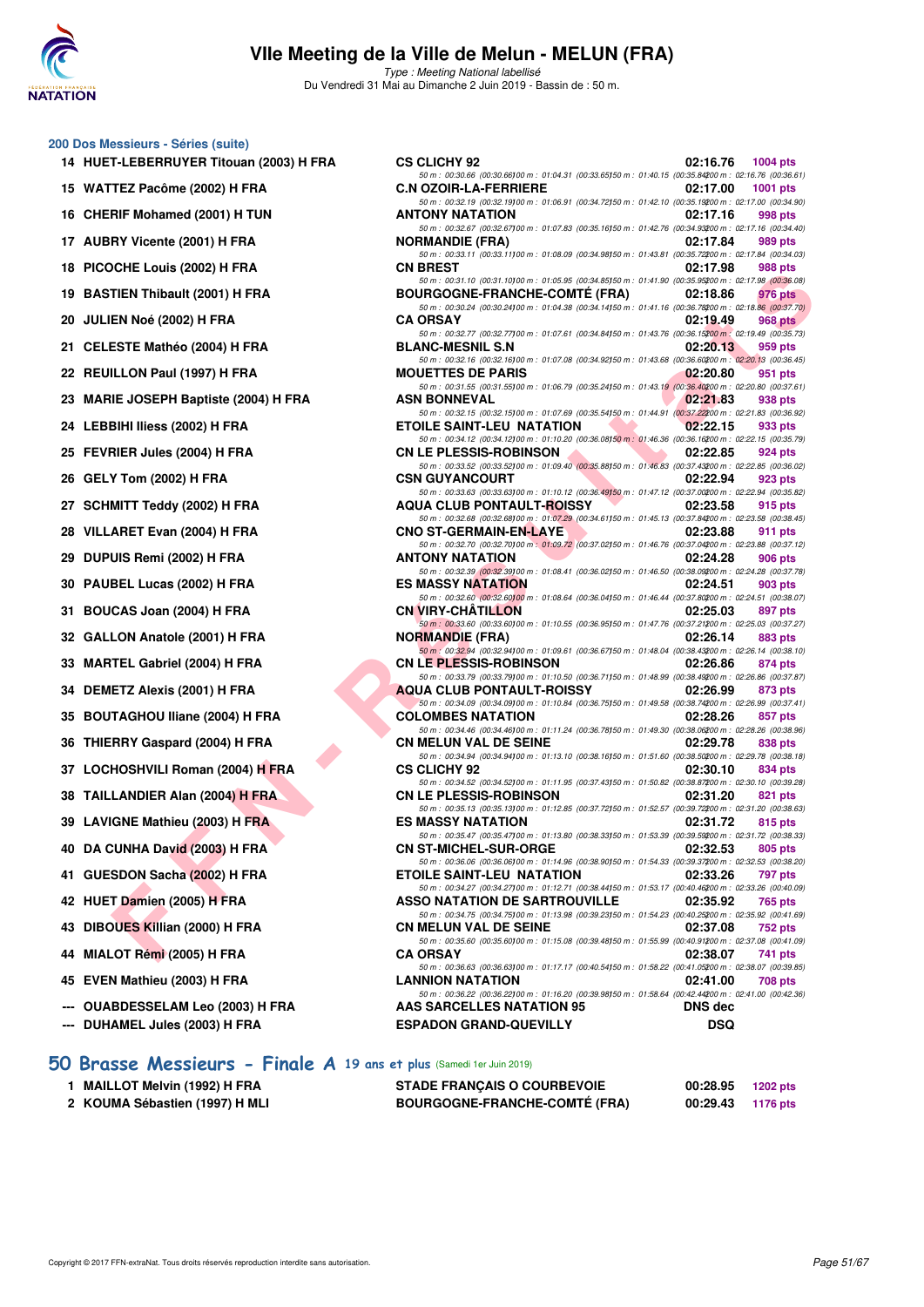

Type : Meeting National labellisé Du Vendredi 31 Mai au Dimanche 2 Juin 2019 - Bassin de : 50 m.

| 50 Brasse Messieurs - Finale A (suite)                          |                                    |          |          |
|-----------------------------------------------------------------|------------------------------------|----------|----------|
| 3 CALLAIS Quentin (1996) H FRA                                  | <b>STADE FRANCAIS O COURBEVOIE</b> | 00:29.55 | 1170 pts |
| 4 ROSSILLON Virgile (2000) H FRA                                | <b>STADE FRANCAIS O COURBEVOIE</b> | 00:29.68 | 1163 pts |
| 5 SIAR ELHADJ Abderezak (1999) H ALG                            | <b>ES VITRY</b>                    | 00:29.77 | 1158 pts |
| 5 M'RABET Taki (1989) H TUN                                     | <b>STADE FRANCAIS O COURBEVOIE</b> | 00:29.77 | 1158 pts |
| 7 GORJAO MOREIRA Martin (1999) H FRA                            | <b>STADE FRANCAIS O COURBEVOIE</b> | 00:30.11 | 1140 pts |
| 8 PLATAUX Robin (1997) H FRA                                    | <b>U.S CRETEIL NATATION</b>        | 00:30.52 | 1118 pts |
| 50 Brasse Messieurs - Finale A 17-18 ans (Samedi 1er Juin 2019) |                                    |          |          |

| 1 ANDRÉ Loïc (2001) H FRA       | <b>CHARTRES METROPOLE NAT</b>        | 00:30.82 | <b>1102 pts</b> |
|---------------------------------|--------------------------------------|----------|-----------------|
| 2 JETISHI Diell (2001) H FRA    | <b>NORMANDIE (FRA)</b>               | 00:31.17 | <b>1084 pts</b> |
| 3 LIV Thomas (2002) H FRA       | <b>AQUA CLUB PONTAULT-ROISSY</b>     | 00:31.31 | <b>1077 pts</b> |
| 4 LE BAIL Titouan (2001) H FRA  | <b>CÔTES-D'ARMOR (FRA)</b>           | 00:31.34 | 1075 pts        |
| 5 COLLE Théophile (2002) H FRA  | <b>BOURGOGNE-FRANCHE-COMTÉ (FRA)</b> | 00:31.68 | 1058 pts        |
| 6 THENU Maxime (2002) H FRA     | <b>CHARTRES METROPOLE NAT</b>        | 00:31.83 | 1050 pts        |
| 7 SAFHI Naël (2001) H FRA       | <b>US JEUNESSE MITRY-MORY</b>        | 00:32.25 | 1029 pts        |
| 8 DELANNOY Antoine (2002) H FRA | <b>CN MELUN VAL DE SEINE</b>         | 00:32.37 | 1023 pts        |

### **[50 Brasse Messieurs - Finale A](http://www.ffnatation.fr/webffn/resultats.php?idact=nat&go=epr&idcpt=57771&idepr=71) 11-16 ans** (Samedi 1er Juin 2019)

|                                  | 00:30.84<br>1101 pts                                              |
|----------------------------------|-------------------------------------------------------------------|
|                                  |                                                                   |
|                                  | 00:31.38<br>1073 pts                                              |
| <b>CLUB DES NAGEURS DE PARIS</b> | 00:31.48<br>1068 pts                                              |
| AAS SARCELLES NATATION 95        | 00:31.71<br>1056 pts                                              |
| <b>CN FONTAINEBLEAU-AVON</b>     | 00:32.06<br>1038 pts                                              |
| <b>TREMBLAY AC</b>               | 00:32.08<br>1037 pts                                              |
| <b>CN MELUN VAL DE SEINE</b>     | 00:32.86<br>998 pts                                               |
| <b>CERGY PONTOISE NATATION</b>   | <b>DNS</b> dec                                                    |
|                                  | <b>CHARTRES METROPOLE NAT</b><br><b>AQUA CLUB PONTAULT-ROISSY</b> |

# **[50 Brasse Messieurs - Séries](http://www.ffnatation.fr/webffn/resultats.php?idact=nat&go=epr&idcpt=57771&idepr=71)** (Samedi 1er Juin 2019)

| 50 Brasse Messieurs - Finale A 17-18 ans (Samedi 1er Juin 2019) |                                      |                |                 |
|-----------------------------------------------------------------|--------------------------------------|----------------|-----------------|
| 1 ANDRÉ Loïc (2001) H FRA                                       | <b>CHARTRES METROPOLE NAT</b>        | 00:30.82       | <b>1102 pts</b> |
| 2 JETISHI Diell (2001) H FRA                                    | <b>NORMANDIE (FRA)</b>               | 00:31.17       | <b>1084 pts</b> |
| 3 LIV Thomas (2002) H FRA                                       | <b>AQUA CLUB PONTAULT-ROISSY</b>     | 00:31.31       | <b>1077 pts</b> |
| 4 LE BAIL Titouan (2001) H FRA                                  | <b>CÖTES-D'ARMOR (FRA)</b>           | 00:31.34       | <b>1075 pts</b> |
| 5 COLLE Théophile (2002) H FRA                                  | <b>BOURGOGNE-FRANCHE-COMTÉ (FRA)</b> | 00:31.68       | 1058 pts        |
| 6 THENU Maxime (2002) H FRA                                     | <b>CHARTRES METROPOLE NAT</b>        | 00:31.83       | 1050 pts        |
| 7 SAFHI Naël (2001) H FRA                                       | US JEUNESSE MITRY-MORY               | 00:32.25       | 1029 pts        |
| 8 DELANNOY Antoine (2002) H FRA                                 | <b>CN MELUN VAL DE SEINE</b>         | 00:32.37       | 1023 pts        |
|                                                                 |                                      |                |                 |
| 50 Brasse Messieurs - Finale A 11-16 ans (Samedi 1er Juin 2019) |                                      |                |                 |
| 1 JAUME Louis (2003) H FRA                                      | <b>CHARTRES METROPOLE NAT</b>        | 00:30.84       | <b>1101 pts</b> |
| 2 LETOCART Enzo (2004) H FRA                                    | <b>AQUA CLUB PONTAULT-ROISSY</b>     | 00:31.38       | 1073 pts        |
| 3 INGALISY Fantina (2003) H FRA                                 | <b>CLUB DES NAGEURS DE PARIS</b>     | 00:31.48       | 1068 pts        |
| 4 KRPINA Ante-Nikola (2003) H FRA                               | <b>AAS SARCELLES NATATION 95</b>     | 00:31.71       | 1056 pts        |
| 5 AGIUS Robin (2003) H FRA                                      | <b>CN FONTAINEBLEAU-AVON</b>         | 00:32.06       | 1038 pts        |
| 6 MANSOURI Lucas (2003) H FRA                                   | <b>TREMBLAY AC</b>                   | 00:32.08       | <b>1037 pts</b> |
| 7 PAILLET Yohann (2004) H FRA                                   | <b>CN MELUN VAL DE SEINE</b>         | 00:32.86       | 998 pts         |
| --- GROSSO Jason (2003) H FRA                                   | <b>CERGY PONTOISE NATATION</b>       | <b>DNS dec</b> |                 |
|                                                                 |                                      |                |                 |
| 50 Brasse Messieurs - Séries                                    | (Samedi 1er Juin 2019)               |                |                 |
| 1 MAILLOT Melvin (1992) H FRA                                   | <b>STADE FRANÇAIS O COURBEVOIE</b>   | 00:28.88       | <b>1206 pts</b> |
| 2 CAPITAINE Thibaut (1993) H FRA                                | <b>CERGY PONTOISE NATATION</b>       | 00:29.12       | 1193 pts        |
| 3 KOUMA Sébastien (1997) H MLI                                  | <b>BOURGOGNE-FRANCHE-COMTÉ (FRA)</b> | 00:29.19       | 1189 pts        |
| 4 ROSSILLON Virgile (2000) H FRA                                | <b>STADE FRANÇAIS O COURBEVOIE</b>   | 00:29.34       | 1181 pts        |
| 5 SIAR ELHADJ Abderezak (1999) H ALG                            | <b>ES VITRY</b>                      | 00:29.41       | <b>1177 pts</b> |
| 6 CALLAIS Quentin (1996) H FRA                                  | <b>STADE FRANÇAIS O COURBEVOIE</b>   | 00:29.45       | <b>1175 pts</b> |
| 7 GORJAO MOREIRA Martin (1999) H FRA                            | <b>STADE FRANÇAIS O COURBEVOIE</b>   | 00:29.82       | 1155 pts        |
| 8 M'RABET Taki (1989) H TUN                                     | <b>STADE FRANÇAIS O COURBEVOIE</b>   | 00:29.85       | 1154 pts        |
| 9 PLATAUX Robin (1997) H FRA                                    | <b>U.S CRETEIL NATATION</b>          | 00:30.38       | 1125 pts        |
| 10 AZRA Alexandre (2000) H FRA                                  | <b>ES VITRY</b>                      | 00:30.69       | 1109 pts        |
| 11 JAUME Louis (2003) H FRA                                     | <b>CHARTRES METROPOLE NAT</b>        | 00:31.03       | 1091 pts        |
| 12 LETOCART Enzo (2004) H FRA                                   | <b>AQUA CLUB PONTAULT-ROISSY</b>     | 00:31.23       | 1081 pts        |
| 13 PRUNIERES Robinson (2000) H FRA                              | <b>AMIENS METROPOLE NAT.</b>         | 00:31.27       | 1079 pts        |
| 13 ANDRÉ Loïc (2001) H FRA                                      | <b>CHARTRES METROPOLE NAT</b>        | 00:31.27       | 1079 pts        |
| 15 COLLE Théophile (2002) H FRA                                 | <b>BOURGOGNE-FRANCHE-COMTÉ (FRA)</b> | 00:31.41       | <b>1072 pts</b> |
| 16 JETISHI Diell (2001) H FRA                                   | <b>NORMANDIE (FRA)</b>               | 00:31.51       | <b>1067 pts</b> |
| 17 VICOGNE Mathieu (2000) H FRA                                 | AMIENS METROPOLE NAT.                | 00:31.53       | 1066 pts        |
| 18 LIV Thomas (2002) H FRA                                      | <b>AQUA CLUB PONTAULT-ROISSY</b>     | 00:31.59       | 1062 pts        |
| 19 GAILLART Baptiste (1997) H FRA                               | <b>RACING CLUB DE FRANCE</b>         | 00:31.60       | 1062 pts        |
| 20 INGALISY Fantina (2003) H FRA                                | <b>CLUB DES NAGEURS DE PARIS</b>     | 00:31.65       | 1059 pts        |
| 21 LE BAIL Titouan (2001) H FRA                                 | <b>CÔTES-D'ARMOR (FRA)</b>           | 00:31.74       | 1055 pts        |
| 22 KRPINA Ante-Nikola (2003) H FRA                              | <b>AAS SARCELLES NATATION 95</b>     | 00:31.87       | 1048 pts        |
| 23 THENU Maxime (2002) H FRA                                    | <b>CHARTRES METROPOLE NAT</b>        | 00:31.91       | <b>1046 pts</b> |
| 24 SAFHI Naël (2001) H FRA                                      | US JEUNESSE MITRY-MORY               | 00:31.92       | 1046 pts        |
| 25 MANSOURI Lucas (2003) H FRA                                  | <b>TREMBLAY AC</b>                   | 00:32.15       | 1034 pts        |
|                                                                 |                                      |                |                 |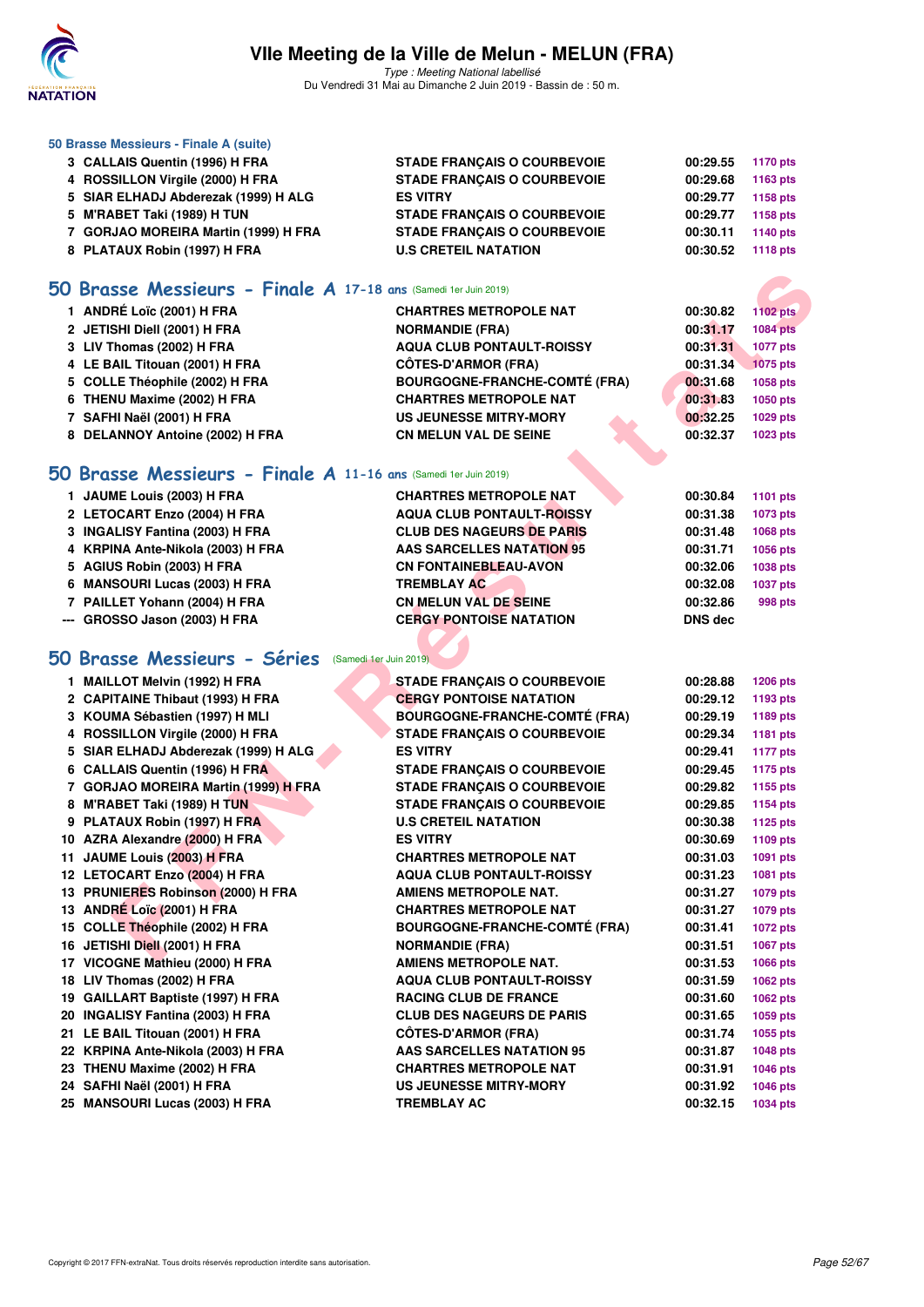

Type : Meeting National labellisé Du Vendredi 31 Mai au Dimanche 2 Juin 2019 - Bassin de : 50 m.

| 50 Brasse Messieurs - Séries (suite)   |                                      |          |                 |  |  |  |  |
|----------------------------------------|--------------------------------------|----------|-----------------|--|--|--|--|
| 25 DELANNOY Antoine (2002) H FRA       | <b>CN MELUN VAL DE SEINE</b>         | 00:32.15 | <b>1034 pts</b> |  |  |  |  |
| 27 KHAY Aniss (2002) H FRA             | <b>CN LE PLESSIS-ROBINSON</b>        | 00:32.29 | <b>1027 pts</b> |  |  |  |  |
| 27 RUBINELLI Maxime (2001) H FRA       | <b>CN FONTAINEBLEAU-AVON</b>         | 00:32.29 | <b>1027 pts</b> |  |  |  |  |
| 29 NDIAYE Amadou (2001) H SEN          | <b>S.M MONTROUGE</b>                 | 00:32.31 | 1026 pts        |  |  |  |  |
| 30 BARSANTI Flavio (1999) H FRA        | <b>CN MELUN VAL DE SEINE</b>         | 00:32.49 | <b>1017 pts</b> |  |  |  |  |
| 31 GROSSO Jason (2003) H FRA           | <b>CERGY PONTOISE NATATION</b>       | 00:32.52 | 1015 pts        |  |  |  |  |
| 32 AGIUS Robin (2003) H FRA            | <b>CN FONTAINEBLEAU-AVON</b>         | 00:32.58 | <b>1012 pts</b> |  |  |  |  |
| 33 PAILLET Yohann (2004) H FRA         | <b>CN MELUN VAL DE SEINE</b>         | 00:32.71 | <b>1006 pts</b> |  |  |  |  |
| 34 BARLIER Tony (2002) H FRA           | <b>CA ORSAY</b>                      | 00:32.95 | <b>994 pts</b>  |  |  |  |  |
| 35 DREHER Etienne (2001) H FRA         | <b>RACING CLUB DE FRANCE</b>         | 00:32.97 | <b>993 pts</b>  |  |  |  |  |
| 36 VALIN-FIXOT Antonin (2002) H FRA    | <b>CN ST-MICHEL-SUR-ORGE</b>         | 00:33.00 | 991 pts         |  |  |  |  |
| 37 BASTIEN Thibault (2001) H FRA       | <b>BOURGOGNE-FRANCHE-COMTÉ (FRA)</b> | 00:33.07 | 988 pts         |  |  |  |  |
| 38 GUIGUI Kellian (2003) H FRA         | <b>NOGENT NATATION 94</b>            | 00:33.09 | 987 pts         |  |  |  |  |
| 39 URVOIX Nicolas (2003) H FRA         | <b>CÖTES-D'ARMOR (FRA)</b>           | 00:33.11 | <b>986 pts</b>  |  |  |  |  |
| 40 BARON Joris (1998) H FRA            | <b>CANETON CLUB DE BEAUMONT</b>      | 00:33.15 | 984 pts         |  |  |  |  |
| 41 GAUTIER Jules (2003) H FRA          | <b>LANNION NATATION</b>              | 00:33.26 | 978 pts         |  |  |  |  |
| 42 VANDAELE Quentin (2001) H FRA       | <b>NOGENT NATATION 94</b>            | 00:33.31 | 976 pts         |  |  |  |  |
| 43 LOTENBERG Rayane (2003) H FRA       | <b>STADE FRANCAIS O COURBEVOIE</b>   | 00:33.33 | 975 pts         |  |  |  |  |
| 44 LANGLAIS Leo (2004) H FRA           | <b>ES MASSY NATATION</b>             | 00:33.34 | 975 pts         |  |  |  |  |
| 45 BARON Emeric (1989) H FRA           | <b>CANETON CLUB DE BEAUMONT</b>      | 00:33.37 | 973 pts         |  |  |  |  |
| 46 TANJEVIC Konstantin (2003) H FRA    | <b>RACING CLUB DE FRANCE</b>         | 00:33.38 | 973 pts         |  |  |  |  |
| 46 BELLUNE Kewan (2004) H FRA          | <b>ES MASSY NATATION</b>             | 00:33.38 | 973 pts         |  |  |  |  |
| 48 GORJAO MOREIRA Bastien (2001) H FRA | <b>NOGENT NATATION 94</b>            | 00:33.48 | 968 pts         |  |  |  |  |
| 49 GABALI Matthieu (2003) H FRA        | <b>ES VITRY</b>                      | 00:33.90 | 947 pts         |  |  |  |  |
| 49 RAYAH Ilian (2005) H FRA            | <b>JEANNE D'ARC DRANCY</b>           | 00:33.90 | 947 pts         |  |  |  |  |
| 51 YANG Victor (2002) H FRA            | <b>CN MELUN VAL DE SEINE</b>         | 00:34.05 | 940 pts         |  |  |  |  |
| 52 HERVAULT Raphaël (2003) H FRA       | <b>CNO ST-GERMAIN-EN-LAYE</b>        | 00:34.08 | 939 pts         |  |  |  |  |
| 53 LEMAIRE Benjamin (2002) H FRA       | <b>C.N OZOIR-LA-FERRIERE</b>         | 00:34.12 | 937 pts         |  |  |  |  |
| 54 LEPLATRE Remy (2000) H FRA          | <b>CN ST-MICHEL-SUR-ORGE</b>         | 00:34.15 | 935 pts         |  |  |  |  |
| 55 MIJON Louis (1999) H FRA            | <b>CN MELUN VAL DE SEINE</b>         | 00:34.32 | 927 pts         |  |  |  |  |
| 56 FRANCOIS Bastien (2000) H FRA       | <b>C.N OZOIR-LA-FERRIERE</b>         | 00:34.58 | 915 pts         |  |  |  |  |
| 57 DEGUILLE Thomas (2003) H FRA        | <b>C.N OZOIR-LA-FERRIERE</b>         | 00:34.62 | 913 pts         |  |  |  |  |
| 58 RICHEZ Valentin (2002) H FRA        | <b>NORMANDIE (FRA)</b>               | 00:34.66 | 911 pts         |  |  |  |  |
| 59 SALETTES Jules (2001) H FRA         | ASS DES SPORTS DE CHELLES            | 00:34.91 | 899 pts         |  |  |  |  |
| 60 LIV David (2004) H FRA              | <b>AQUA CLUB PONTAULT-ROISSY</b>     | 00:35.02 | 894 pts         |  |  |  |  |
| 61 DESOLUE Valentin (2003) H FRA       | <b>C.S MONTERELAIS NATATION</b>      | 00:35.23 | 884 pts         |  |  |  |  |
| 62 KEFI Achmi (2003) H FRA             | <b>CLUB DES NAGEURS DE PARIS</b>     | 00:35.35 | 878 pts         |  |  |  |  |
| 63 AMRANI Yanis-Nour (2005) H FRA      | <b>MONTIGNY NATATION</b>             | 00:35.39 | 876 pts         |  |  |  |  |
| 64 KHERIF Elias (2004) H FRA           | <b>CN MAISONS-ALFORT</b>             | 00:35.48 | <b>872 pts</b>  |  |  |  |  |
| 65 THIOLET Romain (2003) H FRA         | <b>CSM PUTEAUX</b>                   | 00:35.75 | 860 pts         |  |  |  |  |
| 66 SADYS Lucas (2002) H FRA            | ETOILE SAINT-LEU NATATION            | 00:35.94 | 851 pts         |  |  |  |  |
| 67 STITI Mahdi (2003) H FRA            | <b>TREMBLAY AC</b>                   | 00:36.07 | 845 pts         |  |  |  |  |
| 68 MALIE Cameron (2002) H FRA          | <b>CN MELUN VAL DE SEINE</b>         | 00:36.12 | 843 pts         |  |  |  |  |
| 69 DATIN Tristan (2002) H FRA          | <b>LAGNY-SUR-MARNE NATATION</b>      | 00:36.78 | 813 pts         |  |  |  |  |
| 69 DRUI Maxime (2004) H FRA            | <b>CS CLICHY 92</b>                  | 00:36.78 | 813 pts         |  |  |  |  |
| 71 DUGIED Yann (2004) H FRA            | ASS DES SPORTS DE CHELLES            | 00:37.03 | 802 pts         |  |  |  |  |
| 72 DOKIC Nael (2003) H FRA             | <b>CN ASNIÈRES</b>                   | 00:37.42 | <b>784 pts</b>  |  |  |  |  |
| 73 CRASSOUS Thibaut (2004) H FRA       | <b>STADE FRANÇAIS O COURBEVOIE</b>   | 00:37.83 | <b>766 pts</b>  |  |  |  |  |
|                                        |                                      |          |                 |  |  |  |  |

### **[100 Brasse Messieurs - Finale A](http://www.ffnatation.fr/webffn/resultats.php?idact=nat&go=epr&idcpt=57771&idepr=72) 19 ans et plus** (Dimanche 2 Juin 2019)

| 1 CAPITAINE Thibaut (1993) H FRA | <b>CERGY PONTOISE NATATION</b>       | 01:03.29                                                         | 1234 pts    |
|----------------------------------|--------------------------------------|------------------------------------------------------------------|-------------|
| 2 ROSSILLON Virgile (2000) H FRA | <b>STADE FRANCAIS O COURBEVOIE</b>   | 50 m : 00:29.80 (00:29.80100 m : 01:03.29 (00:33.49)<br>01:04.02 | 1214 pts    |
| 3 KOUMA Sébastien (1997) H MLI   | <b>BOURGOGNE-FRANCHE-COMTÉ (FRA)</b> | 50 m : 00:30.18 (00:30.18100 m : 01:04.02 (00:33.84)<br>01:05.19 | 1182 $p$ ts |
|                                  |                                      | 50 m : 00:30.13 (00:30.13100 m : 01:05.19 (00:35.06              |             |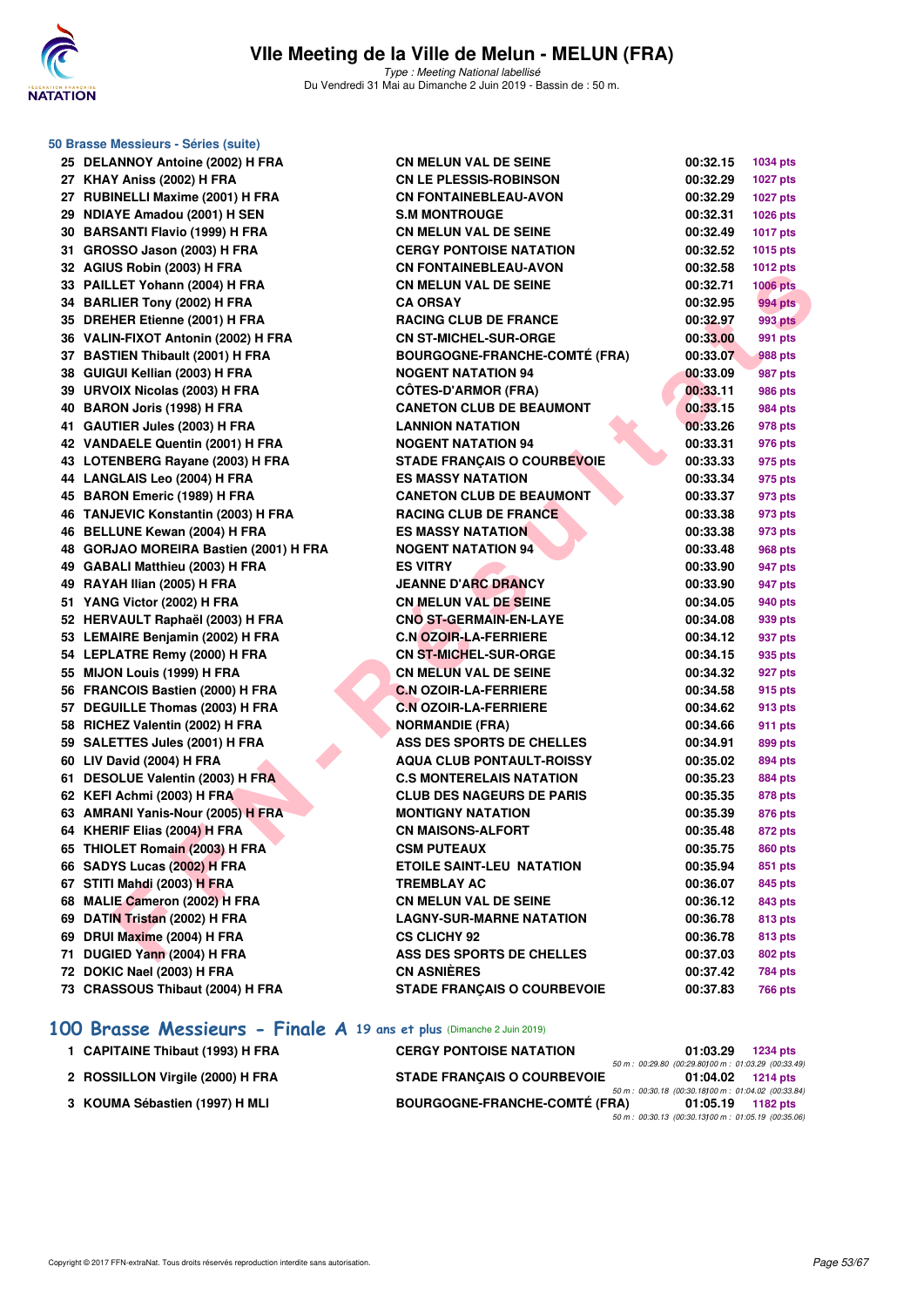

Type : Meeting National labellisé Du Vendredi 31 Mai au Dimanche 2 Juin 2019 - Bassin de : 50 m.

#### **100 Brasse Messieurs - Finale A (suite)**

- 4 GORJAO MOREIRA Martin (1999) H FRA STADE FRANÇAIS O COURBEVOIE
- **5 AZRA Alexandre (2000) H FRA ES VITRY 01:06.71 1141 pts**
- 
- **7 PRUNIERES Robinson (2000) H FRA AMIENS METROPOLE NAT.**
- 

### **[100 Brasse Messieurs - Finale A](http://www.ffnatation.fr/webffn/resultats.php?idact=nat&go=epr&idcpt=57771&idepr=72) 17-18 ans** (Dimanche 2 Juin 2019)

- 1 AITKACI Carl (2001) H FRA STADE FRANÇAIS O COURI
- 2 ANDRÉ Loïc (2001) H FRA **CHARTRES METROPOLE N**
- 3 LIV Thomas (2002) H FRA AQUA CLUB PONTAULT-RC
- 4 LE BAIL Titouan (2001) H FRA CÔTES-D'ARMOR (FRA)
- 5 JETISHI Diell (2001) H FRA NORMANDIE (FRA)
- 6 COLLE Théophile (2002) H FRA BOURGOGNE-FRANCHE-CO
- **7 DELANNOY Antoine (2002) H FRA CN MELUN VAL DE SEINE**
- 8 FRANCOIS Flavien (2001) H FRA STADE FRANÇAIS O COURI

#### **[100 Brasse Messieurs - Finale A](http://www.ffnatation.fr/webffn/resultats.php?idact=nat&go=epr&idcpt=57771&idepr=72) 11-16 ans** (Dimanche 2 Juin 2019)

- **1 KRPINA Ante-Nikola (2003) H FRA AAS SARCELLES NATATION 95 01:08.28 1100 pts**
- 
- 
- 
- **5 MANSOURI Lucas (2003) H FRA TREMBLAY AC**
- 
- 
- 

#### **[100 Brasse Messieurs - Séries](http://www.ffnatation.fr/webffn/resultats.php?idact=nat&go=epr&idcpt=57771&idepr=72)** (Dimanche 2 Juin 2019)

- 
- 2 ROSSILLON Virgile (2000) H FRA STADE FRANÇAIS O COURBEVOI
- 3 KOUMA Sébastien (1997) H MLI BOURGOGNE-FRANCHE-COMTÉ
- 
- 5 GORJAO MOREIRA Martin (1999) H FRA STADE FRANÇAIS O COURBEVOI
- 6 PRUNIERES Robinson (2000) H FRA **AMIENS METROPOLE NAT.**
- **7 AZRA Alexandre (2000) H FRA ES VITRY 01:06.53 1146 pts**
- 8 VILLENEAU Arthur (2000) H FRA **AMIENS METROPOLE NAT.**
- 
- **10 VICOGNE Mathieu (2000) H FRA AMIENS METROPOLE NAT.**
- **11 ANDRÉ Loïc (2001) H FRA CHARTRES METROPOLE NAT**

**6 VILLENEAU Arthur (2000) H FRA AMIENS METROPOLE NAT.** 8 VICOGNE Mathieu (2000) H FRA AMIENS METROPOLE NAT.

|  |  | 01:05.80 1166 pts                                  |
|--|--|----------------------------------------------------|
|  |  | 50 m: 00:31.02 (00:31.02100 m: 01:05.80 (00:34.78) |
|  |  | 01:06.71 1141 pts                                  |
|  |  | 50 m: 00:31.47 (00:31.47100 m: 01:06.71 (00:35.24) |
|  |  | 01:07.28 1126 pts                                  |
|  |  | 50 m: 00:31.57 (00:31.57100 m: 01:07.28 (00:35.71) |
|  |  | 01:09.69 1064 pts                                  |
|  |  | 50 m: 00:33.24 (00:33.24)00 m: 01:09.69 (00:36.45) |
|  |  | 01:09.86 1060 pts                                  |
|  |  | 50 m: 00:32.66 (00:32.66100 m: 01:09.86 (00:37.20) |

| AND MOUNT (2000) IT FAR                                    | AMILING METRUFULE INAT.              | <u>u i .ug.ou</u><br>50 m : 00:32.66 (00:32.66100 m : 01:09.86 (00:37.20) | ່າ ບບບ ນເວ      |
|------------------------------------------------------------|--------------------------------------|---------------------------------------------------------------------------|-----------------|
| asse Messieurs - Finale A 17-18 ans (Dimanche 2 Juin 2019) |                                      |                                                                           |                 |
| ACI Carl (2001) H FRA                                      | <b>STADE FRANÇAIS O COURBEVOIE</b>   | 01:04.19                                                                  | <b>1209 pts</b> |
|                                                            |                                      | 50 m : 00:30.53 (00:30.53100 m : 01:04.19 (00:33.66)                      |                 |
| RÉ Loïc (2001) H FRA                                       | <b>CHARTRES METROPOLE NAT</b>        | 01:07.92<br>50 m : 00:31.97 (00:31.97) 00 m : 01:07.92 (00:35.95)         | $1110$ pts      |
| [homas (2002) H FRA                                        | <b>AQUA CLUB PONTAULT-ROISSY</b>     | 01:08.19                                                                  | 1103 pts        |
| AIL Titouan (2001) H FRA                                   | <b>CÔTES-D'ARMOR (FRA)</b>           | 50 m : 00:32.56 (00:32.56100 m : 01:08.19 (00:35.63)<br>01:09.14          | <b>1078 pts</b> |
|                                                            |                                      | 50 m : 00:32.69 (00:32.69) 00 m : 01:09.14 (00:36.45)                     |                 |
| SHI Diell (2001) H FRA                                     | <b>NORMANDIE (FRA)</b>               | 01:10.42                                                                  | <b>1045 pts</b> |
| <b>LE Théophile (2002) H FRA</b>                           | <b>BOURGOGNE-FRANCHE-COMTÉ (FRA)</b> | 50 m: 00:33.30 (00:33.30) 00 m: 01:10.42 (00:37.12)<br>01:10.84           | <b>1035 pts</b> |
|                                                            |                                      | 50 m : 00:31.68 (00:31.68) 00 m : 01:10.84 (00:39.16)                     |                 |
| <b>ANNOY Antoine (2002) H FRA</b>                          | <b>CN MELUN VAL DE SEINE</b>         | 01:10.87                                                                  | <b>1034 pts</b> |
| NCOIS Flavien (2001) H FRA                                 | <b>STADE FRANÇAIS O COURBEVOIE</b>   | 50 m: 00:32.86 (00:32.86) 00 m: 01:10.87 (00:38.01)<br>01:11.41           | <b>1020 pts</b> |
|                                                            |                                      | 50 m : 00:32.69 (00:32.69) 00 m : 01:11.41 (00:38.72)                     |                 |
|                                                            |                                      |                                                                           |                 |
| asse Messieurs - Finale A 11-16 ans (Dimanche 2 Juin 2019) |                                      |                                                                           |                 |
| INA Ante-Nikola (2003) H FRA                               | <b>AAS SARCELLES NATATION 95</b>     | 01:08.28                                                                  | 1100 $pts$      |
|                                                            |                                      | 50 m : 00:32.15 (00:32.15) 00 m : 01:08.28 (00:36.13)                     |                 |
| JS Robin (2003) H FRA                                      | <b>CN FONTAINEBLEAU-AVON</b>         | 01:08.79                                                                  | <b>1087 pts</b> |
| ME Louis (2003) H FRA                                      | <b>CHARTRES METROPOLE NAT</b>        | 50 m: 00:32.53 (00:32.53) 00 m: 01:08.79 (00:36.26)<br>01:08.91           | <b>1084 pts</b> |
|                                                            |                                      | 50 m : 00:33.03 (00:33.03) 00 m : 01:08.91 (00:35.88)                     |                 |
| <b>DCART Enzo (2004) H FRA</b>                             | <b>AQUA CLUB PONTAULT-ROISSY</b>     | 01:10.84                                                                  | <b>1035 pts</b> |
|                                                            |                                      | 50 m : 00:33.86 (00:33.86) 00 m : 01:10.84 (00:36.98)                     |                 |
| SOURI Lucas (2003) H FRA                                   | <b>TREMBLAY AC</b>                   | 01:10.88<br>50 m : 00:34.02 (00:34.02) 00 m : 01:10.88 (00:36.86)         | <b>1034 pts</b> |
| <b>LLISY Fantina (2003) H FRA</b>                          | <b>CLUB DES NAGEURS DE PARIS</b>     | 01:11.05                                                                  | $1029$ pts      |
|                                                            |                                      | 50 m: 00:33.54 (00:33.54)00 m: 01:11.05 (00:37.51)                        |                 |
| <b>SILVA Martin (2003) H FRA</b>                           | <b>CN VIRY-CHÂTILLON</b>             | 01:12.25                                                                  | $1000$ pts      |
| <b>GUI Kellian (2003) H FRA</b>                            | <b>NOGENT NATATION 94</b>            | 50 m: 00:34.14 (00:34.14100 m: 01:12.25 (00:38.11)<br>01:12.40            | 996 pts         |
|                                                            |                                      | 50 m : 00:34.46 (00:34.46) 00 m : 01:12.40 (00:37.94)                     |                 |
|                                                            |                                      |                                                                           |                 |
| asse Messieurs - Séries                                    | (Dimanche 2 Juin 2019)               |                                                                           |                 |
| <b>ITAINE Thibaut (1993) H FRA</b>                         | <b>CERGY PONTOISE NATATION</b>       | 01:04.19                                                                  | <b>1209 pts</b> |
|                                                            |                                      | 50 m: 00:30.31 (00:30.31100 m: 01:04.19 (00:33.88)                        |                 |
| SILLON Virgile (2000) H FRA                                | <b>STADE FRANÇAIS O COURBEVOIE</b>   | 01:05.07<br>50 m: 00:31.23 (00:31.23) 00 m: 01:05.07 (00:33.84)           | 1185 pts        |
| MA Sébastien (1997) H MLI                                  | <b>BOURGOGNE-FRANCHE-COMTÉ (FRA)</b> | 01:05.13                                                                  | 1184 pts        |
|                                                            |                                      | 50 m : 00:30.52 (00:30.52) 00 m : 01:05.13 (00:34.61)                     |                 |
| <b>ACI Carl (2001) H FRA</b>                               | <b>STADE FRANÇAIS O COURBEVOIE</b>   | 01:05.38                                                                  | <b>1177 pts</b> |
| JAO MOREIRA Martin (1999) H FRA                            | <b>STADE FRANÇAIS O COURBEVOIE</b>   | 50 m : 00:30.45 (00:30.45) 00 m : 01:05.38 (00:34.93)<br>01:06.04         | 1159 pts        |
|                                                            |                                      | 50 m : 00:31.06 (00:31.06) 00 m : 01:06.04 (00:34.98)                     |                 |
| NIERES Robinson (2000) H FRA                               | <b>AMIENS METROPOLE NAT.</b>         | 01:06.52                                                                  | <b>1146 pts</b> |

2 AGIUS Robin (2003) H FRA CN FONTAINEBLEAU-AVON 3 JAUME Louis (2003) H FRA **CHARTRES METROPOLE NAT 4 LETOCART Enzo (2004) H FRA AQUA CLUB PONTAULT-ROISSY 01:10.84 1035 pts 6 INGALISY Fantina (2003) H FRA CLUB DES NAGEURS DE PARIS 01:11.05 1029 pts 7 DA SILVA Martin (2003) H FRA CN VIRY-CHÂTILLON 01:12.25 1000 pts 8 GUIGUI Kellian (2003) H FRA NOGENT NATATION 94 01:12.40 996 pts**

**1 CAPITAINE Thibaut (1993) H FRA CERGY PONTOISE NATATION 01:04.19 1209 pts 4 AITKACI Carl (2001) H FRA STADE FRANÇAIS O COURBEVOIL** 9 LIV Thomas (2002) H FRA **AQUA CLUB PONTAULT-ROISSY** 

|    |       |  | 50 m : 00:30.31 (00:30.31100 m : 01:04.19 (00:33.88)  |
|----|-------|--|-------------------------------------------------------|
| ΙE |       |  | 01:05.07 1185 pts                                     |
|    |       |  | 50 m: 00:31.23 (00:31.23)00 m: 01:05.07 (00:33.84)    |
|    | (FRA) |  | 01:05.13 1184 pts                                     |
|    |       |  | 50 m: 00:30.52 (00:30.52) 00 m: 01:05.13 (00:34.61)   |
| ΙE |       |  | 01:05.38 1177 pts                                     |
|    |       |  | 50 m: 00:30.45 (00:30.45) 00 m: 01:05.38 (00:34.93)   |
| ΙE |       |  | 01:06.04 1159 pts                                     |
|    |       |  | 50 m : 00:31.06 (00:31.06) 00 m : 01:06.04 (00:34.98) |
|    |       |  | 01:06.52 1146 pts                                     |
|    |       |  | 50 m: 00:31.28 (00:31.28) 00 m: 01:06.52 (00:35.24)   |
|    |       |  | 01:06.53 1146 pts                                     |
|    |       |  | 50 m: 00:31.17 (00:31.17100 m: 01:06.53 (00:35.36)    |
|    |       |  | 01:06.68 1142 pts                                     |
|    |       |  | 50 m: 00:31.59 (00:31.59)00 m: 01:06.68 (00:35.09)    |
|    |       |  | 01:07.36 1124 pts                                     |
|    |       |  | 50 m: 00:31.96 (00:31.96100 m: 01:07.36 (00:35.40)    |
|    |       |  | 01:08.49 1095 pts                                     |
|    |       |  | 50 m : 00:32.01 (00:32.01100 m : 01:08.49 (00:36.48)  |
|    |       |  | 01:09.05 1080 pts                                     |
|    |       |  |                                                       |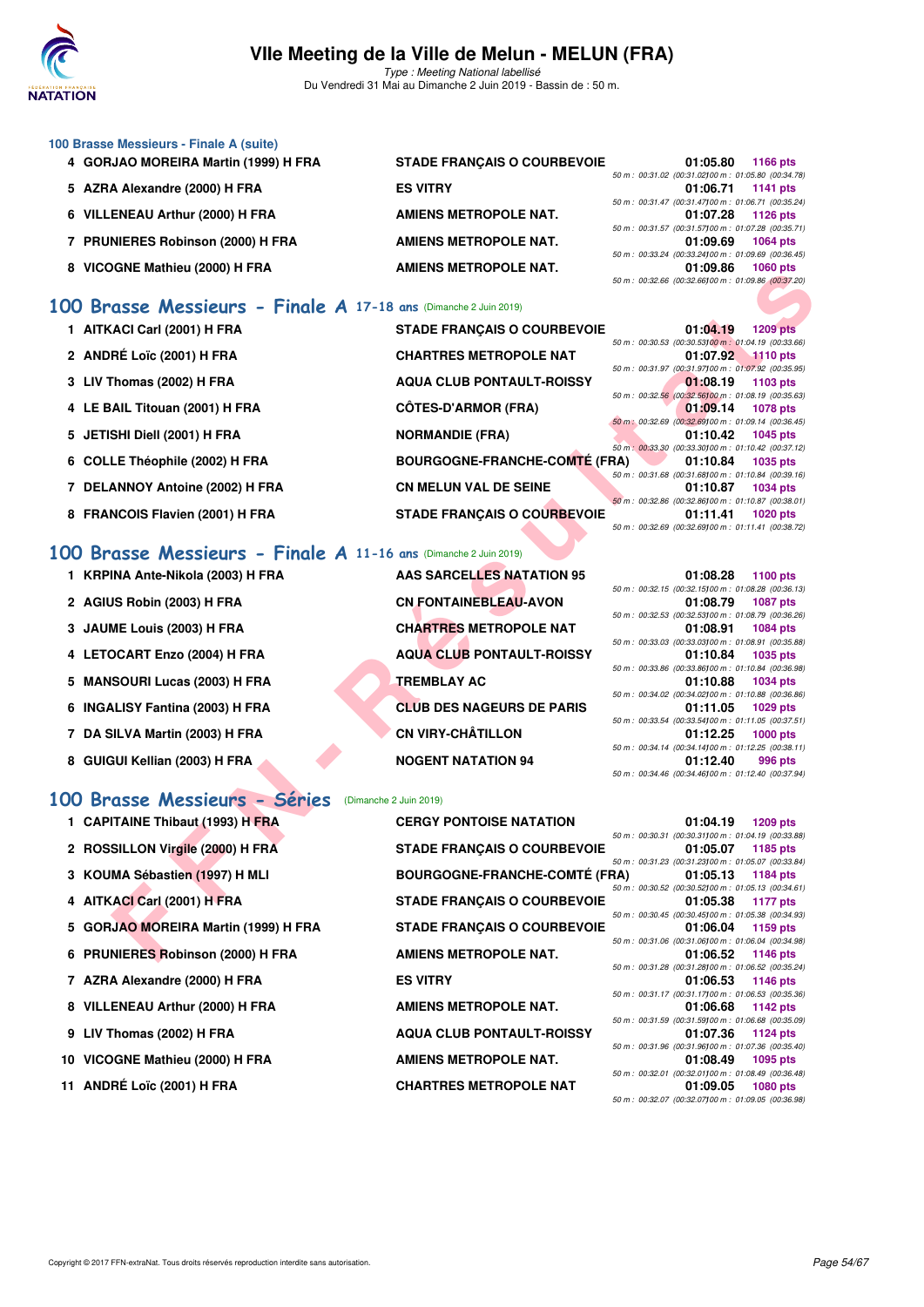

**100 Brasse Messieurs - Séries (suite)**

#### **VIIe Meeting de la Ville de Melun - MELUN (FRA)** Type : Meeting National labellisé

Du Vendredi 31 Mai au Dimanche 2 Juin 2019 - Bassin de : 50 m.

|     | 12 KRPINA Ante-Nikola (2003) H FRA   | AAS SARCELLES NATATION 95            | 01:09.13                                                       | 1078 pts        |
|-----|--------------------------------------|--------------------------------------|----------------------------------------------------------------|-----------------|
|     | 13 LE BAIL Titouan (2001) H FRA      | <b>CÖTES-D'ARMOR (FRA)</b>           | 50 m : 00:32.33 (00:32.33)00 m : 01:09.13 (00:36.<br>01:09.19  | 1077 pts        |
|     | 14 JAUME Louis (2003) H FRA          | <b>CHARTRES METROPOLE NAT</b>        | 50 m : 00:32.73 (00:32.73) 00 m : 01:09.19 (00:36.<br>01:09.63 | 1065 pts        |
|     | 15 COLLE Théophile (2002) H FRA      | <b>BOURGOGNE-FRANCHE-COMTÉ (FRA)</b> | 50 m : 00:32.83 (00:32.83) 00 m : 01:09.63 (00:36.<br>01:09.96 | 1057 pts        |
|     | 16 JETISHI Diell (2001) H FRA        | <b>NORMANDIE (FRA)</b>               | 50 m : 00:31.93 (00:31.93)00 m : 01:09.96 (00:38.<br>01:10.50  | 1043 pts        |
|     | 17 LETOCART Enzo (2004) H FRA        | <b>AQUA CLUB PONTAULT-ROISSY</b>     | 50 m : 00:32.49 (00:32.49) 00 m : 01:10.50 (00:38.<br>01:10.56 | <b>1042 pts</b> |
|     | 18 MANSOURI Lucas (2003) H FRA       | <b>TREMBLAY AC</b>                   | 50 m : 00:33.38 (00:33.38)00 m : 01:10.56 (00:37.<br>01:10.57  | <b>1042 pts</b> |
|     | 19 FRANCOIS Flavien (2001) H FRA     | <b>STADE FRANÇAIS O COURBEVOIE</b>   | 50 m: 00:33.36 (00:33.36)00 m: 01:10.57 (00:37.<br>01:11.19    |                 |
|     |                                      |                                      | 50 m : 00:32.95 (00:32.95) 00 m : 01:11.19 (00:38.             | 1026 pts        |
|     | 20 AGIUS Robin (2003) H FRA          | <b>CN FONTAINEBLEAU-AVON</b>         | 01:11.21<br>50 m : 00:34.13 (00:34.13100 m : 01:11.21 (00:37.  | <b>1025 pts</b> |
| 21. | <b>INGALISY Fantina (2003) H FRA</b> | <b>CLUB DES NAGEURS DE PARIS</b>     | 01:11.28<br>50 m : 00:33.33 (00:33.33) 00 m : 01:11.28 (00:37. | 1024 pts        |
|     | 21 GUIGUI Kellian (2003) H FRA       | <b>NOGENT NATATION 94</b>            | 01:11.28<br>50 m: 00:33.84 (00:33.84) 00 m: 01:11.28 (00:37.   | 1024 pts        |
|     | 23 BARSANTI Flavio (1999) H FRA      | <b>CN MELUN VAL DE SEINE</b>         | 01:11.36<br>50 m : 00:33.52 (00:33.52) 00 m : 01:11.36 (00:37. | 1022 pts        |
|     | 24 DELANNOY Antoine (2002) H FRA     | <b>CN MELUN VAL DE SEINE</b>         | 01:11.62<br>50 m : 00:32.21 (00:32.21100 m : 01:11.62 (00:39.  | 1015 pts        |
|     | 25 DREHER Etienne (2001) H FRA       | <b>RACING CLUB DE FRANCE</b>         | 01:11.82                                                       | <b>1010 pts</b> |
|     | 26 DA SILVA Martin (2003) H FRA      | <b>CN VIRY-CHÂTILLON</b>             | 50 m : 00:33.84 (00:33.84) 00 m : 01:11.82 (00:37.<br>01:12.41 | 996 pts         |
|     | 27 INCROCIATI Yoan (2003) H FRA      | AMIENS METROPOLE NAT.                | 50 m : 00:33.83 (00:33.83) 00 m : 01:12.41 (00:38.<br>01:12.54 | 992 pts         |
|     | 28 GROSSO Jason (2003) H FRA         | <b>CERGY PONTOISE NATATION</b>       | 50 m: 00:33.91 (00:33.91100 m: 01:12.54 (00:38.<br>01:12.66    | 989 pts         |
|     | 29 LANGLAIS Leo (2004) H FRA         | <b>ES MASSY NATATION</b>             | 50 m : 00:33.78 (00:33.78)00 m : 01:12.66 (00:38.<br>01:12.84  | 985 pts         |
|     | 30 BARON Emeric (1989) H FRA         | <b>CANETON CLUB DE BEAUMONT</b>      | 50 m : 00:33.72 (00:33.72) 00 m : 01:12.84 (00:39.<br>01:12.86 | 984 pts         |
| 31. | <b>BARLIER Tony (2002) H FRA</b>     | <b>CA ORSAY</b>                      | 50 m : 00:33.91 (00:33.91100 m : 01:12.86 (00:38.<br>01:12.97  | 982 pts         |
|     | 32 PAILLET Yohann (2004) H FRA       | <b>CN MELUN VAL DE SEINE</b>         | 50 m : 00:33.71 (00:33.71100 m : 01:12.97 (00:39.<br>01:13.09  | 979 pts         |
|     |                                      |                                      | 50 m : 00:33.79 (00:33.79)00 m : 01:13.09 (00:39.              |                 |
|     | 33 GABALI Matthieu (2003) H FRA      | <b>ES VITRY</b>                      | 01:13.23<br>50 m : 00:34.00 (00:34.00) 00 m : 01:13.23 (00:39. | 975 pts         |
|     | 34 TANJEVIC Konstantin (2003) H FRA  | <b>RACING CLUB DE FRANCE</b>         | 01:13.25<br>50 m: 00:34.37 (00:34.37) 00 m: 01:13.25 (00:38.   | 975 pts         |
|     | 35 URVOIX Nicolas (2003) H FRA       | <b>CÖTES-D'ARMOR (FRA)</b>           | 01:13.36<br>50 m: 00:34.41 (00:34.41100 m: 01:13.36 (00:38.    | 972 pts         |
|     | 36 LOTENBERG Rayane (2003) H FRA     | <b>STADE FRANÇAIS O COURBEVOIE</b>   | 01:13.39<br>50 m : 00:34.47 (00:34.47) 00 m : 01:13.39 (00:38. | 972 pts         |
|     | 37 SADYS Lucas (2002) H FRA          | <b>ETOILE SAINT-LEU NATATION</b>     | 01:14.07<br>50 m : 00:34.92 (00:34.92) 00 m : 01:14.07 (00:39. | 955 pts         |
|     | 38 BELLUNE Kewan (2004) H FRA        | <b>ES MASSY NATATION</b>             | 01:14.33<br>50 m: 00:34.43 (00:34.43)00 m: 01:14.33 (00:39.    | 949 pts         |
|     | 39 VANDAELE Quentin (2001) H FRA     | <b>NOGENT NATATION 94</b>            | 01:14.45                                                       | 946 pts         |
|     | 40 VALIN-FIXOT Antonin (2002) H FRA  | <b>CN ST-MICHEL-SUR-ORGE</b>         | 50 m: 00:34.51 (00:34.51100 m: 01:14.45 (00:39.<br>01:14.61    | 942 pts         |
| 41  | <b>BARON Joris (1998) H FRA</b>      | <b>CANETON CLUB DE BEAUMONT</b>      | 50 m: 00:34.51 (00:34.51100 m: 01:14.61 (00:40.<br>01:14.91    | 935 pts         |
|     | 42 LEVILLAIN Mathias (2003) H FRA    | <b>CN SARREGUEMINES</b>              | 50 m: 00:35.45 (00:35.45)00 m: 01:14.91 (00:39.<br>01:15.04    | 932 pts         |
| 43. | RAYAH Ilian (2005) H FRA             | <b>JEANNE D'ARC DRANCY</b>           | 50 m: 00:34.83 (00:34.83) 00 m: 01:15.04 (00:40.<br>01:15.20   | 928 pts         |
| 44  | LIV David (2004) H FRA               | <b>AQUA CLUB PONTAULT-ROISSY</b>     | 50 m : 00:34.79 (00:34.79) 00 m : 01:15.20 (00:40.<br>01:15.23 | 927 pts         |
| 45  | KEFI Achmi (2003) H FRA              | <b>CLUB DES NAGEURS DE PARIS</b>     | 50 m : 00:35.33 (00:35.33)00 m : 01:15.23 (00:39.<br>01:15.37  | 924 pts         |
|     |                                      |                                      | 50 m: 00:35.25 (00:35.25)00 m: 01:15.37 (00:40.                |                 |
| 46  | DEGUILLE Thomas (2003) H FRA         | <b>C.N OZOIR-LA-FERRIERE</b>         | 01:15.61<br>50 m: 00:35.11 (00:35.11100 m: 01:15.61 (00:40.    | 918 pts         |

| INA Ante-Nikola (2003) H FRA                    | <b>AAS SARCELLES NATATION 95</b>     | 01:09.13<br><b>1078 pts</b>                                                                                                            |
|-------------------------------------------------|--------------------------------------|----------------------------------------------------------------------------------------------------------------------------------------|
| AIL Titouan (2001) H FRA                        | <b>CÔTES-D'ARMOR (FRA)</b>           | 50 m : 00:32.33 (00:32.33) 00 m : 01:09.13 (00:36.80)<br>01:09.19<br><b>1077 pts</b>                                                   |
| ME Louis (2003) H FRA                           | <b>CHARTRES METROPOLE NAT</b>        | 50 m : 00:32.73 (00:32.73) 00 m : 01:09.19 (00:36.46)<br>01:09.63<br><b>1065 pts</b>                                                   |
| LE Théophile (2002) H FRA                       | <b>BOURGOGNE-FRANCHE-COMTÉ (FRA)</b> | 50 m : 00:32.83 (00:32.83) 00 m : 01:09.63 (00:36.80)<br>01:09.96<br><b>1057 pts</b>                                                   |
| SHI Diell (2001) H FRA                          | <b>NORMANDIE (FRA)</b>               | 50 m : 00:31.93 (00:31.93) 00 m : 01:09.96 (00:38.03)<br><b>1043 pts</b><br>01:10.50                                                   |
| <b>OCART Enzo (2004) H FRA</b>                  | <b>AQUA CLUB PONTAULT-ROISSY</b>     | 50 m : 00:32.49 (00:32.49) 00 m : 01:10.50 (00:38.01)<br>01:10.56<br>1042 $pts$                                                        |
| SOURI Lucas (2003) H FRA                        | <b>TREMBLAY AC</b>                   | 50 m : 00:33.38 (00:33.38) 00 m : 01:10.56 (00:37.18)<br>01:10.57<br>1042 $pts$                                                        |
| NCOIS Flavien (2001) H FRA                      | <b>STADE FRANÇAIS O COURBEVOIE</b>   | 50 m : 00:33.36 (00:33.36) 00 m : 01:10.57 (00:37.21)<br>01:11.19<br>1026 pts                                                          |
| JS Robin (2003) H FRA                           | <b>CN FONTAINEBLEAU-AVON</b>         | 50 m : 00:32.95 (00:32.95) 00 m : 01:11.19 (00:38.24)<br>01:11.21<br><b>1025 pts</b>                                                   |
| LISY Fantina (2003) H FRA                       | <b>CLUB DES NAGEURS DE PARIS</b>     | 50 m : 00:34.13 (00:34.13) 00 m : 01:11.21 (00:37.08)<br>01:11.28<br><b>1024 pts</b>                                                   |
| <b>ìUl Kellian (2003) H FRA</b>                 | <b>NOGENT NATATION 94</b>            | 50 m : 00:33.33 (00:33.33) 00 m : 01:11.28 (00:37.95)<br>01:11.28<br>1024 $pts$                                                        |
| SANTI Flavio (1999) H FRA                       | <b>CN MELUN VAL DE SEINE</b>         | 50 m : 00:33.84 (00:33.84) 00 m : 01:11.28 (00:37.44)<br>01:11.36<br><b>1022 pts</b>                                                   |
| <b>ANNOY Antoine (2002) H FRA</b>               | <b>CN MELUN VAL DE SEINE</b>         | 50 m : 00:33.52 (00:33.52) 00 m : 01:11.36 (00:37.84)<br>01:11.62<br>1015 $pts$                                                        |
| HER Etienne (2001) H FRA                        | <b>RACING CLUB DE FRANCE</b>         | 50 m : 00:32.21 (00:32.21100 m : 01:11.62 (00:39.41)<br>01:11.82<br>1010 $pts$                                                         |
| <b>SILVA Martin (2003) H FRA</b>                | <b>CN VIRY-CHÂTILLON</b>             | 50 m: 00:33.84 (00:33.84) 00 m: 01:11.82 (00:37.98)<br>01:12.41<br>996 pts                                                             |
| <b>ROCIATI Yoan (2003) H FRA</b>                | AMIENS METROPOLE NAT.                | 50 m: 00:33.83 (00:33.83100 m: 01:12.41 (00:38.58)<br>01:12.54<br>992 pts                                                              |
| SSO Jason (2003) H FRA                          | <b>CERGY PONTOISE NATATION</b>       | 50 m: 00:33.91 (00:33.91100 m: 01:12.54 (00:38.63)<br>01:12.66<br>989 pts                                                              |
| <b>GLAIS Leo (2004) H FRA</b>                   | <b>ES MASSY NATATION</b>             | 50 m : 00:33.78 (00:33.78) 00 m : 01:12.66 (00:38.88)<br>01:12.84<br>985 pts                                                           |
| ON Emeric (1989) H FRA                          | <b>CANETON CLUB DE BEAUMONT</b>      | 50 m : 00:33.72 (00:33.72) 00 m : 01:12.84 (00:39.12)<br>01:12.86<br>984 pts                                                           |
| LIER Tony (2002) H FRA                          | <b>CA ORSAY</b>                      | 50 m : 00:33.91 (00:33.91100 m : 01:12.86 (00:38.95)<br>01:12.97<br>982 pts                                                            |
| LET Yohann (2004) H FRA                         | <b>CN MELUN VAL DE SEINE</b>         | 50 m: 00:33.71 (00:33.71100 m: 01:12.97 (00:39.26)<br>01:13.09<br>979 pts                                                              |
| ALI Matthieu (2003) H FRA                       | <b>ES VITRY</b>                      | 50 m : 00:33.79 (00:33.79) 00 m : 01:13.09 (00:39.30)<br>01:13.23<br>975 pts                                                           |
|                                                 |                                      |                                                                                                                                        |
| JEVIC Konstantin (2003) H FRA                   | <b>RACING CLUB DE FRANCE</b>         | 50 m : 00:34.00 (00:34.00) 00 m : 01:13.23 (00:39.23)<br>01:13.25<br>975 pts                                                           |
| OIX Nicolas (2003) H FRA                        | <b>CÔTES-D'ARMOR (FRA)</b>           | 50 m: 00:34.37 (00:34.37) 00 m: 01:13.25 (00:38.88)<br>01:13.36<br>972 pts                                                             |
| ENBERG Rayane (2003) H FRA                      | <b>STADE FRANÇAIS O COURBEVOIE</b>   | 50 m: 00:34.41 (00:34.41100 m: 01:13.36 (00:38.95)<br>01:13.39<br>972 pts                                                              |
| YS Lucas (2002) H FRA`                          | <b>ETOILE SAINT-LEU NATATION</b>     | 50 m: 00:34.47 (00:34.47) 00 m: 01:13.39 (00:38.92)<br>01:14.07<br>955 pts                                                             |
| LUNE Kewan (2004) H FRA                         | <b>ES MASSY NATATION</b>             | 50 m: 00:34.92 (00:34.92) 00 m: 01:14.07 (00:39.15)<br>01:14.33<br>949 pts                                                             |
| DAELE Quentin (2001) H FRA                      | <b>NOGENT NATATION 94</b>            | 50 m: 00:34.43 (00:34.43) 00 m: 01:14.33 (00:39.90)<br>01:14.45<br>946 pts                                                             |
| N-FIXOT Antonin (2002) H FRA                    | <b>CN ST-MICHEL-SUR-ORGE</b>         | 50 m: 00:34.51 (00:34.51100 m: 01:14.45 (00:39.94)<br>942 pts<br>01:14.61                                                              |
| ON Joris (1998) H FRA                           | <b>CANETON CLUB DE BEAUMONT</b>      | 50 m: 00:34.51 (00:34.51100 m: 01:14.61 (00:40.10)<br>01:14.91<br>935 pts                                                              |
| LLAIN Mathias (2003) H FRA                      | <b>CN SARREGUEMINES</b>              | 50 m: 00:35.45 (00:35.45) 00 m: 01:14.91 (00:39.46)<br>01:15.04<br>932 pts                                                             |
| AH Ilian (2005) H FRA                           | <b>JEANNE D'ARC DRANCY</b>           | 50 m: 00:34.83 (00:34.83) 00 m: 01:15.04 (00:40.21)<br>01:15.20<br>928 pts                                                             |
| 0avid (2004) H FRA                              | <b>AQUA CLUB PONTAULT-ROISSY</b>     | 50 m : 00:34.79 (00:34.79) 00 m : 01:15.20 (00:40.41)<br>01:15.23<br>927 pts                                                           |
|                                                 | <b>CLUB DES NAGEURS DE PARIS</b>     | 50 m: 00:35.33 (00:35.33)00 m: 01:15.23 (00:39.90)<br>01:15.37<br>924 pts                                                              |
| Achmi (2003) H FRA<br>UILLE Thomas (2003) H FRA | <b>C.N OZOIR-LA-FERRIERE</b>         | 50 m: 00:35.25 (00:35.25) 00 m: 01:15.37 (00:40.12)<br>01:15.61<br>918 pts                                                             |
| <b>IEZ Valentin (2002) H FRA</b>                | <b>NORMANDIE (FRA)</b>               | 50 m: 00:35.11 (00:35.11100 m: 01:15.61 (00:40.50)<br>01:15.87<br>912 pts<br>$50 m \cdot 00:3478$ (00:34 78100 m · 01:15 87 (00:41 09) |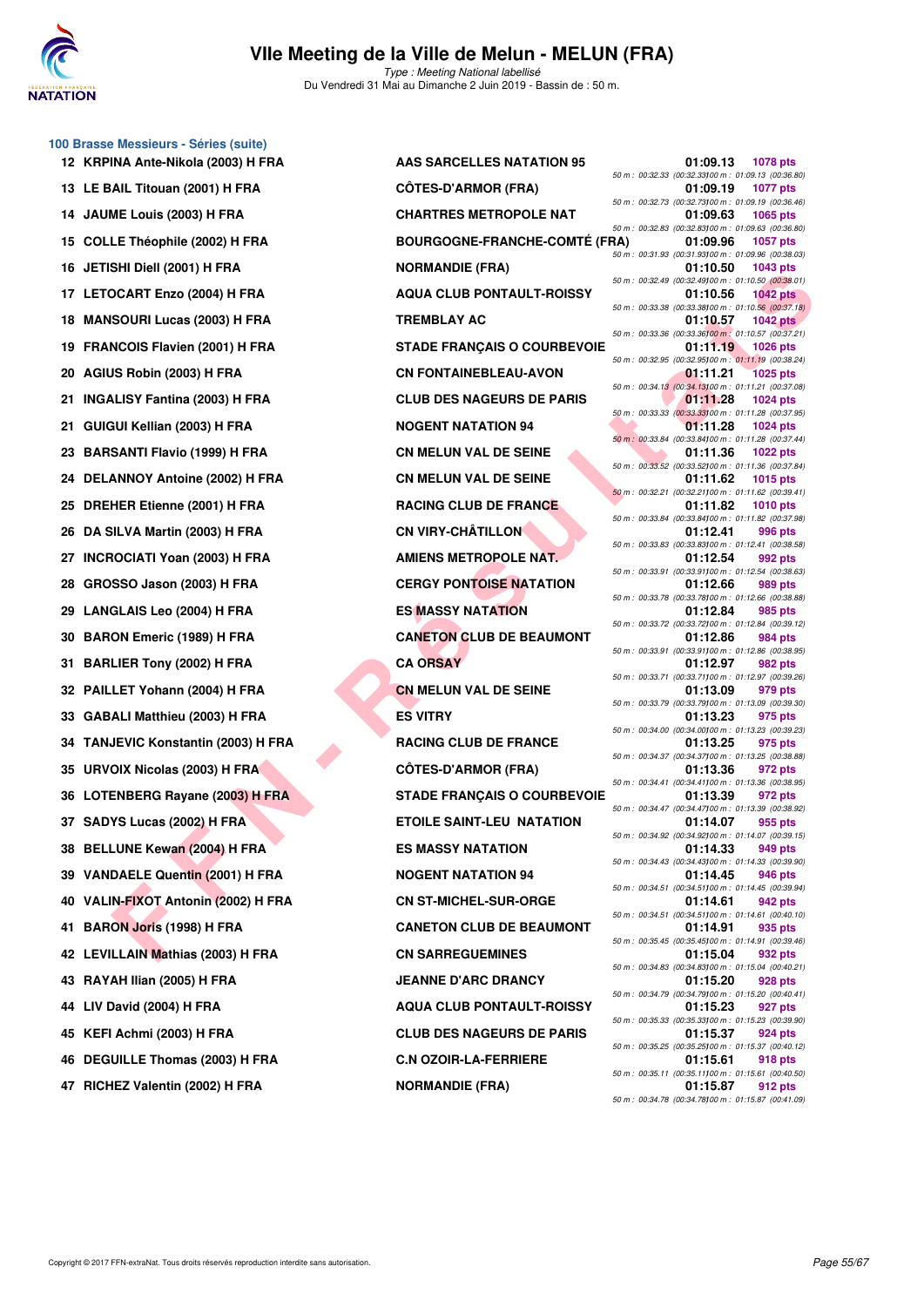

Du Vendredi 31 Mai au Dimanche 2 Juin 2019 - Bassin de : 50 m.

#### **100 Brasse Messieurs - Séries (suite)**

- 
- 
- **50 BARETS Florian (2001) H FRA CN MELLUI CON MELLUI CON MELLUI CON MELLUI CON MELLUI CON MELLUI CON MELLUI CON M**
- 
- 
- 
- 
- 
- 
- 
- 
- 
- 
- 
- 

### **[200 Brasse Messieurs - Séries](http://www.ffnatation.fr/webffn/resultats.php?idact=nat&go=epr&idcpt=57771&idepr=73)** (Samedi 1er Juin 2019)

- **1 CAPITAINE Thibaut (1993) H FRA**
- 2 **ROSSILLON Virgile (2000) H FRA**
- **3 PRUNIERES Robinson (2000) H FRA**
- 4 GORJAO MOREIRA Martin (1999) H FRA
- **5 VICOGNE Mathieu (2000) H FRA**
- **6 SIAR ELHADJ Abderezak (1999) H ALG**
- **7 PASTULA Kacper (2001) H POL**
- **8 LIV Thomas (2002) H FRA**
- **9 KRPINA Ante-Nikola (2003) H FRA**
- **10 ANDRÉ Loïc (2001) H FRA**
- **11 BARON Emeric (1989) H FRA**
- **12 DA SILVA Martin (2003) H FRA**
- 13 DREHER Etienne (2001) H FRA
- **14 BARSANTI Flavio (1999) H FRA**
- **15 GROSSO Jason (2003) H FRA**
- **16 AGIUS Robin (2003) H FRA**
- **17 SADYS Lucas (2002) H FRA**
- **18 DELANNOY Antoine (2002) H FRA**
- **19 TANJEVIC Konstantin (2003) H FRA**
- **20 TETART Martin (2003) H FRA**

| J0 Brasse Messieurs - Series (suite) |                                    |                                                                |                |
|--------------------------------------|------------------------------------|----------------------------------------------------------------|----------------|
| 48 LEMAIRE Benjamin (2002) H FRA     | <b>C.N OZOIR-LA-FERRIERE</b>       | 01:16.37                                                       | 900 pts        |
|                                      |                                    | 50 m: 00:35.11 (00:35.11100 m: 01:16.37 (00:41.26)             |                |
| 49 HERVAULT Raphaël (2003) H FRA     | <b>CNO ST-GERMAIN-EN-LAYE</b>      | 01:16.41                                                       | 899 pts        |
|                                      |                                    | 50 m: 00:35.85 (00:35.85100 m: 01:16.41 (00:40.56)             |                |
| 50 BARETS Florian (2001) H FRA       | <b>CN MELUN VAL DE SEINE</b>       | 01:16.45                                                       | 898 pts        |
|                                      |                                    | 50 m: 00:35.43 (00:35.43) 00 m: 01:16.45 (00:41.02)            |                |
| 51 LEPLATRE Remy (2000) H FRA        | <b>CN ST-MICHEL-SUR-ORGE</b>       | 01:18.12                                                       | 860 pts        |
| 52 YANG Victor (2002) H FRA          | <b>CN MELUN VAL DE SEINE</b>       | 50 m: 00:35.37 (00:35.37100 m: 01:18.12 (00:42.75)<br>01:18.35 | 854 pts        |
|                                      |                                    | 50 m: 00:34.99 (00:34.99100 m: 01:18.35 (00:43.36)             |                |
| 53 KHERIF Elias (2004) H FRA         | <b>CN MAISONS-ALFORT</b>           | 01:18.40                                                       | 853 pts        |
|                                      |                                    | 50 m: 00:36.63 (00:36.63100 m: 01:18.40 (00:41.77)             |                |
| 54 DATIN Tristan (2002) H FRA        | <b>LAGNY-SUR-MARNE NATATION</b>    | 01:19.48                                                       | 829 pts        |
|                                      |                                    | 50 m : 00:36.82 (00:36.82) 00 m : 01:19.48 (00:42.66)          |                |
| 55 THIOLET Romain (2003) H FRA       | <b>CSM PUTEAUX</b>                 | 01:20.63                                                       | <b>803 pts</b> |
|                                      |                                    | 50 m: 00:37.47 (00:37.47) 00 m: 01:20.63 (00:43.16)            |                |
| 56 SALETTES Jules (2001) H FRA       | ASS DES SPORTS DE CHELLES          | 01:20.73                                                       | 801 pts        |
|                                      |                                    | 50 m : 00:37.52 (00:37.52) 00 m : 01:20.73 (00:43.21)          |                |
| 57 MALIE Cameron (2002) H FRA        | <b>CN MELUN VAL DE SEINE</b>       | 01:21.20                                                       | 790 pts        |
|                                      |                                    | 50 m : 00:37.48 (00:37.48100 m : 01:21.20 (00:43.72)           |                |
| 58 CRASSOUS Thibaut (2004) H FRA     | <b>STADE FRANÇAIS O COURBEVOIE</b> | 01:22.89                                                       | 753 pts        |
| 59 FALLA Lucas (2005) H FRA          | AAS SARCELLES NATATION 95          | 50 m: 00:39.17 (00:39.17100 m: 01:22.89 (00:43.72)<br>01:23.15 | 748 pts        |
|                                      |                                    | 50 m: 00:39.14 (00:39.14100 m: 01:23.15 (00:44.01)             |                |
| 60 DUGIED Yann (2004) H FRA          | ASS DES SPORTS DE CHELLES          | 01:23.26                                                       | 746 pts        |
|                                      |                                    | 50 m : 00:38.04 (00:38.04100 m : 01:23.26 (00:45.22)           |                |
| 61 DOKIC Nael (2003) H FRA           | <b>CN ASNIÈRES</b>                 | 01:25.13                                                       | 706 pts        |
|                                      |                                    | 50 m: 00:40.43 (00:40.43) 00 m: 01:25.13 (00:44.70)            |                |
| --- M'RABET Taki (1989) H TUN        | <b>STADE FRANÇAIS O COURBEVOIE</b> | <b>DNS</b> dec                                                 |                |
|                                      |                                    |                                                                |                |

| G VICIOI (2002) II FRA            | <b>CIA MELOIA ANT DE SEIIAE</b>                                                                                                                  | 01.10.JJ       | OU+ PIS                                                          |
|-----------------------------------|--------------------------------------------------------------------------------------------------------------------------------------------------|----------------|------------------------------------------------------------------|
| RIF Elias (2004) H FRA            | <b>CN MAISONS-ALFORT</b>                                                                                                                         | 01:18.40       | 50 m : 00:34.99 (00:34.99) 00 m : 01:18.35 (00:43.36)<br>853 pts |
| IN Tristan (2002) H FRA           | <b>LAGNY-SUR-MARNE NATATION</b>                                                                                                                  | 01:19.48       | 50 m : 00:36.63 (00:36.63) 00 m : 01:18.40 (00:41.77)<br>829 pts |
| )LET Romain (2003) H FRA          | <b>CSM PUTEAUX</b>                                                                                                                               | 01:20.63       | 50 m : 00:36.82 (00:36.82) 00 m : 01:19.48 (00:42.66)<br>803 pts |
|                                   |                                                                                                                                                  |                | 50 m : 00:37.47 (00:37.47) 00 m : 01:20.63 (00:43.16)            |
| ETTES Jules (2001) H FRA          | ASS DES SPORTS DE CHELLES                                                                                                                        | 01:20.73       | 801 pts<br>50 m : 00:37.52 (00:37.52) 00 m : 01:20.73 (00:43.21) |
| IE Cameron (2002) H FRA           | <b>CN MELUN VAL DE SEINE</b>                                                                                                                     | 01:21.20       | 790 pts<br>50 m : 00:37.48 (00:37.48) 00 m : 01:21.20 (00:43.72) |
| SSOUS Thibaut (2004) H FRA        | <b>STADE FRANÇAIS O COURBEVOIE</b>                                                                                                               | 01:22.89       | 753 pts                                                          |
| LA Lucas (2005) H FRA             | <b>AAS SARCELLES NATATION 95</b>                                                                                                                 | 01:23.15       | 50 m: 00:39.17 (00:39.17) 00 m: 01:22.89 (00:43.72)<br>748 pts   |
| IED Yann (2004) H FRA             | ASS DES SPORTS DE CHELLES                                                                                                                        | 01:23.26       | 50 m : 00:39.14 (00:39.14100 m : 01:23.15 (00:44.01)<br>746 pts  |
| IC Nael (2003) H FRA              | <b>CN ASNIÈRES</b>                                                                                                                               |                | 50 m : 00:38.04 (00:38.04) 00 m : 01:23.26 (00:45.22)            |
|                                   |                                                                                                                                                  | 01:25.13       | 706 pts<br>50 m : 00:40.43 (00:40.43) 00 m : 01:25.13 (00:44.70) |
| <b>ABET Taki (1989) H TUN</b>     | STADE FRANÇAIS O COURBEVOIE                                                                                                                      | <b>DNS</b> dec |                                                                  |
|                                   |                                                                                                                                                  |                |                                                                  |
| asse Messieurs - Séries           | (Samedi 1er Juin 2019)                                                                                                                           |                |                                                                  |
| ITAINE Thibaut (1993) H FRA       | <b>CERGY PONTOISE NATATION</b><br>50 m : 00:31.65 (00:31.65)00 m : 01:06.59 (00:34.94)50 m : 01:42.90 (00:36.31200 m : 02:18.78 (00:35.88)       | 02:18.78       | 1189 pts                                                         |
| SILLON Virgile (2000) H FRA       | <b>STADE FRANÇAIS O COURBEVOIE</b>                                                                                                               | 02:18.94       | <b>1187 pts</b>                                                  |
| NIERES Robinson (2000) H FRA      | 50 m : 00:32.36 (00:32.36) 00 m : 01:07.85 (00:35.49) 50 m : 01:44.05 (00:36.20200 m : 02:18.94 (00:34.89)<br><b>AMIENS METROPOLE NAT.</b>       | 02:22.77       | 1136 pts                                                         |
|                                   | 50 m : 00:32.45 (00:32.45)00 m : 01:09.04 (00:36.59)50 m : 01:45.67 (00:36.63200 m : 02:22.77 (00:37.10)                                         |                |                                                                  |
| JAO MOREIRA Martin (1999) H FRA   | <b>STADE FRANÇAIS O COURBEVOIE</b><br>50 m : 00:33.15 (00:33.15) 00 m : 01:10.93 (00:37.78) 50 m : 01:48.97 (00:38.04200 m : 02:25.43 (00:36.46) | 02:25.43       | 1102 pts                                                         |
| <b>OGNE Mathieu (2000) H FRA</b>  | AMIENS METROPOLE NAT.                                                                                                                            | 02:27.02       | 1081 pts                                                         |
| l ELHADJ Abderezak (1999) H ALG   | 50 m : 00:33.58 (00:33.58) 00 m : 01:11.85 (00:38.27) 50 m : 01:49.81 (00:37.96200 m : 02:27.02 (00:37.21)<br><b>ES VITRY</b>                    | 02:28.36       | 1064 pts                                                         |
| TULA Kacper (2001) H POL          | 50 m : 00:32.74 (00:32.74)00 m : 01:09.99 (00:37.25)50 m : 01:49.01 (00:39.02200 m : 02:28.36 (00:39.35)<br><b>ES VITRY</b>                      | 02:30.45       | <b>1038 pts</b>                                                  |
|                                   | 50 m : 00:33.06 (00:33.06) 00 m : 01:12.93 (00:39.87) 50 m : 01:52.64 (00:39.71200 m : 02:30.45 (00:37.81)                                       |                |                                                                  |
| 「homas (2002) H FRA               | <b>AQUA CLUB PONTAULT-ROISSY</b><br>50 m : 00:33.12 (00:33.12) 00 m : 01:10.30 (00:37.18) 50 m : 01:49.89 (00:39.59200 m : 02:30.47 (00:40.58)   | 02:30.47       | <b>1038 pts</b>                                                  |
| INA Ante-Nikola (2003) H FRA      | AAS SARCELLES NATATION 95                                                                                                                        | 02:31.32       | <b>1027 pts</b>                                                  |
| RÉ Loïc (2001) <del>H</del> FRA   | 50 m : 00:34.48 (00:34.48) 00 m : 01:12.96 (00:38.48) 50 m : 01:52.48 (00:39.52200 m : 02:31.32 (00:38.84)<br><b>CHARTRES METROPOLE NAT</b>      | 02:31.50       | $1025$ pts                                                       |
|                                   | 50 m : 00:33.43 (00:33.43) 00 m : 01:12.15 (00:38.72) 50 m : 01:51.44 (00:39.29200 m : 02:31.50 (00:40.06)<br><b>CANETON CLUB DE BEAUMONT</b>    |                |                                                                  |
| ON Emeric (1989) H FRA            | 50 m : 00:34.77 (00:34.77) 00 m : 01:14.33 (00:39.56) 50 m : 01:54.24 (00:39.91200 m : 02:33.75 (00:39.51)                                       | 02:33.75       | 997 pts                                                          |
| <b>SILVA Martin (2003) H FRA</b>  | <b>CN VIRY-CHATILLON</b>                                                                                                                         | 02:34.03       | 994 pts                                                          |
| <b>HER Etienne (2001) H FRA</b>   | 50 m : 00:34.11 (00:34.11) 00 m : 01:13.22 (00:39.11) 50 m : 01:53.41 (00:40.19200 m : 02:34.03 (00:40.62)<br><b>RACING CLUB DE FRANCE</b>       | 02:34.23       | 991 pts                                                          |
| SANTI Flavio (1999) H FRA         | 50 m : 00:35.14 (00:35.14) 00 m : 01:14.77 (00:39.63) 50 m : 01:54.96 (00:40.19200 m : 02:34.23 (00:39.27)<br><b>CN MELUN VAL DE SEINE</b>       | 02:34.79       | 984 pts                                                          |
|                                   | 50 m : 00:34.48 (00:34.48) 00 m : 01:13.29 (00:38.81) 50 m : 01:53.47 (00:40.18200 m : 02:34.79 (00:41.32)                                       |                |                                                                  |
| SSO Jason (2003) H FRA            | <b>CERGY PONTOISE NATATION</b><br>50 m : 00:35.13 (00:35.13) 00 m : 01:15.44 (00:40.31) 50 m : 01:56.10 (00:40.66200 m : 02:35.69 (00:39.59)     | 02:35.69       | 973 pts                                                          |
| JS Robin (2003) H FRA             | <b>CN FONTAINEBLEAU-AVON</b>                                                                                                                     | 02:36.75       | 960 pts                                                          |
| YS Lucas (2002) H FRA             | 50 m : 00:35.14 (00:35.14)00 m : 01:15.97 (00:40.83)50 m : 01:57.17 (00:41.20200 m : 02:36.75 (00:39.58)<br>ETOILE SAINT-LEU NATATION            | 02:36.80       | 960 pts                                                          |
| <b>ANNOY Antoine (2002) H FRA</b> | 50 m : 00:36.15 (00:36.15) 00 m : 01:15.38 (00:39.23) 50 m : 01:55.92 (00:40.54200 m : 02:36.80 (00:40.88)<br><b>CN MELUN VAL DE SEINE</b>       | 02:37.44       | 952 pts                                                          |
|                                   | 50 m : 00:33.53 (00:33.53) 00 m : 01:13.34 (00:39.81) 50 m : 01:55.16 (00:41.82200 m : 02:37.44 (00:42.28)                                       |                |                                                                  |
| JEVIC Konstantin (2003) H FRA     | <b>RACING CLUB DE FRANCE</b>                                                                                                                     | 02:38.33       | 942 pts                                                          |
| <b>ART Martin (2003) H FRA</b>    | 50 m : 00:35.62 (00:35.62)00 m : 01:14.97 (00:39.35)50 m : 01:56.12 (00:41.15200 m : 02:38.33 (00:42.21)<br><b>CN ST-MICHEL-SUR-ORGE</b>         | 02:38.57       | 939 pts                                                          |
|                                   | 50 m : 00:35.56 (00:35.56) 00 m : 01:15.64 (00:40.08) 50 m : 01:56.71 (00:41.07200 m : 02:38.57 (00:41.86)                                       |                |                                                                  |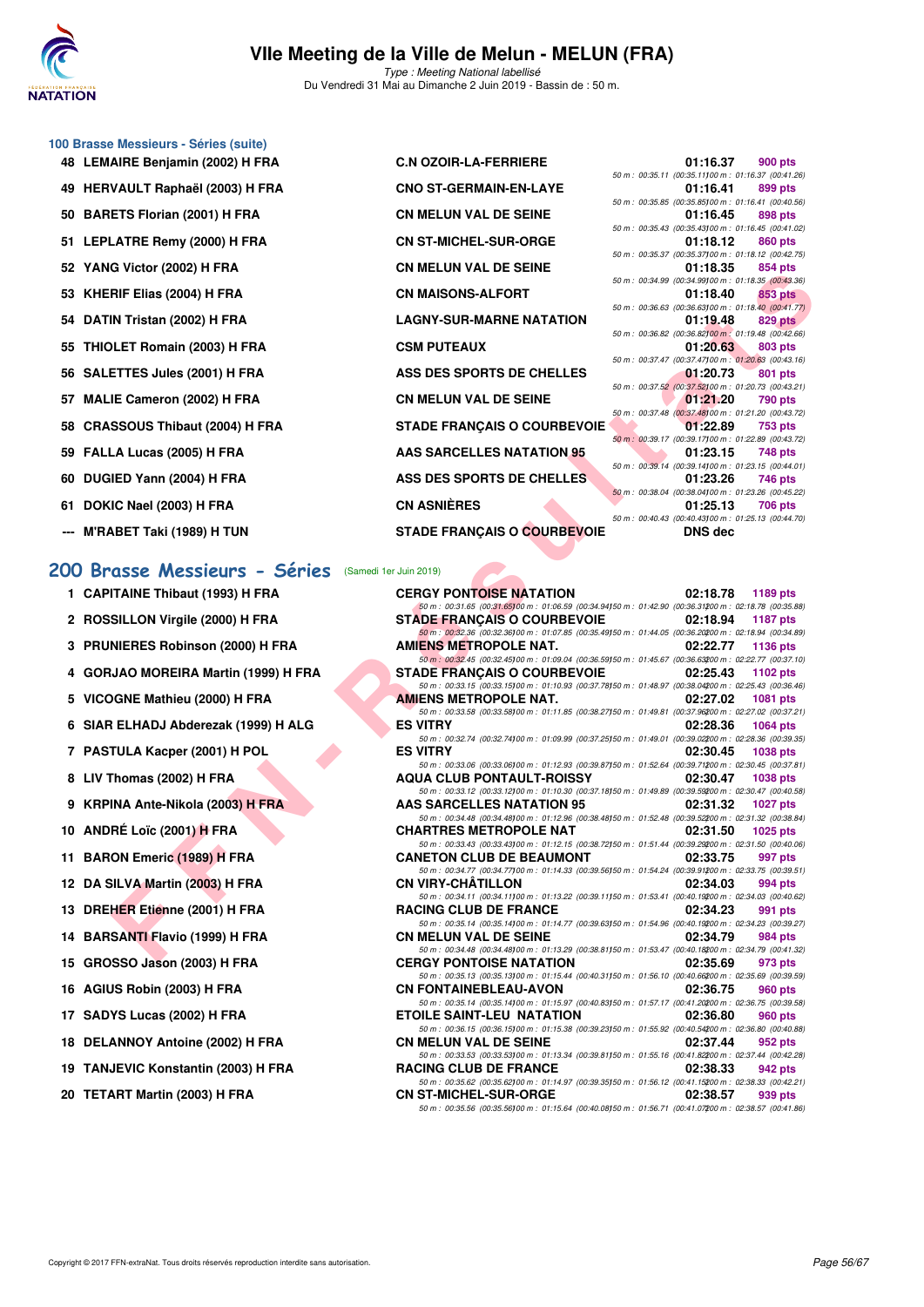

Type : Meeting National labellisé Du Vendredi 31 Mai au Dimanche 2 Juin 2019 - Bassin de : 50 m.

50 m : 00:35.66 (00:35.66)100 m : 01:16.46 (00:40.80)150 m : 01:58.13 (00:41.67)200 m : 02:39.19 (00:41.06)

50 m : 00:35.72 (00:35.72)100 m : 01:16.79 (00:41.07)150 m : 01:58.40 (00:41.61)200 m : 02:40.19 (00:41.79)

50 m : 00:35.24 (00:35.24)100 m : 01:16.89 (00:41.65)150 m : 01:59.56 (00:42.67)200 m : 02:42.41 (00:42.85)

50 m : 00:35.53 (00:35.53)00 m : 01:17.07 (00:41.54)50 m : 01:59.25 (00:42.18200 m : 02:39.86 (00:40.61)<br>CSN GUYANCOURT 02:40.19 919 pts

#### **200 Brasse Messieurs - Séries (suite)**

- **21 LEVILLAIN Mathias (2003) H FRA CN SARREGUEMINES 02:39.19 931 pts**
- **22 URVOIX Nicolas (2003) H FRA CÔTES-D'ARMOR (FRA) 02:39.86 923 pts**
- **23 GELY Tom (2002) H FRA CSN GUYANCOURT CONGLESS CO2:40.19** 919 pts
- **24 LANGLAIS Leo (2004) H FRA ES MASSY NATATION 02:42.41 893 pts**
- **25 LOTENBERG Rayane (2003) H FRA STADE FRANÇAIS O COURBEVOIE 02:43.86 877 pts**
- **26 COLLE Théophile (2002) H FRA BOURGOGNE-FRANCHE-COMTÉ (FRA) 02:44.03 875 pts**
- **27 PAILLET Yohann (2004) H FRA CN MELUN VAL DE SEINE 02:44.76 866 pts**
- **28 FRANCOIS Flavien (2001) H FRA STADE FRANÇAIS O COURBEVOIE 02:44.84 865 pts**
- **29 GABALI Matthieu (2003) H FRA ES VITRY 02:45.32 860 pts**
- **30 KEFI Achmi (2003) H FRA CLUB DES NAGEURS DE PARIS 02:45.41 859 pts**
- **31 MOALLA Yanis (2005) H FRA AC BOBIGNY 02:45.42 859 pts**
- **32 RICHEZ Valentin (2002) H FRA NORMANDIE (FRA) 02:47.40 836 pts**
- **33 BARETS Florian (2001) H FRA CN MELUN VAL DE SEINE 02:49.00 818 pts**
- **34 DEGUILLE Thomas (2003) H FRA C.N OZOIR-LA-FERRIERE 02:49.93**
- **35 LIV David (2004) H FRA AQUA CLUB PONTAULT-ROISSY 02:50.15 806 pts**
- **36 FALLA Lucas (2005) H FRA AAS SARCELLES NATATION 95 02:52.28 782 pts**
- **37 DATIN Tristan (2002) H FRA LAGNY-SUR-MARNE NATATION 02:53.75 766 pts**
- **38 THIOLET Romain (2003) H FRA CSM PUTEAUX 02:54.68 756 pts**
- **39 YANG Victor (2002) H FRA CN MELUN VAL DE SEINE 02:54.78 755 pts**
- **40 MALIE Cameron (2002) H FRA CN MELUN VAL DE SEINE 02:59.45 706 pts**
- **41 POIRIER Thomas (2003) H FRA AQUA CLUB PONTAULT-ROISSY 03:00.73 693 pts**
- **--- AMRANI Yanis-Nour (2005) H FRA MONTIGNY NATATION DSQ**

#### **[50 Papillon Messieurs - Finale A](http://www.ffnatation.fr/webffn/resultats.php?idact=nat&go=epr&idcpt=57771&idepr=81) 19 ans et plus** (Samedi 1er Juin 2019)

| 23 LOTENBERG Rayane (2003) IT FRA                                        | STADE FRANÇAIS O COURBEVOIE                                                                                                                        | <b>04.40.00</b> | $011$ pm        |
|--------------------------------------------------------------------------|----------------------------------------------------------------------------------------------------------------------------------------------------|-----------------|-----------------|
| 26 COLLE Théophile (2002) H FRA                                          | 50 m : 00:36.87 (00:36.87) 00 m : 01:19.64 (00:42.77) 50 m : 02:02.85 (00:43.21200 m : 02:43.86 (00:41.01)<br><b>BOURGOGNE-FRANCHE-COMTÉ (FRA)</b> | 02:44.03        | <b>875 pts</b>  |
|                                                                          | 50 m : 00:35.23 (00:35.23) 00 m : 01:16.83 (00:41.60) 50 m : 02:00.66 (00:43.83200 m : 02:44.03 (00:43.37)                                         |                 |                 |
| 27 PAILLET Yohann (2004) H FRA                                           | <b>CN MELUN VAL DE SEINE</b>                                                                                                                       | 02:44.76        | 866 pts         |
| 28 FRANCOIS Flavien (2001) H FRA                                         | 50 m : 00:35.96 (00:35.96) 00 m : 01:16.30 (00:40.34) 50 m : 01:59.43 (00:43.13200 m : 02:44.76 (00:45.33)<br><b>STADE FRANCAIS O COURBEVOIE</b>   | 02:44.84        | 865 pts         |
|                                                                          | 50 m : 00:36.82 (00:36.82)00 m : 01:19.16 (00:42.34)50 m : 02:02.05 (00:42.89200 m : 02:44.84 (00:42.79)                                           |                 |                 |
| 29 GABALI Matthieu (2003) H FRA                                          | <b>ES VITRY</b>                                                                                                                                    | 02:45.32        | 860 pts         |
|                                                                          | 50 m : 00:36.47 (00:36.47) 00 m : 01:19.17 (00:42.70) 50 m : 02:01.82 (00:42.65200 m : 02:45.32 (00:43.50)                                         |                 |                 |
| 30 KEFI Achmi (2003) H FRA                                               | <b>CLUB DES NAGEURS DE PARIS</b><br>50 m : 00:36.98 (00:36.98) 00 m : 01:18.81 (00:41.83) 50 m : 02:01.95 (00:43.14200 m : 02:45.41 (00:43.46)     | 02:45.41        | 859 pts         |
| 31 MOALLA Yanis (2005) H FRA                                             | <b>AC BOBIGNY</b>                                                                                                                                  | 02:45.42        | 859 pts         |
|                                                                          | 50 m : 00:37.24 (00:37.24)00 m : 01:20.44 (00:43.20)50 m : 02:02.62 (00:42.18200 m : 02:45.42 (00:42.80)                                           |                 |                 |
| 32 RICHEZ Valentin (2002) H FRA                                          | <b>NORMANDIE (FRA)</b>                                                                                                                             | 02:47.40        | 836 pts         |
|                                                                          | 50 m : 00:37.08 (00:37.08)00 m : 01:19.70 (00:42.62)50 m : 02:03.67 (00:43.97200 m : 02:47.40 (00:43.73)                                           |                 |                 |
| 33 BARETS Florian (2001) H FRA                                           | <b>CN MELUN VAL DE SEINE</b><br>50 m : 00:36.98 (00:36.98)00 m : 01:18.86 (00:41.88)50 m : 02:03.28 (00:44.42200 m : 02:49.00 (00:45.72)           | 02:49.00        | 818 pts         |
| 34 DEGUILLE Thomas (2003) H FRA                                          | <b>C.N OZOIR-LA-FERRIERE</b>                                                                                                                       | 02:49.93        | <b>808 pts</b>  |
|                                                                          | 50 m : 00:37.43 (00:37.43)00 m : 01:21.14 (00:43.71)50 m : 02:05.53 (00:44.39200 m : 02:49.93 (00:44.40)                                           |                 |                 |
| 35 LIV David (2004) H FRA                                                | <b>AQUA CLUB PONTAULT-ROISSY</b>                                                                                                                   | 02:50.15        | <b>806 pts</b>  |
|                                                                          | 50 m : 00:37.89 (00:37.89) 00 m : 01:22.37 (00:44.48) 50 m : 02:06.85 (00:44.48200 m : 02:50.15 (00:43.30)                                         |                 |                 |
| 36 FALLA Lucas (2005) H FRA                                              | <b>AAS SARCELLES NATATION 95</b><br>50 m : 00:39.58 (00:39.58) 00 m : 01:23.91 (00:44.33) 50 m : 02:09.22 (00:45.31200 m : 02:52.28 (00:43.06)     | 02:52.28        | 782 pts         |
| 37 DATIN Tristan (2002) H FRA                                            | <b>LAGNY-SUR-MARNE NATATION</b>                                                                                                                    | 02:53.75        | 766 pts         |
|                                                                          | 50 m : 00:37.53 (00:37.53) 00 m : 01:20.69 (00:43.16) 50 m : 02:06.71 (00:46.02200 m : 02:53.75 (00:47.04)                                         |                 |                 |
| 38 THIOLET Romain (2003) H FRA                                           | <b>CSM PUTEAUX</b>                                                                                                                                 | 02:54.68        | 756 pts         |
|                                                                          | 50 m : 00:38.71 (00:38.71100 m : 01:22.20 (00:43.49150 m : 02:08.06 (00:45.86200 m : 02:54.68 (00:46.62)                                           |                 |                 |
| 39 YANG Victor (2002) H FRA                                              | <b>CN MELUN VAL DE SEINE</b>                                                                                                                       | 02:54.78        | 755 pts         |
| 40 MALIE Cameron (2002) H FRA                                            | 50 m : 00:36.40 (00:36.40) 00 m : 01:18.93 (00:42.53) 50 m : 02:06.46 (00:47.53200 m : 02:54.78 (00:48.32)<br><b>CN MELUN VAL DE SEINE</b>         | 02:59.45        | 706 pts         |
|                                                                          | 50 m : 00:38.98 (00:38.98) 00 m : 01:24.38 (00:45.40) 50 m : 02:11.59 (00:47.21200 m : 02:59.45 (00:47.86)                                         |                 |                 |
| 41 POIRIER Thomas (2003) H FRA                                           | <b>AQUA CLUB PONTAULT-ROISSY</b>                                                                                                                   | 03:00.73        | 693 pts         |
|                                                                          | 50 m : 00:40.07 (00:40.07) 00 m : 01:26.46 (00:46.39) 50 m : 02:13.84 (00:47.38200 m : 03:00.73 (00:46.89)                                         |                 |                 |
| --- AMRANI Yanis-Nour (2005) H FRA                                       | <b>MONTIGNY NATATION</b>                                                                                                                           | <b>DSQ</b>      |                 |
|                                                                          |                                                                                                                                                    |                 |                 |
| 60 Papillon Messieurs - Finale A 19 ans et plus (Samedi 1er Juin 2019)   |                                                                                                                                                    |                 |                 |
| 1 AUBRY Flavien (1994) H FRA                                             | <b>U.S CRETEIL NATATION</b>                                                                                                                        | 00:24.54        | <b>1253 pts</b> |
| 2 TURPIN Fabrice (1995) H FRA                                            | <b>CSM CLAMART</b>                                                                                                                                 | 00:25.00        | <b>1221 pts</b> |
| 3 SETIM Quentin (2000) H FRA                                             | <b>PROVINS NATATION</b>                                                                                                                            | 00:25.41        | 1193 pts        |
| 4 HENRY Clément (2000) H FRA                                             | <b>ES VITRY</b>                                                                                                                                    | 00:25.59        | 1181 pts        |
| 5 M'RABET Taki (1989) H TUN                                              | <b>STADE FRANÇAIS O COURBEVOIE</b>                                                                                                                 | 00:25.89        | <b>1160 pts</b> |
|                                                                          |                                                                                                                                                    |                 |                 |
| 6 PHANTSULAYA George (2000) H FRA                                        | <b>U.S CRETEIL NATATION</b>                                                                                                                        | 00:26.04        | 1150 pts        |
| 7 VILLENEAU Arthur (2000) H FRA                                          | <b>AMIENS METROPOLE NAT.</b>                                                                                                                       | 00:26.11        | 1145 pts        |
| --- GORJAO MOREIRA Martin (1999) H FRA                                   | <b>STADE FRANÇAIS O COURBEVOIE</b>                                                                                                                 | <b>DNS dec</b>  |                 |
|                                                                          |                                                                                                                                                    |                 |                 |
| <b>iO Papillon Messieurs - Finale A 17-18 ans (Samedi 1er Juin 2019)</b> |                                                                                                                                                    |                 |                 |
| $\overline{A}$ <b>IND</b> V <sub>an</sub> : (0004) U EDA                 | CLUB BEC MACEURO BE BABIC                                                                                                                          |                 |                 |

#### **[50 Papillon Messieurs - Finale A](http://www.ffnatation.fr/webffn/resultats.php?idact=nat&go=epr&idcpt=57771&idepr=81) 17-18 ans** (Samedi 1er Juin 2019)

| 1 IVIC Yoni (2001) H FRA                    | <b>CLUB DES NAGEURS DE PARIS</b>     | 00:25.06 | <b>1217 pts</b> |
|---------------------------------------------|--------------------------------------|----------|-----------------|
| 2 RAKOTONDRAMANGA Eliot-Tahina (2002) H FRA | <b>ES MASSY NATATION</b>             | 00:25.11 | <b>1214 pts</b> |
| 3 THENU Maxime (2002) H FRA                 | <b>CHARTRES METROPOLE NAT</b>        | 00:25.43 | 1192 pts        |
| 4 GEOFFROY Axel (2002) H FRA                | <b>CN MELUN VAL DE SEINE</b>         | 00:25.94 | 1157 pts        |
| 5 PICOCHE Louis (2002) H FRA                | <b>CN BREST</b>                      | 00:26.08 | 1147 pts        |
| 6 ROUX Romain (2001) H FRA                  | <b>BOURGOGNE-FRANCHE-COMTÉ (FRA)</b> | 00:26.37 | <b>1128 pts</b> |
| 7 CHAMBRAUD Charles (2001) H FRA            | <b>COLOMBES NATATION</b>             | 00:26.40 | 1126 pts        |
| 8 BASTIEN Thibault (2001) H FRA             | <b>BOURGOGNE-FRANCHE-COMTÉ (FRA)</b> | 00:26.50 | <b>1119 pts</b> |
|                                             |                                      |          |                 |

#### **[50 Papillon Messieurs - Finale A](http://www.ffnatation.fr/webffn/resultats.php?idact=nat&go=epr&idcpt=57771&idepr=81) 11-16 ans** (Samedi 1er Juin 2019)

| HERNANDEZ Jonathan (2003) H FRA | <b>RACING CLUB DE FRANCE</b> | 00:26.56 1115 pts |  |
|---------------------------------|------------------------------|-------------------|--|
|                                 |                              |                   |  |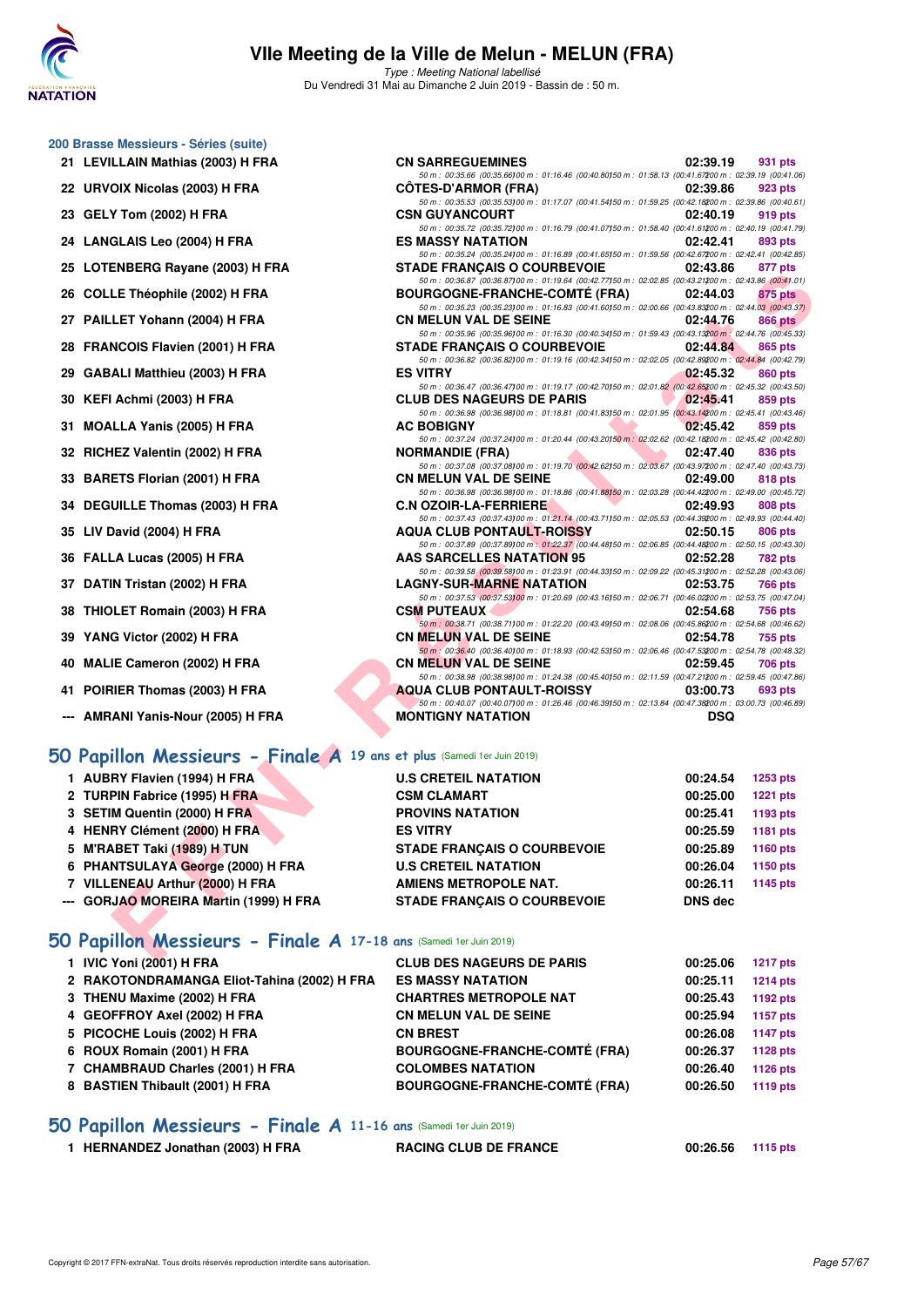

Type : Meeting National labellisé Du Vendredi 31 Mai au Dimanche 2 Juin 2019 - Bassin de : 50 m.

| 50 Papillon Messieurs - Finale A (suite) |                                  |          |          |
|------------------------------------------|----------------------------------|----------|----------|
| 2 LOUIS Matheo (2003) H FRA              | <b>CHARTRES METROPOLE NAT</b>    | 00:26.77 | 1101 pts |
| 3 TETART Martin (2003) H FRA             | <b>CN ST-MICHEL-SUR-ORGE</b>     | 00:26.97 | 1088 pts |
| 4 BOUTRY Théo (2003) H FRA               | <b>PROVINS NATATION</b>          | 00:27.04 | 1084 pts |
| 5 JAUME Louis (2003) H FRA               | <b>CHARTRES METROPOLE NAT</b>    | 00:27.05 | 1083 pts |
| 6 POULIQUEN Mael (2003) H FRA            | <b>AQUA CLUB PONTAULT-ROISSY</b> | 00:27.30 | 1067 pts |
| 7 DARRAS Kyllian (2003) H FRA            | AMIENS METROPOLE NAT.            | 00:27.87 | 1030 pts |
| 8 VIGNETTES Lucas (2003) H FRA           | <b>U.S CRETEIL NATATION</b>      | 00:28.25 | 1006 pts |

# **[50 Papillon Messieurs - Séries](http://www.ffnatation.fr/webffn/resultats.php?idact=nat&go=epr&idcpt=57771&idepr=81)** (Samedi 1er Juin 2019)

| $\sigma$ vighet i.e. Lucas (2003) II FRA                  | <b>VALI LIL MATATIVN</b>             |          | <b>TUUU PIS</b> |
|-----------------------------------------------------------|--------------------------------------|----------|-----------------|
|                                                           |                                      |          |                 |
| iO Papillon Messieurs - Séries (Samedi 1er Juin 2019)     |                                      |          |                 |
| 1 TURPIN Fabrice (1995) H FRA                             | <b>CSM CLAMART</b>                   | 00:24.77 | <b>1237 pts</b> |
| 2 AUBRY Flavien (1994) H FRA                              | <b>U.S CRETEIL NATATION</b>          | 00:24.92 | <b>1227 pts</b> |
| 3 RAKOTONDRAMANGA Eliot-Tahina (2002) H FRA               | <b>ES MASSY NATATION</b>             | 00:25.01 | <b>1221 pts</b> |
| 4 MARRUGO MONTAÑO Camilo-Andres (2002) H COL CS CLICHY 92 |                                      | 00:25.33 | <b>1198 pts</b> |
| 5 SETIM Quentin (2000) H FRA                              | <b>PROVINS NATATION</b>              | 00:25.35 | <b>1197 pts</b> |
| 6 HENRY Clément (2000) H FRA                              | <b>ES VITRY</b>                      | 00:25.36 | <b>1196 pts</b> |
| 7 IVIC Yoni (2001) H FRA                                  | <b>CLUB DES NAGEURS DE PARIS</b>     | 00:25.42 | 1192 pts        |
| 8 THENU Maxime (2002) H FRA                               | <b>CHARTRES METROPOLE NAT</b>        | 00:25.74 | <b>1170 pts</b> |
| 9 M'RABET Taki (1989) H TUN                               | <b>STADE FRANÇAIS O COURBEVOIE</b>   | 00:25.96 | 1155 pts        |
| 10 GEOFFROY Axel (2002) H FRA                             | <b>CN MELUN VAL DE SEINE</b>         | 00:25.99 | 1153 pts        |
| 11 PICOCHE Louis (2002) H FRA                             | <b>CN BREST</b>                      | 00:26.05 | <b>1149 pts</b> |
| 12 BASTIEN Thibault (2001) H FRA                          | <b>BOURGOGNE-FRANCHE-COMTÉ (FRA)</b> | 00:26.21 | 1139 pts        |
| 13 ROUX Romain (2001) H FRA                               | <b>BOURGOGNE-FRANCHE-COMTÉ (FRA)</b> | 00:26.28 | 1134 pts        |
| 13 PHANTSULAYA George (2000) H FRA                        | <b>U.S CRETEIL NATATION</b>          | 00:26.28 | <b>1134 pts</b> |
| 15 CHAMBRAUD Charles (2001) H FRA                         | <b>COLOMBES NATATION</b>             | 00:26.29 | 1133 pts        |
| 16 GRANDIN MARTIN Numa (2002) H FRA                       | <b>ES MASSY NATATION</b>             | 00:26.38 | <b>1127 pts</b> |
| 17 ROSSILLON Virgile (2000) H FRA                         | <b>STADE FRANÇAIS O COURBEVOIE</b>   | 00:26.42 | <b>1125 pts</b> |
| 18 ROTH BELGRAND Mathis (2002) H FRA                      | <b>U.S CRETEIL NATATION</b>          | 00:26.47 | 1121 pts        |
| 18 NAUD Theo (2001) H FRA                                 | <b>CHARTRES METROPOLE NAT</b>        | 00:26.47 | <b>1121 pts</b> |
| 20 CHOUFA Jordane (1995) H FRA                            | <b>SN FRANCONVILLE</b>               | 00:26.50 | <b>1119 pts</b> |
| 21 RENOUVIN Lorenzo (1998) H FRA                          | <b>STADE FRANÇAIS O COURBEVOIE</b>   | 00:26.55 | 1116 pts        |
| 22 MALLET Clement (2002) H FRA                            | <b>AMIENS METROPOLE NAT.</b>         | 00:26.56 | <b>1115 pts</b> |
| 23 FOURRE Anthony (1999) H FRA                            | <b>CN MELUN VAL DE SEINE</b>         | 00:26.76 | 1102 pts        |
| 24 VILLENEAU Arthur (2000) H FRA                          | AMIENS METROPOLE NAT.                | 00:26.82 | 1098 pts        |
| 24 FRANCOIS Flavien (2001) H FRA                          | <b>STADE FRANÇAIS O COURBEVOIE</b>   | 00:26.82 | <b>1098 pts</b> |
| 26 GORJAO MOREIRA Martin (1999) H FRA                     | <b>STADE FRANÇAIS O COURBEVOIE</b>   | 00:26.92 | 1091 pts        |
| 27 LEBOIS Pierre (2000) H FRA                             | <b>ANGERS NATATION</b>               | 00:26.94 | 1090 pts        |
| 28 HERNANDEZ Jonathan (2003) H FRA                        | <b>RACING CLUB DE FRANCE</b>         | 00:26.96 | 1089 pts        |
| 29 JAUME Louis (2003) H FRA                               | <b>CHARTRES METROPOLE NAT</b>        | 00:27.01 | 1086 pts        |
| 30 ANNEQUIN Leo (2002) H FRA                              | <b>ETOILE SAINT-LEU NATATION</b>     | 00:27.04 | 1084 pts        |
| 31 DEZ Léo (2002) H FRA                                   | <b>ANGERS NATATION</b>               | 00:27.07 | 1082 pts        |
| 32 PRUNIERES Robinson (2000) H FRA                        | <b>AMIENS METROPOLE NAT.</b>         | 00:27.14 | <b>1077 pts</b> |
| 32 WATTEZ Luc (2002) H FRA                                | <b>C.N OZOIR-LA-FERRIERE</b>         | 00:27.14 | <b>1077 pts</b> |
| 34 BAROUMES Léo (1998) H FRA                              | <b>CLUB DES NAGEURS DE PARIS</b>     | 00:27.19 | <b>1074 pts</b> |
| 35 SUMEIRE Eliott (1999) H FRA                            | <b>CA ORSAY</b>                      | 00:27.21 | 1072 pts        |
| 35 GRONDIN William (2002) H FRA                           | <b>ANTONY NATATION</b>               | 00:27.21 | <b>1072 pts</b> |
| 37 LOUIS Matheo (2003) H FRA                              | <b>CHARTRES METROPOLE NAT</b>        | 00:27.38 | 1061 pts        |
| 38 POULIQUEN Mael (2003) H FRA                            | AQUA CLUB PONTAULT-ROISSY            | 00:27.45 | <b>1057 pts</b> |
| 39 TETART Martin (2003) H FRA                             | <b>CN ST-MICHEL-SUR-ORGE</b>         | 00:27.47 | 1056 pts        |
| 40 BOURSIER Cedric (1998) H FRA                           | <b>AAS SARCELLES NATATION 95</b>     | 00:27.60 | <b>1047 pts</b> |
| 41 BOUTRY Théo (2003) H FRA                               | <b>PROVINS NATATION</b>              | 00:27.61 | <b>1047 pts</b> |
| 42 DARRAS Kyllian (2003) H FRA                            | <b>AMIENS METROPOLE NAT.</b>         | 00:27.66 | 1043 pts        |
| 43 NOIRBENT Christophe (1993) H FRA                       | AS HERBLAY NATATION                  | 00:27.79 | 1035 pts        |
| 44 VIGNETTES Lucas (2003) H FRA                           | <b>U.S CRETEIL NATATION</b>          | 00:27.93 | 1026 pts        |
| 45 KINGUE MOUSSINGA Theodore (2003) H FRA                 | <b>CN ASNIÈRES</b>                   | 00:28.00 | <b>1022 pts</b> |
|                                                           |                                      |          |                 |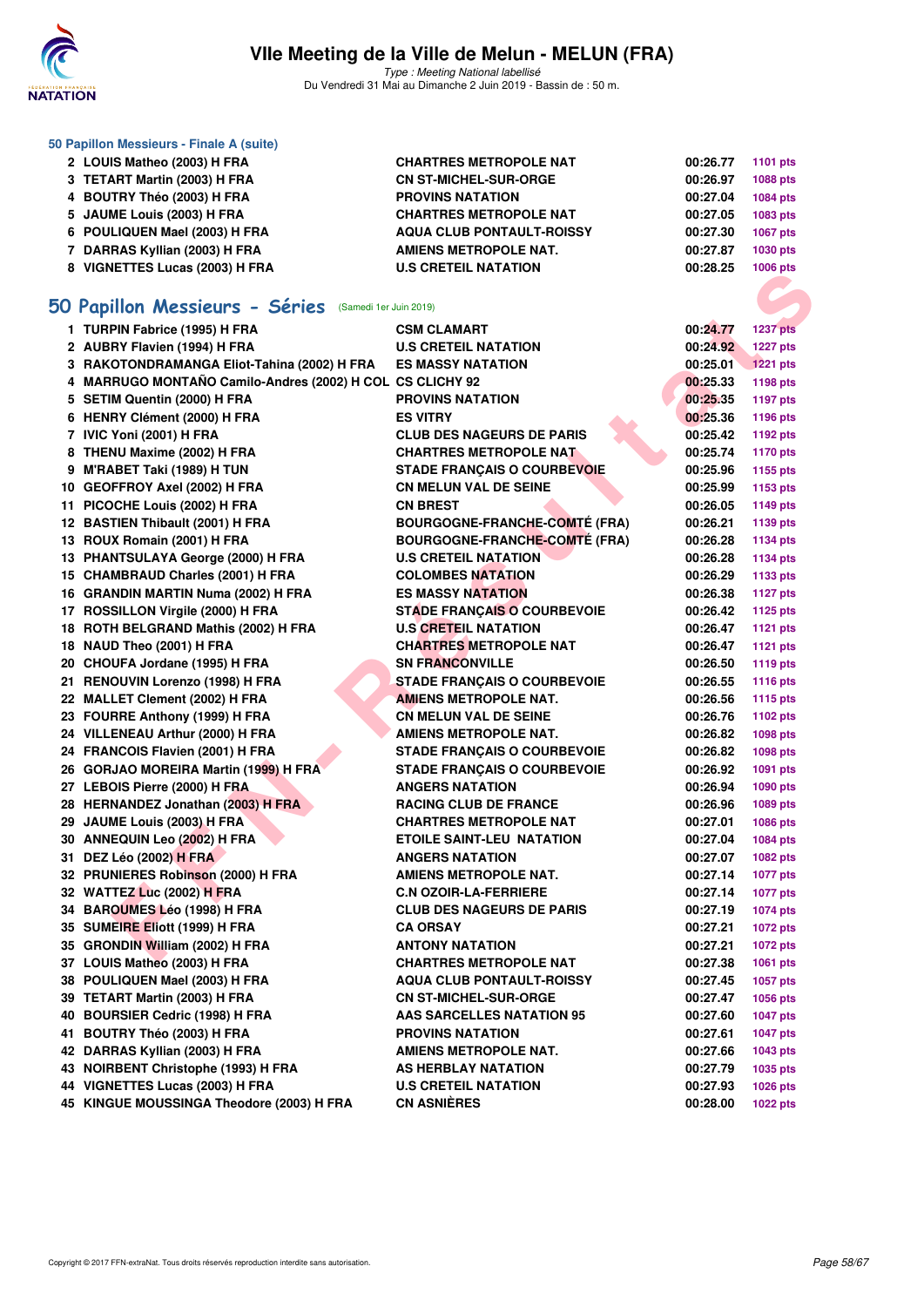

**50 Papillon Messieurs - Séries (suite)**

Type : Meeting National labellisé Du Vendredi 31 Mai au Dimanche 2 Juin 2019 - Bassin de : 50 m.

| 46 GAVARD Ethan (2002) H FRA          | <b>CN MELUN VAL DE SEINE</b>         | 00:28.04 | <b>1019 pts</b> |
|---------------------------------------|--------------------------------------|----------|-----------------|
| 47 PEUFFIER Arthur (1995) H FRA       | AS HERBLAY NATATION                  | 00:28.06 | <b>1018 pts</b> |
| 48 GENESTIER Ronan (1999) H FRA       | <b>ASS DES SPORTS DE CHELLES</b>     | 00:28.17 | 1011 pts        |
| 49 POUMAREDE Julien (2001) H FRA      | <b>CN ST-MICHEL-SUR-ORGE</b>         | 00:28.18 | 1010 pts        |
| 50 DELANNOY Antoine (2002) H FRA      | <b>CN MELUN VAL DE SEINE</b>         | 00:28.22 | 1008 pts        |
| 51 BEKONO Pierre (2002) H FRA         | <b>CÖTES-D'ARMOR (FRA)</b>           | 00:28.25 | 1006 pts        |
| 52 RATEL Esteban (2003) H FRA         | <b>CERGY PONTOISE NATATION</b>       | 00:28.28 | 1004 pts        |
| 53 SAADANI Saber (2002) H FRA         | <b>BLANC-MESNIL S.N</b>              | 00:28.32 | 1001 pts        |
| 54 LEBBIHI Iliess (2002) H FRA        | <b>ETOILE SAINT-LEU NATATION</b>     | 00:28.34 | $1000$ pts      |
| 55 LEMARCHAND Antonn (2004) H FRA     | <b>CN LE PLESSIS-ROBINSON</b>        | 00:28.38 | <b>998 pts</b>  |
| 56 BIKAI COMBE Lorenzo (2004) H FRA   | <b>RACING CLUB DE FRANCE</b>         | 00:28.45 | 993 pts         |
| 57 GAILLART Baptiste (1997) H FRA     | <b>RACING CLUB DE FRANCE</b>         | 00:28.46 | 993 pts         |
| 58 JOUENNE Ugo (2003) H FRA           | <b>PROVINS NATATION</b>              | 00:28.52 | 989 pts         |
| 59 RUBINELLI Maxime (2001) H FRA      | <b>CN FONTAINEBLEAU-AVON</b>         | 00:28.57 | 986 pts         |
| 60 FOENIX BLONDEL Thomas (1999) H FRA | <b>CN MELUN VAL DE SEINE</b>         | 00:28.58 | 985 pts         |
| 61 LEFEVRE Maxime (1990) H FRA        | <b>RACING CLUB DE FRANCE</b>         | 00:28.59 | 984 pts         |
| 62 GAUTIER Jules (2003) H FRA         | <b>LANNION NATATION</b>              | 00:28.65 | 981 pts         |
| 63 DA COSTA Enzo (2002) H FRA         | <b>C.S MONTERELAIS NATATION</b>      | 00:28.66 | 980 pts         |
| 64 BENOUZIO Florian (1999) H FRA      | <b>CN MELUN VAL DE SEINE</b>         | 00:28.71 | 977 pts         |
| 65 CHAMBRAUD Nicolas (2001) H FRA     | <b>CS CLICHY 92</b>                  | 00:28.80 | 971 pts         |
| 65 BOUCENNA Iliane (2002) H FRA       | <b>CN MAISONS-ALFORT</b>             | 00:28.80 | 971 pts         |
| 67 LORRAIN Kieran (2001) H FRA        | <b>LANNION NATATION</b>              | 00:28.83 | 969 pts         |
| 68 MARZOUK Rayhan (2004) H FRA        | <b>CN MELUN VAL DE SEINE</b>         | 00:28.92 | 964 pts         |
| 69 ESCARAVAGE Quentin (2003) H FRA    | <b>BOURGOGNE-FRANCHE-COMTÉ (FRA)</b> | 00:28.98 | 960 pts         |
| 70 PENIN Killian (2001) H FRA         | <b>C.N OZOIR-LA-FERRIERE</b>         | 00:29.06 | 955 pts         |
| 70 AIT MOHAND Massinissa (2005) H FRA | <b>MONTIGNY NATATION</b>             | 00:29.06 | 955 pts         |
| 72 DJURIC Dario (1998) H FRA          | <b>CLUB DES NAGEURS DE PARIS</b>     | 00:29.08 | 954 pts         |
| 73 ROUSSEL Victor (1998) H FRA        | <b>CLUB DES NAGEURS DE PARIS</b>     | 00:29.10 | 953 pts         |
| 74 STOJANOVIC Mateja (2002) H SRB     | <b>ETOILE SAINT-LEU NATATION</b>     | 00:29.13 | 951 pts         |
| 75 GAUTIER Matheo (2004) H FRA        | <b>CN GUINGAMP</b>                   | 00:29.17 | 949 pts         |
| 76 ASSOUANE Bilel (2004) H FRA        | <b>CN ASNIÈRES</b>                   | 00:29.24 | 944 pts         |
| 77 AGIUS Robin (2003) H FRA           | <b>CN FONTAINEBLEAU-AVON</b>         | 00:29.30 | 941 pts         |
| 78 QUANTIN Hugo (2001) H FRA          | <b>CA ORSAY</b>                      | 00:29.37 | 936 pts         |
| 79 DUGIED Yann (2004) H FRA           | <b>ASS DES SPORTS DE CHELLES</b>     | 00:29.49 | 929 pts         |
| 80 ZAWADSKI Paul (2002) H FRA         | <b>CA ORSAY</b>                      | 00:29.51 | 928 pts         |
| 81 JEAN Nicolas (2003) H FRA          | <b>CA ORSAY</b>                      | 00:29.53 | 927 pts         |
| 82 COLOMBOT Eddie (2004) H FRA        | <b>PROVINS NATATION</b>              | 00:29.66 | 919 pts         |
| 83 CHEVALIER Romann (2003) H FRA      | AS HERBLAY NATATION                  | 00:29.69 | 917 pts         |
| 84 DAZI Younès (2002) H FRA           | <b>TREMBLAY AC</b>                   | 00:29.70 | 916 pts         |
| 85 ROMDHANE Dayen (2004) H FRA        | <b>U.S CRETEIL NATATION</b>          | 00:29.71 | 916 pts         |
| 85 DESOLUE Valentin (2003) H FRA      | <b>C.S MONTERELAIS NATATION</b>      | 00:29.71 | 916 pts         |
| 87 BOSSU Erwan (2004) H FRA           | <b>C.S MONTERELAIS NATATION</b>      | 00:29.92 | 903 pts         |
| 88 GEOFFRAY Lucas (2004) H FRA        | <b>FC LAON</b>                       | 00:30.07 | 894 pts         |
| 89 LANGLAIS Leo (2004) H FRA          | <b>ES MASSY NATATION</b>             | 00:30.09 | 893 pts         |
| 90 KHELIFI Reda (2001) H FRA          | AS ARGENTEUIL NATATION               | 00:30.12 | 891 pts         |
| 91 JAILLON Arthur (2002) H FRA        | <b>LAGNY-SUR-MARNE NATATION</b>      | 00:30.13 | 891 pts         |
| 92 RUBINELLI Alexandre (2006) H FRA   | <b>CN FONTAINEBLEAU-AVON</b>         | 00:30.26 | 883 pts         |
| 93 BONNET Louis (2002) H FRA          | <b>LAGNY-SUR-MARNE NATATION</b>      | 00:30.28 | 882 pts         |
| 94 VELLY Sacha (2005) H FRA           | <b>FC LAON</b>                       | 00:30.31 | 880 pts         |
| 95 SERICHARD Levin (2004) H FRA       | AS HERBLAY NATATION                  | 00:30.42 | 873 pts         |
| 96 SILVA Jason (2002) H FRA           | <b>CN MELUN VAL DE SEINE</b>         | 00:30.44 | 872 pts         |
| 97 COCHARD Mathieu (2004) H FRA       | <b>ES MASSY NATATION</b>             | 00:30.51 | 868 pts         |
| 98 NIKOLIC Nikola (2006) H FRA        | <b>AS BONDY</b>                      | 00:30.66 | 859 pts         |
| 99 TRAN Alexandre (2004) H FRA        | <b>CERGY PONTOISE NATATION</b>       | 00:30.86 | 848 pts         |
|                                       |                                      |          |                 |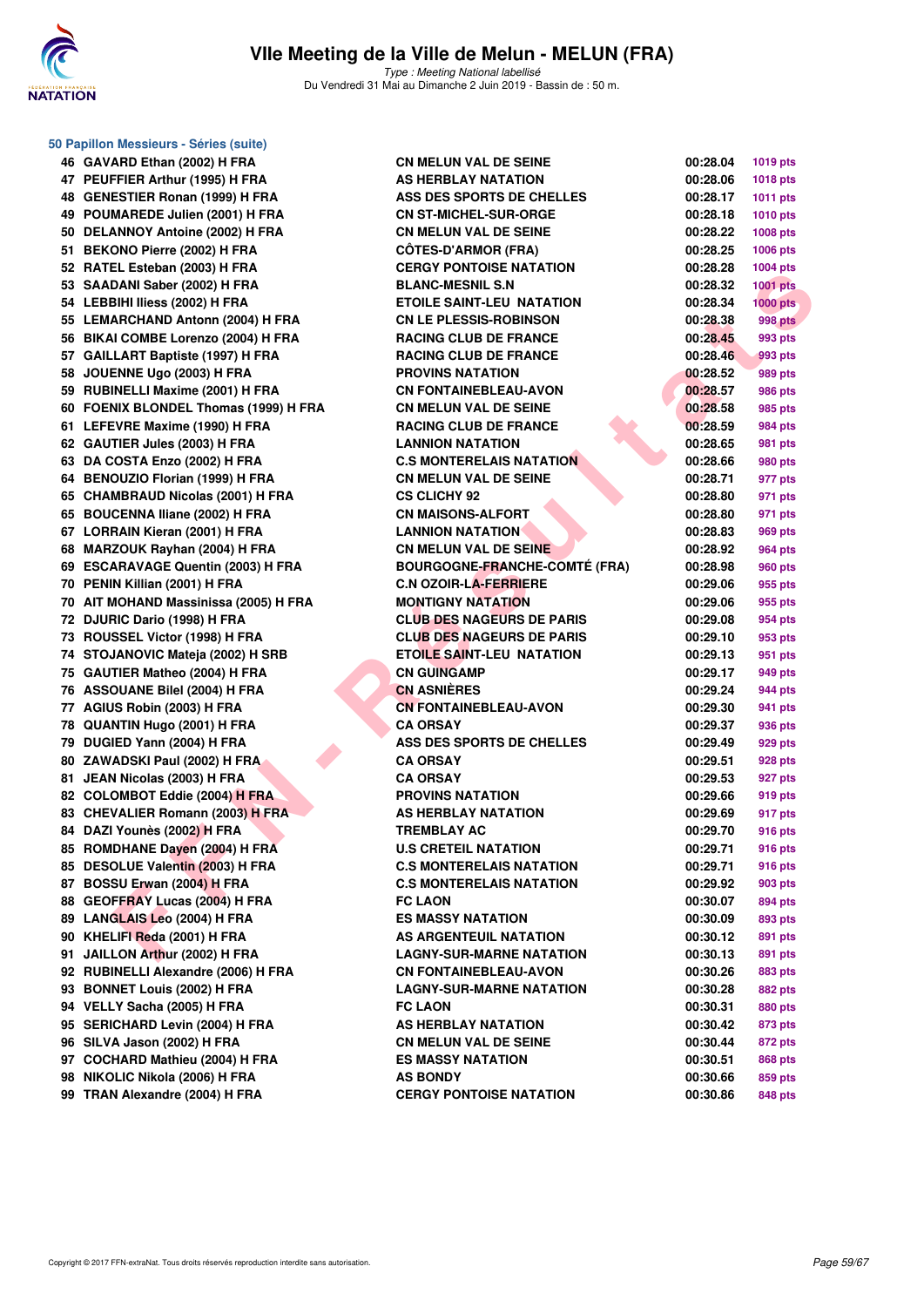

Type : Meeting National labellisé Du Vendredi 31 Mai au Dimanche 2 Juin 2019 - Bassin de : 50 m.

| 50 Papillon Messieurs - Séries (suite) |                                      |                |                |
|----------------------------------------|--------------------------------------|----------------|----------------|
| 100 MONTI Ennio (2004) H FRA           | <b>LAGNY-SUR-MARNE NATATION</b>      | 00:30.88       | 847 pts        |
| 101 VERRIERE Julian (2003) H FRA       | <b>LAGNY-SUR-MARNE NATATION</b>      | 00:30.93       | 844 pts        |
| 102 SAFHI Naël (2001) H FRA            | US JEUNESSE MITRY-MORY               | 00:31.30       | <b>823 pts</b> |
| --- LESPRIT Paul (1999) H FRA          | <b>CLUB DES NAGEURS DE PARIS</b>     | <b>DNS</b> dec |                |
| --- DESPREZ Pierre-Yves (1996) H FRA   | <b>BOURGOGNE-FRANCHE-COMTÉ (FRA)</b> | <b>DNS</b> dec |                |
| --- CADROT Yoan (2003) H FRA           | <b>CN MELUN VAL DE SEINE</b>         | <b>DSQ</b>     |                |
|                                        |                                      |                |                |

## **[100 Papillon Messieurs - Finale A](http://www.ffnatation.fr/webffn/resultats.php?idact=nat&go=epr&idcpt=57771&idepr=82) 19 ans et plus** (Dimanche 2 Juin 2019)

| 1 AUBRY Flavien (1994) H FRA         | <b>U.S CRETEIL NATATION</b>      | 00:54.15                                             | $1269$ pts |
|--------------------------------------|----------------------------------|------------------------------------------------------|------------|
|                                      |                                  | 50 m : 00:25.33 (00:25.33100 m : 00:54.15 (00:28.82) |            |
| 2 HENRY Clément (2000) H FRA         | <b>ES VITRY</b>                  | 00:55.13                                             | 1240 pts   |
|                                      |                                  | 50 m : 00:26.10 (00:26.10100 m : 00:55.13 (00:29.03) |            |
| 3 BOURSIER Cedric (1998) H FRA       | <b>AAS SARCELLES NATATION 95</b> | 00:59.61                                             | $1108$ pts |
|                                      |                                  | 50 m : 00:27.88 (00:27.88100 m : 00:59.61 (00:31.73) |            |
| 4 FOENIX BLONDEL Thomas (1999) H FRA | <b>CN MELUN VAL DE SEINE</b>     | 01:04.27                                             | 978 pts    |
|                                      |                                  | 50 m : 00:30.38 (00:30.38100 m : 01:04.27 (00:33.89) |            |
| 5 DJURIC Dario (1998) H FRA          | <b>CLUB DES NAGEURS DE PARIS</b> | 01:04.60                                             | 969 pts    |
|                                      |                                  | 50 m : 00:29.79 (00:29.79100 m : 01:04.60 (00:34.81) |            |
| 6 BENOUZIO Florian (1999) H FRA      | <b>CN MELUN VAL DE SEINE</b>     | 01:04.63                                             | 969 pts    |
|                                      |                                  | 50 m : 00:29.52 (00:29.52100 m : 01:04.63 (00:35.11) |            |
| --- PEUFFIER Arthur (1995) H FRA     | AS HERBLAY NATATION              | DNS dec                                              |            |
|                                      |                                  |                                                      |            |

## **[100 Papillon Messieurs - Finale A](http://www.ffnatation.fr/webffn/resultats.php?idact=nat&go=epr&idcpt=57771&idepr=82) 17-18 ans** (Dimanche 2 Juin 2019)

| 100 Papillon Messieurs - Finale A 19 ans et plus (Dimanche 2 Juin 2019) |                                      |                                                                                     |
|-------------------------------------------------------------------------|--------------------------------------|-------------------------------------------------------------------------------------|
| 1 AUBRY Flavien (1994) H FRA                                            | <b>U.S CRETEIL NATATION</b>          | 00:54.15<br><b>1269 pts</b>                                                         |
|                                                                         |                                      | 50 m : 00:25.33 (00:25.33100 m : 00:54.15 (00:28.82)                                |
| 2 HENRY Clément (2000) H FRA                                            | <b>ES VITRY</b>                      | 00:55.13<br>1240 pts<br>50 m : 00:26.10 (00:26.10100 m : 00:55.13 (00:29.03)        |
| 3 BOURSIER Cedric (1998) H FRA                                          | <b>AAS SARCELLES NATATION 95</b>     | 00:59.61<br><b>1108 pts</b>                                                         |
|                                                                         |                                      | 50 m : 00:27.88 (00:27.88100 m : 00:59.61 (00:31.73)                                |
| 4 FOENIX BLONDEL Thomas (1999) H FRA                                    | <b>CN MELUN VAL DE SEINE</b>         | 01:04.27<br>978 pts                                                                 |
| 5 DJURIC Dario (1998) H FRA                                             | <b>CLUB DES NAGEURS DE PARIS</b>     | 50 m : 00:30.38 (00:30.38100 m : 01:04.27 (00:33.89)<br>01:04.60<br>969 pts         |
|                                                                         |                                      | 50 m : 00:29.79 (00:29.79) 00 m : 01:04.60 (00:34.81)                               |
| <b>BENOUZIO Florian (1999) H FRA</b><br>6                               | <b>CN MELUN VAL DE SEINE</b>         | 01:04.63<br>969 pts                                                                 |
|                                                                         |                                      | 50 m : 00:29.52 (00:29.52) 00 m : 01:04.63 (00:35.11)                               |
| PEUFFIER Arthur (1995) H FRA                                            | AS HERBLAY NATATION                  | <b>DNS</b> dec                                                                      |
| 100 Papillon Messieurs - Finale A 17-18 ans (Dimanche 2 Juin 2019)      |                                      |                                                                                     |
| 1 RAKOTONDRAMANGA Eliot-Tahina (2002) H FRA                             | <b>ES MASSY NATATION</b>             | 00:55.63<br><b>1225 pts</b>                                                         |
|                                                                         |                                      | 50 m : 00:25.96 (00:25.96100 m : 00:55.63 (00:29.67)                                |
| 2 PECH Killian (2002) H FRA                                             | <b>CN BREST</b>                      | 00:56.46<br><b>1200 pts</b>                                                         |
|                                                                         |                                      | 50 m : 00:26.74 (00:26.74100 m : 00:56.46 (00:29.72)                                |
| 3 PICOCHE Louis (2002) H FRA                                            | <b>CN BREST</b>                      | 00:57.15<br>1179 pts<br>50 m : 00:26.45 (00:26.45) 00 m : 00:57.15 (00:30.70)       |
| 4 ROUX Romain (2001) H FRA                                              | <b>BOURGOGNE-FRANCHE-COMTÉ (FRA)</b> | 00:57.56<br>1167 pts                                                                |
|                                                                         |                                      | 50 m : 00:26.54 (00:26.54) 00 m : 00:57.56 (00:31.02)                               |
| 5 BONEL Antonyn (2001) H FRA                                            | CN ST-MICHEL-SUR-ORGE                | 00:57.69<br>1163 pts                                                                |
| 6 IVIC Yoni (2001) H FRA                                                | <b>CLUB DES NAGEURS DE PARIS</b>     | 50 m : 00:26.86 (00:26.86100 m : 00:57.69 (00:30.83)<br>00:58.46<br>1141 pts        |
|                                                                         |                                      | 50 m : 00:27.46 (00:27.46) 00 m : 00:58.46 (00:31.00)                               |
| 7 NAUD Theo (2001) H FRA                                                | <b>CHARTRES METROPOLE NAT</b>        | 00:58.98<br>1126 pts                                                                |
|                                                                         |                                      | 50 m : 00:27.73 (00:27.73100 m : 00:58.98 (00:31.25)                                |
| 8 GRONDIN William (2002) H FRA                                          | <b>ANTONY NATATION</b>               | 01:00.36<br><b>1086 pts</b><br>50 m: 00:28.32 (00:28.32) 00 m: 01:00.36 (00:32.04)  |
|                                                                         |                                      |                                                                                     |
| 100 Papillon Messieurs - Finale A 11-16 ans (Dimanche 2 Juin 2019)      |                                      |                                                                                     |
| 1 ANNOCQUE Paul (2003) H FRA                                            | <b>AMIENS METROPOLE NAT.</b>         | 00:58.51<br>1139 pts                                                                |
|                                                                         |                                      | 50 m : 00:28.06 (00:28.06) 00 m : 00:58.51 (00:30.45)                               |
| 2 TETART Martin (2003) H FRA                                            | <b>CN ST-MICHEL-SUR-ORGE</b>         | 00:59.02<br>1125 pts<br>50 m : 00:27.80 (00:27.80) 00 m : 00:59.02 (00:31.22)       |
| 3 LOUIS Matheo (2003) H FRA                                             | <b>CHARTRES METROPOLE NAT</b>        | 00:59.75<br>1104 pts                                                                |
|                                                                         |                                      | 50 m : 00:28.27 (00:28.27) 00 m : 00:59.75 (00:31.48)                               |
| 4 LEPINAY Come (2003) H FRA                                             | <b>RACING CLUB DE FRANCE</b>         | 01:00.92<br><b>1070 pts</b>                                                         |
| 5 GABALI Cedric (2004) H FRA                                            | <b>ES VITRY</b>                      | 50 m : 00:28.24 (00:28.24)00 m : 01:00.92 (00:32.68)<br>01:01.04<br><b>1067 pts</b> |
|                                                                         |                                      | 50 m: 00:28.42 (00:28.42) 00 m: 01:01.04 (00:32.62)                                 |
| 6 ESCARAVAGE Quentin (2003) H FRA                                       | <b>BOURGOGNE-FRANCHE-COMTÉ (FRA)</b> | 01:01.29<br>1060 pts                                                                |
|                                                                         |                                      | 50 m : 00:28.92 (00:28.92) 00 m : 01:01.29 (00:32.37)                               |
| 7 COLOMAR Kyllian (2003) H FRA                                          | <b>SN VERSAILLES</b>                 | 01:01.86<br>1044 pts<br>50 m : 00:29.57 (00:29.57)00 m : 01:01.86 (00:32.29)        |
| <b>C. DOULIOUEN Meel (2002) H EDA</b>                                   | <b>AOUA OLUB BONTAULT BOICCV</b>     | 04.09.44<br>$1000 - 1$                                                              |

| 1 ANNOCQUE Paul (2003) H FRA      | <b>AMIENS METROPOLE NAT.</b>         | 00:58.51                                              | 1139 pts   |
|-----------------------------------|--------------------------------------|-------------------------------------------------------|------------|
|                                   |                                      | 50 m : 00:28.06 (00:28.06100 m : 00:58.51 (00:30.45)  |            |
| 2 TETART Martin (2003) H FRA      | <b>CN ST-MICHEL-SUR-ORGE</b>         | 00:59.02                                              | 1125 pts   |
|                                   |                                      | 50 m : 00:27.80 (00:27.80100 m : 00:59.02 (00:31.22)  |            |
| 3 LOUIS Matheo (2003) H FRA       | <b>CHARTRES METROPOLE NAT</b>        | 00:59.75                                              | 1104 pts   |
|                                   |                                      | 50 m : 00:28.27 (00:28.27) 00 m : 00:59.75 (00:31.48) |            |
| 4 LEPINAY Come (2003) H FRA       | <b>RACING CLUB DE FRANCE</b>         | 01:00.92                                              | 1070 pts   |
|                                   |                                      | 50 m : 00:28.24 (00:28.24100 m : 01:00.92 (00:32.68)  |            |
| 5 GABALI Cedric (2004) H FRA      | <b>ES VITRY</b>                      | 01:01.04                                              | 1067 pts   |
|                                   |                                      | 50 m : 00:28.42 (00:28.42) 00 m : 01:01.04 (00:32.62) |            |
| 6 ESCARAVAGE Quentin (2003) H FRA | <b>BOURGOGNE-FRANCHE-COMTÉ (FRA)</b> | 01:01.29                                              | $1060$ pts |
|                                   |                                      | 50 m : 00:28.92 (00:28.92100 m : 01:01.29 (00:32.37)  |            |
| 7 COLOMAR Kyllian (2003) H FRA    | <b>SN VERSAILLES</b>                 | 01:01.86                                              | 1044 pts   |
|                                   |                                      | 50 m : 00:29.57 (00:29.57100 m : 01:01.86 (00:32.29)  |            |
| 8 POULIQUEN Mael (2003) H FRA     | <b>AQUA CLUB PONTAULT-ROISSY</b>     | 01:02.41                                              | 1029 pts   |
|                                   |                                      | 50 m: 00:28.61 (00:28.61100 m: 01:02.41 (00:33.80)    |            |
|                                   |                                      |                                                       |            |

## **[100 Papillon Messieurs - Séries](http://www.ffnatation.fr/webffn/resultats.php?idact=nat&go=epr&idcpt=57771&idepr=82)** (Dimanche 2 Juin 2019)

| 1 AUBRY Flavien (1994) H FRA                | <b>U.S CRETEIL NATATION</b> | 00:54.66                                                         | <b>1254 pts</b>   |
|---------------------------------------------|-----------------------------|------------------------------------------------------------------|-------------------|
|                                             | <b>ES MASSY NATATION</b>    | 50 m : 00:25.31 (00:25.31100 m : 00:54.66 (00:29.35)<br>00:54.92 | 1246 pts          |
| 2 RAKOTONDRAMANGA Eliot-Tahina (2002) H FRA |                             | 50 m : 00:25.85 (00:25.85100 m : 00:54.92 (00:29.07)             |                   |
| 3 HENRY Clément (2000) H FRA                | <b>ES VITRY</b>             |                                                                  | 00:55.85 1218 pts |
| 4 PECH Killian (2002) H FRA                 | <b>CN BREST</b>             | 50 m : 00:26.16 (00:26.16100 m : 00:55.85 (00:29.69)<br>00:56.67 | 1193 pts          |
|                                             |                             | 50 m : 00:26.38 (00:26.38100 m : 00:56.67 (00:30.29)             |                   |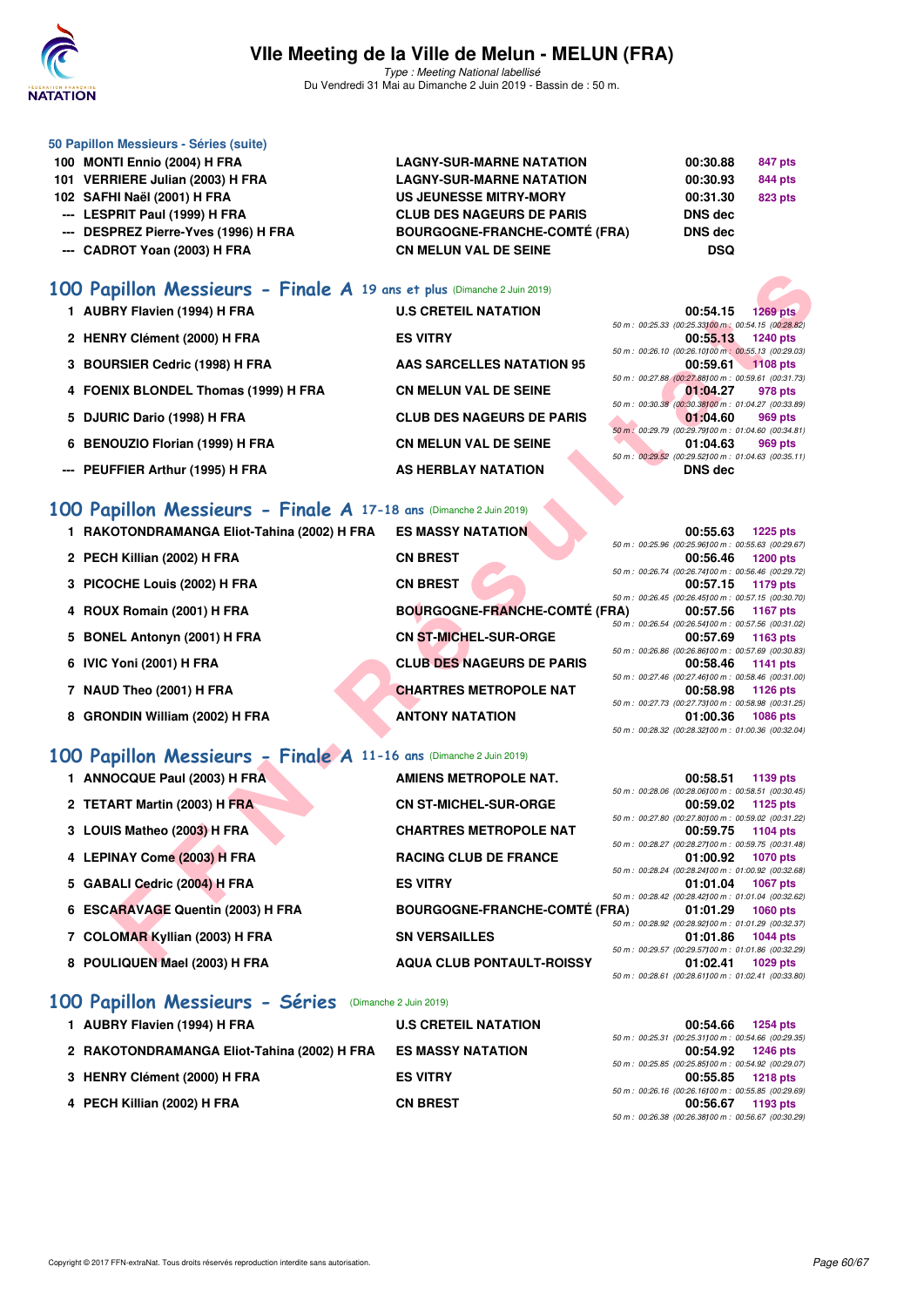

Type : Meeting National labellisé Du Vendredi 31 Mai au Dimanche 2 Juin 2019 - Bassin de : 50 m.

| 100 Papillon Messieurs - Séries (suite) |  |  |  |
|-----------------------------------------|--|--|--|
|-----------------------------------------|--|--|--|

- 
- 
- 
- 
- 
- 
- 
- 
- 
- 
- 
- 
- 
- 
- 
- 
- 
- 
- 
- 
- 
- 
- 
- 
- 
- 
- 
- 
- 
- 
- **35 DA SILVA UMMENHOVER Thibault (2001) H FRA CN MELUN VAL DE SEINE 01:01.74 1048 pts**
- **36 BENSELLAM HAIDER Mohamed (1993) H ESP**
- 
- 
- 
- **40 KINGUE MOUSSINGA Theodore (2003) H FRA CN ASNIÈRES 01:02.58 1024 pts**

LE THE THE READ (2003) H FRA ANIENES METROPOLE NAT<br>
SILLON Virgile (2009) H FRA STADE FRANÇAIS O COURIEVOIR COMERNATION<br>
SILLON Virgile (2009) H FRA CHATTERS METROPOLE NAT<br>
SILLON Virgile (2009) H FRA CHATTERS METROPOLE N **5 BONEL Antonyn (2001) H FRA CN ST-MICHEL-SUR-ORGE 00:56.97 1185 pts 6 PICOCHE Louis (2002) H FRA CN BREST 00:57.54 1168 pts 7 ROUX Romain (2001) H FRA BOURGOGNE-FRANCHE-COMTÉ (FRA) 00:57.77 1161 pts** 8 IVIC Yoni (2001) H FRA **CLUB DES NAGEURS DE PARIS 9 MALLET Clement (2002) H FRA AMIENS METROPOLE NAT. 00:58.76 1132 pts 10 DEZ Léo (2002) H FRA ANGERS NATATION 00:59.26 1118 pts** 11 ROSSILLON Virgile (2000) H FRA STADE FRANÇAIS O COURBEVOIE **11 LOUIS Matheo (2003) H FRA CHARTRES METROPOLE NAT 00:59.40 1114 pts 13 NAUD Theo (2001) H FRA CHARTRES METROPOLE NAT 00:59.41** 1113 pts **13 ANNOCQUE Paul (2003) H FRA AMIENS METROPOLE NAT.** 00:59.41 **1113** pts **15 GRONDIN William (2002) H FRA ANTONY NATATION 60:59.42 1113 pts 16 BUGLER Enzo (2001) H FRA CN MELUN VAL DE SEINE 00:59.55 1109 pts 17 FRANCOIS Flavien (2001) H FRA STADE FRANÇAIS O COURBEVOIE 00:59.57 1109 pts 18 GEOFFROY Axel (2002) H FRA CN MELUN VAL DE SEINE 60:59.59 PTS 19 BENAOUES Rayen (2000) H TUN ASSO NATATION DE SARTROUVILLE 01:00.24 1090 pts 20 GRANDIN MARTIN Numa (2002) H FRA ES MASSY NATATION 01:00.36 1086 pts 21 WATTEZ Luc (2002) H FRA C.N OZOIR-LA-FERRIERE 01:00.38 1086 pts 22 DANDELEUX Lucas (2001) H FRA CHARTRES METROPOLE NAT 01:00.50 1082 pts 23 GAVARD Ethan (2002) H FRA CN MELUN VAL DE SEINE 01:00.54 1081 pts 24 DREHER Etienne (2001) H FRA RACING CLUB DE FRANCE 01:00.65 1078 pts 24 BOURSIER Cedric (1998) H FRA AAS SARCELLES NATATION 95 01:00.65 1078 pts 26 LEPINAY Come (2003) H FRA RACING CLUB DE FRANCE 01:00.83 1073 pts 27 TETART Martin (2003) H FRA CN ST-MICHEL-SUR-ORGE 01:01.01 1068 pts 28 COLOMAR Kyllian (2003) H FRA SN VERSAILLES 01:01.21 1062 pts 29 BEKONO Pierre (2002) H FRA CÔTES-D'ARMOR (FRA) 01:01.22 1062 pts 30 POUMAREDE Julien (2001) H FRA CN ST-MICHEL-SUR-ORGE 01:01.30 1060 pts 31 WILHELM Hugo (2002) H FRA** CHARTRES METROPOLE NAT 01:01.55 1053 pts **32 GABALI Cedric (2004) H FRA ES VITRY 01:01.60 1051 pts 33 GAY SEMENKOFF Ewen (2002) H FRA CN MELUN VAL DE SEINE 01:01.61 1051 pts** 50 m: 00:28.96 (00:28.96)20 m: 00:28.96<br>BOURGOGNE-FRANCHE-COMTÉ (FRA) 01:01.65 1050 pts 34 ESCARAVAGE Quentin (2003) H FRA BOURGOGNE-FRANCHE-COMTÉ (FRA) 01:01.65 50 m: 00:28.84 (00:28.84)100 m: 01:01.74 (00:28.84)<br>ASSO NATATION DE SARTROUVILLE 01:01.78 1046 pts **37 ROCHER Romain (2002) H FRA STADE FRANÇAIS O COURBEVOIE 01:01.97 1041 pts 38 LEBOIS Pierre (2000) H FRA ANGERS NATATION 1:02.32 1031 pts 39 POULIQUEN Mael (2003) H FRA AQUA CLUB PONTAULT-ROISSY 01:02.44 1028 pts**

50 m : 00:26.62 (00:26.62)100 m : 00:56.97 (00:30.35) 50 m : 00:27.49 (00:27.49)00 m : 00:57.54 (00:30.05)<br> **RA 00:57.77** 1161 pts 50 m : 00:27.11 (00:27.11100 m : 00:57.77 (00:30.66)<br>**00:58.50** 1140 pts 50 m : 00:27.66 (00:27.66)100 m : 00:58.50 (00:30.84) 50 m : 00:27.55 (00:27.55)100 m : 00:58.76 (00:31.21) 50 m : 00:27.83 (00:27.83)00 m : 00:59.26 (00:31.43)<br>**00:59.40** 1114 pts 50 m : 00:27.89 (00:27.89)100 m : 00:59.40 (00:31.51) 50 m : 00:28.20 (00:28.20)100 m : 00:59.40 (00:31.20) 50 m : 00:27.98 (00:27.98)100 m : 00:59.41 (00:31.43) 50 m : 00:28.38 (00:28.38)100 m : 00:59.41 (00:31.03) 50 m : 00:27.56 (00:27.56)00 m : 00:59.42 (00:31.86)<br>**00:59.55 1109 pts** 50 m : 00:27.58 (00:27.58)100 m : 00:59.55 (00:31.97) 50 m : 00:27.97 (00:27.97)100 m : 00:59.57 (00:31.60) 50 m : 00:27.04 (00:27.04)100 m : 00:59.59 (00:32.55) 50 m : 00:27.63 (00:27.63)100 m : 01:00.24 (00:32.61) 50 m : 00:27.67 (00:27.67100 m : 01:00.36 (00:32.69)<br>**01:00.38** 1086 pts 50 m : 00:28.39 (00:28.39)100 m : 01:00.38 (00:31.99) 50 m : 00:28.38 (00:28.38)00 m : 01:00.50 (00:32.12)<br>**01:00.54** 1081 pts 50 m : 00:28.30 (00:28.30)100 m : 01:00.54 (00:32.24) 50 m : 00:28.47 (00:28.47)100 m : 01:00.65 (00:32.18) 50 m : 00:28.20 (00:28.20)100 m : 01:00.65 (00:32.45) 50 m : 00:27.94 (00:27.94)100 m : 01:00.83 (00:32.89) 50 m : 00:28.14 (00:28.14)100 m : 01:01.01 (00:32.87) 50 m : 00:29.27 (00:29.27)100 m : 01:01.21 (00:31.94) 50 m : 00:28.44 (00:28.44)100 m : 01:01.22 (00:32.78) 50 m : 00:28.59 (00:28.59)100 m : 01:01.30 (00:32.71) 50 m : 00:28.60 (00:28.60)100 m : 01:01.55 (00:32.95) 50 m : 00:28.11 (00:28.11)100 m : 01:01.60 (00:33.49) 50 m : 00:29.26 (00:29.26)100 m : 01:01.65 (00:32.39) 50 m : 00:28.18 (00:28.18)100 m : 01:01.78 (00:33.60) 50 m : 00:28.17 (00:28.17)100 m : 01:01.97 (00:33.80) 50 m : 00:28.26 (00:28.26)00 m : 01:02.32 (00:34.06)<br>**01:02.44** 1028 pts 50 m : 00:28.55 (00:28.55)00 m : 01:02.44 (00:33.89)<br>**01:02.58** 1024 pts 50 m : 00:28.79 (00:28.79)100 m : 01:02.58 (00:33.79)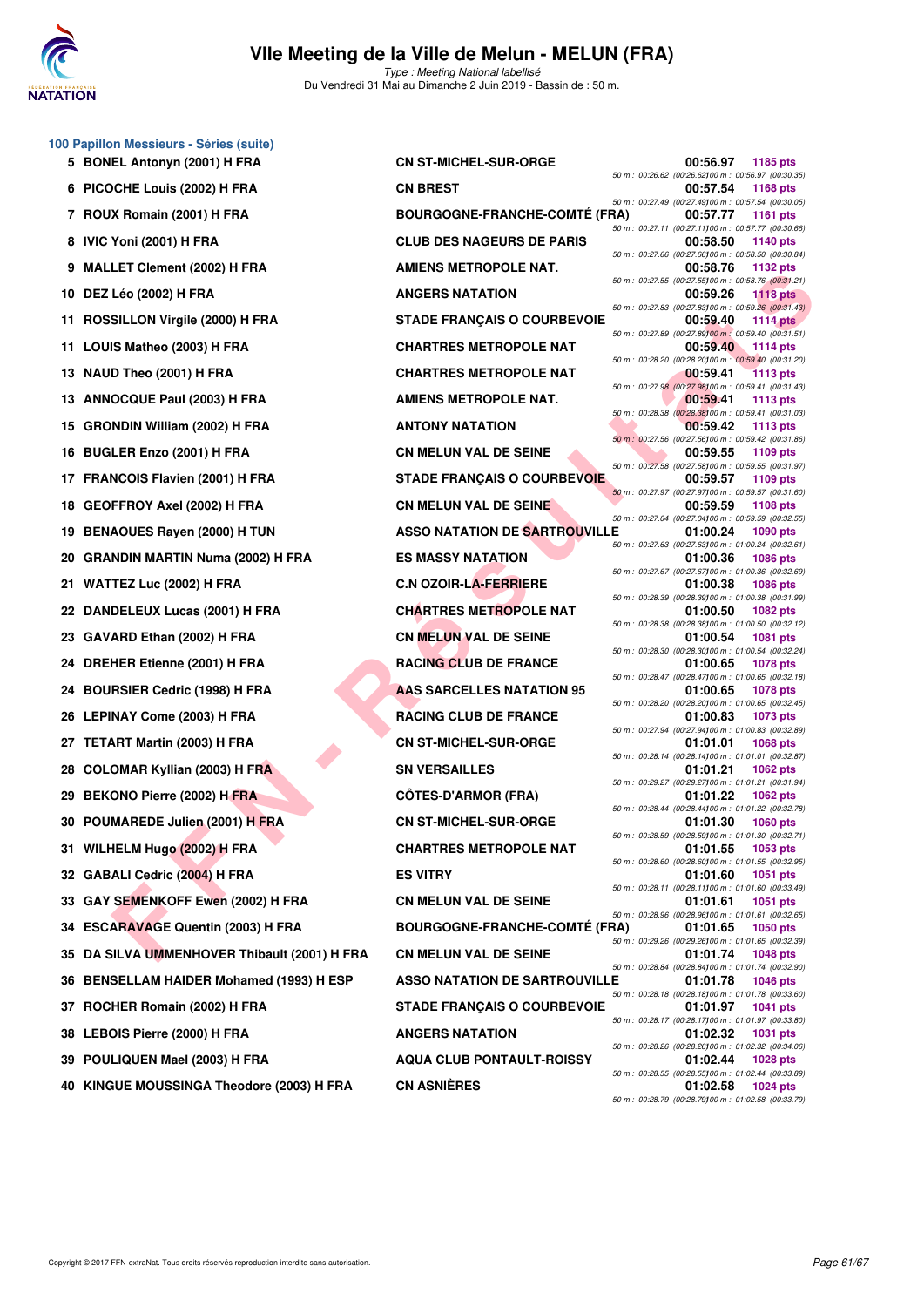

#### **100 Papillon Messieurs - Séries (suite)**

- 
- 
- 
- **44 LEMARCHAND Antonn (2004) H FRA CN LE PLESSIS-ROBINSON 01:03.43 1001 pts**
- 
- 
- 
- 
- 
- 
- 52 MARZOUK Rayhan (2004) H FRA **CN MELUN VAL DE SEINE**
- **53 JEAN Nicolas (2003) H FRA CA ORSAY 01:04.98 959 pts**
- 54 GAUTIER Matheo (2004) H FRA CN GUINGAMP
- 55 RICHEZ Valentin (2002) H FRA NORMANDIE (FRA)
- **56 FOENIX BLONDEL Thomas (1999) H FRA CN MELUN VAL DE SEINE**
- **57 BENOUZIO Florian (1999) H FRA CN MELUN VAL DE SEINE**
- **58 BOUCENNA Iliane (2002) H FRA CN MAISONS-ALFORT**
- **59 LANGLAIS Leo (2004) H FRA ES MASSY NATATION**
- 
- 
- **62 MOLON Yann (2004) H FRA CN MAISONS-ALFORT**
- **63 DAZI Younès (2002) H FRA TREMBLAY AC**
- **64 MARCHAND Gregory (2004) H FRA AQUA CLUB PONTAULT-ROISSY**
- 
- **66 NIANE Andy (2004) H FRA S.M MONTROUGE**
- **67 DURAND Loick (2006) H FRA AS BONDY**
- **68 GEOFFRAY Lucas (2004) H FRA FC LAON**
- **69 COCHARD Mathieu (2004) H FRA ES MASSY NATATION**
- 
- **--- DINO Maxime (2002) H FRA CERGY PONTOISE NATATION**

#### **[200 Papillon Messieurs - Séries](http://www.ffnatation.fr/webffn/resultats.php?idact=nat&go=epr&idcpt=57771&idepr=83)** (Samedi 1er Juin 2019)

- **1 HENRY Clément (2000) H FRA**
- 2 ANNOCQUE Paul (2003) H FRA
- **3 ROUX Romain (2001) H FRA**
- **4 BONEL Antonyn (2001) H FRA**

**41 FABREGOULE Antoine (2003) H FRA LAGNY-SUR-MARNE NATATION 01:02.81 1018 pts 42 BAROUMES Léo (1998) H FRA CLUB DES NAGEURS DE PARIS 01:02.83 1017 pts 43 DUVAL Elias (2004) H FRA CHARTRES METROPOLE NAT 01:03.27 1005 pts** 45 CADROT Yoan (2003) H FRA CN MELUN VAL DE SEINE **46 GAILLART Baptiste (1997) H FRA RACING CLUB DE FRANCE 47 STOJANOVIC Mateja (2002) H SRB ETOILE SAINT-LEU NATATION 01:04.01 985 pts 48 ASSOUANE Bilel (2004) H FRA CN ASNIÈRES 01:04.21 980 pts** 49 DJURIC Dario (1998) H FRA CLUB DES NAGEURS DE PARIS 49 PEUFFIER Arthur (1995) H FRA AS HERBLAY NATATION 51 DA COSTA Enzo (2002) H FRA **C.S MONTERELAIS NATATION 60 PARANTON Alexis (2003) H FRA AQUA CLUB PONTAULT-ROISSY 61 HANTRAYE Loris (2002) H FRA AQUA CLUB PONTAULT-ROISSY 65 BONNET Louis (2002) H FRA LAGNY-SUR-MARNE NATATION 70 VERRIERE Julian (2003) H FRA LAGNY-SUR-MARNE NATATION 01:11.62 791 pts**

| <b>REGOULE Antoine (2003) H FRA</b> | <b>LAGNY-SUR-MARNE NATATION</b>  | 01:02.81<br><b>1018 pts</b>                                                          |
|-------------------------------------|----------------------------------|--------------------------------------------------------------------------------------|
| OUMES Léo (1998) H FRA              | <b>CLUB DES NAGEURS DE PARIS</b> | 50 m : 00:29.03 (00:29.03) 00 m : 01:02.81 (00:33.78)<br>01:02.83<br><b>1017 pts</b> |
| AL Elias (2004) H FRA               | <b>CHARTRES METROPOLE NAT</b>    | 50 m : 00:29.43 (00:29.43) 00 m : 01:02.83 (00:33.40)<br>01:03.27<br>$1005$ pts      |
| <b>ARCHAND Antonn (2004) H FRA</b>  | <b>CN LE PLESSIS-ROBINSON</b>    | 50 m : 00:29.61 (00:29.61100 m : 01:03.27 (00:33.66)<br>01:03.43                     |
|                                     |                                  | <b>1001 pts</b><br>50 m : 00:29.70 (00:29.70) 00 m : 01:03.43 (00:33.73)             |
| ROT Yoan (2003) H FRA               | <b>CN MELUN VAL DE SEINE</b>     | 990 pts<br>01:03.85<br>50 m : 00:28.70 (00:28.70) 00 m : 01:03.85 (00:35.15)         |
| LART Baptiste (1997) H FRA          | <b>RACING CLUB DE FRANCE</b>     | <b>988 pts</b><br>01:03.90                                                           |
| JANOVIC Mateja (2002) H SRB         | <b>ETOILE SAINT-LEU NATATION</b> | 50 m : 00:29.36 (00:29.36) 00 m : 01:03.90 (00:34.54)<br>01:04.01<br>985 pts         |
| <b>OUANE Bilel (2004) H FRA</b>     | <b>CN ASNIÈRES</b>               | 50 m : 00:29.51 (00:29.51100 m : 01:04.01 (00:34.50)<br>01:04.21<br>980 pts          |
| RIC Dario (1998) H FRA              | <b>CLUB DES NAGEURS DE PARIS</b> | 50 m : 00:29.52 (00:29.52) 00 m : 01:04.21 (00:34.69)<br>01:04.28<br>978 pts         |
| FFIER Arthur (1995) H FRA           | AS HERBLAY NATATION              | 50 m : 00:29.64 (00:29.64100 m : 01:04.28 (00:34.64)<br>01:04.28<br>978 pts          |
|                                     |                                  | 50 m : 00:29.32 (00:29.32) 00 m : 01:04.28 (00:34.96)                                |
| <b>COSTA Enzo (2002) H FRA</b>      | <b>C.S MONTERELAIS NATATION</b>  | 01:04.33<br>977 pts<br>50 m : 00:29.62 (00:29.62) 00 m : 01:04.33 (00:34.71)         |
| <b>ZOUK Rayhan (2004) H FRA</b>     | <b>CN MELUN VAL DE SEINE</b>     | 01:04.97<br>960 pts                                                                  |
| <b>N Nicolas (2003) H FRA</b>       | <b>CA ORSAY</b>                  | 50 m : 00:29.54 (00:29.54) 00 m : 01:04.97 (00:35.43)<br>01:04.98<br>959 pts         |
|                                     | <b>CN GUINGAMP</b>               | 50 m : 00:30.22 (00:30.22) 00 m : 01:04.98 (00:34.76)                                |
| TIER Matheo (2004) H FRA            |                                  | 01:05.06<br>957 pts<br>50 m : 00:29.87 (00:29.87) 00 m : 01:05.06 (00:35.19)         |
| IEZ Valentin (2002) H FRA           | <b>NORMANDIE (FRA)</b>           | 01:05.12<br>956 pts                                                                  |
| NIX BLONDEL Thomas (1999) H FRA     | <b>CN MELUN VAL DE SEINE</b>     | 50 m: 00:30.51 (00:30.51100 m: 01:05.12 (00:34.61)<br>01:05.13<br>955 pts            |
| OUZIO Florian (1999) H FRA          | CN MELUN VAL DE SEINE            | 50 m : 00:29.07 (00:29.07) 00 m : 01:05.13 (00:36.06)<br>01:05.30<br>951 pts         |
|                                     |                                  | 50 m : 00:29.48 (00:29.48) 00 m : 01:05.30 (00:35.82)                                |
| CENNA Iliane (2002) H FRA           | <b>CN MAISONS-ALFORT</b>         | 01:05.98<br>933 pts<br>50 m : 00:29.72 (00:29.72) 00 m : 01:05.98 (00:36.26)         |
| <b>GLAIS Leo (2004) H FRA</b>       | <b>ES MASSY NATATION</b>         | 01:06.22<br>927 pts                                                                  |
| ANTON Alexis (2003) H FRA           | <b>AQUA CLUB PONTAULT-ROISSY</b> | 50 m : 00:30.53 (00:30.53) 00 m : 01:06.22 (00:35.69)<br>01:07.01<br>906 pts         |
| TRAYE Loris (2002) H FRA            | <b>AQUA CLUB PONTAULT-ROISSY</b> | 50 m: 00:31.28 (00:31.28)00 m: 01:07.01 (00:35.73)<br>01:07.14<br>903 pts            |
|                                     |                                  | 50 m : 00:30.24 (00:30.24)00 m : 01:07.14 (00:36.90)                                 |
| ON Yann (2004) H FRA                | <b>CN MAISONS-ALFORT</b>         | 01:07.15<br>902 pts<br>50 m : 00:31.02 (00:31.02) 00 m : 01:07.15 (00:36.13)         |
| l Younès (2002) H FRA               | <b>TREMBLAY AC</b>               | 01:07.61<br>891 pts                                                                  |
| <b>CHAND Gregory (2004) H FRA</b>   | <b>AQUA CLUB PONTAULT-ROISSY</b> | 50 m : 00:31.03 (00:31.03) 00 m : 01:07.61 (00:36.58)<br>01:07.84<br>885 pts         |
|                                     |                                  | 50 m : 00:31.78 (00:31.78) 00 m : 01:07.84 (00:36.06)                                |
| <b>NET Louis (2002) H FRA</b>       | <b>LAGNY-SUR-MARNE NATATION</b>  | 01:07.99<br>881 pts<br>50 m: 00:31.14 (00:31.14)00 m: 01:07.99 (00:36.85)            |
| IE Andy (2004) <u>H</u> FRA         | <b>S.M MONTROUGE</b>             | 01:08.56<br>866 pts                                                                  |
| AND Loick (2006) H FRA              | <b>AS BONDY</b>                  | 50 m : 00:32.06 (00:32.06) 00 m : 01:08.56 (00:36.50)<br>01:08.60<br>865 pts         |
| FFRAY Lucas (2004) H FRA            | <b>FC LAON</b>                   | 50 m : 00:32.67 (00:32.67) 00 m : 01:08.60 (00:35.93)<br>01:09.19<br>850 pts         |
| HARD Mathieu (2004) H FRA           | <b>ES MASSY NATATION</b>         | 50 m: 00:31.19 (00:31.19)00 m: 01:09.19 (00:38.00)<br>01:10.46<br>819 pts            |
| RIERE Julian (2003) H FRA           | <b>LAGNY-SUR-MARNE NATATION</b>  | 50 m : 00:32.14 (00:32.14)00 m : 01:10.46 (00:38.32)<br>01:11.62<br>791 pts          |
|                                     |                                  | 50 m : 00:31.60 (00:31.60) 00 m : 01:11.62 (00:40.02)                                |
| ) Maxime (2002) H FRA               | <b>CERGY PONTOISE NATATION</b>   | <b>DNS</b> dec                                                                       |

| <b>ES VITRY</b>                                                                                            | 02:05.97 1171 pts |
|------------------------------------------------------------------------------------------------------------|-------------------|
| 50 m : 00:27.60 (00:27.60100 m : 00:59.27 (00:31.67150 m : 01:32.12 (00:32.85200 m : 02:05.97 (00:33.85)   |                   |
| <b>AMIENS METROPOLE NAT.</b>                                                                               | 02:08.31 1137 pts |
| 50 m: 00:28.87 (00:28.87100 m: 01:00.73 (00:31.86) 50 m: 01:34.04 (00:33.31200 m: 02:08.31 (00:34.27)      |                   |
| <b>BOURGOGNE-FRANCHE-COMTÉ (FRA)</b>                                                                       | 02:09.96 1113 pts |
| 50 m : 00:28.13 (00:28.13) 00 m : 01:00.82 (00:32.69) 50 m : 01:35.42 (00:34.60200 m : 02:09.96 (00:34.54) |                   |
| <b>CN ST-MICHEL-SUR-ORGE</b>                                                                               | 02:09.99 1112 pts |
| 50 m: 00:28.49 (00:28.49) 00 m: 01:01.43 (00:32.94) 50 m: 01:35.45 (00:34.02200 m: 02:09.99 (00:34.54)     |                   |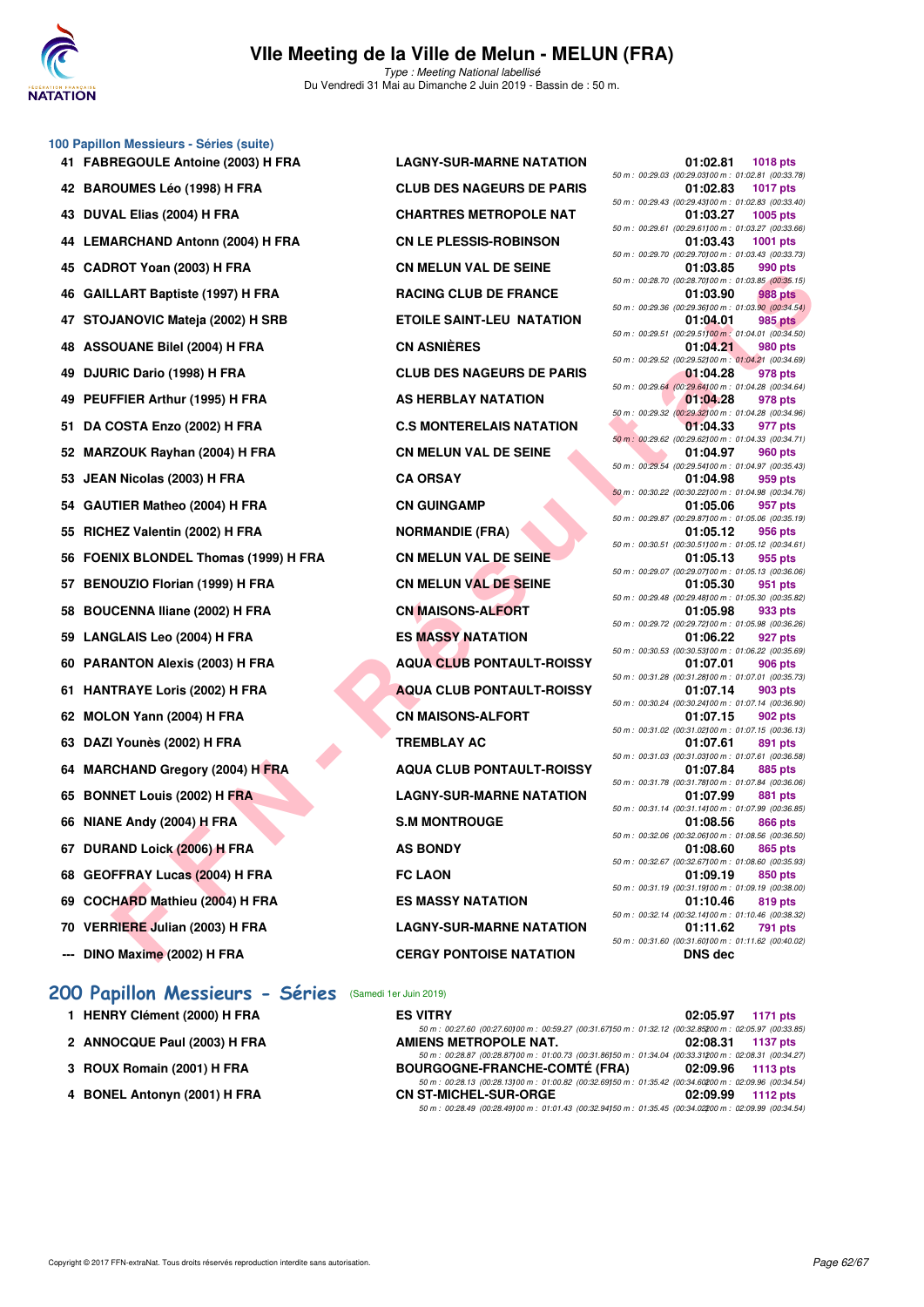

**200 Papillon Messieurs - Séries (suite)**

# **VIIe Meeting de la Ville de Melun - MELUN (FRA)**

Type : Meeting National labellisé Du Vendredi 31 Mai au Dimanche 2 Juin 2019 - Bassin de : 50 m.

|    | 5 NAUD Theo (2001) H FRA                                   | <b>CHARTRES METROPOLE NAT</b>                                                                                                                                                                                                                             | 02:11.71<br>1088 pts        |
|----|------------------------------------------------------------|-----------------------------------------------------------------------------------------------------------------------------------------------------------------------------------------------------------------------------------------------------------|-----------------------------|
|    | 6 DANDELEUX Lucas (2001) H FRA                             | 50 m : 00:29.67 (00:29.67) 00 m : 01:03.30 (00:33.63) 50 m : 01:37.73 (00:34.43200 m : 02:11.71 (00:33.98)<br><b>CHARTRES METROPOLE NAT</b><br>50 m : 00:29.47 (00:29.47) 00 m : 01:03.09 (00:33.62) 50 m : 01:37.98 (00:34.89200 m : 02:13.37 (00:35.39) | 02:13.37<br>1064 $pts$      |
|    | 7 KOUMA Sébastien (1997) H MLI                             | <b>BOURGOGNE-FRANCHE-COMTE (FRA)</b>                                                                                                                                                                                                                      | 02:13.48<br>1063 pts        |
| 8  | QUILLAUX Gwendal (2002) H FRA                              | 50 m : 00:28.05 (00:28.05)00 m : 01:00.50 (00:32.45)50 m : 01:35.30 (00:34.80200 m : 02:13.48 (00:38.18)<br><b>CN VIRY-CHATILLON</b>                                                                                                                      | 02:13.82<br>1058 pts        |
| 9  | <b>BOURSIER Cedric (1998) H FRA</b>                        | 50 m : 00:29.84 (00:29.84) 00 m : 01:04.06 (00:34.22) 50 m : 01:39.06 (00:35.00200 m : 02:13.82 (00:34.76)<br><b>AAS SARCELLES NATATION 95</b>                                                                                                            | 02:14.29<br>1051 pts        |
| 10 | POUMAREDE Julien (2001) H FRA                              | 50 m : 00:29.29 (00:29.29) 00 m : 01:03.01 (00:33.72) 50 m : 01:37.82 (00:34.81200 m : 02:14.29 (00:36.47)<br><b>CN ST-MICHEL-SUR-ORGE</b>                                                                                                                | 02:14.41<br>1050 pts        |
| 11 | <b>BOURDON Rayane (2001) H FRA</b>                         | 50 m : 00:29.34 (00:29.34) 00 m : 01:02.96 (00:33.62) 50 m : 01:38.36 (00:35.40200 m : 02:14.41 (00:36.05)<br><b>CN VIRY-CHATILLON</b>                                                                                                                    | 02:14.73<br>1045 $pts$      |
|    | 12 LEPINAY Come (2003) H FRA                               | 50 m : 00:28.86 (00:28.86) 00 m : 01:02.98 (00:34.12) 50 m : 01:38.70 (00:35.72200 m : 02:14.73 (00:36.03)<br><b>RACING CLUB DE FRANCE</b>                                                                                                                | 02:16.94<br>1014 $pts$      |
|    | 13 MARRUGO MONTAÑO Camilo-Andres (2002) H COL CS CLICHY 92 | 50 m : 00:30.18 (00:30.18) 00 m : 01:04.66 (00:34.48) 50 m : 01:40.47 (00:35.81200 m : 02:16.94 (00:36.47)                                                                                                                                                | 02:17.50<br><b>1007 pts</b> |
|    | 14 BEKONO Pierre (2002) H FRA                              | 50 m : 00:28.13 (00:28.13) 00 m : 01:02.33 (00:34.20) 50 m : 01:39.94 (00:37.61200 m : 02:17.50 (00:37.56)<br><b>COTES-D'ARMOR (FRA)</b>                                                                                                                  | 02:17.55<br>1006 pts        |
|    | 15 GAY SEMENKOFF Ewen (2002) H FRA                         | 50 m : 00:30.99 (00:30.99)00 m : 01:06.51 (00:35.52)50 m : 01:42.10 (00:35.59200 m : 02:17.55 (00:35.45)<br><b>CN MELUN VAL DE SEINE</b>                                                                                                                  | 02:17.72<br>1004 pts        |
|    | 16 ESCARAVAGE Quentin (2003) H FRA                         | 50 m : 00:30.03 (00:30.03) 00 m : 01:05.25 (00:35.22) 50 m : 01:42.03 (00:36.78200 m : 02:17.72 (00:35.69)<br><b>BOURGOGNE-FRANCHE-COMTÉ (FRA)</b>                                                                                                        | 02:17.89<br>1001 pts        |
|    | 17 TETART Martin (2003) H FRA                              | 50 m : 00:30.94 (00:30.94)00 m : 01:05.65 (00:34.71)50 m : 01:41.23 (00:35.58200 m : 02:17.89 (00:36.66)<br><b>CN ST-MICHEL-SUR-ORGE</b>                                                                                                                  | 02:17.92<br>1001 pts        |
| 18 | GUILLOT Remy (1998) H FRA                                  | 50 m : 00:29.89 (00:29.89)00 m : 01:05.26 (00:35.37)50 m : 01:41.69 (00:36.43200 m : 02:17.92 (00:36.23)<br><b>LAGNY-SUR-MARNE NATATION</b>                                                                                                               | 02:18.03<br>999 pts         |
| 19 | <b>CRETET Dorian (2003) H FRA</b>                          | 50 m : 00:30.29 (00:30.29)00 m : 01:04.42 (00:34.13)50 m : 01:39.80 (00:35.38200 m : 02:18.03 (00:38.23)<br><b>ES MASSY NATATION</b>                                                                                                                      | 02:18.29<br>996 pts         |
| 20 | GAVARD Ethan (2002) H FRA                                  | 50 m : 00:29.96 (00:29.96) 00 m : 01:05.01 (00:35.05) 50 m : 01:41.48 (00:36.47200 m : 02:18.29 (00:36.81)<br><b>CN MELUN VAL DE SEINE</b>                                                                                                                | 02:18.32<br>995 pts         |
|    | 21 FABREGOULE Antoine (2003) H FRA                         | 50 m : 00:30.60 (00:30.60) 00 m : 01:05.96 (00:35.36) 50 m : 01:42.41 (00:36.45200 m : 02:18.32 (00:35.91)<br><b>LAGNY-SUR-MARNE NATATION</b>                                                                                                             | 02:18.78<br>989 pts         |
|    | 22 DA SILVA UMMENHOVER Thibault (2001) H FRA               | 50 m : 00:30.29 (00:30.29) 00 m : 01:05.57 (00:35.28) 50 m : 01:42.62 (00:37.05200 m : 02:18.78 (00:36.16)<br><b>CN MELUN VAL DE SEINE</b>                                                                                                                | 987 pts<br>02:18.92         |
| 23 | <b>DEZ Léo (2002) H FRA</b>                                | 50 m : 00:30.19 (00:30.19) 00 m : 01:04.98 (00:34.79) 50 m : 01:41.92 (00:36.94200 m : 02:18.92 (00:37.00)<br><b>ANGERS NATATION</b>                                                                                                                      | 02:18.97<br>986 pts         |
|    | 24 OUABDESSELAM Leo (2003) H FRA                           | 50 m : 00:29.73 (00:29.73)00 m : 01:04.63 (00:34.90)50 m : 01:42.00 (00:37.37200 m : 02:18.97 (00:36.97)<br><b>AAS SARCELLES NATATION 95</b>                                                                                                              | 02:19.21<br>983 pts         |
| 25 | <b>GRONDIN William (2002) H FRA</b>                        | 50 m : 00:31.86 (00:31.86) 00 m : 01:07.47 (00:35.61) 50 m : 01:43.43 (00:35.96200 m : 02:19.21 (00:35.78)<br><b>ANTONY NATATION</b>                                                                                                                      | 02:19.53<br>979 pts         |
| 26 | ROCHER Romain (2002) H FRA                                 | 50 m : 00:30.45 (00:30.45)00 m : 01:05.35 (00:34.90)50 m : 01:42.23 (00:36.88200 m : 02:19.53 (00:37.30)<br><b>STADE FRANÇAIS O COURBEVOIE</b>                                                                                                            | 02:19.54<br>979 pts         |
|    | <b>CLAIMAND Adrien (2003) H FRA</b>                        | 50 m : 00:30.29 (00:30.29) 00 m : 01:05.92 (00:35.63) 50 m : 01:42.58 (00:36.66200 m : 02:19.54 (00:36.96)<br><b>CSN GUYANCOURT</b>                                                                                                                       | 02:19.84<br>975 pts         |
| 28 | <b>BUGLER Enzo (2001) H FRA</b>                            | 50 m : 00:30.00 (00:30.00) 00 m : 01:04.69 (00:34.69) 50 m : 01:42.11 (00:37.42200 m : 02:19.84 (00:37.73)<br><b>CN MELUN VAL DE SEINE</b>                                                                                                                | 02:20.55<br>965 pts         |
|    | 29 ZACHELIN Anaïque (2001) H FRA                           | 50 m : 00:29.95 (00:29.95)00 m : 01:04.56 (00:34.61)50 m : 01:43.70 (00:39.14200 m : 02:20.55 (00:36.85)<br><b>ES MASSY NATATION</b>                                                                                                                      | 02:21.32<br>955 pts         |
|    | 30 WILHELM Hugo (2002) H FRA                               | 50 m : 00:30.27 (00:30.27)00 m : 01:05.63 (00:35.36)50 m : 01:41.99 (00:36.36200 m : 02:21.32 (00:39.33)<br><b>CHARTRES METROPOLE NAT</b>                                                                                                                 | 02:21.33<br>955 pts         |
|    | 31 ANDRIAMPARANY RALIBERA Toky (2001) H MAD                | 50 m : 00:31.05 (00:31.05) 00 m : 01:06.91 (00:35.86) 50 m : 01:43.55 (00:36.64200 m : 02:21.33 (00:37.78)<br>C.N DU VAL D'EUROPE 02:22.57 938 pts                                                                                                        |                             |
|    | 32 DUVAL Elias (2004) H FRA                                | 50 m : 00:30.41 (00:30.41) 00 m : 01:06.38 (00:35.97) 50 m : 01:45.20 (00:38.82200 m : 02:22.57 (00:37.37)<br><b>CHARTRES METROPOLE NAT</b>                                                                                                               | 02:23.52<br>926 pts         |
|    | 33 BENOUZIO Florian (1999) H FRA                           | 50 m : 00:32.55 (00:32.55)00 m : 01:08.62 (00:36.07)50 m : 01:46.21 (00:37.59200 m : 02:23.52 (00:37.31)<br><b>CN MELUN VAL DE SEINE</b>                                                                                                                  | 02:24.35<br>915 pts         |
|    | 34 COSTES Romain (2004) H FRA                              | 50 m : 00:30.67 (00:30.67) 00 m : 01:05.67 (00:35.00) 50 m : 01:43.54 (00:37.87200 m : 02:24.35 (00:40.81)<br><b>NOGENT NATATION 94</b>                                                                                                                   | 02:24.73<br>910 pts         |
| 35 | <b>BARBAUD Julien (2004) H FRA</b>                         | 50 m : 00:29.60 (00:29.60) 00 m : 01:05.21 (00:35.61) 50 m : 01:44.56 (00:39.35200 m : 02:24.73 (00:40.17)<br>CN VIRY-CHATILLON                                                                                                                           | 02:24.77<br>909 pts         |
| 36 | <b>GUILLAUME Hugo (2001) H FRA</b>                         | 50 m : 00:28.83 (00:28.83) 00 m : 01:05.34 (00:36.51) 50 m : 01:44.95 (00:39.61200 m : 02:24.77 (00:39.82)<br><b>CN VIRY-CHATILLON</b>                                                                                                                    | 02:25.75<br>896 pts         |
|    | 37 VELLY Sacha (2005) H FRA                                | 50 m : 00:31.65 (00:31.65)00 m : 01:08.25 (00:36.60)50 m : 01:46.54 (00:38.29200 m : 02:25.75 (00:39.21)<br><b>FC LAON</b>                                                                                                                                | 02:25.93<br>894 pts         |
| 38 | <b>GEORGET Noah (2004) H FRA</b>                           | 50 m : 00:31.98 (00:31.98)00 m : 01:09.29 (00:37.31)50 m : 01:47.81 (00:38.52200 m : 02:25.93 (00:38.12)<br><b>ESPADON GRAND-QUEVILLY</b>                                                                                                                 | 02:26.12<br>892 pts         |
|    | 39 STOJANOVIC Mateja (2002) H SRB                          | 50 m : 00:31.76 (00:31.76) 00 m : 01:07.88 (00:36.12) 50 m : 01:46.77 (00:38.89200 m : 02:26.12 (00:39.35)<br><b>ETOILE SAINT-LEU NATATION</b>                                                                                                            | 02:26.95<br>881 pts         |
|    | 40 JEAN Nicolas (2003) H FRA                               | 50 m : 00:31.26 (00:31.26) 00 m : 01:06.77 (00:35.51) 50 m : 01:45.80 (00:39.03200 m : 02:26.95 (00:41.15)<br><b>CA ORSAY</b>                                                                                                                             | 02:27.30<br>876 pts         |
|    |                                                            | 50 m: 00:31.78 (00:31.78) 00 m: 01:08.62 (00:36.84) 50 m: 01:48.30 (00:39.68200 m: 02:27.30 (00:39.00)                                                                                                                                                    |                             |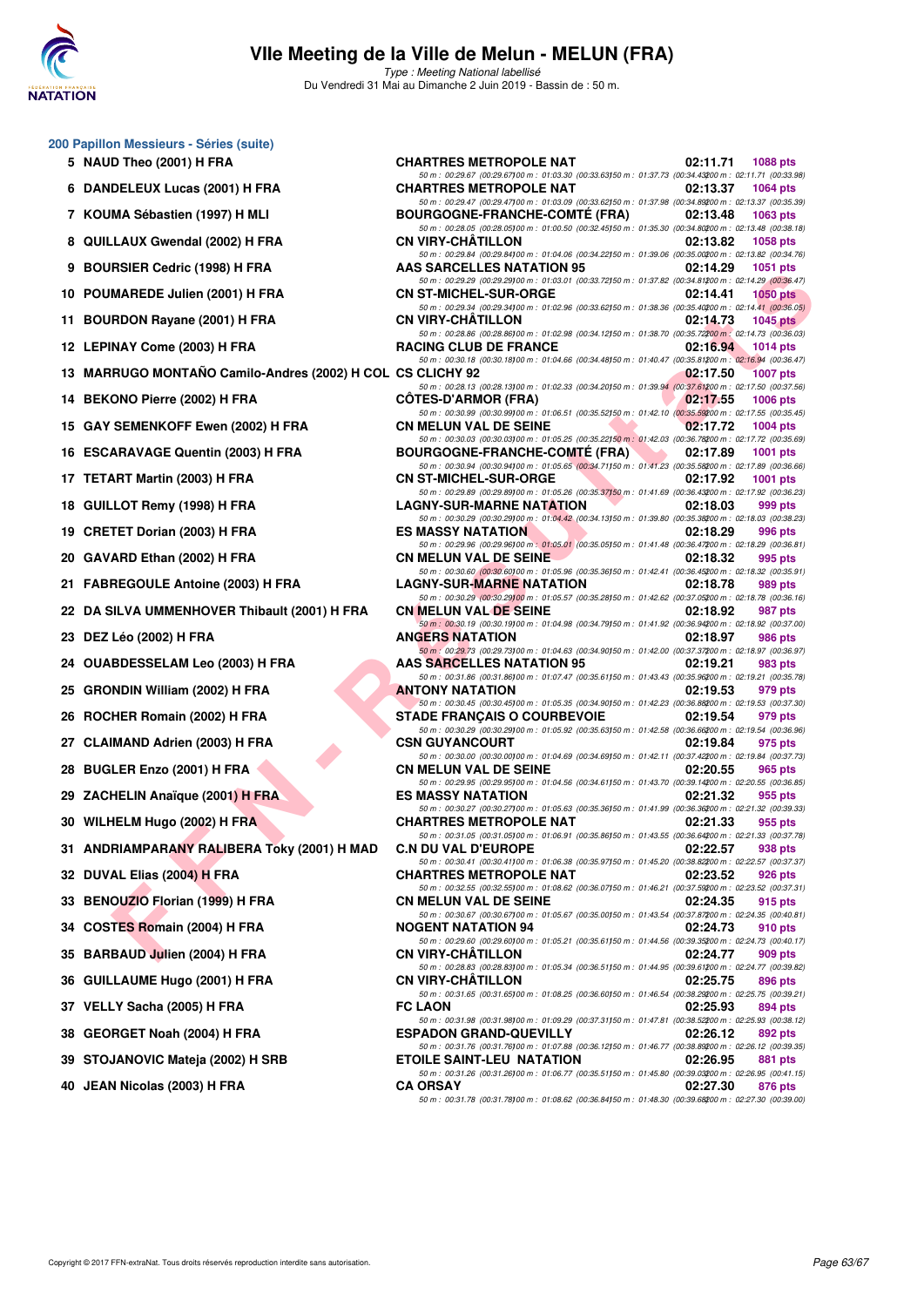

Type : Meeting National labellisé Du Vendredi 31 Mai au Dimanche 2 Juin 2019 - Bassin de : 50 m.

| 200 Papillon Messieurs - Séries (suite) |  |  |  |
|-----------------------------------------|--|--|--|
|-----------------------------------------|--|--|--|

- **41 AUBRY Dylan (2004) H FRA**
- **42 DURAND Loick (2006) H FRA**
- **43 MARCHAND Gregory (2004) H FRA**
- **44 HADDOUCHE Yazid (2005) H FRA**
- **--- LEROY Théo (2001) H FRA**

## **[200 4 Nages Messieurs - Séries](http://www.ffnatation.fr/webffn/resultats.php?idact=nat&go=epr&idcpt=57771&idepr=91)** (Samedi 1er Juin 2019)

- **1 BERRY Théo (1997) H FRA**
- **2 M'RABET Taki (1989) H TUN**
- **3 PLATAUX Robin (1997) H FRA**
- **4 AZRA Alexandre (2000) H FRA**
- 5 HUGOT Maximilien (2003) H FRA
- **6 MALLET Clement (2002) H FRA**
- **7 LOUIS Matheo (2003) H FRA CHARTRES METROPOLE NAT 02:14.64 1067 pts**
- **8 PECH Killian (2002) H FRA**
- **9 RIGUIDEL Leo (2001) H FRA**
- **10 WATTEZ Pacôme (2002) H FRA**
- 11 RAKOTONDRAMANGA Eliot-Tahina (2002) H FRA
- **12 CHAMBRAUD Charles (2001) H FRA**
- **13 THIBAULT Maxime (1999) H FRA**
- 14 BOURDON Rayane (2001) H FRA
- 15 RENE CORAIL Yann (2003) H FRA
- **16 DANDELEUX Lucas (2001) H FRA**
- 17 CLAIMAND Adrien (2003) H FRA
- **18 GAY SEMENKOFF Ewen (2002) H FRA**
- 19 MAJOU Clément (2002) H FRA
- **20 ANNEQUIN Leo (2002) H FRA**
- 21 **INCROCIATI Yoan (2003) H FRA**
- 22 FRANCOIS Flavien (2001) H FRA
- 23 POLLACK Alexander (2003) H USA
- **24 GABALI Cedric (2004) H FRA**
- 25 VILLENEAU Arthur (2000) H FRA
- 26 DARRAS Kyllian (2003) H FRA
- 27 ROCHER Romain (2002) H FRA
- **28 FOURMY Matéo (2000) H FRA**
- 29 POTERIE Arthur (2001) H FRA
- 29 DA SILVA Martin (2003) **H FRA**

| ASN BONNEVAL                                                                                         | 02:29.98       | <b>842 pts</b> |
|------------------------------------------------------------------------------------------------------|----------------|----------------|
| 50 m: 00:31.87 (00:31.87100 m: 01:09.74 (00:37.87150 m: 01:49.64 (00:39.90200 m: 02:29.98 (00:40.34) |                |                |
| <b>AS BONDY</b>                                                                                      | 02:30.50       | 836 pts        |
| 50 m: 00:32.37 (00:32.37100 m: 01:10.16 (00:37.79150 m: 01:50.93 (00:40.77200 m: 02:30.50 (00:39.57) |                |                |
| <b>AQUA CLUB PONTAULT-ROISSY</b>                                                                     | 02:32.50       | 811 pts        |
| 50 m: 00:33.74 (00:33.74100 m: 01:12.75 (00:39.01150 m: 01:52.04 (00:39.29200 m: 02:32.50 (00:40.46) |                |                |
| CN VIRY-CHÂTILLON                                                                                    | 02:35.06       | <b>780 pts</b> |
| 50 m: 00:32.41 (00:32.41100 m: 01:11.19 (00:38.78150 m: 01:52.40 (00:41.21200 m: 02:35.06 (00:42.66) |                |                |
| CN VIRY-CHÂTILLON                                                                                    | <b>DNS</b> dec |                |
|                                                                                                      |                |                |

| <u>ם ווופט (</u> בעטון וורא                     | <b>UN VIRT-UIMILLUN</b>                                                                                                                          | <b>DIAS AGC</b>                            |
|-------------------------------------------------|--------------------------------------------------------------------------------------------------------------------------------------------------|--------------------------------------------|
| Nages Messieurs - Séries (Samedi 1er Juin 2019) |                                                                                                                                                  |                                            |
| RY Théo (1997) H FRA                            | <b>ANGERS NATATION</b>                                                                                                                           | 02:04.63<br><b>1216 pts</b>                |
| <b>\BET Taki (1989) H TUN</b>                   | 50 m : 00:26.82 (00:26.82)00 m : 00:59.10 (00:32.28)50 m : 01:35.38 (00:36.28200 m : 02:04.63 (00:29.25)<br><b>STADE FRANCAIS O COURBEVOIE</b>   | 02:08.51                                   |
|                                                 | 50 m : 00:27.42 (00:27.42) 00 m : 00:59.61 (00:32.19) 50 m : 01:37.11 (00:37.50200 m : 02:08.51 (00:31.40)                                       | <b>1157 pts</b>                            |
| TAUX Robin (1997) H FRA                         | <b>U.S CRETEIL NATATION</b>                                                                                                                      | 02:12.32<br>1100 pts                       |
| A Alexandre (2000) H FRA                        | 50 m : 00:27.28 (00:27.28)00 m : 01:01.70 (00:34.42)50 m : 01:41.29 (00:39.59200 m : 02:12.32 (00:31.03)<br><b>ES VITRY</b>                      | 02:13.13<br>1089 pts                       |
| OT Maximilien (2003) H FRA                      | 50 m : 00:28.74 (00:28.74)00 m : 01:05.62 (00:36.88)50 m : 01:42.79 (00:37.17200 m : 02:13.13 (00:30.34)<br>AMIENS METROPOLE NAT.                | 02:14.19<br>1073 pts                       |
|                                                 | 50 m : 00:29.30 (00:29.30) 00 m : 01:03.40 (00:34.10) 50 m : 01:44.30 (00:40.90200 m : 02:14.19 (00:29.89)                                       |                                            |
| LET Clement (2002) H FRA                        | <b>AMIENS METROPOLE NAT.</b><br>50 m : 00:27.38 (00:27.38)00 m : 01:01.69 (00:34.31)50 m : 01:43.71 (00:42.02200 m : 02:14.54 (00:30.83)         | <b>Card</b><br>02:14.54<br><b>1068 pts</b> |
| IS Matheo (2003) H FRA                          | <b>CHARTRES METROPOLE NAT</b>                                                                                                                    | 02:14.64<br><b>1067 pts</b>                |
| H Killian (2002) H FRA                          | 50 m : 00:28.54 (00:28.54)00 m : 01:04.10 (00:35.56)50 m : 01:44.14 (00:40.04200 m : 02:14.64 (00:30.50)<br><b>CN BREST</b>                      | 02:14.70<br><b>1066 pts</b>                |
|                                                 | 50 m : 00:26.79 (00:26.79) 00 m : 01:02.35 (00:35.56) 50 m : 01:42.83 (00:40.48200 m : 02:14.70 (00:31.87)                                       |                                            |
| JIDEL Leo (2001) H FRA                          | <b>CHARTRES METROPOLE NAT</b><br>50 m : 00:29.06 (00:29.06) 00 m : 01:04.42 (00:35.36) 50 m : 01:43.71 (00:39.29200 m : 02:15.05 (00:31.34)      | 02:15.05<br><b>1061 pts</b>                |
| TEZ Pacôme (2002) H FRA                         | <b>C.N OZOIR-LA-FERRIERE</b>                                                                                                                     | 02:15.46<br>1055 pts                       |
|                                                 | 50 m : 00:28.33 (00:28.33) 00 m : 01:03.52 (00:35.19) 50 m : 01:44.16 (00:40.64200 m : 02:15.46 (00:31.30)                                       |                                            |
| OTONDRAMANGA Eliot-Tahina (2002) H FRA          | <b>ES MASSY NATATION</b><br>50 m : 00:26.00 (00:26.00100 m : 00:59.03 (00:33.03)50 m : 01:42.68 (00:43.65200 m : 02:15.87 (00:33.19)             | 02:15.87<br>1049 pts                       |
| MBRAUD Charles (2001) H FRA                     | <b>COLOMBES NATATION</b>                                                                                                                         | 02:16.22<br>$1044$ pts                     |
| AULT Maxime (1999) H FRA                        | 50 m : 00:27.32 (00:27.32) 00 m : 01:04.03 (00:36.71) 50 m : 01:45.19 (00:41.16200 m : 02:16.22 (00:31.03)<br><b>STADE FRANÇAIS O COURBEVOIE</b> | 02:16.83<br><b>1035 pts</b>                |
|                                                 | 50 m : 00:28.43 (00:28.43) 00 m : 01:03.30 (00:34.87) 50 m : 01:44.60 (00:41.30200 m : 02:16.83 (00:32.23)                                       |                                            |
| RDON Rayane (2001) H FRA                        | <b>CN VIRY-CHATILLON</b><br>50 m : 00:28.70 (00:28.70) 00 m : 01:03.44 (00:34.74) 50 m : 01:45.05 (00:41.61200 m : 02:17.18 (00:32.13)           | 02:17.18<br><b>1030 pts</b>                |
| E CORAIL Yann (2003) H FRA                      | <b>CSN GUYANCOURT</b>                                                                                                                            | 02:17.36<br><b>1028 pts</b>                |
| DELEUX Lucas (2001) H FRA                       | 50 m : 00:29.51 (00:29.51)00 m : 01:03.96 (00:34.45)50 m : 01:44.44 (00:40.48200 m : 02:17.36 (00:32.92)<br><b>CHARTRES METROPOLE NAT</b>        | 02:17.37<br>1027 pts                       |
|                                                 | 50 m : 00:28.60 (00:28.60) 00 m : 01:04.02 (00:35.42) 50 m : 01:45.80 (00:41.78200 m : 02:17.37 (00:31.57)                                       |                                            |
| IMAND Adrien (2003) H FRA                       | <b>CSN GUYANCOURT</b>                                                                                                                            | 02:17.41<br><b>1027 pts</b>                |
| SEMENKOFF Ewen (2002) H FRA                     | 50 m : 00:28.95 (00:28.95)00 m : 01:04.88 (00:35.93)50 m : 01:45.80 (00:40.92200 m : 02:17.41 (00:31.61)<br><b>CN MELUN VAL DE SEINE</b>         | 02:17.52<br><b>1025 pts</b>                |
|                                                 | 50 m : 00:29.21 (00:29.21)00 m : 01:05.50 (00:36.29)50 m : 01:46.73 (00:41.23200 m : 02:17.52 (00:30.79)                                         |                                            |
| OU Clément (2002) H FRA                         | <b>STADE FRANÇAIS O COURBEVOIE</b><br>50 m : 00:29.56 (00:29.56) 00 m : 01:04.03 (00:34.47) 50 m : 01:45.59 (00:41.56200 m : 02:17.68 (00:32.09) | 02:17.68<br>$1023$ pts                     |
| <b>EQUIN Leo (2002) H FRA</b>                   | <b>ETOILE SAINT-LEU NATATION</b>                                                                                                                 | 02:17.71<br>$1023$ pts                     |
| ROCIATI Yoan (2003) H FRA                       | 50 m : 00:28.50 (00:28.50) 00 m : 01:04.87 (00:36.37) 50 m : 01:45.51 (00:40.64200 m : 02:17.71 (00:32.20)<br>AMIENS METROPOLE NAT.              | 02:18.02<br><b>1018 pts</b>                |
|                                                 | 50 m : 00:30.12 (00:30.12)00 m : 01:05.57 (00:35.45)50 m : 01:45.18 (00:39.61200 m : 02:18.02 (00:32.84)                                         |                                            |
| NCOIS Flavien (2001) H FRA                      | <b>STADE FRANÇAIS O COURBEVOIE</b><br>50 m : 00:27.95 (00:27.95)00 m : 01:04.75 (00:36.80)50 m : 01:47.19 (00:42.44200 m : 02:18.04 (00:30.85)   | 02:18.04<br><b>1018 pts</b>                |
| LACK Alexander (2003) H USA                     | <b>RACING CLUB DE FRANCE</b>                                                                                                                     | 02:18.51<br>1011 pts                       |
|                                                 | 50 m : 00:29.90 (00:29.90)00 m : 01:03.67 (00:33.77)50 m : 01:46.35 (00:42.68200 m : 02:18.51 (00:32.16)                                         |                                            |
| ALI Cedric (2004) H FRA                         | <b>ES VITRY</b><br>50 m : 00:28.66 (00:28.66) 00 m : 01:04.71 (00:36.05) 50 m : 01:46.10 (00:41.39200 m : 02:19.14 (00:33.04)                    | 02:19.14<br>1002 pts                       |
| ENEAU Arthur (2000) H FRA                       | AMIENS METROPOLE NAT. 02:19.17 1002 pts                                                                                                          |                                            |
| RAS Kyllian (2003) H FRA                        | 50 m : 00:28.54 (00:28.54)00 m : 01:06.19 (00:37.65)50 m : 01:45.74 (00:39.55700 m : 02:19.17 (00:33.43)<br>AMIENS METROPOLE NAT.                | 02:19.20<br><b>1002 pts</b>                |
|                                                 | 50 m : 00:29.98 (00:29.98)00 m : 01:05.17 (00:35.19)50 m : 01:46.88 (00:41.71200 m : 02:19.20 (00:32.32)                                         |                                            |
| HER Romain (2002) H FRA                         | <b>STADE FRANCAIS O COURBEVOIE</b><br>50 m : 00:29.22 (00:29.22)00 m : 01:06.03 (00:36.81)50 m : 01:48.78 (00:42.75200 m : 02:19.28 (00:30.50)   | 02:19.28<br><b>1000 pts</b>                |
| RMY Matéo (2000) H FRA                          | <b>ES MASSY NATATION</b>                                                                                                                         | 02:19.68<br>995 pts                        |
| ERIE Arthur (2001) H FRA                        | 50 m : 00:28.93 (00:28.93) 00 m : 01:03.40 (00:34.47) 50 m : 01:47.40 (00:44.00200 m : 02:19.68 (00:32.28)<br><b>NORMANDIE (FRA)</b>             | 02:20.01<br>990 pts                        |
|                                                 | 50 m : 00:29.88 (00:29.88)00 m : 01:06.28 (00:36.40)50 m : 01:48.81 (00:42.53200 m : 02:20.01 (00:31.20)                                         |                                            |
| <b>SILVA Martin (2003) H FRA</b>                | <b>CN VIRY-CHATILLON</b><br>50 m : 00:29.65 (00:29.65) 00 m : 01:06.36 (00:36.71) 50 m : 01:47.13 (00:40.77200 m : 02:20.01 (00:32.88)           | 02:20.01<br>990 pts                        |
|                                                 |                                                                                                                                                  |                                            |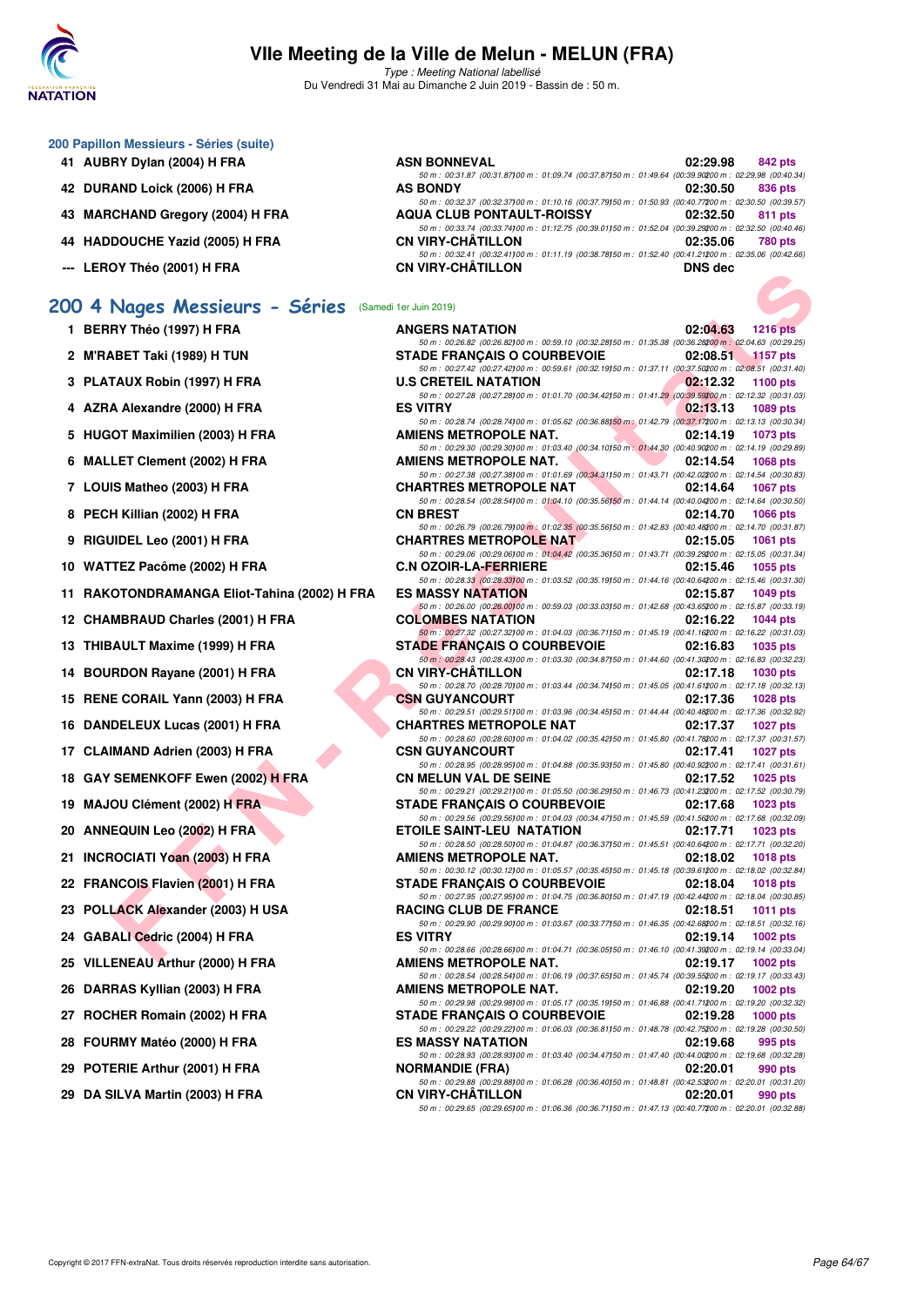

**200 4 Nages Messieurs - Séries (suite)**

# **VIIe Meeting de la Ville de Melun - MELUN (FRA)**

Type : Meeting National labellisé Du Vendredi 31 Mai au Dimanche 2 Juin 2019 - Bassin de : 50 m.

| 31 | <b>WATTEZ Luc (2002) H FRA</b>        |
|----|---------------------------------------|
| 32 | DINO Maxime (2002) H FRA              |
|    | 33 CRETET Dorian (2003) H FRA         |
|    | 34 CHAMBRAUD Nicolas (2001) H FRA     |
| 35 | DE BOYER D'EGUILLES Maxime (2002) H   |
| 36 | PAUBEL Lucas (2002) H FRA             |
| 37 | <b>CHERIF Mohamed (2001) H TUN</b>    |
| 38 | QUILLAUX Gwendal (2002) H FRA         |
|    | 39 BOUGHATTAS Fadi (2003) H FRA       |
| 40 | <b>BENAOUES Rayen (2000) H TUN</b>    |
| 41 | <b>LETOCART Enzo (2004) H FRA</b>     |
| 42 | <b>DELANNOY Antoine (2002) H FRA</b>  |
| 43 | ROTH BELGRAND Mathis (2002) H FRA     |
|    | 44 FERCHICHI Samy (2004) H FRA        |
| 45 | <b>LEMARCHAND Antonn (2004) H FRA</b> |
| 46 | BEGUE Romain (2003) H FRA             |
|    | 47 FABREGOULE Antoine (2003) H FRA    |
| 48 | PHANTSULAYA George (2000) H FRA       |
| 49 | <b>GUILLAUME Hugo (2001) H FRA</b>    |
| 50 | LEVILLAIN Mathias (2003) H FRA        |
| 51 | <b>GENESTIER Ronan (1999) H FRA</b>   |
|    | 52 GEOFFROY Axel (2002) H FRA         |
|    | 53 VILLARET Evan (2004) H FRA         |
| 54 | PEUFFIER Arthur (1995) H FRA          |
| 55 | <b>BAROUMES Léo (1998) H FRA</b>      |
| 56 | MARZOUK Rayhan (2004) H FRA           |
| 57 | BOUCAS Joan (2004) H FRA              |
| 58 | <b>BRAIZE Neo (2004) H FRA</b>        |
| 59 | <b>GAUTIER Jules (2003) H FRA</b>     |
| 60 | <b>URVOIX Nicolas (2003) H FRA</b>    |
| 61 | <b>BELLUNE Kewan (2004) H FRA</b>     |
| 62 | <b>BENCHERQUI Younes (1998) H FRA</b> |
| 63 | GAVARD Ethan (2002) H FRA             |
| 64 | MOLON Yann (2004) H FRA               |
| 65 | <b>DEGUILLE Thomas (2003) H FRA</b>   |
| 66 | BARON Joris (1998) H FRA              |

| 31 WATTEZ Luc (2002) H FRA                 | <b>C.N OZOIR-LA-FERRIERE</b>                                                                                                                                                                                                                                        | 02:20.26 | 987 pts        |
|--------------------------------------------|---------------------------------------------------------------------------------------------------------------------------------------------------------------------------------------------------------------------------------------------------------------------|----------|----------------|
| 32 DINO Maxime (2002) H FRA                | 50 m : 00:28.22 (00:28.22) 00 m : 01:06.67 (00:38.45) 50 m : 01:47.91 (00:41.24200 m : 02:20.26 (00:32.35)<br><b>CERGY PONTOISE NATATION</b><br>50 m : 00:30.22 (00:30.22)00 m : 01:05.60 (00:35.38)50 m : 01:48.65 (00:43.05200 m : 02:20.52 (00:31.87)            | 02:20.52 | 983 pts        |
| 33 CRETET Dorian (2003) H FRA              | <b>ES MASSY NATATION</b><br>50 m : 00:29.02 (00:29.02) 00 m : 01:07.45 (00:38.43) 50 m : 01:50.47 (00:43.02200 m : 02:20.65 (00:30.18)                                                                                                                              | 02:20.65 | 981 pts        |
| 34 CHAMBRAUD Nicolas (2001) H FRA          | <b>CS CLICHY 92</b>                                                                                                                                                                                                                                                 | 02:20.99 | 977 pts        |
| 35 DE BOYER D'EGUILLES Maxime (2002) H FRA | 50 m : 00:28.87 (00:28.87) 00 m : 01:04.13 (00:35.26) 50 m : 01:48.68 (00:44.55200 m : 02:20.99 (00:32.31)<br>AMIENS METROPOLE NAT.<br>50 m : 00:28.31 (00:28.31) 00 m : 01:08.02 (00:39.71) 50 m : 01:49.37 (00:41.35200 m : 02:21.03 (00:31.66)                   | 02:21.03 | 976 pts        |
| 36 PAUBEL Lucas (2002) H FRA               | <b>ES MASSY NATATION</b>                                                                                                                                                                                                                                            | 02:21.44 | 970 pts        |
| 37 CHERIF Mohamed (2001) H TUN             | 50 m : 00:29.20 (00:29.20) 00 m : 01:04.98 (00:35.78) 50 m : 01:48.40 (00:43.42200 m : 02:21.44 (00:33.04)<br><b>ANTONY NATATION</b>                                                                                                                                | 02:21.45 | 970 pts        |
| 38   QUILLAUX Gwendal (2002) H FRA         | 50 m : 00:29.38 (00:29.38) 00 m : 01:06.07 (00:36.69) 50 m : 01:49.05 (00:42.98200 m : 02:21.45 (00:32.40)<br><b>CN VIRY-CHATILLON</b><br>50 m : 00:29.15 (00:29.15)00 m : 01:08.43 (00:39.28)50 m : 01:47.89 (00:39.46200 m : 02:21.83 (00:33.94)                  | 02:21.83 | 965 pts        |
| 39 BOUGHATTAS Fadi (2003) H FRA            | <b>AAS SARCELLES NATATION 95</b>                                                                                                                                                                                                                                    | 02:21.97 | 963 pts        |
| 40 BENAOUES Rayen (2000) H TUN             | 50 m : 00:29.06 (00:29.06) 00 m : 01:06.48 (00:37.42) 50 m : 01:49.29 (00:42.81200 m : 02:21.97 (00:32.68)<br>ASSO NATATION DE SARTROUVILLE 202:21.98<br>50 m : 00:28.51 (00:28.51) 00 m : 01:05.36 (00:36.85) 50 m : 01:47.52 (00:42.16200 m : 02:21.98 (00:34.46) |          | 963 pts        |
| 41 LETOCART Enzo (2004) H FRA              | <b>START COMPANY</b><br><b>AQUA CLUB PONTAULT-ROISSY</b>                                                                                                                                                                                                            | 02:22.01 | 963 pts        |
| 42 DELANNOY Antoine (2002) H FRA           | 50 m : 00:32.40 (00:32.40) 00 m : 01:13.06 (00:40.66) 50 m : 01:51.44 (00:38.38200 m : 02:22.01 (00:30.57)<br><b>CN MELUN VAL DE SEINE</b>                                                                                                                          | 02:22.16 | 960 pts        |
| 43   ROTH BELGRAND Mathis (2002) H FRA     | 50 m : 00:29.19 (00:29.19)00 m : 01:06.96 (00:37.77)50 m : 01:47.17 (00:40.21200 m : 02:22.16 (00:34.99)<br><b>U.S CRETEIL NATATION</b>                                                                                                                             | 02:22.44 | 957 pts        |
| 44 FERCHICHI Samy (2004) H FRA             | 50 m : 00:28.65 (00:28.65) 00 m : 01:05.31 (00:36.66) 50 m : 01:49.25 (00:43.94200 m : 02:22.44 (00:33.19)<br>AAS SARCELLES NATATION 95                                                                                                                             | 02:22.96 | 950 pts        |
| 45 LEMARCHAND Antonn (2004) H FRA          | 50 m : 00:31.21 (00:31.21) 00 m : 01:10.19 (00:38.98) 50 m : 01:50.91 (00:40.72200 m : 02:22.96 (00:32.05)<br><b>CN LE PLESSIS-ROBINSON</b>                                                                                                                         | 02:23.77 | 938 pts        |
| 46 BEGUE Romain (2003) H FRA               | 50 m : 00:29.97 (00:29.97)00 m : 01:08.20 (00:38.23)50 m : 01:51.35 (00:43.15200 m : 02:23.77 (00:32.42)<br><b>NORMANDIE (FRA)</b>                                                                                                                                  | 02:23.94 | 936 pts        |
| 47 FABREGOULE Antoine (2003) H FRA         | 50 m : 00:30.55 (00:30.55) 00 m : 01:08.87 (00:38.32) 50 m : 01:52.27 (00:43.40200 m : 02:23.94 (00:31.67)<br><b>LAGNY-SUR-MARNE NATATION</b>                                                                                                                       | 02:24.79 | 925 pts        |
| 48   PHANTSULAYA George (2000) H FRA       | 50 m : 00:29.52 (00:29.52) 00 m : 01:08.36 (00:38.84) 50 m : 01:51.67 (00:43.31200 m : 02:24.79 (00:33.12)<br><b>U.S CRETEIL NATATION</b>                                                                                                                           | 02:24.96 | 922 pts        |
| 49 GUILLAUME Hugo (2001) H FRA             | 50 m : 00:27.82 (00:27.82)00 m : 01:06.81 (00:38.99)50 m : 01:52.32 (00:45.51200 m : 02:24.96 (00:32.64)<br><b>CN VIRY-CHATILLON</b>                                                                                                                                | 02:26.01 | 908 pts        |
| 50 LEVILLAIN Mathias (2003) H FRA          | 50 m : 00:30.19 (00:30.19)00 m : 01:07.86 (00:37.67)50 m : 01:51.17 (00:43.31200 m : 02:26.01 (00:34.84)<br><b>CN SARREGUEMINES</b>                                                                                                                                 | 02:26.52 | 902 pts        |
| 51 GENESTIER Ronan (1999) H FRA            | 50 m : 00:31.02 (00:31.02) 00 m : 01:11.75 (00:40.73) 50 m : 01:53.48 (00:41.73200 m : 02:26.52 (00:33.04)<br>ASS DES SPORTS DE CHELLES                                                                                                                             | 02:26.70 | 899 pts        |
| 52   GEOFFROY Axel (2002) H FRA            | 50 m : 00:28.94 (00:28.94)00 m : 01:06.97 (00:38.03)50 m : 01:50.66 (00:43.69200 m : 02:26.70 (00:36.04)<br><b>CN MELUN VAL DE SEINE</b>                                                                                                                            | 02:26.82 | 898 pts        |
| 53 VILLARET Evan (2004) H FRA              | 50 m : 00:27.88 (00:27.88) 00 m : 01:05.53 (00:37.65) 50 m : 01:52.83 (00:47.30200 m : 02:26.82 (00:33.99)<br><b>CNO ST-GERMAIN-EN-LAYE</b>                                                                                                                         | 02:27.43 | 889 pts        |
| 54 PEUFFIER Arthur (1995) H FRA            | 50 m : 00:29.23 (00:29.23) 00 m : 01:06.01 (00:36.78) 50 m : 01:53.18 (00:47.17200 m : 02:27.43 (00:34.25)<br>AS HERBLAY NATATION                                                                                                                                   | 02:27.55 | 888 pts        |
| 55   BAROUMES Léo (1998) H FRA             | 50 m : 00:29.24 (00:29.24)00 m : 01:07.84 (00:38.60)50 m : 01:51.92 (00:44.08200 m : 02:27.55 (00:35.63)<br><b>CLUB DES NAGEURS DE PARIS</b>                                                                                                                        | 02:28.11 | <b>880 pts</b> |
| 56 MARZOUK Rayhan (2004) H FRA             | 50 m : 00:29.91 (00:29.91)00 m : 01:09.27 (00:39.36)50 m : 01:52.63 (00:43.36200 m : 02:28.11 (00:35.48)<br><b>CN MELUN VAL DE SEINE</b>                                                                                                                            | 02:28.14 | 880 pts        |
| 57 BOUCAS Joan (2004) H FRA                | 50 m : 00:30.63 (00:30.63) 00 m : 01:08.72 (00:38.09) 50 m : 01:53.63 (00:44.91200 m : 02:28.14 (00:34.51)<br><b>CN VIRY-CHATILLON</b>                                                                                                                              | 02:28.33 | 878 pts        |
| 58   BRAIZE Neo (2004) H FRA               | 50 m : 00:31.02 (00:31.02) 00 m : 01:09.22 (00:38.20) 50 m : 01:55.77 (00:46.55200 m : 02:28.33 (00:32.56)<br><b>ES MASSY NATATION</b>                                                                                                                              | 02:28.51 | <b>875 pts</b> |
| 59 GAUTIER Jules (2003) H FRA              | 50 m : 00:30.22 (00:30.22)00 m : 01:08.07 (00:37.85)50 m : 01:54.28 (00:46.21200 m : 02:28.51 (00:34.23)<br><b>LANNION NATATION</b>                                                                                                                                 | 02:29.24 | 866 pts        |
| 60 URVOIX Nicolas (2003) H FRA             | 50 m : 00:30.53 (00:30.53)00 m : 01:12.09 (00:41.56)50 m : 01:56.03 (00:43.94200 m : 02:29.24 (00:33.21)<br><b>COTES-D'ARMOR (FRA)</b>                                                                                                                              | 02:29.41 | 863 pts        |
| 61 BELLUNE Kewan (2004) H FRA              | 50 m : 00:32.99 (00:32.99)00 m : 01:14.17 (00:41.18)50 m : 01:55.34 (00:41.17200 m : 02:29.41 (00:34.07)<br><b>ES MASSY NATATION</b>                                                                                                                                | 02:29.62 | 861 pts        |
|                                            | 50 m : 00:30.44 (00:30.44) 00 m : 01:11.81 (00:41.37) 50 m : 01:54.55 (00:42.74200 m : 02:29.62 (00:35.07)                                                                                                                                                          |          |                |
| 62 BENCHERQUI Younes (1998) H FRA          | AS HERBLAY NATATION<br>50 m : 00:29.86 (00:29.86) 00 m : 01:08.65 (00:38.79) 50 m : 01:54.28 (00:45.63200 m : 02:30.29 (00:36.01)                                                                                                                                   | 02:30.29 | 852 pts        |
| 63   GAVARD Ethan (2002) H FRA             | <b>CN MELUN VAL DE SEINE</b><br>50 m : 00:29.01 (00:29.01)00 m : 01:07.63 (00:38.62)50 m : 01:54.70 (00:47.07200 m : 02:30.53 (00:35.83)                                                                                                                            | 02:30.53 | 849 pts        |
| 64 MOLON Yann (2004) H FRA                 | <b>CN MAISONS-ALFORT</b><br>50 m : 00:31.06 (00:31.06) 00 m : 01:11.12 (00:40.06) 50 m : 01:56.48 (00:45.36200 m : 02:31.26 (00:34.78)                                                                                                                              | 02:31.26 | 840 pts        |
| 65 DEGUILLE Thomas (2003) H FRA            | <b>C.N OZOIR-LA-FERRIERE</b><br>50 m : 00:32.68 (00:32.68)00 m : 01:13.26 (00:40.58)50 m : 01:54.74 (00:41.48200 m : 02:31.53 (00:36.79)                                                                                                                            | 02:31.53 | 836 pts        |
| 66 BARON Joris (1998) H FRA                | <b>CANETON CLUB DE BEAUMONT</b><br>50 m : 00:32.00 (00:32.00) 00 m : 01:13.70 (00:41.70) 50 m : 01:55.87 (00:42.17200 m : 02:31.74 (00:35.87)                                                                                                                       | 02:31.74 | 833 pts        |
|                                            |                                                                                                                                                                                                                                                                     |          |                |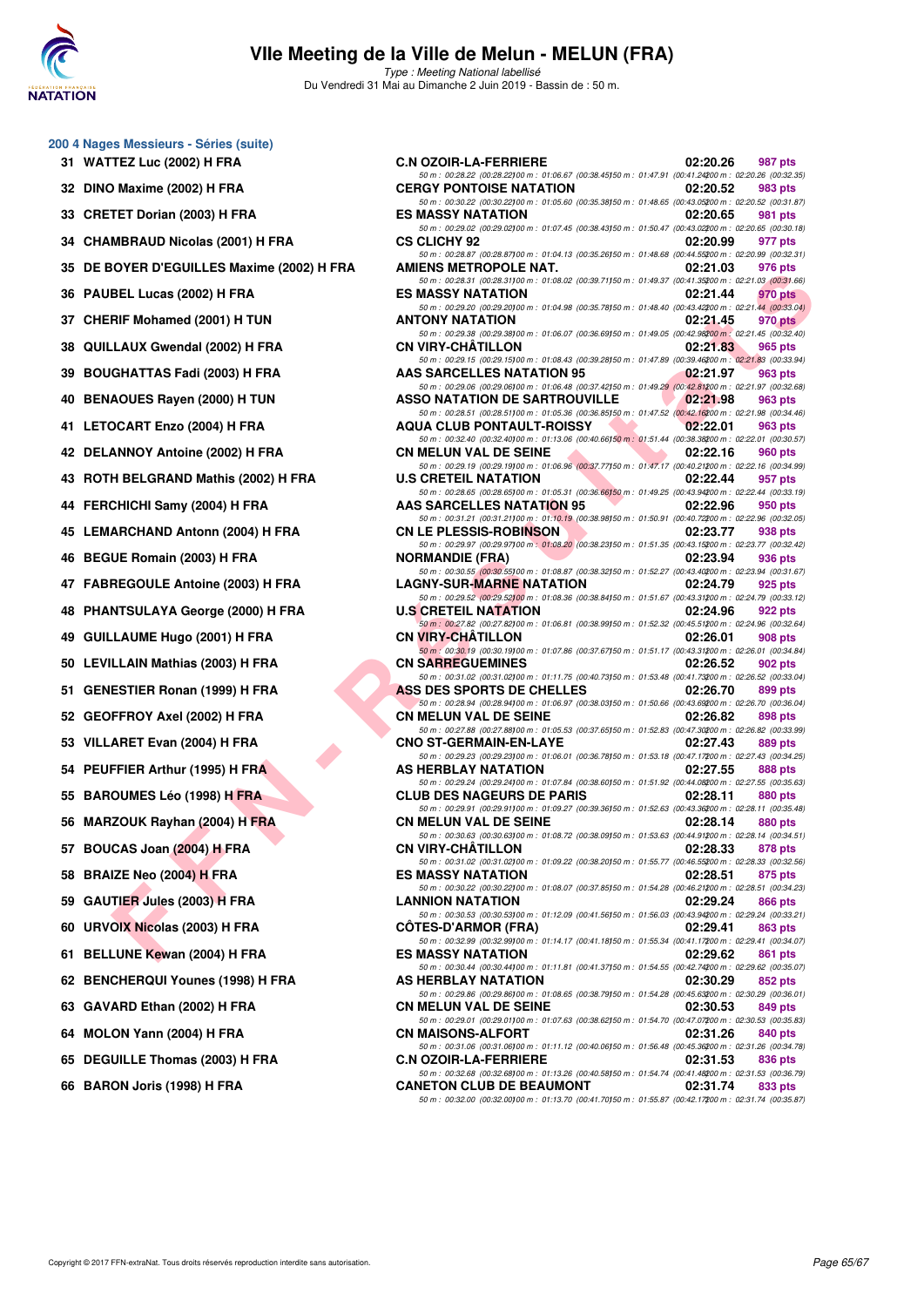

Type : Meeting National labellisé Du Vendredi 31 Mai au Dimanche 2 Juin 2019 - Bassin de : 50 m.

50 m : 00:30.63 (00:30.63)100 m : 01:09.11 (00:38.48)150 m : 01:55.47 (00:46.36)200 m : 02:32.16 (00:36.69)

50 m : 00:30.52 (00:30.52)100 m : 01:11.13 (00:40.61)50 m : 01:58.46 (00:47.33200 m : 02:32.64 (00:34.18)<br>CN GUINGAMP 02:33.21 815 pts

50 m : 00:30.09 (00:30.09)00 m : 01:07.37 (00:37.28)50 m : 01:56.25 (00:48.88200 m : 02:33.21 (00:36.96)<br> **STADE FRANCAIS O COURBEVOIE** 02:33.25 814 pts

50 m : 00:32.42 (00:32.42)100 m : 01:16.90 (00:44.48)50 m : 01:59.76 (00:42.86200 m : 02:33.45 (00:32.49)<br>CN MELUN VAL DE SEINE 02:34.27 801 pts

#### **200 4 Nages Messieurs - Séries (suite)**

- **67 VALIN-FIXOT Antonin (2002) H FRA CN ST-MICHEL-SUR-ORGE 02:32.16 828 pts**
- **68 JEAN Nicolas (2003) H FRA CA ORSAY 02:32.64 822 pts**
- **69 GAUTIER Matheo (2004) H FRA CN GUINGAMP CN GUING AND COSS 21 815 pts**
- **70 LOTENBERG Rayane (2003) H FRA STADE FRANÇAIS O COURBEVOIE 02:33.25 814 pts**
- **71 THIERRY Gaspard (2004) H FRA CN MELUN VAL DE SEINE 02:34.27 801 pts**
- **72 BARRIERE Arthur (2004) H FRA COLOMBES NATATION 02:34.65 797 pts**
- **73 ZIDANI Adil (2004) H FRA AAS SARCELLES NATATION 95 02:34.82 794 pts**
- **74 BARETS Florian (2001) H FRA CN MELUN VAL DE SEINE 02:35.21 790 pts**
- **75 DUGIED Yann (2004) H FRA ASS DES SPORTS DE CHELLES 02:35.43 787 pts**
- **76 COCHARD Mathieu (2004) H FRA ES MASSY NATATION 12:36.74 771 pts**
- **77 BEKONO Pierre (2002) H FRA CÔTES-D'ARMOR (FRA) 02:36.96 768 pts**
- **78 CRASSOUS Thibaut (2004) H FRA STADE FRANÇAIS O COURBEVOIE 02:40.91 720 pts**
- **79 DRUI Maxime (2004) H FRA CS CLICHY 92 02:42.05 707 pts**
- **--- LEROY Théo (2001) H FRA CN VIRY-CHÂTILLON DNS dec**
- **--- TAGNATI Gianni (2005) H FRA AAS SARCELLES NATATION 95 DNS dec**
- **--- DESPREZ Pierre-Yves (1996) H FRA BOURGOGNE-FRANCHE-COMTÉ (FRA) DNS dec**

#### **[400 4 Nages Messieurs - Série rapide](http://www.ffnatation.fr/webffn/resultats.php?idact=nat&go=epr&idcpt=57771&idepr=92)** (Vendredi 31 Mai 2019)

| $\overline{1}$ $\overline{1}$ $\overline{1}$ $\overline{1}$ $\overline{1}$ $\overline{1}$ $\overline{1}$ $\overline{1}$ $\overline{1}$ $\overline{1}$ $\overline{1}$ $\overline{1}$ $\overline{1}$ $\overline{1}$ $\overline{1}$ $\overline{1}$ $\overline{1}$ $\overline{1}$ $\overline{1}$ $\overline{1}$ $\overline{1}$ $\overline{1}$ $\overline{1}$ $\overline{1}$ $\overline{$ | CN MELON VAL DE SEINE                                                                                                                                                                                                                                                    | <u>04.94.21</u><br><b>OUT DIS</b> |
|--------------------------------------------------------------------------------------------------------------------------------------------------------------------------------------------------------------------------------------------------------------------------------------------------------------------------------------------------------------------------------------|--------------------------------------------------------------------------------------------------------------------------------------------------------------------------------------------------------------------------------------------------------------------------|-----------------------------------|
| 72 BARRIERE Arthur (2004) H FRA                                                                                                                                                                                                                                                                                                                                                      | 50 m : 00:34.09 (00:34.09) 00 m : 01:12.87 (00:38.78) 50 m : 01:59.36 (00:46.49200 m : 02:34.27 (00:34.91)<br><b>COLOMBES NATATION</b>                                                                                                                                   | 02:34.65<br>797 pts               |
|                                                                                                                                                                                                                                                                                                                                                                                      | 50 m : 00:32.36 (00:32.36)00 m : 01:13.47 (00:41.11)50 m : 02:00.83 (00:47.36200 m : 02:34.65 (00:33.82)                                                                                                                                                                 |                                   |
| 73 ZIDANI Adil (2004) H FRA                                                                                                                                                                                                                                                                                                                                                          | <b>AAS SARCELLES NATATION 95</b>                                                                                                                                                                                                                                         | 02:34.82<br>794 pts               |
|                                                                                                                                                                                                                                                                                                                                                                                      | 50 m : 00:33.58 (00:33.58) 00 m : 01:13.99 (00:40.41) 50 m : 02:00.57 (00:46.58200 m : 02:34.82 (00:34.25)                                                                                                                                                               |                                   |
| 74 BARETS Florian (2001) H FRA                                                                                                                                                                                                                                                                                                                                                       | <b>CN MELUN VAL DE SEINE</b>                                                                                                                                                                                                                                             | 02:35.21<br>790 pts               |
| 75 DUGIED Yann (2004) H FRA                                                                                                                                                                                                                                                                                                                                                          | 50 m : 00:32.76 (00:32.76)00 m : 01:15.29 (00:42.53)50 m : 01:58.97 (00:43.68200 m : 02:35.21 (00:36.24)<br>ASS DES SPORTS DE CHELLES                                                                                                                                    | 02:35.43<br>787 pts               |
|                                                                                                                                                                                                                                                                                                                                                                                      | 50 m : 00:30.58 (00:30.58)00 m : 01:10.89 (00:40.31)50 m : 02:01.57 (00:50.68200 m : 02:35.43 (00:33.86)                                                                                                                                                                 |                                   |
| 76 COCHARD Mathieu (2004) H FRA                                                                                                                                                                                                                                                                                                                                                      | <b>ES MASSY NATATION</b>                                                                                                                                                                                                                                                 | 02:36.74<br>771 pts               |
|                                                                                                                                                                                                                                                                                                                                                                                      | 50 m : 00:31.50 (00:31.50)00 m : 01:12.99 (00:41.49)50 m : 02:02.14 (00:49.15200 m : 02:36.74 (00:34.60)                                                                                                                                                                 |                                   |
| 77 BEKONO Pierre (2002) H FRA                                                                                                                                                                                                                                                                                                                                                        | <b><i>Contract Contract Contract Contract Contract Contract Contract Contract Contract Contract Contract Contract Contract Contract Contract Contract Contract Contract Contract Contract Contract Contract Contract Contract Cont</i></b><br><b>COTES-D'ARMOR (FRA)</b> | 02:36.96<br>768 pts               |
| 78 CRASSOUS Thibaut (2004) H FRA                                                                                                                                                                                                                                                                                                                                                     | 50 m : 00:28.90 (00:28.90) 00 m : 01:12.71 (00:43.81) 50 m : 01:59.66 (00:46.95200 m : 02:36.96 (00:37.30)<br>STADE FRANÇAIS O COURBEVOIE                                                                                                                                | 02:40.91<br>720 pts               |
|                                                                                                                                                                                                                                                                                                                                                                                      | 50 m : 00:35.32 (00:35.32)00 m : 01:15.64 (00:40.32)50 m : 02:01.59 (00:45.95200 m : 02:40.91 (00:39.32)                                                                                                                                                                 |                                   |
| 79 DRUI Maxime (2004) H FRA                                                                                                                                                                                                                                                                                                                                                          | <b>CS CLICHY 92</b>                                                                                                                                                                                                                                                      | 02:42.05<br>707 pts               |
|                                                                                                                                                                                                                                                                                                                                                                                      | 50 m : 00:34.60 (00:34.60) 00 m : 01:16.02 (00:41.42) 50 m : 02:04.99 (00:48.97200 m : 02:42.05 (00:37.06)                                                                                                                                                               |                                   |
| --- LEROY Théo (2001) H FRA                                                                                                                                                                                                                                                                                                                                                          | <b>CN VIRY-CHÂTILLON</b>                                                                                                                                                                                                                                                 | <b>DNS</b> dec                    |
| --- TAGNATI Gianni (2005) H FRA                                                                                                                                                                                                                                                                                                                                                      | <b>AAS SARCELLES NATATION 95</b>                                                                                                                                                                                                                                         | <b>DNS</b> dec                    |
| --- DESPREZ Pierre-Yves (1996) H FRA                                                                                                                                                                                                                                                                                                                                                 | <b>BOURGOGNE-FRANCHE-COMTÉ (FRA)</b>                                                                                                                                                                                                                                     | <b>DNS</b> dec                    |
| 100 4 Nages Messieurs - Série rapide (Vendredi 31 Mai 2019)<br>1 HENRY Clément (2000) H FRA<br>50 m : 00:28.04 (00:28.04)00 m : 01:00.81 (00:32.77)50 m : 01:38.37 (00:37.56200 m : 02:14.20 (00:35.83250 m : 02:55.18 (00:40.88300 m : 03:35.79 (00:40.61350 m : 04:08.24 (00:32.45400 m : 04:38.38 (00:30.14)                                                                      | <b>ES VITRY</b>                                                                                                                                                                                                                                                          | 04:38.38<br><b>1111 pts</b>       |
| 2 BONEL Antonyn (2001) H FRA<br>$50\,m:\,00.28.28\,\,(00.28.28)\,00\,m:\,01.01.20\,\,(00.32.92)\\ 50\,m:\,01.36.20\,\,(00.35.00200\,m:\,02.10.23\,\,(00.34.03)\\ 50.28.03\\20.29.50\,m:\,02.52.61\,\,(00.42.38)\,000\,m:\,03.34.33\,\,(00.41.72)\,50\,m:\,04.06.83\,\,(00.32.50)\,000\,m:\$                                                                                          | <b>CN ST-MICHEL-SUR-ORGE</b>                                                                                                                                                                                                                                             | 04:38.48<br>1110 pts              |
| 3 ANNOCQUE Paul (2003) H FRA                                                                                                                                                                                                                                                                                                                                                         | AMIENS METROPOLE NAT.                                                                                                                                                                                                                                                    | 04:46.34<br>1053 pts              |
| $50\,m:\,00.29.11\,(00.29.11)\\ 00\,m:\,01.01.75\,\,(00.32.64)\\ 50\,m:\,01.39.58\,\,(00.37.8\\ \mathcal{R}00\,m:\,02.15.81\,\,(00.36.23)\\ \mathcal{R}00\,m:\,02.57.89\,\,(00.42.08)\\ 00\,m:\,03.40.44\,\,(00.42.5\\ \mathcal{S}050\,m:\,04.14.17\,\,(00.33.73)\\ 00\,m:\$                                                                                                         |                                                                                                                                                                                                                                                                          |                                   |
| 5 SIAR ELHADJ Abderezak (1999) H ALG                                                                                                                                                                                                                                                                                                                                                 | <b>ES VITRY</b>                                                                                                                                                                                                                                                          | 04:47.87<br><b>1042 pts</b>       |
| $50\,m:\,00.28.07\,(00.28.07)\\ 00\,m:\,01.01.61\,(00.33.54)\\ 50\,m:\,01.40.77\,(00.39.16\\ 200\,m:\,02.19.31\,(00.38.54\\ 250\,m:\,02.58.55\,(00.39.24)\\ 00\,m:\,03.37.71\,(00.39.16)\\ 50\,m:\,04.13.85\,(00.36.14)\\ 00\,m:\,04.47.87\,(00.39.1$                                                                                                                                |                                                                                                                                                                                                                                                                          |                                   |
| 7 LOUIS Matheo (2003) H FRA                                                                                                                                                                                                                                                                                                                                                          | <b>CHARTRES METROPOLE NAT</b>                                                                                                                                                                                                                                            | 04:47.99<br><b>1041 pts</b>       |
| $50\,m:\,00.29.67\,(00.29.67) \,00\,m:\,01.04.01\,(00.34.34) \,50\,m:\,01.42.02\,(00.38.01200\,m:\,02.19.41\,(00.37.39250\,m:\,02.59.85\,(00.40.44300\,m:\,03.41.26\,(00.41.41350\,m:\,04.15.22\,(00.33.96400\,m:\,04.47.99\,(00.32.77)\,00.42.0$<br>8 KRPINA Ante-Nikola (2003) H FRA                                                                                               | AAS SARCELLES NATATION 95                                                                                                                                                                                                                                                | 04:48.07<br><b>1040 pts</b>       |
| $50\,m:\,00.29.97\,(00.29.97) \,00\,m:\,01.05.41\,(00.35.44) \,50\,m:\,01.46.06\,(00.40.65200\,m:\,02.24.67\,(00.39.61250\,m:\,03.04.49\,(00.39.82900\,m:\,03.43.69\,(00.39.20350\,m:\,04.16.52\,(00.32.83400\,m:\,04.48.07\,(00.31.55)$                                                                                                                                             |                                                                                                                                                                                                                                                                          |                                   |
| 10 DANDELEUX Lucas (2001) H FRA CHARTRES METROPOLE NAT                                                                                                                                                                                                                                                                                                                               |                                                                                                                                                                                                                                                                          | 04:52.49<br><b>1009 pts</b>       |
| $50\,m:\,00.29.13\,(00.29.13)\\ 00\,m:\,01.03.00\,(00.33.87)\\ 50\,m:\,01.39.81\,(00.36.81)\\ 200\,m:\,02.16.37\,(00.36.56)\\ 50\,m:\,02.59.94\,(00.43.57)\\ 00\,m:\,03.44.20\,(00.44.26)\\ 50\,m:\,04.17.99\,(00.33.79)\\ 00\,m:\,04.52.49\,(00.34.$                                                                                                                                |                                                                                                                                                                                                                                                                          |                                   |
| 11 GORLIER Enzo (2003) H FRA                                                                                                                                                                                                                                                                                                                                                         | <b>AC VILLEPINTE</b>                                                                                                                                                                                                                                                     | 04:52.73<br><b>1008 pts</b>       |
| $50 m : 00:29.46 (00:29.46) 00 m : 01:05.59 (00:36.13) 50 m : 01:44.04 (00:38.45200 m : 02:22.57 (00:38.53250 m : 03:04.55 (00:41.98300 m : 03:46.54 (00:41.99350 m : 04:19.91 (00:33.37400 m : 04:52.73 (00:32.82))$                                                                                                                                                                |                                                                                                                                                                                                                                                                          |                                   |
| 100 4 Nages Messieurs - Séries lentes (Vendredi 31 Mai 2019)                                                                                                                                                                                                                                                                                                                         |                                                                                                                                                                                                                                                                          |                                   |
| 4 TETART Martin (2003) H FRA                                                                                                                                                                                                                                                                                                                                                         | <b>CN ST-MICHEL-SUR-ORGE</b>                                                                                                                                                                                                                                             | 04:47.79<br><b>1042 pts</b>       |
| $50\,m:\,00.29.35\,(00.29.35)\,00\,m:\,01.03.64\,(00.34.29)\\ 50\,m:\,01.41.96\,(00.36.32200\,m:\,02.19.48\,(00.37.52250\,m:\,03.00.10\,(00.40.62200\,m:\,03.41.20\,(00.41.10)\\ 50\,m:\,04.14.33\,(00.33.13)\\ 00\,m:\,04.47.79\,(00.33.46)$                                                                                                                                        |                                                                                                                                                                                                                                                                          |                                   |
| 6 DINO Maxime (2002) H FRA<br>50 m : 00:29.71 (00:29.71100 m : 01:05.01 (00:35.30)50 m : 01:43.84 (00:38.83200 m : 02:22.25 (00:38.41250 m : 03:05.60 (00:43.35300 m : 03:49.06 (00:43.46350 m : 04:23.18 (00:34.12400 m : 04:47.90 (00:24.72)                                                                                                                                       | <b>CERGY PONTOISE NATATION</b>                                                                                                                                                                                                                                           | 04:47.90<br><b>1042 pts</b>       |
| 9 DA SILVA Martin (2003) H FRA                                                                                                                                                                                                                                                                                                                                                       | <b>CN VIRY-CHATILLON</b>                                                                                                                                                                                                                                                 | 04:52.11<br><b>1012 pts</b>       |
| $50\,m:\,00.29.73\,(00.29.73) \,00\,m:\,01.04.35\,(00.34.62) \,50\,m:\,01.42.62\,(00.38.27200\,m:\,02.20.51\,(00.37.89250\,m:\,03.00.52\,(00.40.01800\,m:\,03.41.03\,(00.40.51850\,m:\,04.17.14\,(00.36.11400\,m:\,04.52.11\,(00.34.97)\,00.42.5$                                                                                                                                    |                                                                                                                                                                                                                                                                          |                                   |
| 12 BARBAUD Julien (2004) H FRA                                                                                                                                                                                                                                                                                                                                                       | <b>CN VIRY-CHATILLON</b>                                                                                                                                                                                                                                                 | 04:56.84<br>979 pts               |
| 50 m : 00:31.66 (00:31.66)00 m : 01:06.93 (00:35.27)50 m : 01:44.76 (00:37.83200 m : 02:21.84 (00:37.08250 m : 03:04.72 (00:42.8300 m : 03:47.55 (00:42.83350 m : 04:23.00 (00:35.45400 m : 04:26.84 (00:33.84)                                                                                                                                                                      |                                                                                                                                                                                                                                                                          |                                   |
| 13 GABALI Cedric (2004) H FRA                                                                                                                                                                                                                                                                                                                                                        | <b>ES VITRY</b>                                                                                                                                                                                                                                                          | 04:59.50<br>961 pts               |

#### **[400 4 Nages Messieurs - Séries lentes](http://www.ffnatation.fr/webffn/resultats.php?idact=nat&go=epr&idcpt=57771&idepr=92)** (Vendredi 31 Mai 2019)

| 4 TETART Martin (2003) H FRA                 | CN ST-MICHEL-SUR-ORGE                                                                                                                                                                                                          | 04:47.79<br><b>1042 pts</b> |
|----------------------------------------------|--------------------------------------------------------------------------------------------------------------------------------------------------------------------------------------------------------------------------------|-----------------------------|
|                                              | 50 m : 00:29.35 (00:29.35)00 m : 01:03.64 (00:34.29)50 m : 01:41.96 (00:38.32200 m : 02:19.48 (00:37.52250 m : 03:00.10 (00:40.62300 m : 03:41.20 (00:41.10350 m : 04:41.33 (00:33.13400 m : 04:47.79 (00:33.46)               |                             |
| 6 DINO Maxime (2002) H FRA                   | <b>CERGY PONTOISE NATATION</b>                                                                                                                                                                                                 | 04:47.90<br><b>1042 pts</b> |
|                                              | 50 m : 00:29.71 (00:29.71100 m : 01:05.01 (00:35.30150 m : 01:43.84 (00:38.83200 m : 02:22.25 (00:38.41250 m : 03:05.60 (00:43.35300 m : 03:49.06 (00:43.46350 m : 04:42.31 (00:34.12900 m : 04:47.90 (00:24.72)               |                             |
| 9 DA SILVA Martin (2003) H FRA               | <b>CN VIRY-CHÂTILLON</b>                                                                                                                                                                                                       | 04:52.11<br><b>1012 pts</b> |
|                                              | 50 m : 00:29.73 (00:29.73)00 m : 01:04.35 (00:34.62)50 m : 01:42.62 (00:38.27200 m : 02:20.51 (00:37.89250 m : 03:00.52 (00:40.01300 m : 03:41.03 (00:40.51350 m : 04:17.14 (00:36.11400 m : 04:52.11 (00:34.87)               |                             |
| 12 BARBAUD Julien (2004) H FRA               | <b>CN VIRY-CHÂTILLON</b>                                                                                                                                                                                                       | 04:56.84<br>979 pts         |
|                                              | 50 m : 00:31.66 (00:31.66)00 m : 01:06.93 (00:35.27)50 m : 01:44.76 (00:37.83200 m : 02:21.84 (00:37.08250 m : 03:04.72 (00:42.8800 m : 03:47.55 (00:42.83)50 m : 04:23.00 (00:35.45)00 m : 04:56.84 (00:33.84)                |                             |
| 13 GABALI Cedric (2004) H FRA                | <b>ES VITRY</b>                                                                                                                                                                                                                | 04:59.50<br>961 pts         |
|                                              | 50 m : 00:30.50 (00:30.50)00 m : 01:05.25 (00:34.75)50 m : 01:46.00 (00:40.75200 m : 02:25.27 (00:39.27250 m : 03:07.96 (00:42.63300 m : 03:50.85 (00:42.83350 m : 04:26.69 (00:35.84400 m : 04:56.90 (00:35.84400 m : 04:59.5 |                             |
| 14 GELY Tom (2002) H FRA                     | <b>CSN GUYANCOURT</b>                                                                                                                                                                                                          | 04:59.88<br>958 pts         |
|                                              | 50 m : 00:30.34 (00:30.34)00 m : 01:06.32 (00:35.98)50 m : 01:46.42 (00:40.10200 m : 02:25.67 (00:39.25250 m : 03:07.20 (00:41.53300 m : 03:50.07 (00:42.87350 m : 04:25.47 (00:35.40400 m : 04:55.88 (00:34.41)               |                             |
| 15 DELANNOY Antoine (2002) H FRA             | <b>CN MELUN VAL DE SEINE</b>                                                                                                                                                                                                   | 05:00.98<br>950 pts         |
|                                              | 50 m : 00:30.38 (00:30.38)00 m : 01:07.57 (00:37.19150 m : 01:47.68 (00:40.11200 m : 02:26.24 (00:38.56250 m : 03:06.43 (00:40.19300 m : 03:48.42 (00:41.99350 m : 04:25.60 (00:37.18400 m : 05:00.98 (00:35.38)               |                             |
| 16 LEVILLAIN Mathias (2003) H FRA            | <b>CN SARREGUEMINES</b>                                                                                                                                                                                                        | 05:02.70<br>939 pts         |
|                                              | 50 m : 00:30.70 (00:30.70) 00 m : 01:06.99 (00:36.29) 50 m : 01:50.04 (00:43.05200 m : 02:30.94 (00:40.90250 m : 03:11.88 (00:40.94300 m : 03:53.89 (00:42.01350 m : 04:28.57 (00:34.68400 m : 05:02.70 (00:34.13)             |                             |
| 17 DA SILVA UMMENHOVER Thibault (2001) H FRA | <b>CN MELUN VAL DE SEINE</b>                                                                                                                                                                                                   | 05:05.04<br>923 pts         |
|                                              | 50 m : 00:29.68 (00:29.68)00 m : 01:05.04 (00:35.36)50 m : 01:44.79 (00:39.75200 m : 02:23.29 (00:38.50250 m : 03:08.73 (00:45.44300 m : 03:55.25 (00:46.52350 m : 04:30.00 (00:34.75400 m : 05:05.04 (00:35.04)               |                             |
| 18 PAUBEL Lucas (2002) H FRA                 | <b>ES MASSY NATATION</b>                                                                                                                                                                                                       | 05:08.25<br>902 pts         |
|                                              | 50 m : 00:29.34 (00:29.34)00 m : 01:04.46 (00:35.12)50 m : 01:44.00 (00:39.54200 m : 02:22.26 (00:38.26250 m : 03:08.83 (00:46.5700 m : 03:55.91 (00:47.08350 m : 04:32.53 (00:36.62400 m : 05:08.25 (00:35.72)                |                             |